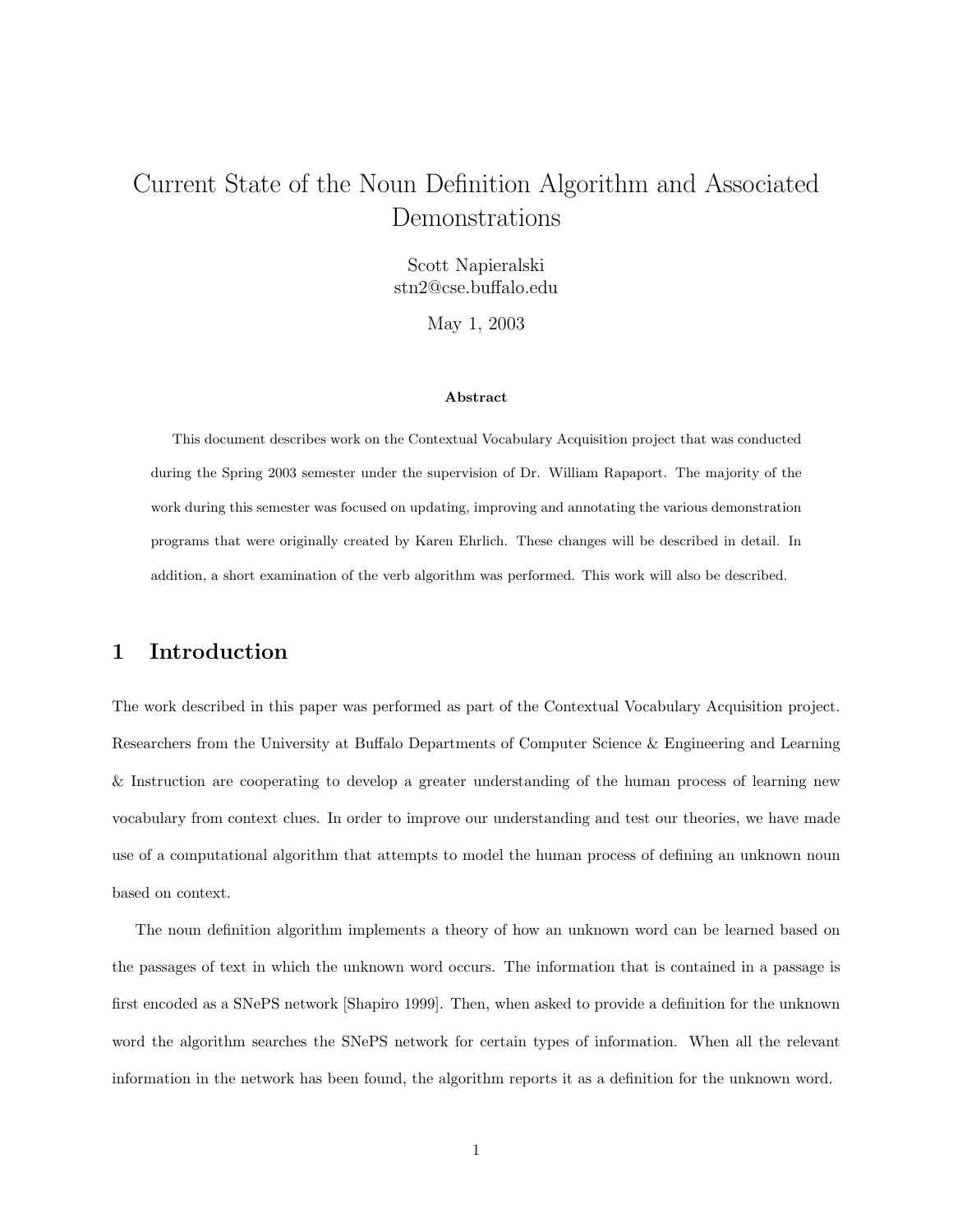The major goal of the research performed this semester was to complete work on the demonstration programs that was begun during the previous semester [Napieralski 2002B]. There are several demonstration programs derived from Karen Ehrlich's dissertation [Ehrlich 1995] that illustrate the various capabilities of the noun algorithm. In order to similarly demonstrate the capabilities of the improved noun definition algorithm [Napieralski 2002A], these programs required some updates and modifications. Specifically the "brachet", "cat", and "hackney" demos have each been updated, so that they generate definitions that are at least as complete as the definitions created by the original demos in combination with Ehrlich's original noun definition algorithm [Ehrlich 1995].

### 2 Changes to the Demos

The first task undertaken this semester was to complete the work on the "brachet" demo that was left incomplete after the fall semester. This consisted of thoroughly annotating the demo and changing the order in which the information was entered. Previously, the information in the background knowledge file had been in nearly random order. In the updated file, semantically similar facts and rules are grouped together. This does not have any effect on SNePS or the algorithm, but it does make the file easier for a human to read and understand. The completed demo was then sent to Fran Johnson to be included in the set of standard SNePS demonstrations.

The next task was to examine the "cat" demo and attempt to update it so that it would produce a definition that was at least as good at the definition given by Ehrlich's original demonstration. The major problem with this demo was the difficulty of inferring that cats are mammals after we learn that Pyewacket bears kittens. At this point in the demonstration, we know that Pyewacket is a mammal and Pyewacket is a cat and we want to infer that cats are mammals. In order to make this inference, a new rule (figure 1) was developed (with the help of Dr. Shapiro). The rule is as follows: if X is a member of some class Y and X is a member of some class Z and Y is an unknown word and Z is not (known to be) a subclass of Y, then presumably Y is a subclass of Z. In order to make the part of the rule that says "Z is not (known to be) a subclass of Y" work we used SNeRE, the SNePS Rational Engine [Shapiro 1999]. Although this makes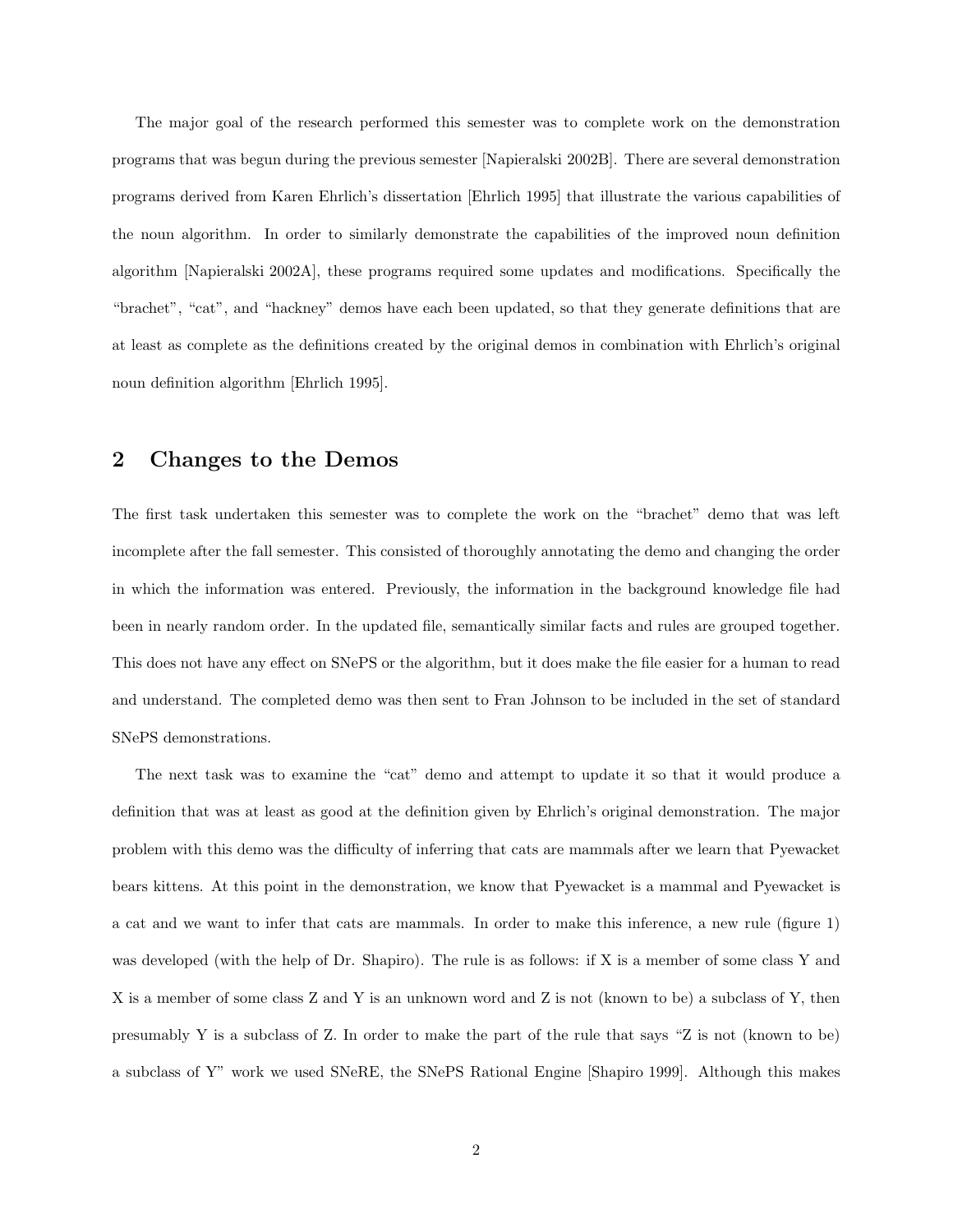

Figure 1: This rule allows us to infer that cats are mammals.

for a more complicated rule, it does not change the way that the demo is invoked or used. In addition, to prevent degenerate situations where SNePS could infer that X is a subclass of Y and Y is a subclass of X, we added the antecedent that says "Y is an unknown word". By marking the target word as unknown, we are modeling the cognitive agent's awareness that it does has encountered and unknown word and that it is trying to compute a definition. In order to trigger this antecedent, it was necessary to add some information to the demonstration. At the beginning of the demo, "cat" is now explicitly marked as a unknown word. This marking is accomplished by using the "object-property" case frame [Shapiro 1996] where "cat" is the object and its property "unknown".

The final noun demo that has been modified is the "hackney" demo. This demo required the fewest modifications, it immediately provided the same definition using the new noun definition algorithm that it had provided using Ehrlich's original noun definition algorithm. Unlike the other demos, changes that were made to this demo were designed to exploit some information that the original demo had not picked up, rather than to fix errors or incomplete definitions.

Early in the demo we learn that King Arthur gets on a hackney, then a short time later we learn that he has jumped off of a horse. Based on this sequence of events, we believed the system should conclude that hackneys are horses. In order to achieve this goal, the following rules were added to the background knowledge. The first rule states that if X leaps onto Y and sometime later X leaps off of Z then Y and Z are equivalent. The second rule says that if two individuals are equivalent and they are each a member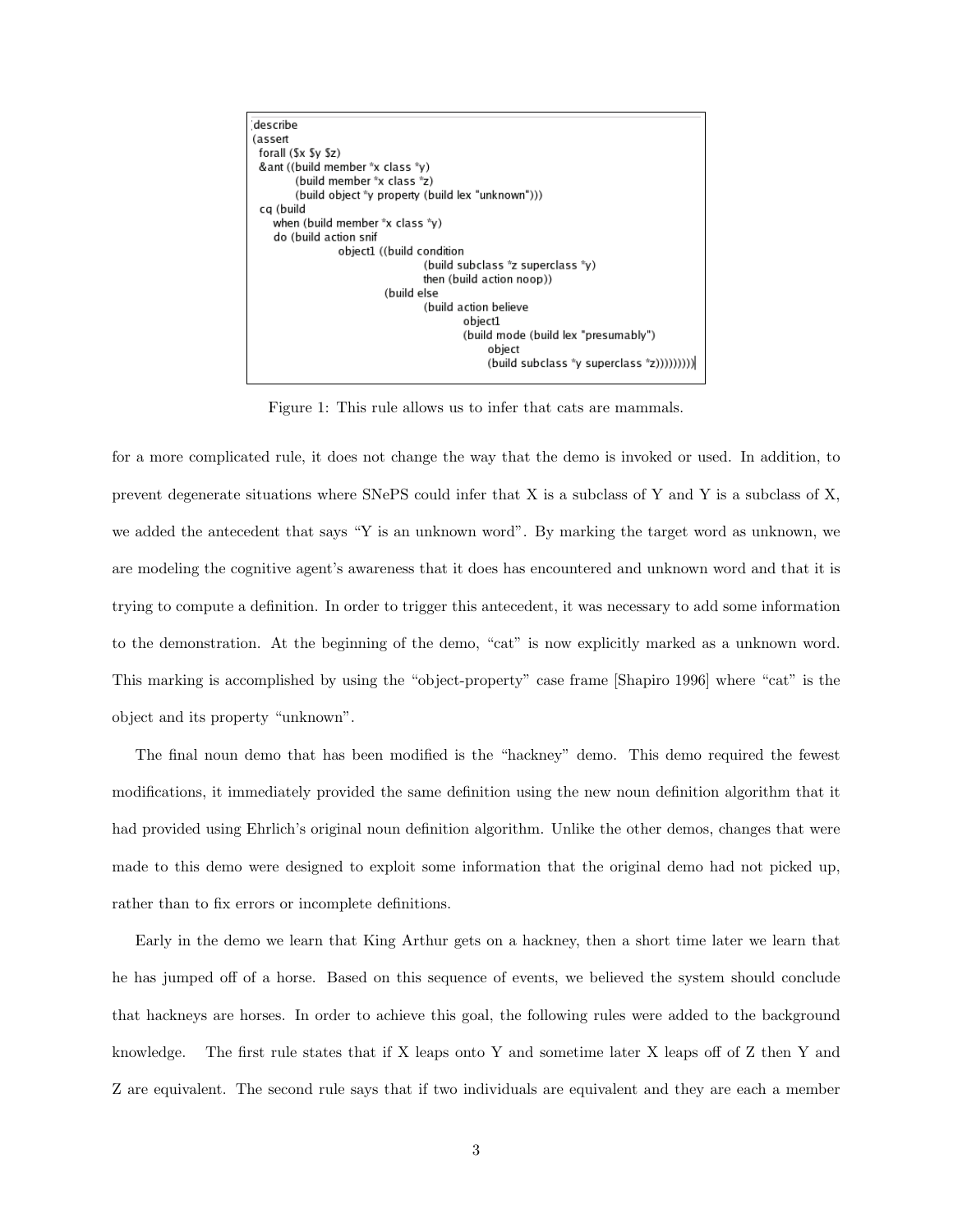(describe (add forall (Sleaper Sthing1 Sthing2 StimeS StimeT) &ant ((build agent \*leaper act (build action (build lex "leap onto") object "thing1) time "timeS) (build agent \*leaper act (build action (build lex "leap from") object \*thing2) time "timeT) (build before "timeS after "timeT)) cq (build equiv "thing1 equiv "thing2)))

Figure 2: If something leaps onto Y and then leaps off of Z, Y and Z are equivalent.

```
(describe
(add forall ($eq1 $eq2 $cls1 $cls2)
   &ant ((build equiv *eq1 equiv *eq2)
       (build member *eq1 class *cls1)
       (build member *eq2 class *cls2)
       (build object *cls1 property (build lex "unknown")))
        (build subclass *cls1 superclass *cls2)))
   cq
```
Figure 3: This rule allows us to infer that cats are mammals.

of some class where the class is unknown, then the unknown class is a subclass of the known class. The latter rule requires that "hackney" be marked as an unknown word, just as "cat" was previously marked as "unknown".

Unfortunately, these rules did not provide the results we were seeking without further modification of the demo. When the system was told that King Arthur got off of a horse (using the "add" command) [Shapiro 1999] the forward inference procedure failed to conclude that the thing King Arthur got on and the thing that he got off of were equivalent. In order to get the system to infer this information, it was necessary to issue the "clear-infer" [Shapiro 1999] command immediately before adding the knowledge that King Arthur jumped off a horse. With the addition of a "clear-infer" the system was able to infer the necessary information.

Currently, the algorithm correctly reports that a hackney is a type of horse, but it does not report this information as quickly as expected. After we learn that King Arthur jumped off a horse, horse only appears in the definition as a possible class inclusion. The algorithm does not report the fact that a hackney is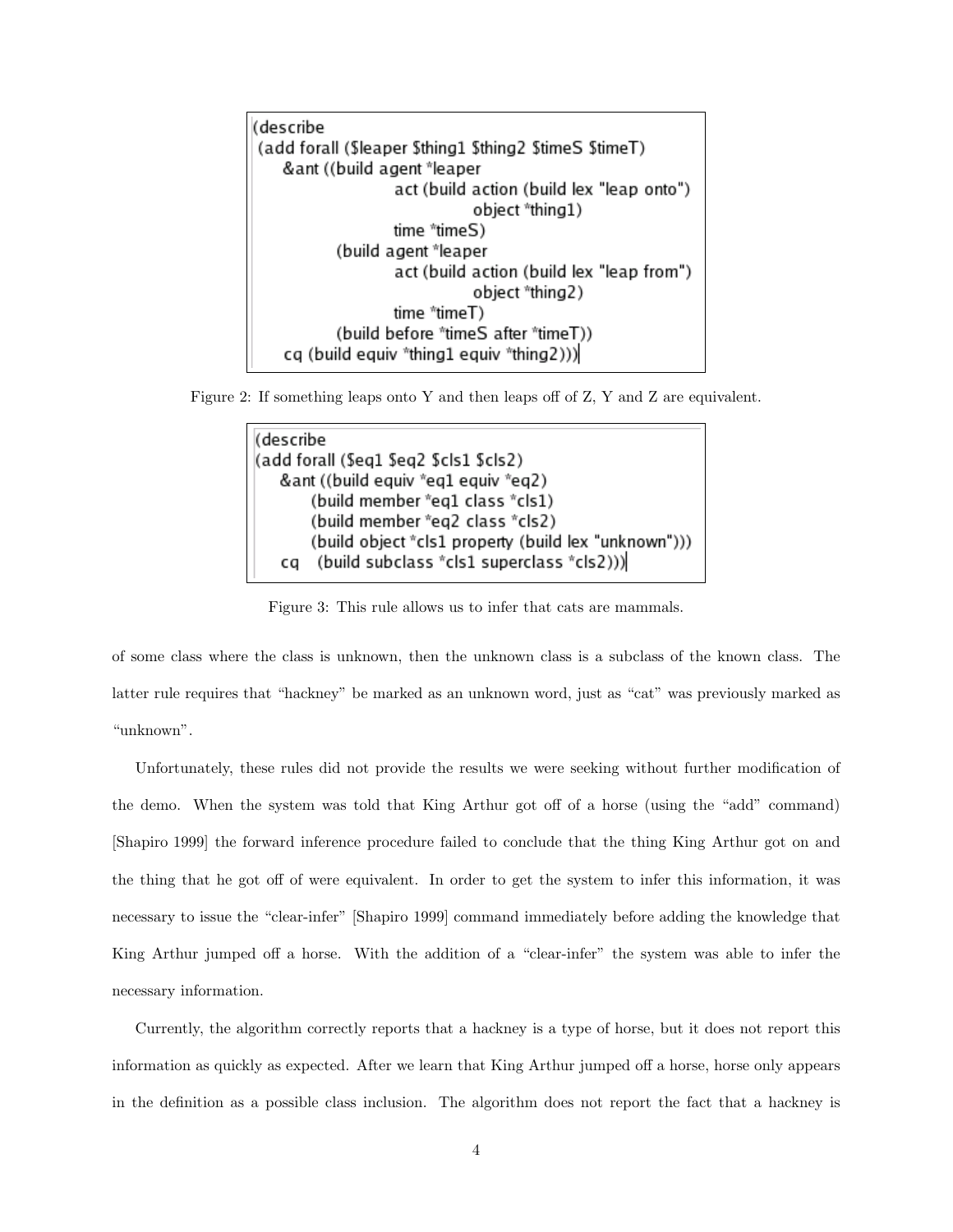definitely a type of horse until it is asked to provide a definition three more times. At the conclusion of my work this semester, the reason for this behavior is still unknown. I suspect that it might be caused when "deduce" commands [Shapiro 1999] embedded in the algorithm find the information at a later time, but I cannot be sure. The next researcher to work on this project should investigate this matter, both to resolve the problem and as an excellent way to familiarize himself/herself with the noun algorithm.

### 3 The Verb Algorithm

The other major task that I performed this semester was an examination of the verb algorithm that was created during the summer of 2002 by Justin Del Vecchio [Del Vecchio 2002]. Unfortunately, the spring semester came to a close before I could complete a detailed examination of how the algorithm operates and compare it to Ehrlich's original verb definition algorithm [Ehrlich 1995].

During the relatively short period of time that I did work on the verb algorithm, several changes were made. In order to get the verb algorithm to correctly run on the UB CSE systems under ACL 6.2, several minor modifications were necessary. These changes were all syntactic in nature, such as adding empty argument lists to functions that take no arguments. The only other change to the Del Vecchio's verb algorithm was that the trace level argument to the main function (defineVerb) was made optional, with the default set to no tracing.

In order to test the verb algorithm, it was necessary to create a demonstration program for a verb. I chose to recreate the "joust" demo described in Ehrlich's dissertation [Ehrlich 1995]. In recreating this demo, I attempted to follow Ehrlich's demonstration as closely as possible. Despite this fact, several changes to the "joust" demo were made, but they all were minor changes. Specifically, the case frames were changed to conform to the set of case frames expected by the most recent versions of the noun and verb definition algorithms. The "joust" demo was tested using both the noun and verb algorithms, but there was no time for a detailed examination of this demo so no major changes to the demo were performed.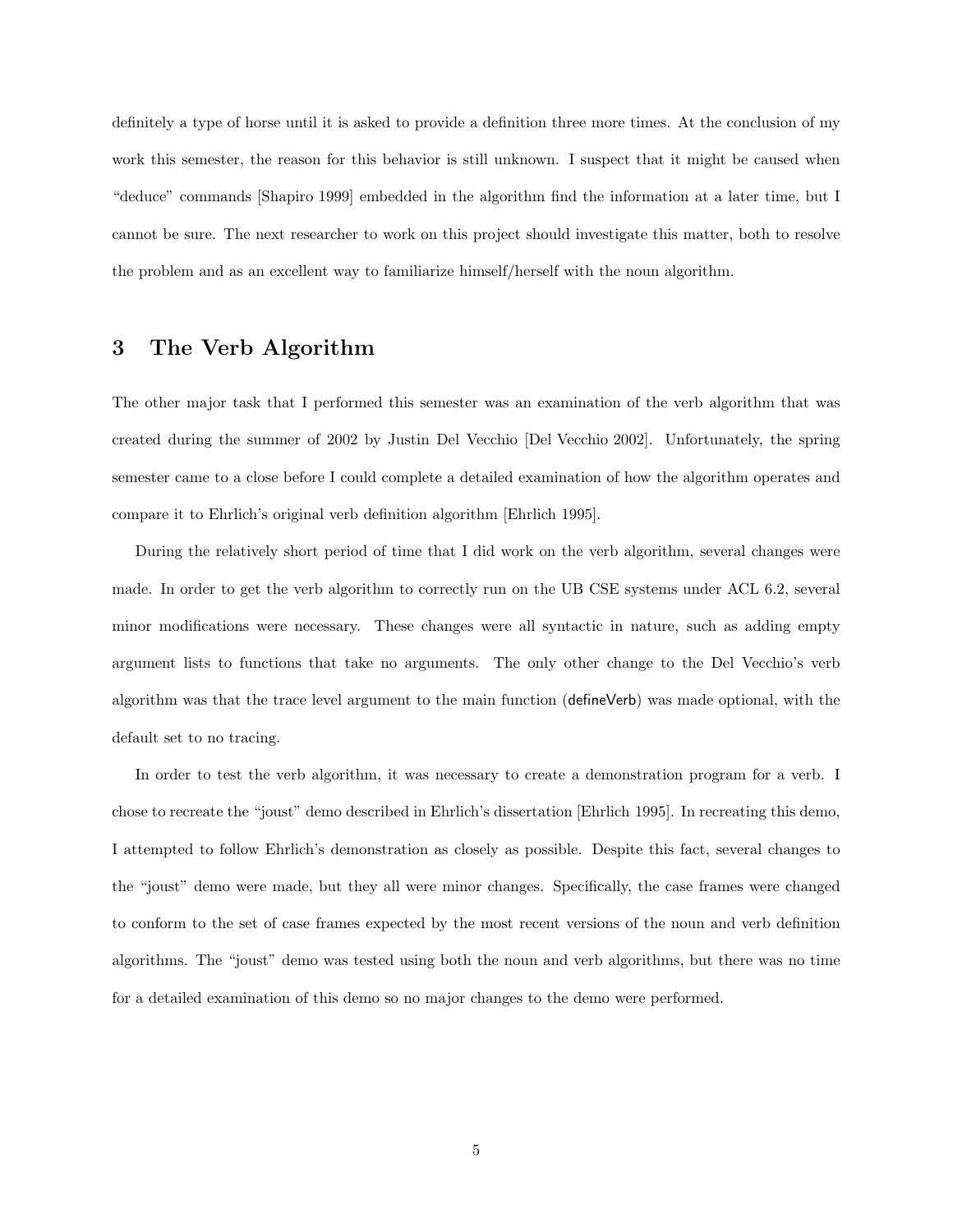#### 4 Future Work

The immediate next step for my successor should be to investigate the strange behavior of the "hackney" demo that is described above. Specifically, the next researcher should attempt to determine why using "clearinfer" produces better results and why the algorithm only reports "horse" as a superclass of "hackney" after the third request for a definition.

Another issue that the next researcher may wish to investigate is the possibility of merging all the background knowledge files. Currently, each demonstration program has its own set of background knowledge (contained in files with the extension ".base"). Ehrlich's original intent was to have a single set of background knowledge that was used for all of the demos. Fortunately, all of the background files are fairly similar. It should be possible to merge them into a single file containing all the knowledge that is common to each of the background files plus all the background information that is unique to each demo. However, if such a merger is attempted, a thorough examination of each of the demos will be required to insure that the change has had no unexpected effects. If my experience working on this project has taught me anything, it is that even the most seemingly benign changes can wreak havoc in a complex system such as SNePS.

Once work on the noun demonstrations has been successfully completed, the researcher should investigate the verb algorithms, both Del Vecchio's version and Ehrlich's version. Neither of these algorithms has been nearly as well researched and implemented as the noun definition algorithm. In the future, significant effort should be devoted to creating a verb definition algorithm that is at least as complete as the noun definition algorithm. After the next investigator has developed a thorough understand of the verb algorithms by examining them and attempting to develop new demos for them, a longer term goal should be to improve Del Vecchio's algorithm. This can probably accomplished by incorporating some of Ehrlich's old ideas and implementing some new techniques.

### References

[Del Vecchio 2002] Del Vecchio, J. (2002), "Summer Research - 2002 - Verb Algorithm", [http://www.cse.buffalo.edu/ jmdv/summer2002-verbalgorithm-jmdv/].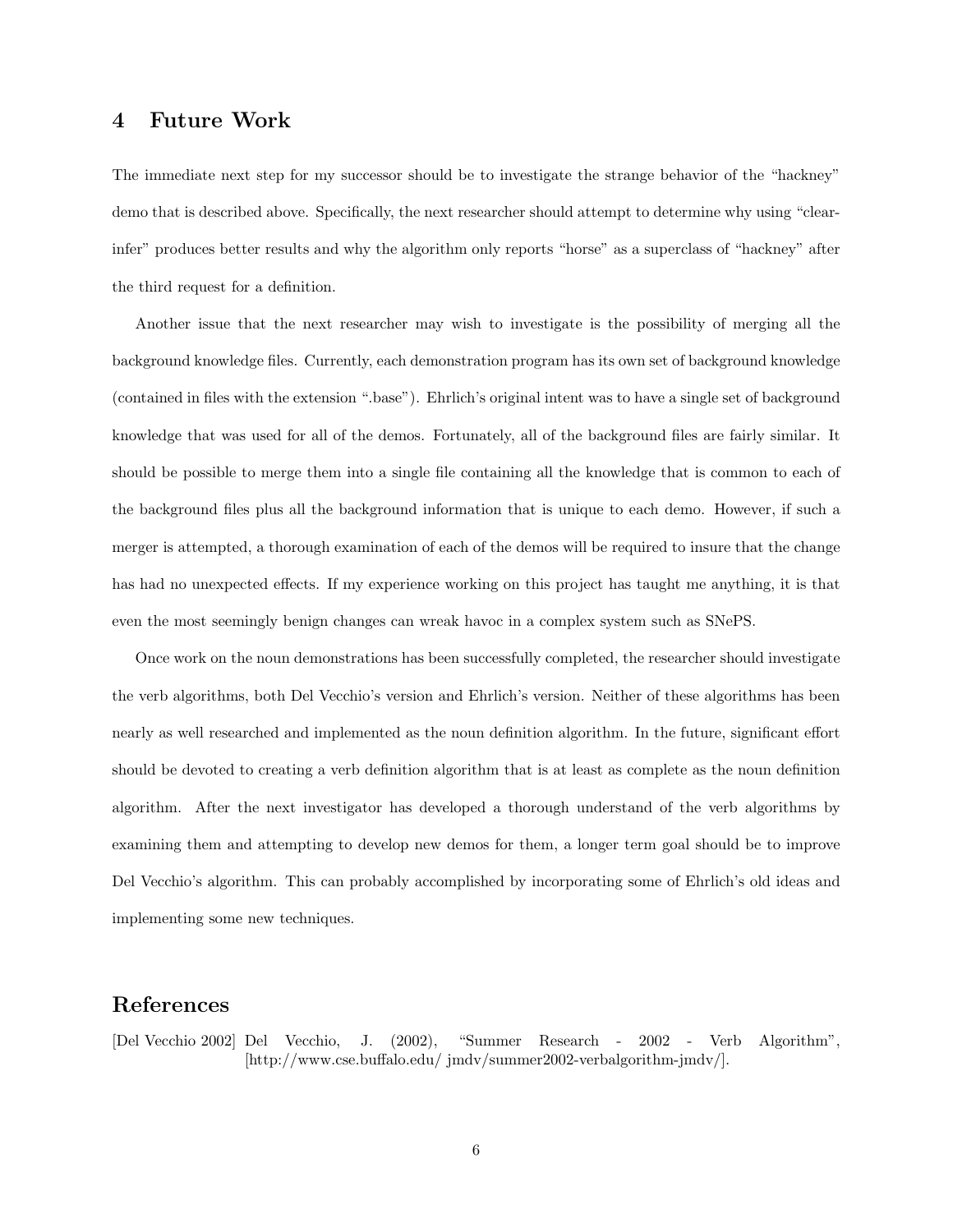| Ehrlich 1995                                                                                                | Ehrlich, K. (1995), "Automatic Vocabulary Expansion through Narrative Context",<br>SUNY Buffalo Computer Science Technical Report 95-09. |  |                   |     |            |            |
|-------------------------------------------------------------------------------------------------------------|------------------------------------------------------------------------------------------------------------------------------------------|--|-------------------|-----|------------|------------|
| [Napieralski 2002A] Napieralski, S. (2002), "An Enhanced Noun                                               | $[\text{http://www.cse.buffalo.edu/ str2/cva/summer02/summer-report.pdf}].$                                                              |  |                   |     | Definition | Algorithm" |
| [Napieralski 2002B] Napieralski, S. (2002), "Progress of the Noun Definition Algorithm During the Fall 2002 | Semester", [http://www.cse.buffalo.edu/stn2/cva/fall02/reportFall02.pdf].                                                                |  |                   |     |            |            |
| [Shapiro 1996]                                                                                              | Shapiro, S., et. al. (1996). "A Dictionary of SNePS Case<br>[http://www.cse.buffalo.edu/sneps/Manuals/dictionary.pdf].                   |  |                   |     |            | Frames"    |
| [Shapiro 1999]                                                                                              | Shapiro, S.<br>http://www.cse.buffalo.edu/sneps/Manuals/manual25.ps.                                                                     |  | $(1999)$ , "SNePS | 2.5 | User's     | Manual"    |

# A The Noun Algorithm

( in−package : s n e p s ul )

```
( defvar ∗ dmode ∗ n i l
```
"Indictates whether algorithm should operate in definition mode  $(t)$  which uses Ehrlich's logic to decide which information should be reported and which infomation should be ignored, or teaching mode ( $\text{nil}$ ) which reports all information that can be found.")

```
( de fstruct nde fn
```
"A structure to store and report definitions of nouns" noun classInclusions probable ClassInclusions p o s s i b l e C l a s s I n c l u s i o n s s tructural Elements probableStructuralElements p os si ble Structural Elements actions p r o b a bl eA c ti o n s possible Actions p r o p e r t i e s probableProperties p o s s i b l e P r o p e r t i e s owners synonyms p o s sibleSyn onym s agents s p a t i a l n amed Individuals)

| , , , ,           |                      |                                                                                 |  |
|-------------------|----------------------|---------------------------------------------------------------------------------|--|
| $\cdots$<br>, , , | function: defineNoun |                                                                                 |  |
| $\cdots$<br>, , , |                      | created: stn 2002                                                               |  |
|                   |                      |                                                                                 |  |
|                   |                      | (defun define Noun (noun & optional (lexicographic Mode t) (trace Level $-1$ )) |  |

Generates a definition for 'noun'. If the optional argument lexicographicMode is t then Ehrlich's theory will be used to exclude some information from the definition, else all info will be reported. If the optional argument traceLevel is specified tracing/debugging will be enabled. The values of traceLevel are 0-4 where 0 means no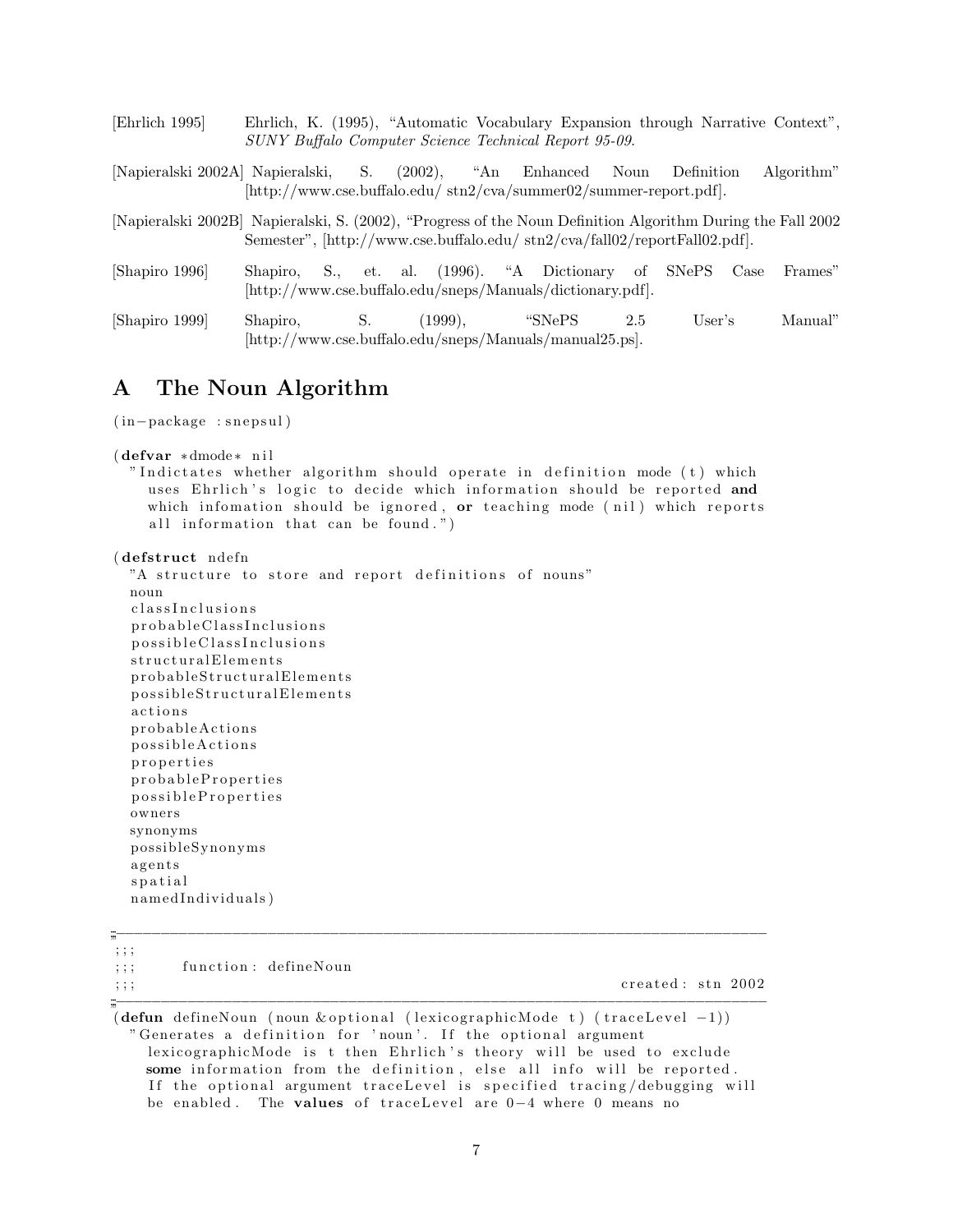tracing and 4 means trace all functions."  $\therefore$ ; the default for traceLevel is  $-1$  so that any tracing set up manually ;; by the user will not be overridden by the program when the optional ;; argument traceLevel is not specified.  $(setTraceLevel\ traceLevel)$  $(seta * dmode * lexicographic Mode)$  $\gamma$ ; get the requested definition and print it in human readable format. ( prettyPrintDef (if lexicographicMode ( define Noun Lexicographic noun) ( de fineNounTeaching noun ) ) ) )

;;<br>;;;<br>;;;; ; ; ; ;;; function: defineNounLexicographic  $\mathbf{c}_i$ ;;; created: stn 2002 ;;<br>;;;<br>;;;; (defun defineNounLexicographic (noun) "Makes a list of information that is known about the noun and reports only the information that is deemed relevant according to Ehrlich's theory."  $(\text{let } (definition))$  $;$ ; get all the info (setf definition (defineNounTeaching noun)) ;; Now examine all the info and eliminate parts that Ehrlich's theory ;; says are unnecessary. ;; if there are class inclusions, don't report probable class inclusions ( if ( ndefn-classInclusions definition) ( or ( setf ( ndefn-probable ClassInclusions definition) nil)  $(s$ etf  $(ndefn-possibleClassInclusions definition)$  nil))) ;; if there are probable class inclusions, don't report possible class inclusions ( if ( ndefn-probable ClassInclusions definition)  $(s$ etf ( $ndefn-pos sible ClassInclusions definition)$ nil)) ;; if there are structural elements don't report probable or possible  $;\;$  struct. elems. ( if ( ndefn-structuralElements definition) ;; using " $or$ " is just a way to make sure that both setf statements ;; get evaluated  $($  or  $($  setf  $($  ndefn-probableStructuralElements definition  $)$  nil  $)$  $(s$ etf (ndefn-possibleStructuralElements definition) nil))) ;; if there are probable structural elements don't report possible ;; structural elements ( if ( ndefn-probableStructuralElements definition) ( setf ( ndefn-possibleStructuralElements definition ) nil )) ;; if there are actions don't report probable or possible actions  $(if (ndefn-actions definition))$ ( or ( setf ( ndefn-probableActions definition ) nil )  $(s$ etf  $(ndefn-possible Actions definition) nil))$ ;; if there are probable actions don't report possible actions ( if ( ndefn-probableActions definition) ( setf ( ndefn-possibleActions definition ) nil )) ;; if there are any type of actions, don't report agents  $(i)$  f ( or  $($  nde fn – actions definition ) (ndefn-probableActions definition)  $(ndefn-possible Actions definition))$  $(s$ etf (ndefn-agents definition) nil)) ;; if there are properties, don't report probable or possible properties  $(if (ndef n-properties definition)$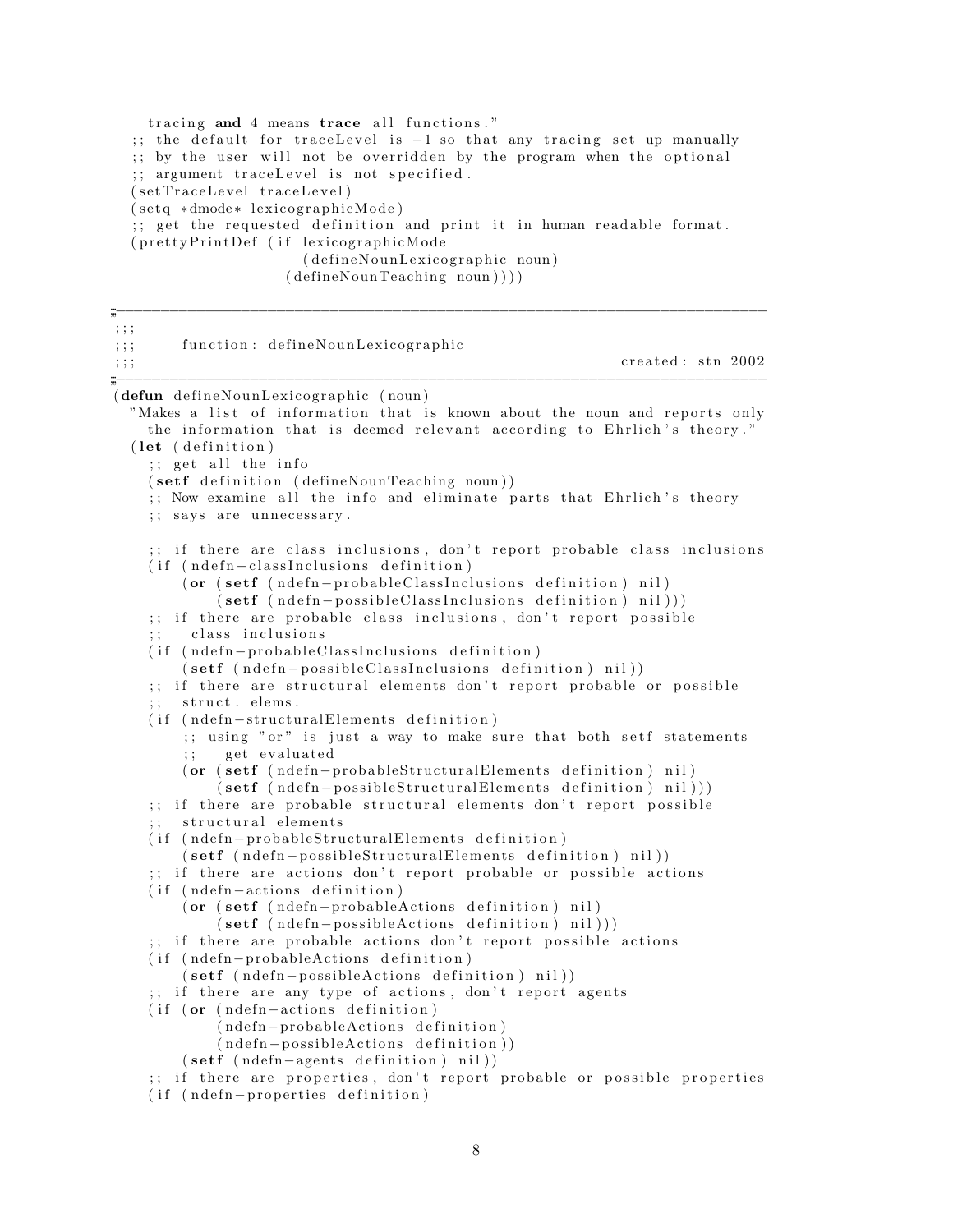```
(or (set f (ndefn-probable Properties definition) nil)(setf (ndefn-possibleProperties definition) nil)))
    ;; if there are probable properties, don't report possible properties
    ( if ( ndefn-probableProperties definition)
        (setf (ndefn-pos sible Properties definition) nil))
    ;; if there are class inclusions or probable class inclusions,
        don't report named individuals
    ( if (or (ndefn-classInclusions definition)
            (ndefn-probable ClassInclusions definition)(setf (ndefn-namedIndividuals definition) nil);; now return the revised definition
    definition
    ) )
;;<br>;;;<br>;;;;
; ; ;
;;; function: defineNounTeaching
\mathbf{c}_i; ; ; created : stn 2002
;;;−−−−−−−−−−−−−−−−−−−−−−−−−−−−−−−−−−−−−−−−−−−−−−−−−−−−−−−−−−−−−−−−−−−−−−−−−
(defun de fineNounTeaching ( noun )
  "Makes a list of all information that is known about the noun.
    This information makes up the definition."
  (\text{let } (definition))\gamma; get a new instance of the structure ndefn
    (s etf definition (make-ndefn));; populate the fields of the definition structure
    ;; the noun itself
    ( setf ( ndefn-noun definition ) noun )
    ;; class inclusions
    ( setf ( ndefn-classInclusions definition) (findClassInclusions noun))
    ; probable (with 'mode presumably') class inclusions
    ( setf ( ndefn-probable ClassInclusions definition)
      (findProbable ClassInclusions noun))
    ;; possible class inclusions
    ( setf ( ndefn-possible ClassInclusions definition)
      ( c l a s s F i l t e r
       (find Possible Class Inclusions noun
                (append (ndefn-classInclusions definition)(\n  <i>ndefn-probableClassInclusions definition</i> ))noun ) )
    ;; structure
    ( setf ( ndefn-structuralElements definition ) (findStructure noun ))
    ;; probable structure
    ( setf ( ndefn-probable Structural Elements definition)
      (findProbableStructure\ noun));; possible structure
    (setf (ndefn-possibleStructuralElements definition)( find Possible Structure noun ( ndefn - class Inclusions definition ) ) )
    ;; properties
    ( setf ( ndefn-properties definition ) (find Properties noun))
    ;; probable properties
    ( setf ( ndefn-probableProperties definition) (findProbableProperties noun))
    ;; possible properties
    ( setf ( ndefn-possibleProperties definition) (findPossibleProperties noun))
    ; ; owners
    ( setf (ndefn-owners definition) (findOwners noun))
    ;; spatial information
```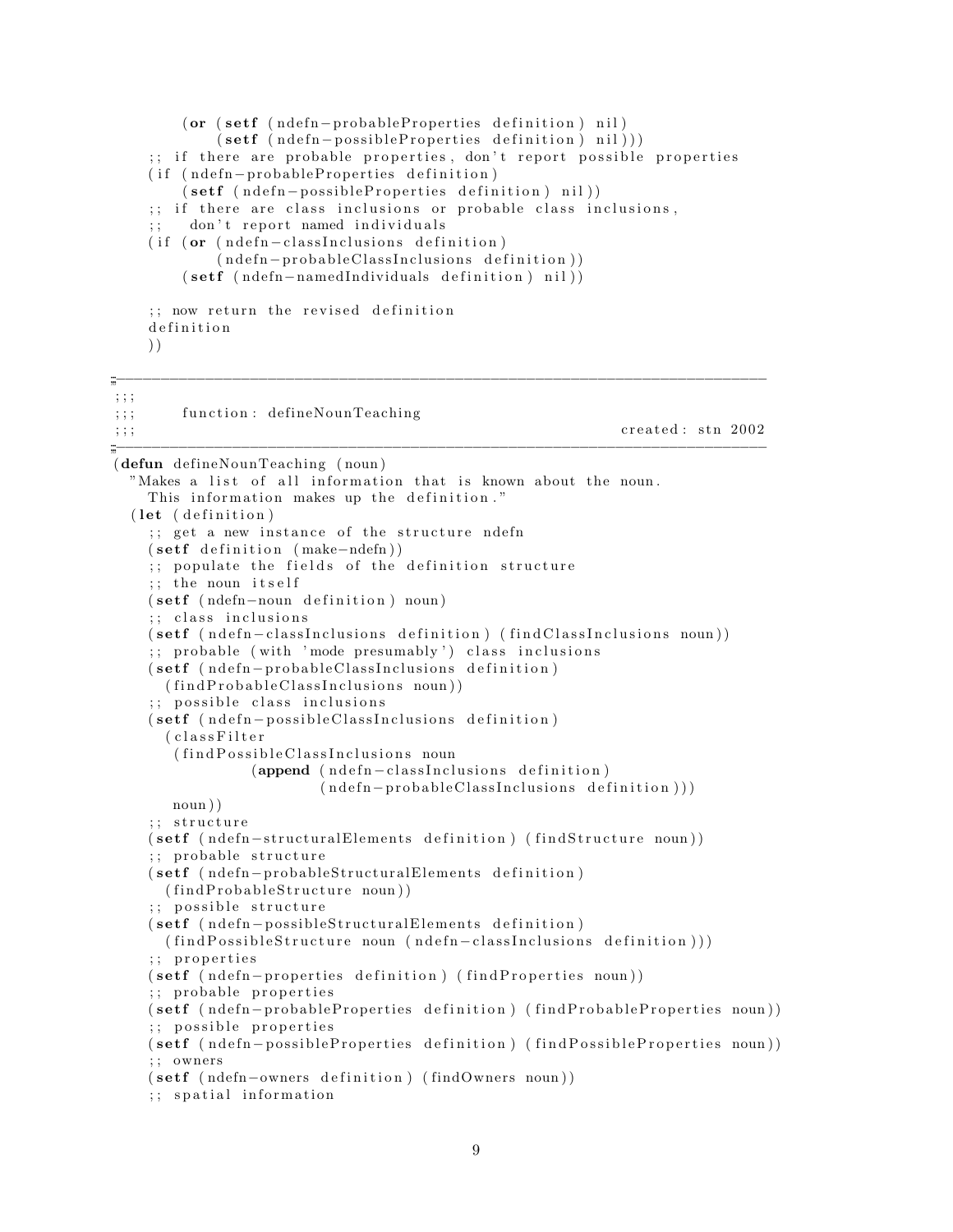```
(setf (ndefn-spatial definition) (find Spatial noun))
    ; ; synonyms
    ( setf (ndefn-synonyms definition ) (findSynonyms noun ))
    ;; possible synonyms
    ( setf (ndefn-possibleSynonyms definition)
       (findPossibleSynonyms noun
                               (union (n de fn -structural Elements de finition)
                                        (ndefn-probableStructuralElements definition
) )
                                (union ( ndefn-classInclusions definition)
                                        (n \cdot \text{def} n - \text{probable} \text{Class} \text{Inclusions definition})(ndefn-owners definition)
                                (\text{ndefn-synonyms definition}))
    \gamma; agents who act on 'noun's
    (setf (ndefn-agents definition) (findAgents noun))
    ;; names of specific 'noun's
    ( setf ( ndefn-named Individuals definition ) (findNamed Individuals noun) )
    ;; actions
    ( setf ( ndefn-actions definition ) ( act_filter (find Actions noun ) noun ) )
    ;; probable actions
    ( setf ( ndefn-probableActions definition)
      (\text{act-filter} (\text{findProbable} \text{Actions noun}) \text{noun}));; possible actions
    ( setf ( ndefn-possible Actions definition ) (find Possible Actions noun))
    ;; we are done using it, so we can run class filter on class inclusion info
    (setf (ndefn-classInclusions definition)( class Filter ( ndefn-class Inclusions definition ) noun ) )
    ( setf ( ndefn-probableClassInclusions definition)
       ( classFilter ( ndefn-probableClassInclusions definition) noun))
     ;; return the definition
    definition))
```

| $\cdots$<br>, , ,                |                                                                          |
|----------------------------------|--------------------------------------------------------------------------|
| , ; ;                            | function: traceLevel                                                     |
| , ; ;                            | An integer $0-4$ representing the amount of tracing info that<br>input : |
| $\cdots$<br>, , ,                | should be given:                                                         |
| , ; ;                            | $0 - no$ tracing                                                         |
| , ; ;                            | 1 - trace only definition function (defineNoun)                          |
| , ; ;                            | 2 - trace different definition types (lexicographic,                     |
| $\cdots$<br>, , ,                | teaching)                                                                |
| , ; ;                            | 3 - trace top level info finding functions                               |
| $\cdots$<br>, , ,                | $4$ - trace all info finding functions.                                  |
| $\cdot$ $\cdot$ $\cdot$<br>, , , | created: stn 2002                                                        |
| m                                |                                                                          |

;;<br>;;;<br>;;;;

(defun set TraceLevel (level)

( case l e v e l

```
(0 (untrace defineNoun defineNounTeaching defineNounLexicographic
            structureOfAll findStructure indiv_struct
            findProbableStructure struct-rule struct-presume
            find Possible Structure
            struct-indiv findClassInclusions findPossibleClassInclusions
            class-indiv find Probable ClassInclusions class-sub-sup
            class-rule findActions findProbableActions findPossibleActions
            act-object-rule act-object-&-rule act-object-presum-rule
            act−object−presum−&−r u l e act−ob ject−noun
```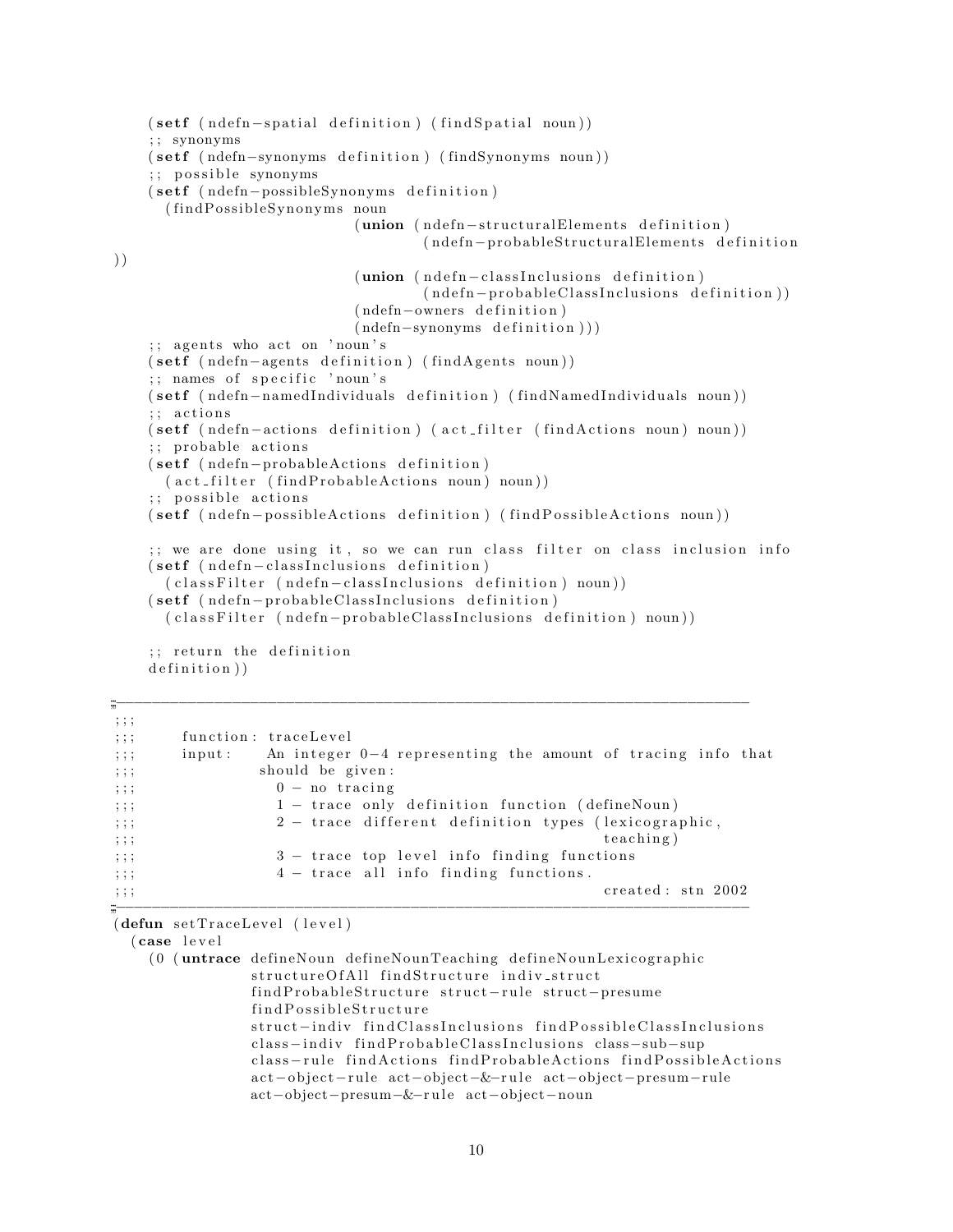```
ob j−ac t−indiv obj−act−presume−&−r u l e ob j−act−presum−rule
            obj−act−&−r u l e ob j−ac t−rule
            find Properties find Probable Properties
            findPossibleProperties prop-rule
            prop−presume prop−indiv findOwners owner−rel
            owner−poss rel−for−owner
            syn-sub-sup syn-syn findSynonyms findPossibleSynonyms
            e liminate Dissimilar Classes similar Superclasses p no Antonymsp
            antonymp eliminateDissimilarStructure similarStructurep
            eliminateDissimilarOwners findSpatial
            similar Ownersp removeElement findNamedIndividuals named-indiv
            findAgents agent-object action-object prop-relation-1
            prop−& prop−&−relation−1 prop−&-relation−1−presume
            prop-relation−1−presume prop−&−presume prop-relation−2
            prop-&-relation-2 prop-relation-2-presume
            prop-&-relation−2−presume prop-indiv prop-relation-1-indiv
            prop-relation-2-indiv obj-rel-1 obj-&-rel-1 obj-rel-2
            obj−&−rel−2 obj−rel−1−presume obj−&−rel−1−presume
            obj−rel−2−presume obj−&−rel−2−presume ob j−rel−1−indiv
            obj-rel−2-indiv loc-prop loc-cls loc-str loc-act-obj
            loc-rel loc-own loc-prop-cat loc-cls-cat loc-str-cat
            loc-act-obj-cat loc-rel-cat loc-own-cat
          ) )
(1 (trace define Noun))(2 ( trace defineNoun defineNounTeaching defineNounLexicographic))
(3 (trace defineNoun defineNounTeaching defineNounLexicographic
          indiv struct structureOfAll findStructure findProbableStructure
          find Possible Structure find Properties find Probable Properties
          find Class Inclusions find Probable Class Inclusions
          find Possible ClassInclusionsfind Possible Actions find Actions find Probable Actions
          find Possible PropertiesfindOwners findSynonyms findPossibleSynonyms findSpatial))
(4 (trace defineNoun defineNounTeaching defineNounLexicographic
          structureOfAll findStructure findSpatial
          findProbableStructure struct-rule struct-presume
          find Possible Structure
          struct-indiv findClassInclusions findPossibleClassInclusions
          class-indiv findProbableClassInclusions class-sub-sup
          class-rule findActions findProbableActions findPossibleActions
          act-object-rule act-object-&-rule act-object-presum-rule
          act−object−presum−&−r u l e act−ob ject−noun
          ob j−ac t−indiv obj−act−presume−&−r u l e ob j−act−presum−rule
          obj-act-&-rule obj-act-rule indiv_struct
          find Properties find Probable Properties find Possible Properties
          prop−rule prop−presume prop−indiv findOwners
          owner−rel owner−poss rel−for−owner
          syn-sub-sup syn-syn findPossibleSynonyms
          findSynonyms eliminateDissimilarClasses
          similar Superclassesp noAntonymsp
          antonymp eliminateDissimilarStructure similarStructurep
          eliminateDissimilarOwners
          similarOwnersp removeElement findNamedIndividuals named-indiv
          findAgents agent-object action-object prop-relation-1
          prop−& prop−&-relation−1 prop−&-relation−1−presume
          prop-relation−1−presume prop−&−presume prop-relation−2
          prop-&-relation-2 prop-relation-2-presume
          prop-&-relation−2−presume prop-indiv prop-relation-1-indiv
```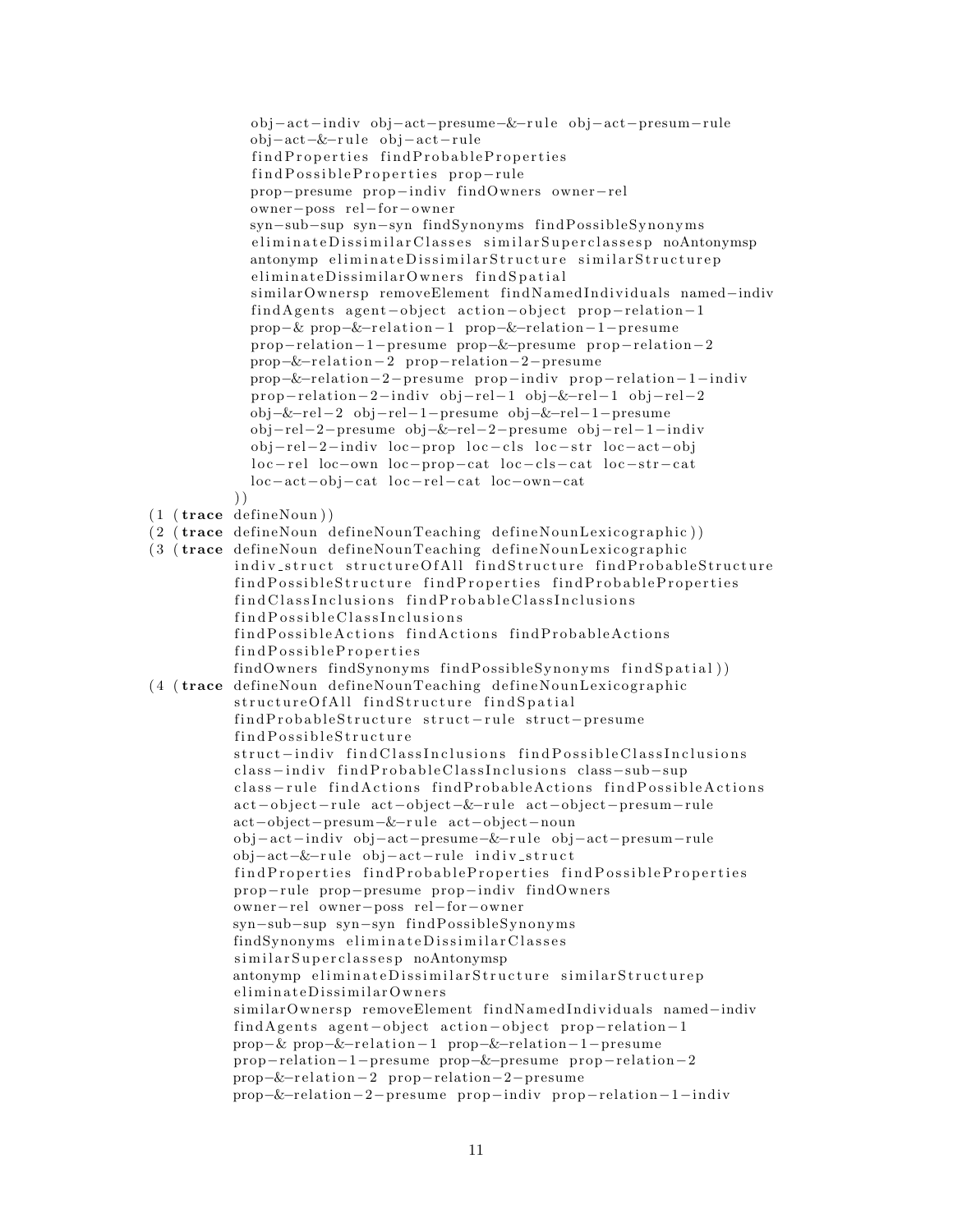prop-relation−2-indiv obj-rel−1 obj-&-rel−1 obj-rel−2 obj−&−rel−2 obj−rel−1−presume obj−&−rel−1−presume obj−rel−2−presume obj−&−rel−2−presume ob j−rel−1−indiv obj-rel-2-indiv loc-prop loc-cls loc-str loc-act-obj loc-rel loc-own loc-prop-cat loc-cls-cat loc-str-cat loc−act−obj−cat loc−rel−cat loc−own−cat ) ) ) ) ;;<br>;;;<br>;;; ; ; ; ;;; function: prettyPrintDef  $\mathcal{L}$ ;;; created: stn 2002 ;;<br>;;;<br>;;;;  $(\text{defun} \text{ prettyPrintDef} \text{ (definition)}$ " Prints human readable version of the definition generated by the algorithm to standard output." ( format t "~& Definition of ~A: " (ndefn-noun definition))  $(i f (not (null (ndefn-classInclusions definition)))$ (format t "~& Class Inclusions:  $\{^*A,^*\}$ " ;; call lexicalize on each element of the list of ;; class inclusions and then print each of them, ;; separated by commas  $(report (ndefn-classInclusions definition)))$  $(i f (not (null (ndefn-probable ClassInclusions definition)))$ (format t  $\sum_{k=1}^{N} x^k$  Probable Class Inclusions:  $\{a^k\}$  $(report (ndefn-probableClassInclusions definition)))$  $(i$  f (not (null (ndefn-possibleClassInclusions definition))) ( format t "  $\&$  P ossible Class Inclusions:  $\{^{\circ}A,^{\circ}\}$ "  $(report (ndefn-possibleClassInclusions definition))))$  $(i f (not (null (ndefn - structuralElements definition)))$ (format t "~& Structure:  $\tilde{ }$  {  $\tilde{ }$  A,  $\tilde{ }$  }"  $(report (ndefn-structuralElements definition)))$  $(i$  f (not (null (ndefn-probableStructuralElements definition))) ( format t " ~ & Probable Structure:  $\{^{\sim}$   $\{^{\sim}$  A,  $^{\sim}\}$ "  $(report (ndefn-probableStructuralElements definition)))$  $(i$  f (not (null (ndefn-possibleStructuralElements definition))) ( format t " $\tilde{ }$  P ossible Structure:  $\tilde{ }$  { $\tilde{ }$ A,  $\tilde{ }$  }"  $(report (ndefn-possibleStructuralElements definition))))$  $;$ ;; If functions are put back into the algorithm, they will go here  $(i f (not (null (ndefn-actions definition)))$ ( format t " ~ & Actions :  $\tilde{ }$  { ~ A, ~ }"  $(report (ndefn-actions definition)))$  $(i f (not (null (ndefn-probable Actions definition)))$ ( format t " ~ & Probable Actions:  $\tilde{f}$   $\tilde{A}$ ,  $\tilde{f}$  )"  $(report (ndefn-probable Actions definition)))$  $(i f (not (null (ndefn-possibleAction s definition)))$ ( format t " ~ & Possible Actions:  $\tilde{ }$  {  $\tilde{ }$  A,  $\tilde{ }$  }"  $(report (ndefn-possible Actions definition)))$  $(i f (not (null (ndefn–agents definition)))$ (format t  $\sqrt[n]{x}$  Actions performed on a  $\sim A$ :  $\{\sim A, \sim\}$ ")  $(ndefn-noun definition)$  $(report (ndefn-agents definition)))$  $(i f (not (null (ndefn–properties definition)))$ (format t "~& Properties:  $\tilde{ }$  {  $\tilde{ }$  A,  $\tilde{ }$  }"  $(report (ndefn-propeties definition))))$  $(i f (not (null (ndefn-probable Properties definition)))$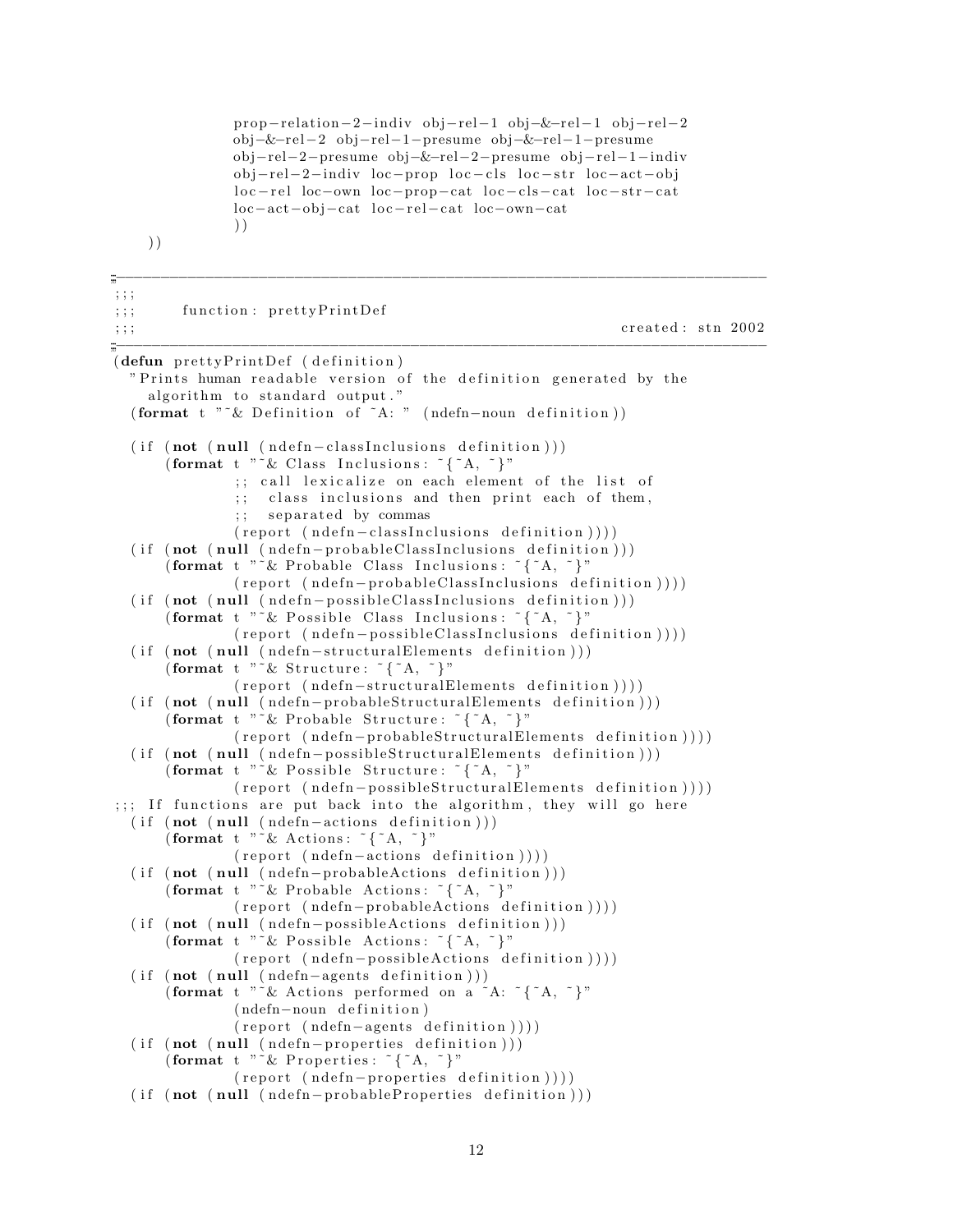```
( format t " ~ & Probable Properties : \{^{\circ}A,^{\circ}\}"
             (report (ndefn-probableProperties definition)))(i f (not (null (ndefn-possibleProperties definition)))( format t " k P ossible P roperties : \{A, \tilde{B}\}"
             (report (ndefn-possibleProperties definition))))(i f (not (null (ndefn-spatial definition)))( format t " \& \wedge A is a place where: \wedge \wedge \wedge \wedge ")"
             ( ndefn-noun definition)
             (report (ndefn-spatial definition)))(i f (not (null (ndefn-owners definition)))(format t "^{\sim}\& Possessive: "{"A, "}"
             (report (ndefn-owners definition)))(i f (not (null (ndefn-synonyms definition)))( format t " ~ & Synonyms: ~{ ~ A, ~} "
             (report (ndefn-synonyms definition)))(i f (not (null (ndefn-possibleSymonyms definition)))( format t " ~ & Possibly Similar Items: ~ { ~ A, ~ } "
             (report (ndefn-possibleSymonyms definition)))(i f (not (null (ndefn-namedIndividuals definition)))( format t " \& Named Individuals : \& {\& A, \& }"
             (report (ndefn-namedIndividuals definition)))))
;;<br>;;;<br>;;;
; ; ;
;;; function: report
\mathcal{L};;; created: stn 2003
;;<br>;;;<br>;;;
(defun report (nodes)
  "Returns a list of the human language representations of the input list
    of nodes with any duplicates removed."
```

```
( cond ( ( null nodes ) nil )(t \text{ (union (lexicalize (first nodes))})
```

```
(report (rest nodes)) : test #'string = ))))
```
;;<br>;;;<br>;;;;

; ; ;  $;$ ;; function: lexicalize  $\mathbf{r}$ ;;; created: stn 2002 ;;<br>;;;<br>;;;; (defun lexicalize (nodes) " Finds and returns the human language representation of the sneps nodes listed in 'nodes' if one exists. If no human language representation can be found, the node itself is returned."  $(\text{let } (\text{humanRep})$ (cond  $;$ ; if the list is empty return the empty string  $((null nodes) nil)$ ;; if we have a list of lists process each sublist individually  $((and (listp nodes) (listp (first nodes)))$  $(\text{append (lexicalize (first nodes)) (lexicalize (rest nodes))))$ ;; if we have a list consisting of two nodes, process them and concatenate the result  $((and (listp nodes) (eql (length nodes) 2))$  $(\text{not } ( \text{listp } ( \text{first nodes} ) ) ) (\text{not } ( \text{listp } ( \text{second nodes} ) ) ))$ ( list ( concatenate 'string ( first ( lexicalize ( first nodes ) )  $)$  "  $(first (lexicalize (second nodes))))$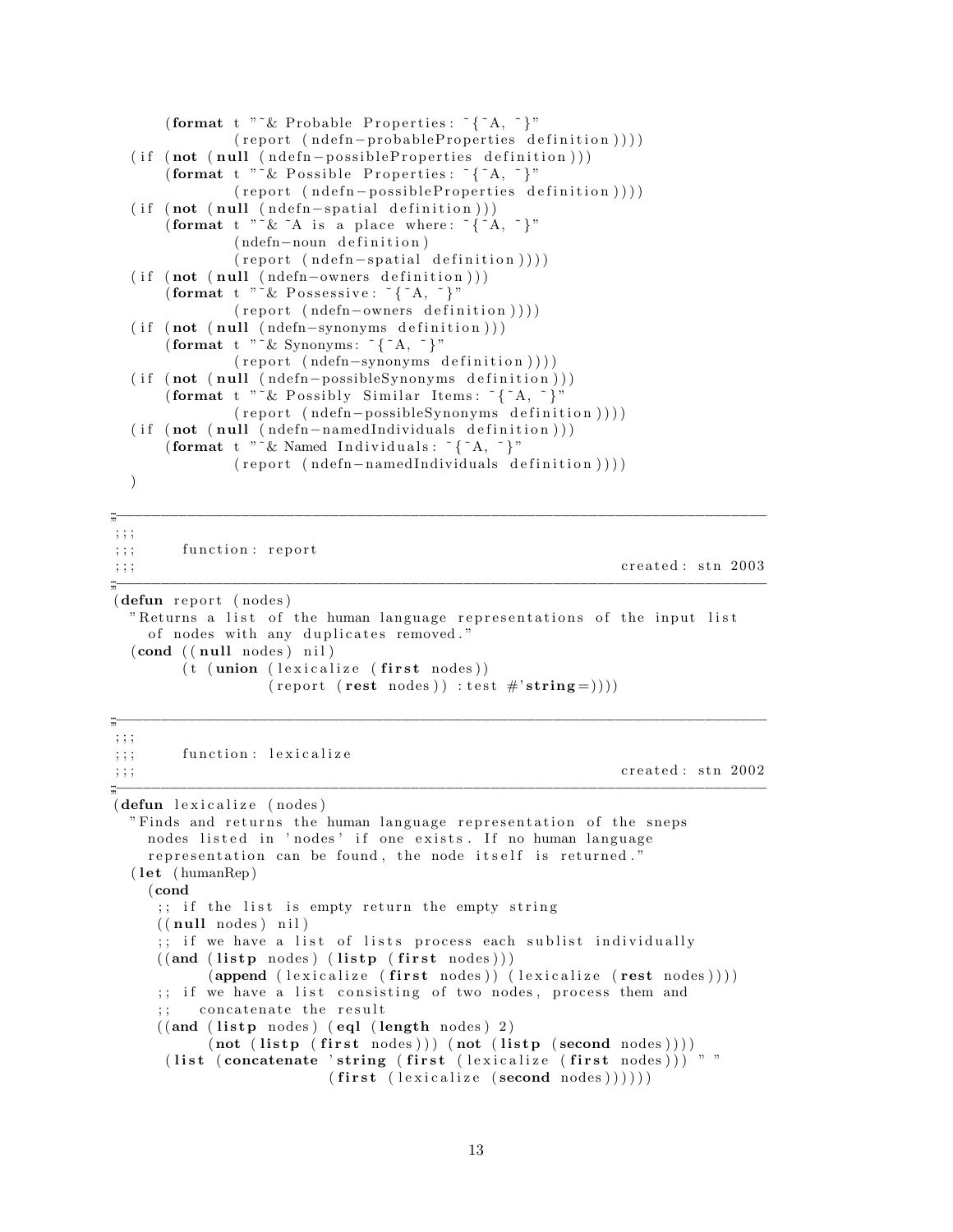```
;; look for lex arcs coming from the node
     ((\text{setf humanRep #3! } ((\text{find lex}-\text{~^*nodes})))(list (nodes2string humanRep)));; look for mod/head arcs coming from the node
     (( setf humanRep (append #3! (( find ( compose mod- lex−) \tilde{ } nodes))
                            #3! ((find (composite head-lex-) ~ nodes ))))(list (nodes2string humanRep)));; if the node itself is not named, see if it is a member of a named class
     (( setf humanRep
       (removeAllSuperclasses)
        #3! ((find (composite lex-class-! member) ^*nodes)))(list (nodes2string humanRep)));; if the node is part of a skolem function, just use "something"
     \mathbf{z}; Note: the setf here is unnecessary, but leaving it out was confusing
    (( set f humanRep #3! ((find skf- ^' nodes)))(list "something")
     ;; other possible representations would go here
     ;; if we can't find a human language representation, return the
     ;; name of the sneps node
    (t \text{ (list (nodes2string nodes)})));;<br>;;;<br>;;;
; ; ;
;;; function: removeAllSuperclasses
;;; Due to path-based-inference making class-sub-sup transitive,
;;; extraneous superclasses were being added to the definition;
;;;; this function removes them.
;;; --This function may need to be applied to other areas of lexicalize.
\mathbf{c}_i;;; created: stn 2002
;;<br>;;;<br>;;;
(defun removeAllSuperclasses (inList & optional outList)
 "Returns all elements of the input list that do not have any subclass
   in the list."
  ;; if we are done checking the incoming list, check the outgoing list
  (if (null inList) outList)(\text{let } (subs));; find all subclasses of the first element of inList
      (s etf subs #3! ((find (compose lex− subclass− ! superclass lex)
                            \{ \textbf{first} \text{ inList } ));; if there are no subclasses in the rest of the input list
      ;; or in the current output list
      (i f (null (intersection subs (append (rest in List) outList)));; add the element to the output list and process the rest
         ; of the input list
         (r = m ove All Superclasses (rest in List) (cons (first in List) out List))
        ;; otherwise, omit the element from the output list and
```

```
process the rest
```
 $(\text{removeAllSuperclasses } ( \text{rest } inList ) \text{ outList} ) ) ))$ 

;;<br>;;;<br>;;;; ; ; ;

;;; function: nodes2string

 $\mathbf{r}$ ;;;  $\mathbf{c}$  reated : stn 2002

 $(defun nodes2string (nodes)$ 

" Converts a list of sneps nodes into a string consisting of the names

;;;−−−−−−−−−−−−−−−−−−−−−−−−−−−−−−−−−−−−−−−−−−−−−−−−−−−−−−−−−−−−−−−−−−−−−−−−−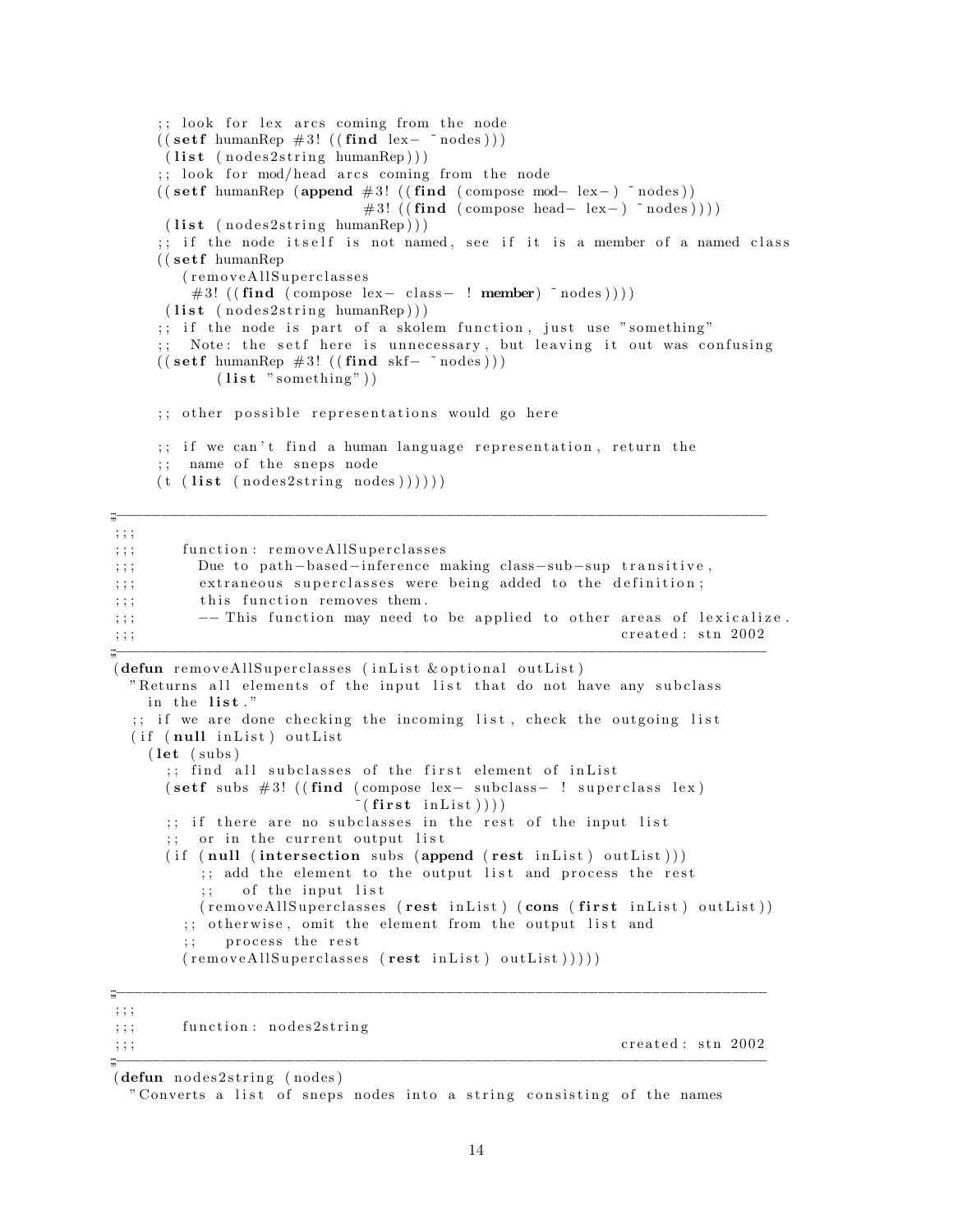```
of the nodes, separated as spaces."
(\text{cond } ((\text{null nodes}) "")
      ((\textbf{not} (\textbf{listp nodes})) (\textbf{getNodeString nodes}));; this is just a hack to remove extra spaces that were showing up
       ((and (eql (length nodes) 1) (not (listp (first nodes))))(getNodeString (first nodes)))(t (concatenate 'string (getNodeString (first nodes))
                        "\text{''} (nodes2string (rest nodes))))))
```
;;;−−−−−−−−−−−−−−−−−−−−−−−−−−−−−−−−−−−−−−−−−−−−−−−−−−−−−−−−−−−−−−−−−−−−−−−−

;;<br>;;;<br>;;;;

;;<br>;;;<br>;;;;

#### $\mathcal{L}$  ; ; ; class inclusions section

```
; ; ;
;;; function: find Class Inclusions
\mathbf{c}_i; ; ; created : stn 2002
;;<br>;;;<br>;;;;
(defun find ClassInclusions (noun)"Find all superclasses of 'noun'. Find all things Y such that, if X
   is a 'noun' then X is a Y."
  (let (superclasses)
    ;; see if we can infer any class relationships that we don't
    ;; explicitly know about yet -- after inference we will find this
    ;; info in subsequent steps
    ; #3! ((deduce superclass (build lex $spr) subclass (build lex ~noun)))
    ;; now extract any relevant info
    (cond
     ;; get superclasses represented using sub-sup case frame,
     ;; in definition mode return them, in teaching mode
     ;; continue accumulating information
     ((and (set f superclasses (append superclasses (class-sub-sup noun))))∗dmode∗)
      superclasses)
     ;; superclasses represented using a rule
     ((and (set f superclasses (append superclasses (class-rule noun))))∗dmode∗)
      superclasses)
     ;; if we are in teaching mode, return all the accumulated info
     ;; if we are in definition mode, superclasses must be nil here,
     ;; so return nil
     (t \text{ superclasses})
  )
```

```
; ; ;
```
;;; function: findProbableClassInclusions

 $\mathbf{c}_i$ ;;; created: stn 2002

;;<br>;;;<br>;;; (defun find Probable Class Inclusions (noun) "Find all superclasses of 'noun' that are marked with the ' mode presumably ' tag." (let (superclasses) (cond ;; SN: I don't know why Ehrlich uses deduce here, this is the ;; only place in the algorithm that it is used  $-$  I am leaving ;; it as it is until I understand it

;;<br>;;;<br>;;;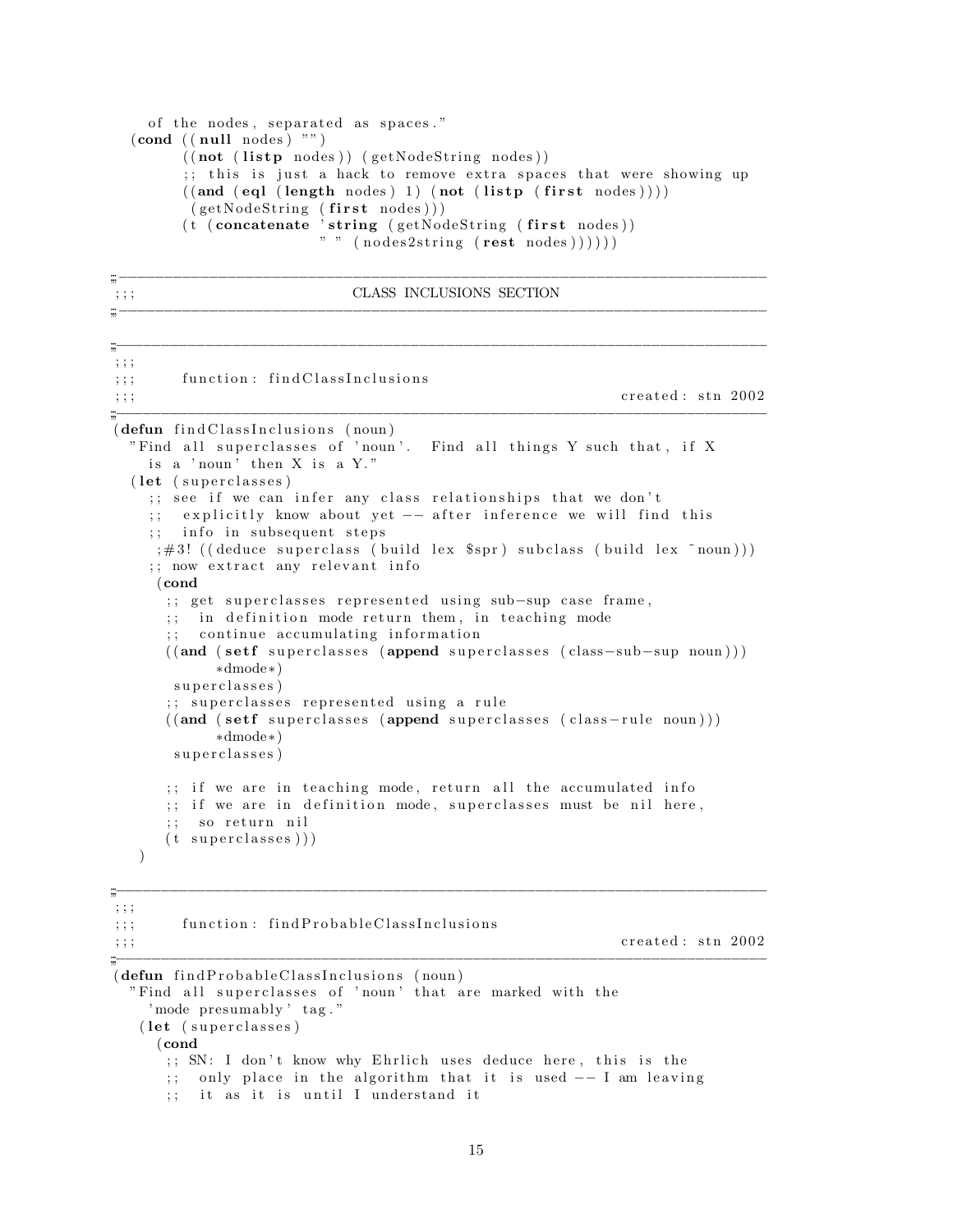```
((and *dmode * #3! ((deduce mode (build lex "presumably")object ( build subclass ( build lex ~ noun)
                                        superclass (build lex $maybesuper
) ) ) ) )
      (s \text{eff} \text{superc} \text{classes} \text{(superclasses} \text{class}= \text{sub-sup-presum} \text{noun})));; superclasses represented using a presumable rule
     ((and (set f supported as 1999) superclasses (append superclasses (class-rule-presum noun))
          ∗dmode∗)
      superclasses)
     ;; if we are in teaching mode, return all the accumulated info
     \therefore if we are in definition mode, superclasses must be nil here,
        so return nil
     (t \text{ superclasses})))
;;<br>;;;<br>;;;;
; ; ;
;;; function: findPossibleClassInclusions
\frac{1}{2}; \frac{1}{2}; created : stn 2002
;;<br>;;;<br>;;;;
(\text{defun}~find Possible ClassInclusions~(noun~classIncls)"Find possible superclasses of noun. If some X is a member of the
   class 'noun' and X is also a member of the class Y, then Y is
   listed as a possible class inclusion for 'noun'."
  ;; eliminate any items that would be duplicates of class inclusions
 ;; or probable class inclusions from the list of possible class inclusions
  ( set -difference ( class - indiv noun)
                ;; eliminate classIncls and the noun itself from the list
                (\text{append classIncls } #3! ((\text{find lex } "noun))));;<br>;;;<br>;;;
; ; ;
;;; function: class-sub-sup
\mathbf{c}_i; ; ; created : stn 2002
;;<br>;;;<br>;;;;
(defun class−sub−sup ( noun )
 " Finds superclasses of 'noun' represented using the subclass/superclass
   case frame . "
 #3! ( (\text{find } ( \text{ compose } \text{ superclass} - ! \text{ subclass } \text{lex } ) \text{ "noun } )))
;;<br>;;;<br>;;;
; ; ;
;;; function: class-rule
\gamma;;; created: stn 2002
;;<br>;;;<br>;;;
(defun class - rule (noun))" Finds superclasses of 'noun' represented using a rule"
 #3! ((find (compose class- cq- ! ant class lex) ~ noun
           (\text{compose class} - \text{member member} - \text{ class } \text{ lex } \text{ 'round)} );;<br>;;;<br>;;;;
; ; ;
;;; function: class-sub-sup-presum
\mathbf{r};;; \mathbf{c} reated : stn 2002
;;;−−−−−−−−−−−−−−−−−−−−−−−−−−−−−−−−−−−−−−−−−−−−−−−−−−−−−−−−−−−−−−−−−−−−−−−−−
(defun class−sub−sup−presum ( noun )
```
" Finds things that are presumably superclasses of 'noun'."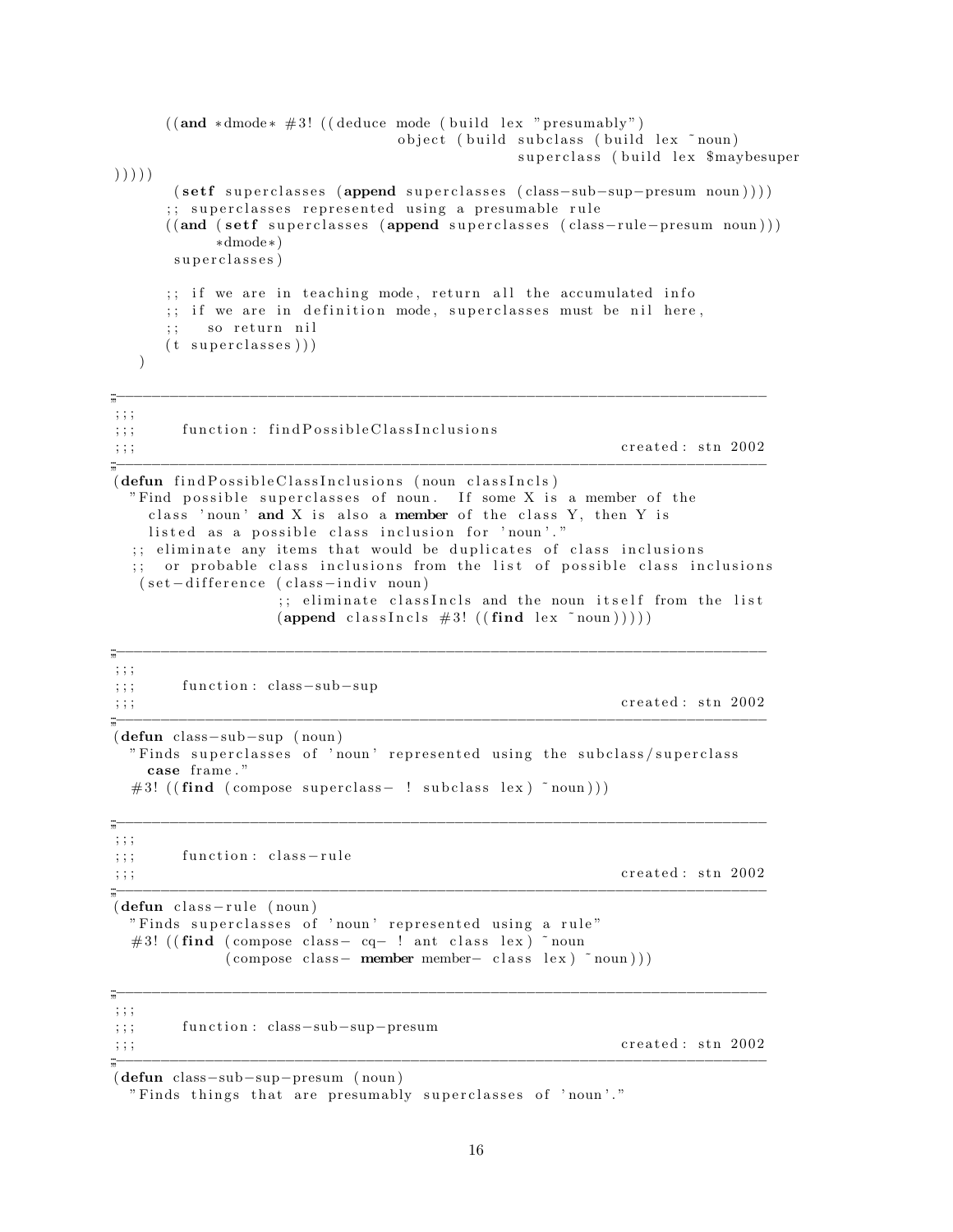$#3!$  ((find (compose superclass  $-$  subclass lex)  $\tilde{ }$  noun  $(\text{composite superseness} - \text{object} - ! \text{mode lex})$  " $\text{presumably" } ))$ )

;;<br>;;;<br>;;;; ; ; ; ;;; function : class-rule-presum  $\mathbf{c}_i$ ;;; created: stn 2002 ;;<br>;;;<br>;;;; (defun class-rule−presum (noun) " Finds superclasses of 'noun' represented using a rule" #3! (( $\text{find}$  (compose class - object- cq- ! ant class lex)  $\text{``noun}$  $\text{(composite class} - \text{object} - \text{mode lex})$  " presumably"  $(\text{compose class} - \text{member member} - \text{ class } \text{lex} ) \text{ 'noun)} )$ ;;<br>;;;<br>;;; ; ; ; ;;; function: class-indiv  $\mathbf{c}_i$ ;;; created: stn 2002 ;;<br>;;;<br>;;;  $(defun class–indiv (noun))$ " Finds possible level superclasses of a level noun." #3! ( $(find (composite class - ! member member - ! class lex) ^ "noun)))$ ;;<br>;;;<br>;;;; ; ; ; ;;; function: classFilter ;;; input: a list of superclasses as output by "classes", an empty list,  $;$ ;;; and the noun to be defined. ;;; output: a list of classes not redundant with the rest of the definition ;;; calls: mostSpecificSuperclassp, classFilter recursively ;;<br>;;;<br>;;;; (defun classFilter (superclasses noun & optional filtered) "Removes any superclasses of 'noun' which less specific than other superclasses of 'noun' from the list of class inclusions and returns the result. For an example of the heirarchy of class inclusions see the documentation for mostSpecificSuperclassp." (cond ((null superclasses) filtered) ;; if first element of input is a list  $((\textbf{listp } (\textbf{first } superclasses))$  ;; add class Filter of car & (append filtered ;; class Filter of cdr to output ( list ( class Filter ( first superclasses) noun filtered ))  $(class Filter (rest superclasses) noun filtered ))$ ;; if car input is an ok atom ;; add it and classFilter of  $;$  ;  $;$  cdr to output.  $((\text{basicLevelp }(\text{first superclasses}))$  $(list (first superclasses)))$ ((mostSpecificSuperclassp (first superclasses) noun) (append filtered (list (first superclasses))  $(class Filter (rest superclasses) noun filtered ))$ ;; otherwise car input not ok. ;; add classFilter of cdr to output.  $(t (classFilter (rest superclasses) noun filtered)))$ 

;;<br>;;;<br>;;; ; ; ;

 $\mathbf{c}_i$ ;;; created: stn 2002

<sup>;;;</sup> function: basicLevelp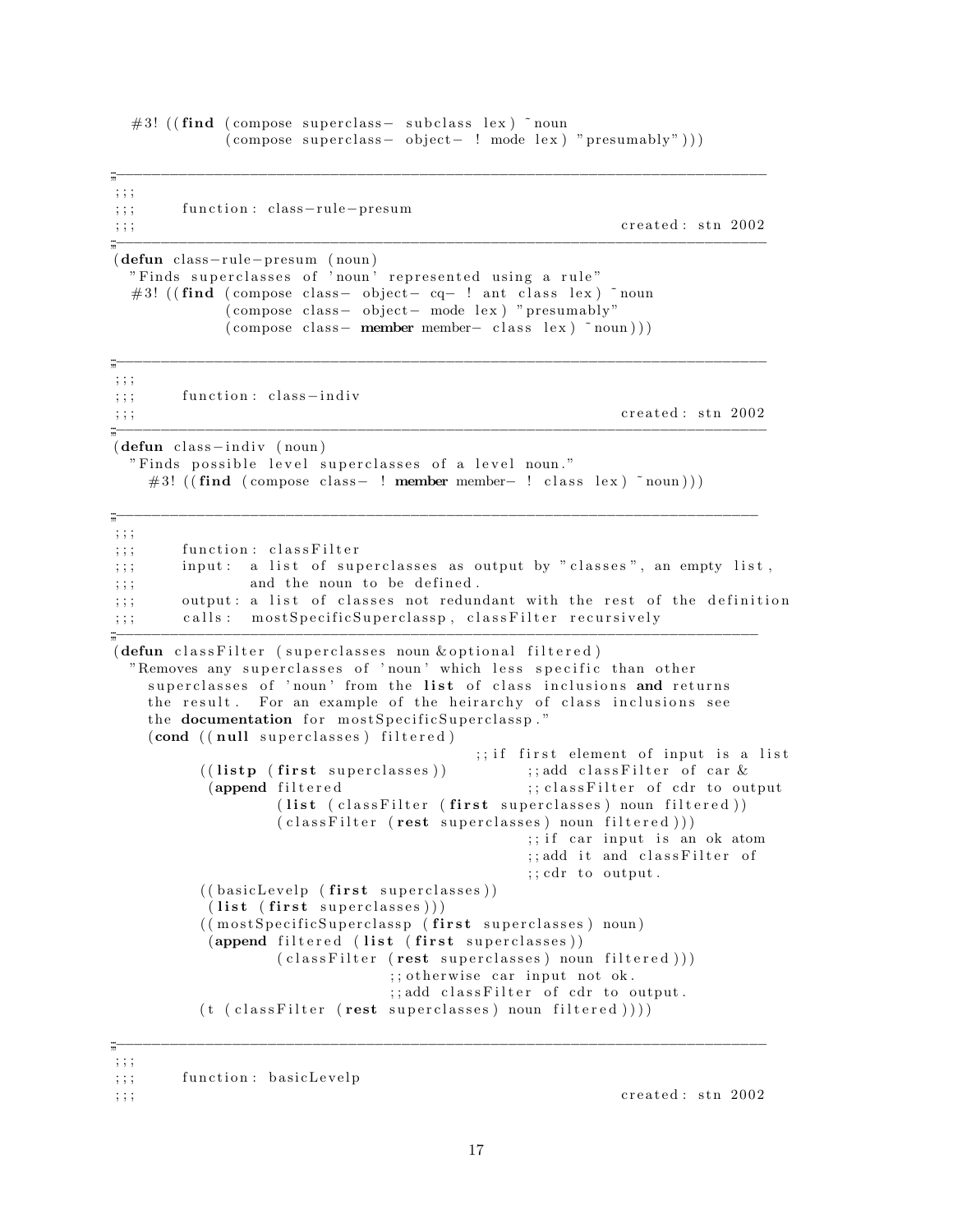(defun basicLevelp (word) "If 'word' is basic level return T else return nil." #3! ((deduce member ~ word class (build lex "basic ctgy"))))  $\ddot{=}$  $; ; ;$ function: mostSpecificSuperclassp (a predicate)  $; ; ;$ input: a noun to be defined and a superclass attributed to <noun>  $, ; ;$ returns nil if the class can be deduced from other elements of the  $; ; ;$ definition, t otherwise.  $\ddots$  $\frac{m}{2}$ (defun mostSpecificSuperclassp (class noun) "Returns t if there are no classes between 'class' and 'noun' in a superclass-subclass relation, nil otherwise. For example if class = vertebrate, noun = cat and vertebrate is a superclass of mammal which is a superclass of cat, most Specific Superclassp would return nil because mammal is a class between cat and vertebrate."  $(not \#3!$  ((find (compose superclass- ! subclass lex) "noun  $\text{(composite subclass} - \text{! superclass}) \text{ "class]}$  $\ddot{m}$  -**ACTIONS SECTION**  $; ; ;$  $, ; ;$ function: act-object-rule  $; ; ;$ created: stn 2002  $; ; ;$  $(\text{defun act}-object-rule (noun))$ "Finds actions performed by all 'noun's and the objects that those actions are performed on" (let (actions) (setf actions #3! ((find (compose action- act- ! cq- ! ant ! class lex) "noun  $\text{(composite action--act--! agent member--! class lex)} \text{ 'noun)}$ ;; find objects associated with each of the actions  $(\text{mapcar } \#'(\text{lambda (act) (obj-act-rule noun act)) actions})).$  $\ddot{=}$  $, ; ;$ function: obj-act-rule  $, ; ;$ created: stn 2002  $, ; ;$  $(\text{defun } obj-act-rule (noun action))$ "Finds the objects that 'noun' performs 'action' on." (let (objects) (setf objects #3! ((find (compose object- act- ! cq- ! ant ! class lex) "noun  $\text{(composite object - action)}$   $\text{action}$ )) (if (null objects) action  $(\text{mapcar } \#'(\text{lambda (obj) (list action obj)) objects))))$  $\ddot{m}$  $, ; ;$ 

 $; ; ;$ function: act-object-&-rule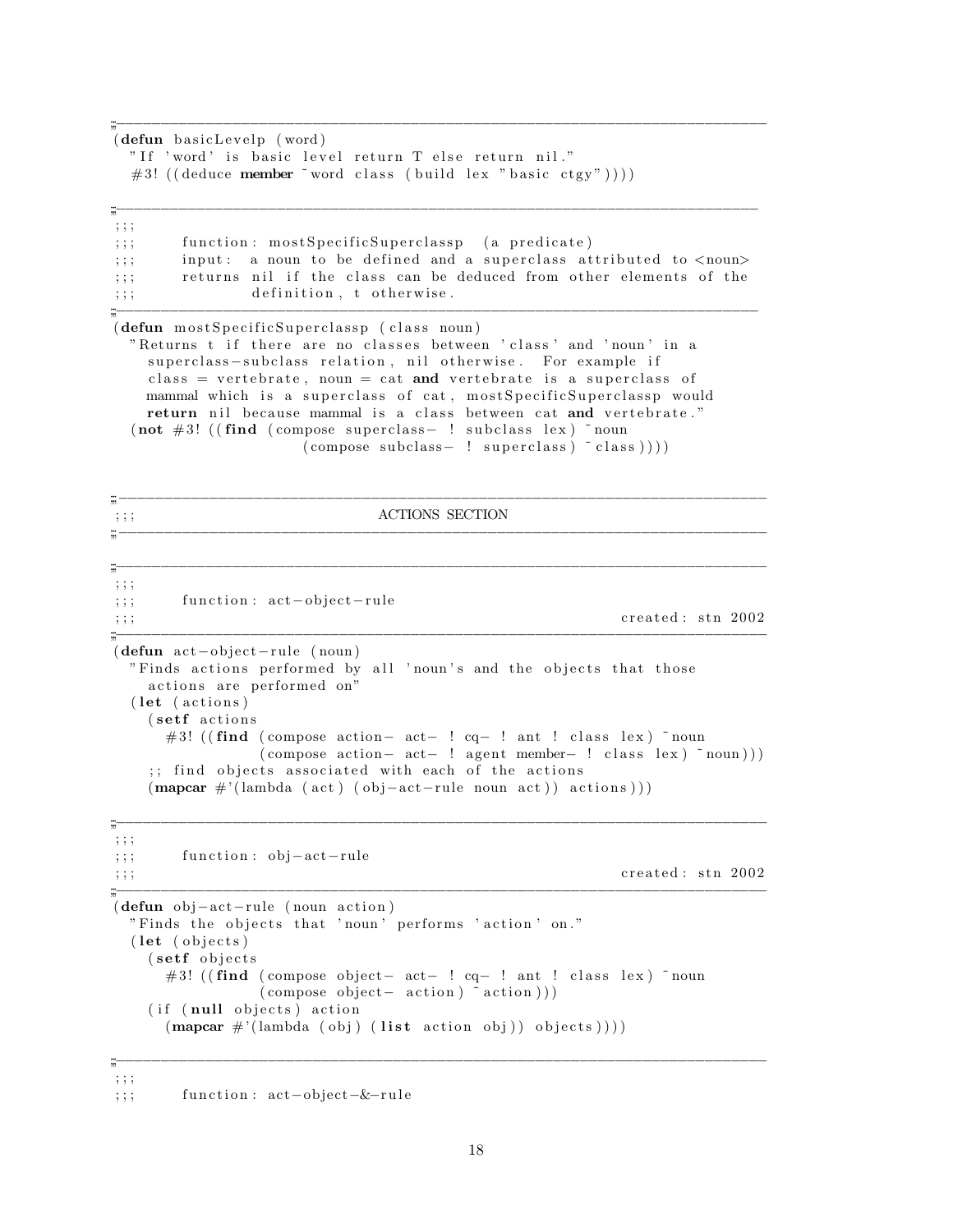$(\text{defun act}-object-\&\text{- rule (noun})$ "Finds actions performed by all 'noun's and the objects that those actions are performed on" (let (actions) (setf actions) #3! ((find (compose action- act- !  $cq-$  ! & ant ! class lex) "noun  $(\text{compose action} - \text{act} - \text{! agent member} - \text{! class lex})$  "noun)))  $(\text{mapcar } \#'(\text{lambda } (\text{act } (\text{obj}-\text{act}-\&{-\text{rule} \text{ noun } \text{act})))$  actions)))

```
\frac{m}{m}, ; ;function: obj - act - \& - rule, ; ;created: stn 2002
, ; ;\ddot{=}(\text{defun } obj-act-\&\text{- rule } (noun action))"Finds the objects that 'noun' performs 'action' on."
  (\text{let} (\text{objects})(setf objects)
       #3! ((find (compose object - act - ! cq - ! & ant ! class lex) "noun
                    \text{(composite object--action)} \text{action}))
     (if (null objects) action
       (\text{mapcar } \#'(\text{lambda (obj) (list action obj)) objects))))\frac{m}{2}; ; ;function: act-object-presum-rule
, ; ;created: stn 2002
; ; ;(defun act-object-presum-rule (noun)
  "Finds actions that are presumed to be performed by all 'noun's and the
     objects that those actions are presumed to be performed on."
  (let (actions)
     (setf actions)
       #3! ((find (compose action- act- object- mode lex) "presumably"
                    (compose action- act- object- cq- ! ant class lex) "noun
                    \text{(composite action--act-- agent member-- class lex)} noun))
     (\text{mapcar } \#'(lambda \text{ (act) (obj-act-presum-rule noun act)) actions})).\ddot{=}; ; ;function: obj-act-presum-rule
, ; ;created: stn 2002
; ; ;\dddot{=}(defun obj-act-presum-rule (noun action)
  "Finds the objects that 'noun' presumably performs 'action' on."
  (\text{let} (\text{objects})(setf objects)
       #3! ((find (compose object- act- object- cq- ! ant class lex) "noun
                    \text{(composite object--action)} \text{action}))(if (null objects) action
       (\text{mapcar } \#'(\text{lambda (obj) (list action obj)) objects))))\frac{m}{m}, ; ;
```

```
function: act-object-presum-&-rule
; ; ;, ; ;
```
created: stn 2002

19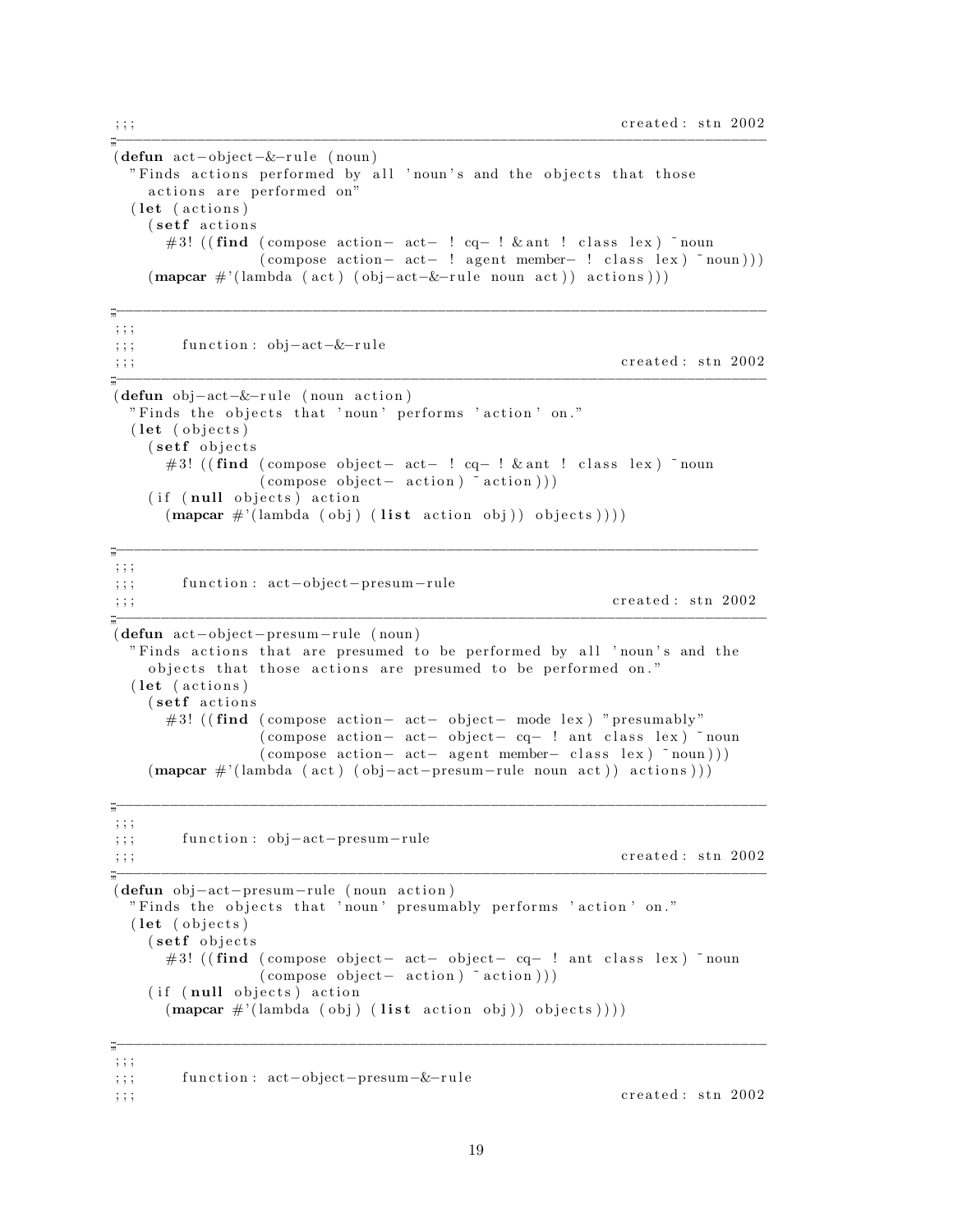```
;;<br>;;;<br>;;;
(defun act−object−presum−&−r u l e ( noun )
 " Finds actions that are presumed to be performed by all 'noun's and
   the objects that those actions are presumed to be performed on."
 (\text{let } (actions))(setf actions)
     \#3! ((find (compose action– act– object– mode lex) "presumably"
               ( compose action – act – object – cq – ! & ant class lex ) ~ noun
               (\text{compose action} - \text{ act}- \text{ agent member}- \text{ class lex}) \text{ 'noun)}(\text{mapcar } \#'(\text{lambda}(act) (obj-act-presume-E-rule noun act))) actions)))
;;<br>;;;<br>;;;;
; ; ;
;;; function: obj-act-presum-&-rule
\mathbf{c}_i; ; ; created : stn 2002
;;<br>;;;<br>;;;;
(defun obj-act-presume-&-rule (noun action))" Finds the objects that 'noun' presumably performs 'action' on."
 (\text{let } (objects))(setf objects)
     #3! ((find (compose object– act– object– cq– ! & ant class lex) \tilde{\ } noun
               (\text{compose object} - \text{ action})^* \text{action} ))(if (null objects) action
```

```
(\text{mapcar } \#'(\text{lambda } (obj) (list action obj)) \text{ objects })))
```
;;<br>;;;<br>;;;; ; ; ; ;;; function: act-object-noun  $\mathbf{c}_i$ ; ; ; created : stn 2002 ;;<br>;;;<br>;;;; (defun act−ob ject−noun ( noun ) " Finds actions performed by at least one member of the category 'noun' and the objects that those actions are performed on."  $(\text{let } (actions))$ (setf actions) #3! ((find (compose action– act− ! agent member– ! class lex) ~noun)))  $(\text{mapcar } \#'(\text{lambda } ( \text{act } ) \text{ (obj-act-indiv noun act } ) )$  actions )))

```
; ; ;
;;; function: obj-act-indiv
\mathbf{c}_i; ; ; created : stn 2002
;;<br>;;;<br>;;;;
(defun obj-act-indiv (noun action)
```

```
" Finds the objects that 'noun' performs 'action' on."
(\text{let } (objects))(setf objects)
     #3! ((find (compose object- act- ! agent member- ! class lex) ~noun
                  \text{(composite object--action)} \text{action})
  (if (null objects) action
     (\text{mapcar } \#'(\text{lambda } (obj) (list action obj)) \text{ objects })))
```
;;<br>;;;<br>;;;;

;;<br>;;;<br>;;;; ; ; ; ;;; function: findActions  $\mathbf{c}_i$ ; ; ; created : stn 2002 ;;<br>;;;<br>;;;;

 $(\text{defun}$  find Actions  $(\text{noun})$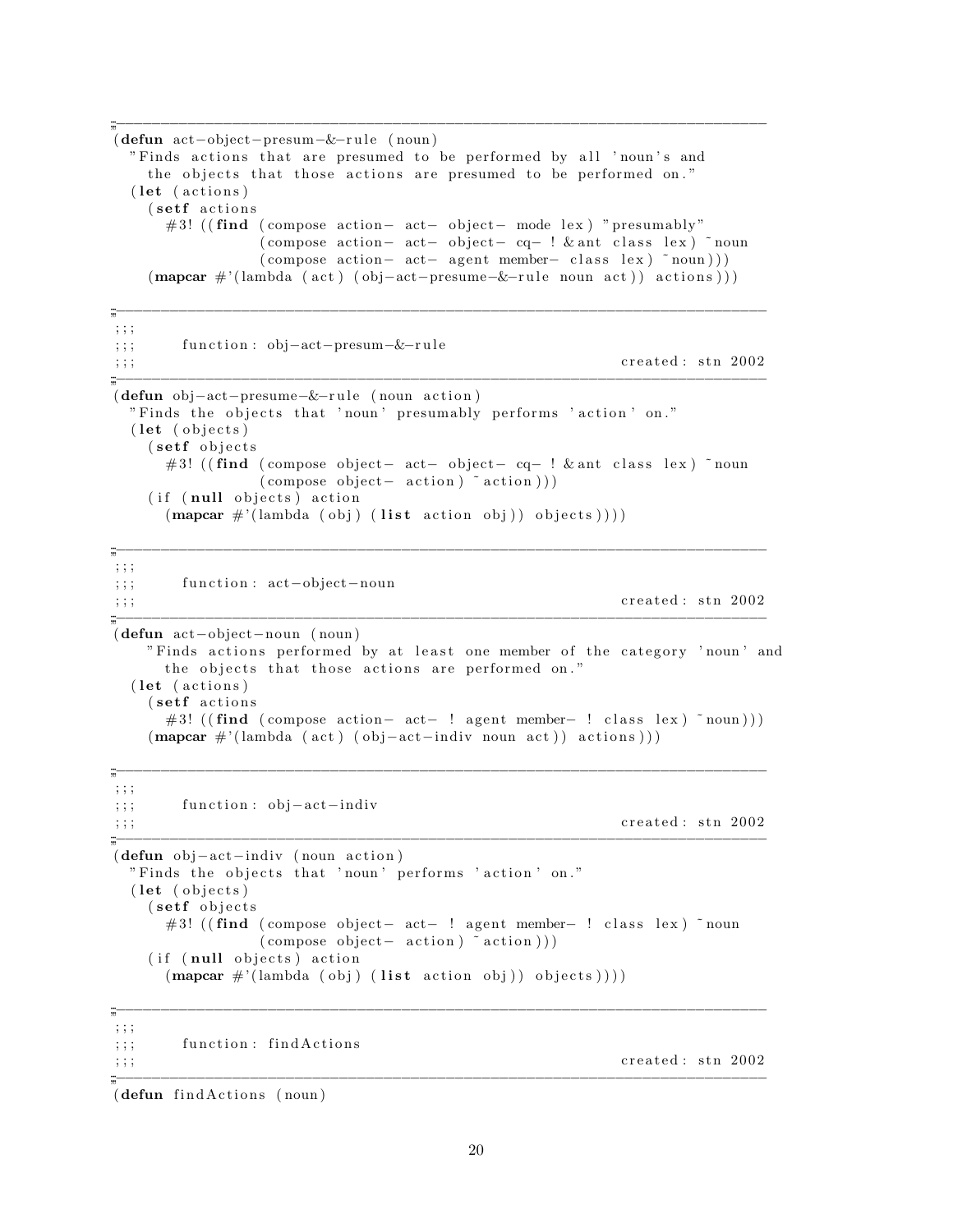```
"Find actions (and the objects that those actions are performed on,
    if any) that are performed by all 'noun's."
  ( let ( results indivNoun)
    ;; get an individual noun so that we can use it in the deduce
    (s \text{eff } in \text{div} \text{Noun } ( \text{first } #3! (( \text{find } ( \text{compose } member- ! \text{ class } lex ) \text{ "noun} )));; see if we can infer any actions that we don't explicitly kow about yet
    (i f (not (null indivNoun))#3! ((deduce agent ~ indivNoun act $someAct)))
    \gamma; now extract any relevant info
    (cond
     ;; definite rule, or-entail
    ((and (set f results (append results (act–object–rule noun))) * dmode*)r e sults)
     ;; definite rule, &-entail
    ((and (set f results (append results (act–object–&-rule noun))) * dmode*)r e sults)
     ;; If we are in teaching mode, return all the info we have accumulated.
     ;; If we are in definition mode results = nil so return nil.
    (t results ));;<br>;;;<br>;;;;
; ; ;
;;; function: findProbableActions
\mathbf{c}_i; ; ; created : stn 2002
;;<br>;;;<br>;;;;
(defun findProbableActions (noun)
  "Find actions (and the objects that those actions are performed on,
    if any) that can be presumed to be performed by all 'noun's."
  (\text{let } (results))(cond
```

```
;; " presumably " rule, or-entail, transitive
((and (set f results (append results (act–object–presum–rule noun))))∗dmode∗)
r e s u l t s )
;; " presumably " rule, & - entail, transitive
((and (set f result s (append results (act-object-presum-&-rule noun)))∗dmode∗)
 r e s u l t s )
;; If we are in teaching mode, return all the info we have accumulated.
```

```
;; If we are in definition mode results = nil so return nil.
(t results ))
```
;;<br>;;;<br>;;;; ; ; ; ;;; function: findPossibleActions  $;$ ;; input: a noun to be defined ;;; output: a list of actions attributed to any object of type <noun>  $\langle$ ;;; modified: mkb 2002  $\mathbf{r}_{\text{ij}}$ ; ; ; modified : stn 2002 ;;<br>;;;<br>;;;;

 $(defun find Possible Actions (noun)$ 

```
"Find actions (and the objects that those actions are performed on,
  if any) that are performed by at least one 'noun'."
( act−ob ject−noun noun ) )
```
; ; ; THE FOLLOWING IN UNNECESSARILY COMPLICATED BECAUSE WE ONLY HAVE ONE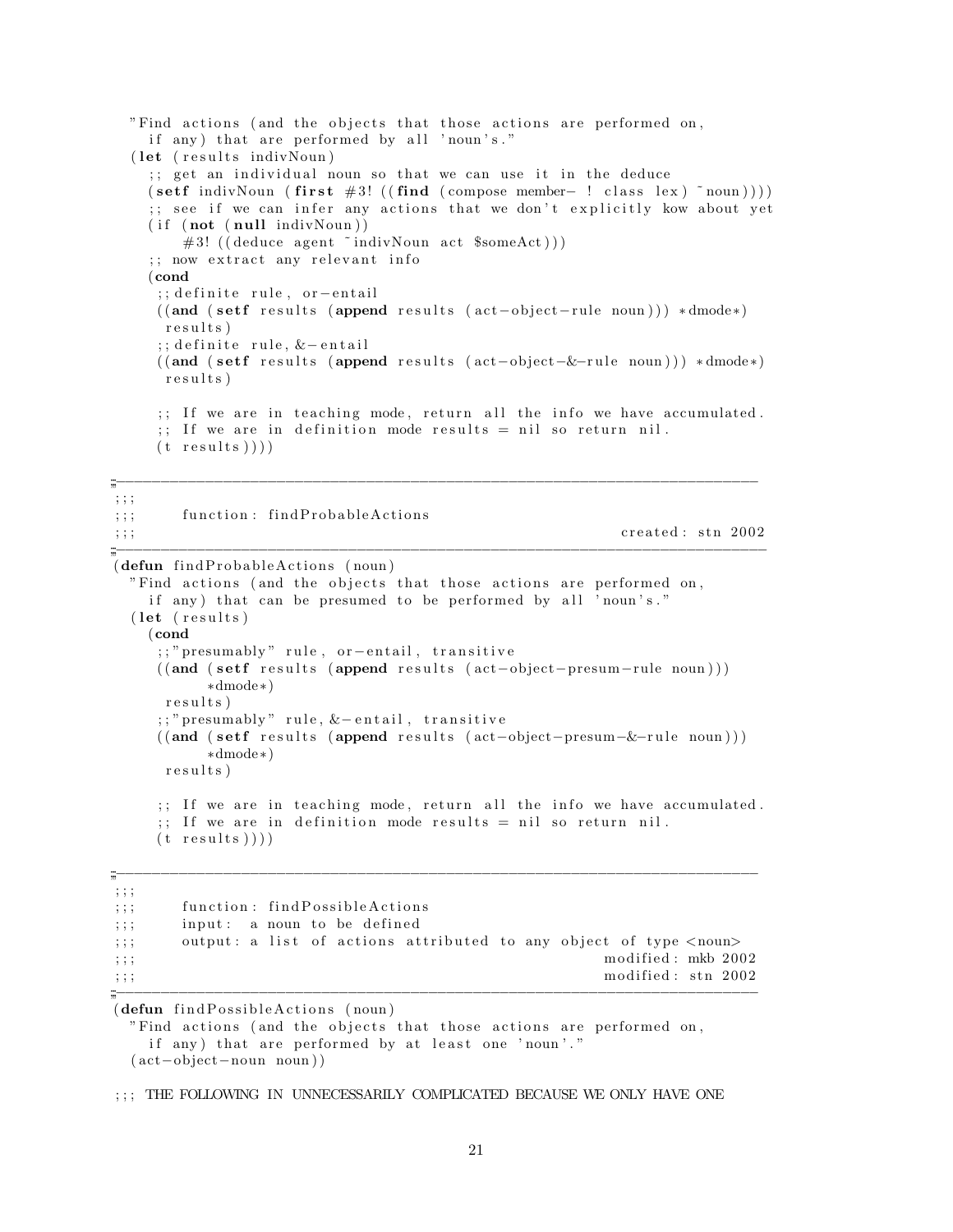```
; ; ; CHECK TO DO IF MORE CHECKS ARE ADDED IN THE FUTURE THIS VERSION OF
; ; ; FINDPOSSIBLEACTIONS SHOULD BE UNCOMMENTED AND USED. −− IF WE BECOME
; ; ; REASONABLY SURE THAT NO MORE CHECKS WILL BE ADDED THEN WE SHOULD JUST
; ; ; RENAME ACT−OBJECT−NOUN TO FINDPOSSIBLEACTIONS
;\,;\,;\, (let (results)
;\,;\,;\,\, (cond
;;; ; ; ind actions performed by at least one member of the class 'noun'
;;; ( ( and ( setf results ( append results ( act-object-noun noun)))
;\,;\,;\qquad \qquad *dmode*);\,;\,;\qquad\qquad results)
; ; ;
;;; if we are in teaching mode, return all the information that we
\langle;; \rangle ;; accumulated above,
\langle \cdot ; \cdot \rangle ; ; otherwise, return results (= ni).;\,;\;\; (t results ))));;<br>;;;<br>;;;;
; ; ;
;;; function: \text{act-filter};;; input: a list of actions as output by "acts", an empty list, and the
;;;; noun to be defined.
;;; output: a list of actions not redundant with the rest of the definition
;;; calls: non_redundant_act, act_filter recursively
;;<br>;;;<br>;;;;
(defun act filter (act-list noun & optional filtered)
  (cond
   ;; if we are done filtering, return the filtered list
   ((null \; act-list) \; filtered);; if the first element is a list, filter recursively
   (( listp (first act−list))
    (append filtered
            ( list (act_{filter} (first act{-list}) noun filtered))
            (\text{act-filter} (\text{rest-} \text{dist}) \text{ noun filtered} ));; if first element is not redundant add it to filtered and filter rest
   ((\text{non-redundant}_act (\text{first } act - list) \text{ noun})(\text{append filtered} (\text{list} (\text{first } \text{act}-\text{list}))(\text{act-filter} (\text{rest } \text{act-list}) \text{ noun filtered})));; if first element is redundant, just filter rest of list
   (t \text{ (act filter (rest act–list) noun filtered }))));;;−−−−−−−−−−−−−−−−−−−−−−−−−−−−−−−−−−−−−−−−−−−−−−−−−−−−−−−−−−−−−−−−−−−−−−−−
; ; ;
;;; function: non_redundant_act (a predicate)
;;; input: a noun to be defined and an act attributed to \langle noun\rangle;;; returns nil if the act can be deduced from other elements of the
;;;; definition, t otherwise.
;;<br>;;;<br>;;;
(defun non redundant act (act noun)
  (cond
   ;; definite case
   (#3! ((find (compose superclass− ! subclass lex) ~noun
                (\text{compose class} - \text{ant} - ! \text{ cq act action}) \tilde{c} act) nil)
   ; ; presumably
   (#3! ((find (compose superclass− ! subclass lex) ~noun
               (\text{compose class} - \text{ant} - ! \text{ eq object act action})^* \text{act}) \text{ nil})(t t))
```
22

;;<br>;;;<br>;;;;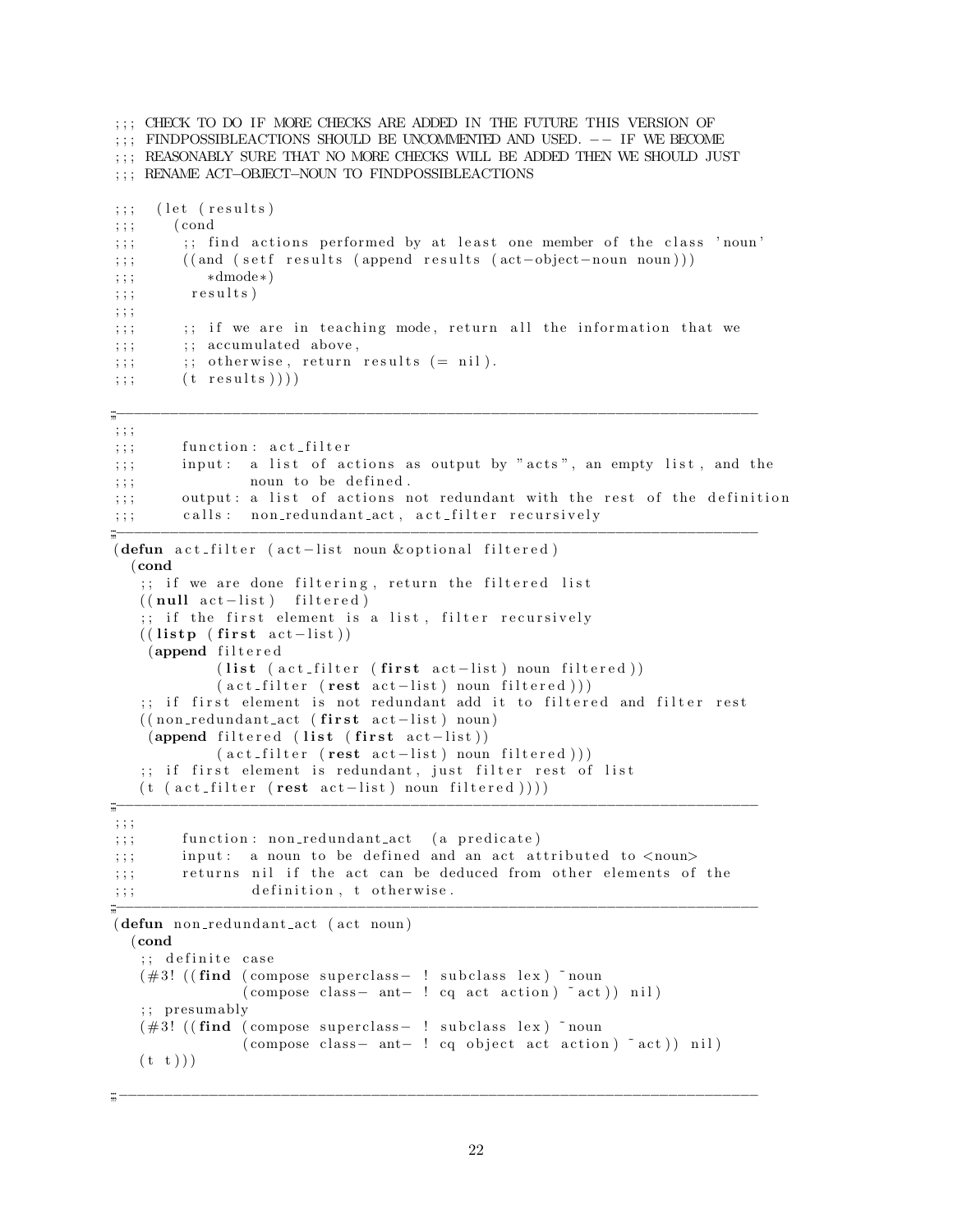;;<br>;;;<br>;;;

```
;;<br>;;;<br>;;;;
; ; ;
;;; function: findStructure
; ; ;
;;; Used for finding structure of a noun.
; ; ; modified : mkb 2002
\ldots ;;; modified: stn 2002
;;;−−−−−−−−−−−−−−−−−−−−−−−−−−−−−−−−−−−−−−−−−−−−−−−−−−−−−−−−−−−−−−−−−−−−−−−−−
(\text{defun}~findStructure~(noun))"Attempts to find structural features common to all members of the
   class noun."
 (\text{struct}-\text{rule} noun))
;;<br>;;;<br>;;;;
; ; ;
;;; function: findProbableStructure
\frac{1}{2}; \frac{1}{2}; created : stn 2002
;;<br>;;;<br>;;;;
(defun findProbableStructure (noun)
 "Attempts to find structural features that are presumably part of all
   , noun, s."
 ( struct−presume noun ) )
;;<br>;;;<br>;;;;
; ; ;
;;; function: findPossibleStructure
\mathbf{c}_i; ; ; created : stn 2002
;;<br>;;;<br>;;;;
(defun find Possible Structure (noun superclasses)
 "Find things that are part of some (but not necessarily all) members of
  the class 'noun', and are also not part of all members of a superclass
   of 'noun'. For example: if the knowledge base says 'Dogs are Mammals.
  Rover is a Dog. Rover has nose. All Mammals have fur.' Then 'nose'
  would be returned but 'fur' would not be returned."
   ( set -difference (indiv_struct noun) ( structureOfAll superclasses )))
;;<br>;;;<br>;;;;
; ; ;
;;; function: struct
\mathbf{c}_i; ; ; created : stn 2002
;;<br>;;;<br>;;;;
(\text{defun struct–rule (noun})"Find any things that are a part of all members of the category 'noun'."
 #3! ((find (compose part– whole member– class lex) ~ noun
         ( compose part – cq− ! ant class lex ) ~ noun
         ( compose part – whole for all – ! ant class lex )
         \text{``noun)})
;;<br>;;;<br>;;;;
; ; ;
;;; ; function: struct−presume
\mathbf{r};;; \mathbf{c} reated : stn 2002
;;;−−−−−−−−−−−−−−−−−−−−−−−−−−−−−−−−−−−−−−−−−−−−−−−−−−−−−−−−−−−−−−−−−−−−−−−−−
```
(defun struct−presume ( noun )

"Find any things that are presumably a part of all members of the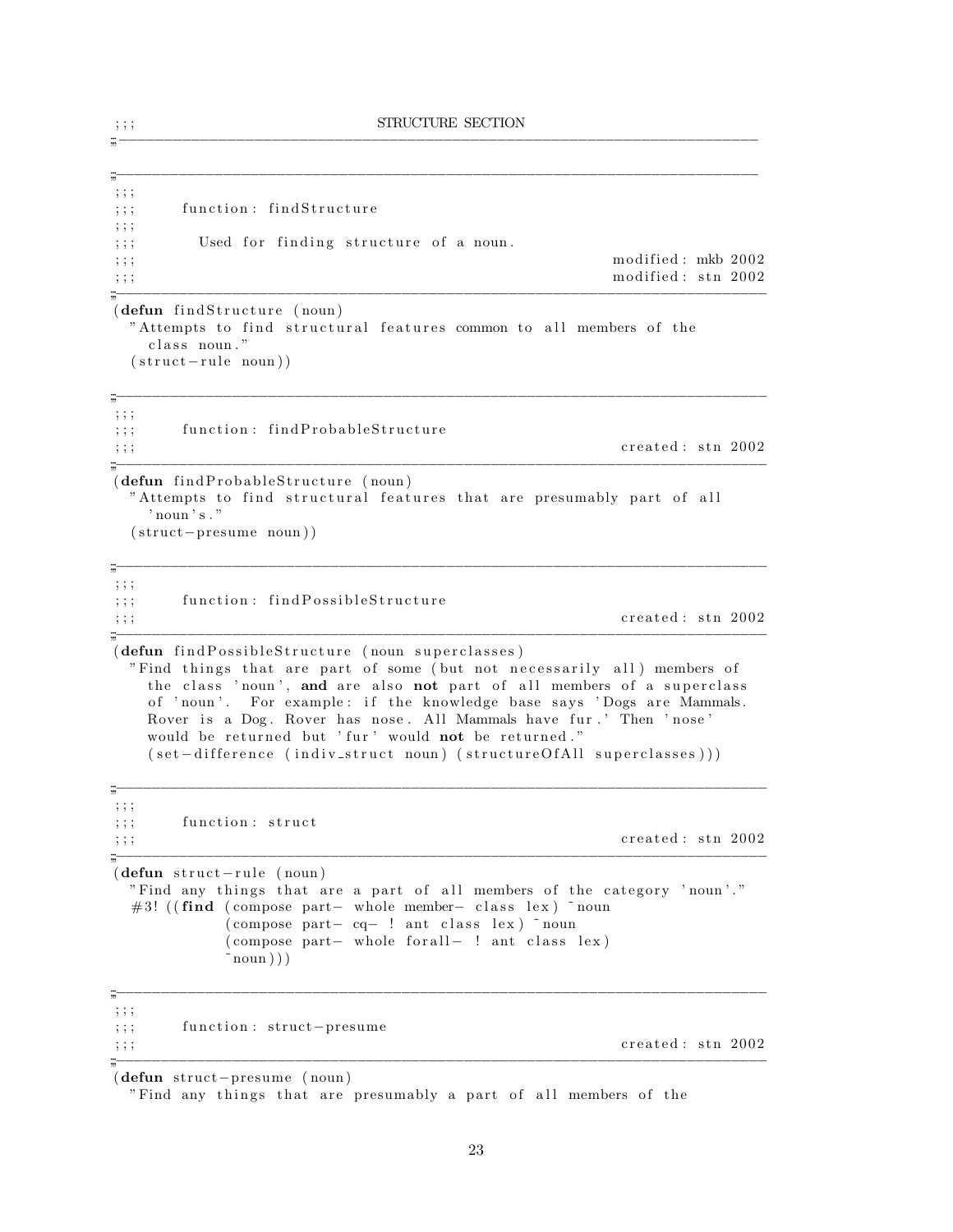```
category ' noun'."#3! ((\text{find} (compose part– whole member– class lex) \tilde{\ } noun
         ( compose part - object - mode lex ) " presumably "
         ( compose part – whole for all – ! ant class lex )
         \text{round}))
;;<br>;;;<br>;;;;
; ; ;
;;; function: struct−indiv
\mathbf{c}_i;;; created: stn 20
02
;;<br>;;;<br>;;;;
(defun struct–indiv (noun))"Find any things that are part of some individual who is a member of the
   category 'noun'."
 #3! ( (\text{find } ( \text{ compose part} - ! \text{ whole member} - ! \text{ class lex } ) ~ noun ) ) )
;;<br>;;;<br>;;;;
; ; ;
;;; function: indiv_struct
;;; input: a noun to be defined and a list of its superclasses.
;;; output: a list of possessions attributed to individuals
;;; of class \langle \text{noun}\rangle. (See note on "struct")
\ldots ; ; ; modified : mkb 2002
\ldots ; ; ; modified : stn 2002
;;<br>;;;<br>;;;;
(defun indiv_struct (noun)
 "Find things that are part of some (but not necessarily all) members
   of the class 'noun'.'
 (\text{let } (parts))(cond ( ( and ( setf parts ( append parts ( struct -indiv noun))) *dmode*)
       parts)
       ;; if we have gotten to this point there are 2 possible scenarios:
       ; 1) we have found no parts - so 'parts' = nil
       ;; 2) we are in teaching mode (*dmode* = nil) and we want to
       ;; return all the info that we accumulated in the steps above.
       (t parts ));;<br>;;;<br>;;;;
; ; ;
;;; function: structureOfAll
\mathbf{r}_{\text{ij}}; ; ; modified : stn 2002
;;<br>;;;<br>;;;;
(defun structureOfAll (classes)
 "Find the structure of all the classes listed as parameters."
 (i f (not (null classes))(append (findStructure) (first classes)) (structureOfAll (rest classes)))
 ni))
;;<br>;;;<br>;;;;
\overline{\mathbf{F}}; ; ; PROPERTIES SECTION
;;<br>;;;<br>;;;;
;;<br>;;;<br>;;;;
; ; ;
;;; function: prop-rule
\mathbf{c}_i; ; ; created : stn 2002
;;<br>;;;<br>;;;;
```

```
24
```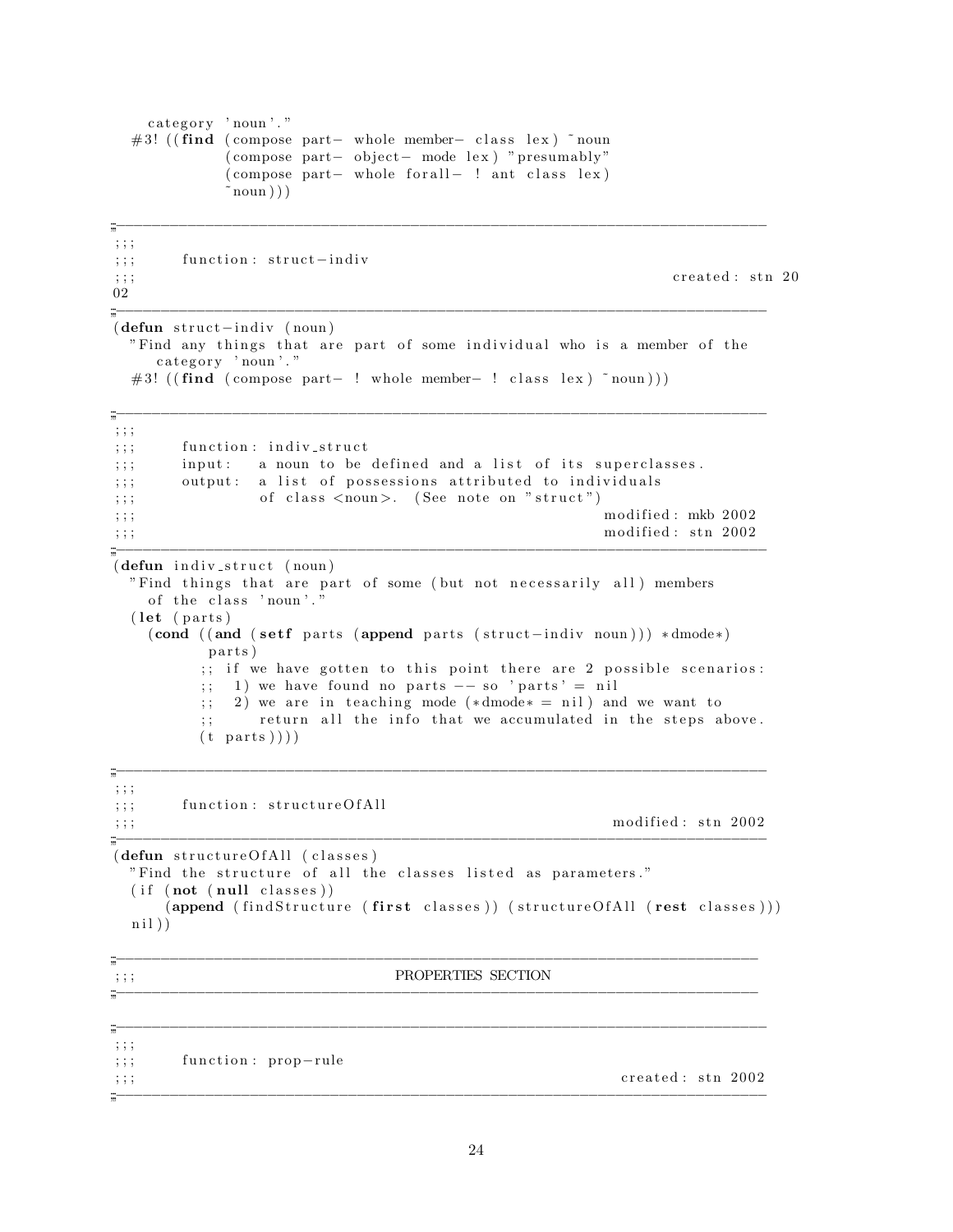```
(defun prop−rule ( noun )
 " Finds properties belong to all members of the class 'noun', where 'noun'
   is a category."
 # 3! ( (find ( compose property - ! object member- ! class lex ) ~ noun
           ( compose property - ! cq- ! ant ! class lex ) ~ noun ) ) )
;;<br>;;;<br>;;;;
; ; ;
;;; function: prop-relation-1
\mathbf{c}_i; ; ; created : stn 2002
;;;−−−−−−−−−−−−−−−−−−−−−−−−−−−−−−−−−−−−−−−−−−−−−−−−−−−−−−−−−−−−−−−−−−−−−−−−−
(defun prop-relation-1 (noun))" Finds relationships that all members of the category 'noun' are involved
    in and the other objects that are also in the relation."
 (\text{let } (relations))(setf relations)
     #3! ((find (compose rel- ! object1 member- ! class lex) ~noun
              (\text{compose rel} - ! \text{ eq} - ! \text{ ant} ! \text{ class lex } ) \text{ 'noun} ));; find the objects associated with each of the relations
   (\text{mapcar } \#'(\text{lambda} (rel) (obj-rel-1 noun rel))) relations)))
;;<br>;;;<br>;;;;
; ; ;
;; ; function : obj-rel-1
\mathbf{c}_i; ; ; created : stn 2002
;;<br>;;;<br>;;;;
(\text{defun } obj-rel-1 \text{ (noun relation)})" Finds the objects that are involved in the specified relation with
   ' noun' and returns a list consisting of the relation followed by
   the objects."
 (let (objects)
   (setf objects)
     #3! ((find (compose object2− ! object1 member− ! class lex) ~noun
               (\text{composite object2}-! \text{eq}-! \text{ant}! \text{class lex}) ~ noun
               (\text{composite object2}-! \text{ rel}) \text{relation}))
   (\text{mapcar } \#'(\text{lambda } (obj) (list relation obj)) \text{ objects})));;<br>;;;<br>;;;;
; ; ;
; ; ; function : prop-&\mathbf{c}_i; ; ; created : stn 2002
;;<br>;;;<br>;;;
(defun prop−& ( noun )
 " Finds properties belong to all members of the class 'noun'."
 # 3! ( find ( compose property – ! object member – ! class lex ) ~ noun
           (\text{composite property} - ! \text{cq} - ! \& \text{ant} ! \text{class lex} ) \text{ 'noun} ));;<br>;;;<br>;;;;
; ; ;
;; ; function : prop-&-relation-1
\mathbf{c}_i; ; ; created : stn 2002
;;<br>;;;<br>;;;;
(defun prop-&-relation-1 (noun)
 " Finds relationships that all members of the category 'noun' are involved
    in and the other objects that are also in the relation."
 (let (relations)
   (setf relations)
     #3! ((find (compose rel- ! object1 member- ! class lex) ~noun
```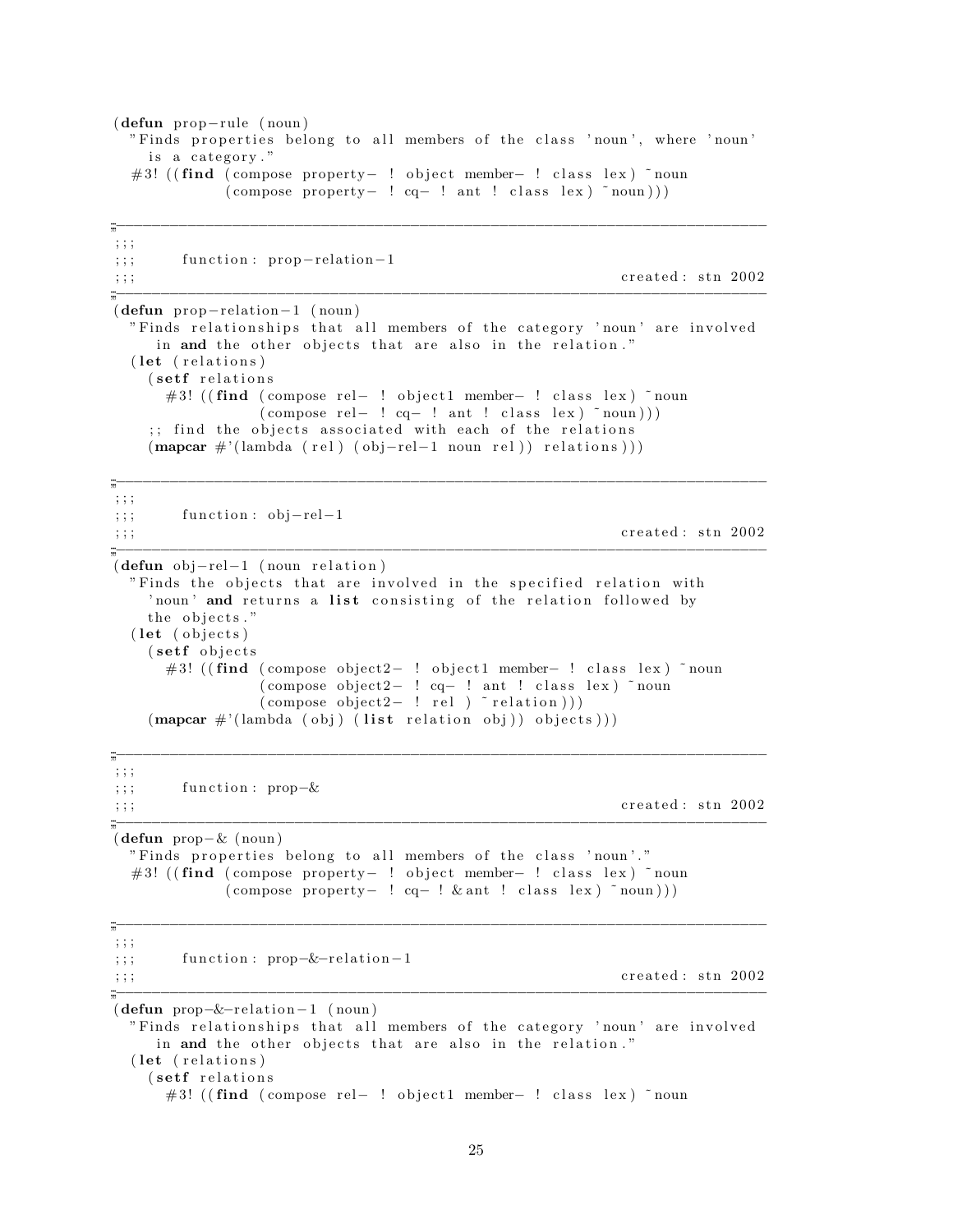```
(\text{compose rel}-! \text{ cq}-! \& \text{ant} ! \text{ class lex}) \text{ "noun)};; find the objects associated with each of the relations
     (\text{mapcar } \#'(\text{lambda (rel) (obj–&-rel-1 noun rel)) relations})).\ddot{=}\ddots; ; ;function: obj–&-rel-1created: stn 2002
, ; ;(\text{defun } obj - \& - rel - 1 \text{ (noun relation)})"Finds the objects that are involved in the specified relation with 'noun'
    and returns a list consisting of the relation followed by the objects."
  (\text{let} (\text{objects})(setf objects)
       #3! ((find (compose object2- ! object1 member- ! class lex) "noun
                    (compose object2- ! cq- ! & ant ! class lex) "noun
                    \text{(composite object2- ! rel ) "relation )})(\text{mapcar } \#'(\text{lambda (obj) (list relation obj)) objects})).\ddot{=}, \; , \; , \;function: prop-relation-2
, ; ;created: stn 2002
; ; ;(\text{defun prop-relation}-2 \text{ (noun})"Finds relationships that 'noun's are involved in (where the noun is
     the object2) and the other objects that are also in the relation."
  (let (relations)
     (setf relations)
       #3! ((find (compose rel- ! object2 lex) "noun
                    (compose rel- ! object1 forall- ! cq ! object2 lex) "noun)))
     ;; find the objects associated with each of the relations
     (\text{mapcar } \#'(\text{lambda (rel) (obj-rel-2 noun rel)) relations )))\ddot{=}; ; ;function: obj-rel-2; ; ;created: stn 2002
; ; ;(\text{defun } obj-rel-2 \text{ (noun relation)})"Finds the objects that are involved in the specified relation with
     'noun' and returns a list consisting of the relation followed by the
     objects."
  (let (objects)
     (setf objects)
       #3! ((find (compose class- ! member object1- ! object2 lex) "noun
                    (compose class- ! ant- ! cq ! object2 lex) "noun
                    \text{(composite class-} ! member object1- ! rel \text{relation}))(\text{mapcar } \#'(\text{lambda } (obj) (\text{list } obj \text{ relation})) \text{ objects})))\frac{m}{m}; ; ;function: prop-&-relation-2; ; ;created: stn 2002
, ; ;
```
(defun prop-&-relation-2 (noun)

"Finds relationships that 'noun's are involved in (where the noun is the object2) and the other objects that are also in the relation."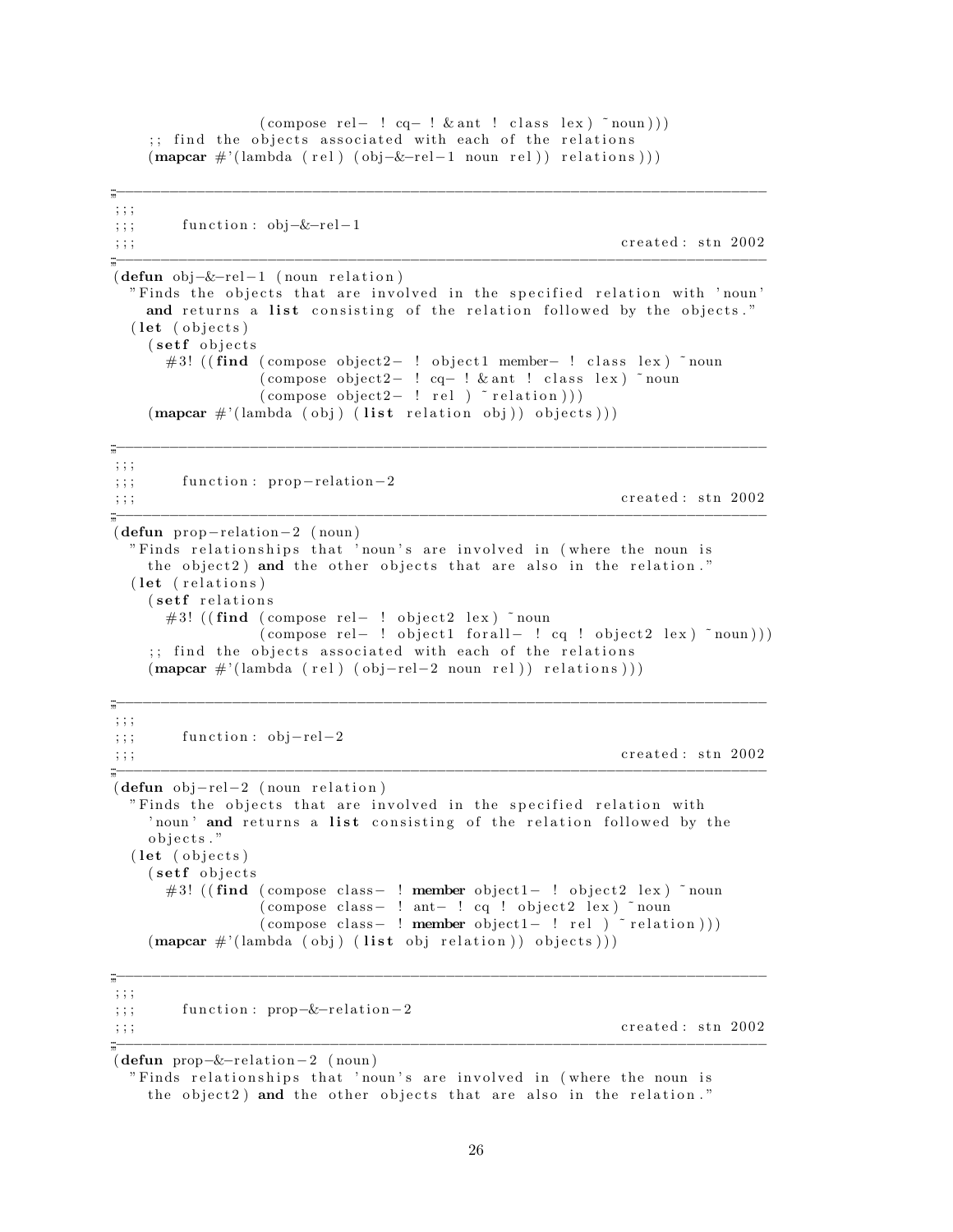```
(let (relations)
  (setf relations)
    #3! ((find (compose rel- ! object2 lex) "noun
                  (\text{composite rel}-! \text{object1 forall}-! \text{cq}! \text{object2 lex}) \text{ 'noun)};; find the objects associated with each of the relations
  (\text{mapcar } \#'(\text{lambda (rel) (obj–&-rel-2 noun rel))) relationship})
```

```
, ; ;function: obj - \& -rel - 2, ; ;created: stn 2002
; ; ;\frac{m}{2}(\text{defun obj-&-rel-2 (noun relation})"Finds the objects that are involved in the specified relation with
     'noun' and returns a list consisting of the relation followed by
     the objects."
  (\text{let} (\text{objects})(setf objects)
       #3! ((find (compose class- ! member object1- ! object2 lex) "noun
                     \frac{1}{2} (compose class - \frac{1}{2} & ant - \frac{1}{2} cq \frac{1}{2} object 2 lex) \frac{1}{2} noun
                     \text{(composite class-}\ \text{!}\ \text{member object1-}\ \text{!}\ \text{rel})\ \text{"relation)}(\text{mapcar } \#'(\text{lambda } (obj) (\text{list } obj \text{ relation})) \text{ objects})))\frac{m}{m}; ; ;function: prop-relation-1-presume
; ; ;created: stn 2002
\cdot, \cdot(\text{defun prop–relation}-1-\text{pressure (noun})"Finds relationships that all members of the category 'noun' are presumably
      involved in and the other objects that are also in the relation."
  (let (relations)
     (setf relations
       #3! ((find (compose rel- ! object1 member- ! class lex) "noun
                     (compose rel- ! object- cq- ! ant ! class lex) "noun
                    (compose rel- ! object- mode lex) "presumably")))
     ;; find the objects associated with each of the relations
     (mapcar #'(lambda (rel) (obj-rel-1-oresume noun rel)) relations)))
```

```
, ; ;function: obj-rel-1-presume
; ; ;, ; ;
```

```
created: stn 2002
```

```
(\text{defun } obj-rel-1-presume (noun relation))"Finds the objects that are involved in the specified relation with
    'noun' and returns a list consisting of the relation followed by
    the objects."
  (let (objects)
    (setf objects
      #3! ((find (compose object2- ! object1 member- ! class lex) "noun
                   (compose object2- ! object- cq- ! ant ! class lex) "noun
                   (compose object2- ! object- mode lex) "presumably"<br>(compose object2- ! rel ) "relation)))
    (mapcar #'(lambda (obj) (list relation obj)) objects)))
```
 $\dddot{=}$ 

 $\frac{m}{2}$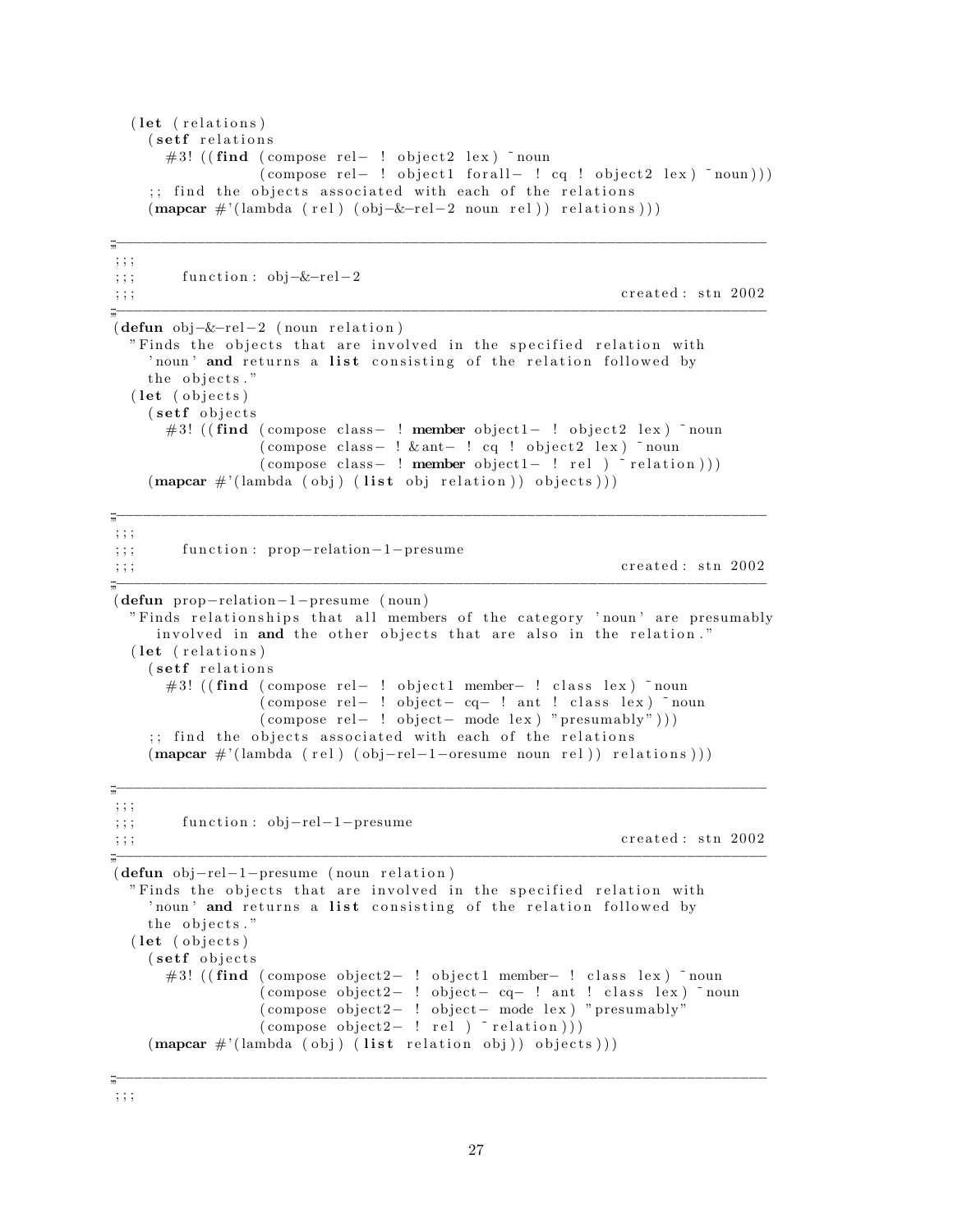;;; function: prop-presume

```
\mathbf{c}_i; ; ; created : stn 2002
```
(defun prop−presume ( noun )

```
" Finds properties that presumably belong to all members of the class 'noun'."
  #3! ((find (compose property- object member- ! class lex) ~noun
            ( compose property − object – mode lex ) " presumably"
            (\text{composite property} - \text{object} - \text{cq} - \text{l} \text{ant class } \text{lex} ) \text{ 'noun} ));;<br>;;;<br>;;;
; ; ;
;;; function : prop-&-relation-1-presume
\mathcal{L};;; created: stn 2002
;;<br>;;;<br>;;;;
(defun prop−&−relation−1−presume ( noun )
  " Finds relationships that all members of the category 'noun' are presumably
    involved in and the other objects that are also in the relation."
  (\text{let } (relations))(setf relations)
     #3! ((find (compose rel- ! object1 member- ! class lex) ~noun
               ( compose rel – ! object – cq – ! & ant ! class lex ) ~ noun
               (\text{composite rel} - ! \text{object} - \text{mode lex}) "\text{presumably" } ));; find the objects associated with each of the relations
   (\text{mapcar } \#' (\text{lambda } (\text{rel}) (\text{obj} - \& -\text{rel} - 1 - \text{pressure noun rel}))) relations)))
;;<br>;;;<br>;;;;
; ; ;
;;; function : obj-&-rel-1-presume
\mathbf{c}_i; ; ; created : stn 2002
;;<br>;;;<br>;;;;
(defun obj-&-rel-1-presume (noun relation)
 " Finds the objects that are involved in the specified relation with
    ' noun' and returns a list consisting of the relation followed by
   the objects."
  (\text{let} (objects))(setf objects)
     #3! ((find (compose object2− ! object1 member- ! class lex) ~noun
               ( compose object 2− ! object - cq - ! & ant ! class lex ) ~ noun
                (\text{composite object2}-! \text{object}- \text{mode lex}) "presumably"
                (\text{compose object2}- ! \text{ rel}) \text{relation}))
   (\text{mapcar } \#'(\text{lambda } (obj) (list relation obj))) objects)))
;;<br>;;;<br>;;;;
; ; ;
;;; function: prop-&-presume
\gamma;;; created: stn 2002
;;;−−−−−−−−−−−−−−−−−−−−−−−−−−−−−−−−−−−−−−−−−−−−−−−−−−−−−−−−−−−−−−−−−−−−−−−−−
(defun prop−&−presume ( noun )
 " Finds properties that presumably belong to all members of the class 'noun'."
  # 3! ( (find ( compose property - ! object member- ! class lex ) ~ noun
            ( compose property – ! object – mode lex ) " presumably"
            (\text{composite property} - ! \text{object} - \text{cq} - ! \& \text{ant} ! \text{class} \text{lex} ) \text{ "noun)};;<br>;;;<br>;;;;
; ; ;
;;; function: prop-relation-2-presume
\mathbf{c}_i;;; created: stn 2002
```
;;<br>;;;<br>;;;;

;;<br>;;;<br>;;;;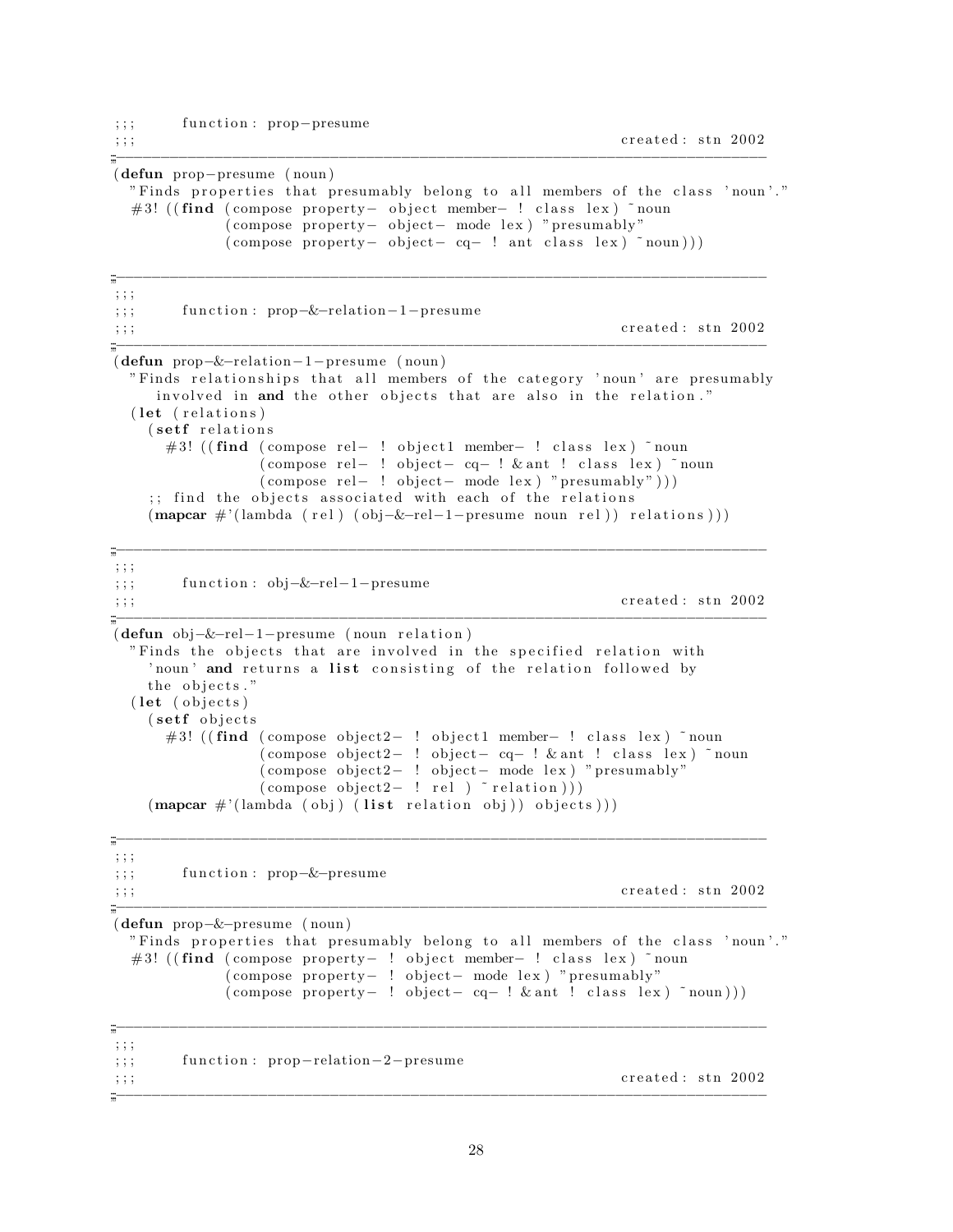```
(\text{defun prop-relation}-2-\text{pressure (noun})"Finds relationships that 'noun's are involved in (where the noun
     is the object2) and the other objects that are also in the relation."
  (let (relations)
    (setf relations)
       #3! ((find (compose rel- ! object2 lex) \tilde{\ } noun
                   (compose rel-! object1 forall-! cq object! object2 lex) "nou
\mathbf n(\text{compose rel}-! \text{ object1 for all}-! \text{ cq mode lex}) "presumably")))
     ;; find the objects associated with each of the relations
    (\text{mapcar } \#'(\text{lambda (rel) (obj-rel-2-presume noun rel))) relations)))
```
 $\frac{m}{m}$ 

```
, ; ;function: obj-rel-2-presume
, ; ;created: stn 2002
, ; ;(\text{defun } obj-\text{rel}-2-\text{pressure } (noun \text{ relation})"Finds the objects that are involved in the specified relation with 'noun'
    and returns a list consisting of the relation followed by the objects."
  (\text{let} (\text{objects})(setf objects)
       #3! ((find (compose class - ! member object1 - ! object2 lex) "noun
                   (compose class- ! ant- ! cq object ! object2 lex) "noun
                   (compose class- ! ant- ! cq mode lex) "presumably"
                   (compose class- ! member object1- ! rel ) "relation)))
    (\text{mapcar } \#'(\text{lambda (obj) (list obj) relation})) objects)))
\frac{m}{m}; ; ;function: prop-&-relation-2-presume
, ; ;created: stn 2002
\ddots(defun prop-&-relation-2-presume (noun)
  "Finds relationships that 'noun's are involved in (where the noun is the
    object2) and the other objects that are also in the relation."
  (let (relations)
    (setf relations
       #3! ((find (compose rel- ! object2 lex) "noun
                   (compose rel- ! object1 forall- ! cq object ! object2 lex) "nou
\mathbf n(compose rel- ! object1 forall- ! cq mode) "presumably")))
     ;; find the objects associated with each of the relations
    (\text{mapcar } \#'(\text{lambda (rel) (obj–&-rel-2–pressure noun rel)) relations)))÷
\frac{1}{2};
         function: obj-&-rel-2-presume
, ; ;created: stn 2002
, ; ;(\text{defun } obj - \& - rel - 2 - presume (noun relation))"Finds the objects that are involved in the specified relation with 'noun'
    and returns a list consisting of the relation followed by the objects."
  (\text{let} (\text{objects})(setf objects)
```

```
#3! ((find (compose class- ! member object1- ! object2 lex) "noun
           (compose class- ! & ant- ! cq object ! object2 lex) "noun
           (compose class- ! & ant- ! cq mode lex) "presumably"
```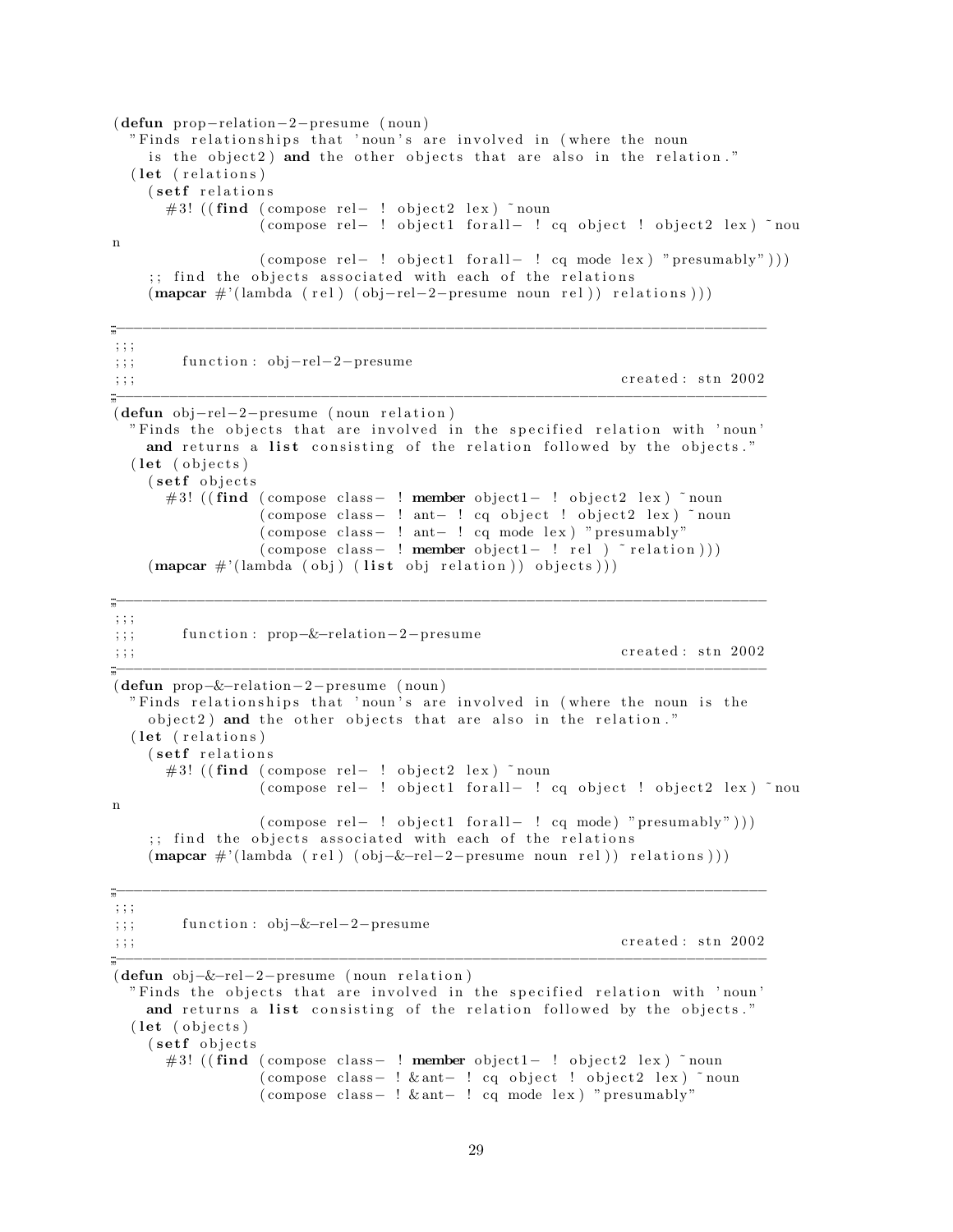$(\text{compose class} - ! \text{ member object1} - ! \text{ rel})$   $\sim$  relation  $))$  $(\text{mapcar } \#'(\text{lambda (obj) (list obj) relation}))$  objects)))

 $\frac{m}{2}$  $; ; ;$ function: prop-indiv  $\ddots$  $;;;$ created: stn 2002

 $(\text{defun prop-indiv (noun})$ 

 $\ddot{=}$ 

"Finds properties that presumably belong to all members of the class 'noun'." #3! ((find (compose property-! object member-! class lex)  $\text{r}$  noun)))

```
\,;\;;\;function: prop-relation-1-indiv, ; ;created: stn 2002
; ; ;(\text{defun prop-relation}-1-indiv (noun))"Finds relationships that one or more members of the category 'noun' are
     involved in and the other objects that are also in the relation."
  (let (relations)
    (setf relations)
       #3! ((find (compose rel- ! object1 member- ! class lex) \text{r} noun)))
     ;; find the objects associated with each of the relations
     (\text{mapcar } \#'(\text{lambda (rel) (obj-rel-1-indiv noun rel))) relations)))
\frac{m}{m} –––
, ; ;function: obj-rel-1-indiv; ; ;created: stn 2002
\frac{1}{2};
(\text{defun } obj-rel-1-indiv (noun relation))"Finds the objects that are involved in the specified relation with 'noun'
    and returns a list consisting of the relation followed by the objects."
  (\text{let} (\text{objects})(setf objects #3! ((find (compose object2- ! rel lex lex- rel- ! object1)
                                           member- ! class lex) "noun
                                 \text{(composite object2- ! rel)} \text{ relation } ))(\text{mapcar } \#'(\text{lambda (obj) (list relation obj)) objects})).; ; ;function: prop-relation-2-indiv
, ; ;created: stn 2002
; ; ;(\text{defun prop-relation}-2-indiv (noun))"Finds relationships that some 'noun's are involved in (where the noun
    is the object2) and the other objects that are also in the relation."
  (let (relations)
    (set relations #3! ((find (compose rel- ! object2 lex) "noun)))
     ;; find the objects associated with each of the relations
    (\text{mapcar } \#'(\text{lambda (rel) (obj-rel-2-indiv noun rel))) relations)))
\frac{1}{2} -
; ; ;function: obj-rel-2-indiv; ; ;created: stn 2002
, ; ;\frac{m}{2}
```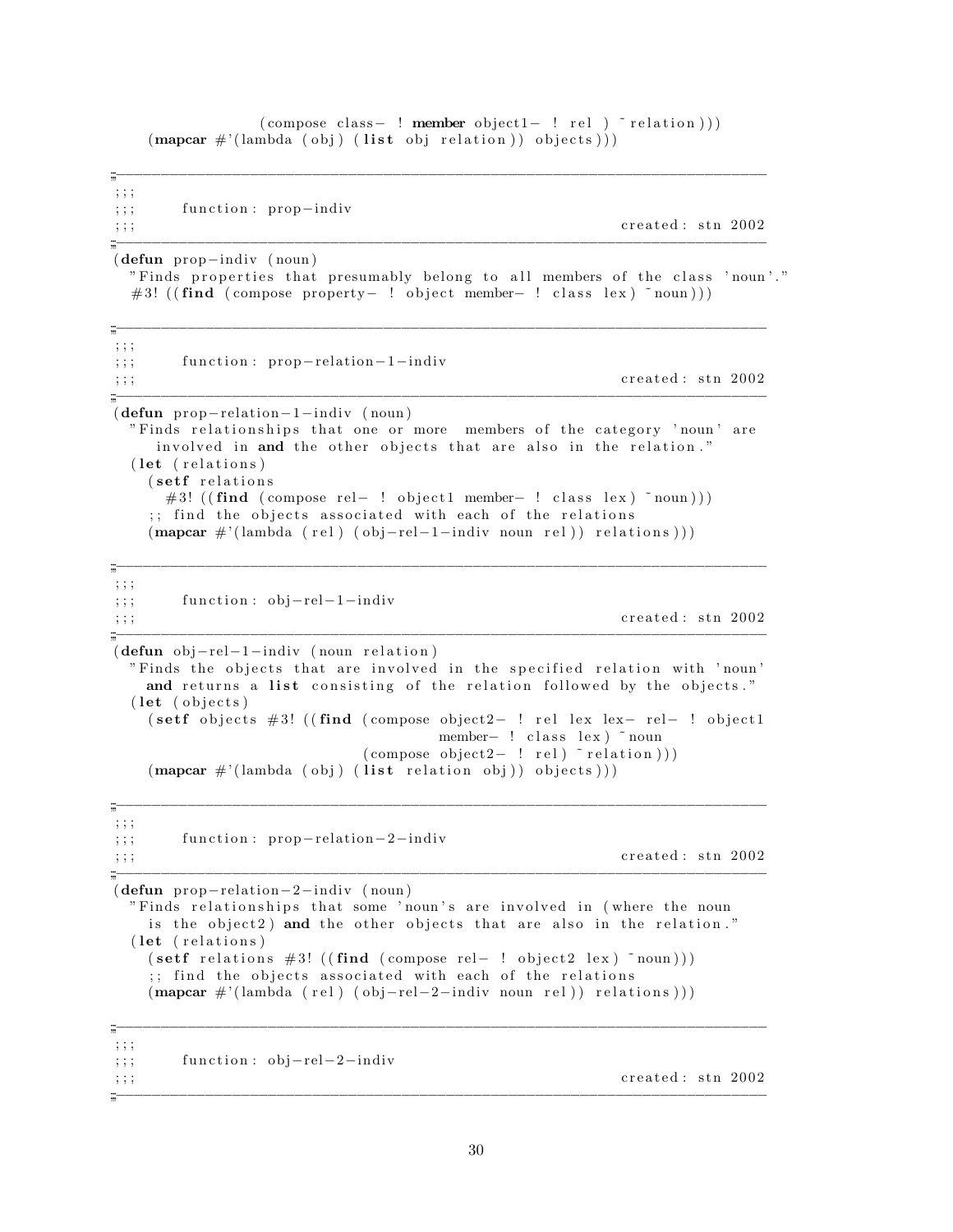```
(\text{defun } obj-rel-2-indiv \text{ (noun relation)})"Finds the objects that are involved in the specified relation with 'noun'
    and returns a list consisting of the relation followed by the objects."
  (\text{let} (\text{objects})(setf objects)
      #3! ((find (compose class- ! member object1- ! rel lex lex- rel- !)
                            object2 \text{ lex}) noun
                  (compose class- ! member object1- ! rel) "relation)))
    (\text{mapcar } \#'(\text{lambda (obj) (list obj) relation})) objects)))
\ddot{=}; ; ;function: findProperties
, ; ;
        input: a noun to be defined
7.77output: a list containing any general properties that are known to
, ; ;pertain to <noun>s as a class.
, ; ;
                                                              modified: mkb 2002
; ; ;modified: stn 2002
; ; ;(defun findProperties (noun)
  "Finds properties that are known to belong to all things which are
    members of the class 'noun'."
  (let (properties)
    ( cond
     ;; property of a ctgy.
     ((and (setf properties (append properties (prop-rule noun))) *dmode*)properties)
     ;; property of a ctgy, &-rule.
     ((and (setf properties (append properties (prop-& noun))) *dmode*))properties)
     ;; relation with 'noun' as object1
     ((and (setf properties (append properties (prop-relation-1 noun)))*dmode*)properties)
        relation with 'noun' as object1, &-rule
     \mathcal{L}(\mathcal{L})((and (setf properties (append properties (prop-&-relation-1 noun))))*dmode*)properties)
      ;; relation with noun as object2
     ((and (setf properties (append properties (prop-relation-2 noun)))*dmode*)properties)
      ;; relation with noun as object2, &-rule
     ((and (setf properties (append properties (prop-&-relation-2 noun)))*dmode*)properties)
     ;; if we are in teaching mode return the info we have accumulated,
        if we are in definition mode return nil
     (t properties )))\frac{m}{2}; ; ;
```
(defun findProbableProperties (noun)

 $; ; ;$ 

 $; ; ;$ 

function: findProbableProperties

"Finds properties that are presumed to belong to all things which are

created: stn 2002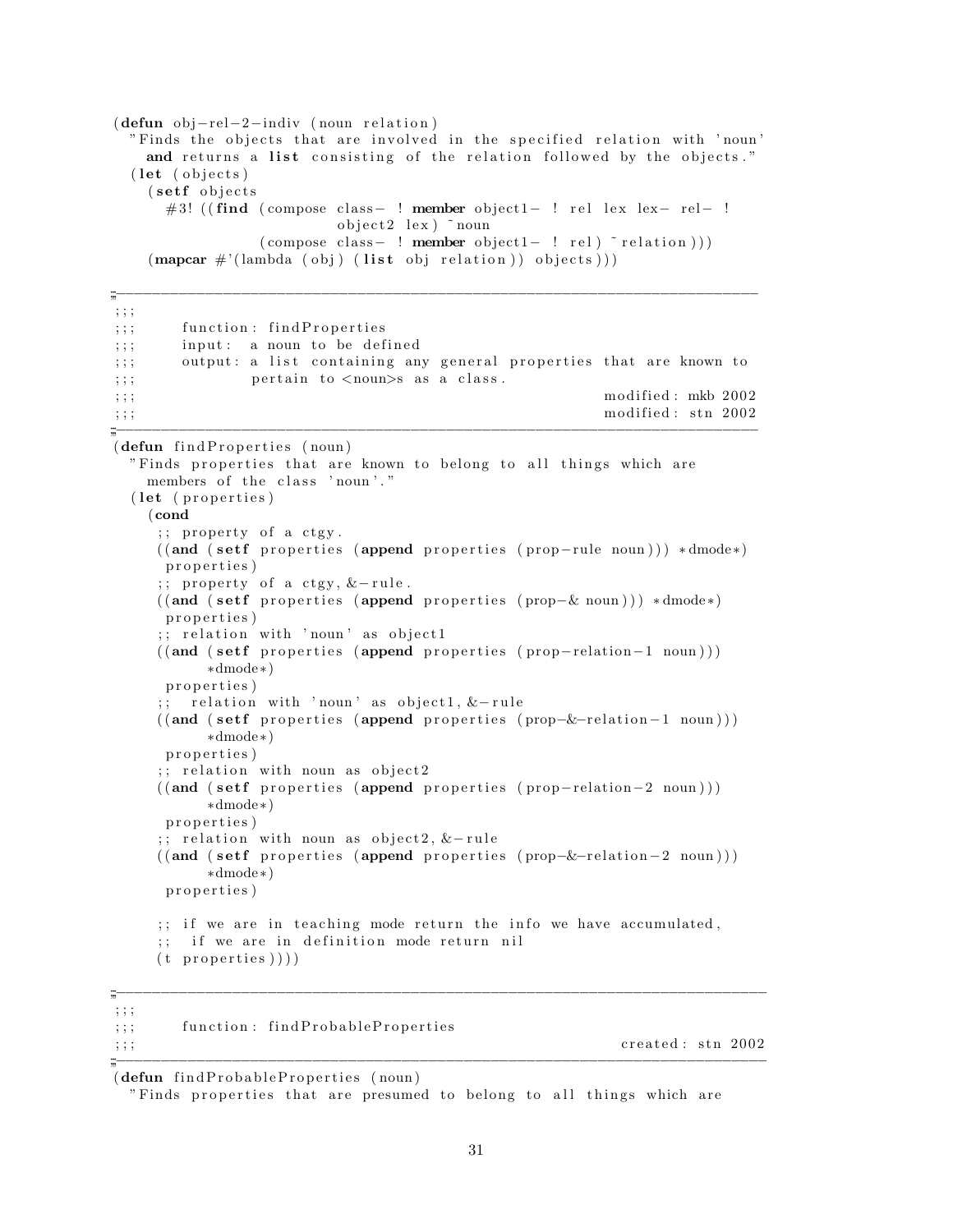```
members of the class 'noun'."
 (\text{let } (properties))(cond
    ;; presumable property
    ((and (setf) properties (append properties (prop–pressure noun))) * dmode*)p r o p e r t i e s )
    \cdot; presumable property &-rule
    ((and (set f) proper ties (append properties (prop−&-presume noun))) * dmode*)properties)
    ;; presumable relation, object2 is not in any category
    ((and (set f) properties (append properties (prop-relation-I–presume noun)))∗dmode∗)
     p r o p e r t i e s )
    ;; presumable relation, object2 is not in any category, &-rule
    ((and (setf) properties (append properties (prop-&-relation-1-presume noun))))
         ∗dmode∗)
    properties)
    ;; presumable relation with noun as object2
    ((and (set f) properties (append properties (prop-relation-2-presume noun)))∗dmode∗)
     p r o p e r t i e s )
    \gamma; presumable relation with noun as object2
    ((and (set f) properties (append properties (prop-&-relation-2-presume noun))))
         ∗dmode∗)
     p r o p e r t i e s )
    \gamma;; if we are in teaching mode return the info we have accumulated,
    ;; if we are in definition mode return nil
    (t properties )));;<br>;;;<br>;;;
; ; ;
;;; function: findPossibleProperties
;;; input: a noun to be defined
;;; output: a list of properties attributed to any object of type <noun>
\hspace{1.5cm} ; ; ; modified : mkb 2002
\mathbf{r}_{\text{ij}}; ; ; modified : stn 2002
;;<br>;;;<br>;;;;
(\text{defun find} \text{PosibleProperties (noun})"Finds properties that belong to at least one thing which is a member
   of the class 'noun'."
 (append
  ;; property belonging to a 'noun'
  ( prop−indiv noun )
  \gamma; relation with 'noun' as object1
  (prop–relation–1–indiv noun);; relation with noun as object2
  (\text{prop-relation}-2-\text{indiv noun})));;<br>;;;<br>;;;;
\gamma ; ; ; see SPATIAL INFORMATION SECTION
;;<br>;;;<br>;;;;
;;<br>;;;<br>;;;
; ; ;
;;; function: findSpatial
\mathbf{c}_i; ; ; created : stn 2002
```

```
32
```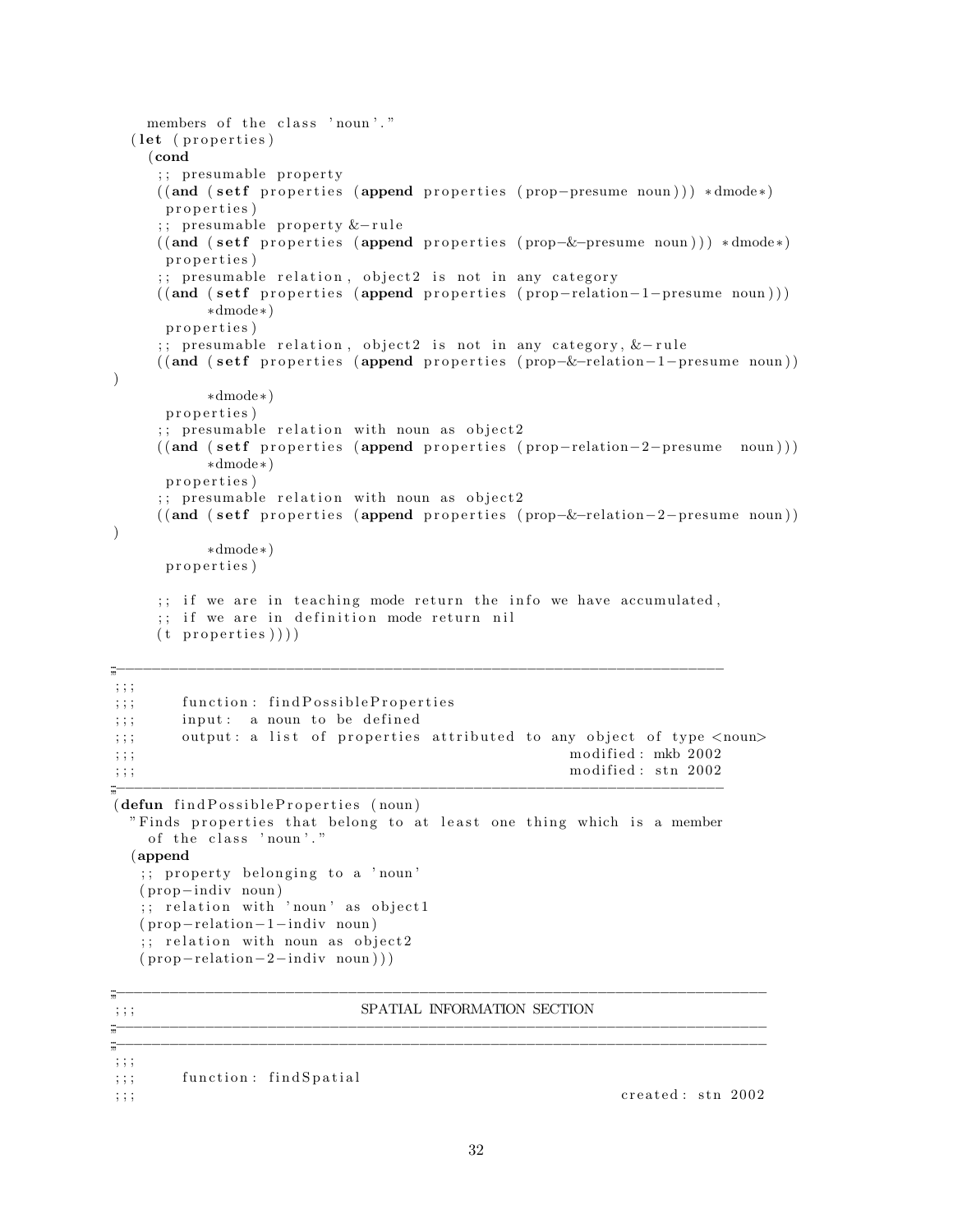```
;;<br>;;;<br>;;;
(\text{defun} \text{ find} Spatial (\text{noun})"If 'noun' is a location, find things that can occur in the location
   or that are true in the location"
 (\text{append} (\text{loc}-\text{cls} \text{ noun}))(loc-cls-cat noun)
        (\text{loc}-str \text{ noun})(loc−str−cat noun)
        (loc-act-obj noun)
        ( loc−act−ob j−cat noun )
        ( loc−prop noun )
        ( loc−prop−cat noun )
        (loc−rel noun)(loc-rel-cat noun)
        ( loc−own noun )
        (loc−own−cat noun)));;<br>;;;<br>;;;;
; ; ;
;;; function : loc−cls
\mathbf{c}_i;;; created: stn 2002
;;<br>;;;<br>;;;;
(\text{defun loc-cls (noun})"Find things that are members of a class in the location 'noun""
 (\text{let } (mem \text{cls})(\text{set f mem #3! } ((\text{find } (composite - ! location lex) ^ 'noun)))(\text{set f } \text{cls } #3! ((\text{find } (composite - ! location lex) \text{ i} noun)))(i f ( and mem cls )(list (append mem cls))ni))
;;<br>;;;<br>;;;
; ; ;
;;; function : loc−cls
\mathbf{c}_i; ; ; created : stn 2002
;;<br>;;;<br>;;;;
(\text{defun loc}-\text{cls}-\text{cat (noun})"Find things that are members of a class in the category of locations 'noun""
 (\text{let } (mem \text{cls})( setf mem
     # 3! ((find (compose member- ! object- ! location member- ! class lex)
               noun))
   (s et f c l s
     #3! ((find (compose class− ! object− ! location member− ! class lex)
               \text{noun }))
   (i f (and mem cls)(list (append mem cls))ni))
;;<br>;;;<br>;;;
; ; ;
;;; function : loc-str
\mathbf{c}_i;;; created: stn 2002
;;<br>;;;<br>;;;;
(\text{defun loc} - str \text{ (noun})"Find things that are parts of a whole in the location 'noun'"
 (\text{let } (\text{prt} \text{ wh}) )
```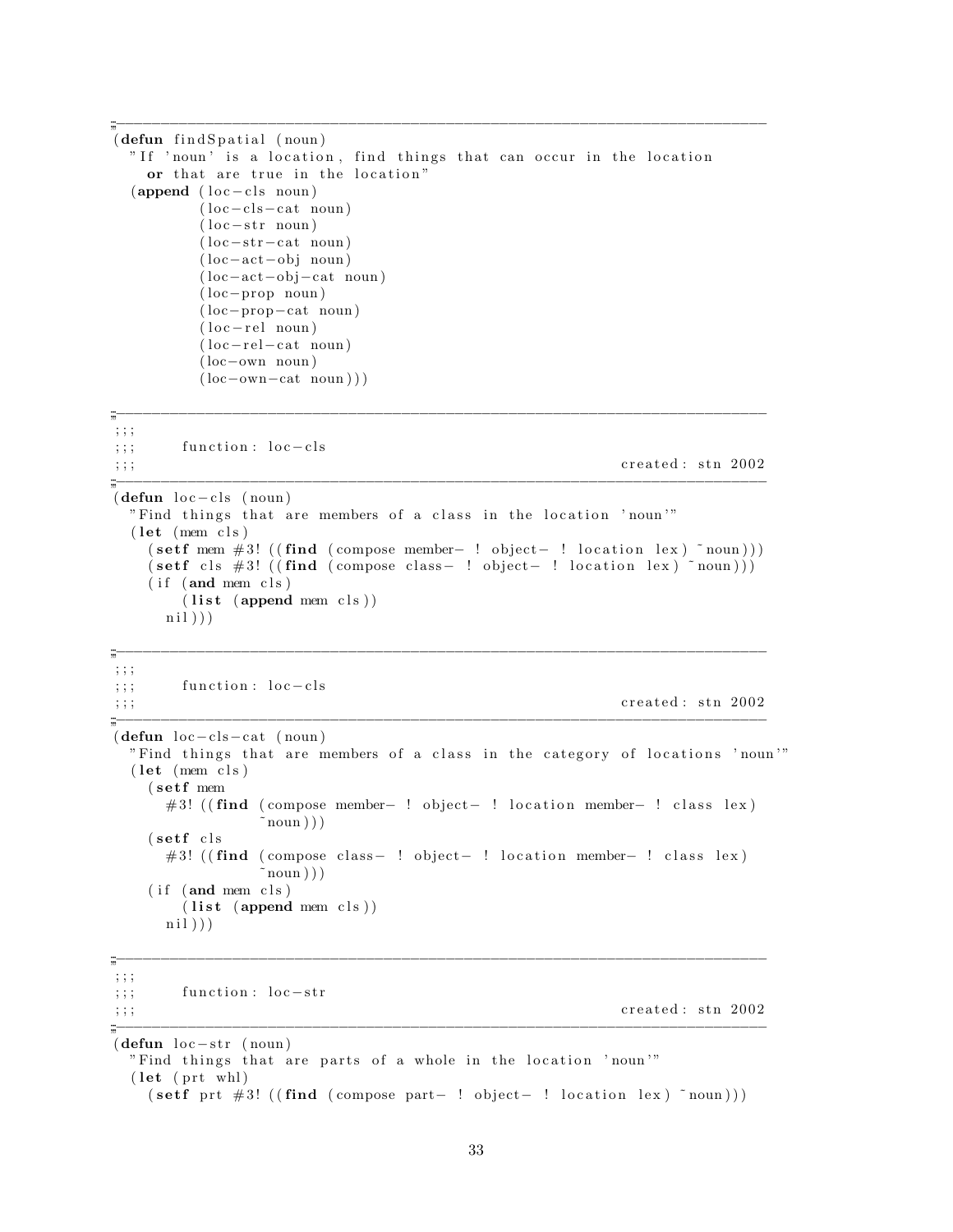```
(\text{set f whl #3!} ((\text{find } (composite- ! location lex) \text{ 'noun})))(i f ( and whl prt )(list (append whl prt))ni))
;;<br>;;;<br>;;;
; ; ;
;;; function: loc-str-cat
\gamma;;; created: stn 2002
;;<br>;;;<br>;;;
(\text{defun loc-str-cat } (noun))"Find things that are parts of a whole in the category of locations 'noun'"
 (\text{let } (\text{prt} \text{ whl})s et f prt
     #3! ( (find (compose part− ! object− ! location member− ! class lex)
                noun))
   (setf whl
     # 3! ( (find ( compose whole- ! object- ! location member- ! class lex)
                noun) )
   (i f ( and whl prt )(list (append whl pr t))ni))
;;<br>;;;<br>;;;
; ; ;
;;; function : loc-act-obj
\mathbf{c}_i;;; created: stn 2002
;;<br>;;;<br>;;;
(defun loc−act−obj (noun)
 "Find agents, the actions that they perform in the location 'noun', and the
   objects of the actions."
 (\text{let } (ag \text{ act } obj))(\text{set f } \text{ag } \#3! ((\text{find } ( \text{composite } - \text{object} - \text{! location } \text{lex} ) \text{ 'noun})))(\text{set fact } #3! ((\text{find } (composite - \text{action} - \text{act} - \text{object} - \text{! location } \text{ lex}) \text{ 'noun})))(\text{set f } \phi) #3! ((\text{find } ( \text{composite} - \text{act} - \text{object} - \text{! location } \text{ lex } ) \text{ 'noun})))(i f (and ag act obj))(list (append ag act obj))ni))
;;<br>;;;<br>;;;;
; ; ;
;;; function : loc-act-obj-cat
\gamma;;; created: stn 2002
;;<br>;;;<br>;;;;
(defun loc−act−ob j−cat ( noun )
 "Find agents, the actions that they perform in the category of locations
   ' noun', and the objects of the actions."
 (\text{let } (ag \text{ act } obj))(setf ag
     #3! ((find (compose agent− object− ! location member− ! class lex) ~noun))
)
   ( setf act #3! ((find (compose action– act– object– ! location
                               member- ! class lex) ~ noun ) ) )
   ( setf obj #3! ((find ( compose object- act- object- ! location
                               member- ! class lex) ~ noun ) ) )
   (if (and ag act obj))(list (append ag act obj))ni)))
```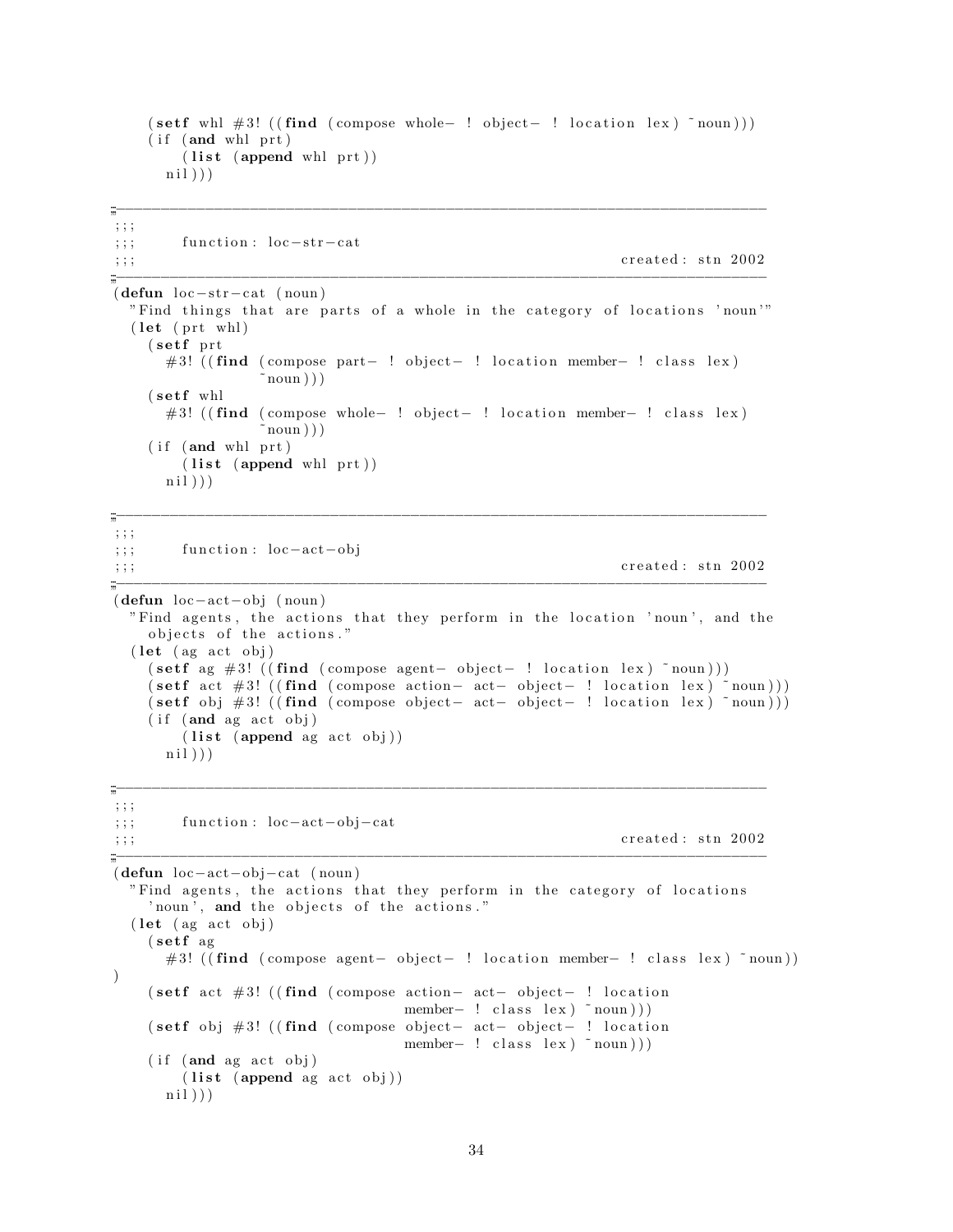$, ; ;$ function: loc-prop  $\frac{1}{2}$ ;  $; ; ;$ 

 $\ddot{=}$ 

created: stn 2002

```
÷
(\text{defun loc-prop (noun})"Find objects and their properties which occur in the location 'noun'."
   (\text{let } (\text{obj } \text{prop}))(\text{set f } \text{obj } #3! ((\text{find } (\text{compose object} - ! \text{ object} - ! \text{ location } lex) \text{ "noun})))(\text{set f } \text{prop } #3! ((\text{find } (\text{composite } \text{property} - ! \text{ object} - ! \text{ location } \text{ lex } ) \text{ 'noun})))(if (and obj prop))(list (append obj prop))nil))
```
 $\ddot{=}$  $; ; ;$ function: loc-prop-cat  $, ; ;$ created: stn 2002  $\ddots$  $(\text{defun loc-prop-cat } (noun))$ "Find objects and their properties which occur in the category of locations 'noun'." (let (obj prop) (setf obj  $#3!$  ((find (compose object- ! object- ! location member-  $: class \leq (lass \leq noun)))$ (setf prop  $#3!$  ((find (compose property- ! object- ! location member-  $: class lex) \sim noun))$  $(if (and obj prop)$  $(list (append obj prop))$  $ni1))$  $\ddot{=}$  $; ; ;$ function: loc-rel  $; ; ;$ created: stn 2002  $; ; ;$  $(\text{defun loc-rel (noun})$ "Find objects that have some relationship in the location 'noun'." (let (obj1 relation obj2)  $(\text{set f } \text{obj1 } #3! ((\text{find } (composite bject) - object - ! location lex) ^ \text{noun})))$  $(\text{set f } obj2 \# 3! ((\text{find } (composite2 - object- ! location lex) ^ non)))$  $(\text{set f relation} \#3! ((\text{find } (composite rel- object- ! location lex) ^ non)))$ (if (and obj1 relation obj2)  $(list (append obj1 relation obj2))$  $ni1))$  $\dddot{\overline{m}}$  $; ; ;$ function:  $loc-rel-cat$  $; ; ;$ created: stn 2002  $, ; ;$  $(\text{defun loc-rel-cat } (noun))$ "Find objects that have some relationship in the category of locations  $,$  noun $,$ . (let (obj1 relation obj2) (setf obj1  $#3!$  ((find (compose object1- object- ! location member-  $: class lex (row))$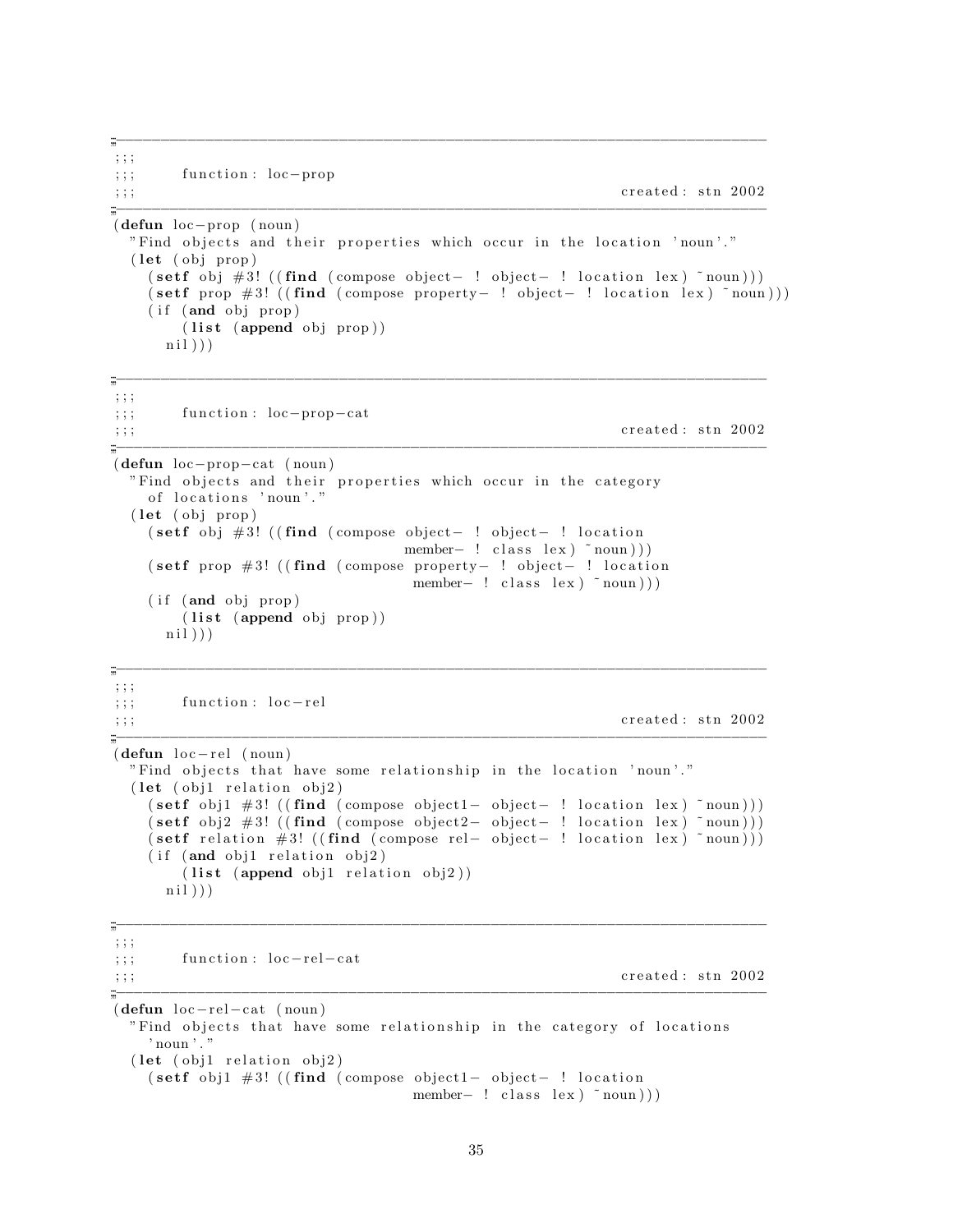```
( setf obj2 #3! ((find (compose object 2− object − ! location
                            member- ! class lex) ~ noun ) ) )
   ( setf relation #3! ((find ( compose rel- object- ! location
                                member- ! class lex) ~ noun)))
   (i f (and obj1 relation obj2)(list (append obj1 relation obj2))ni))
;;<br>;;;<br>;;;;
; ; ;
;;; function : loc−own
\mathbf{c}_i; ; ; created : stn 2002
;;<br>;;;<br>;;;;
(defun loc−own ( noun )
 "Find owners and the things they own in the location 'noun'."
 (\text{let } (owner \: prty))(setf owner
     #3! ( (find ( compose possessor – ! object – ! location lex ) ~ noun ) ) )
   \gamma;; I assume that the nature of the property owned by a possesor is
   ;; best described by the 'rel' arc in the object-rel-possessor
   ;; case frame (e.g. given object-pyewacket-rel-cat-possessor-person
   ;; it is better to say "a person owns a cat" than "a person owns
   ; ; pyewacket "
   (\text{set f} \text{prpy #3! } ((\text{find } ( \text{compose rel} - ! \text{ object} - ! \text{ location lex } ) \text{ 'noun})))(if (and owner prpty)
      (list (append owner prpty))ni))
;;<br>;;;<br>;;;;
; ; ;
;;; function: loc-own-cat
\mathbf{c}_i; ; ; created : stn 2002
;;<br>;;;<br>;;;
(defun loc−own−cat ( noun )
 "Find owners and the things they own in the category of locations 'noun'."
 (let (owner prpty)
   ( setf owner #3! ((find ( compose possessor – ! object – ! location
                             member- ! class lex) ~ noun )))( setf prpty #3! ((find ( compose rel - ! object - ! location
                             member – ! class lex \mid ~ noun \rangle)
   (i f ( and owner prpty )(list (append owner prypty))ni)))
;;<br>;;;<br>;;;;
; ; ; OWNERSHIP SECTION
;;;−−−−−−−−−−−−−−−−−−−−−−−−−−−−−−−−−−−−−−−−−−−−−−−−−−−−−−−−−−−−−−−−−−−−−−−−−
;;<br>;;;<br>;;;;
; ; ;
;;; function: owner-rel
\mathbf{c}_i; ; ; created : stn 2002
;;<br>;;;<br>;;;;
(defun owner−rel ( noun )
 "Finds things which own a 'noun', where the noun is specified
   by a 'rel' arc."
 #3! ( (find ( compose class - ! member possessor - ! rel lex ) ~ noun ) ) )
```
36

;;<br>;;;<br>;;;;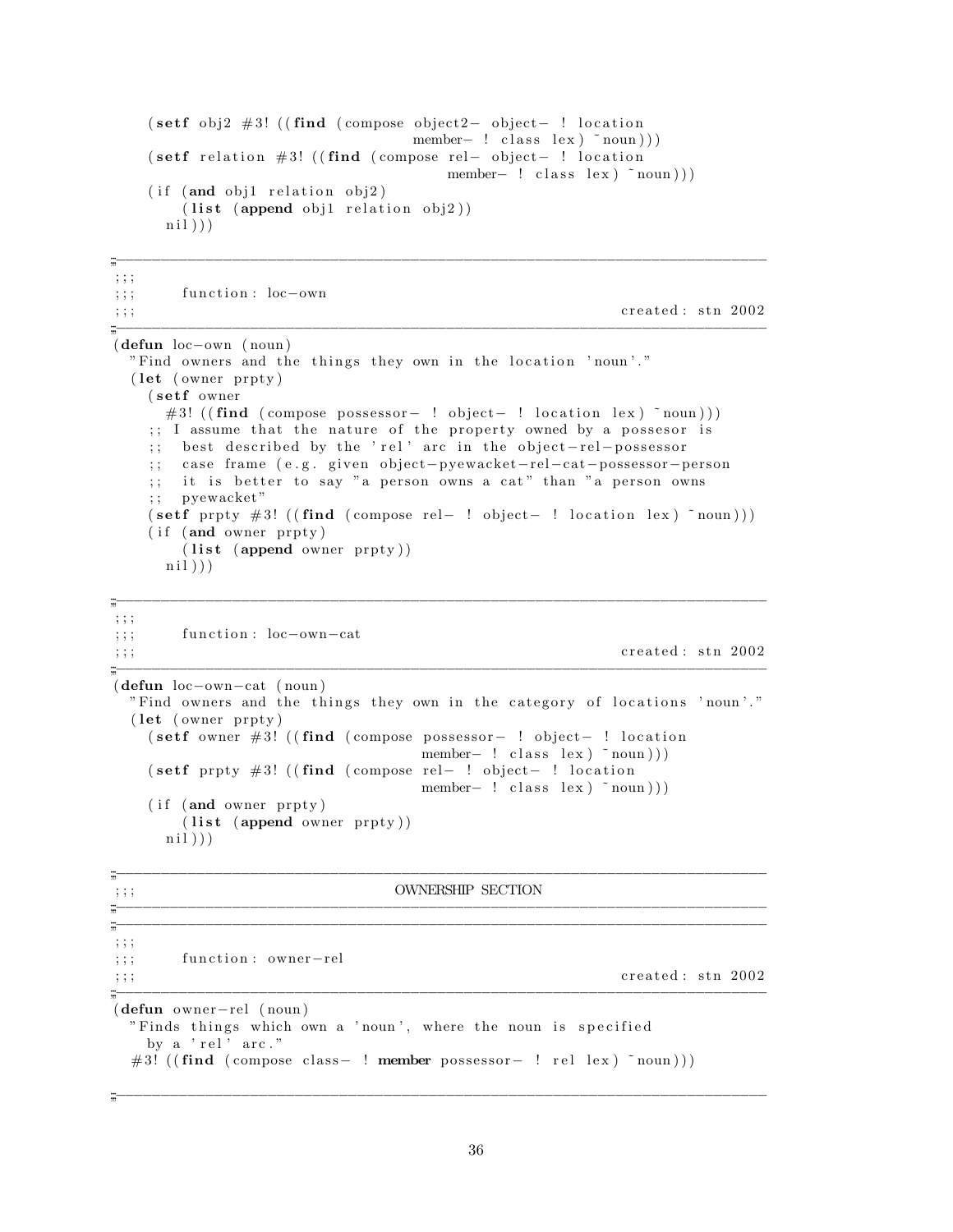```
; ; ;
;;; function : owner-poss
\mathbf{c}_i;;; created: stn 2002
;;<br>;;;<br>;;;;
(defun owner−poss ( noun )
 "Finds things which own a 'noun', where some member of the class
   ' noun' is the object and the relation between the owner and 'noun'."
 (\text{let} (overs \text{rel})(setf owners
    #3! ((find (compose class – ! member
                    possessor – ! object member- ! class lex ) ~ noun ) ) )
   ;; find relations associated with each of the owners
   (\text{mapcar } \#'(\text{lambda }(\text{own}) (\text{rel-for}}-\text{corner noun own})) owners)))
;;<br>;;;<br>;;;
; ; ;
;;; function: rel-for-owner
\mathbf{c}_i;;; created: stn 2002
;;<br>;;;<br>;;;
(defun rel−for−owner ( noun owner )
 " Finds relations where 'owner' is a possessor of a 'noun'."
 (\text{let } (\text{rel});; find relations
   (s et f r e l
    #3! ((find (compose rel- ! object member- ! class lex) ~noun
             (\text{compose rel} - ! \text{possessor member} - ! \text{ class}) ~ owner )))
   ;; eliminate the noun itself from the list of relations
   (\text{set f} \text{ rel} (\text{set}-difference \text{ rel} \#3! ((\text{find} \text{ lex} \text{ "noun})));; if there were any relations other than the noun itself, join them
   ;; with the owner and return that list, otherwise return nil
   (i f (not (null rel))(cons owner rel)
    ni))
;;<br>;;;<br>;;;;
; ; ;
;;; function: findOwners
;;; input: a noun to be defined
;;; output: a list of those things which possess any object of
; ; ; \textrm{type} < \textrm{noun} >; ; ;
;;<br>;;;<br>;;;
(defun findOwners ( noun )
 "Find things that can own a 'noun'."
 ;; find owners & get rid of any stray 'nil's that may have crept
 ;; into the list
 (set-difference (append (owner-rel noun) (owner–poss noun) ' (nil)));;<br>;;;<br>;;;;
; ; ; INDIVIDUALS SECTION
;;<br>;;;<br>;;;
;;<br>;;;<br>;;;;
; ; ;
;;; function: findNamedIndividuals
\mathbf{c}_i; ; ; created : stn 2002
;;<br>;;;<br>;;;;
(defun findNamedIndividuals (noun)
```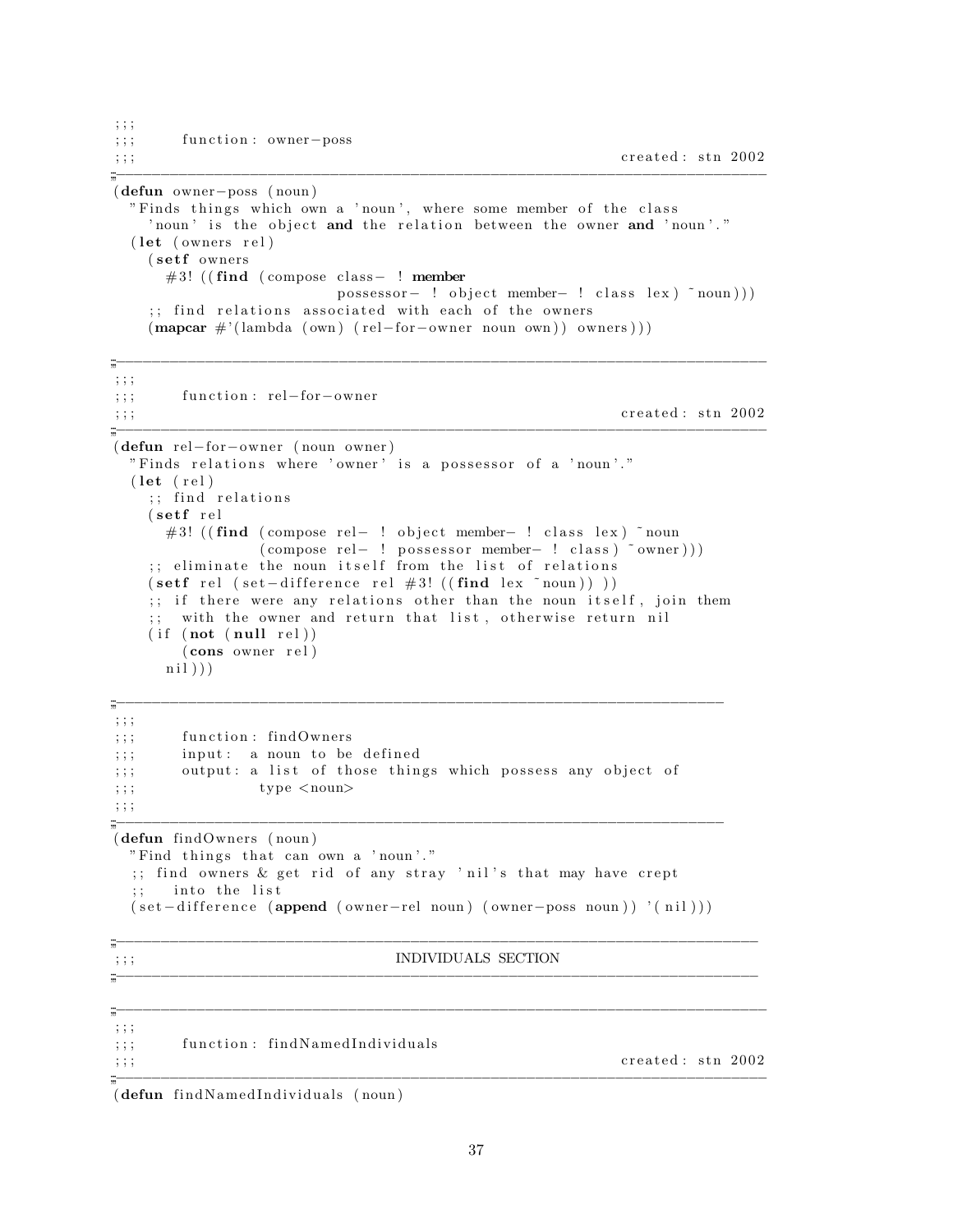"Find the proper names of individuals who are members of the class noun." ;; find individuals ( named−indiv noun ) )

;;<br>;;;<br>;;;;

| , 9, 9, 9 | .        |  |                       |
|-----------|----------|--|-----------------------|
| , 1, 1    |          |  | function: named-indiv |
| ,,,       | $\cdots$ |  |                       |

 $\emph{created}:$  stn 2002 ;;<br>;;;<br>;;;;

(defun named−indiv ( noun ) " Finds individuals with proper names who are members of the basic level class noun." #3! ( (find ( compose proper - name - ! object member- ! class lex ) ~ noun ) ) )

;;<br>;;;<br>;;;

;;<br>;;;<br>;;;;

## ; ; ; AGENTS WHO ACT ON 'NOUN' S SECTION

;;<br>;;;<br>;;; ; ; ; ;;; function: agent-object  $\gamma$ ;;; created: stn 2002 ;;<br>;;;<br>;;;; (defun agent-object (noun) "Find agents who perform actions on 'noun's and the actions that they per form . "  $(\text{let } (agents))$ ( setf agents # 3! ((find ( compose agent - ! act object member $-$  ! class lex  $)$   $\tilde{\text{noun}}$ )) ;; now find the actions that each agent performs on 'noun's.  $(\text{mapcar } \#'(\text{lambda } (ag) (action-object noun ag)) agents)))$ ;;<br>;;;<br>;;; ; ; ; ;;; function: action-object  $\mathbf{c}_i$ ; ; ; created : stn 2002 ;;<br>;;;<br>;;; (defun action-object (noun ag) "Find actions performed on 'noun's by 'ag'." ;; The act - ! act goes up and down the same arc, we need to do this because we only want to find actions that Cassie believes.  $(\text{let } (actions))$ ( setf actions #3! ((find ( compose action- act- ! act object member− ! class lex) ~noun  $(\text{compose action}-\text{ act}-\text{ ! agent})$  ~ ag))) ;; make a list of lists -- the inner lists are pairs of agents and actions ;; that they perform -- the outer list consist off all pairs involving the ;; same agent  $(\text{mapcar } \#'(\text{lambda } ( \text{act } ) \text{ (list ag act } ) ) \text{ actions } ) ))$ 

;;<br>;;;<br>;;; ; ; ;  $;$ ;; function: findAgents  $;$ ;; input : a noun to be defined ;;; returns : a list of the agent(s) and  $act(s)$  for which <noun> ;;; serves as object in an agent-act-object case frame. ; ; ; ; ; ; modified : mkb  $04/2002$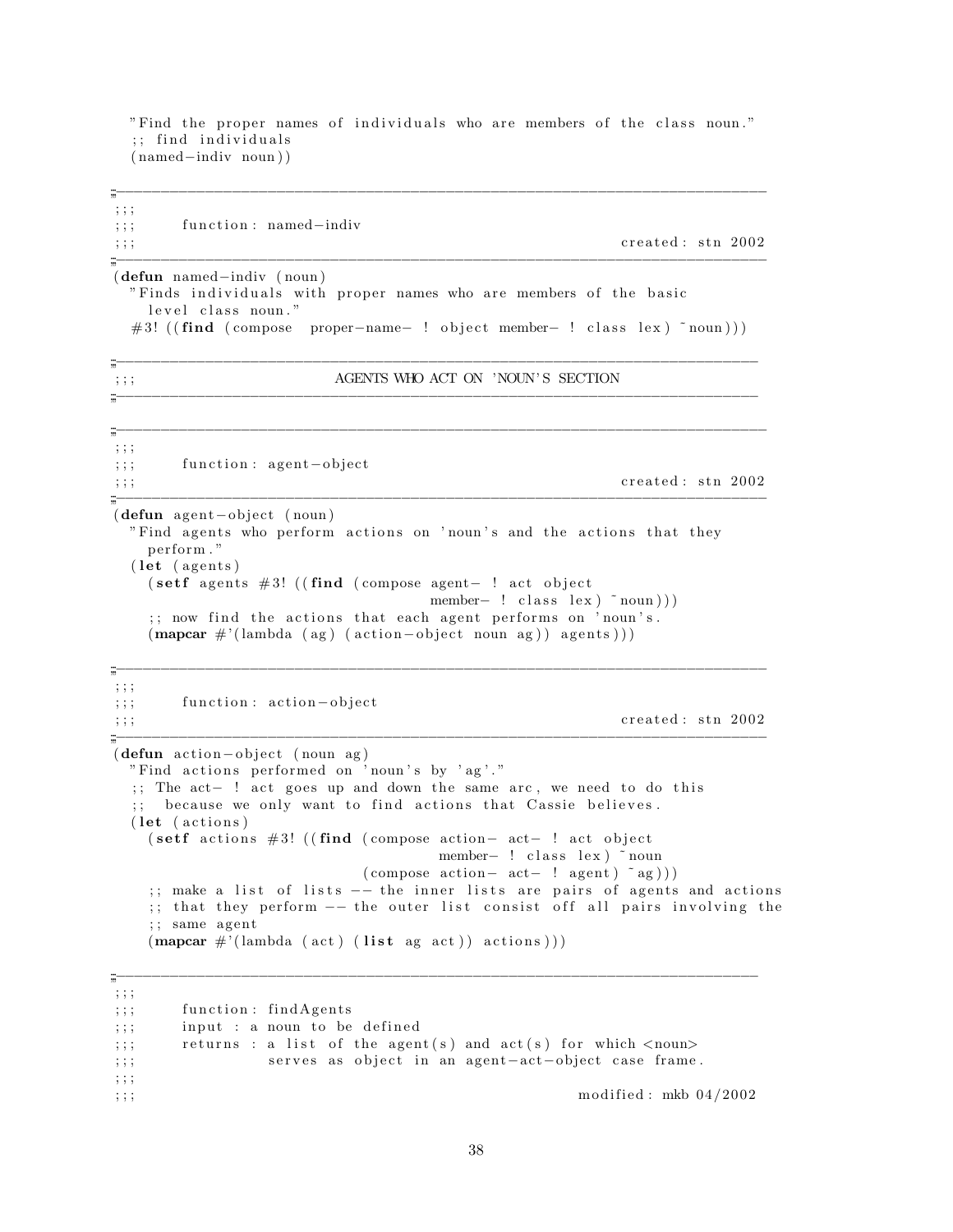```
;;;−−−−−−−−−−−−−−−−−−−−−−−−−−−−−−−−−−−−−−−−−−−−−−−−−−−−−−−−−−−−−−−−−−−−−−−−
(\text{defun}~find Agents~( noun))"Find agents who perform actions on 'noun's and the actions that
  they perform."
 (\text{let } (agents))(cond
   ((and (setf) agents (append agents (agent-object noun))) * dmode*)agents)
   \gamma;; if we are in teaching mode return the info we have accumulated,
   ;; else return nil
   (t \text{ agents})) ) )
;;<br>;;;<br>;;;;
\gamma ; ; ; synonyms section
;;<br>;;;<br>;;;;
;;<br>;;;<br>;;;;
; ; ;
;;; function: syn-syn
\mathbf{c}_i; ; ; created : stn 2002
;;<br>;;;<br>;;;
(defun syn−syn ( noun )
 " Finds things which are explicitly marked as synonyms of 'noun'."
 #3! ((find (compare synonym- ! synonym lex) ^ inoun)));;<br>;;;<br>;;;;
; ; ;
;;; function: syn-sub-sup
\mathbf{c}_i; ; ; created : stn 2002
;;<br>;;;<br>;;;
(defun syn-sub-sup (superclasses)
 " Finds subclasses of the given list of superclasses."
 #3! ( (find ( compose lex- subclass- ! superclass ) ~ superclasses ) ) )
;;<br>;;;<br>;;;;
; ; ;
;; ; function : findSynonyms
;;; input: a noun to be defined
;;; output: a list of synonyms and possible synonyms of <noun>
; ; ;
;;;;
\ldots;;; modified: kae 05/12/94\mathbf{r};;; modified: stn 2002
;;;−−−−−−−−−−−−−−−−−−−−−−−−−−−−−−−−−−−−−−−−−−−−−−−−−−−−−−−−−−−−−−−−−−−−−−−
(defun findSynonyms ( noun )
 "Find words that are specifically marked as synonyms of 'noun'."
   ;; find things that are explicitly labeled as synonyms of 'noun'.
  ( removeElement noun ( syn−syn noun ) ) )
;;<br>;;;<br>;;;;
;;; function: eliminateClassInclusions
```
(defun eliminateClassInclusions (possibleSynonyms superclasses) "Remove anything in the list superclasses from the list possibleSynonyms" ( set -difference possibleSynonyms ( report superclasses)

;;<br>;;;<br>;;;

39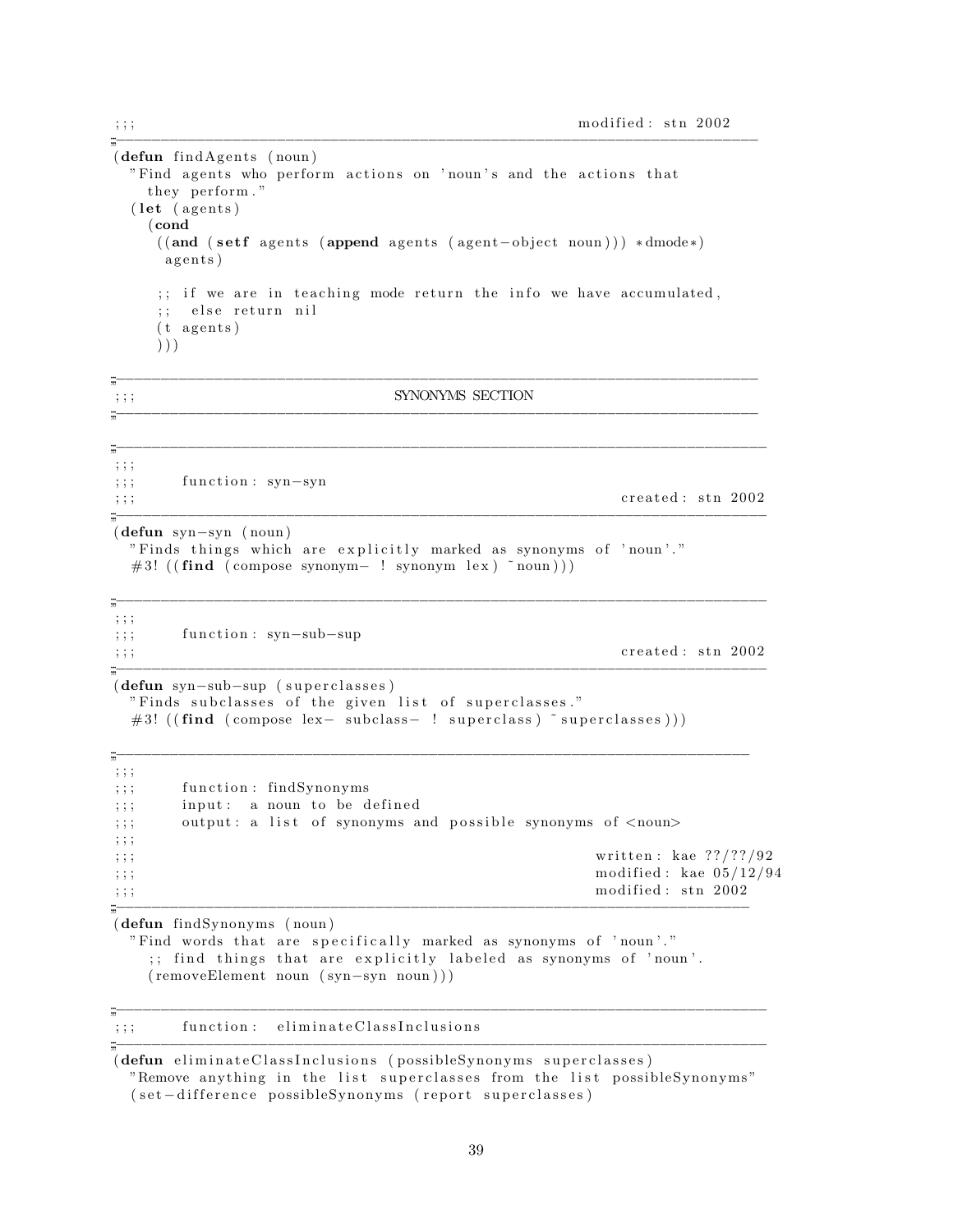;;<br>;;;<br>;;;;

```
;; ; function : compareAsString
;;<br>;;;<br>;;;;
(defun compareAsString ( a b )
  "Compare a and b as strings. This is for use specifically with the function
    e liminate Class Inclusions."
  (\text{string} = (\text{getNodeString a}) (\text{string b})))(defun findPossibleSynonyms (noun structuralElements superclasses
                             owners synonyms )
  "Find words that have definitions which are similar to the definition
    of ' noun'."
  (\text{let } (possibleSpnonyms));; find things that are subclasses of the same superclasses as 'noun',
    ;; e.g. if we are trying to define 'cat', and we know that cats and
    ;; dogs are both subclasses of mammal, then this will find 'dog'.
    ( setf possibleSynonyms (syn-sub-sup superclasses ))
    \gamma; since 'noun' is itself a subclass of its superclass, remove
    ;; 'noun' from the list
    ( setf possibleSynonyms (removeElement noun possibleSynonyms))
    ;; superclasses are not synonyms, they are class inclusions, so if
    ;; any snuck into the list of possible synonyms, get rid of them.
    (setf possibleSynonyms)
     (eliminateClassInclusions possible Synonyms superclasses));; explicit synonyms are obviously not possible synonyms −−
    ;; they are definite synonyms, so we need to get rid of them
    ( setf possibleSynonyms ( set-difference possibleSynonyms synonyms))
    ; ; THE NEXT TWO FUNCTIONS REALLY IMPLEMENT KE' S THEORY OF WHAT IS
    ; ; A POSSIBLY SIMILAR ITEM AND WHAT IS NOT.
    ;; get rid of any possible synonyms whose superclasses are not
    ;; sufficiently similar to the superclasses of 'noun'
    (setf possibleSynonyms
      (eliminateDissimilarClasses superclasses possibleSynonyms));; get rid of any possible synonyms whose structural features are not
    ;; sufficiently similar to the structural features of 'noun'
    (setf possibleSynonyms)
     (eliminateDissimilarStructure structuralElements possibleSynonyms))
    ;; get rid of any possible synonyms whose ownership relations are not
    ;; sufficiently similar to the ownership relations of 'noun'
    ;; ( setf possibleSynonyms
    ;; ( eliminateDissimilarOwners owners possibleSynonyms nil))
    ;; return the remaining synonmys
    possibleSynonyms))
```

| m                                |                                                                  |
|----------------------------------|------------------------------------------------------------------|
| , ; ;                            | function: eliminateDissimilarClasses                             |
| ; ; ;                            | supers, a list of the superclasses of the target noun;<br>input: |
| $\cdots$<br>, , ,                | possible Synonyms, a list of possible synonyms for the           |
| $\cdots$<br>, , ,                | target noun                                                      |
| , 1, 1                           | verified Synonyms, a list of those possible synonmys             |
| $\cdot$ $\cdot$ $\cdot$<br>, , , | that survive comparison of superclasses (initially nil)          |
| $\cdot$ $\cdot$ $\cdot$<br>, , , | returns: verifiedSynonyms                                        |
| $\cdot$ $\cdot$ $\cdot$<br>, , , | written: kae $??\frac{??\frac{?}{92}$                            |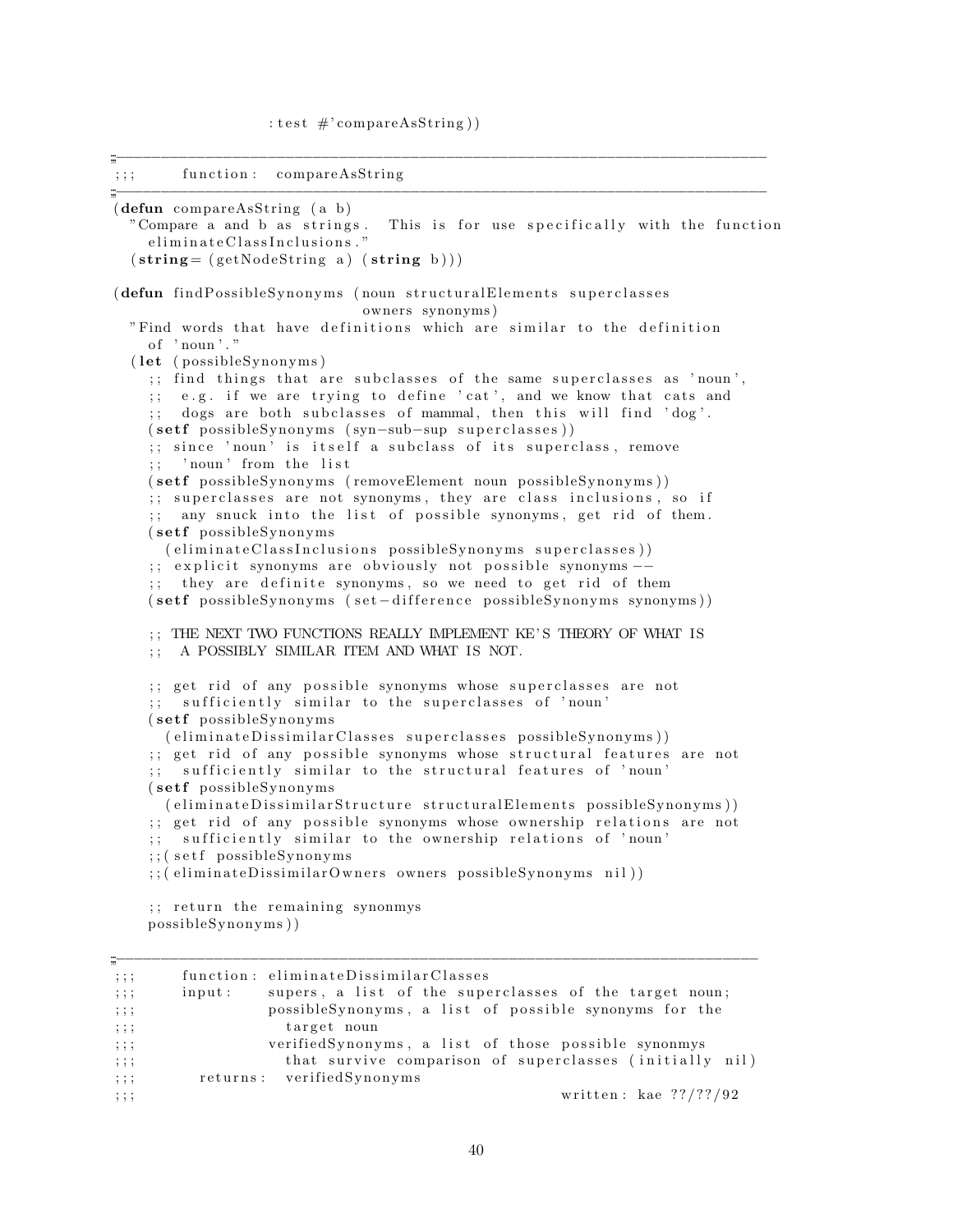| , ;<br>, ; ;                                                                                                                                                                                                                                                                                                                                                                                                                                                                                                                                                                 | modified: kae $05/12/94$<br>modified: stn 2002                                                                                                                                                              |
|------------------------------------------------------------------------------------------------------------------------------------------------------------------------------------------------------------------------------------------------------------------------------------------------------------------------------------------------------------------------------------------------------------------------------------------------------------------------------------------------------------------------------------------------------------------------------|-------------------------------------------------------------------------------------------------------------------------------------------------------------------------------------------------------------|
| (defun eliminateDissimilarClasses (supers possibleSynonyms                                                                                                                                                                                                                                                                                                                                                                                                                                                                                                                   | &optional verifiedSynonyms)                                                                                                                                                                                 |
| "Examine each of the elements of 'possibleSynonyms' and eliminate<br>any synonyms whose class inclusions are not sufficiently similar<br>to the class inclusions of 'noun'."                                                                                                                                                                                                                                                                                                                                                                                                 |                                                                                                                                                                                                             |
| $\epsilon$ cond<br>;; if there are no more possibe synonyms, return the list of<br>verified synonyms<br>((null possibleSynonyms) verifiedSynonyms)<br>if the superclasses of 'noun' are sufficiently similar to the<br>; ;<br>superclasses of the first possible synonym on the list<br>; ;<br>'possibleSynonyms' then add the possible synonym<br>; ;<br>((similarSuperclasses<br>supers (union<br>(findClassInclusions (first possibleSynonyms))<br>(findProbableClassInclusions (first possibleSynonyms))))<br>(eliminateDissimilarClasses supers (rest possibleSynonyms) | to the list 'verifiedSynonyms' and check the rest of 'possibleSynonyms'<br>(cons (first possibleSynonyms) verifiedSynonyms)))                                                                               |
| in this case, the sets of superclasses examined above<br>$\frac{1}{2}$ ;<br>were not sufficiently similar, so do not add the first element of<br>; ;<br>the list 'possibleSynonyms' to 'verifiedSynoynms'<br>; ;<br>(thereby removing it) and check the rest of 'possibleSynonyms'<br>; ;<br>(eliminateDissimilarClasses supers (rest possibleSynonyms)<br>(t)                                                                                                                                                                                                               | verified Synonyms)))                                                                                                                                                                                        |
| ; ; ;<br>function: similarSuperclassesp (a predicate)<br>$\,;\,;\,;\,$<br>$\,;\,;\,;\,$<br>input:<br>$\,;\,;\,;\,$<br>is the superclasses of a possible synonym.<br>$\,;\,;\,;\,$<br>$\,;\,;\,;\,$<br>superclasses, nil otherwise.<br>; ; ;<br>$\,;\,;\,;\,$                                                                                                                                                                                                                                                                                                                 | two lists of superclasses, superclassesOfNoun is the<br>superclasses of the target noun; superclassesOfSynonym<br>returns t if target and possible synonym belong to similar lists of<br>modified: stn 2002 |
| (defun similarSuperclassesp (superclassesOfNoun superclassesOfSynonym)<br>"Return t if the two lists of superclasses are sufficiently similar."<br>;; return true if:<br>(and<br>;; the two sets of superclass have at least as many elements in common<br>as they have elements which are different<br>(>= (length (intersection superclassesOfNoun superclassesOfSynonym))<br>))<br>;; they share at least two superclasses                                                                                                                                                | (length (union (set-difference superclassesOfNoun superclassesOfSynonym)<br>(set-difference superclassesOfSynonym superclassesOfNoun))                                                                      |
| $(>=$ (length (intersection superclasses OfNoun superclasses OfSynonym)) 2)                                                                                                                                                                                                                                                                                                                                                                                                                                                                                                  |                                                                                                                                                                                                             |

 $(>=$  (length (intersection superclasses Of Noun superclasses Of Synonym ) 2 ) ;; none of their superclasses are labeled as antonyms  $(noAntonymsp\ superclassesOfNoun\ superclassesOfSymonym)))$ 

;;<br>;;;<br>;;;

<sup>; ; ;</sup>

 $;$ ;; function: noAntonymsp (a predicate)

<sup>;;;</sup> input: two lists of superclasses, superclassesOfNoun is the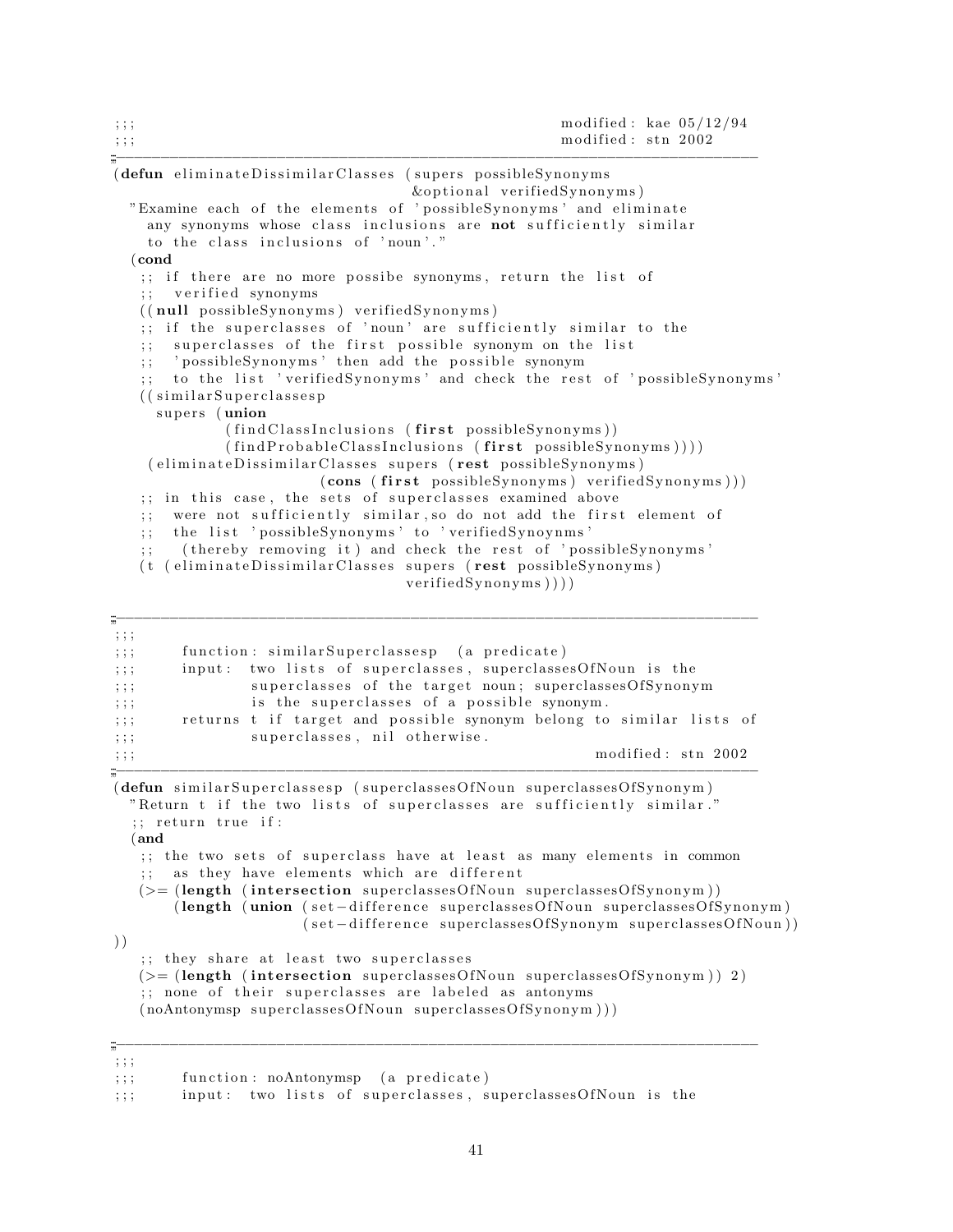| $\cdots$<br>, , , |                                            |  |  |  | superclasses of the target noun; superclassesOfSynonym                |  |  |
|-------------------|--------------------------------------------|--|--|--|-----------------------------------------------------------------------|--|--|
| $\cdots$<br>, , , | is the superclasses of a possible synonym. |  |  |  |                                                                       |  |  |
| $\cdots$<br>,,,,  |                                            |  |  |  | returns nil if an an element of one list has an antonym in the other, |  |  |
| $\cdots$<br>,,,,  | t otherwise.                               |  |  |  |                                                                       |  |  |
| "                 |                                            |  |  |  |                                                                       |  |  |

```
(defun noAntonymsp (superclassesOfNoun superclassesOfSynonym))" Return t if there are no members of 'superclasses Of Noun' which are
    explicitly labeled as an antonym of any member of 'superclasses Of Synonym',
    nil otherwise."
    (cond ((null superclassesOfNoun) t)(t \text{ (if (null (antonym) (first superclassesOfNoun))})superclassesOfSymonym)
                  (noAntonymsp (rest superclasses Of Noun)
                               superclassesOfSymonym )))
```
; ; ;

 $;$ ;; function: antonymp (a predicate) ; ; ; ;;;−−−−−−−−−−−−−−−−−−−−−−−−−−−−−−−−−−−−−−−−−−−−−−−−−−−−−−−−−−−−−−−−−−−−−−−−

(defun antonymp (class superclassesOfSynonym) " Return t if there is at least one explicitly labeled antonym of 'class' among the list of classes 'superclasses Of Synonym', nil otherwise."  $(intersection #3! ((find (compose antonym- ! antonym ) ^ class))$ ( removeElement ( getNodeName class ) superclassesOfSynonym  $))$ )

;;<br>;;;<br>;;;;

| m<br>, ; ;                       |           | function: eliminateDissimilarStructure                   |
|----------------------------------|-----------|----------------------------------------------------------|
| , ; ;                            | input:    | structuralElements, a list of structural elements        |
| , ; ;                            |           | of the target noun possibleSynonyms, a list of possible  |
| $\cdot$ $\cdot$ $\cdot$<br>, , , |           | synonyms for the target noun verifiedSynonyms, a list of |
| $\cdot$<br>, , ,                 |           | those possible synonmys that survive                     |
| , ; ;                            |           | comparison of structure (initially nil).                 |
| , ; ;                            | returns : | verifiedSynonyms                                         |
| $\cdot$ $\cdot$ $\cdot$<br>, , , |           | written: kae $??\frac{??\frac{92}{92}}$                  |
| $\cdot$ $\cdot$ $\cdot$<br>, , , |           | modified: kae $05/12/94$                                 |
| , ; ;                            |           | modified: stn 2002                                       |

(defun eliminateDissimilarStructure (structuralElements possibleSynonyms  $&$ optional verifiedSynonyms)

"Examine each element of 'possibleSynonyms' and remove it from the list if its structural elements are not sufficiently similar to ' structuralElements'."

(cond

;; if there are no more possible synonyms to examine, return the list ;; of verified synonyms

 $((null possibleSymonyms) verified Synonyms)$ 

;; if the first element of 'possibleSynonyms' has a list of structural ;; elements that is sufficiently similar to the structural elements of ;; 'noun' then add it to the list of verified synonyms and check the

rest of the list.

((similarStructurep structuralElements)

 $(append (findStructure (first possible Synonyms))$ 

```
(\text{findProbableStructure} (\text{first possibleSymonyms})))( eliminateDissimilarStructure structuralElements (rest possibleSynonyms)
                          \{\textbf{cons} \ (\textbf{first possible} \text{Synonyms} \) \ \text{verified} \text{Synonyms} \});; don't put the first element of 'possibleSynonyms' into the
```
;; list of verified synonyms and keep checking the rest of the list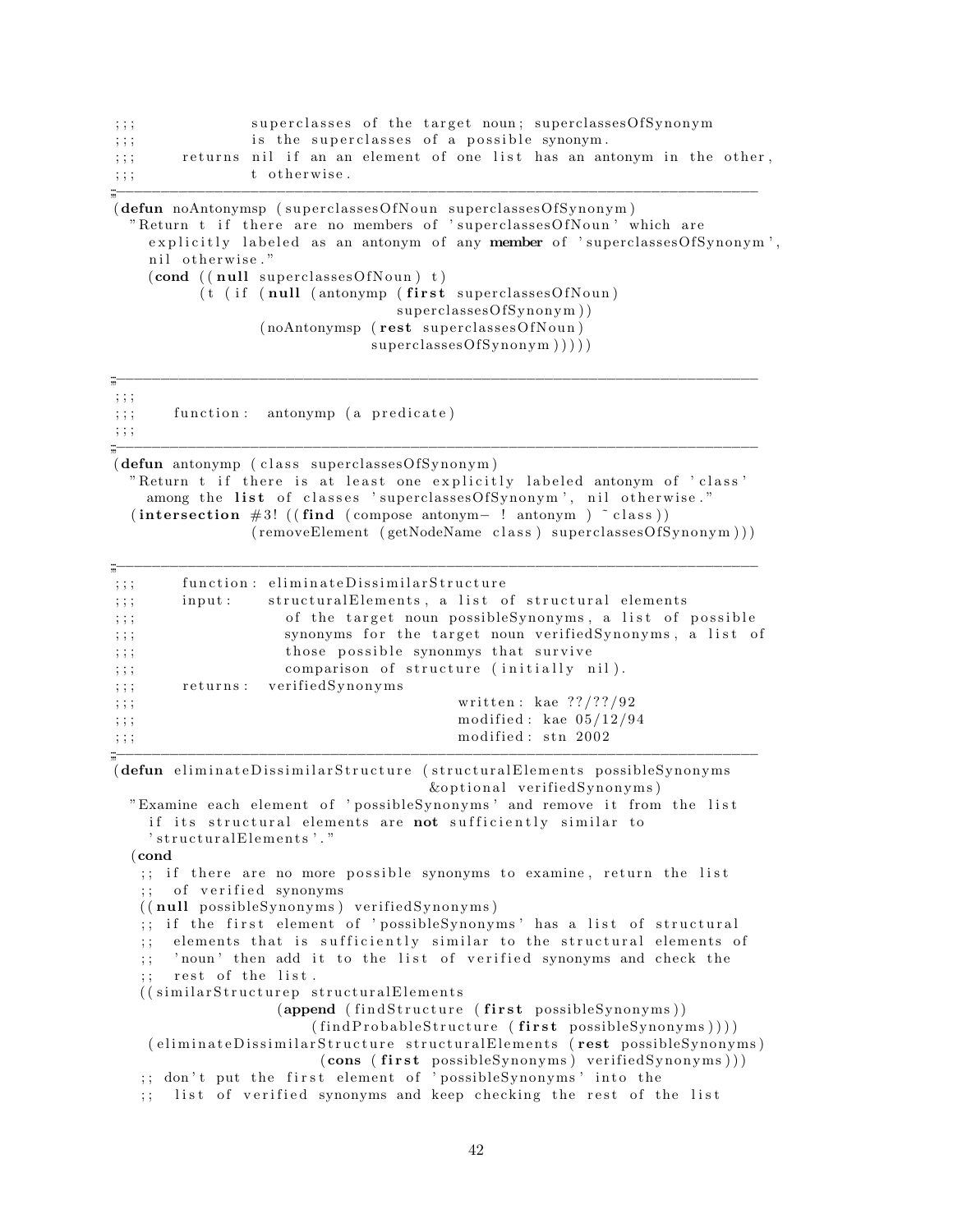(t ( eliminateDissimilarStructure structuralElements ( rest possibleSynonyms)  $verified Synonyms ))$ )

;;<br>;;;<br>;;;;

; ; ;  $;$ ;; function: similarStructurep (a predicate) ;;; input: two lists of structural elementss, structureOfNoun is the ;;; structure of the target noun; structureOfSynonym is ;;; the structure of a possible synonym. ;;; returns t if target and possible synonym have similar lists of ;;; structural elements, nil otherwise. ;;<br>;;;<br>;;;; (defun similarStructurep (structureOfNoun structureOfSynonym) "Return t if there are more elements shared by the two sets of input lists than elements that separate them."  $(>=$  (length (intersection structureOfNoun structureOfSynonym)) (length (union (set-difference structureOfNoun structureOfSynonym) ( set -difference structureOfSynonym structureOfNoun ) ) ) ) ) ;;<br>;;;<br>;;;; ;;; function: eliminateDissimilarOwners ;;; input: noun, the target being defined

| $\cdots$<br>, , ,                | input: | noun, the target being defined                         |
|----------------------------------|--------|--------------------------------------------------------|
| , ; ;                            |        | possible Synonyms, a list of possible synonyms for the |
| $\cdots$<br>, , ,                |        | target noun verifiedSynonyms, a list of those possible |
| ; ; ;                            |        | synonmys that survive comparison of ownership or       |
| $\cdot$ $\cdot$ $\cdot$<br>, , , |        | part/whole relation (initially nil).                   |
| $\cdots$<br>, , ,                |        | returns: verifiedSynonyms                              |
| ; ; ;                            |        | written: kae $??///92$                                 |
| $\cdot$ $\cdot$ $\cdot$<br>, , , |        | modified: kae $05/12/94$                               |
| "                                |        |                                                        |

(defun eliminateDissimilarOwners (owners possibleSynonyms verifiedSynonyms) "Examine each element of 'possibleSynonyms' and remove it from the list if its owners are not sufficiently similar to the owners of 'noun'." (cond

;; if there are no more possible synonyms to examine, return the ;; list of verified synonyms

 $((null possibleSymonyms) verified Synonyms)$ 

;; if the first element of 'possibleSynonyms' has a list of owners that is

;; sufficiently similar to the owners of 'noun' then add it to the list of ;; verified synonyms and check the rest of the list.

```
((\text{similarOwnersp} ~\text{own}~ (\text{findOwners}~ (\text{first}~ \text{possibleSpnonyms})))
```
( eliminateDissimilarOwners owners ( rest possibleSynonyms)

 $(\text{append (list (first possibleSynonyms}))$  verified Synonyms  $)))$ ;; don't put the first element of 'possibleSynonyms' into the list

;; of verified synonyms and keep checking the rest of the list (t ( eliminateDissimilarOwners owners ( rest possibleSynonyms)

 $verified Synonyms ))$ )

| m                                |                                                                     |
|----------------------------------|---------------------------------------------------------------------|
| $\cdot$ $\cdot$ $\cdot$<br>, , , |                                                                     |
| $\cdots$<br>, , ,                | function: similarOwnersp (a predicate)                              |
| $\cdots$<br>, , ,                | input: two lists of relations, ownersOfNoun is the relations of the |
| $\cdots$<br>, , ,                | target noun; ownersOfSynonym is the relations of a                  |
| $\cdots$<br>, , ,                | possible synonym.                                                   |
| $\sim$ $\sim$ $\sim$<br>, , ,    | returns t if target and possible synonym have similar relations,    |
| $\cdots$<br>, , ,                | nil otherwise.                                                      |
|                                  |                                                                     |

(defun similarOwnersp (ownersOfNoun ownersOfSynonym)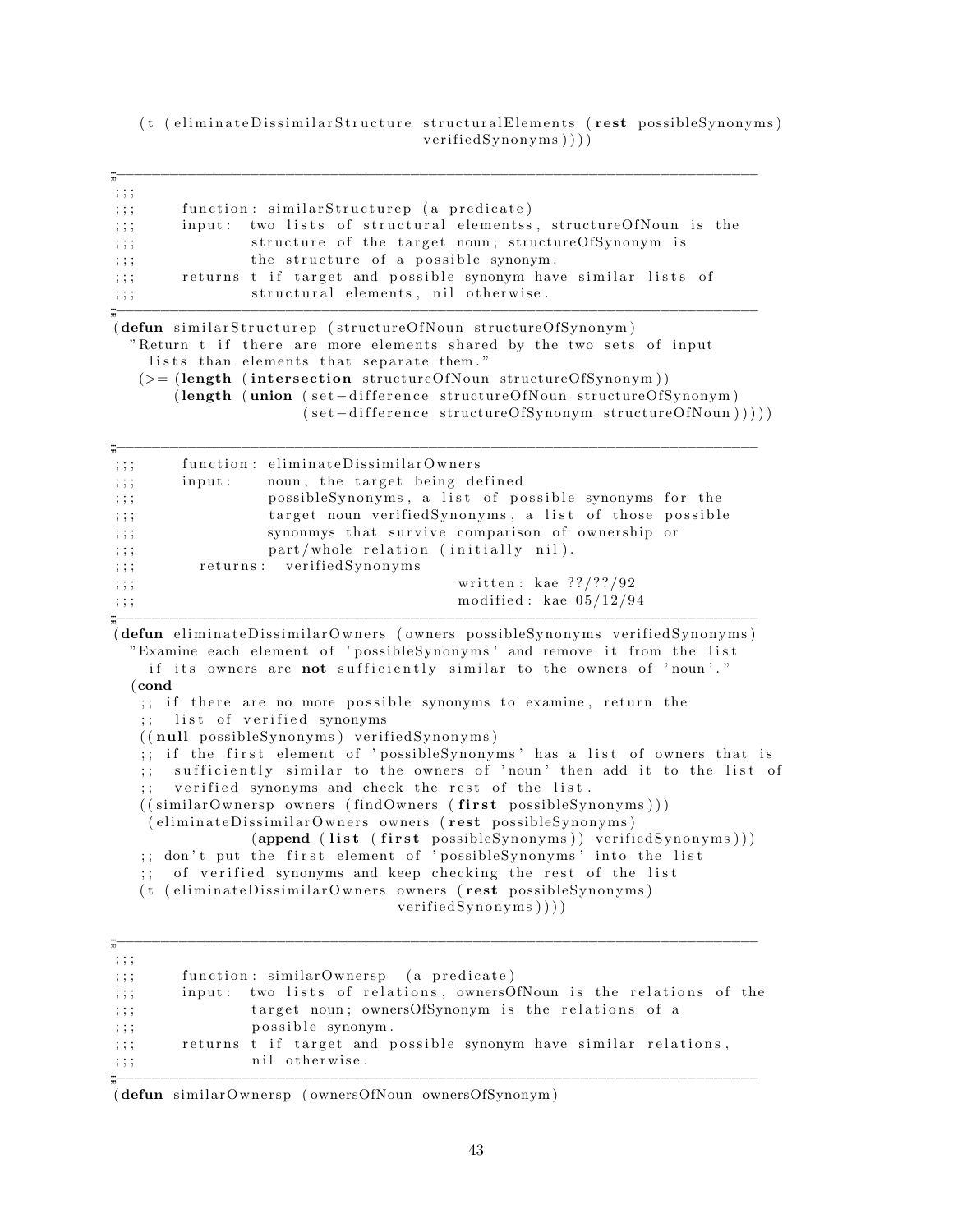```
"Return t if the input lists have more elements in common than elements that
   separate them."
 (>= (length (intersection ownersOfNoun ownersOfSynonym))
      (length (union (set-difference ownersOfNoun ownersOfSynonym)
                     (set-difference ownersOfSynonym ownersOfNoun))))
```
;;<br>;;;<br>;;;;

```
; ; ;
;;; function: removeElement
; ; ;
;;;−−−−−−−−−−−−−−−−−−−−−−−−−−−−−−−−−−−−−−−−−−−−−−−−−−−−−−−−−−−−−−−−−−−−−−−−−
(defun removeElement (removeMe nodeList & optional weeded)
  "Remove an element whose name is equal to the name of 'removeMe' from
    ' nodeList'."
  (cond
   ;; if all the elements have been checked, return the list of elements
   ;; that passed the check
   ((null nodeList) weeded)
   ;; if the name of the node 'removeMe' is the same as the name of the
   ;; first node in 'nodeList' then do not add the first element to the
   ;; list of verified elements (weeded) and check the rest of the nodeList
   ((string-equal (string removeMe) (getNodeString (first nodeList)))( removeElement removeMe ( rest nodeList ) weeded ))
   ;; if the name of the node that has a lex pointing to 'removeMe' is the
   ;; same as the first node in 'nodeList' then do not add the first element
       to the list of verified elementns and check the rest of nodeList
   (( \text{string}-\text{equal} \ (\text{getNodeString} \ (\text{first #3!} \ ((\text{find} \ \text{lex} \ \text{~removeMe}))))(getNodeString (first nodeList)))( removeElement removeMe ( rest nodeList ) weeded ))
   ;; the name of the node 'removeMe' is not the same as the name of the
   ;; first node in 'nodeList', so add the first node in 'nodeList' to
   ; ; " weeded '.
   (t (removeElement removeMe (rest nodeList)
                      (cons (first nodeList) week)))))
```
;;<br>;;;<br>;;;;

;;<br>;;;<br>;;;;

==============================================================

;;; function: getNodeName

```
;;<br>;;;<br>;;;
(defun getNodeName ( node )
```

```
(and (sneps : node-p node)
```
( snep s : node−na node ) ) )

;;; function: getNodeString ;;<br>;;;<br>;;;;

```
(defun getNodeString (node)
  (\text{string } (getNodeName node)))
```
## B Demos

## B.1 Brachet

```
Starting image \frac{'}{util/acl62/composer'
  with no arguments
  in directory '/projects/stn2/CVA/demos/'
  on machine 'localhost'.
```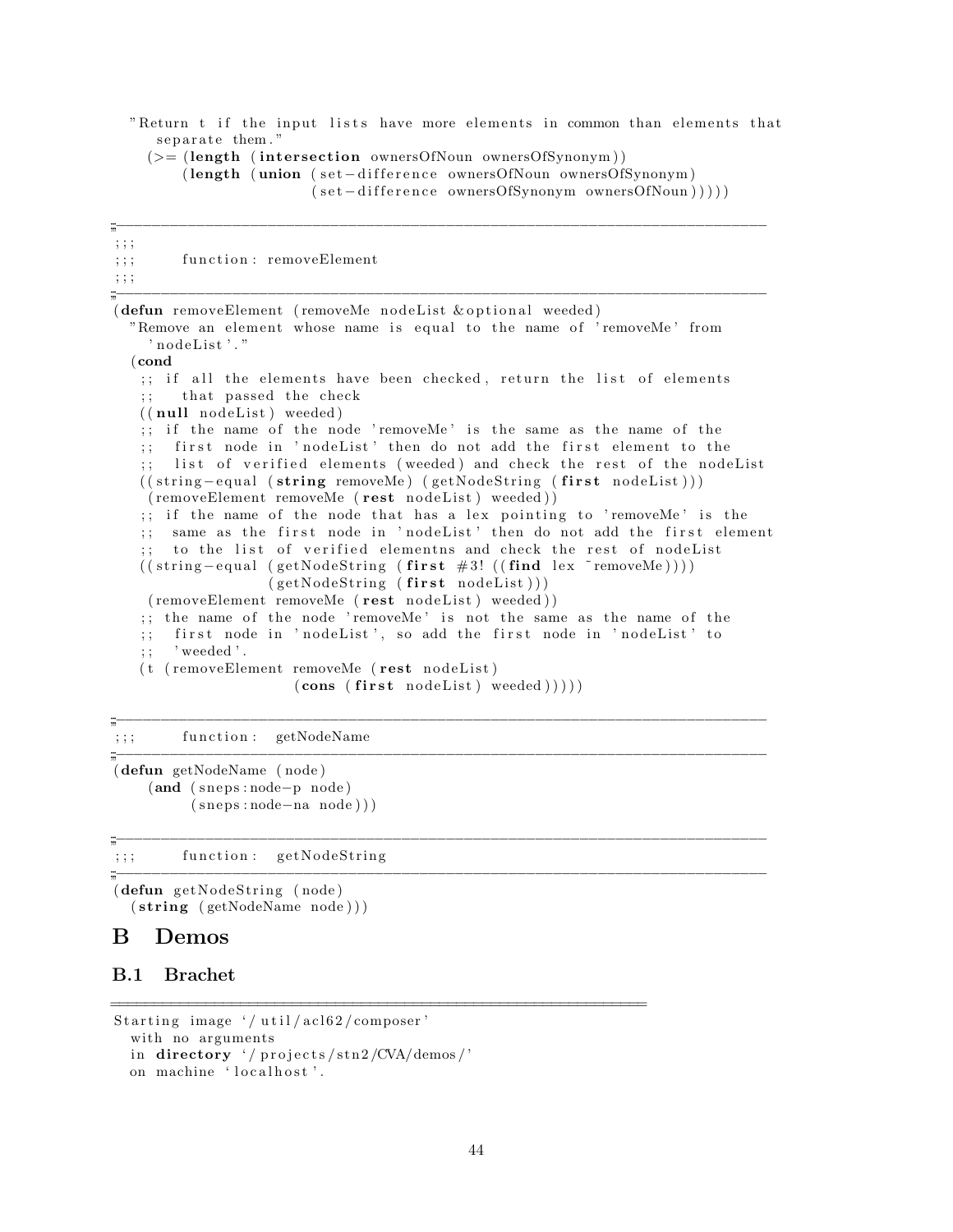International Allegro CL Enterprise Edition 6.2 [Solaris] (Aug 15, 2002 14:24) Copyright (C) 1985-2002, Franz Inc., Berkeley, CA, USA. All Rights Reserved. This development copy of Allegro CL is licensed to:  $[4549]$  SUNY/Buffalo, N. Campus ;; Optimization settings: safety 1, space 1, speed 1, debug 2. ;; For a complete description of all compiler switches given the current ;; optimization settings evaluate (explain-compiler-settings). ;;−−− ;; Current reader case mode: : case-sensitive-lower  $cl-user(1): cd...$  $/$  projects  $/\sin 2$  /CVA/  $cl-user(2):$ : ld defun\_nounc. Error: "defun\_nounc." does not exist, cannot load [ condition type: file-does-not-exist-error] Restart actions (select using : continue):  $0:$  retry the load of defun nounc. 1: skip loading defun nounc. 2: Abort entirely from this process.  $[1]$  cl−user  $(3)$ : : pop  $cl-user(4): id / projects/snwiz/bin/sneps$  $;$  Loading /projects/snwiz/bin/sneps.lisp Loading system SNePS...10% 20% 30% 40% 50% 60% 70% 80% 90% 100% SNePS−2.6 [PL:0a 2002/09/30 22:37:46] loaded. Type  $'(s_{n+1})'$  or  $'(s_{n+1})'$  to get started.  $cl-user(5):$ : ld defun\_noun.cl ; Loading / projects/stn2/CVA/defun\_noun.cl  $cl-user(6)$ : (demo "demos/brachet.demo") Error: attempt to call 'demo' which is an undefined function. [ condition type: undefined-function] Restart actions (select using : continue): 0: Try calling demo again.  $1: Try$  calling sneps: demo instead. 2: Return a value instead of calling demo. 3: Try calling a function other than demo. 4: Setf the symbol-function of demo and call it again. 5: Return to Top Level (an "abort" restart). 6: Abort entirely from this process. [ $1$ ] cl−user (7): : pop  $cl-user(8): (sneps)$ Welcome to SNePS-2.6 [PL:0a  $2002/09/30 22:37:46$ ] Copyright (C)  $1984-2002$  by Research Foundation of State University of New York. SNePS comes with ABSOLUTELY NO WARRANTY! Type '(copyright)' for detailed copyright information. Type  $'($  demo)' for a list of example applications.  $2/21/2003$  13:53:21

∗ ( demo "demos/ b r a c h e t . demo" )

File / projects/stn2/CVA/demos/brachet.demo is now the source of input.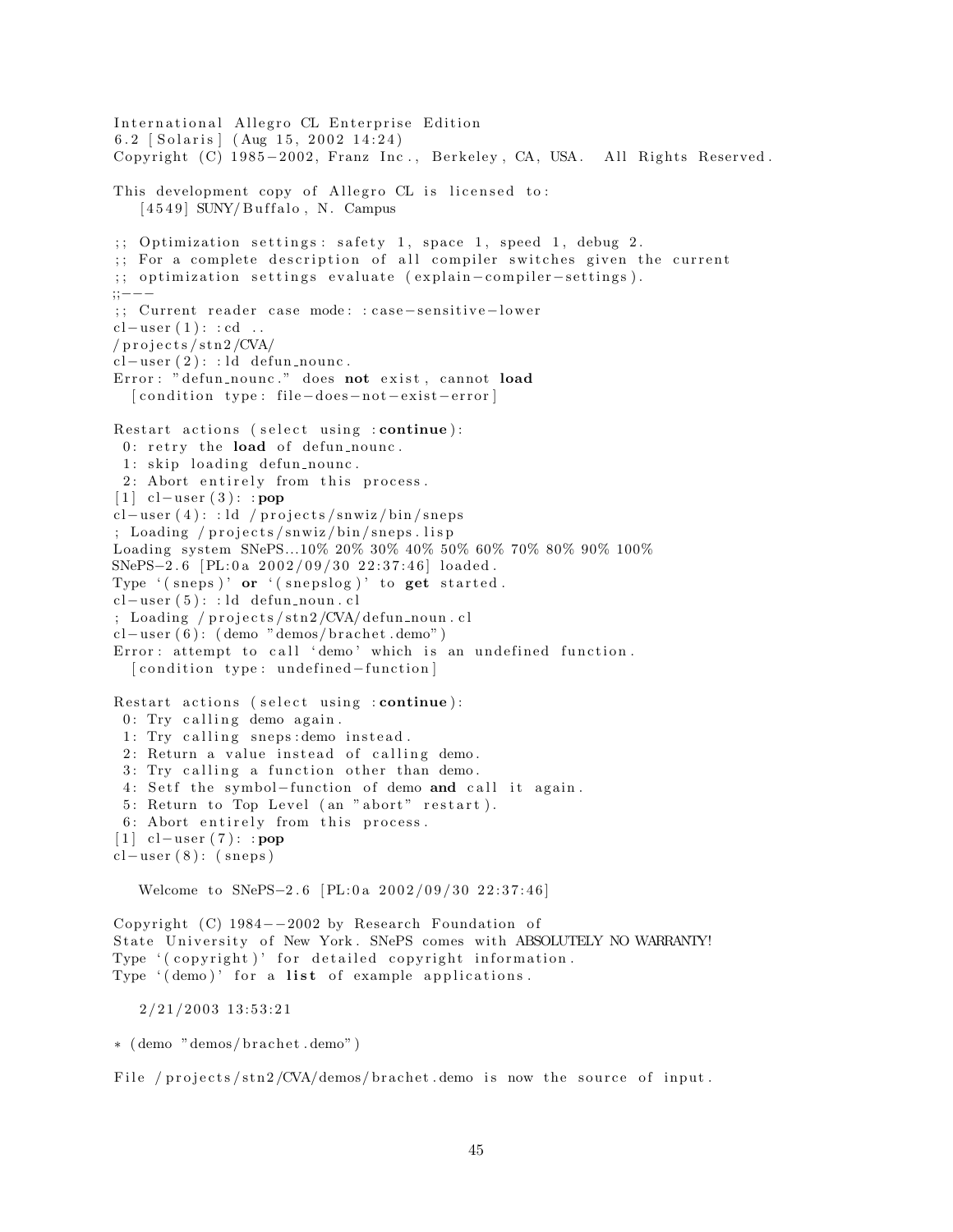```
CPU time : 0 . 0 2
* ;; Brachet demo - created by K. Ehrlich
; ; - modified by A. Hunt & J. Koplas
; ; − m o di fi e d by M. B r o kl aw s ki
;; - modified by S. Napieralski
;; clear all information out of the network
(r \, \text{esetnet } t)Net reset
CPU time : 0 . 0 2
∗
;; turn off singular path inference
\hat{\zeta}−−> in−package s ni p )
\#\langle\text{The snip package}\rangleCPU time : 0 . 0 0
∗
;;; redefine function to return nil
; ; ; so that forward inference will not be limited
\hat{\ } (
−−> defun broadcas t−one−repor t ( rep )
   (let (anysent)
     (do. chset (ch *OUTGOING–CHANNELS* anysent)
                 (\textbf{when} (is open.ch ch)(\text{setq anysent (or (try-to-send-report rep ch) any sent })))nil)
broadcas t−one−repor t
CPU time : 0.00∗
;;; return to sneps package
 ˆ (
−−> in−package snep s )
#<The sneps package>
CPU time : 0.00∗
\hat{a}-- (setf snepsul::*infertrace* nil)
n i l
CPU time : 0 . 0 0
∗
;;; load background knowledge
(intext "/projects/stn2/CVA/demos/rels")
File / projects/stn2/CVA/demos/rels is now the source of input.
CPU time : 0.01∗
```

```
46
```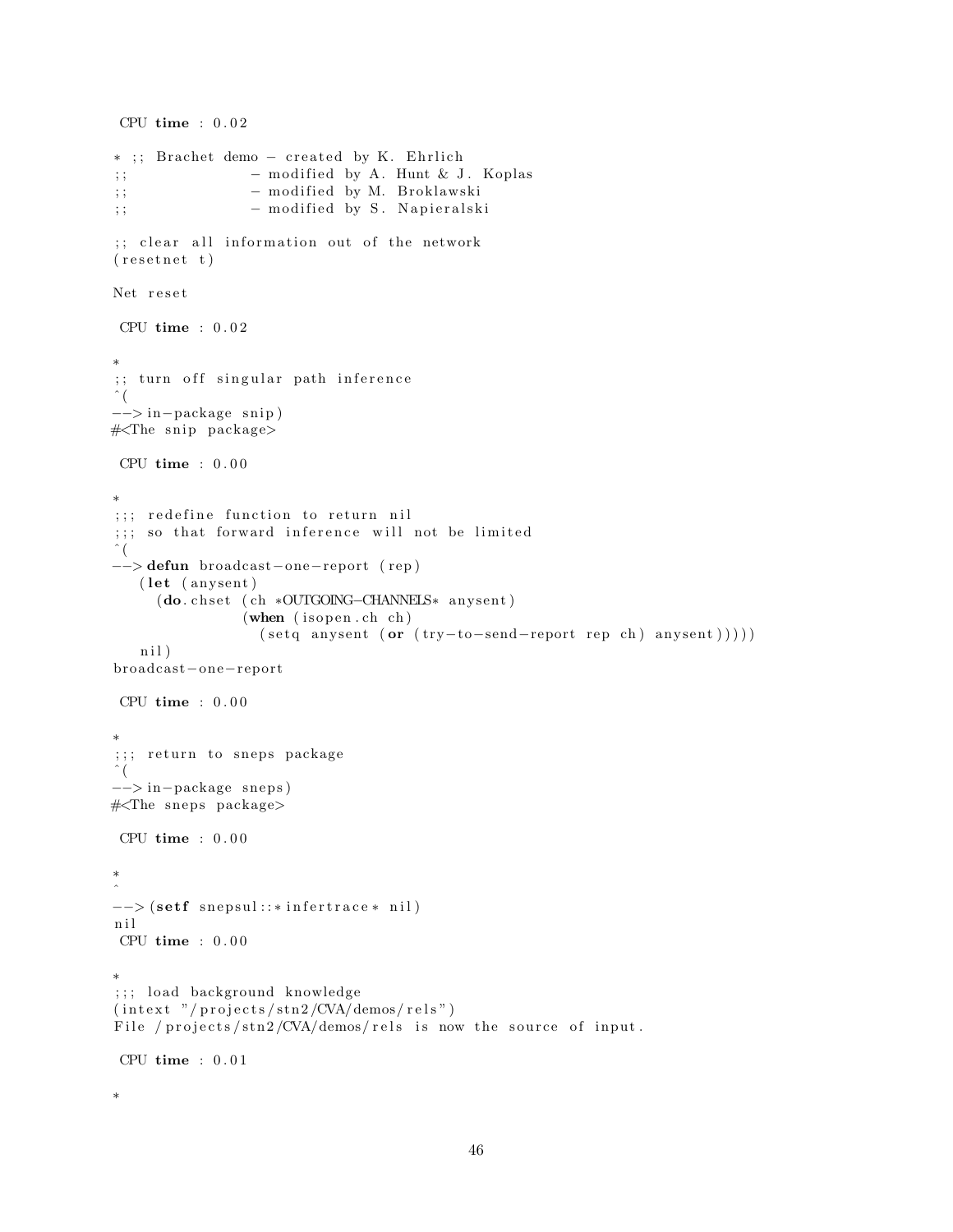(al a2 a3 a4 after agent antonym associated before cause class direction equiv etime from in indobj instr into lex location manner member mode object on onto part place possessor proper-name property rel skf sp-rel stime subclass superclass synonym time to whole kn cat) CPU time : 0 . 2 5 ∗ End of file /  $projects/stn2/CVA/demos/rels$ CPU time : 0 . 2 6  $*(\text{ demo } "/ \text{ projects } / \text{stn2 } / \text{CVA}/ \text{demos} / \text{paths }")$ File / projects/stn2/CVA/demos/paths is now the source of input. CPU time :  $0.01$ \* ;;; Composition of certain paths ;;; Make Before Transitive ( define−path before ( compose before ( k star ( compose after – ! before ) ) ) ) before implied by the path ( compose before (kstar ( compose after - ! before ) ) ) before− implied by the path ( compose ( k star ( compose before− ! after )) be fore− ) CPU time  $: 0.00$ ∗ ;;; Make After Transitive ( define - path after ( compose after ( kstar ( compose before - ! after ) ) ) ) after implied by the path ( compose after (kstar ( compose before− ! after ) ) ) after – implied by the path ( compose ( k star ( compose after – ! before ) ) after – ) CPU time : 0 . 0 0 ∗ ;; If X is a member of the class Y and Y is a subclass of Z then  $;$   $X$  is a member of the class  $Z$ . ;; Example: If Fido is a brachet and all brachets are hounds then  $;$ ;; Fido is a hound. ( define-path class ( compose class ( kstar ( compose subclass - ! superclass ) ) ) ) class implied by the path (compose class  $(kstar (composite subclass - ! superclass)))$ class- implied by the path ( compose (kstar ( compose superclass- ! subclass ) )  $class - )$ CPU time  $: 0.00$ ∗ ;; Make subclass transitive ( define-path subclass ( compose subclass ( kstar ( compose superclass - ! subclass ) ) ) ) subclass implied by the path (compose subclass  $(kstar (composite superclass - ! subclass)))$ subclass- implied by the path (compose  $(kstar (composite subclass - ! superclass))$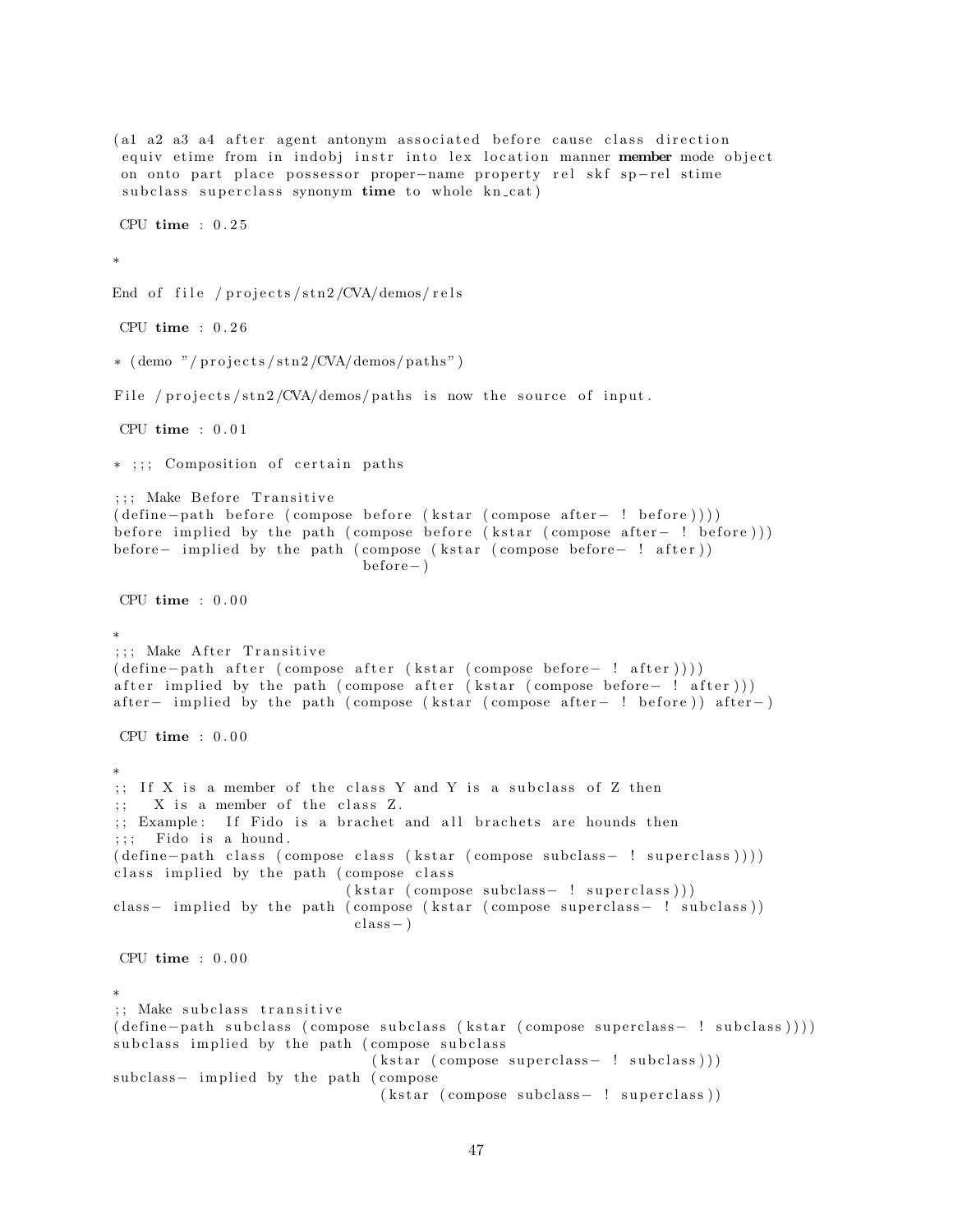```
subclass - )
```
CPU time  $: 0.00$ 

∗

End of /projects/stn2/CVA/demos/paths demonstration.

CPU time : 0 . 0 1

 $*(\text{ demo } " / \text{ projects} / \text{str2} / \text{CVA}/\text{demos} / \text{bracket} \cdot \text{base}")$ 

File / projects/stn2/CVA/demos/brachet base is now the source of input.

CPU time : 0 . 0 0

```
* ;;; This is the set of assertions which build the base network which
;;; corresponds to Karen Ehrlich's vocabulary acquisition project.
;;; Commented and made accessible by Alan Hunt and Geoffrey Koplas, '97
\gamma;; The following is the information that needs to get fed into the network
;;; for the Narrative Acquisition demos; namely the background knowledge
;;; on the words other than the one being acquired.
; Animals are physical objects
( describe
(assert subclass (build lex "animal") superclass (build lex "phys obj")
        kn\_cat "life"))
(m3! (kncat life) (subclass (m1 (lex animal)))(superclass (m2 (lex phys obj)))(m3! )
CPU time : 0.01∗
; Quadrupeds are vertebrates
( describe
(assert subclass (build lex "quadruped") superclass (build lex "vertebrate")
        kn\_cat "life"))
(m6! (kn_cat life) (subclass (m4 (lex quadruped)))
(superclass (m5 (lex vertebrate))))(m6! )
CPU time : 0.01∗
; Ungulates are herbivores
( describe
(assert subclass (build lex "ungulate") superclass (build lex "herbivore")
        kn\_cat "life"))
(m9! (kn_cat life) (subclass (m7 (lex ungulate)))
(superclass (m8 (lex herbivore))))(m9! )
```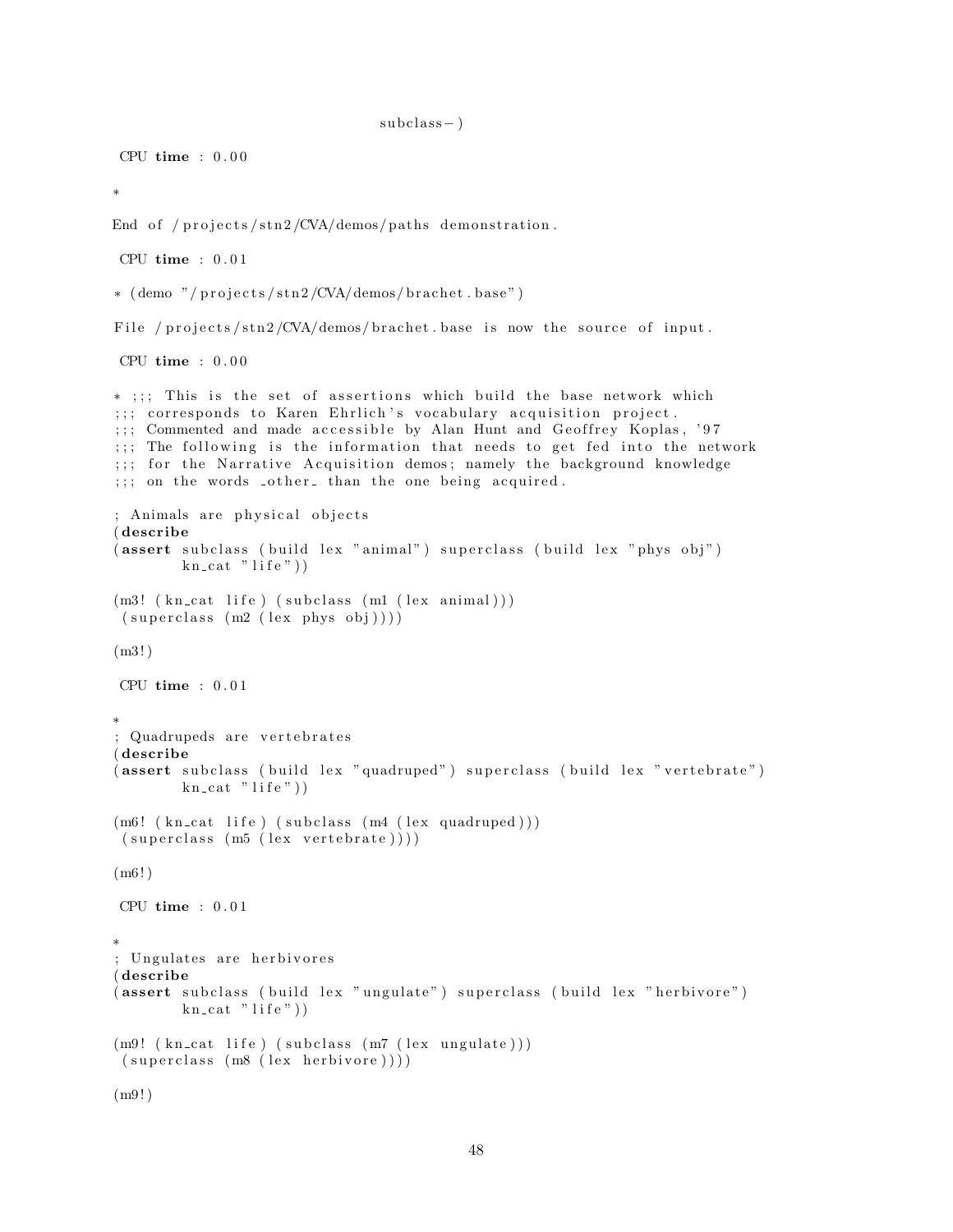```
CPU time : 0.02∗
; Mammals are animals
( describe
( assert subclass ( build lex "mammal") superclass ( build lex "animal")
        kn\_cat "life")
(m11! (kn\_cat\_life) (subclass (m10 (lex mammal)))(superclass (ml (lex animal))))(m11!)CPU time : 0 . 0 0
∗
; Mammals are vertebrates
( describe
( assert subclass ( build lex "mammal" ) superclass ( build lex " vertebrate" )
        kn\_cat "life")
(m12! (kn\_cat\_life) (subclass~(m10 (lex~mannal)))(superclass (m5 (lex vertebrate))))(m12!)CPU time : 0 . 0 2
∗
; Deer are mammals
( describe
( assert subclass ( build lex "deer") superclass ( build lex "mammal")
        kn\_cat "life"))
(m14! (kn_cat life) (subclass (m13 (lex deer)))
(superclass (m10 (lex mammal))))(m14!)CPU time : 0 . 0 1
∗
; Deer are quadrupeds
( describe
(assert subclass (build lex "deer") superclass (build lex "quadruped")
        kn\_cat "life"))
(m15! (kn\_cat life) (subclass (m13 (lex degree)))(superclass (m4 (lex quadruped))))(m15!)CPU time : 0 . 0 0
∗
; Deer are herbivores
( describe
```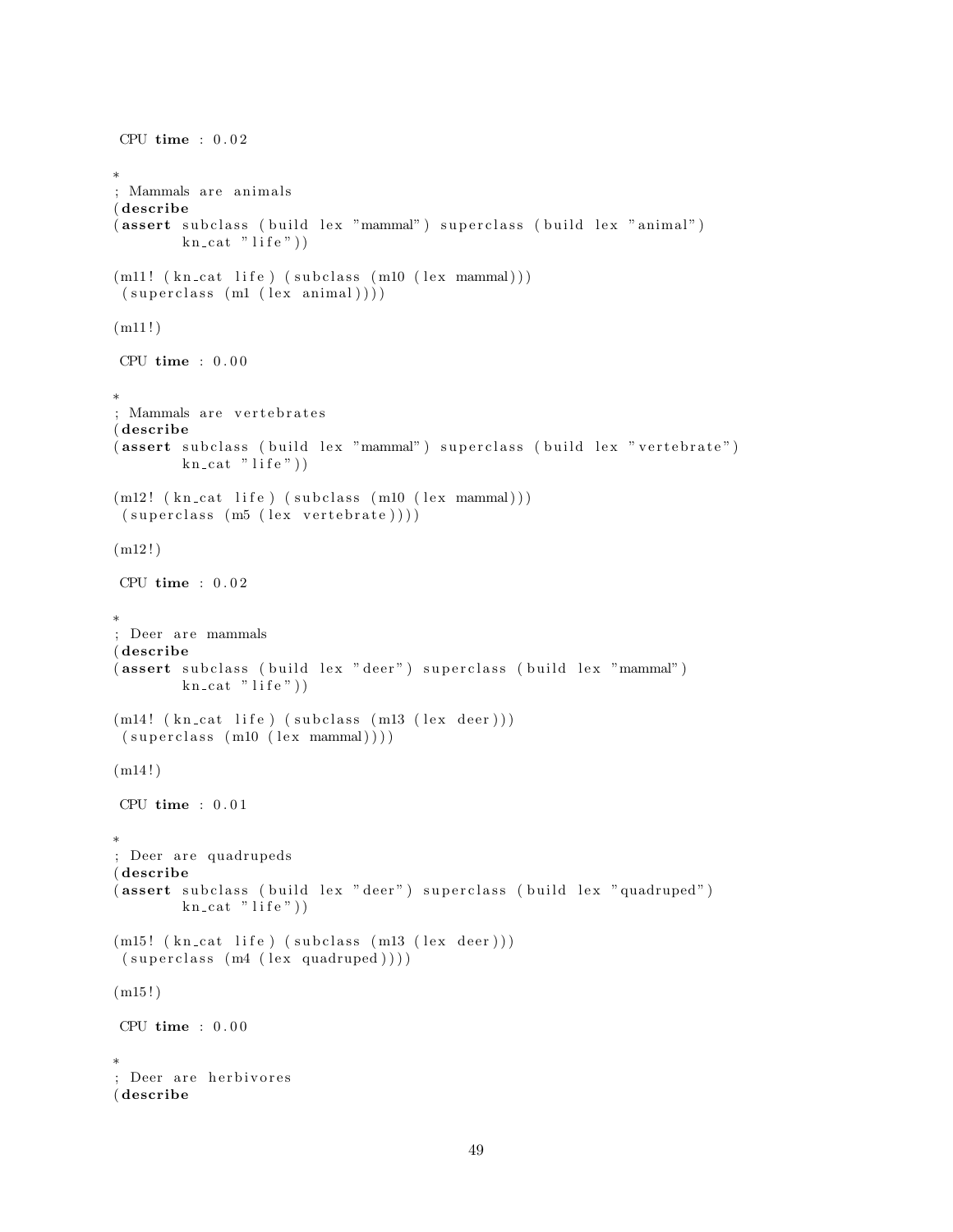```
(assert subclass (build lex "deer") superclass (build lex "herbivore")
        kn\_cat "life")
(m16! (kn_cat life) (subclass (m13 (lex deer)))
(superclass (m8 (lex herbivore))))(m16!)CPU time : 0 . 0 1
∗
; Deer are animals
( describe ( assert subclass ( build lex " deer" ) superclass ( build lex " animal" )
                  kn\_cat "life")
(m17! (kn\_cat life) (subclass (m13 (lex degree)))(superclass (ml (lex animal))))(m17!)CPU time : 0 . 0 2
∗
; Deer is a basic level category
( describe
(assert member (build lex "deer") class (build lex "basic ctgy")
        kn_cat "life"))
(m19! (class (m18 (lex basic ctgy))) (kn_cat life) (member (m13 (lex deer))))
(m19!)CPU time : 0.02∗
;" Harts are deer"
( describe
(assert subclass (build lex "hart") superclass (build lex "deer")
        kn\_cat "life"))
(m21! (kn_cat life) (subclass (m20 (lex hart))) (superclass (m13 (lex deer))))
(m21!)CPU time : 0.00∗
; Horses are quadrupeds
( describe
(assert subclass (build lex "horse") superclass (build lex "quadruped")
        kn\_cat "life"))
(m23! (kn_cat life) (subclass (m22 (lex horse)))
(superclass (m4 (lex quadruped))))(m23!)
```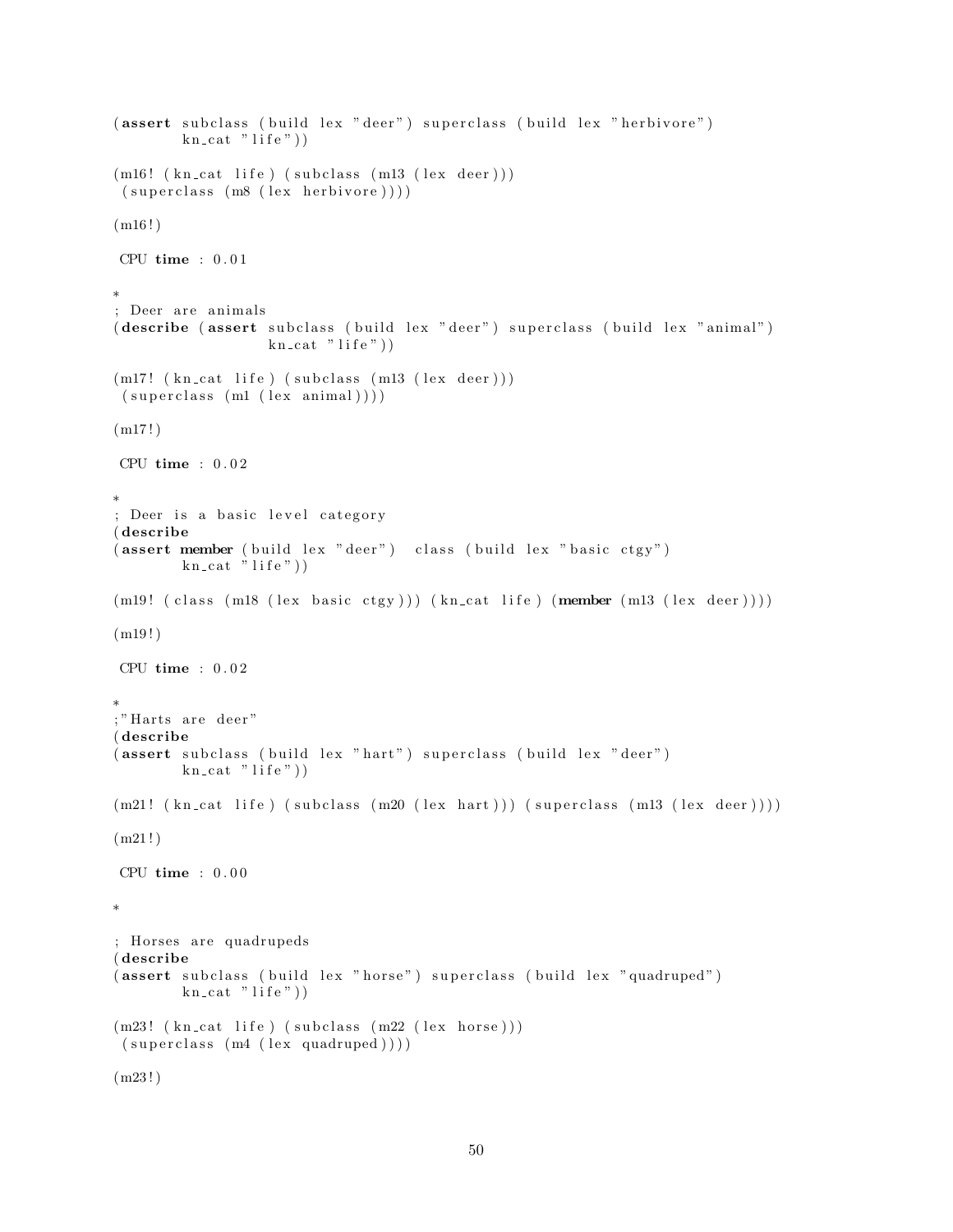```
CPU time : 0 . 0 1
∗
; Horses are herbivores
( describe
(assert subclass (build lex "horse") superclass (build lex "herbivore")
        kn\_cat "life")
(m24! (kn_cat life) (subclass (m22 (lex horse)))
 (superclass (m8 (lex herbivore))))(m24!)CPU time : 0 . 0 1
∗
; Horses are animals
( describe
(assert subclass (build lex "horse") superclass (build lex "animal")
        kn\_cat "life"))
(m25! (kn_cat life) (subclass (m22 (lex horse)))
 (superclass (ml (lex animal))))(m25!)CPU time : 0.00∗
; Horse is a basic level category
( describe
(assert member ( build lex " horse" ) class ( build lex " basic ctgy" )
        kn\_cat "life"))
(m26! (class (m18 (lex basic ctgy))) (kn_cat life) (member (m22 (lex horse))))
(m26!)CPU time : 0.00∗
; Ponies are animals
( describe ( assert subclass ( build lex "pony") superclass ( build lex " animal")
                  kn\_cat "life"))
(m28! (kn_cat life) (subclass (m27 (lex pony)))
 (superclass (ml (lex animal))))(m28 ! )
CPU time : 0.01∗
; "Dogs are mammals"
( describe
(assert subclass (build lex "dog") superclass (build lex "mammal")
        kn\_cat "life"))
```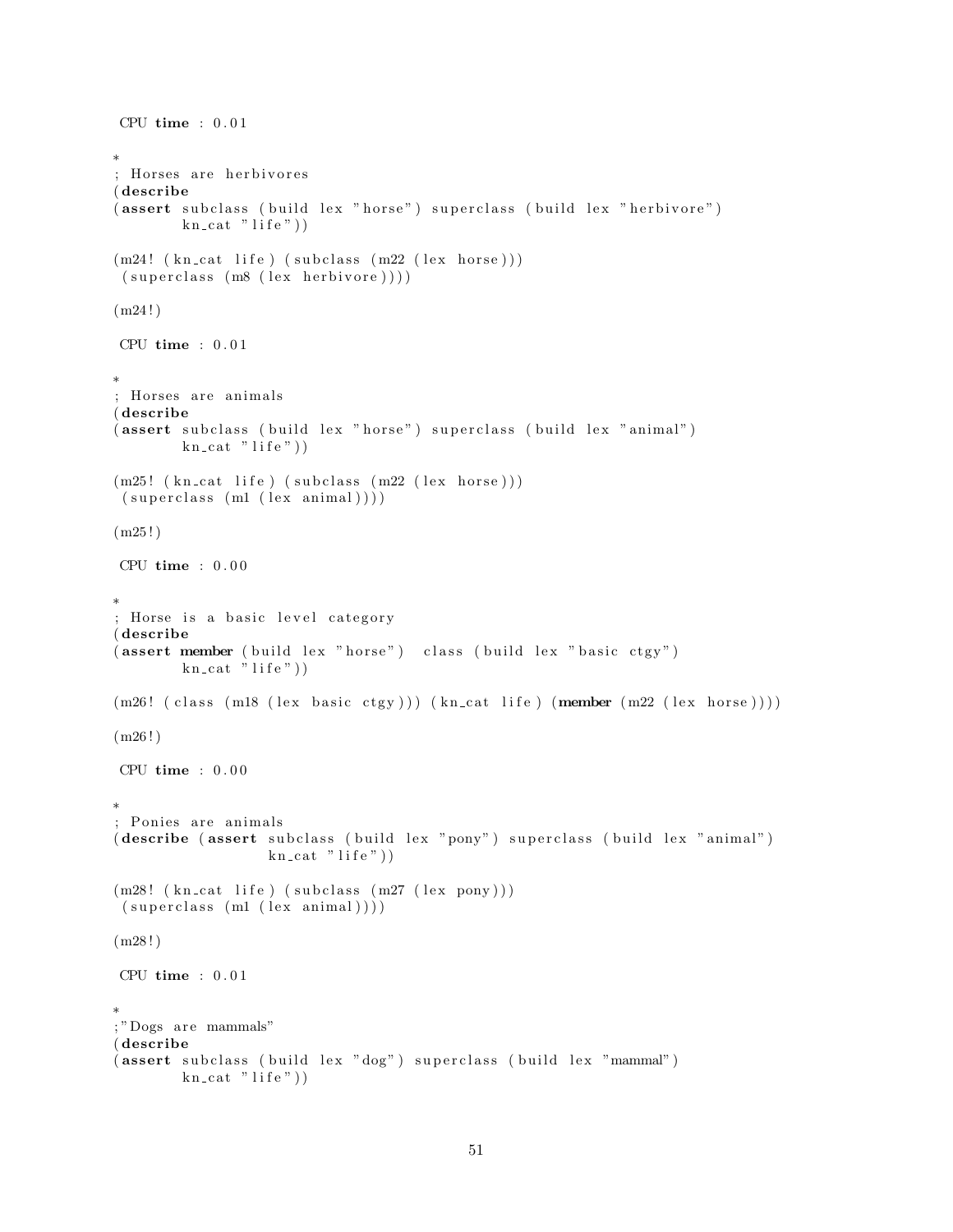```
(m30! (kn_{cat} life) (subclass (m29 (lex dog)))(superclass (m10 (lex mammal))))(m30!)CPU time : 0 . 0 1
∗
; "Dogs are quadrupeds"
( describe
(assert subclass (build lex "dog") superclass (build lex "quadruped")
        kn cat " life"))
(m31! (kn_{cat} life) (subclass (m29 (lex dog)))(superclass (m4 (lex quadruped))))(m31!)CPU time : 0.00∗
; "Dogs are animals"
( describe
(assert subclass (build lex "dog") superclass (build lex "animal")
        kn\_cat "life"))
(m32! \ (kn\_cat \ life) \ (subclass \ (m29 \ (lex \ dog))) \ (superclass \ (ml \ (lex \ animal))))(m32!)CPU time : 0 . 0 1
∗
; Dog is a basic level category
( describe
 (assert member ( build lex "dog") class ( build lex " basic ctgy")
        kn\_cat "life"))
(m33! ( class (m18 (lex basic ctgy))) (kn_cat life) (member (m29 (lex dog))))
(m33 ! )
CPU time : 0.00∗
;"Hounds are dogs"
( describe
(assert\,subclass\, (build\, lex\, "hound")\,superclass\, (build\, lex\, "dog")kn\_cat "life"))
(m35! (kn_cat life) (subclass (m34 (lex hound))) (superclass (m29 (lex dog))))
(m35 ! )
CPU time : 0 . 0 1
∗
```
<sup>; &</sup>quot;Something is a member of the class dog"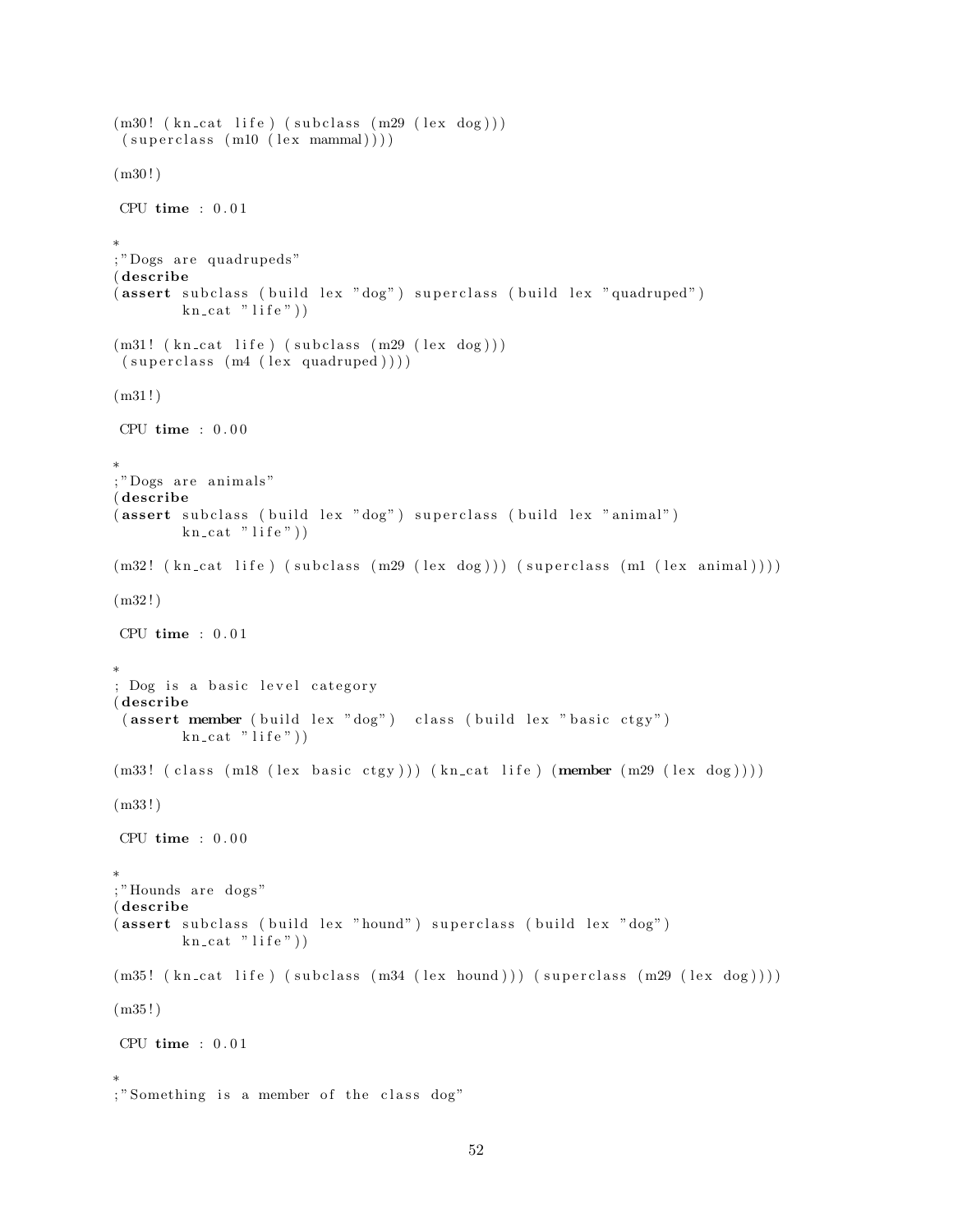```
( describe
(\text{assert member} \# \text{rex class} (\text{build lex "dog"))})(m36! (class (m29 (lex dog))) (member b1))
(m36 ! )
CPU time : 0.02∗
; "The dog is possesed by something"
( describe
(assert\;object\;*rex\;rel\;(build\;lex\;"dog")\;possessor\;#rexboss))(m37! (object b1) (possessor b2) (rel (m29 (lex dog))))
(m37 ! )
CPU time : 0.00∗
;" The thing that owns the dog is a person"
( describe
(assert member *rexboss class (build lex "person")))
(m39! (class (m38 (lex person))) (member b2))
(m39 ! )
CPU time : 0.01∗
; Kings are persons
( describe
( add subclass ( build lex " king" ) superclass ( build lex " person" )
        kn\_cat "life"))
(m41! (kn_cat life) (subclass (m40 (lex king)))
 (superclass (m38 (lex person))))(m41!)CPU time : 0.00∗
; Wizards are persons.
( describe
(assert subclass (build lex "wizard") superclass (build lex "person")
        kn\_cat "life"))
(m43! (kn_cat life) (subclass (m42 (lex wizard)))
 (superclass (m38 (lex person)))(m43!)CPU time : 0.01∗
```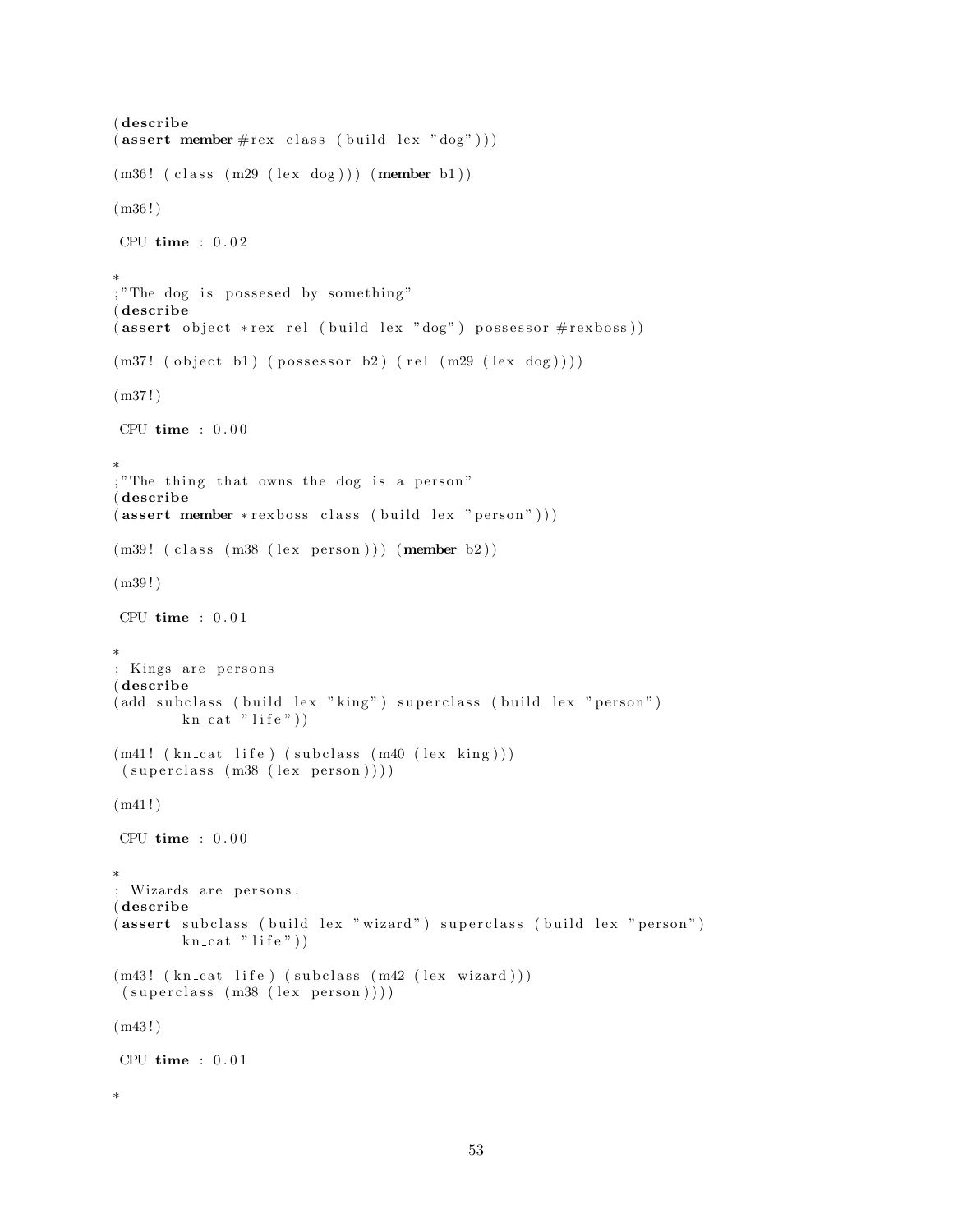```
; Knights are persons.
( describe
(assert subclass (build lex "knight") superclass (build lex "person")
        kn cat "life"))
(m45! (kn_cat life) (subclass (m44 (lex knight)))
(superclass (m38 (lex person)))(m45!)CPU time : 0.00∗
; Person is a basic level category
( describe
(assert member ( build lex " person") class ( build lex " basic ctgy")
        kn\_cat "life"))
(m46! (class (m18 (lex basic ctgy))) (kn_cat life)
(\text{member } (m38 (lex person))))(m46!)CPU time : 0.00∗
; Something is named 'King Arthur'
( describe
 ( assert object #KA proper-name ( build lex "King Arthur")
         kn\_cat "life"))
(m48! (kn_cat life) (object b3) (proper-name (m47 (lex King Arthur))))
(m48!)CPU time : 0.01∗
; King Arthur is a king
( describe
(assert member *KA class (build lex "king")
        kn\_cat "life"))
(m49! (class (m40 (lex king))) (kncat life) (member b3))(m49!)CPU time : 0 . 0 0
∗
; The Round Table is a table
( describe
(assert member ( build lex "Round Table") class ( build lex "table")
        kn\_cat "life"))
(m52! (class (m51 (lex table))) (kn_cat life)
 (member (m50 (lex Round Table)))
```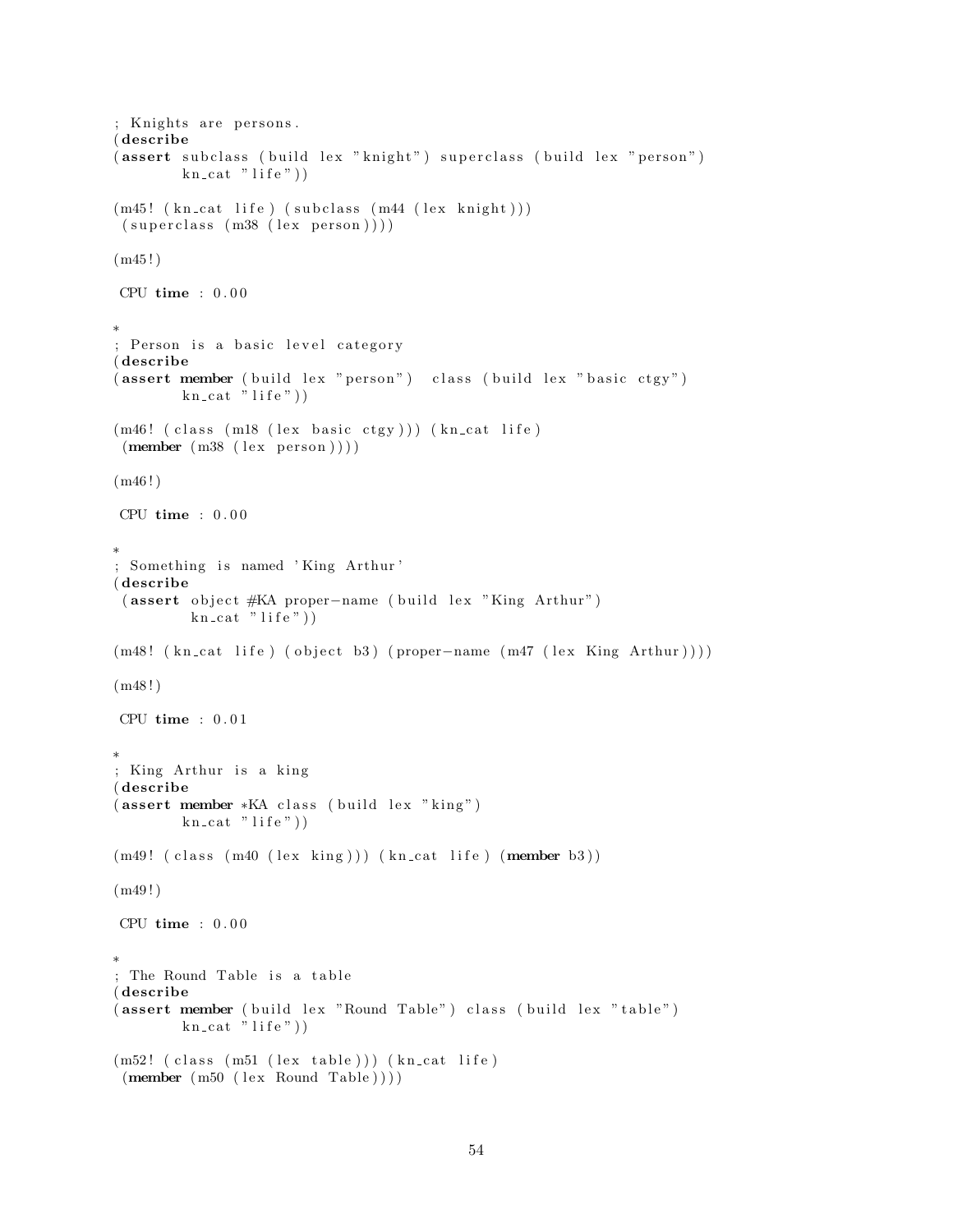```
(m52!)CPU time : 0.01∗
; King Arthur owns the Round Table
( describe
( assert possessor *KA object ( build lex "Round Table") rel ( build lex " table")
        kn\_cat "life")
(m53! (kn_cat life) (object (m50 (lex Round Table))) (possessor b3)
 (\text{rel} (\text{m51} (\text{lex table}))))(m53!)CPU time : 0.01∗
; There is something named 'Excalibur'
( describe
(assert object #Excalibur proper-name (build lex "Excalibur")
        kn\_cat "life"))
(m55! (kn\_cat life) (object b4) (proper−name (m54 (lex Excalibur))))
(m55!)CPU time : 0 . 0 0
∗
; Excalibur is a sword
( describe
( assert member * Excalibur class ( build lex " sword")
        kn cat "life"))
(m57! (class (m56 (lex sword))) (kn_cat life) (member b4))
(m57!)CPU time : 0.01∗
; King Arthur owns Excalibur
( describe
(assert object *Excalibur rel (build lex "sword") possessor *KA
        kn\_cat "life"))
(m58! (kn_cat life) (object b4) (possessor b3) (rel (m56 (lex sword))))
(m58!)CPU time : 0.01∗
; Something is named 'Merlin'
( describe
( assert object #Mer proper-name ( build lex "Merlin")
        kn\_cat "life"))
```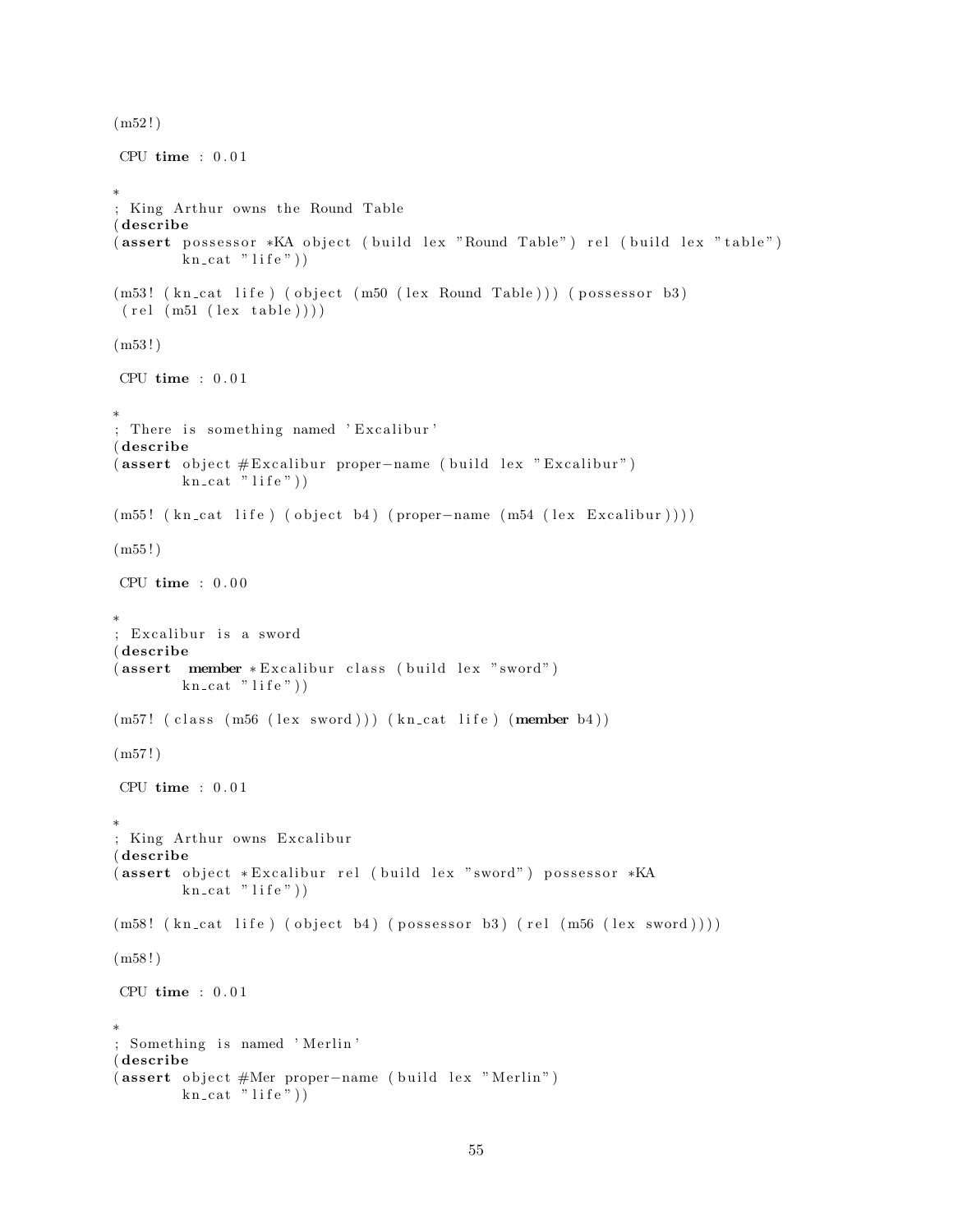```
(m60! (kn_cat life) (object b5) (proper-name (m59 (lex Merlin))))
(m60!)CPU time : 0 . 0 2
∗
; Merlin is a wizard.
( describe
(assert member *Mer class (build lex "wizard")
        kn\_cat "life"))
(m61! (class (m42 (lex wizard))) (kncat life) (member b5))(m61!)CPU time : 0.00∗
; Something is named 'Sir Galahad'
( describe
 ( assert object #Galahad proper-name ( build lex " Sir Galahad")
         kn\_cat "life"))
(m63! (kn_{cat} life) (object b6) (proper-name (m62 (lex Sir Galahad))))
(m63 ! )
CPU time : 0.01∗
; Sir Galahad is a knight
( describe
( assert member * Galahad class ( build lex "knight")
        kn\_cat "life"))
(m64! (class (m44 (lex knight))) (kn_cat life) (member b6))
(m64!)CPU time : 0.00∗
; Something is named 'Sir Tristram'
( describe
( assert object # Tris proper-name ( build lex " Sir Tristram")
        kn\_cat "life"))
(m66! (kn_cat life) (object b7) (proper-name (m65 (lex Sir Tristram))))
(m66!)CPU time : 0 . 0 1
∗
; Sir Tristram is a knight
( describe
```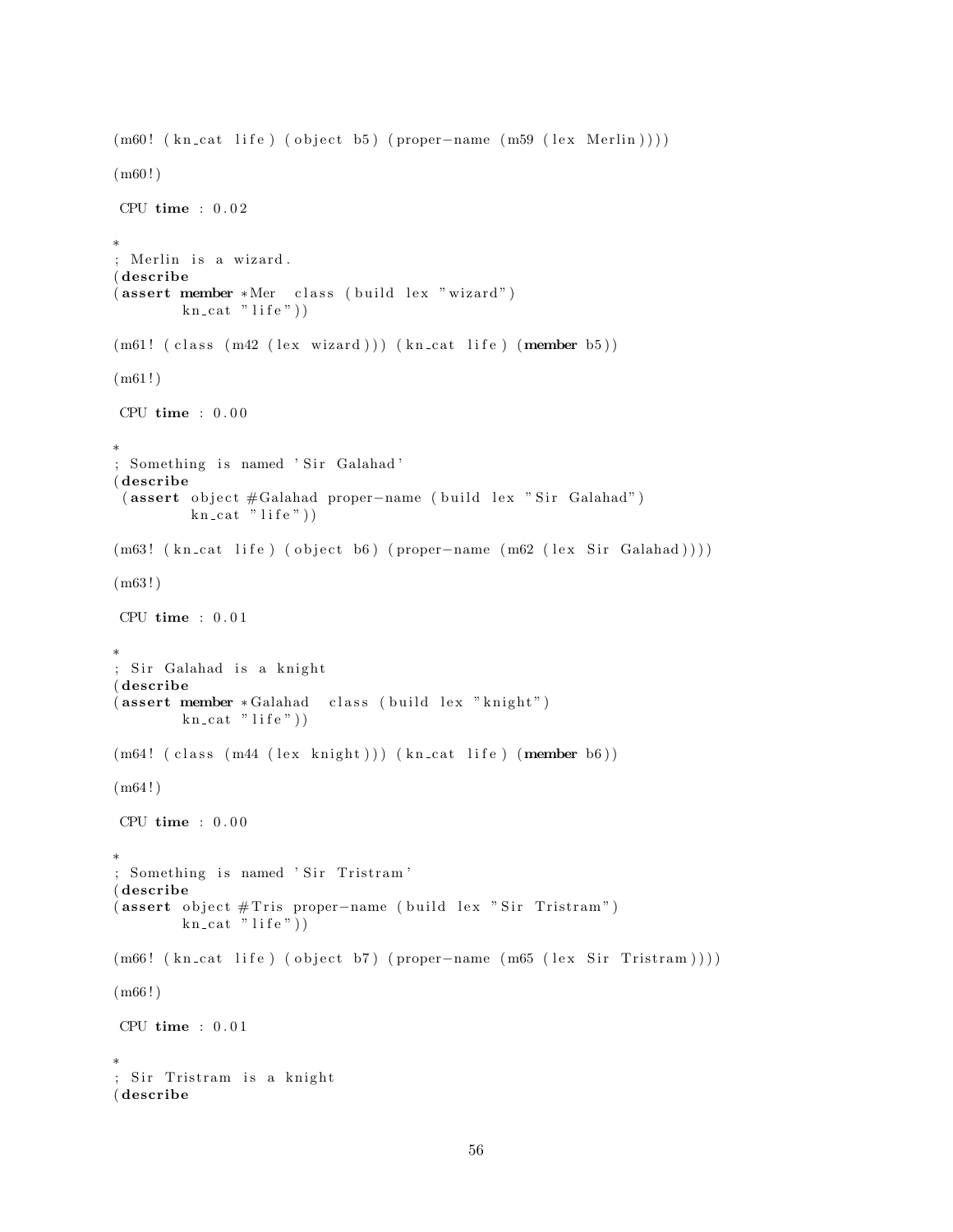```
(assert member *Tris class (build lex "knight")
        kn\_cat "life"))
(m67! (class (m44 (lex knight))) (kn_cat life) (member b7))
(m67!)CPU time : 0 . 0 1
∗
; Something is named 'Sir Gawain'
( describe
( assert object #SG proper-name ( build lex " Sir Gawain")
        \text{kn\_cat} " life")
(m69! (kn_cat life) (object b8) (proper-name (m68 (lex Sir Gawain))))
(m69!)CPU time : 0 . 0 1
∗
; Sir Gawain is a knight
( describe
(assert member *SG class (build lex "knight")
        kn cat "life"))
(m70! (class (m44 (lex knight))) (kn_cat life) (member b8))
(m70!)CPU time : 0.01∗
; Something is named 'King Ban'
( describe
(assert object #Ban proper-name (build lex "King Ban")
        \text{kn\_cat} " life"))
(m72! \ (kn\_cat \, life) \, (object \, b9) \, (proper-name \, (m71 \, (lex \, King \, Ban))))(m72!)CPU time : 0.01∗
; King Ban is a king
( describe
(assert member *Ban class (build lex "king")
        kn\_cat "life"))
(m73! ( class (m40 (lex king ))) (kn_cat life) (member b9))
(m73!)CPU time : 0.01∗
```

```
57
```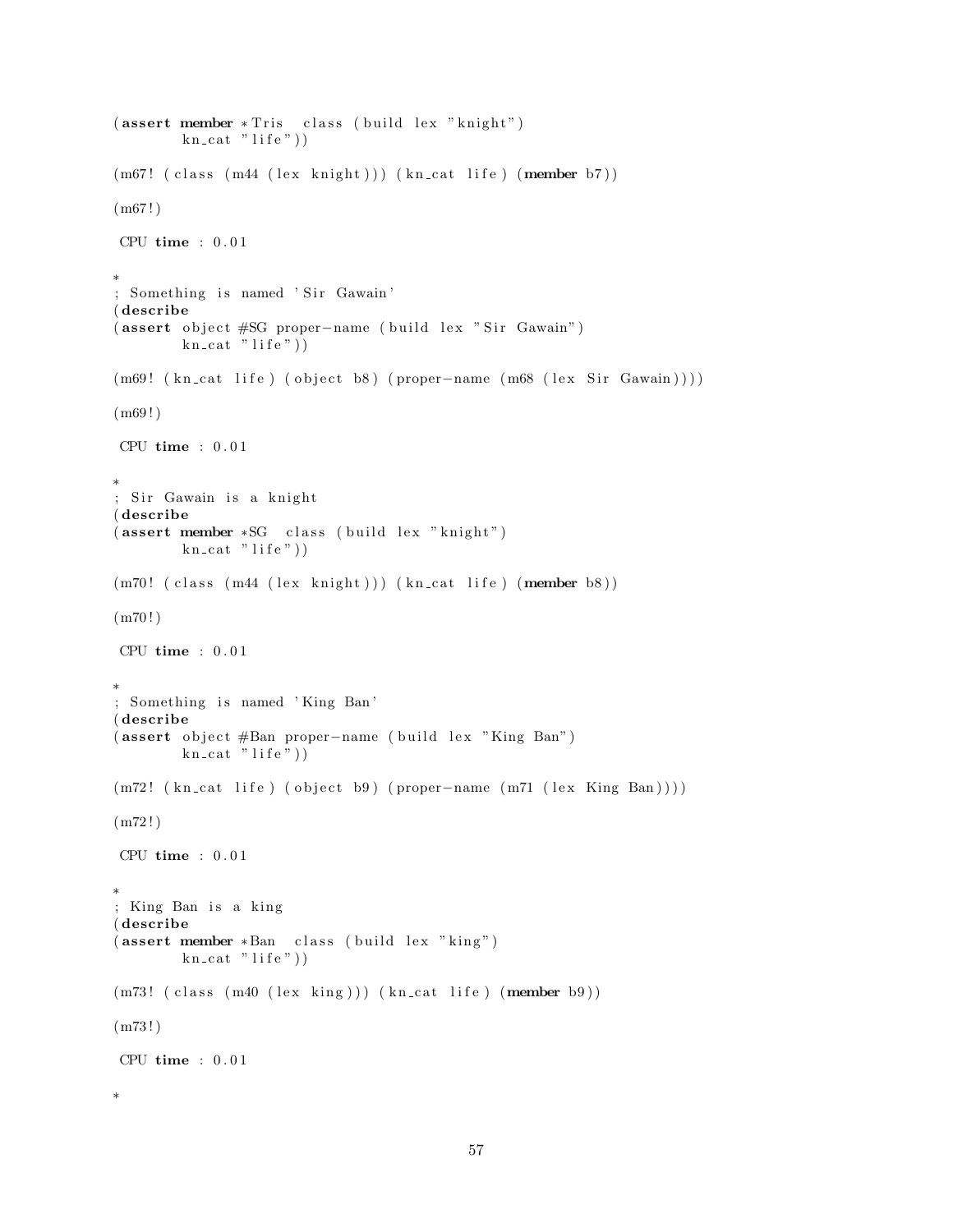```
; Something is named 'King Bors'
( describe
( assert object #Bors proper-name ( build lex "King Bors")
        kn cat " life"))
(m75! (kn\text{-cat life}) (object b10) (proper-name (m74 (lex King Bors)))(m75!)CPU time : 0 . 0 1
∗
; King Bors is a king
( describe
(assert member *Bors class (build lex "king")
        kn\_cat "life"))
(m76! (class (m40 (lex king))) (kn_cat life) (member b10))
(m76!)CPU time : 0 . 0 1
∗
; Something is named 'King Lot'
( describe
( assert object #Lot proper-name ( build lex "King Lot")
        kn\_cat "life"))
(m78! \ (kn\_cat \, life) \, (object \, b11) \, (proper-name \, (m77 \, (lex \, King \, Lot))))(m78 ! )
CPU time : 0.01∗
; King Lot is a king
( describe
(assert member * Lot class (build lex "king")
        kn\_cat "life"))
(m79! (class (m40 (lex king))) (kncat life) (member b11))(m79!)CPU time : 0.00∗
; Sideboards are furniture
( describe
(assert subclass (build lex "sideboard") superclass (build lex "furniture")
        kn\_cat "life"))
(m82! (kn_cat life) (subclass (m80 (lex sideboard)))
 (superclass (m81 (lex familiar)))(m82!)
```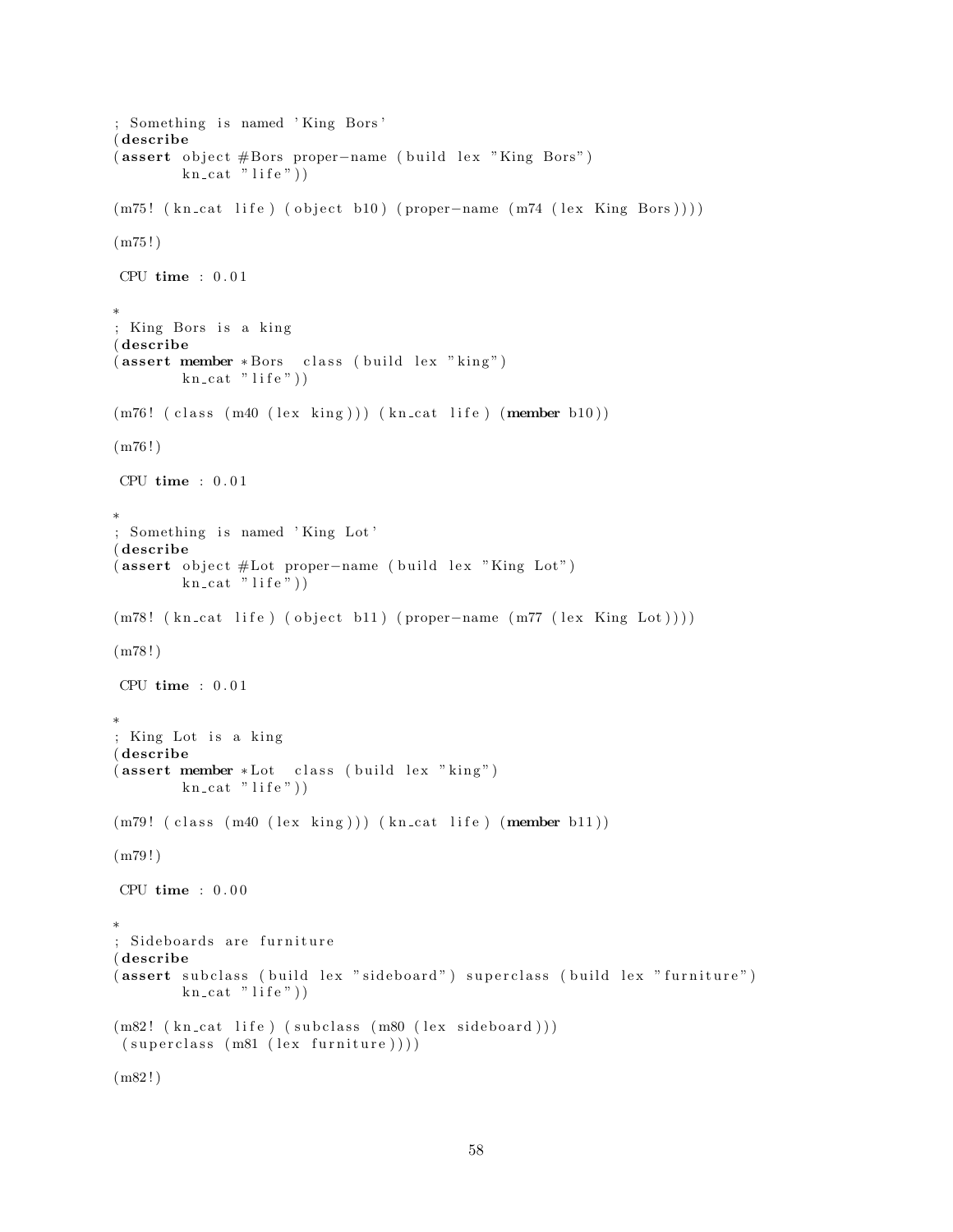```
CPU time : 0.01∗
; Tables are furniture
( describe
(assert subclass (build lex "table") superclass (build lex "furniture")
        kn\_cat "life")
(m83! (kn_cat life) (subclass (m51 (lex table)))
 (superclass (m81 (lex further))))(m83 ! )
CPU time : 0 . 0 0
∗
; Chairs are furniture
( describe
( assert subclass ( build lex " chair") superclass ( build lex " furniture")
        kn\_cat "life"))
(m85! (kn_cat life) (subclass (m84 (lex chair)))
 (superclass (m81 (lex familiar e))))(m85 ! )
CPU time : 0.01∗
; Chair is a basic level category
( describe
(assert member (build lex "chair") class (build lex "basic ctgy")kn\_cat "life"))
(m86! ( class (m18 ( lex basic ctgy ) ) ) ( kn_cat life ) (member (m84 ( lex chair ) ) ) )
(m86!)CPU time : 0.01∗
; Table is a basic level category
( describe
(assert member ( build lex "table") class ( build lex "basic ctgy")
        kn\_cat "life")
(m87! ( class (m18 (lex basic ctgy))) (kn_cat life) (member (m51 (lex table))))
(m87!)CPU time : 0.00∗
; White is a color
( describe
(assert member (build lex "white") class (build lex "color")
        kn\_cat "life"))
```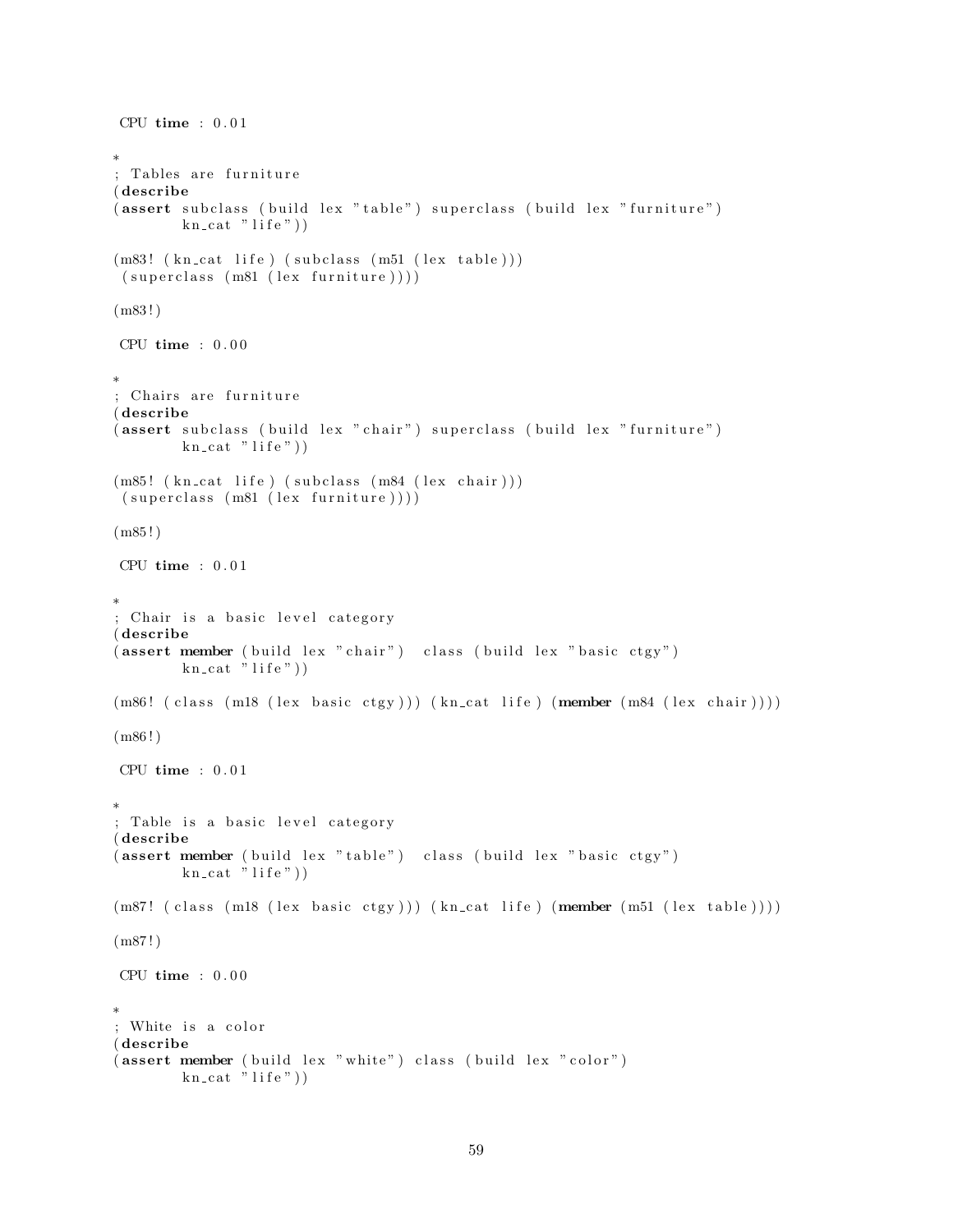```
(m90! (class (m89 (lex color))) (kn_cat life) (member (m88 (lex white))))
(m90!)CPU time : 0 . 0 1
∗
 Black is a color
( describe
(assert member ( build lex " black") class ( build lex " color")
         kn cat \overrightarrow{r} life")
(m92! \text{ (class } (m89 \text{ (lex color)})) (kn\_cat \text{ life}) (member (m91 \text{ (lex black)})))(m92!)CPU time : 0.01∗
; Small is a size
( describe
(assert member (build lex "small") class (build lex "size")kn cat "life"))
(m95! (class (m94 (lex size))) (kn_cat life) (member (m93 (lex small))))
(m95 ! )
CPU time : 0 . 0 2
∗
; "Small" and "little" are synonyms
( describe
(assert synonym ( build lex " small" ) synonym ( build lex " little" )
        kn\_cat "life"))
(m97! \ (kn\_cat \, life \,) \ (symonym \, (m96 \, (lex \, little \,)) \, (m93 \, (lex \, small \,)))(m97!)CPU time : 0.01∗
; Large is a size
( describe
(assert member ( build lex "large") class ( build lex " size")
        kn\_cat "life")
(m99! (class (m94 (lex size))) (kncat life) (member (m98 (lex large))))(m99 ! )
CPU time : 0.01∗
; "Large" and "big" are synonyms
( describe
(assert synonym ( build lex "large") synonym ( build lex " big")
```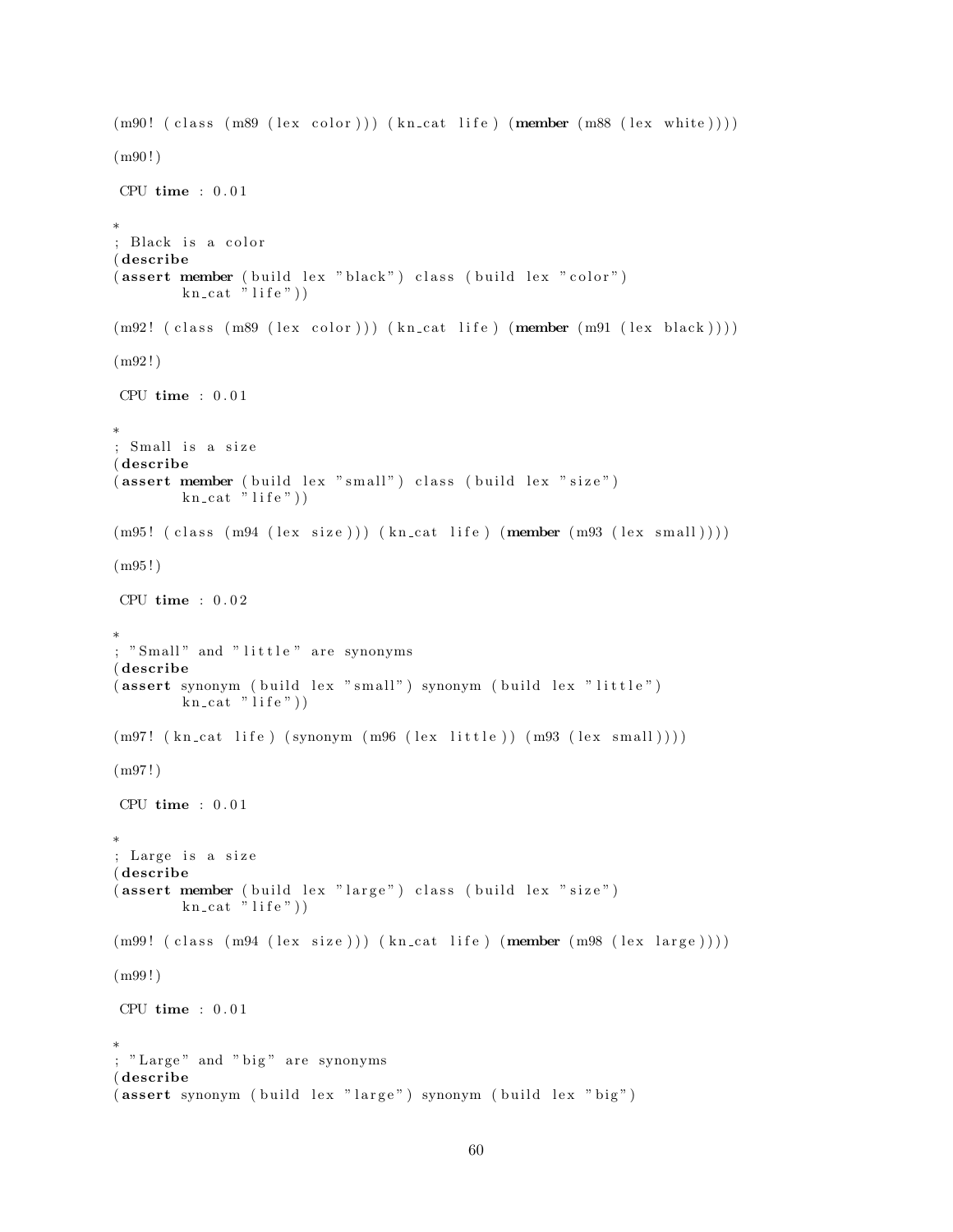```
kn\_cat "life")
(m101! (kn\_cat life ) (synonym (m100 (lex big )) (m98 (lex large ))))(m101!)CPU time : 0 . 0 0
∗
; Spears are weapons
( describe
(add subclass (build lex "spear") superclass (build lex "weapon")
         kn\_cat "life"))
(m104! (kn_cat life) (subclass (m102 (lex spear)))
 (superclass (m103 (lex weapon))))(m104!)CPU time : 0 . 0 1
∗
; "Kill" and "Slay" are synonyms
( describe
( assert synonym ( build lex "\text{kill}" ) synonym ( build lex "\text{slay}" ) kn_cat "life" ) )
(m107! (kn_{cat} life ) (synonym (m106 (lex slay )) (m105 (lex kil ))))(m107!)CPU time : 0 . 0 2
∗
\begin{array}{l} \begin{array}{c} \ast\#HHHHHHHHHHHHHHHHHHHHHH\\ \ast\end{array} ; \begin{array}{c} \begin{array}{c} \begin{array}{c} \text{RULES} \end{array} \end{array} \end{array}\rm RULES;;######################
; If something is a hound then that thing hunts.
( describe
(add for all $hound1
         ant ( build member * hound1 class ( build lex "hound"))
          cq ( build agent *hound1 act ( build action ( build lex " hunt" ) ) )
         kn cat " life - rule . 1"))
(m110! (for all v1) (ant ( p1 (class (m34 (lex hound))) (member v1)))(cq (p2 (act (m109 (action (m108 (lex hunt)))) (agent v1)))(kn \text{ cat } life-rule.1))(m110!)CPU time : 0 . 0 6
∗
;; If something bays and it is a member of some class then
;; that class is a subclass of hound
( describe
 (add for all ($bayer $ categ)
   &ant ((build agent *bayer act (build action (build lex "bay")))
```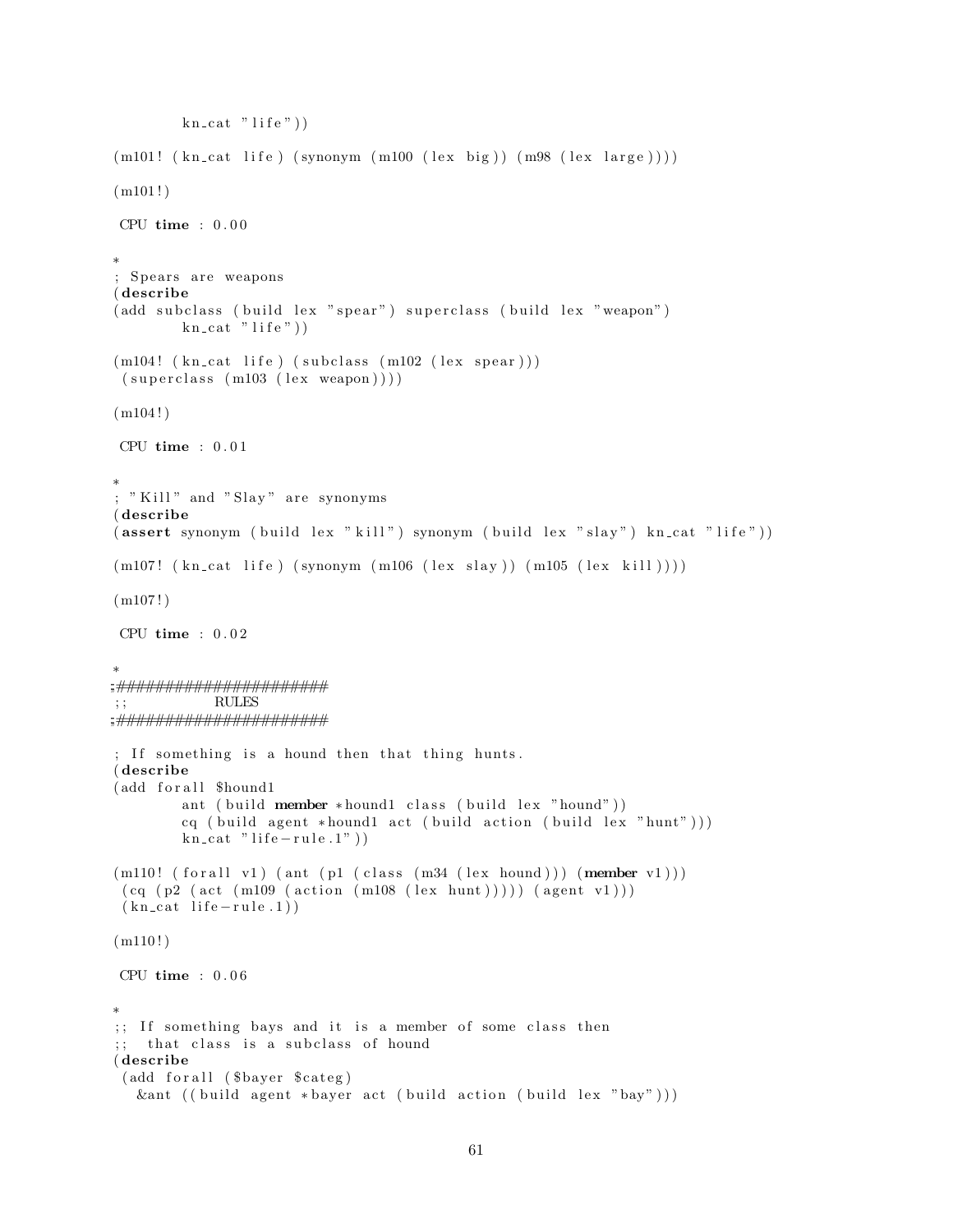```
(b uild member * bayer class * categ))
   cq ( build subclass * \text{category (build lex "hound")))
(m147! (class (m18 (lex basic ctgy))) (member (m13 (lex deer))))
(m146!~(class~(m18))~(member~(m22~(lex ~horse))))(m145! (class (m18)) (member (m29 (lex dog))))
(m144! (class (m10 (lex mammal))) (member b1))
(m143! (class (m5 (lex vertebrate))) (member b1))
(m142! (class (m4 (lex quadruped))) (member b1))
(m141! (class (m2 (lex phys obj))) (member b1))(m140! (class (ml (lex animal))) (member b1))(m139! \text{ (class (m18)) (member (m38 (lex person))))})(m138! (class (m40 (lex king))) (member b3))
(m137! (class (m38)) (member b3))
(m136! (class (m81 (lex furniture))) (member (m50 (lex Round Table))))
(m135! \text{ (class } (m51 \text{ (lex table)})) (\text{member } (m50)))(m134! (class (m56 (lex sword))) (member b4))
(m133! (class (m42 (lex wizard))) (member b5))
(m132! (class (m38)) (member b5))(m131! (class (m44 (lex knight))) (member b6))
(m130! (class (m38)) (member b6))(m129! (class (m44)) (member b7))
(m128! (class (m38)) (member b7))
(m127! (class (m44)) (member b8))(m126! (class (m38)) (member b8))
(m125! (class (m40)) (member b9)(m124! (class (m38)) (member b9))(m123! (class (m40)) (member b10))(m122! (class (m38)) (member b10))(m121! (class (m40)) (member b11))(m120! (class (m38)) (member b11))(m119! (class (m18)) (member (m84 (lex chair))))(m118! (class (m18)) (member (m51)))(m117! (class (m89 (lex color))) (member (m88 (lex white))))
(m116! (class (m89)) (member (m91 (lex black))))(m115! (class (m94 (lex size))) (member (m93 (lex small))))(m114! (class (m94)) (member (m98 (lex large))))(m113! (for all v3 v2))(\& ant (p4 \text{ (class v3) (member v2) })(p3 (act (m112 (action (m111 (lex bay)))) (agent v2)))(cq (p5 (subclass v3) (superclass (m34 (lex bound))))))(m39! \text{ (class } (m38)) \text{ (member } b2))(m36! (class (m29)) (member b1))
(m147! m146! m145! m144! m143! m142! m141! m140! m139! m138! m137! m136!
m135 ! m134 ! m133 ! m132 ! m131 ! m130 ! m129 ! m128 ! m127 ! m126 ! m125 ! m124 !
m123! m122! m121! m120! m119! m118! m117! m116! m115! m114! m113! m39! m36!)
CPU time : 0 . 2 5
∗
;; Newly inferred information:
; ;
;; "Deer" is a basic category
;; "Horse" is a basic category
;; "Dog" is a basic category
;; The dog (b1) is a quadruped
;; The dog (b1) is a mammal
```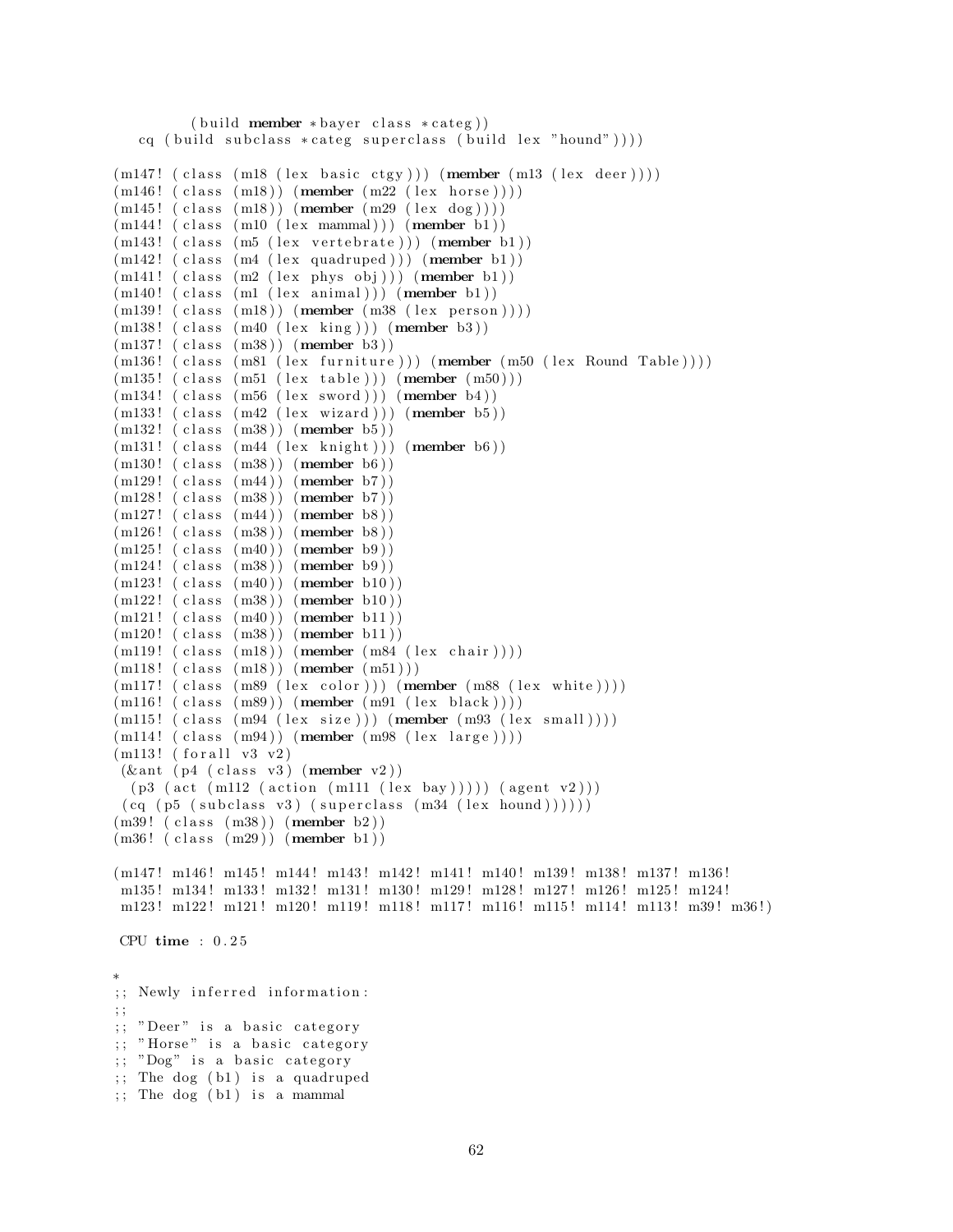$\therefore$  The dog (b1) is a vertebrate  $;$  The dog  $(b1)$  is a physical object ;; The dog (b1) is a animal ;; "Person" is a basic category  $;$  King Arthur is a king ;; King Arthur is a person  $\gamma$ ; The Round Table is a piece of furniture ;; The Round Table is a table ;; Excalibur is a sword ;; Merlin is a wizard ;; Merlin is a person ;; Sir Galahad is a knight ;; Sir Galahad is a person ;; Sir Tristram is a knight ;; Sir Tristram is a person ;; Sir Gawain is a knight ;; Sir Gawain is a person ;; King Ban is a king ;; King Ban is a person ;; King Bors is a king ;; King Bors is a person ;; King Lot is a king ;; King Lot is a person ;; " Chair" is a basic category  $;$  "Table" is a basic category ;; White is a color ;; Black is a color ;; Small is a size ;; Large is a size ;; If one thing bites another and the biter is a member of some ;; class then that class is a subclass of animal ( describe  $(add for all (Samimal1 8bitten *category)$ &ant ((build agent \*animal1 act (build action (build lex "bite")  $object * bitten)$ )  $(buid member * animal1 class * category))$ cq ( build subclass \* categ superclass ( build lex " animal"))  $kn\_cat$  " life  $-rule.1"$ )  $(m149! (for all v5 v4 v3)$  $(\&$  ant ( $p8$  (class v3) (member v4))  $(p7 (act (p6 (action (m148 (lex bite))) (object v5))) (agent v4)))$  $(cq (p9 (subclass v3) (superclass (ml (lex animal)))))(kncat life-rule.1))$  $(m147!$  (class  $(m18$  (lex basic ctgy))) (member  $(m13$  (lex deer))))  $(m146!~(class~(m18))~(member~(m22~(lex ~horse))))$  $(m145!$  (class  $(m18)$ ) (member  $(m29 \text{ (lex dog)}))$ )  $(m144!$  (class  $(m10$  (lex mammal))) (member b1))  $(m143!$  (class  $(m5$  (lex vertebrate))) (member b1))  $(m142! (class (m4 (lex quadruped))) (member b1))$  $(m141! (class (m2 (lex phys obj))) (member b1))$  $(m140! (class (ml)) (member b1))$  $(m139! \text{ (class } (m18)) \text{ (member } (m38 \text{ (lex person)})))$  $(m138! \text{ (class } (m40 \text{ (lex } king))) \text{ (member } b3))$  $(m137!~(class~(m38))~(member~b3))$  $(m136! (class (m81 (lex farniture))) (member (m50 (lex Round Table))))$  $(m135! \text{ (class } (m51 \text{ (lex table)})) (member (m50)))$  $(m134!$  (class  $(m56$  (lex sword))) (member b4))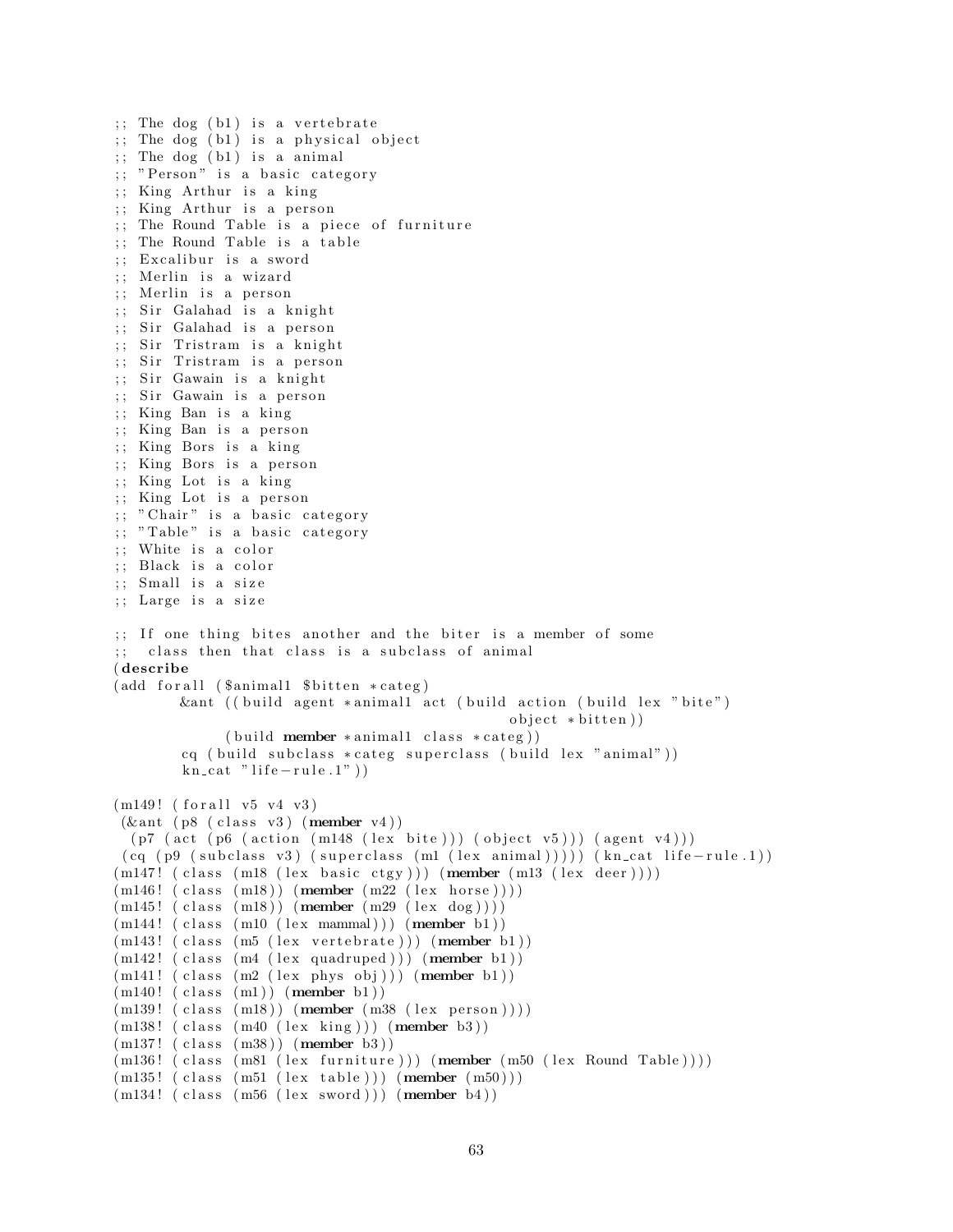```
(m133! (class (m42 (lex wizard))) (member b5))
(m132! (class (m38)) (member b5))(m131! (class (m44 (lex knight))) (member b6))(m130! (class (m38)) (member b6))
(m129! (class (m44)) (member b7))(m128! (class (m38)) (member b7))
(m127! (class (m44)) (member b8))
(m126! (class (m38)) (member b8))
(m125! (class (m40)) (member b9)(m124! (class (m38)) (member b9))
(m123! (class (m40)) (member b10))(m122! (class (m38)) (member b10))(m121! (class (m40)) (member b11))(m120! (class (m38)) (member b11))
(m119! (class (m18)) (member (m84 (lex chair))))(m118! (class (m18)) (member (m51)))(m117! (class (m89 (lex color))) (member (m88 (lex white))))(m116! (class (m89)) (member (m91 (lex black))))
(m115! (class (m94 (lex size))) (member (m93 (lex small))))(m114!~(class~(m94))~(member~(m98~(lex large))))(m39! (class (m38)) (member b2))
(m36! (class (m29)) (member b1))
(m149! m147! m146! m145! m144! m143! m142! m141! m140! m139! m138! m137!
m136 ! m135 ! m134 ! m133 ! m132 ! m131 ! m130 ! m129 ! m128 ! m127 ! m126 ! m125 !
m124! m123! m122! m121! m120! m119! m118! m117! m116! m115! m114! m39! m36!)
CPU time : 0 . 4 0
∗
;; Newly inferred information:
; ;
; ; None
;; If something is an animal and part of another class then
    presumably, that class is a subclass of animal
( describe
(add for all <math>*</math> animal1 <math>$class 2 )</math>)&ant ((build member *animal1 class (build lex "animal"))
               (\text{build member } * \text{animal1 class } * \text{class2}))cq ( build mode ( build lex " presumably" )
                   object ( build subclass * class2 superclass ( build lex "animal")))
        kn\_cat " life -rule.1")
(m173! \pmod{m150} \text{ (lex presumably)}( o b j e c t
  (m172 \text{ (subclass (m5 (lex vertebrate))) (superclass (ml (lex animal))))(m171! \pmod{m150})( object (m170 (subclass (m4 (lex quadruped))) (superclass (m1)))))
(m167 ! ( mode ( m150 ) )
 ( object ( m166 ( subclass ( m10 ( lex  mammal))) ( superclass ( m1)))))(m165! (mode (m150))
 ( object (m164 (subclass (m13 (lex deer))) (superclass (m1)))))(m163 ! ( mode ( m150 ) )
 ( object (m162 (subclass (m20 (lex hart))) (superclass (m1))))(m161! \pmod{m150})( object (m160 (subclass (m22 (lex horse))) (superclass (m1))))(m157! \pmod{m150})
```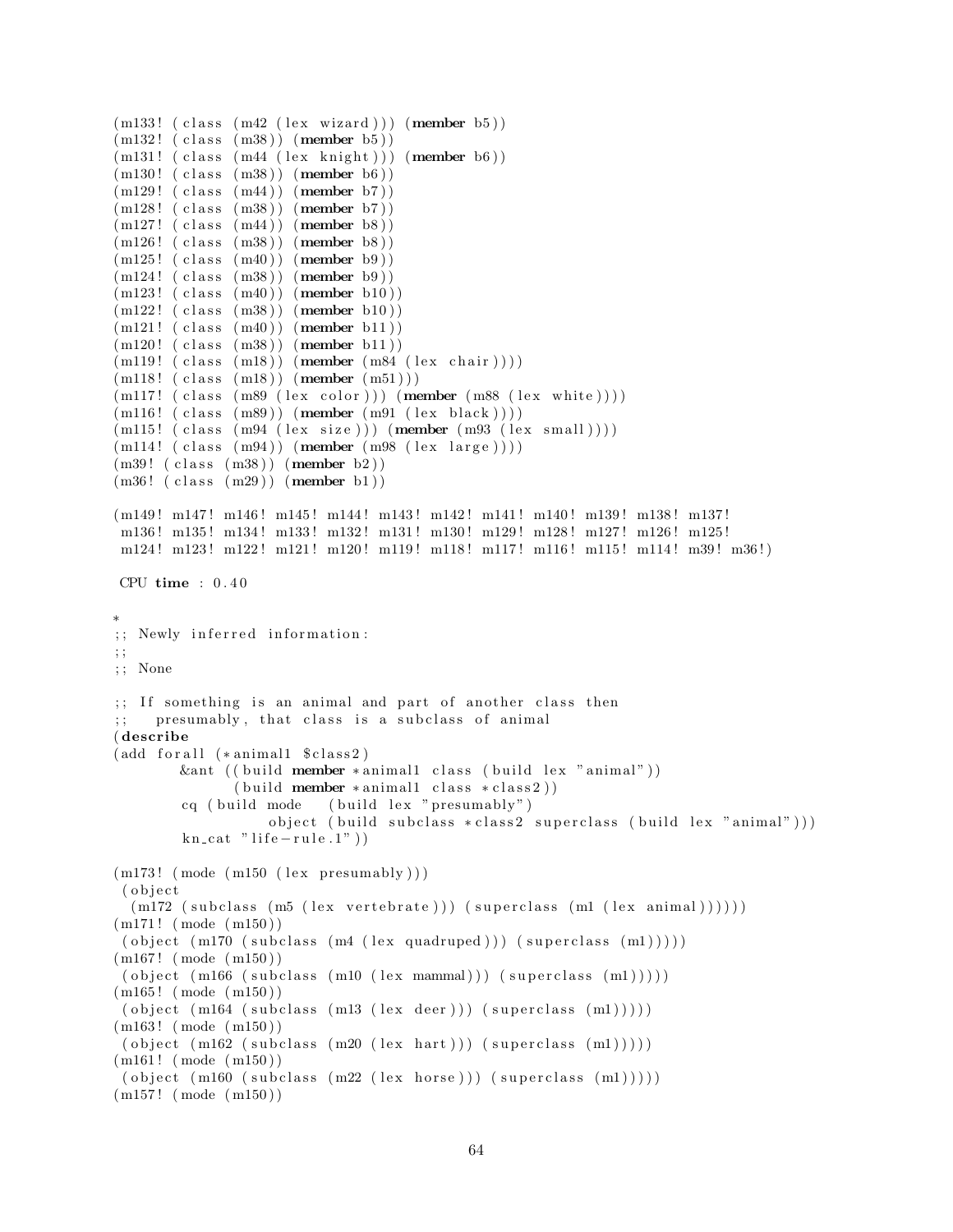```
( object (m156 (subclass (m29 (lex dog))) (superclass (m1))))
(m155 ! ( mode ( m150 ) )
 ( object (m154 (subclass (m34 (lex hound))) (superclass (m1))))(m153 ! ( mode ( m150 ) )
 ( object (m152 (subclass (m2 (lex phys obj))) (superclass (ml))))(m151! (for all v6 v4)
(\& ant ( p11 ( class v6) (member v4)) ( p10 ( class (m1)) (member v4)))
(cq (p13 (mode (m150)) (object (p12 (subclass v6) (superclass (m1))))))(kn_{\text{cat}} life -rule.1)(m147! ( class (m18 (lex basic ctgy))) (member (m13)))
(m146! (class (m18)) (member (m22)))
(m145! (class (m18)) (member (m29)))
(m144!~(class~(m10))~(member~b1))(m143! (class (m5)) (member b1))
(m142! (class (m4)) (member b1))(m141! (class (m2)) (member b1))(m140! (class (ml)) (member b1))(m139! (class (m18)) (member (m38 (lex person))))(m138! (class (m40 (lex king))) (member b3))(m137! (class (m38)) (member b3))
(m136! (class (m81 (lex farniture))) (member (m50 (lex Round Table))))(m135! (class (m51 (lex table))) (member (m50)))
(m134! (class (m56 (lex sword))) (member b4))
(m133! \text{ (class } (m42 \text{ (lex } wizard))) (member b5))
(m132! (class (m38)) (member b5))(m131! (class (m44 (lex knight))) (member b6))(m130! (class (m38)) (member b6)(m129! (class (m44)) (member b7))(m128! (class (m38)) (member b7))
(m127!~(class~(m44))~(member~b8))(m126! (class (m38)) (member b8))
(m125! (class (m40)) (member b9)(m124! (class (m38)) (member b9))
(m123! (class (m40)) (member b10))
(m122! (class (m38)) (member b10))(m121! (class (m40)) (member b11))(m120! (class (m38)) (member b11))
(m119! (class (m18)) (member (m84 (lex chair))))(m118!~(class~(m18))~(member~(m51)))(m117! \text{ (class (m89 (lex color))) (member (m88 (lex white))))(m116! (class (m89)) (member (m91 (lex black))))(m115! (class (m94 (lex size))) (member (m93 (lex small))))(m114! (class (m94)) (member (m98 (lex large))))(m39! \text{ (class } (m38)) \text{ (member } b2))(m36! \text{ (class } (m29)) \text{ (member } b1))(m173! m171! m167! m165! m163! m161! m157! m155! m153! m151! m147! m146!
m145! m144! m143! m142! m141! m140! m139! m138! m137! m136! m135! m134!
m133 ! m132 ! m131 ! m130 ! m129 ! m128 ! m127 ! m126 ! m125 ! m124 ! m123 ! m122 !
m121! m120! m119! m118! m117! m116! m115! m114! m39! m36!)
CPU time : 0.80∗
;; Newly inferred information:
; ;
;; Presumably, quadruped is a subclass of animal
```
<sup>;;</sup> Presumably, vertebrate is a subclass of animal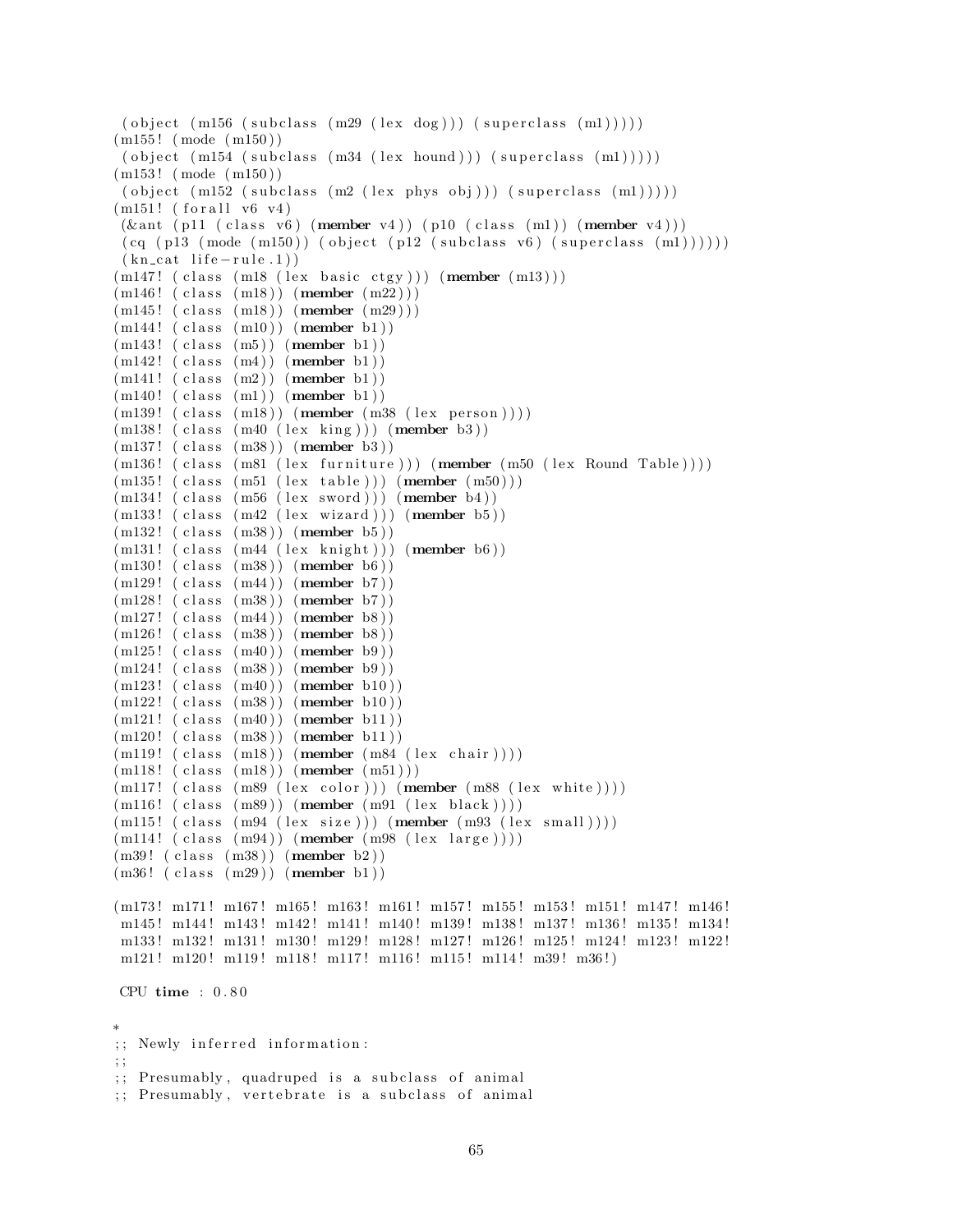```
\ldots Presumably, mammal is a subclass of animal
;; Presumably, deer is a subclass of animal
;; Presumably, hart is a subclass of animal
;; Presumably, horse is a subclass of animal
;; Presumably, dog is a subclass of animal
;; Presumably, hound is a subclass of animal
;; Presumably, physical object is a subclass of animal
\gamma;; If something is presumably an animal and is a member of another class then
;; presumably, that class is a subclass of animal
( describe
(add for all (* animal1 * class 2))\&ant (( build mode ( build lex " presumably")
                      object ( build member * animal1 class ( build lex " animal" ) )
              (buid member * animal1 class * class 2))cq ( build mode ( build lex " presumably")
                  object ( build subclass * class2
                                 superclass ( build lex "animal" ) )
        kn\_cat " life - rule .1" )(m174! (for all v6 v4)
 (\& ant
  (p15 \pmod{m150} (lex presumably))
   ( object ( p10 ( class (m1 (lex animal))) (member v4)))(p11 (class v6) (member v4) ))(cq (p13 (mode (m150)) (object (p12 (subclass v6) (superclass (m1))))))(kn \text{ cat } life-rule.1))(m174!)CPU time : 0 . 0 7
∗
;; Newly inferred information:
; ;
; ; None
;; If something is a mammal and a member of another class then
;; presumably, that class is a subclass of mammal
( describe
(add for all (* animal1 * class 2))&ant ((build member *animal1 class (build lex "mammal"))
              (buid member * animal1 class * class 2))cq ( build mode ( build lex " presumably" )
                  object ( build subclass * class2 superclass ( build lex "mammal")))
        kn\_cat " life -rule.1")
(m197! \pmod{m150} (lex presumably)))
 ( object (m196 (subclass (m10 (lex mammal))) (superclass (m10)))))(m195! (mode (m150))
 ( object (m194 (subclass (m13 (lex deer))) (superclass (m10)))))(m193! (mode (m150))
 ( object (m192 (subclass (m20 (lex hart))) (superclass (m10))))(m191! \pmod{m150})( object (m190 (subclass (m22 (lex horse))) (superclass (m10)))))(m189! (mode (m150))
 ( object (m188 (subclass (m27 (lex pony))) (superclass (m10)))))(m187 ! ( mode ( m150 ) )
```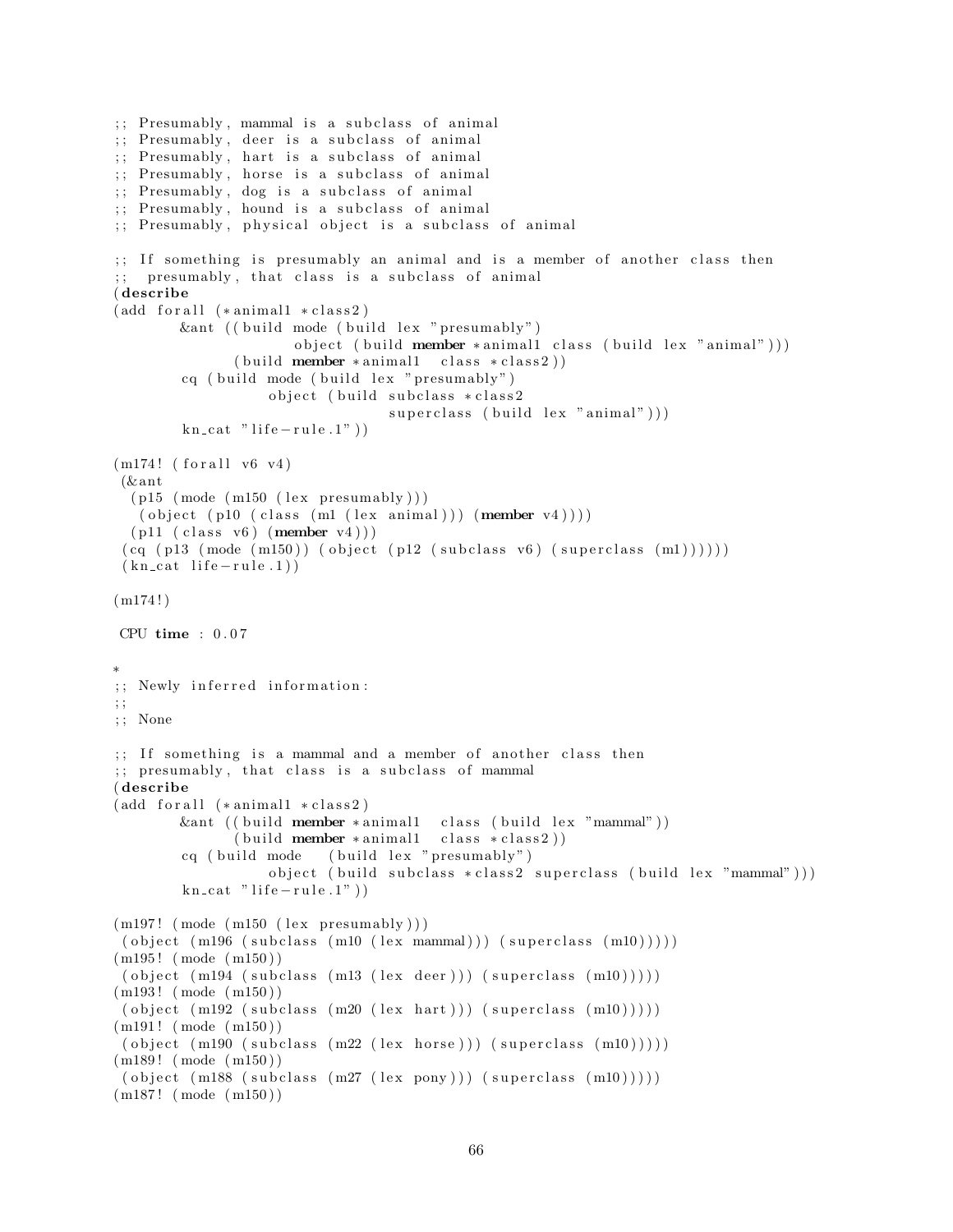```
( object (m186 (subclass \ (m34 \ (lex \ bound))) (superclass \ (m10))))(m185 ! ( mode ( m150 ) )
 ( object (m184 (subclass (ml (lex animal))) (superclass (ml0))))(m183 ! ( mode ( m150 ) )
 ( object (m182 (subclass (m4 (lex quadruped))) (superclass (m10))))(m181! \pmod{m150})( object (m180 (subclass (m29 (lex dog))) (superclass (m10))))(m179 ! ( mode ( m150 ) )
( object (m178 (subclass (m5 (lex vertebrate))) (superclass (m10)))))
(m177 ! ( mode ( m150 ) )
( object (m176 (subclass (m2 (lex phys obj))) (superclass (m10)))))(m175! (for all v6 v4)
(\& ant (p16 (class (m10)) (member v4)) (p11 (class v6) (member v4)))
 (cq (p18 (mode (m150)) (object (p17 (subclass v6) (superclass (m10))))))(kn_{cat} life -rule.1))
(m144!~(class~(m10))~(member~b1))(m197! m195! m193! m191! m189! m187! m185! m183! m181! m179! m177! m175!
m144 ! )
CPU time : 0 . 5 8
∗
;; Newly inferred information:
; ;
;; Presumably, mammal is a subclass of mammal
;; Presumably, deer is a subclass of mammal
;; Presumably, hart is a subclass of mammal
;; Presumably, horse is a subclass of mammal
;; Presumably, pony is a subclass of mammal
;; Presumably, hound is a subclass of mammal
;; Presumably, animal is a subclass of mammal
;; Presumably, vertebrate is a subclass of mammal
;; Presumably, quadruped is a subclass of mammal
;; Presumably, dog is a subclass of mammal
;; Presumably, physical object is a subclass of mammal
;; If something is a mammal, then it presumably bears live young
( describe
(add for all * animal1)ant ( build member * animal1 class ( build lex "mammal"))
        cq ( build mode ( build lex " presumably")
                   object ( build agent *animal1 act ( build action ( build lex " bear")
                                                              object ( build lex "live young" )))
        kn\_cat " life -rule.1")
(m203! \pmod{m150} (lex presumably))
( o b j e c t
  (m202
   (\text{act } (m200 \text{ (action } (m198 \text{ (lex } bear))) (\text{object } (m199 \text{ (lex } live young))))(\text{agent } b1)))(m201! (for all v4) (ant (p16 (class (m10 (lex mammal))) (member v4)))(cq (p21 (mode (m150)) (object (p20 (act (m200)) (agent v4))))(kn_{\text{cat}}\text{life}-rule.1))
(m203! m201!)CPU time : 0 . 0 6
```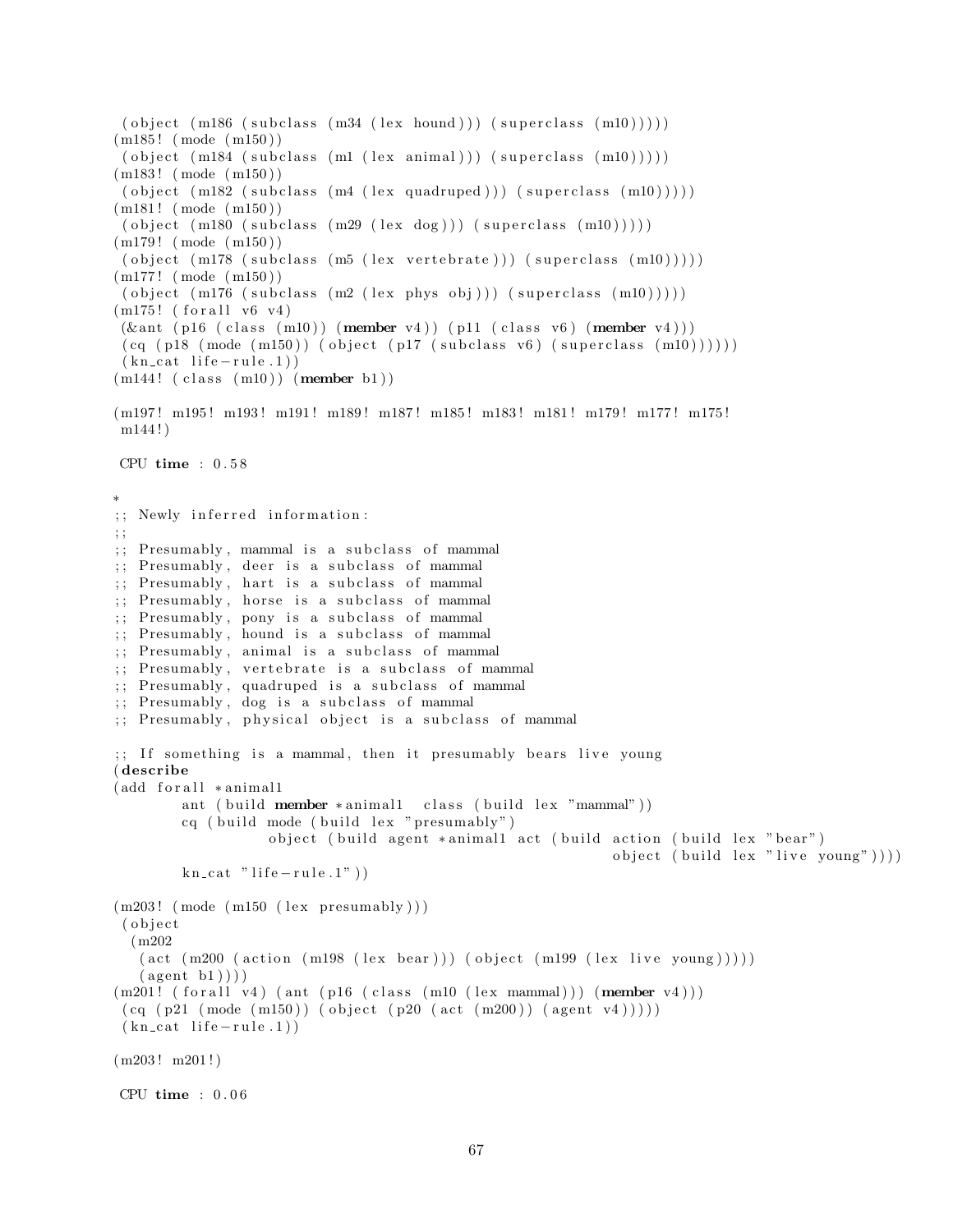```
∗
;; Newly inferred information:
\therefore; The dog (b1) bears live young
;" If something bears something else, the bearer is an animal"
( describe
(add for all <math>*</math> animal1 <math>$animal2)</math>)ant ( build agent *animal1 act ( build action ( build lex " bear")
                                                  object * animal2)cq ( build member *animal1 class ( build lex "mammal"))
         kn\_cat " life -rule.1")
(m204! (for all v7 v4)
 (\text{ant } (p23 \text{ (act } (p22 \text{ (action } (m198 \text{ (lex } bear))) \text{ (object } v7))) (\text{agent } v4)))(cq (p16 (class (m10 (lex mammal))) (member v4))) (kn_cat life-rule.1))(m204!)CPU time : 0 . 0 5
∗
;; Newly inferred information:
; ;
; ; None
; If there is a person and that person can carry something, then the
 thing that can be carried has the property "small".
( describe
(add for all ($thingy $person)
        kant ( ( build member * person class ( build lex " person"))
               ( build agent * person act ( build action ( build lex "carry") object * thingy)))
         cq ( build object *thingy property ( build lex "small"))
         kn\_cat " life -rule.2"))
(m206! (for all v9 v8))(\& ant (p26 (act (p25 (action (m205 (lex carry))) (object v8))) (agent v9))
  (p24 \text{ (class } (m38 \text{ (lex person)})) (member v9)))(cq (p27 (object v8) (property (m93 (lex small)))))(kn_cat life-rule.2))(m137! (class (m38)) (member b3))(m132! (class (m38)) (member b5))(m130! (class (m38)) (member b6))
(m128! (class (m38)) (member b7))
(m126! (class (m38)) (member b8))
(m124! (class (m38)) (member b9))
(m122! (class (m38)) (member b10))
(m120! (class (m38)) (member b11))(m39! \text{ (class } (m38)) \text{ (member } b2))(m206! m137! m132! m130! m128! m126! m124! m122! m120! m39!)
CPU time : 0 . 3 7
∗
;; Newly inferred information:
; ;
; ; None
```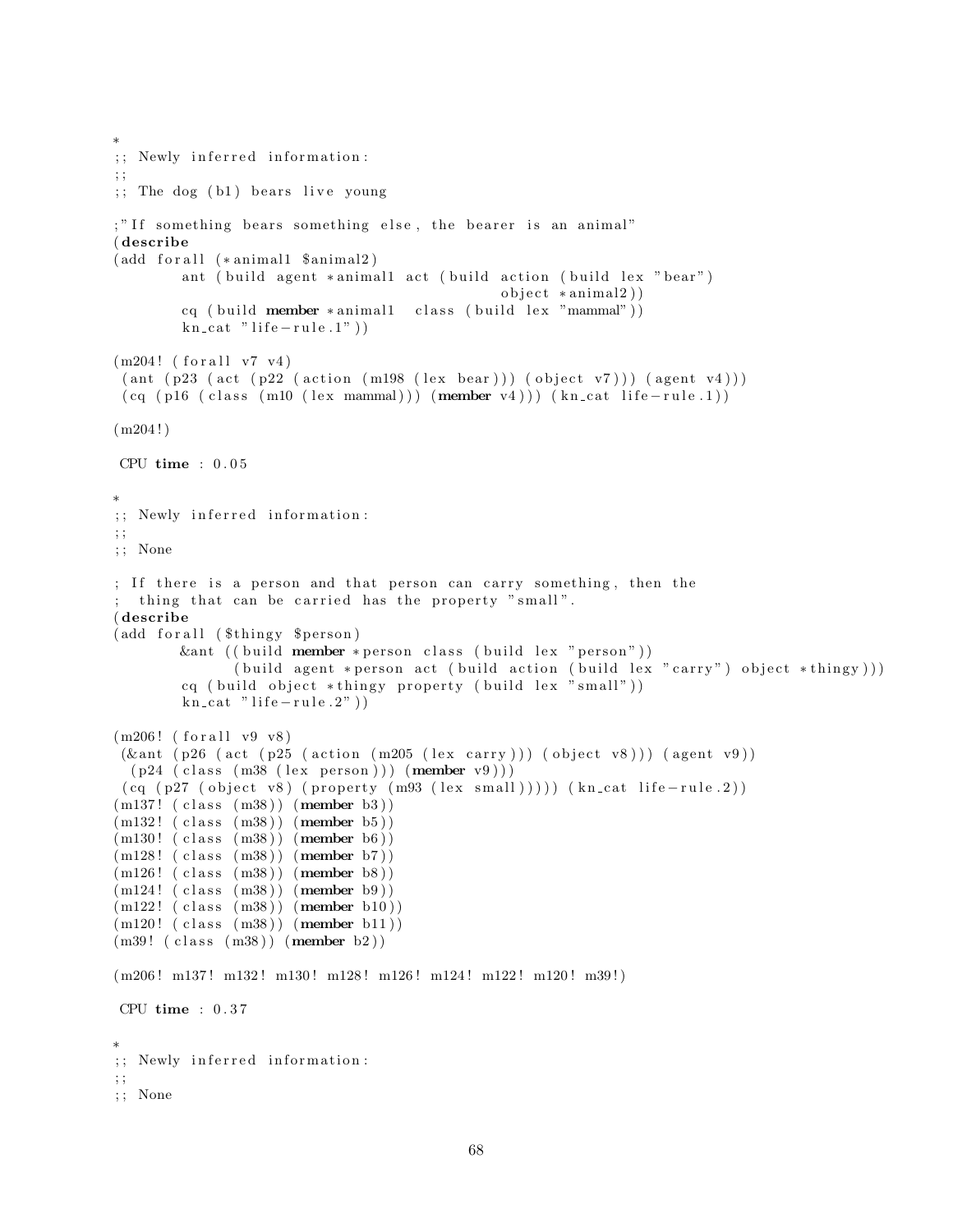```
; If something wants something then the thing that is wanted is valuable
( describe
(add for all <math>(*thingy * person)ant ( build agent * person act ( build action ( build lex "want") object * thingy))
        cq ( build object *thingy property ( build lex " valuable"))
        kn\_cat " life -rule.2")
(m209! (for all v9 v8)
 ( ant ( p31 ( act ( p30 ( action (m207 ( lex want)))( object v8)))( agent v9)))(cq (p32 (object v8) (property (m208 (lex valuable)))))(kn-cut life-rule.2))(m209!)CPU time : 0 . 0 8
∗
;; Newly inferred information:
; ;
; ; None
; If something says that it wants another thing, then it actually
  does want that thing
( describe
(add for all <math>(*thingy * person)ant ( build agent * person act ( build action ( build lex " say that")
                                                object (build agent *person
                                                               act (build action (build lex "want")
                                                                            object * thing y ))cq ( build agent * person
                   act (build action (build lex "want")
                               object * thing y )kn\_cat " life -rule.2"))
(m211! (for all v9 v8))( ant
  ( p34
   (\text{act } (p33 \text{ (action } (m210 \text{ (lex say that })))( object(p31 (act (p30 (action (m207 (lex want)))) (object v8)))(\text{agent } v9))))
   (\text{agent v9}))(cq (p31)) (kncat life-rule.2))(m211!)CPU time : 0 . 0 5
∗
;; Newly inferred information:
; ;
; ; None .
;
( describe
; If a member of some class has a property that is a color,
 then the class that it is a member of is a subclass of 'physical object'
(add for all ($thing $prop $ foo)
```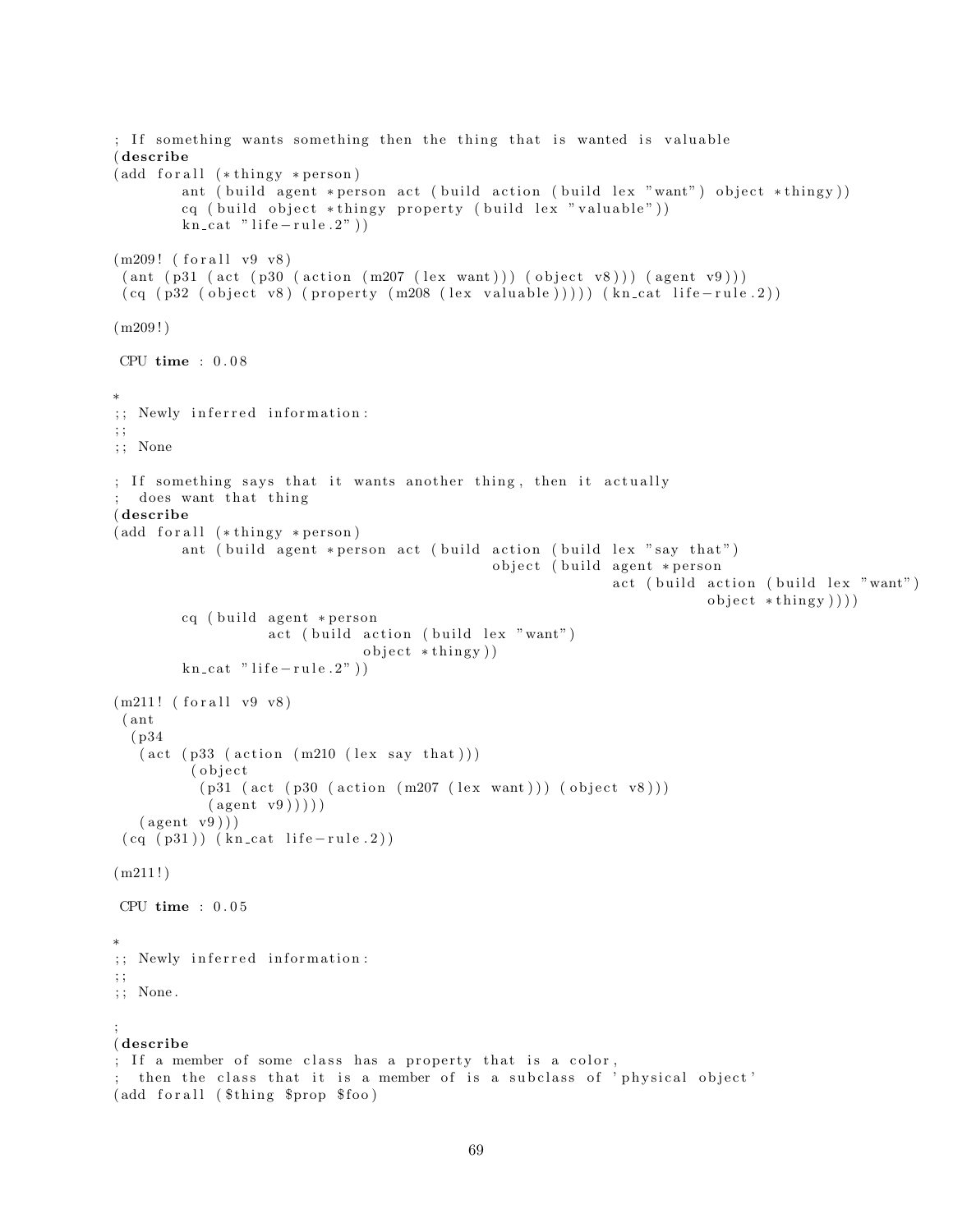```
&ant (( build member * foo class * thing)
              (buid object * foo property * prop)(\text{build member *prop class } (\text{build lex " color"))})cq ( build subclass *thing superclass ( build lex " phys obj"))
        kn\_cat " intrinsic" ))(m212! (for all v12 v11 v10)(\& ant (p37 (class (m89 (lex color))) (member v11))
  (p36 (object v12) (property v11)) (p35 (class v10) (member v12)))(cq (p38 (subclass v10) (superclass (m2 (lex phys obj))))(kn_{\text{cat}} \text{ intrinsic}))(m147! (class (m18 (lex basic ctgy))) (member (m13 (lex deer))))
(m146!~(class~(m18))~(member~(m22~(lex ~horse))))(m145! (class (m18)) (member (m29 \text{ (lex dog)})))
(m144!~(class~(m10~(lex~mannal)))~(member~b1))(m143! (class (m5 (lex vertebrate))) (member b1))
(m142! (class (m4 (lex quadruped))) (member b1))
(m141! (class (m2)) (member b1))(m140! (class (m1 (lex animal))) (member b1))
(m139! (class (m18)) (member (m38 (lex person))))
(m138! (class (m40 (lex king))) (member b3))
(m137! (class (m38)) (member b3))
(m136! (class (m81 (lex furniture))) (member (m50 (lex Round Table))))
(m135! (class (m51 (lex table))) (member (m50)))
(m134! (class (m56 (lex sword))) (member b4))
(m133! (class (m42 (lex wizard))) (member b5))(m132! \text{ (class } (m38)) \text{ (member } b5))(m131! (class (m44 (lex knight))) (member b6))(m130! (class (m38)) (member b6))(m129! (class (m44)) (member b7))(m128! (class (m38)) (member b7))
(m127! (class (m44)) (member b8))
(m126! (class (m38)) (member b8))
(m125! (class (m40)) (member b9)(m124!~(class~(m38))~(member~b9))(m123! (class (m40)) (member b10))(m122! (class (m38)) (member b10))(m121! (class (m40)) (member b11))(m120! (class (m38)) (member b11))(m119! (class (m18)) (member (m84 (lex chair))))(m118! (class (m18)) (member (m51)))(m117! (class (m89)) (member (m88 (lex white))))(m116! (class (m89)) (member (m91 (lex black))))(m115! (class (m94 (lex size))) (member (m93 (lex small))))(m114!~(class~(m94))~(member~(m98~(lex~large))))(m39! \text{ (class } (m38)) \text{ (member } b2))(m36! (class (m29)) (member b1))
(m212! m147! m146! m145! m144! m143! m142! m141! m140! m139! m138! m137!
m136 ! m135 ! m134 ! m133 ! m132 ! m131 ! m130 ! m129 ! m128 ! m127 ! m126 ! m125 !
m124! m123! m122! m121! m120! m119! m118! m117! m116! m115! m114! m39! m36!)
CPU time : 0.77∗
;; Newly inferred information:
; ;
; ; None .
```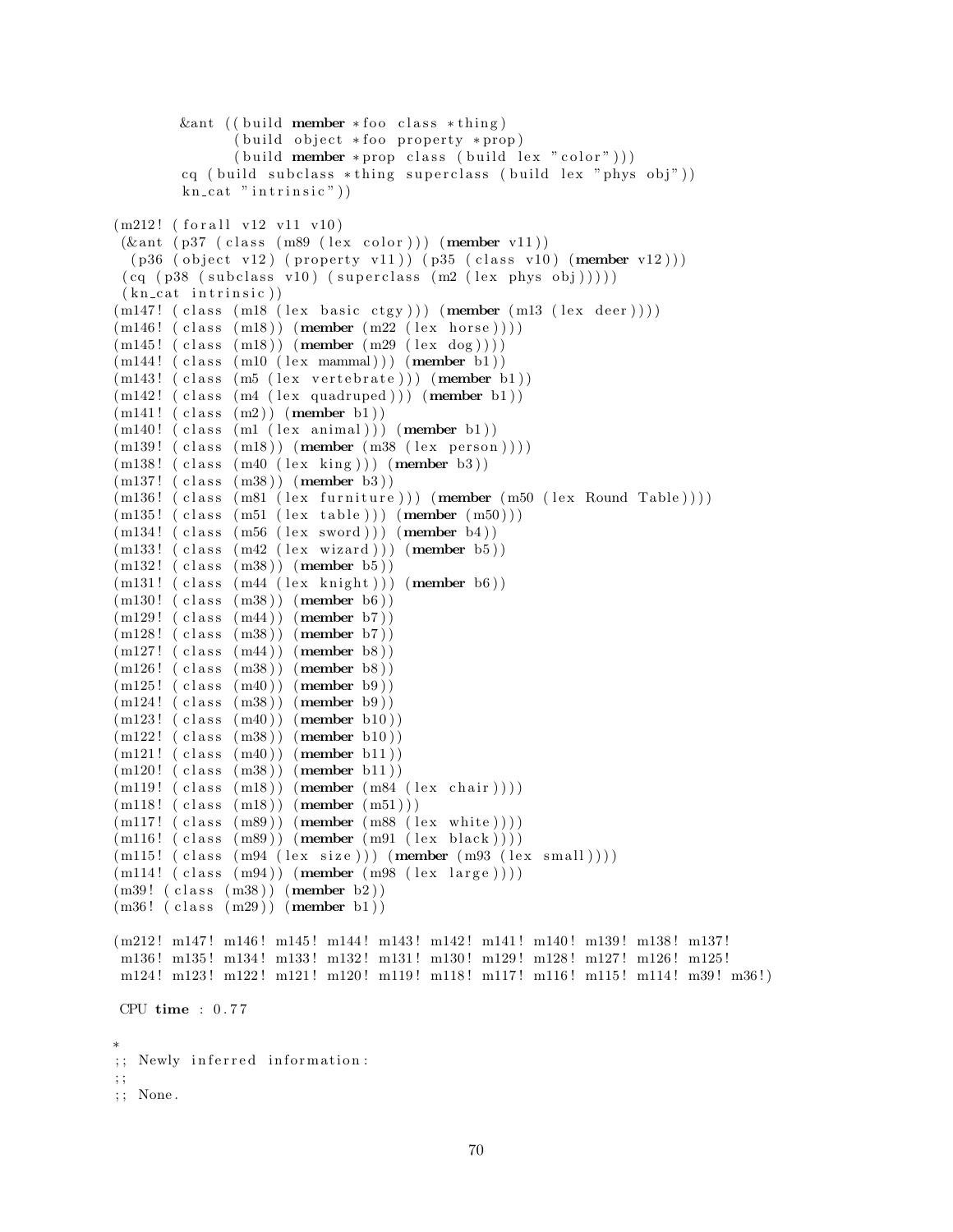```
; If a member of some class has a property that is a size,
 then the class that it is a member of is a subclass of 'physical object'
( describe
(add for all <math>(*thing * prop * foo)</math>)kant ( ( build member * foo class * thing )
               (buid object * foo property * prop)(\text{build member } * \text{prop class } (\text{build lex } " \text{ size }"))cq ( build subclass *thing superclass ( build lex " phys obj"))
        kn\_cat " in trinsic")
(m213! (for all v12 v11 v10)(\& ant (p42 (class (m94 (lex size))) (member v11))
  (p36 (object v12) (property v11)) (p35 (class v10) (member v12)))(cq (p38 (subclass v10) (superclass (m2 (lex phys obj))))(kn_{\text{cat}}\text{ intrinsic}))(m115! (class (m94)) (member (m93 (lex small))))(m114!~(class~(m94))~(member~(m98~(lex large))))(m213! \text{ m}115! \text{ m}114!)CPU time : 0 . 1 4
∗
;; Newly inferred information:
; ;
; ; None .
; A weapon damages
( describe
(add for all $weapon1
        ant ( build member * weapon1 class ( build lex "weapon"))
        cq ( build agent *weapon1 act ( build action ( build lex "damage") ) )
        kn cat " life - rule.1")(m216! (for all v13) (ant (p46 (class (m103 (lex weapon)))) (member v13)))(cq (p47 (act (m215 (action (m214 (lex damage)))))(agent v13)))(kn_{\text{cat}}\text{life}-rule.1)(m216!)CPU time : 0 . 0 9
∗
;; Newly inferred information:
; ;
; ; None .
; If something is an elder then that thing is old and is presumably a person
( describe
(add for all $ eld1
        ant ( build member * eld1 class ( build lex " elder"))
        cq ( ( build object *eld1 property ( build lex "old"))
             ( build mode ( build lex " presumably")
                     object ( build member * eld1 class ( build lex " person" ) ) ) )
        kn\_cat " life -rule.1")
(m219! (for all v14) (ant (p51 (class (m217 (lex elder))) (member v14)))
```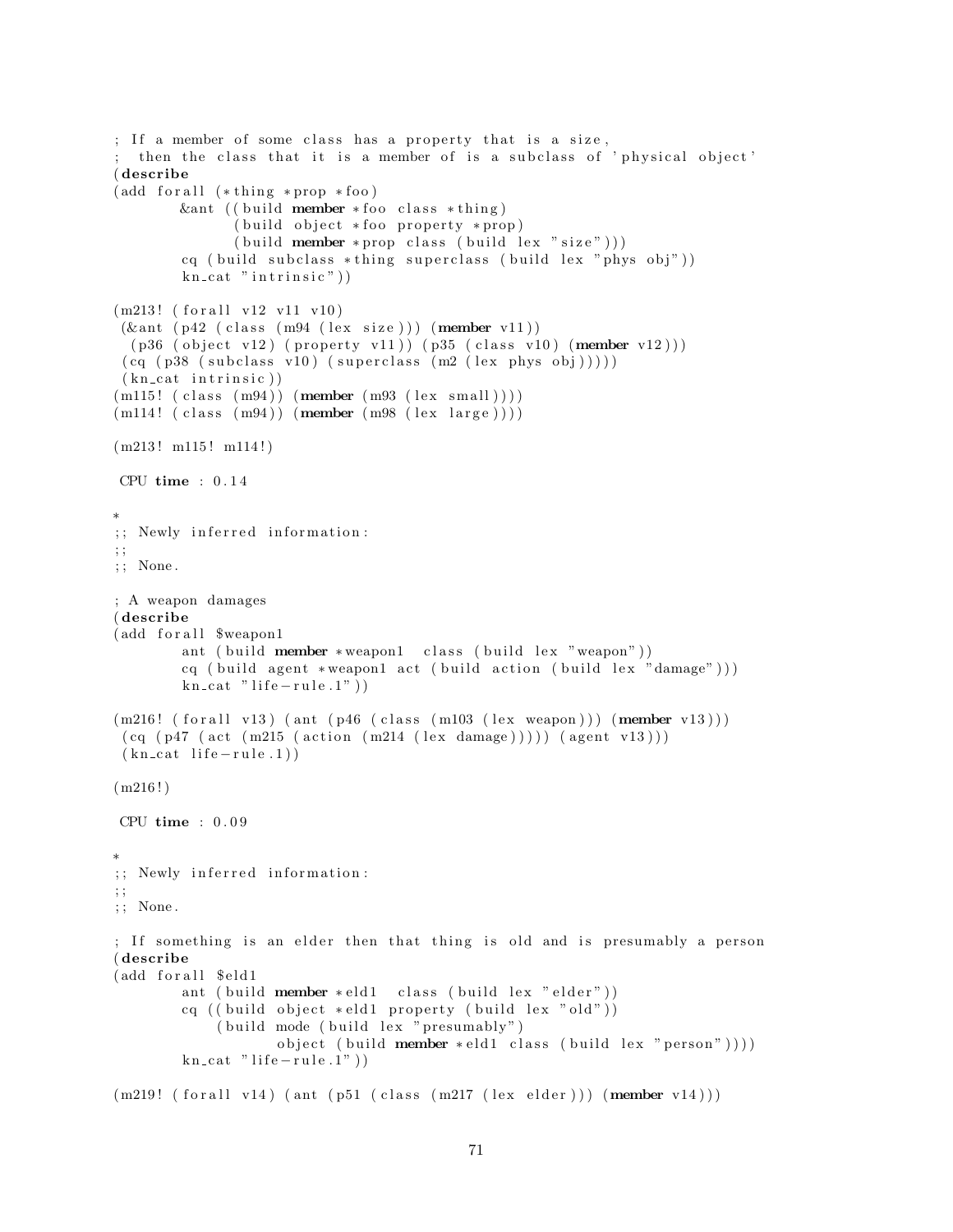```
(cq)(p54 \ (mode \ (m150 \ (lex \ presumably)))( object (p53 (class (m38 (lex person))) (member v14))))
  (p52 (object v14) (property (m218 (lex old))))(kn_{\text{cat}}\text{life}-rule.1)(m219!)CPU time : 0 . 1 2
∗
;; Newly inferred information:
; ;
; ; None .
; if one thing chases another, the former runs behind the latter
( describe
(add for all ($chaser $ chase e)
         ant ( build agent * chaser act ( build action ( build lex " chase") object * chasee))
         cq (( build agent * chaser act (\text{build action } (\text{build lex } "run"))(build object1 * \text{chaser rel} (build lex "behind") object2 * \text{chase})kn cat " life - rule.1")(m224! (for all v16 v15))( ant ( p59 ( act ( p58 ( action (m220 (lex \; \text{chase}))) ( ( b ject v16))) ( agent v15)))(cq (p61 (object1 v15) (object2 v16) (rel (m223 (lex behind))))(p60 (act (m222 (action (m221 (lex run)))) (agent v15)))(kn_{\text{cat}}\text{life}-rule.1)(m224!)CPU time : 0 . 0 6
∗
;; Newly inferred information:
; ;
; ; None .
End of /projects/stn2/CVA/demos/brachet.base demonstration.
CPU time : 4 . 8 6
∗
;;;; This is the content of Karen's original "br.txt1" file ;;;
; Right so as they sat, there came a white hart running into the hall with
; a white brachet next to him, and thirty couples of black hounds came
; running after them with a great cry.
;; In the story, there is a hart
( describe
(\text{add member #hart1 class } (\text{build lex "hart")})kn cat "stop"))
(m239! \pmod{m150} \text{ (lex presumably)}( o b j e c t
  (m238
   (\text{act } (m200 \text{ (action } (m198 \text{ (lex bear)}))) (\text{object } (m199 \text{ (lex live young)})))
```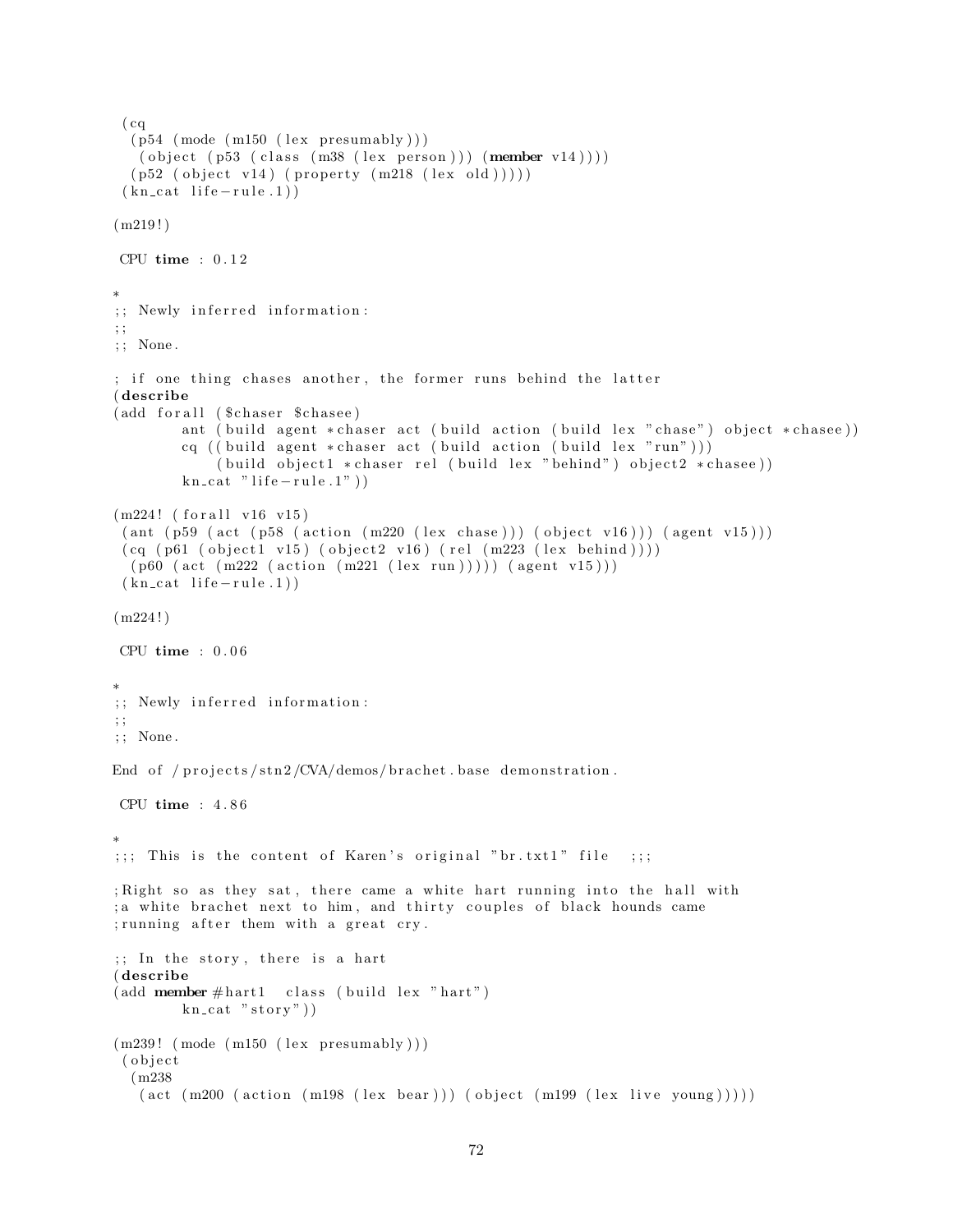```
(\text{agent } b12))(m237 ! ( mode ( m150 ) )
( o b j e c t
 (m236 (subclass (m8 (lex herbivore))) (superclass (m10 (lex mammal))))))
(m235 ! ( mode ( m150 ) )
 ( object (m234 (subclass (m8)) (superclass (ml (lex animal))))))(m233! (class (m20 (lex hart))) (member b12))
(m232! (class (m13 (lex deer))) (member b12))
(m231!~(class~(m10))~(member~b12))(m230! (class (m8)) (member b12))(m229! (class (m5 (lex vertebrate))) (member b12))
(m228! (class (m4 \ (lex\ quadruped))) (member b12))
(m227! (class (m2 (lex phys obj))) (member b12))
(m226! (class (m1)) (member b12))
(m225! (class (m20)) (kn_cat story) (member b12))
(m197! \pmod{m150}) (object (m196 \pmod{m10}) (superclass (m10))))
(m195! \pmod{m150}) (object (m194 \pmod{m13}) (superclass (m10))))
(m193! \pmod{m150}) (object (m192 \pmod{m20}) (superclass (m10))))
(m191! \pmod{m150})( object (m190 (subclass (m22 (lex horse))) (superclass (m10))))(m189! (mode (m150))
( object (m188 (subclass (m27 (lex pony))) (superclass (m10)))))(m187! (mode (m150))
( object (m186 (subclass (m34 (lex bound))) (superclass (m10)))))(m185! \pmod{m150}) (object (m184 \pmod{m1}) (superclass (m10))))
(m183! \pmod{m150}) (object (m182 \pmod{m4}) (superclass (m10))))
(m181! \pmod{m150})( object (m180 (subclass (m29 (lex dog))) (superclass (m10)))))(m179! \pmod{m150}) (object (m178 \pmod{m5}) (superclass (m10))))
(m177! \pmod{m150} (object (m176 \pmod{m2} (superclass (m2)))
(m173! \pmod{m150} \pmod{object (m172 \pmod{m5}) (superclass (m1))))(m171! \pmod{m150} (object (m170 \pmod{m10} (subclass (m4)) (superclass (m1))))
(m167! \pmod{m150}) (object (m166 \pmod{m10}) (superclass (m1))))
(m165! \pmod{m150}) (object (m164 \pmod{m13}) (superclass (m1))))
(m163! \pmod{m150}) (object (m162 \pmod{m20}) (superclass (m1))))
(m161! \pmod{m150}) (object (m160 \pmod{m22}) (superclass (m1))))
(m157! \pmod{m150}) (object (m156 \pmod{m29}) (superclass (m1))))
(m155! \pmod{m150}) (object (m154 \pmod{m34}) (superclass (m1))))
(m153! \pmod{m150}) (object (m152 \pmod{m2}) (superclass (m1))))
(m239! m237! m235! m233! m232! m231! m230! m229! m228! m227! m226! m225!
m197! m195! m193! m191! m189! m187! m185! m183! m181! m179! m177! m173!
m171! m167! m165! m163! m161! m157! m155! m153!)
CPU time : 0 . 9 5
∗
;; Newly inferred information:
; ;
;; Presumably, the hart bears live young
;; Presumably, the herbivores are mammals
;; Presumably, herbivores are animals
;; The hart is a hart
;; The hart is a quadruped
;; The hart is a deer
;; The hart is a mammal
;; The hart is a herbivore
```

```
;; The hart is a vertebrate
```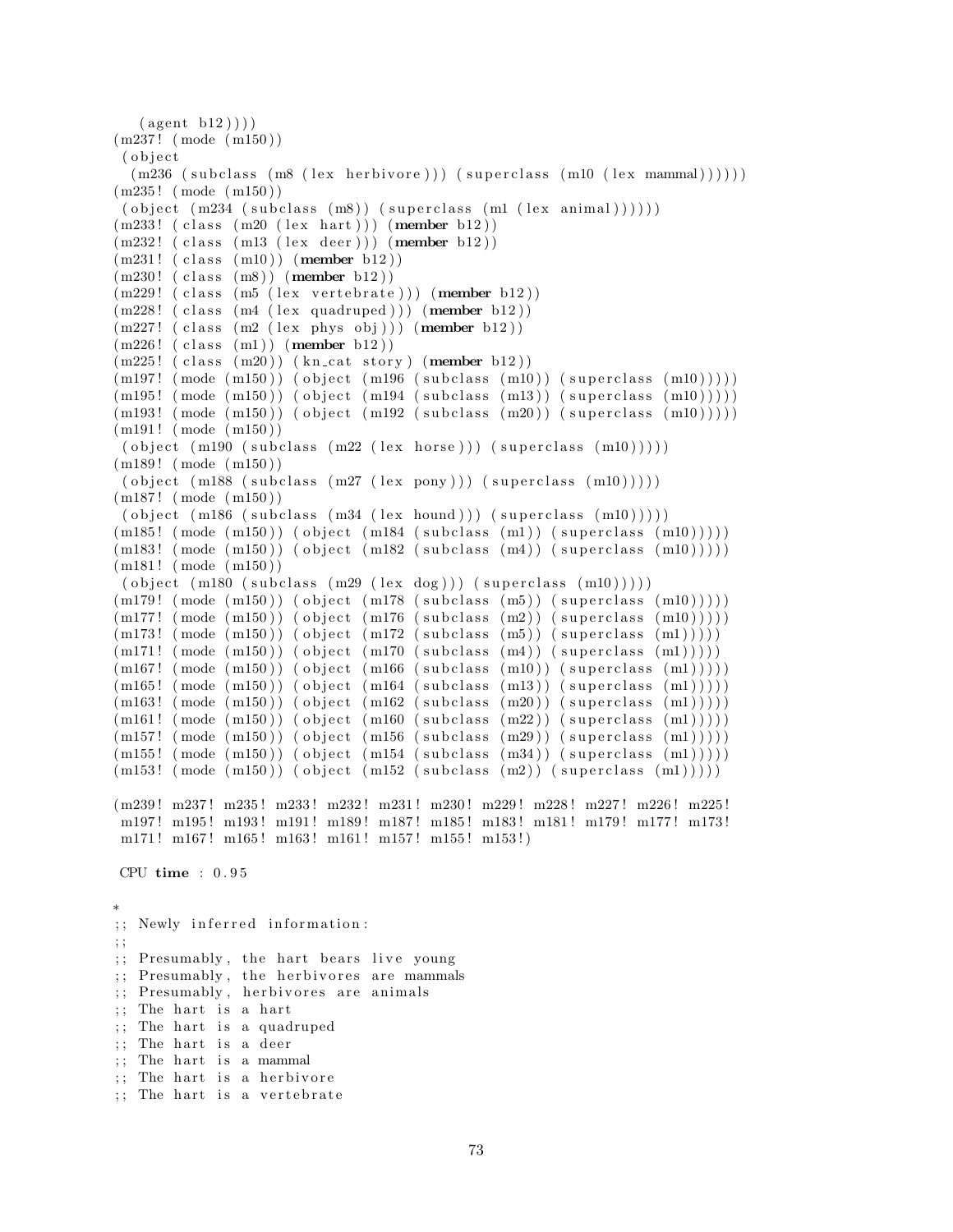```
\therefore The hart is a physical object
\cdots The hart is a animal
;; In the story, the hart runs into something
( describe
( add agent * hart1 act ( build action ( build lex " run" ) ) into \# hall1 kn_cat " story" ) )
(m245! (act (m222 (action (m221 (lex run))))) (agent b12))
(m244! (\text{act } (m222)) (\text{agent } b12) (\text{into } b13) (\text{kn\_cat story}))
(m245! m244!)CPU time : 0 . 0 4
∗
;; Newly inferred information:
; ;
; ; None .
\gamma;; In the story, the thing that the hart runs into is a hall
( describe
(\text{add member * hall1 class } (build \text{ lex "hall"}) kn_cat "story"))(m248! (class (m246 (lex hall))) (member b13))
(m247!~(class~(m246))~(kn\_cat~ story)~(member~b13))(m248! m247!)CPU time : 0 . 0 5
∗
;; Newly inferred information:
; ;
; ; None .
;; In the story, the hall is King Arthur's hall (KA from background)
( describe
( add object * hall1 rel ( build lex " hall") possessor *KA kn_cat "story-comp"))
(m249! (kn_cat story-comp) (object b13) (possessor b3)
(\text{rel} (\text{m246} (\text{lex} \text{hall})))(m249!)CPU time : 0 . 0 5
∗
;; Newly inferred information:
; ;
; ; None .
;; In the story, there is a brachet
( describe
(add <b>member # bracket1 - class (build lex " bracket")kn\_cat "story"))
(m252! (class (m250 (lex brachet))) (member b14))
```

```
(m251! (class (m250)) (kn_cat story) (member b14))
```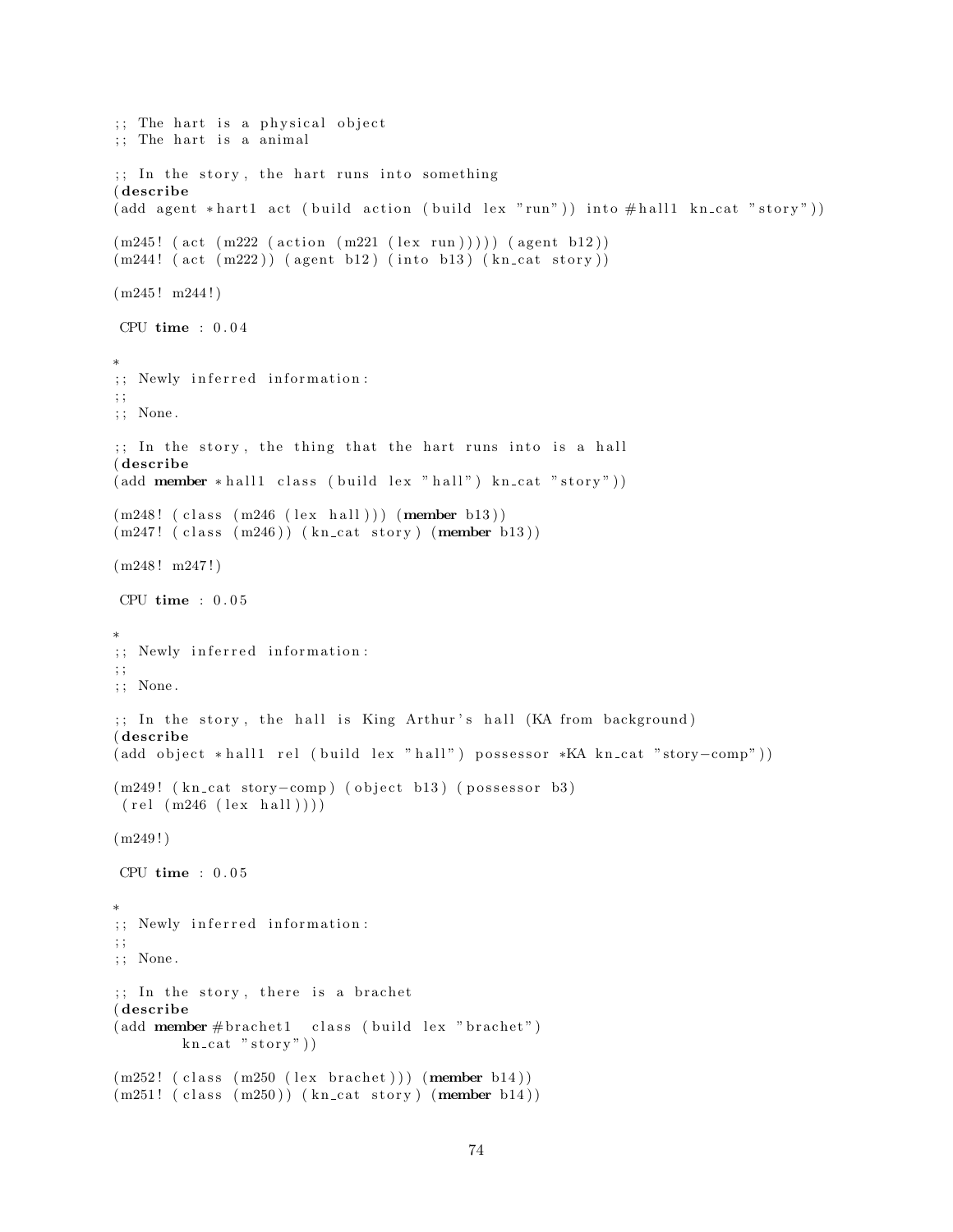```
(m252! m251!)CPU time : 0 . 0 5
∗
;; Newly inferred information:
; ;
; ; None .
;; In the story, the brachet is next to a hart
( describe
 (add object * bracket 1 location( build sp-rel ( build lex " next to") object ( build lex " hart"))
      kn cat "stop"))
(m255! (kn_cat story)
 (location (m254 (object (m20 (lex hart))) (sp-rel (m253 (lex next to))))( object b14) )(m255!)CPU time : 0.04∗
;; Newly inferred information:
; ;
; ; None .
;; In the story, the brachet is white
( describe
(\text{add object * bracket1 property (build lex "white") kncat " story"))(m258! (subclass (m250 (lex brachet))) (superclass (m2 (lex phys obj))))
(m257! (object b14) (property (m88 (lex white))))
(m256! (kn_cat story) (object b14) (property (m88)))
(m258! m257! m256!)CPU time : 0 . 0 7
∗
;; Newly inferred information:
; ;
;; Brachet is a subclass of physical object.
;; What does brachet mean?
\hat{a}−−> (defineNoun "brachet")
Definition of brachet:
 Class Inclusions: phys obj,
 Possible Properties: white,
 Possibly Similar Items: animal, mammal, deer, horse, pony, dog,
n i l
CPU time : 8 . 2 1
∗
;; In the story, there is a hound
```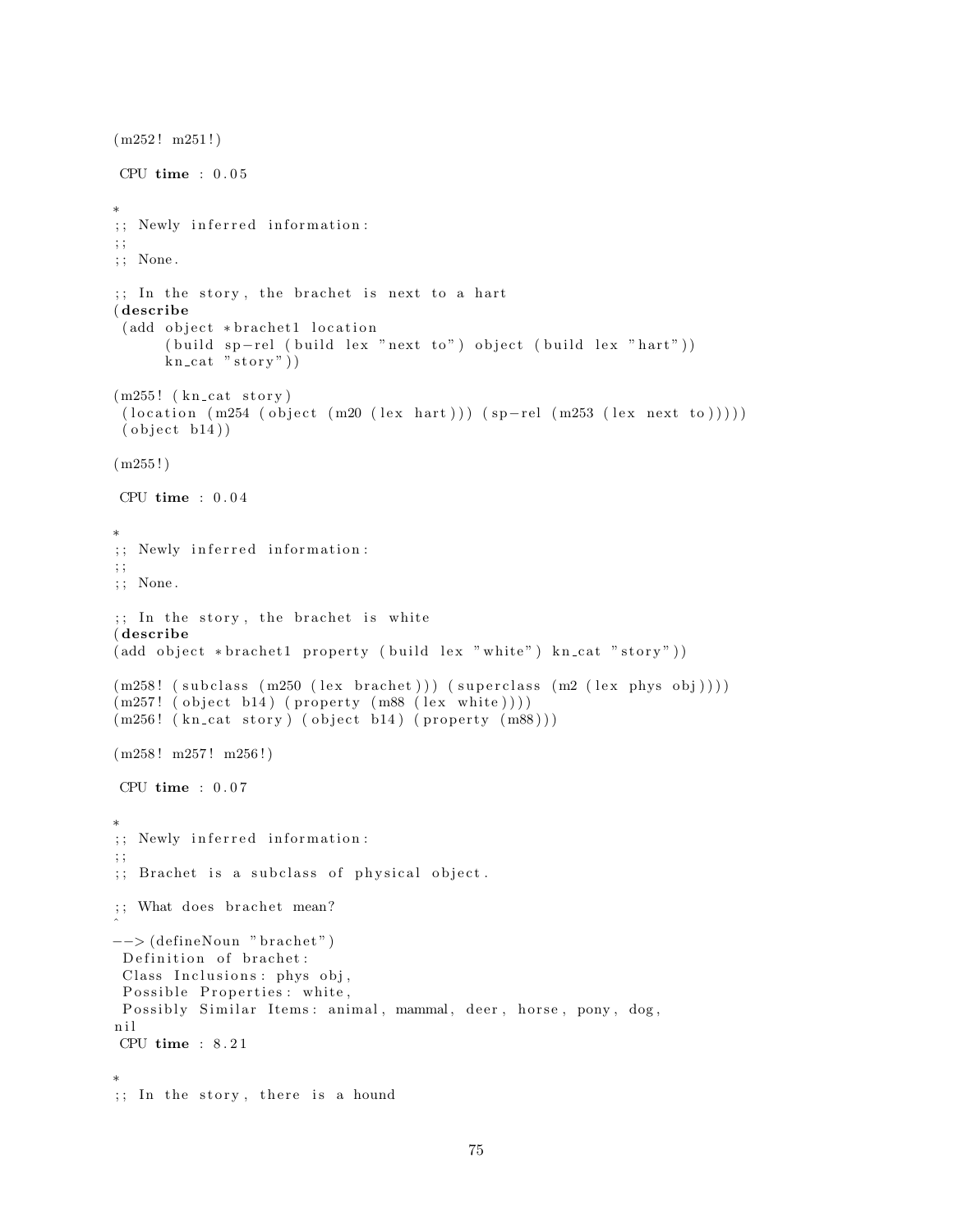```
( describe
(\text{add member \#bounds1} \quad \text{class} \quad (\text{build lex "bound") kn_cat "story"))(m305! \pmod{m150} \text{ (lex presumably)}( o b j e c t
  (m304
   (\text{act } (m200 \text{ (action } (m198 \text{ (lex } bar))) \text{ (object } (m199 \text{ (lex } live \text{ young}))))(\text{agent } b15)))(m303! (act (m109 (action (m108 (lex hunt))))) (agent b15))
(m302! (class (m34 (lex hourd))) (member b15))(m301! (class (m29 \text{ (lex dog)})) (member b15))
(m300! (class (m10 (lex mammal))) (member b15))
(m299! (class (m5 (lex vertebrate))) (member b15))
(m298! (class (m4 (lex quadruped))) (member b15))
(m297! (class (m2 (lex phys obj))) (member b15))
(m296! (class (m1 (lex animal))) (member b15))
(m295! (class (m34)) (kn_cat story) (member b15))
(m264 ! ( mode ( m150 ) )
( object (m261 (subclass (m250 (lex bracket))) (superclass (m10)))))(m263! \pmod{m150}) (object (m260 \pmod{m250}) (superclass (m1))))
(m197! \pmod{m150} (object (m196 \pmod{m10}) (superclass (m10))))
(m195! \pmod{m150})( object (m194! (subclass (m13 (lex deer))) (superclass (m10))))(m193! (mode (m150))
( object (m192 (subclass (m20 (lex hart))) (superclass (m10))))(m191! \pmod{m150})( object (m190 (subclass (m22 (lex horse))) (superclass (m10)))))(m189! \pmod{m150})( object (m188 (subclass (m27 (lex pony))) (superclass (m10)))))(m187! \pmod{m150}) (object (m186 \pmod{m34}) (superclass (m10))))
(m185! \pmod{m150}) (object (m184 \pmod{m1}) (superclass (m10))))
(m183! \pmod{m150}) (object (m182 \pmod{m4}) (superclass (m10))))
(m181! \pmod{m150}) (object (m180! \pmod{m29}) (superclass (m10))))
(m179! \pmod{m150} \pmod{object (m178 (subclass (m5)) (superclass (m10)))})(m177! \pmod{m150} \pmod{object (m176 (subclass (m2)) (superclass (m10)))})(m173! \pmod{m150}) (object (m172 \pmod{m5}) (superclass (m1))))
(m171! \pmod{m150}) (object (m170 \pmod{m4}) (superclass (m1))))
(m169! \pmod{m150}) (object (m168 \pmod{m1}) (superclass (m1))))
(\hspace{0.2cm} \text{m167!} \hspace{0.2cm} (\hspace{0.2cm} \text{mode} \hspace{0.2cm} (\hspace{0.2cm} \text{m150}) ) (\hspace{0.2cm} \text{object} \hspace{0.2cm} (\hspace{0.2cm} \text{m166!} \hspace{0.2cm} (\hspace{0.2cm} \text{subclass} \hspace{0.2cm} (\hspace{0.2cm} \text{m10})) (\hspace{0.2cm} \text{superclass} \hspace{0.2cm} (\hspace{0.2cm} \text{m1}))))(m165! \pmod{m150}) (object (m164! \pmod{m13}) (superclass (m1))))
(m163! \pmod{m150}) (object (m162 \pmod{m20}) (superclass (m1)))))
(m161! \pmod{m150}) (object (m160! \pmod{m22}) (superclass (m1))))
(m159! \pmod{m150}) (object (m158! \pmod{m27}) (superclass (m1))))
(m157! \pmod{m150}) (object (m156! \pmod{m29}) (superclass (m1))))
(m155! \pmod{m150}) (object (m154 \pmod{m34}) (superclass (m1))))
(m153! \pmod{m150}) (object (m152 \pmod{m2}) (superclass (m1))))
(m305! m303! m302! m301! m300! m299! m298! m297! m296! m295! m264! m263!
m197! m195! m193! m191! m189! m187! m185! m183! m181! m179! m177! m173!
m171! m169! m167! m165! m163! m161! m159! m157! m155! m153!)
CPU time : 1 . 8 4
∗
```
<sup>;;</sup> Newly inferred information:

<sup>; ;</sup>

<sup>;;</sup> Presumably, the hound bears live young

<sup>; ;</sup> The hound hunts .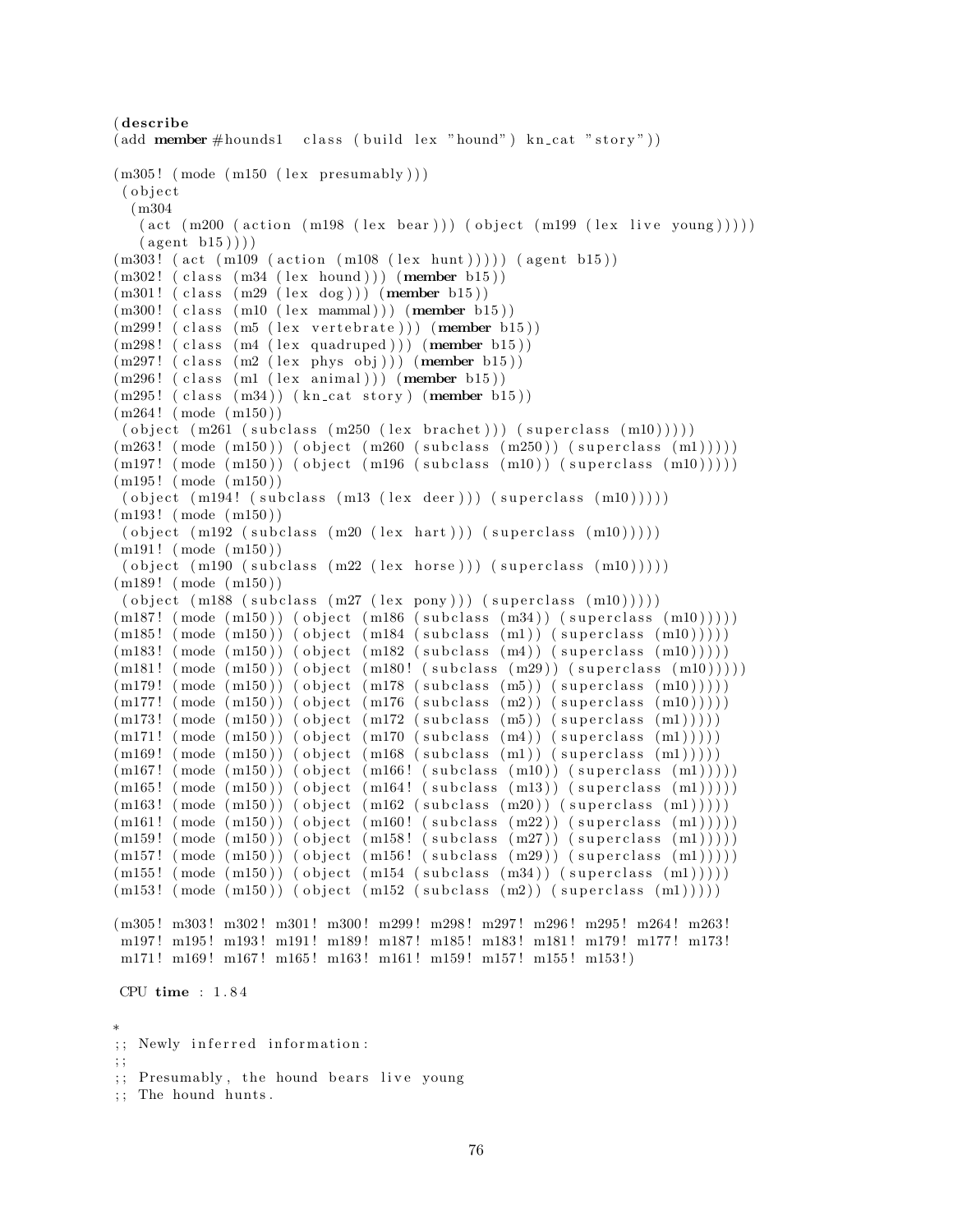```
:: The hound is a hound.
\vdots The hound is a dog.
;; The hound is a quadruped.
; The hound is a mammal.
; The hound is a vertebrate.
; The hound is a physical object.
;; The hound is an animal.
; In the story, the hound is a hound.
;; Presumably, brachet is a subclass of mammal.
; Presumably, brachet is a subclass of animal
\gamma; In the story, the hound is black
( describe
(\text{add object *bounds1 property (build lex "black") kn\_cat "stor"))(m312! (subclass (m20 (lex hart))) (superclass (m2 (lex phys obj))))
(m311! (subclass (m34 (lex bound))) (superclass (m2)))(m310! (subclass (m5 (lex vertebrate))) (superclass (m2)))
(m309! (subclass (m4 (lex quadruped))) (superclass (m2))))
(m308! (subclass (m2)) (superclass (m2)))
(m307! (object b15) (property (m91 (lex black))))
(m306! (kn_cat story) (object b15) (property (m91)))
(m285! \text{ (subclass (m29 (lex dog))) (superclass (m2) ))})(m283! \text{ (subclass (m27 (lex pony))) (superclass (m2) )})(m278! \text{ (subclass (m22 (lex horse))) (superclass (m2)))(m273! \text{ (subclass (m13 (lex deer))) (superclass (m2)))(m270! (subclass (m10 (lex mammal))) (superclass (m2)))
(m268! (subclass (m1 (lex animal))) (superclass (m2))))
(m258! \text{ (subclass (m250 (lex bracket))) (superclass (m2)))}(m312! m311! m310! m309! m308! m307! m306! m285! m283! m278! m273! m270!
m268 ! m258 ! )
CPU time : 2 . 0 9
∗
;; Newly inferred information:
; ;
;; Hart is a subclass of physical object
;; Hound is a subclass of physical object
;; Vertebrate is a subclass of physical object
;; Quadruped is a subclass of physical object
;; Physical object is a subclass of physical object
;; Dog is a subclass of physical object
;; Pony is a subclass of physical object
;; Horse is a subclass of physical object
;; Deer is a subclass of physical object
;; Mammal is a subclass of physical object
;; Animal is a subclass of physical object
;; In the story, the hound is running
( describe
( add agent *hounds1 act ( build action ( build lex "run") ) kn_cat "story" ) )
(m314! (act (m222 (action (m221 (lex run)))) (agent b15))(m313! \text{ (act } (m222)) \text{ (agent } b15) \text{ (kncat story)})(m314! m313!)
```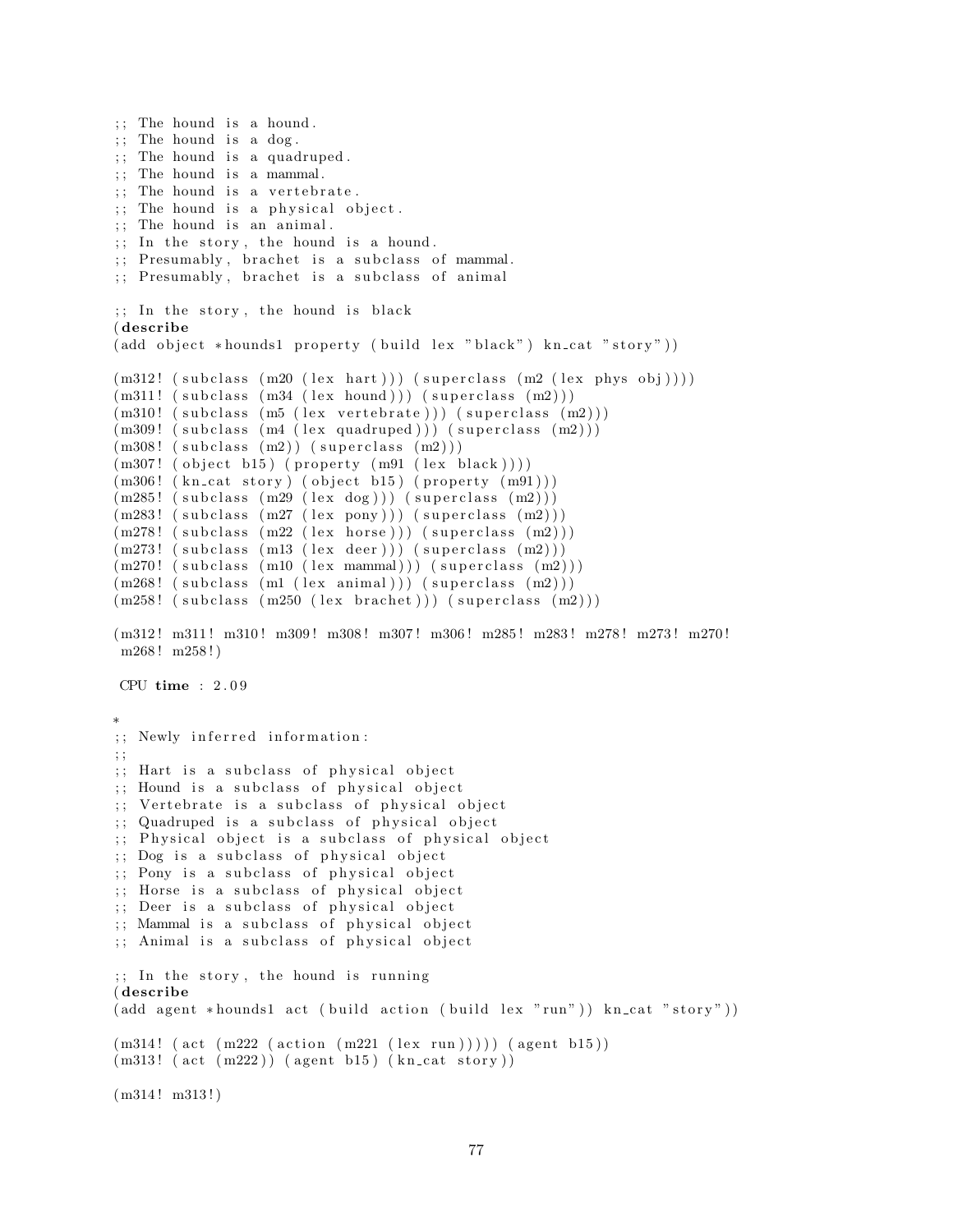```
CPU time : 0.05∗
;; Newly inferred information:
; ;
; ; None .
;; In the story, the hound is behind the hart
( describe
(add object *hounds1
     location ( build sp-rel ( build lex " behind")
                      object * hart1)kn\_cat "stor y")
(m316! (kn_cat story)
 ( location (m315 (object b12) (sp-rel (m223 (lex behind)))) ) (object b15))
(m316!)CPU time : 0 . 0 5
∗
;; Newly inferred information:
; ;
; ; None .
; Then the hart went running about the Round Table; as he went by the sideboard,
; the white brachet bit him in the buttock \left[ . . . . \right];; In the story, the hart is next to the Round Table.
( describe
(add object * hart1)location (build spr–rel (build lex "next to")object ( build lex "Round Table" ))
        kn\_cat "story"))
(m318! (kn\_cat~ story)(location)
  (m317 (object (m50 (lex Round Table))) (sp-rel (m253 (lex next to))))( object b12) )(m318!)CPU time : 0 . 0 4
∗
;; Newly inferred information:
; ;
; ; None .
;; In the story, the brachet bites something.
( describe
(add agent * bracket1)act (build action (build lex "bite")
                 object \# but t1)kn\_cat "stor y"))
```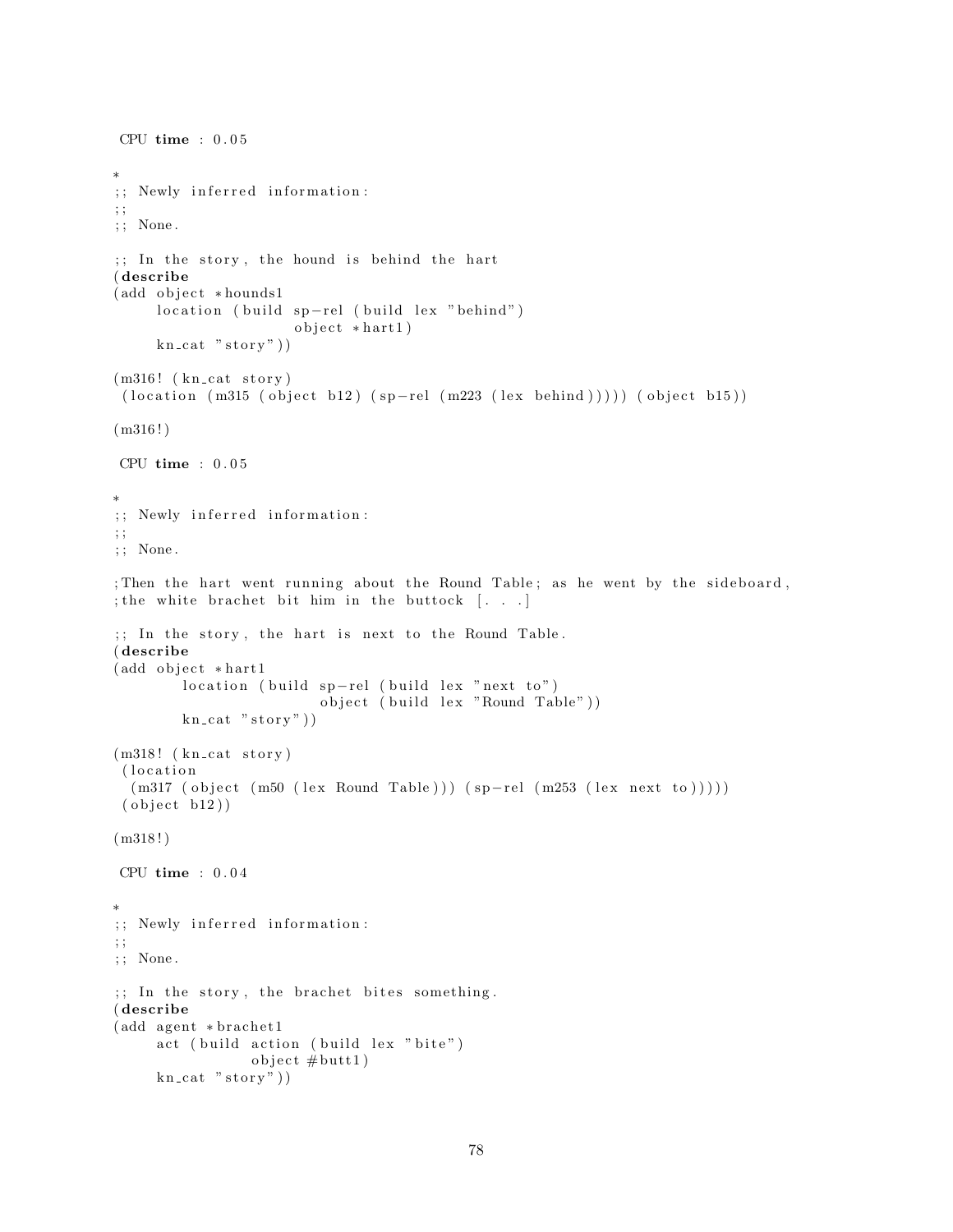```
(m321! (\text{act } (m319 \text{ (action } (m148 \text{ (lex bite)})) (\text{object } b16))) (\text{agent } b14))(m320! (act (m319)) (agent b14) (kn_cat story))
(m260! (subclass (m250 (lex brachet))) (superclass (m1 (lex animal))))
(m321! m320! m260!)CPU time : 0 . 0 5
∗
;; Newly inferred information:
; ;
;; Brachet is a subclass of animal
\mathbf{r}; In the story, the thing that the brachet bites is part of the hart.
( describe
(\text{add whole *hart1 part * but t1 kn_cat "story"))(m322! (kn_cat story) (part b16) (whole b12))
(m322!)CPU time : 0 . 0 5
∗
;; Newly inferred information:
; ;
; ; None .
;; In the story, the thing that the brachet bites is a buttock
( describe
(\text{add member * buttl class } (\text{build lex "butlock") kn_cat "story"))(m325! (class (m323 (lex buttock))) (member b16))
(m324! (class (m323)) (kn_cat story) (member b16))
(m325 ! m324 ! )
CPU time : 0 . 0 8
∗
;; Newly inferred information:
; ;
; ; None .
;; What does brachet mean?
\hat{a}-- (defineNoun "brachet")
 Definition of brachet:
 Class Inclusions: animal,
 Possible Actions: bite buttock,
 Possible Properties: white,
 Possibly Similar Items: mammal, pony,
n i l
CPU time : 5 . 6 9
∗ ;
; Therewith the knight arose, took up the brachet, went forth out of the hall,
; took his horse and rode away with the brachet.
```

```
79
```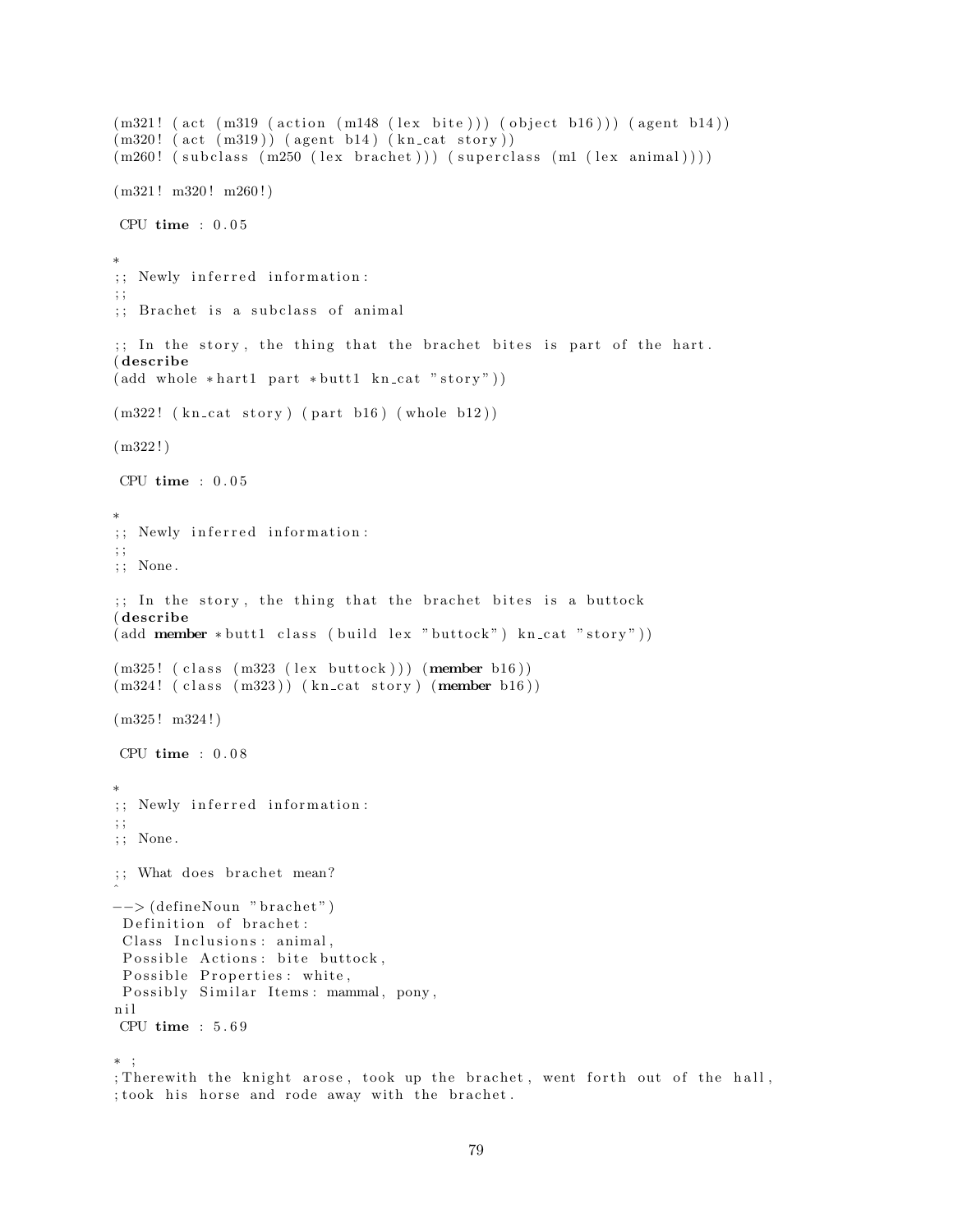```
;; In the story, there is a knight
( describe
(\text{add member } \# \text{knight1 class } (\text{build lex "knight") kn_cat "story"))(m328! (class (m44 (lex knight))) (member b17))
(m327! (class (m38 (lex person))) (member b17))
(m326! (class (m44)) (kn_cat story) (member b17))
(m328! m327! m326!)CPU time : 0 . 1 2
∗
;; Newly inferred information:
; ;
;; The knight is a knight
;; The knight is a person
\gamma; In the story, the knight arises
( describe
(\text{add agent *knight1 act } (\text{build action } (\text{build lex " arise")) \ kn\_cat " story"))(m331! (act (m330 (action (m329 (lex arise))))) (agent b17) (kn_cat story))
(m331!)CPU time : 0 . 0 6
∗
;; Newly inferred information:
; ;
; ; None .
;; In the story, the knight picks up the brachet
( describe
(add agent * knight1)act ( build action ( build lex " pick up")
                 object * bracket 1)kn\_cat "story")
(m334! (act (m333 (action (m332 (lex pick up))) (object b14))) (agent b17)
(kn\_cat\_stor y))(m334!)CPU time : 0 . 0 6
∗
;; Newly inferred information:
; ;
; ; None .
;; In the story, the knight mounts something
( describe
(add agent * knight1)act (build action (build lex "mount")
                 object \#horsey1)
```

```
80
```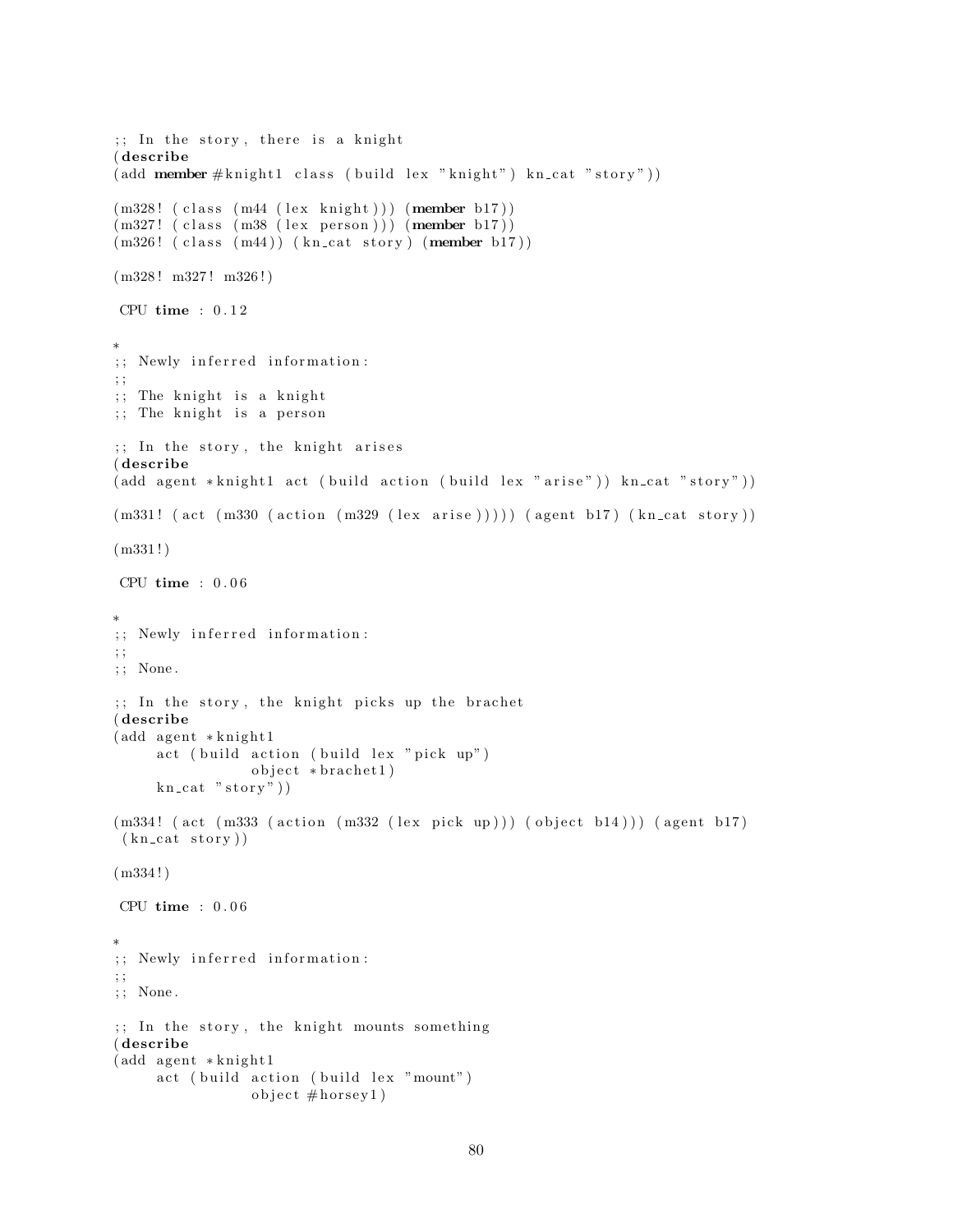```
kn\_cat "stor y")
(m337! (act (m336 (action (m335 (lex mount))) (object b18))) (agent b17)
 (kn_{\text{cat }story})(m337!)CPU time : 0.07∗
;; Newly inferred information:
; ;
; ; None .
;; In the story, the thing that the knight mounts is a horse
( describe
(\text{add member *horsey1 class } (\text{build lex "horse") kn_cat " story"))(m344! (class (m22 (lex horse))) (member b18))
(m343! (class (m8 (lex herbivore))) (member b18))
(m342! (class (m5 (lex vertebrate))) (member b18))
(m341! (class (m4 (lex quadruped))) (member b18))
(m340! (class (m2 (lex phys obj))) (member b18))
(m339! (class (ml (lex animal))) (member b18))(m338! (class (m22)) (kncat story) (member b18))(m263! \pmod{m150} (lex presumably))
( object (m260! (subclass (m250 (lex bracket))) (superclass (m1))))(m235! \pmod{m150}) (object (m234 \pmod{m8}) (superclass (m1))))
(m173! \pmod{m150} (object (m172 \pmod{m5}) (superclass (m1))))
(m171! \pmod{m150} \pmod{object (m170 (subclass (m4)) (superclass (m1)))})(m169! \pmod{m150}) (object (m168 \pmod{m1}) (superclass (m1))))
(m167! (mode (m150))
( object ( m166! ( subclass ( m10 ( lex  mammal))) ( superclass ( m1))))(m165 ! ( mode ( m150 ) )
( object (m164! (subclass (m13 (lex deer))) (superclass (m1))))
(m163! (mode (m150))
( object (m162 (subclass (m20 (lex hart))) (superclass (m1))))(m161! \pmod{m150}) (object (m160! \pmod{m22}) (superclass (m1))))
(m159! (mode (m150))
 ( object (m158! (subclass (m27 (lex pony))) (m27) (superclass (m1))))
(m157 ! ( mode ( m150 ) )
( object (m156! (subclass (m29 (lex dog))) (superclass (m1))))(m155 ! ( mode ( m150 ) )
( object (m154 (subclass (m34 (lex bound))) (superclass (m1))))(m153! \pmod{m150}) (object (m152 \pmod{m2}) (superclass (m1))))
(m344! m343! m342! m341! m340! m339! m338! m263! m235! m173! m171! m169!
m167! m165! m163! m161! m159! m157! m155! m153!)
CPU time : 1 . 6 1
∗
;; Newly inferred information:
; ;
;; The horse is a horse.
;; The horse is a herbivore.
;; The horse is a vertebrate.
;; The horse is a quadruped.
```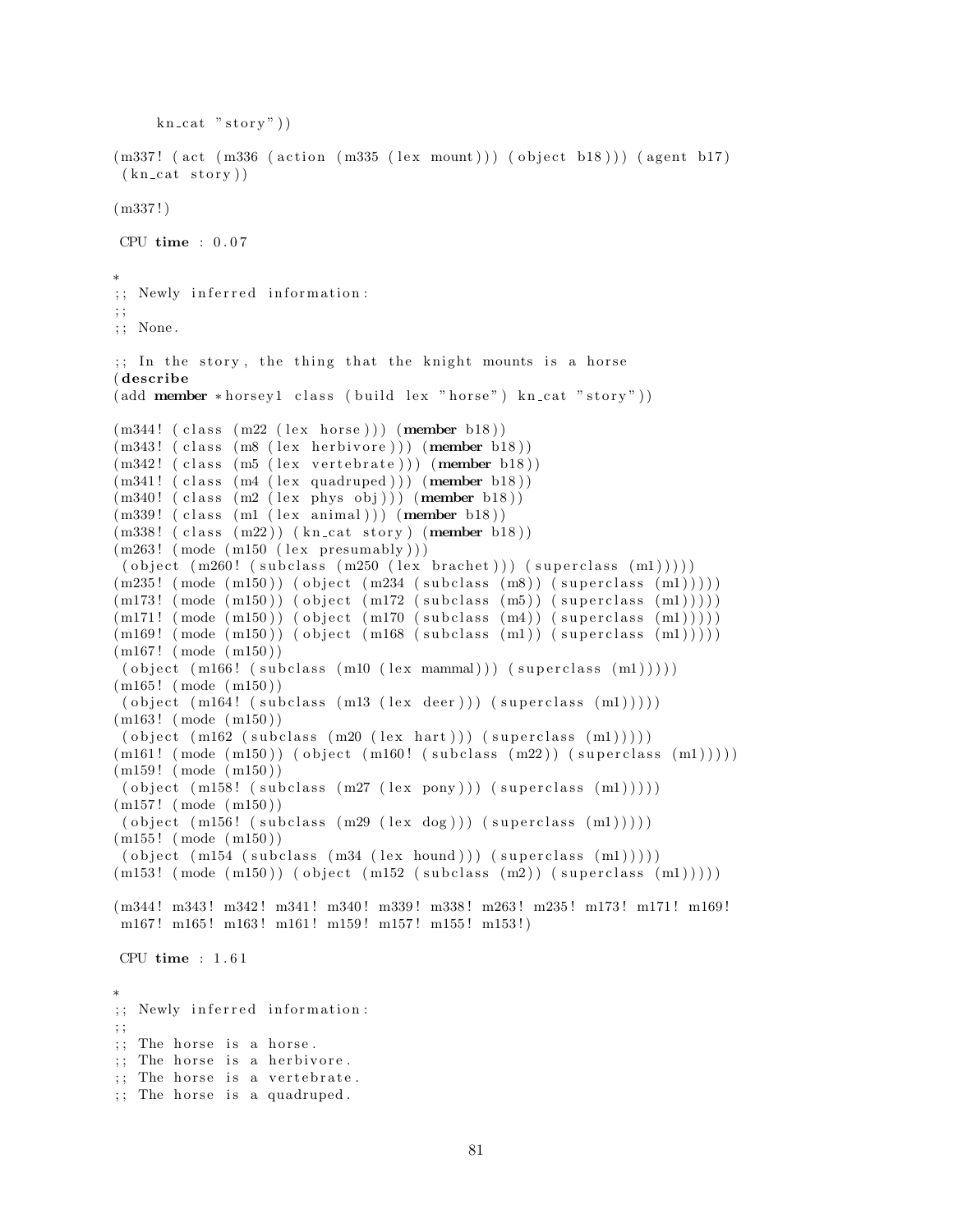```
\therefore The horse is a physical object.
;; The horse is an animal.
; ;
;; In the story, the knight rides the horse
( describe
(add agent * knight1)act ( build action ( build lex "ride")
                 object * horsey1)kn\_cat "story")
(m347! (act (m346 (action (m345 (lex ride))) (object b18))) (agent b17)
 (kn_{\text{cat }story})(m347!)CPU time : 0 . 0 7
∗
;; Newly inferred information:
; ;
; ; None .
;; In the story, the knight carries the brachet
( describe
(add agent * knight1)act ( build action ( build lex " carry")
                 object * bracket 1)kn\_cat "story"))
(m351! (object b14) (property (m93 (lex small))))(m350! (act (m348 (action (m205 (lex carry))) (object b14))) (agent b17))
(m349! \text{ (act } (m348)) \text{ (agent } b17) \text{ (kncat story)})(m258! (subclass (m250 (lex brachet))) (superclass (m2 (lex phys obj))))
(m351! m350! m349! m258!)CPU time : 0 . 1 6
∗
;; Newly inferred information:
; ;
;; The brachet is small.
;; What does brachet mean?
\hat{a}-- (defineNoun "brachet")
 Definition of brachet:
 Class Inclusions: animal,
 Possible Actions: bite buttock,
 Possible Properties: small, white,
 Possibly Similar Items: mammal, pony,
n i l
CPU time : 7 . 1 4
∗
;
; Right so a lady came in on a white palfrey and cried aloud to King Arthur,
```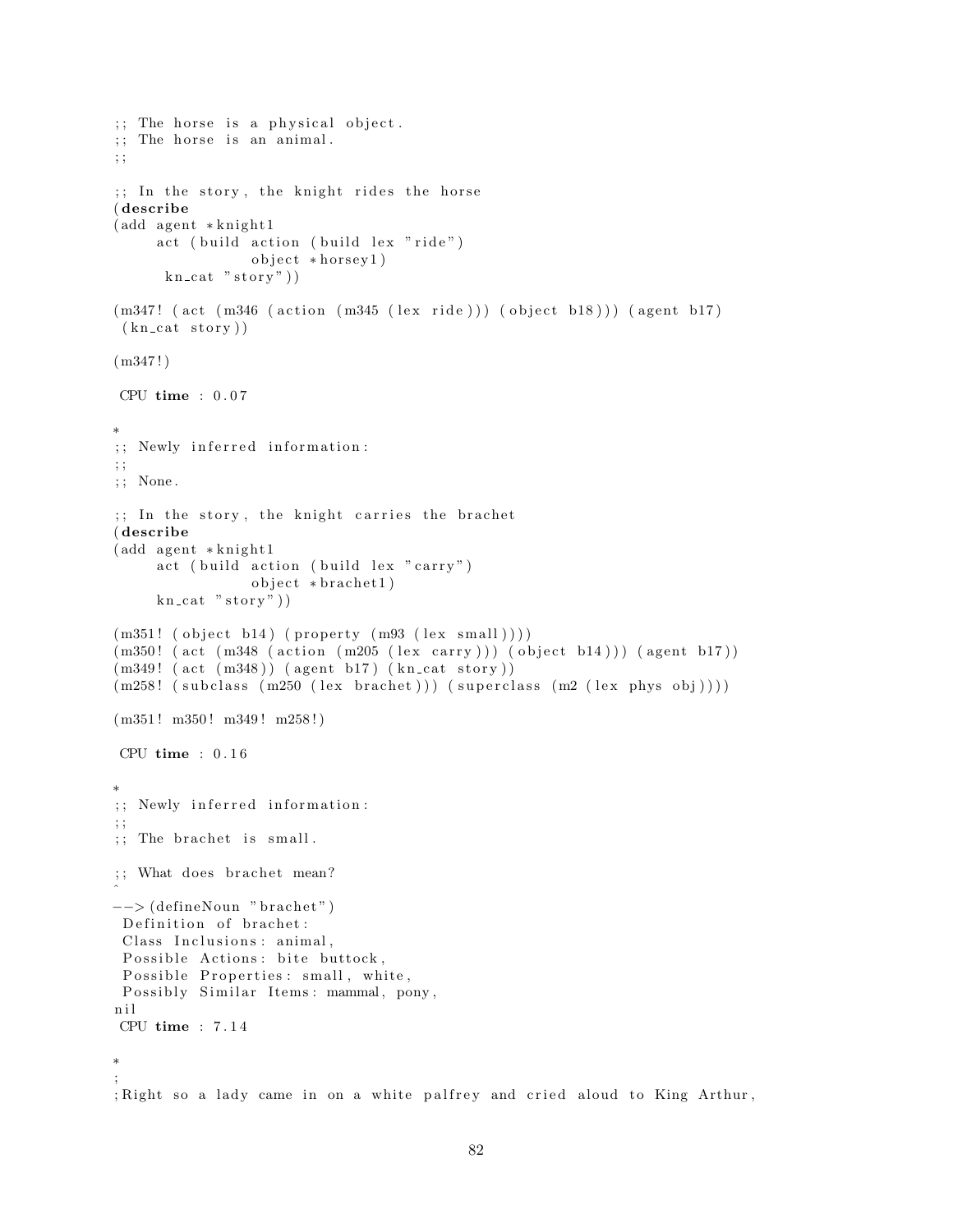```
; 'Sire, suffer me not to have this spite for the brachet is mine that the knight
; led away.'" [p66]
;; In the story, there is a lady
( describe
(\text{add member #lady1 class (build lex "lady") kncat " story"))(m354! (class (m352 (lex lady))) (member b19))
(m353! (class (m352)) (kn_cat story) (member b19))
(m354! m353!)CPU time : 0 . 0 8
∗
;; Newly inferred information:
; ;
; ; None .
\gamma; In the story, the lady says that the knight took the brachet
( describe
(add agent *lady1
     act (build action (build lex "say that")
                 object ( build agent * knight1
                                 act ( build action ( build lex " take")
                                             object * bracket 1))kn cat "stop"))
(m359 !
 (\text{act } (m358 \text{ (action } (m210 \text{ (lex say that})))( object(m357 (act (m356 (action (m355 (lex take))) (object b14)))(\text{agent } b17)))
 ( agent b19) ( kn\_cat story ) )(m359!)CPU time : 0.08∗
;; Newly inferred information:
; ;
; ; None .
;; In the story, the lady says that the brachet belongs to her.
( describe
(add agent *lady1
     act ( build action ( build lex "say that")
                 object (build possessor *lady1
                                 o b ject * brachet 1
                                 rel (build lex "brachet")))
     kn\_cat "story")
(m362 !
 (\text{act } (m361 \ (\text{action } (m210 \ (lex say that)))( object(m360 (object b14) (possessor b19) (rel (m250 (lex brachet)))))))(\text{agent } b19) (\text{kn\_cat } story))
```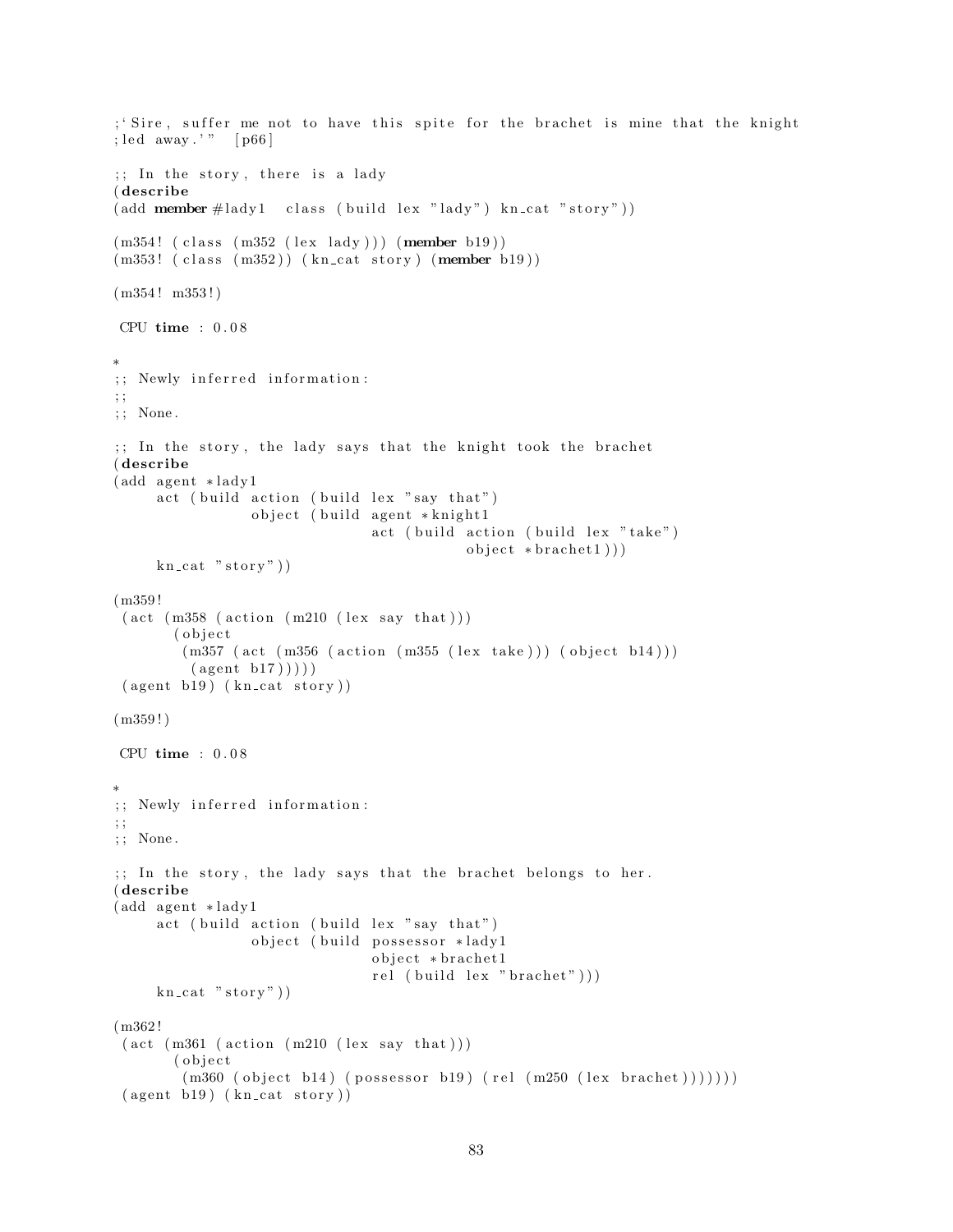```
(m362!)CPU time : 0 . 0 4
∗
;; Newly inferred information:
; ;
; ; None .
;; In the story, the lady says that she wants the brachet.
( describe
(add agent *lady1)
     act ( build action ( build lex " say that")
                 object (build agent *lady1
                                 act (build action (build lex "want")
                                             object * bracket1))kn\_cat "story")
(m368! (object b14) (property (m208 (lex valuable))))
(m367 !
 (\text{act } (m365 \ (\text{action } (m210 \ (lex say that)))( o b j e c t
        (m364! (act (m363 (action (m207 (lex want))) (object b14)))
         (\text{agent } b19))))
 (\text{agent } b19))(m366! (act (m365)) (agent b19) (kn_cat story))
(m368! \text{ m}367! \text{ m}366! \text{ m}364!)CPU time : 0 . 0 6
∗
;; Newly inferred information:
; ;
;; The brachet is valuable.
;; What does brachet mean?
\hat{a}−−> (defineNoun "brachet")
 Definition of brachet:
 Class Inclusions: animal,
 Possible Actions: bite buttock,
Possible Properties: valuable, small, white,
Possibly Similar Items: mammal, pony,
n i l
CPU time : 8 . 6 8
∗
;;;; This is the content of Karen's original "br.txt2" file ;;;
; " 'Then,' said Merlin, ' call sir Gawain, for he must bring back the white
; hart. Also, sir, ye must call Sir Tor, for he must bring back the brachet
; and the knight, or else slay him....'" [p67];; In the story, Merlin (from background) says that Sir Gawain (from BG) must bring
;; the hart to the hall
```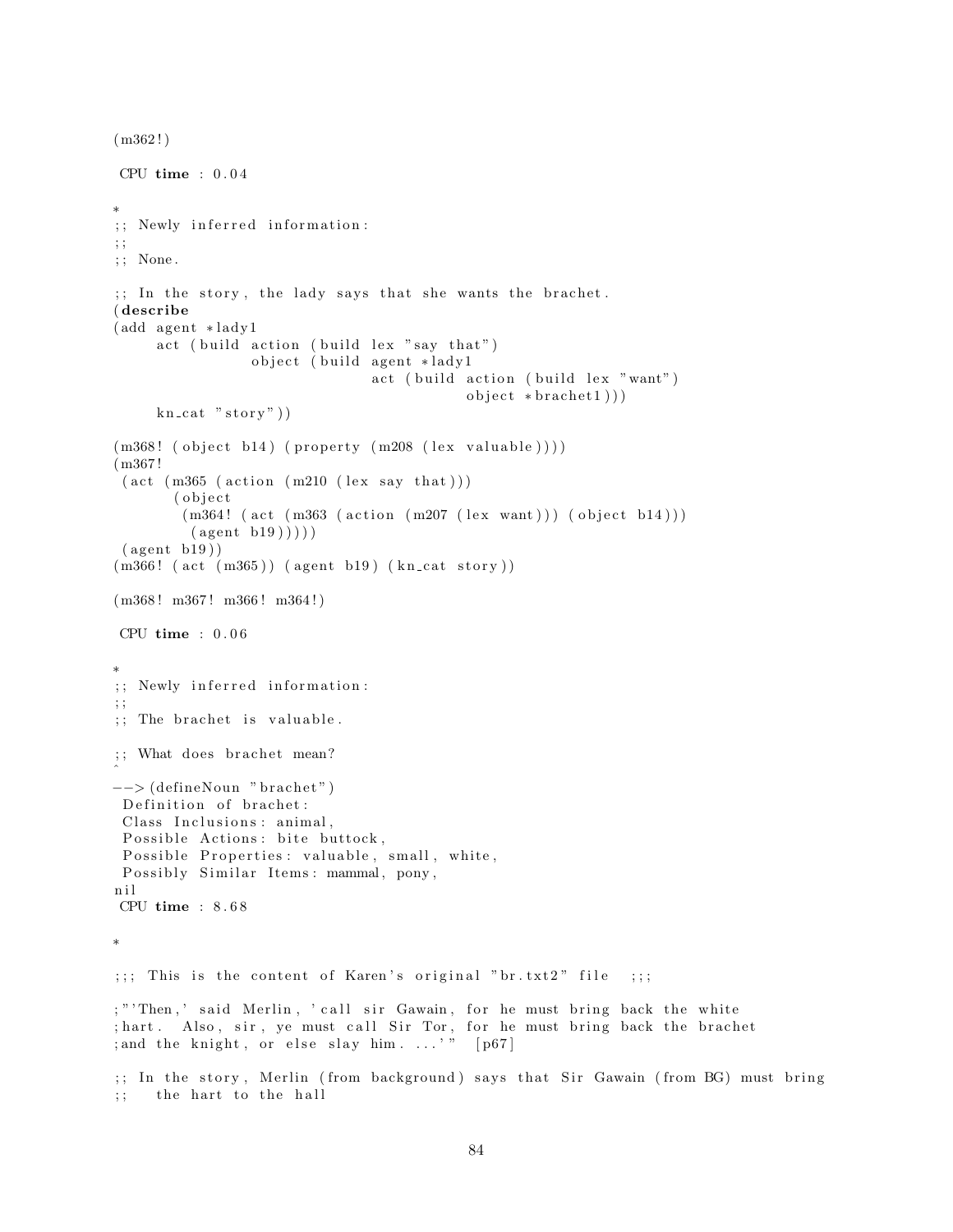```
( describe
(add agent ∗Mer
         act ( build action ( build lex " say that")
                       object ( build mode ( build lex "must")
                                        object (build agent *SG
                                                         act ( build action ( build lex " bring" )
                                                                      object * hart1)to * hall1 ) ) )
         kn\_cat "stor y")
(m375 !
 (\text{act } (m374 \text{ (action } (m210 \text{ (lex say that})))( o b j e c t
         (m373 \ (mode \ (m369 \ (lex \ must))))( object
            (m372 \text{ (act } (m371 \text{ (action } (m370 \text{ (lex bring)}))) \text{ (object } b12)))(\text{agent } b8) (\text{to } b13)))))(\text{agent } b5) (\text{kn\_cat } story))(m375!)CPU time : 0 . 0 7
∗
;; Newly inferred information:
; ;
; ; None .
;; In the story, Merlin says that an unknown thing must bring the
;; brachet to the hall
( describe
(add agent ∗Mer
         act ( build action ( build lex "say that")
                       object ( build mode ( build lex "must")
                                        object (build agent \#SirTor
                                                         act ( build action ( build lex " bring")
                                                                      object * bracket 1)to * hall1 ) ) )
         kn\_cat "story")
(m380 !
 (\text{act } (m379 \text{ (action } (m210 \text{ (lex say that})))( o b j e c t
         (m378 \ (mode \ (m369 \ (lex \ must)))( object(m377 (act (m376 (action (m370 (lex bring)))) (object b14)))(\text{agent } b20) (\text{to } b13)))))( agent b5) ( kn_c at story ) )(m380!)CPU time : 0.07∗
;; Newly inferred information:
; ;
; ; None .
```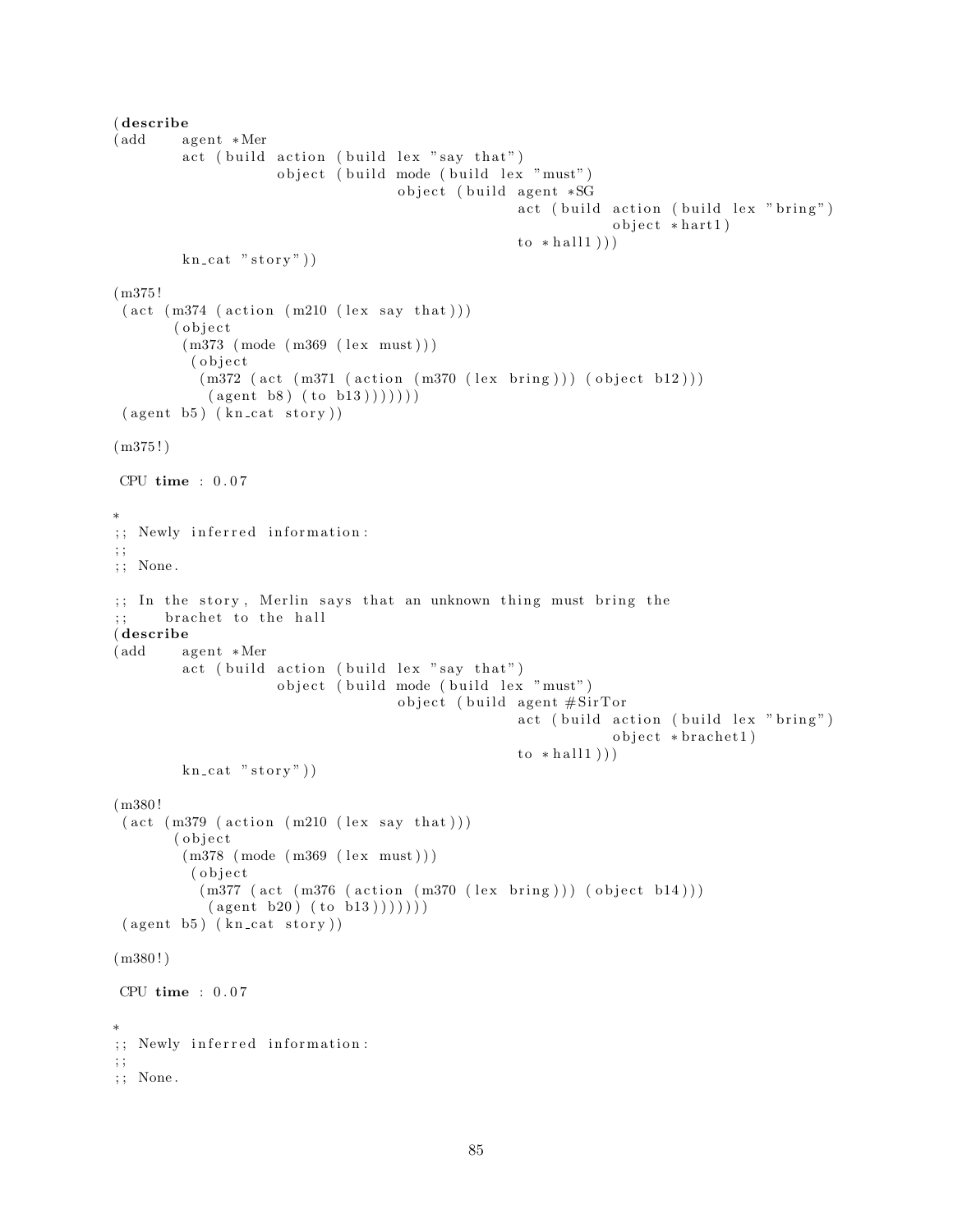```
;; In the story, the thing that must bring the brachet to the hall is
;; named Sir Tor
( describe
( assert object *SirTor proper-name ( build lex "Sir Tor") kn_cat "story"))
(m382! (kn\_cat story) ( object b20) (proper−name (m381 (lex Sir Tor))))
(m382!)CPU time : 0 . 0 1
∗
;; Newly inferred information:
; ;
; ; None .
;; In the story, Sir Tor is a knight
( describe
( assert member * SirTor class ( build lex "knight") kn_cat "story-comp"))
(m383! ( class (m44 (lex knight))) (kn_cat story-comp) (member b20))
(m383!)CPU time : 0 . 0 1
∗
;; Newly inferred information:
; ;
; ; None .
;; In the story, Merlin says that Sir Tor must either bring the knight
;; who took the brachet to the hall or he must slay the knight who
;; took the brachet.
( describe
(add agent ∗Mer
     act ( build action ( build lex " say that")
                 object ( build mode ( build lex "must")
                                object (build min 1 max 1
                                               arg ( build agent *SirTor
                                                           act ( build action ( build lex " bring")
                                                                        object * knight 1)to * hall1)
                                               arg ( build agent *SirTor
                                                           act (build action (build lex "slay")
                                                                       object * knight1)))
     kn\_cat "story")
(m391 !
 (\text{act } (m390 \text{ (action } (m210 \text{ (lex say that})))( o b j e c t
        (m389 \ (mode \ (m369 \ (lex \ must)))( object
           (m388 (min 1) (max 1))(arg)(m387 (act (m386 (action (m106 (lex slay))) (object b17)))(\text{agent } b20))(m385 (act (m384 (action (m370 (lex bring)))) (object b17)))
```

```
86
```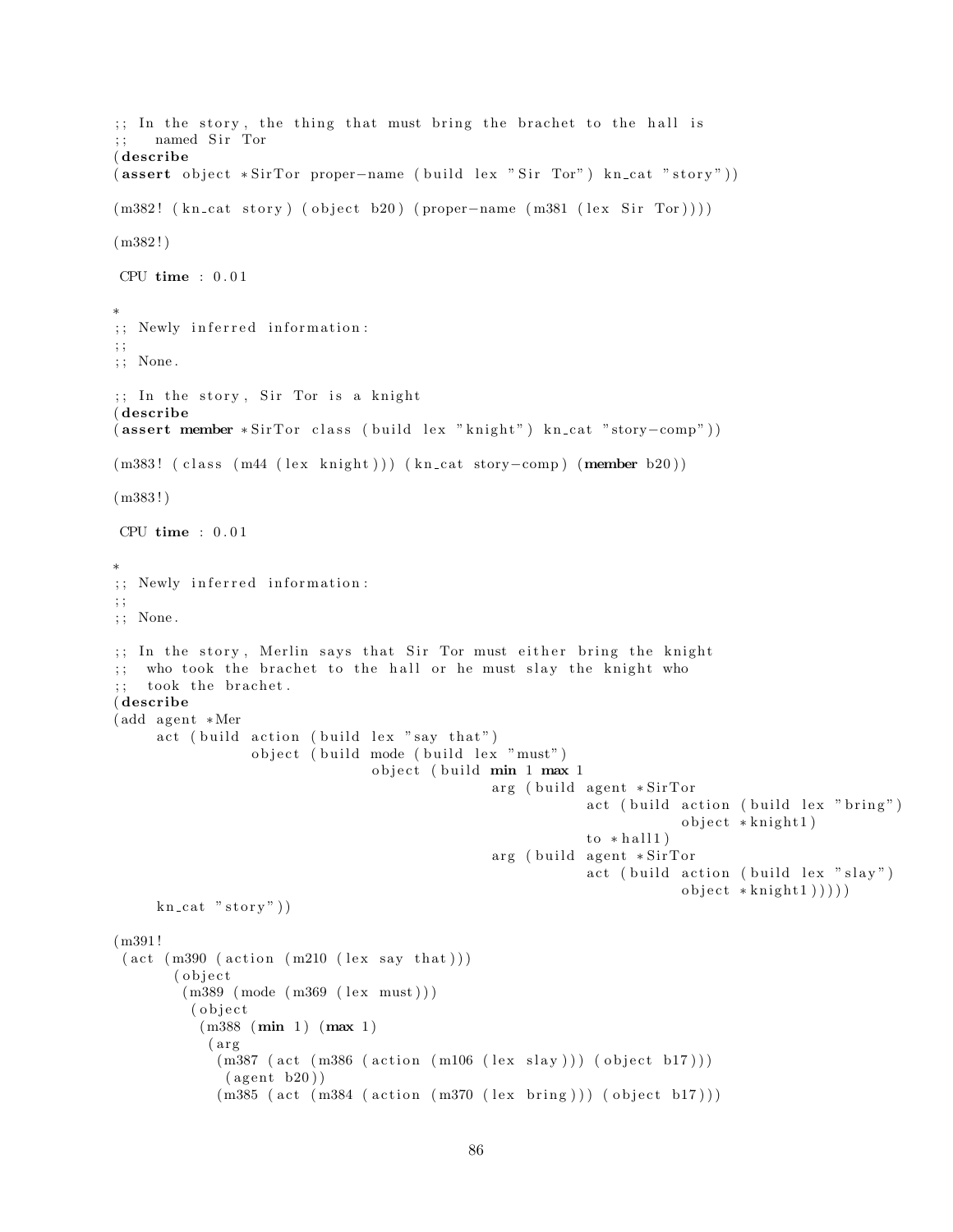```
(\text{agent } b20) (\text{to } b13))))) ))( agent b5) ( kn_c at story ) )(m391!)CPU time : 0.08∗
;; Newly inferred information:
; ;
; ; None .
;; What does brachet mean?
\hat{a}-- (defineNoun "brachet")
 Definition of brachet:
Class Inclusions: animal,
 Possible Actions: bite buttock,
Possible Properties: valuable, small, white,
 Possibly Similar Items: mammal, pony,
n i l
CPU time : 1 0 . 3 2
∗
;;;; This is the content of Karen's original "br.txt3" file ;;;
; 'Sir,' said the elder 'there came a white hart this way this day and
; many hounds chased him, and a white brachet was always next to him.'
; [ p67 ]
;; In the story, there is an elder
( describe
(assert member \# elder class (build lex "elder") kn_cat "story"))
(m392! (class (m217 (lex elder))) (kncat story) (member b21))(m392!)CPU time : 0.00∗
;; Newly inferred information:
; ;
; ; None .
;; In the story, there is a hart
( describe
(assert member #hart2 class (build lex "hart") kn_cat "story"))
(m393! (class (m20 (lex hart))) (kncat story) (member b22))(m393 ! )
CPU time : 0 . 0 2
∗
;; Newly inferred information:
\mathcal{L}
```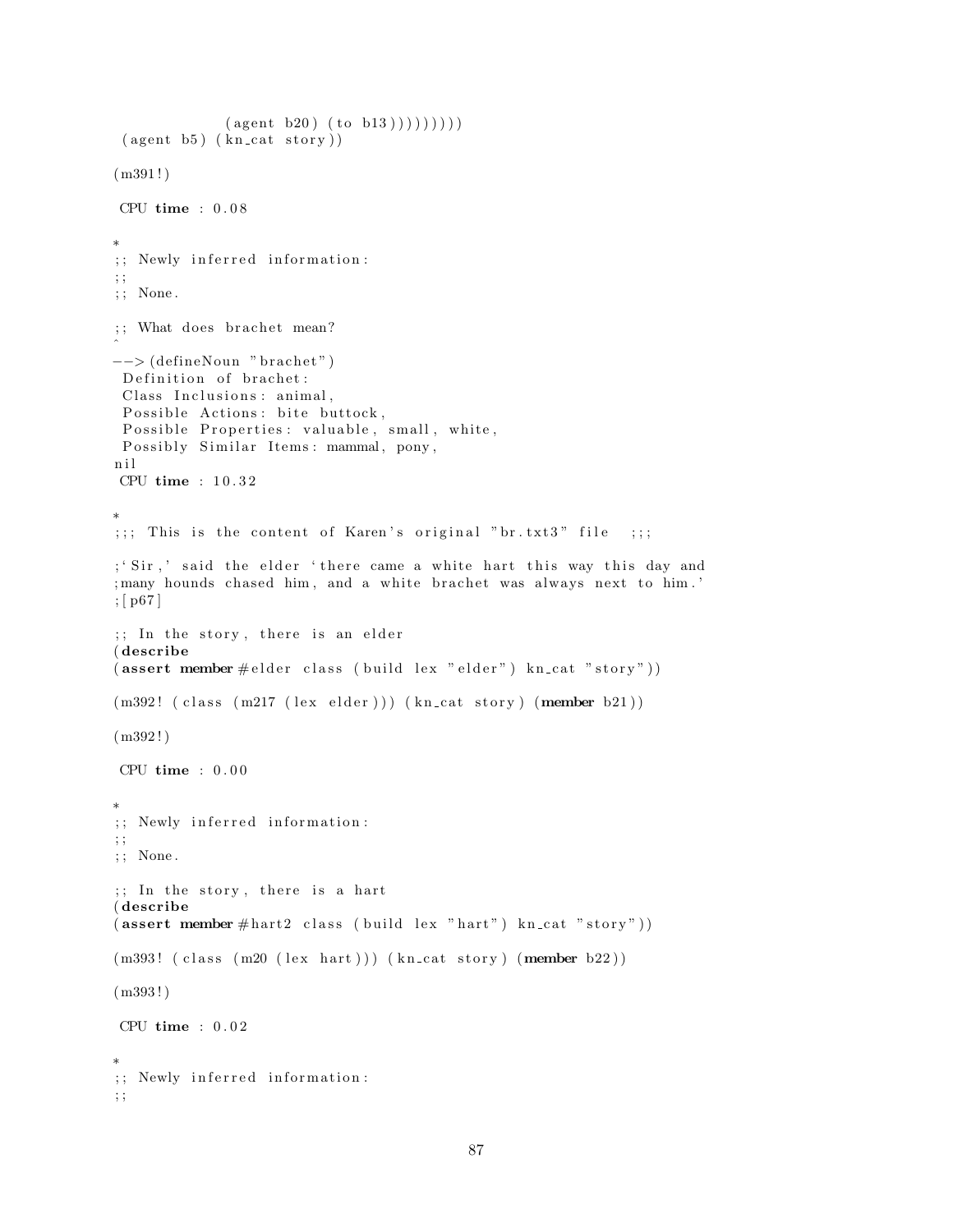```
; ; None .
;; In the story, the hart is white
( describe
(assert\;object\;*hart2\;property\; (build\; lex\;"white")\;kn\_cat\;"story"))(m394! (kn_cat story) (object b22) (property (m88 (lex white))))
(m394!)CPU time : 0.01∗
;; Newly inferred information:
; ;
; ; None .
;; In the story, the elder says that the hart came to something.
( describe
(add agent ∗elder
         act ( build action ( build lex " say that")
                     object (build agent *hart2
                                      act (build action (build lex "come")
                                                  place # elderplace ))kn\_cat "stor y")
(m399 !
 (\text{act } (m398 \text{ (action } (m210 \text{ (lex say that})))( o b j e c t
         (m397 (act (m396 (action (m395 (lex come))) (place b23)))(\text{agent } b22) ))(\text{agent } b21) (\text{kn\_cat story}))(m399!)
CPU time : 0 . 0 8
∗
;; Newly inferred information:
; ;
; ; None .
;; In the story, the elder says that something is chasing the hart.
( describe
(add agent ∗elder
         act ( build action ( build lex "say that")
                     object (build agent #hounds2
                                      act ( build action ( build lex " chase")
                                                  object * hart2))kn\_cat "story"))
(m403 !
 (\text{act } (m402 \text{ (action } (m210 \text{ (lex say that})))( object
         (m401 (act (m400 (action (m220 (lex chose)))) (object b22)))(\text{agent } b24))))
 (\text{agent } b21) (\text{kn\_cat story}))
```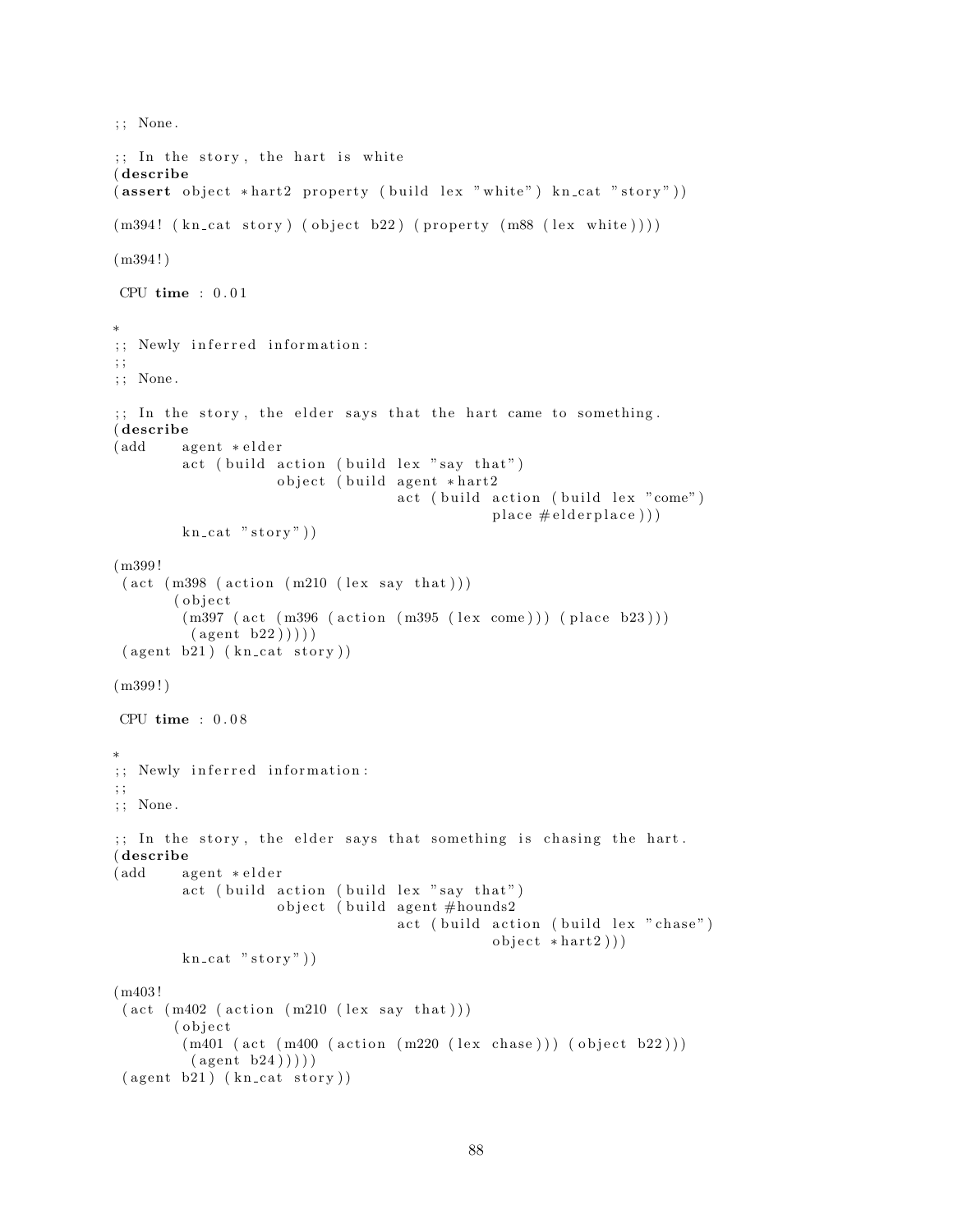```
(m403!)CPU time : 0 . 0 9
∗
;; Newly inferred information:
; ;
; ; None .
;; In the story, the thing chasing the hart is a hound
( describe
(assert member *hounds2 class (build lex "hound")
         kn\_cat "story"))
(m404! (class (m34 (lex hound))) (kn_cat story) (member b24))
(m404!)CPU time : 0.00∗
;; Newly inferred information:
; ;
; ; None .
;; In the story, the elder says that something is next to the hart
( describe
(add agent ∗elder
         act ( build action ( build lex "say that")
                     object (build object # brachet2
                                     location ( build sp-rel ( build lex "next to")
                                                       object * hart2))kn\_cat "stor y")
(m408 !
 (\text{act } (m407 \text{ (action } (m210 \text{ (lex say that})))( o b j e c t
         (m406 (location (m405 (object b22) (sp-rel (m253 (lex next to))))))\left( object b25\left)))))
 (\text{agent } b21) (\text{kn cat story}) )(m408!)CPU time : 0 . 0 8
∗
;; Newly inferred information:
; ;
\,; \, ; \, None .
\gamma;; In the story, the thing that is next to the hart is a brachet
( describe
(assert member * bracket2 \text{ class } (build lex " bracket")kn\_cat "story"))
(m409! (class (m250 (lex brachet))) (kn_cat story) (member b25))
(m409!)
```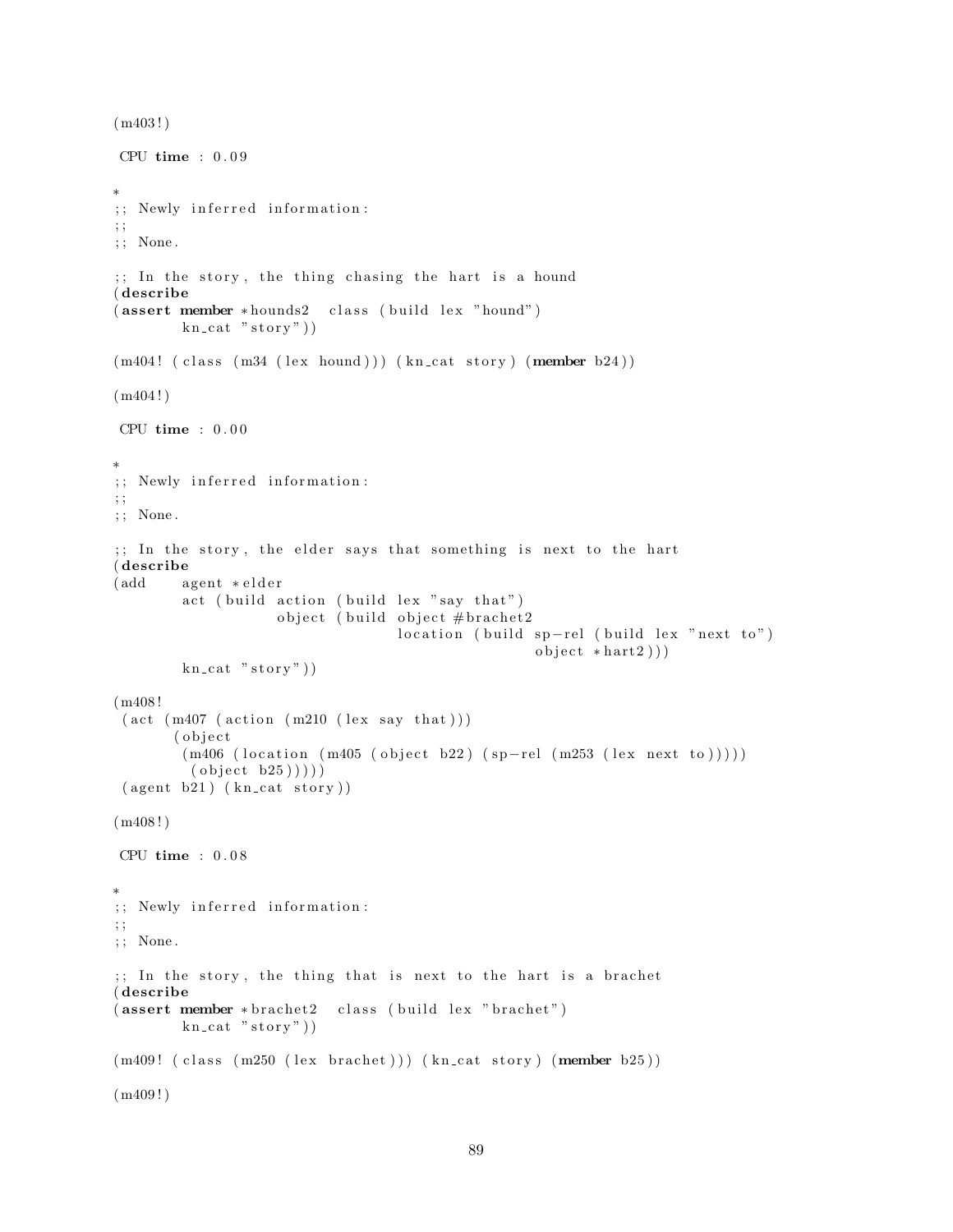```
CPU time : 0.00∗
;; Newly inferred information:
; ;
; ; None .
;; In the story, the brachet is white
( describe
( assert object *brachet2 property (build lex "white") kn_cat "story"))
(m410! (kn_{cat story}) (object b25) (property (m88 (lex white))))
(m410!)CPU time : 0.01∗
;; Newly inferred information:
; ;
; ; None .
; In the story, the two brachets are actually the same brachet.
( describe
( assert equiv * brachet1 equiv * brachet2 kn_cat "story-comp"))
(m411! (equiv b25 b14) (kn_cat story-comp))(m411!)CPU time : 0.00∗
;; Newly inferred information:
; ;
; ; None .
;; In the story, the two harts are actually the same hart.
( describe
(assert\equiv\{quity *hart1\equiv\{quity * hart2\} \text{ } kncat \text{ } "story–comp" } )(m412! (equiv b22 b12) (kn_cat story-comp))
(m412!)CPU time : 0.01∗
;; Newly inferred information:
; ;
; ; None .
;; In the story, the two hounds are actually the same hound.
( describe
( assert equiv * hounds1 equiv * hounds2 kn_cat "story-comp"))
(m413! (equiv b24 b15) (kn_cat story-comp))
```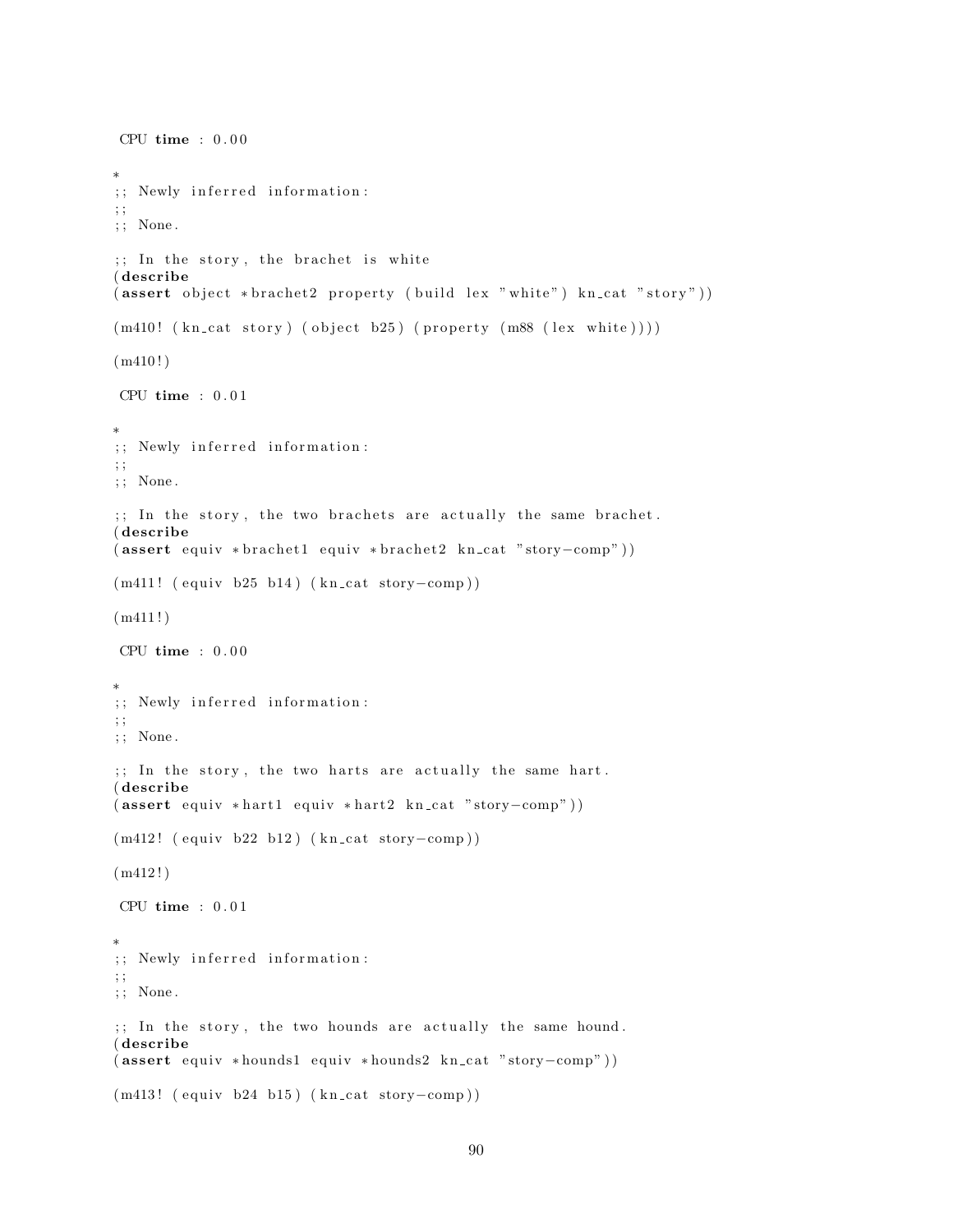```
(m413!)CPU time : 0 . 0 1
∗
;; Newly inferred information:
; ;
; ; None .
;; What does brachet mean?
\hat{a}−−> (defineNoun "brachet")
 Definition of brachet:
 Class Inclusions: animal,
 Possible Actions: bite buttock,
 Possible Properties: valuable, small, white,
 Possibly Similar Items: mammal, pony,
n i l
CPU time : 1 3 . 4 4
∗
;;;; This is the content of Karen's original "br.txt4" file ;;;
; When Sir Tor was ready, he mounted upon his horse's back, and rode after the
; knight with the brachet. [71];; In the story, Sir Tor mounts something.
( describe
(add agent * SirTor)act (build action (build lex "mount")
                 object #tonhorse kn_cat "story")))
(m422! (act (m421 (action (m335 (lex mount))) (kn_cat story) (object b26)))
(\text{agent } b20))(m422!)CPU time : 0 . 0 7
∗
;; Newly inferred information:
; ;
; ; None .
;; In the story, the thing that Sir Tor mounts is his horse.
( describe
(assert object *torhorse rel (build lex "horse") possessor *SirTor
        kn\_cat "stor y"))
(m423! \ (kn\_cat \ story) (object b26) (possessor b20) (rel (m22 (lex horse))))(m423!)CPU time : 0.01∗
;; Newly inferred information:
```

```
91
```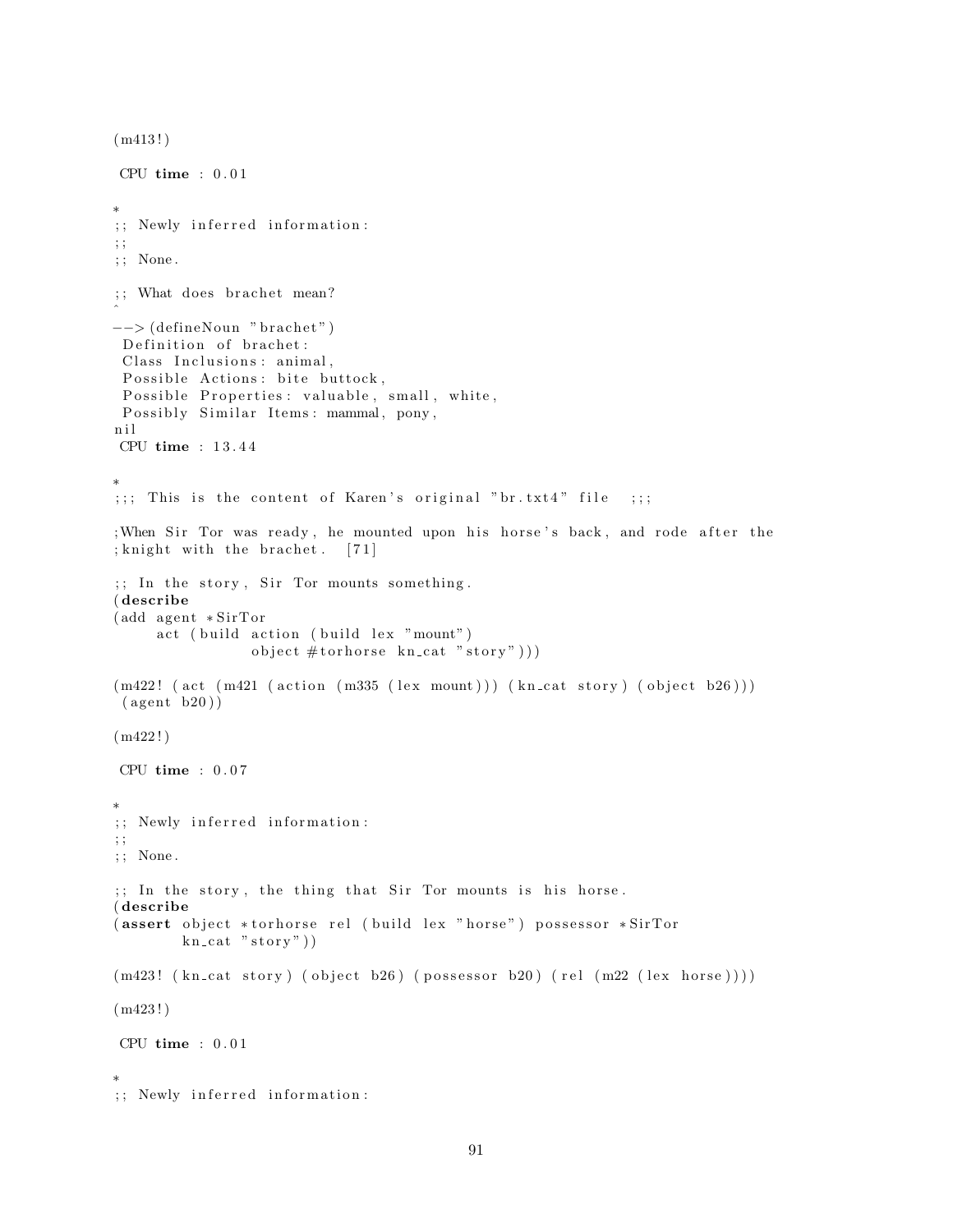```
; ;
; ; None .
;; In the story, Sir Tor's horse is a horse.
( describe
(assert member *torhorse class (build lex "horse") kn_cat "story"))
(m424! (class (m22 (lex horse))) (kn_cat story) (member b26))
(m424!)CPU time : 0.00∗
;; Newly inferred information:
; ;
; ; None .
;; In the story, Sir Tor rides his horse
( describe
(add agent * SirTor)act ( build action ( build lex "ride")
                object *torhorse)
        direction *knight1 kn_cat "story"))
(m426! (act (m425 (action (m345 (lex ride))) (object b26))) (agent b20)
(direction b17) (kncat story))(m426!)CPU time : 0 . 0 6
∗
;; Newly inferred information:
; ;
; ; None .
;; In the story, the knight who took the brachet is with the brachet.
( describe
(assert object1 *knight1 rel (build lex "with") object2 *brachet1
        kn\_cat "story")
(m428! (kn_cat story) (object1 b17) (object2 b14) (rel (m427 (lex with))))
(m428!)CPU time : 0.00∗
;; Newly inferred information:
; ;
; ; None .
;
; 'Ye shall say [you are sent] by the knight who went in quest of the knight
; with the brachet .' [71];; In the story, Sir Tor says that something shall say that it was sent by the knight
```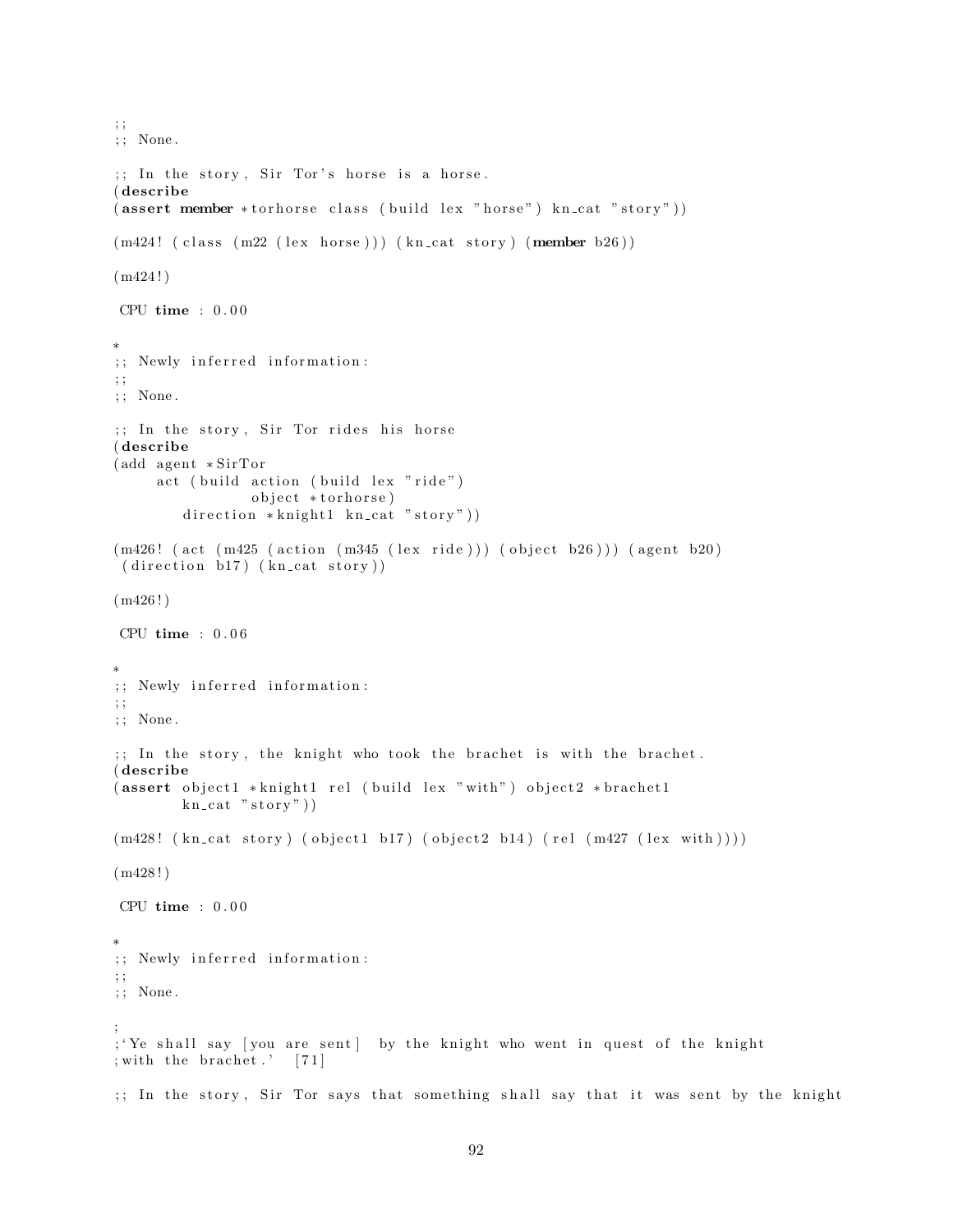```
;; who is questing for the brachet.
( describe
(add agent * SirTor)act ( build action ( build lex " say that")
                  object ( build mode ( build lex " shall")
                                  object (build agent \#guys
                                                  act ( build action ( build lex " say that")
                                                               object (build
                                                                         agent ( build skf " questor -for"
                                                                         a1 * knight1
                                                                         a2 * bracket1)act ( build object *guys
                                                                                      action (build
                                                                                        lex "send")))))kn\_cat "story")
(m438 !
 (\text{act } (m437 \ (\text{action } (m210 \ (lex say that)))( o b j e c t
         (m436 \ (mode \ (m429 \ (lex \ shall)))( o b j e c t
           (m435
            (\text{act } (m434 (\text{action } (m210)))( o b ) e c t
                    (m433 (act (m432 (action (m431 (lex send)))) (object b27)))(\text{agent } (m430 (a1 b17) (a2 b14) (skf question-for) )))))(\text{agent } b27)))))( agent b20) ( kn_cat story ) )(m438!)CPU time : 0.10∗
;; Newly inferred information:
; ;
; ; None .
;; In the story, Sir Tor is the knight who is questing for the brachet
( describe
( assert equiv ( build skf " questor-for" a1 *knight1 a2 *brachet1)
         equiv * SirTor kn_cat "story-comp"))
(m439! ( equiv (m430 (a1 b17) (a2 b14) ( skf questor-for )) b20)
 (kn\_cat\_story–comp))
(m439!)CPU time : 0.02∗
;; Newly inferred information:
\therefore; ; None .
;; What does brachet mean?
\hat{a}−−> (defineNoun "brachet")
```

```
93
```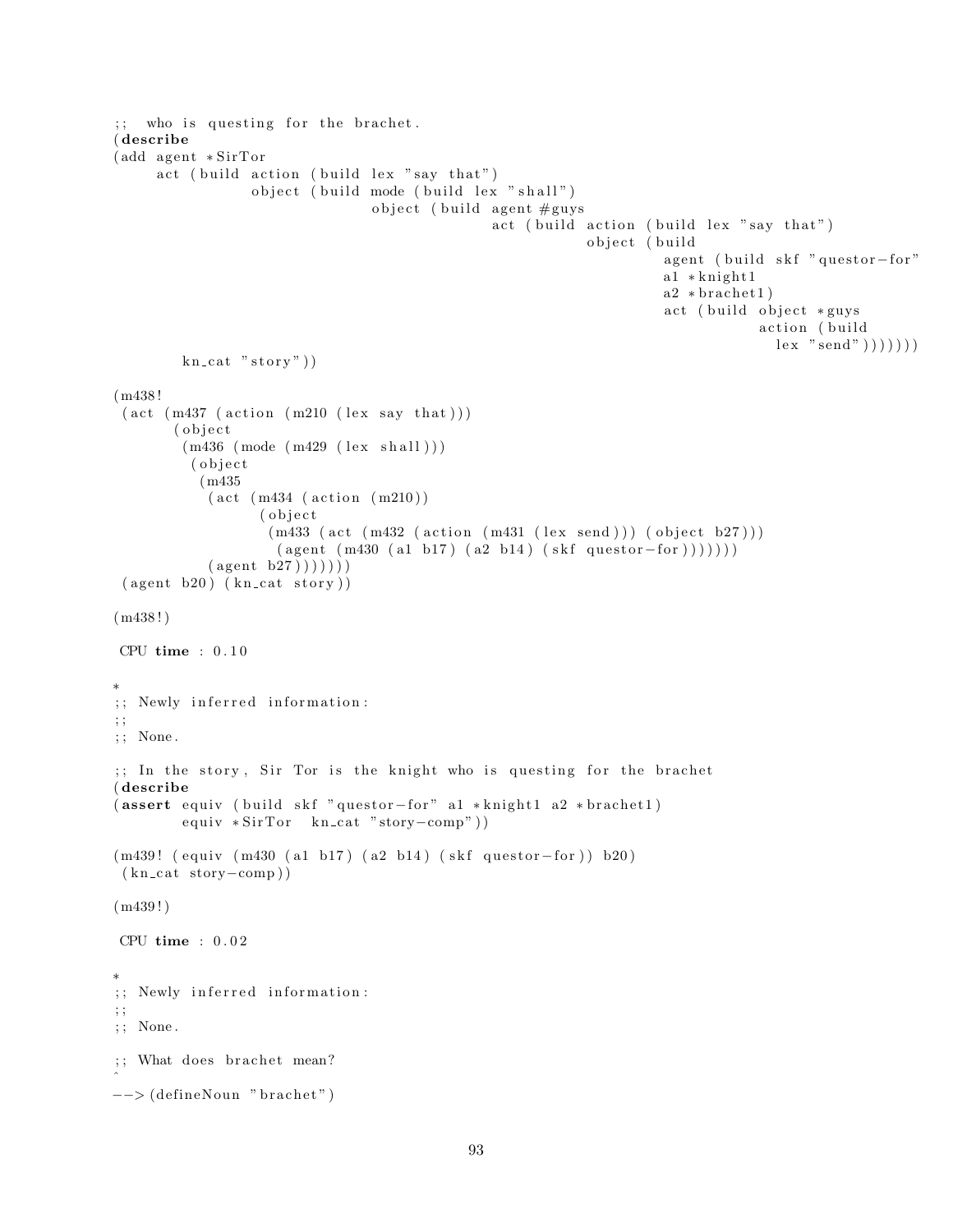```
Definition of brachet:
 Class Inclusions: animal,
 Possible Actions: bite buttock,
 Possible Properties: valuable, small, white,
 Possibly Similar Items: mammal, pony,
n i l
CPU time : 1 4 . 8 5
∗
;
; 'I know you ride after the knight with the white brachet, and I shall bring
; you where he is,' said the dwarf. [72]; In the story, there is a dwarf
( describe
(assert member \#\text{dwarf} class (build lex "dwarf") kn_cat "story"))
(m441! (class (m440 (lex dwarf))) (kn_cat story) (member b28))(m441!)CPU time : 0 . 0 1
∗
;; Newly inferred information:
; ;
; ; None .
;; In the story, the dwarf says that he knows that Sir Tor seeks the knight who took the brachet.
( describe
(add agent *dwarf1
     act ( build action ( build lex "say that")
                  object (build agent *dwarf1
                                  act ( build action ( build lex "know that")
                                              object ( build agent *SirTor
                                                              act ( build action ( build lex " seek")
                                                                           object * knight1))))kn\_cat "story"))
(m449 !
 (\text{act } (m448 \text{ (action } (m210 \text{ (lex say that})))( o b j e c t
        (m447
          (\text{act } (m446 \ (\text{action } (m442 \ (lex \ known \ that))))( o b j e c t
                  (m445 (act (m444 (action (m443 (lex seek))) (object b17)))(\text{agent } b20)))
          (\text{agent } b28))))
 (\text{agent } b28) (\text{kn\_cat story}))(m449!)CPU time : 0.10∗
;; Newly inferred information:
; ;
; ; None .
```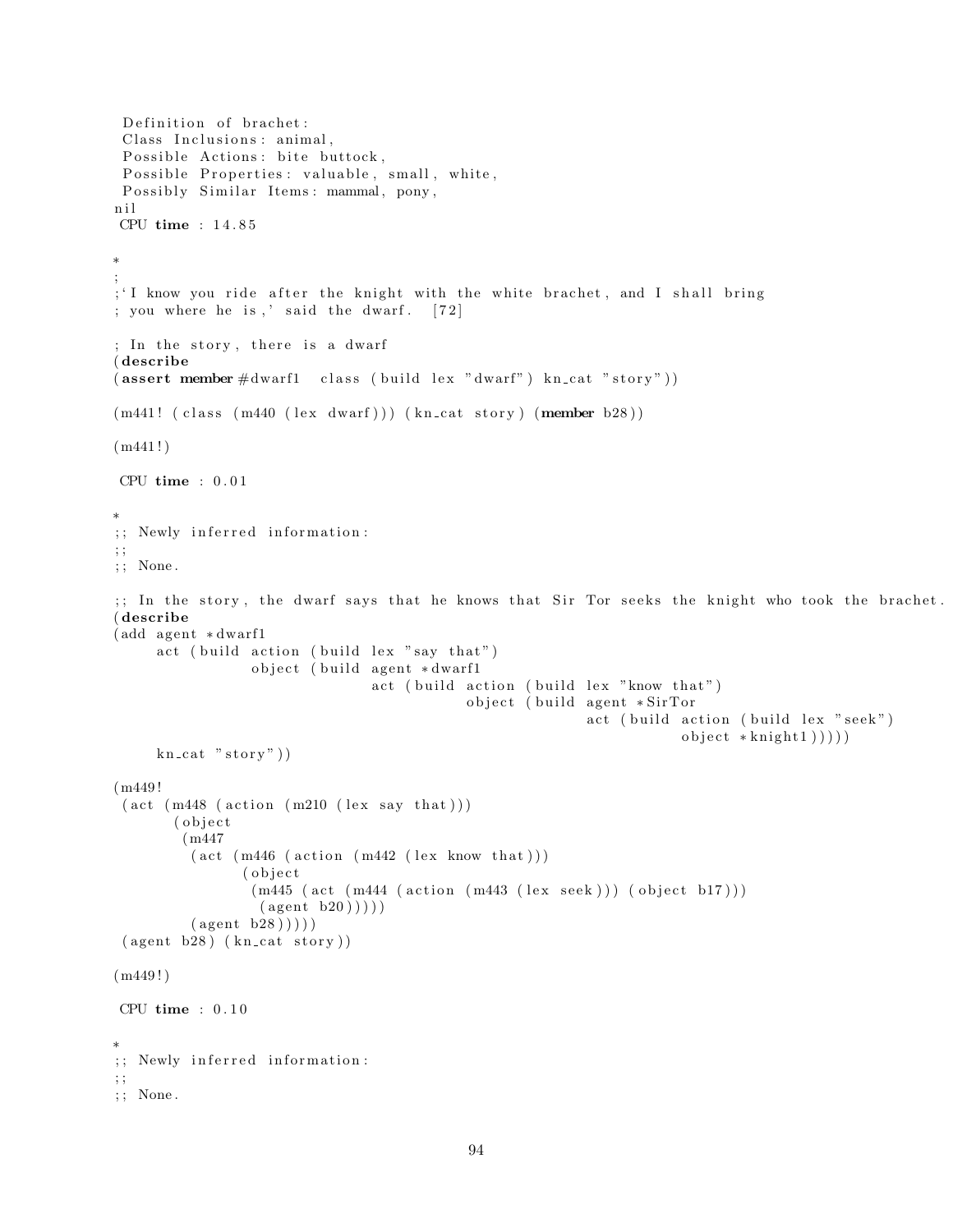```
;; In the story, the dwarf says that he will bring Sir Tor someplace.
( describe
(add agent *dwarf1
     act ( build action ( build lex " say that")
                 object ( build agent *dwarf1
                                act ( build action ( build lex "bring")object *SirTor to #brplace))
     kn\_cat "stor y")
(m453 !
 (\text{act } (m452 \text{ (action } (m210 \text{ (lex say that})))( o b j e c t
        (m451 (act (m450 (action (m370 (lex bring))) (object b20) (to b29)))
         (\text{agent } b28))))
 ( agent b28) ( kn_cat story ) )(m453!)CPU time : 0 . 0 9
∗
;; Newly inferred information:
; ;
; ; None .
;; In the story, the knight is in the place that the dwarf is taking Sir Tor.
( describe
(assert object * knight location * brplace kn_cat "story"))
(m454! (kn_cat story) (location b29) (object b17))
(m454!)CPU time : 0 . 0 6
∗
;; Newly inferred information:
; ;
; ; None .
;; In the story, the brachet is in the place that the dwarf is taking Sir Tor.
( describe
( assert object * brachet1 location * brplace kn_cat "story-comp"))
(m455! (kn_cat story-comp) (location b29) (object b14))
(m455!)CPU time : 0.01∗
;; Newly inferred information:
; ;
; ; None .
;;;; This is the content of Karen's original "br.txt5" file ;;;
```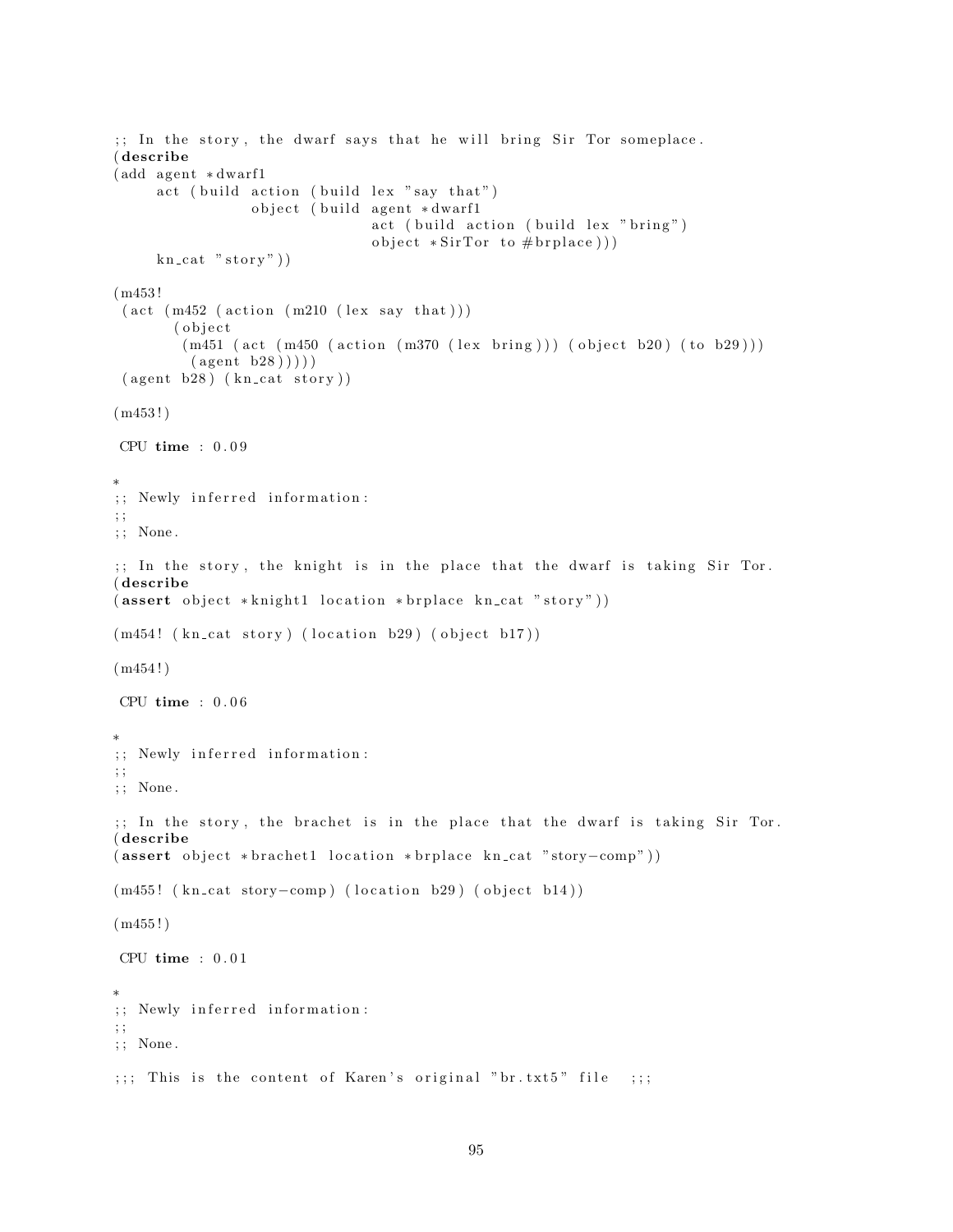```
; Then he went to the other pavilion and found a lady lying sleeping therein;
; and there was the white brachet which bayed at him fast.
;; In the story, Sir Tor goes to some place
( describe
( add agent *SirTor act ( build action ( build lex "go")) to \# pavilion1 kn_cat "story"))
(m458! (act (m457 (action (m456 (lex go))))) (agent b20) (kn_cat story)
 (to b30))(m458!)CPU time : 0 . 0 9
∗
;; Newly inferred information:
; ;
; ; None .
\gamma;; In the story, the place that Sir Tor goes to is a pavilion
( describe
(assert member * pavilion1 - class (build lex " pavilion")kn\_cat "story"))
(m460! (class (m459 (lex pavilion))) (kn_cat story) (member b30))
(m460!)CPU time : 0.01∗
;; Newly inferred information:
; ;
; ; None .
;; In the story, the lady is sleeping in the pavilion
( describe
(\text{add agent *lady1 act } (build action (build lex "sleep") place * pavilion1) kncat " story"))(m463! (act (m462 (action (m461 (lex sleep))) (place b30))) (agent b19)
 (kn<sub>cat story</sub>))
(m463!)CPU time : 0 . 0 8
∗
;; Newly inferred information:
; ;
; ; None .
;; In the story, Sir Tor finds the lady in the pavilion
( describe
(add agent * SirTor)act (build action (build lex "find")
                 object *lady1)
     place * pavilion1
     kn\_cat "stor y"))
```

```
96
```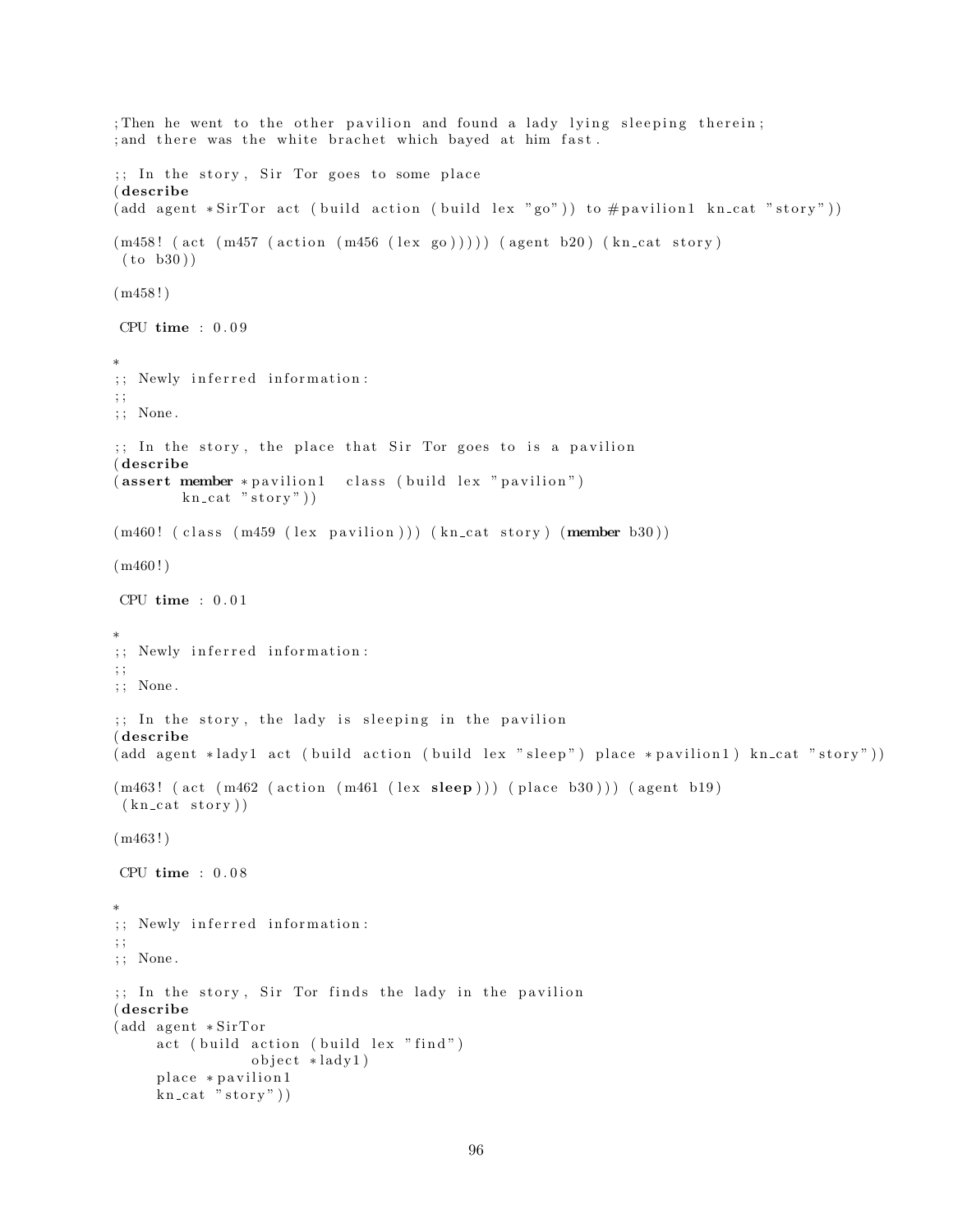```
(m466! (act (m465 (action (m464 (lex find))) (object b19))) (agent b20)
 (kn\_cat~ story) (place~b30))(m466!)CPU time : 0.10∗
;; Newly inferred information:
; ;
; ; None .
\gamma; In the story, Sir Tor finds the brachet in the pavilion
( describe
(add agent * SirTor)act (build action (build lex "find")
                 object * bracket 1)place * pavilion1
     kn\_cat "stor y")
(m468! (act (m467 (action (m464 (lex find))) (object b14))) (agent b20)
 (kn\_cat\_story) (place b30))
(m468!)CPU time : 0 . 0 9
∗
;; Newly inferred information:
; ;
; ; None .
;; In the story, the brachet bays at Sir Tor.
( describe
(add agent * bracket1)act ( build action ( build lex "bay")
                 direction * SirTor)kn\_cat "story")
(m470! (act (m469 (action (m111 (lex bay))) (direction b20))) (agent b14)
 (kn\_cat~story))(m289! \ (act \ (m112 \ (action \ (m111))))) \ (agent \ b14))(m259! (subclass (m250 (lex brachet))) (superclass (m34 (lex hound))))
(m470! m289! m259!)CPU time : 0 . 2 2
∗
;; Newly inferred information:
\ddot{\phantom{0}};
;; The brachet bays.
;; Brachet is a subclass of hound.
;; What does brachet mean?
\hat{a}−−> (defineNoun "brachet")
```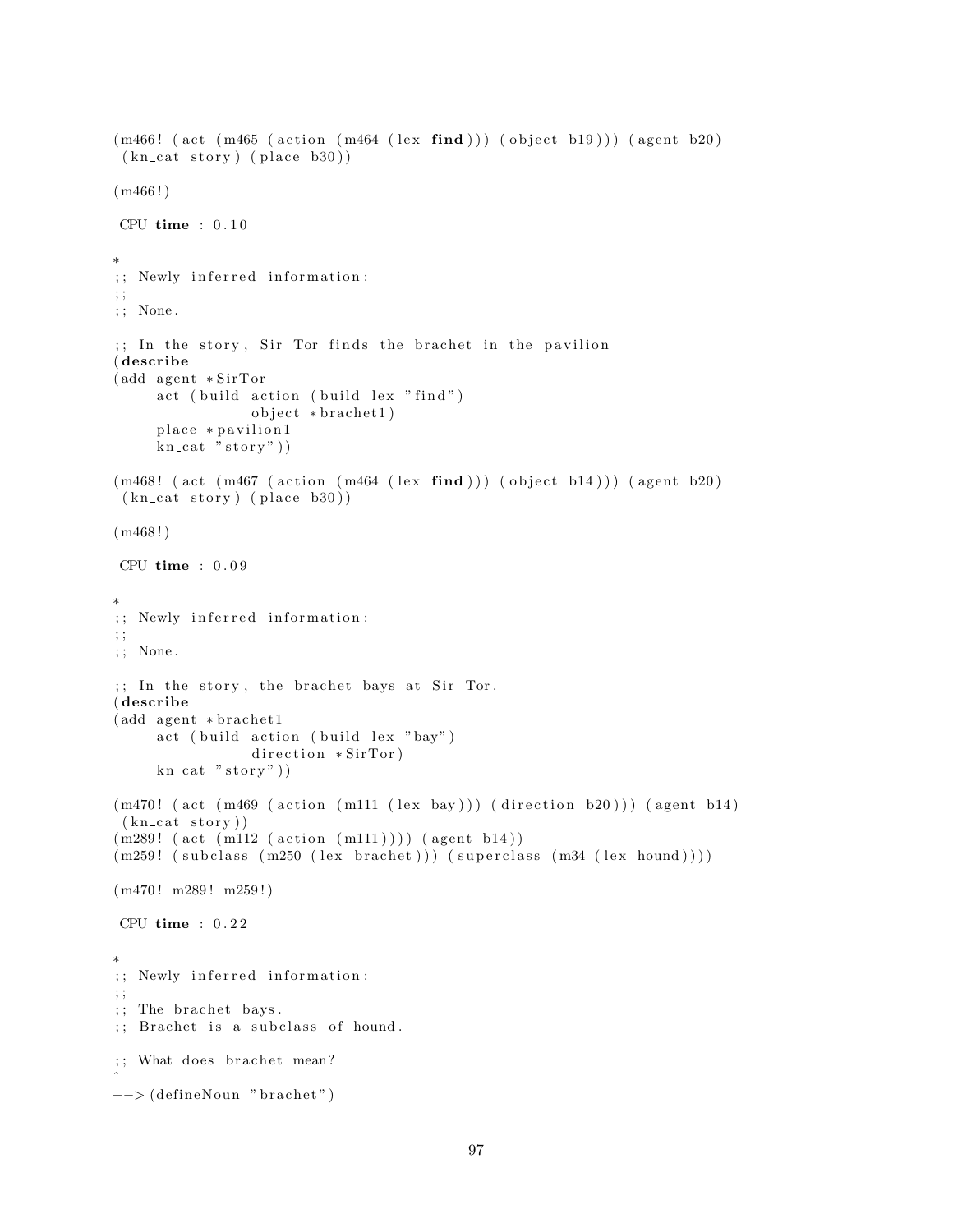```
Definition of brachet:
 Class Inclusions: hound, dog,
 Possible Actions: bite buttock, bay, hunt,
 Possible Properties: valuable, small, white,
n i l
CPU time : 8 4 . 3 4
∗
;;;; This is the content of Karen's original "br. txtt6" file ;;;
; As soon as Sir Tor spied the white brachet, he took it by force and gave it
; to the dwarf.
; In the story, Sir Tor spys the brachet
( describe
(add agent * SirTor)act ( build action ( build lex " spy")object *brachet1)
     kn\_cat "stor y")
(m500! (act (m499 (action (m498 (lex spy))) (object b14))) (agent b20)
 (kn cat story))
(m500!)CPU time : 0 . 1 0
∗
;; Newly inferred information:
; ;
; ; None .
;; In the story, Sir Tor takes the bracket
( describe
(add agent * SirTor)act ( build action ( build lex " take")
                 object * bracket1)kn\_cat "stor y"))
(m501! (act (m356 (action (m355 (lex take))) (object b14))) (agent b20)
 (kn<sub>cat story</sub>))
(m501!)CPU time : 0 . 1 4
∗
;; Newly inferred information:
; ;
; ; None .
;; In the story, Sir Tor gives the brachet to the dwarf
( describe
(add agent *SirTor
     act ( build action ( build lex " give")
                 object * brachet1
                 indobj *dwarf1)
        kn\_cat "stor y"))
```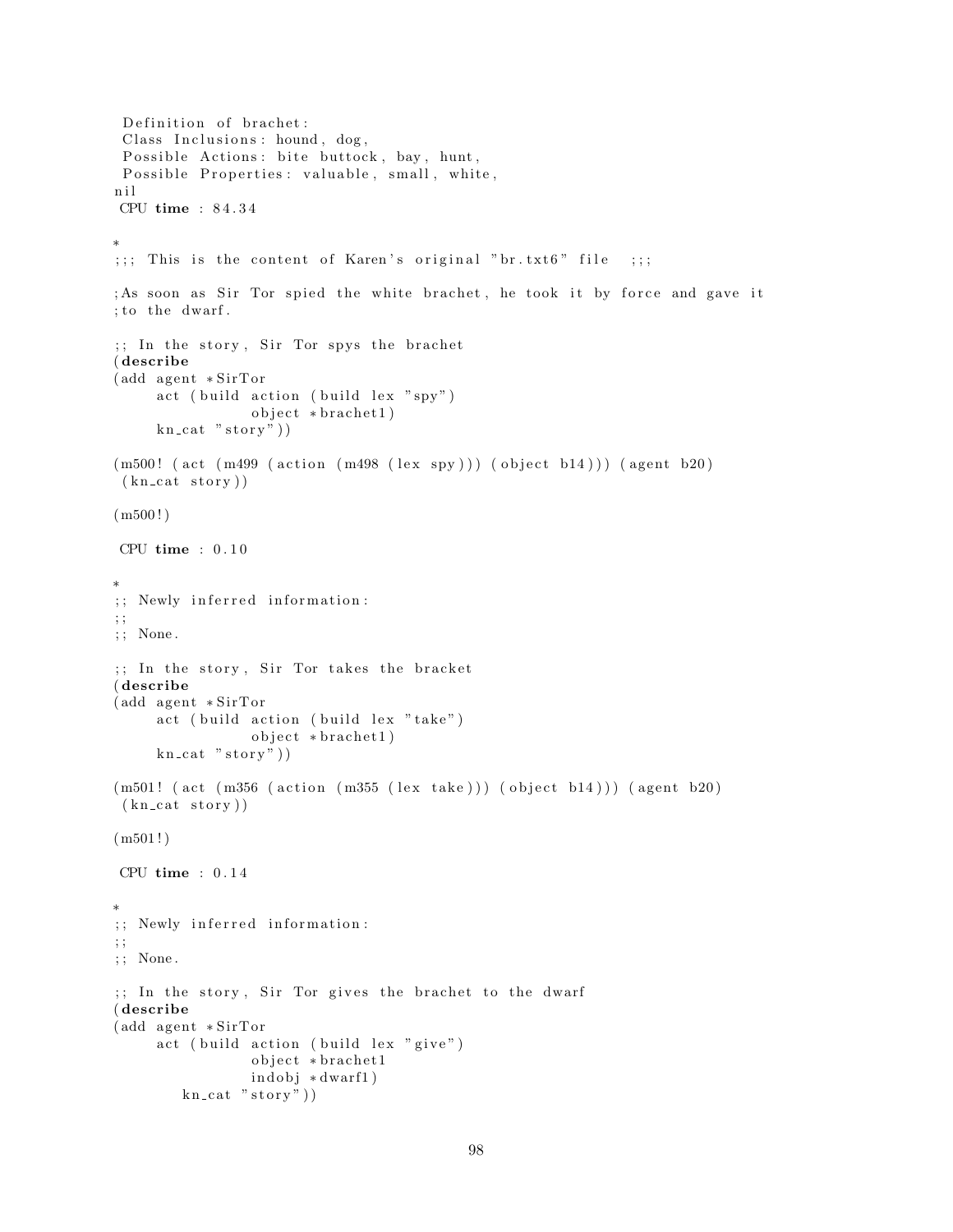```
(m504! (act (m503 (action (m502 (lex give))) (indobj b28) (object b14)))
 (\text{agent } b20) (\text{kn\_cat story}))(m504!)CPU time : 0 . 0 7
∗
;; Newly inferred information:
; ;
; ; None .
;
; With the noise, the lady came out of the pavilion with all her damosels.
;; In the story, the lady comes from the pavilion
( describe
( add agent * lady 1 act ( build action ( build lex "come") from * pavilion 1) kn_cat "story"))
(m506! (act (m505 (action (m395 (lex come))) (from b30))) (agent b19)
 (kn cat story))
(m506!)CPU time : 0 . 1 0
∗
;; Newly inferred information:
; ;
; ; None .
;; In the story, there is a noise
( describe
(assert member #noise1 class (build lex noise) kn_cat "story"))
(m508! (class (m507 (lex noise))) (kn_cat story) (member b31))
(m508!)CPU time : 0 . 0 1
∗
;; Newly inferred information:
; ;
; ; None .
;; In the story, the noise caused the lady to come from the pavilion.
( describe
(add cause ∗noise1
        effect (build agent *lady1 act (build action (build lex "come") from *pavilion1))
        kn\_cat "stor y"))
(m510! (cause b31)
 ( e f f e c t
  (m509 (act (m505 (action (m395 (lex come))) (from b30)))(agent b19)))(kn\_cat\_stor y)
```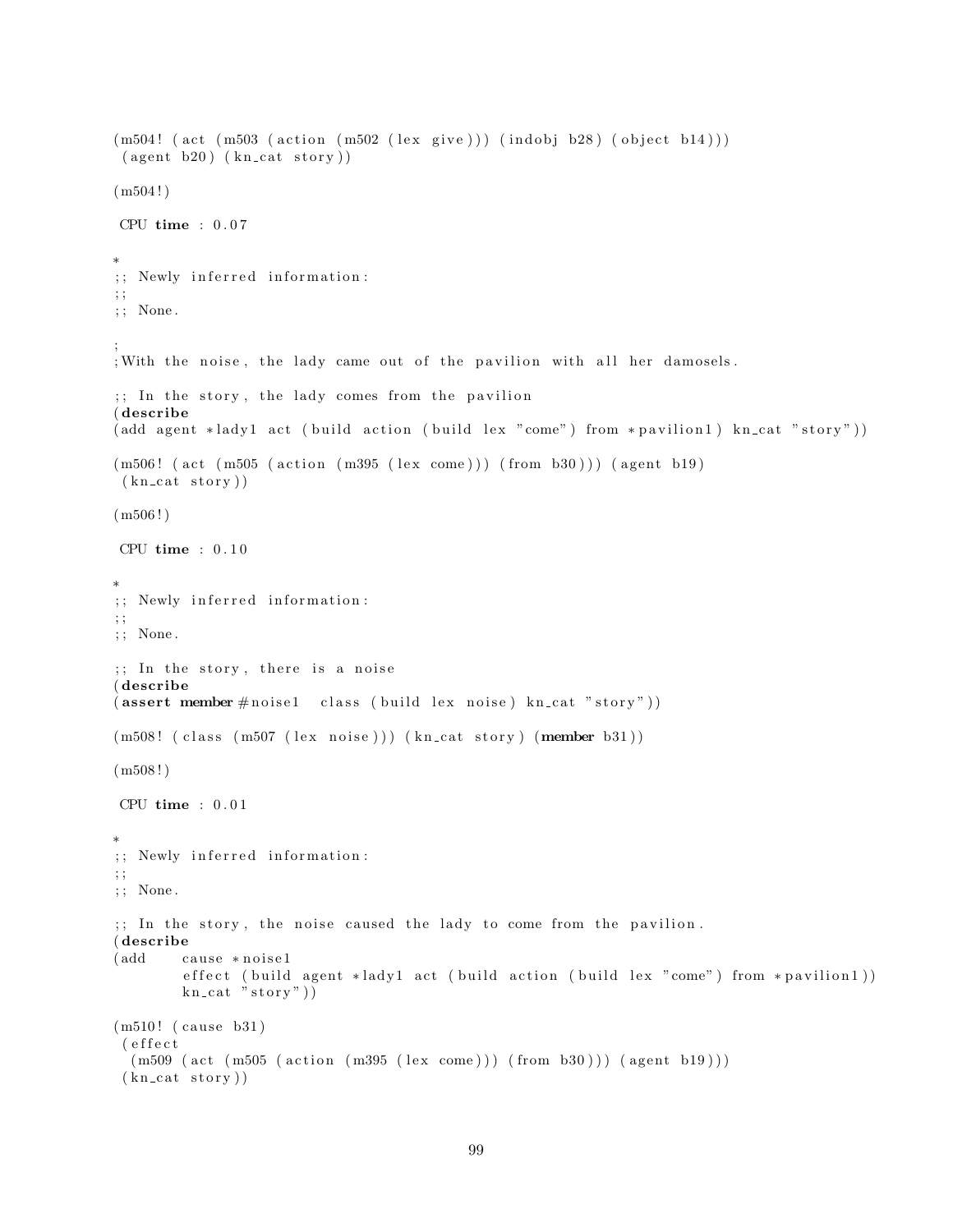```
(m510!)CPU time : 0 . 0 9
∗
;; Newly inferred information:
; ;
; ; None .
;; In the story, there is a damosel
( describe
( assert member *damosels1 class (build lex "damosel")
        kn cat "stop"))
(m512! (class (m511 (lex damosel))) (kncat story))(m512!)CPU time : 0.03∗
;; In the story, the damosel comes from the pavilion
( describe
(add agent \#damosels1 act (build action (build lex "come") from *pavilion1) kn_cat "story"))
(m513! (act (m505 (action (m395 (lex come))) (from b30))) (agent b32)
(kn cat story))
(m513!)CPU time : 0.10∗
;; Newly inferred information:
; ;
; ; None .
;; In the story, the noise caused the damosel to come from the pavilion
( describe
(add cause ∗noise1
        effect (build agent *damosels1 act (build action
                                                  (buid lex "come") from * pavilion1))kn\_cat "story"))
(m515! (cause b31)
( e f f e c t
 (m514 (act (m505 (action (m395 (lex come))) (from b30))) (agent b32)))(kn\_cat\_story))(m515!)CPU time : 0.09∗
;; In the story, the damosel is a person
( describe
( assert member *damosels1 class (build lex " person") kn_cat " story-comp"))
```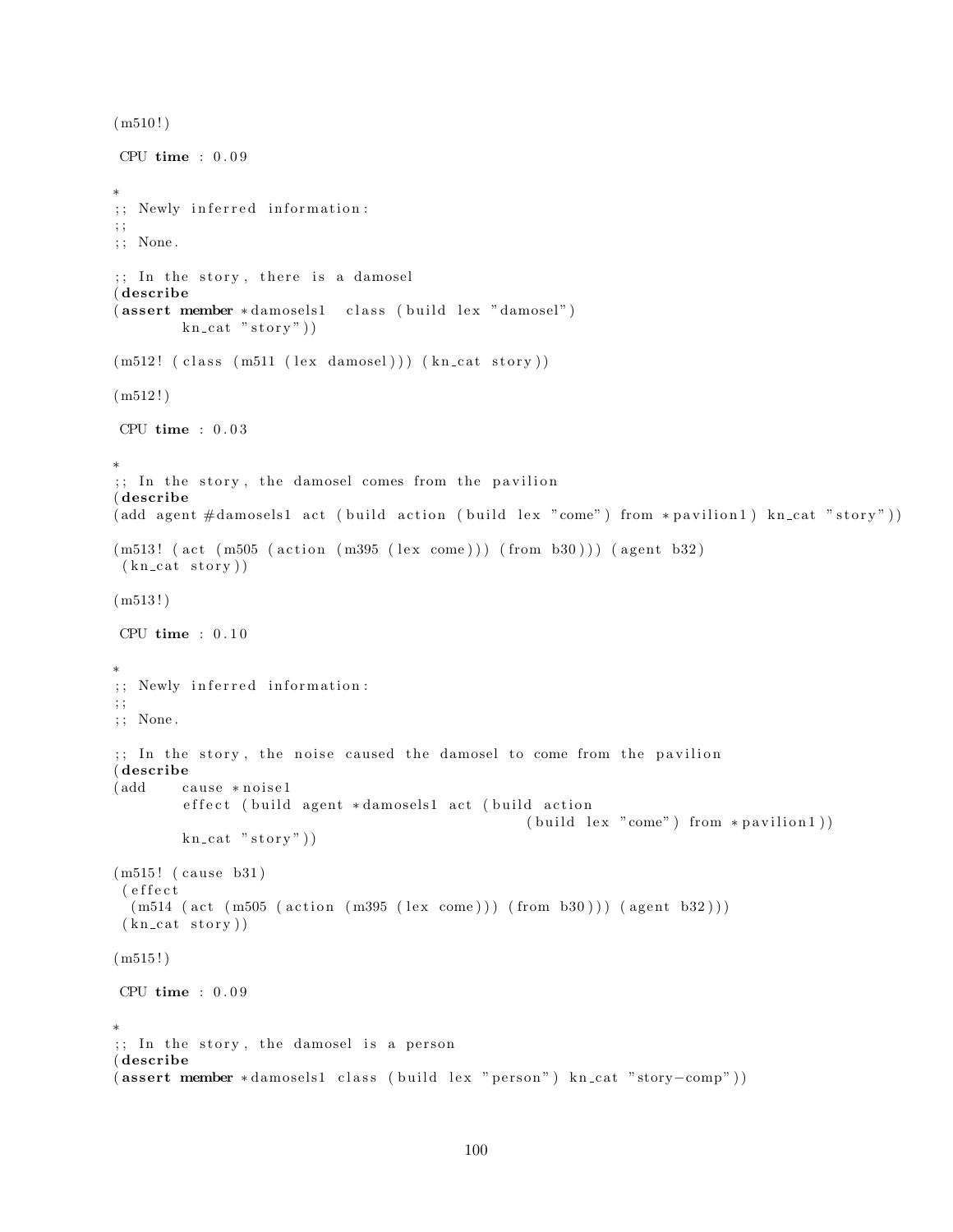```
(m516! ( class (m38 (lex person))) (kn_cat story-comp) (member b32))
(m516!)CPU time : 0 . 0 1
∗
;; Newly inferred information:
; ;
; ; None .
;; In the story, the noise was the brachet baying.
( describe
( assert equiv * noise1 equiv ( build agent * brachet1 act ( build action ( build lex "bay")))
         kn\_cat "story\_comp"))
(m517! (equiv b31 (m289! (act (m112 (action (m111 (lex bay))))) (agent b14)))(kn cat story comp))
(m517!)CPU time : 0 . 0 1
∗
;; Newly inferred information:
; ;
; ; None .
;;; 'What! Will ye take my brachet from me?' said the lady.
;; In the story, the lady asks Sir Tor why he took the brachet from her.
( describe
(add agent *lady1
     act ( build action ( build lex "ask")
                 object ( build agent *SirTor
                                 act ( build action ( build lex " take")
                                              object * bracket1)from *lady1)\text{indobj} * \text{SirTor} \text{kn} \text{cat} " \text{ story"})
(m521 !
 (\text{act } (m520 \text{ (action } (m518 \text{ (lex ask)})))( object(m519 (act (m356 (action (m355 (lex take))) (object b14)))(\text{agent } b20) (\text{from } b19)))
 ( agent b19) (indobj b20) (kncat story))(m521!)CPU time : 0.10∗
;; Newly inferred information:
; ;
; ; None .
;; In the story, the lady is angry.
( describe
```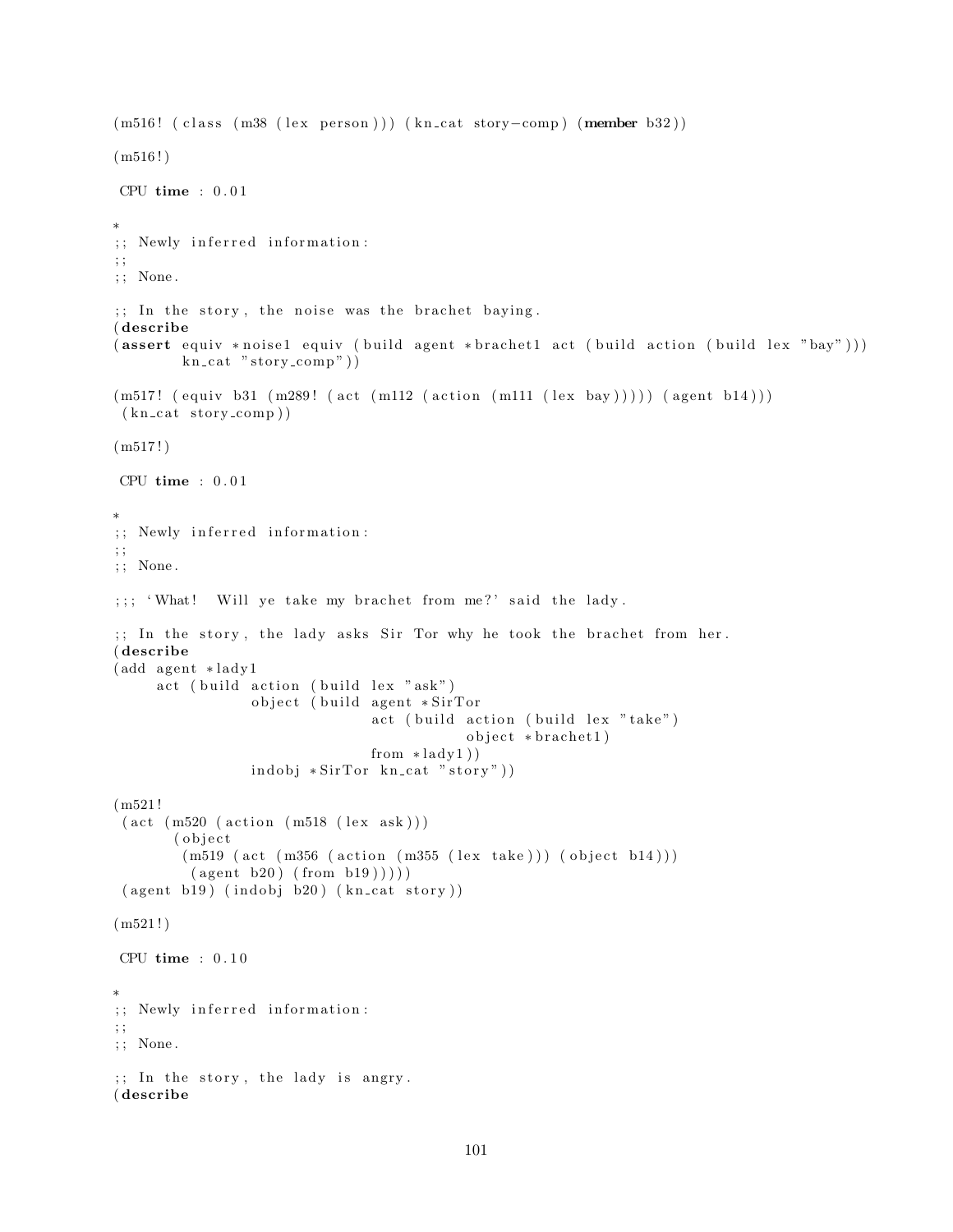```
( assert object *lady1 property ( build lex " angry") kn_cat " story-comp"))
(m523! (kn_cat story-comp) (object b19) (property (m522 (lex angry))))
(m523!)CPU time : 0 . 0 1
∗
;; Newly inferred information:
; ;
; ; None .
\gamma;; In the story, Sir Tor taking the brachet caused the lady to be angry.
( describe
(assert cause (build agent *SirTor)
                       act ( build action ( build lex " take")
                                   object * bracket1)from * lady1)
         effect ( build object *lady1 property ( build lex "angry"))
        kn\_cat "story-comp"))
(m525 !
 ( c au se
  (m519 (act (m356 (action (m355 (lex take)))) (object b14))) (agent b20)(from b19))(effect (m524 (object b19) (property (m522 (lex angry))))(kn\_cat~story–comp)(m525!)CPU time : 0.01∗
;; Newly inferred information:
; ;
; ; None .
;
; 'Yes,' said Sir Tor, 'this brachet I have sought from King Arthur's court
; hither \cdot [72]
;; In the story, Sir Tor tells the lady that he took the brachet from her.
( describe
(add agent * SirTor)act ( build action ( build lex " say that")
                 object ( build agent *SirTor
                                 act ( build action ( build lex " take")
                                             object *brachet1)
                                 from * lady1)
                 indobj * lady1) kn_cat "story"))
(m527 !
 (\text{act } (m526 \text{ (action } (m210 \text{ (lex say that)}))) (\text{indobj b19})(object)
        (m519 (act (m356 (action (m355 (lex take)))) (object b14)))(\text{agent } b20) (\text{from } b19)))
 ( agent b20) ( kn\_cat story ) )
```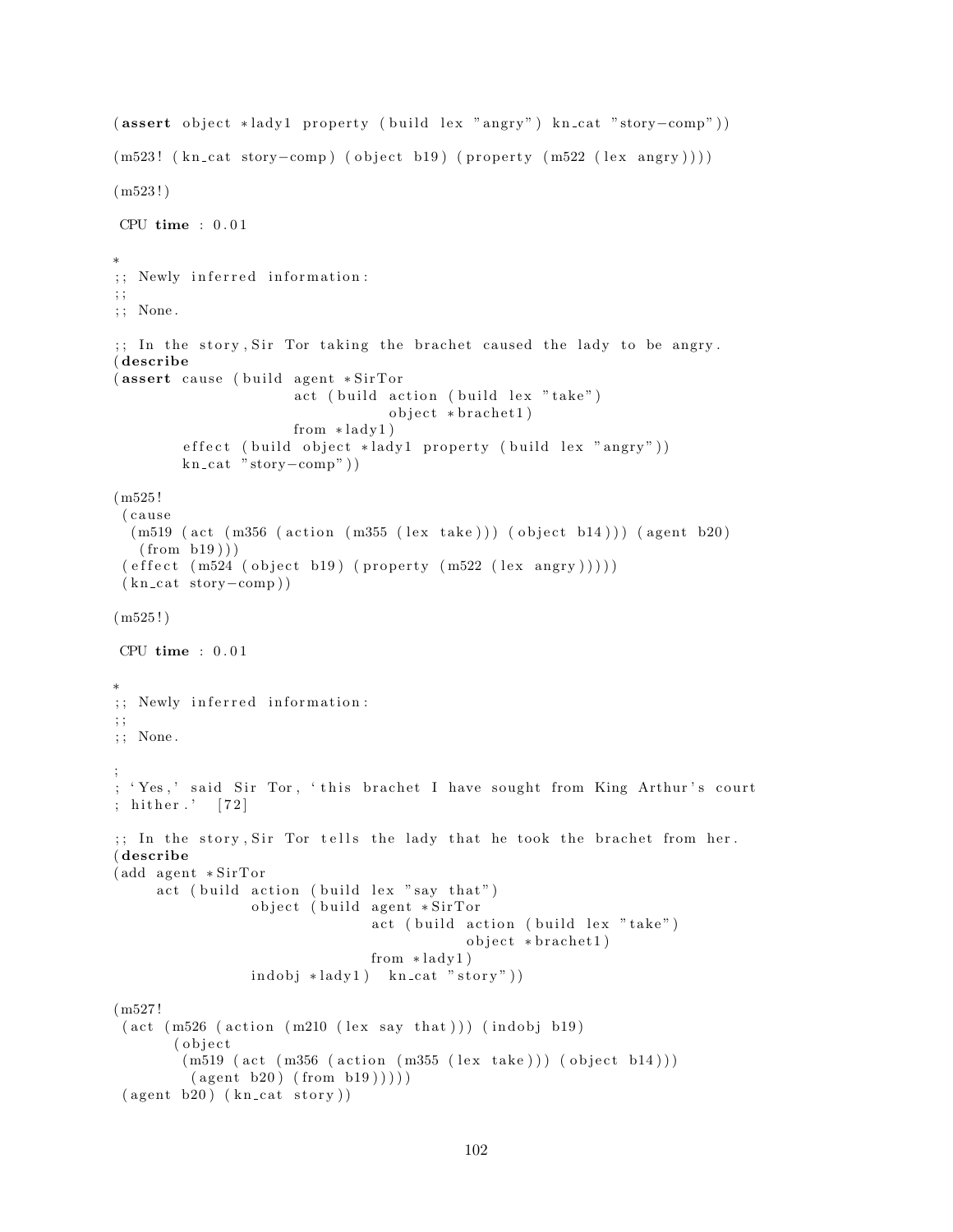```
(m527!)CPU time : 0.10∗
;; Newly inferred information:
; ;
; ; None .
\gamma;; In the story, Sir Tor says that he sought the brachet from the hall to the pavilion.
( describe
(add agent * SirTor)act ( build action ( build lex " say that")
                  object ( build agent *SirTor
                                  act ( build action ( build lex " seek")
                                               object * bracket1)from * hall1to * partition1)kn<sub>cat</sub> "stor y")
(m531 !
 (\text{act } (m530 \text{ (action } (m210 \text{ (lex say that })))( object
         (m529 (act (m528 (action (m443 (lex seek))) (object b14)))(\text{agent } b20) (\text{from } b13) (\text{to } b30)))
 (\text{agent } b20) (\text{kn\_cat story}))(m531!)CPU time : 0.10∗
;; Newly inferred information:
; ;
; ; None .
;; What does brachet mean?
ˆ
−−> (defineNoun "brachet")
 Definition of brachet:
 Class Inclusions: dog,
 Possible Actions: bite buttock, bay, hunt,
 Possible Properties: valuable, small, white,
n i l
CPU time : 2 4 . 3 9
∗
End of /projects/stn2/CVA/demos/brachet.demo demonstration.
CPU time : 1 9 3 . 3 7
∗
B.2 Cat
```
==============================================================

Starting image  $\frac{'}{$ util/acl62/composer'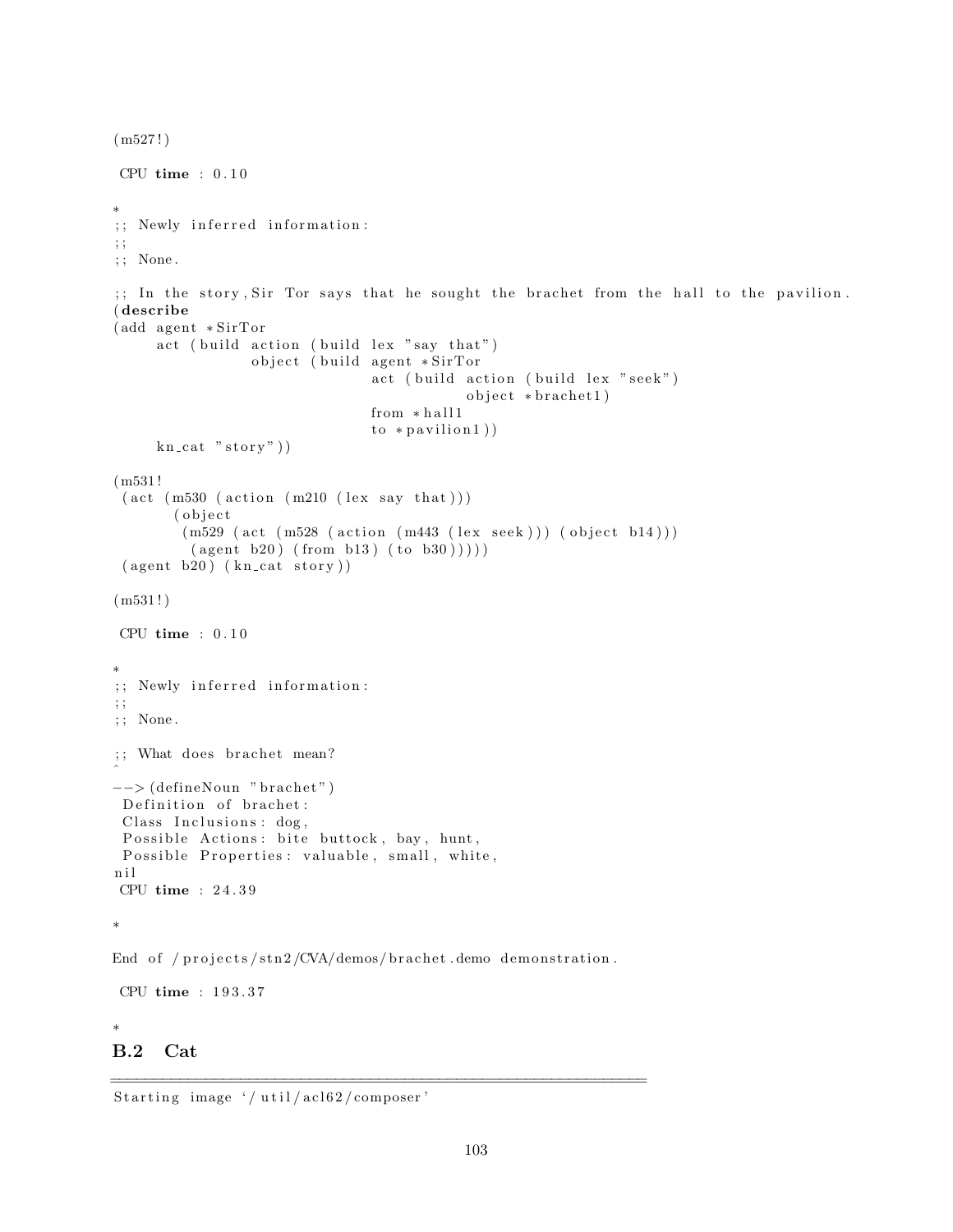```
with no arguments
  in directory '/ projects/stn2/CVA/'
  on machine 'localhost'.
International Allegro CL Enterprise Edition
6.2 [Solaris] (Aug 15, 2002 14:24)
Copyright (C) 1985-2002, Franz Inc., Berkeley, CA, USA. All Rights Reserved.
This development copy of Allegro CL is licensed to:
   [4549] SUNY/Buffalo, N. Campus
;; Optimization settings: safety 1, space 1, speed 1, debug 2.
;; For a complete description of all compiler switches given the current
;; optimization settings evaluate (explain-compiler-settings).
;;−−−
;; Current reader case mode: : case-sensitive-lower
cl-user(1): id / projects/snwiz/bin/sneps; Loading / projects/snwiz/bin/sneps.lisp
Loading system SNePS...10% 20% 30% 40% 50% 60% 70% 80% 90% 100%
SNePS−2.6 [PL:0a 2002/09/30 22:37:46] loaded.
Type '(s_{n+1})' or '(s_{n+1})' to get started.
cl-user (2): : ld defun_noun.cl
; Loading / projects/stn2/CVA/defun_noun.cl
cl-user(3): (sneps)
   Welcome to SNePS-2.6 [PL:0a 2002/09/30 22:37:46]
Copyright (C) 1984−−2002 by Research Foundation of
State University of New York. SNePS comes with ABSOLUTELY NO WARRANTY!
Type '(copyright)' for detailed copyright information.
Type '(demo)' for a list of example applications.
   2/24/2003 15:49:35
∗ ( demo "demos/ c a t . demo" )
File / projects/\frac{\sinh 2}{\cosh 2} /CVA/demos/cat .demo is now the source of input.
CPU time : 0 . 0 2
* ;;; Reset the network
(resetnet t)Net reset
CPU time : 0 . 0 3
∗
;;; Don't trace infer
\hat{\ } (
−−> setq snip :* infertrace * nil)
n i l
CPU time : 0 . 0 0
∗
;;; Load all valid relations
(intext "/projects/stn2/CVA/demos/rels")
```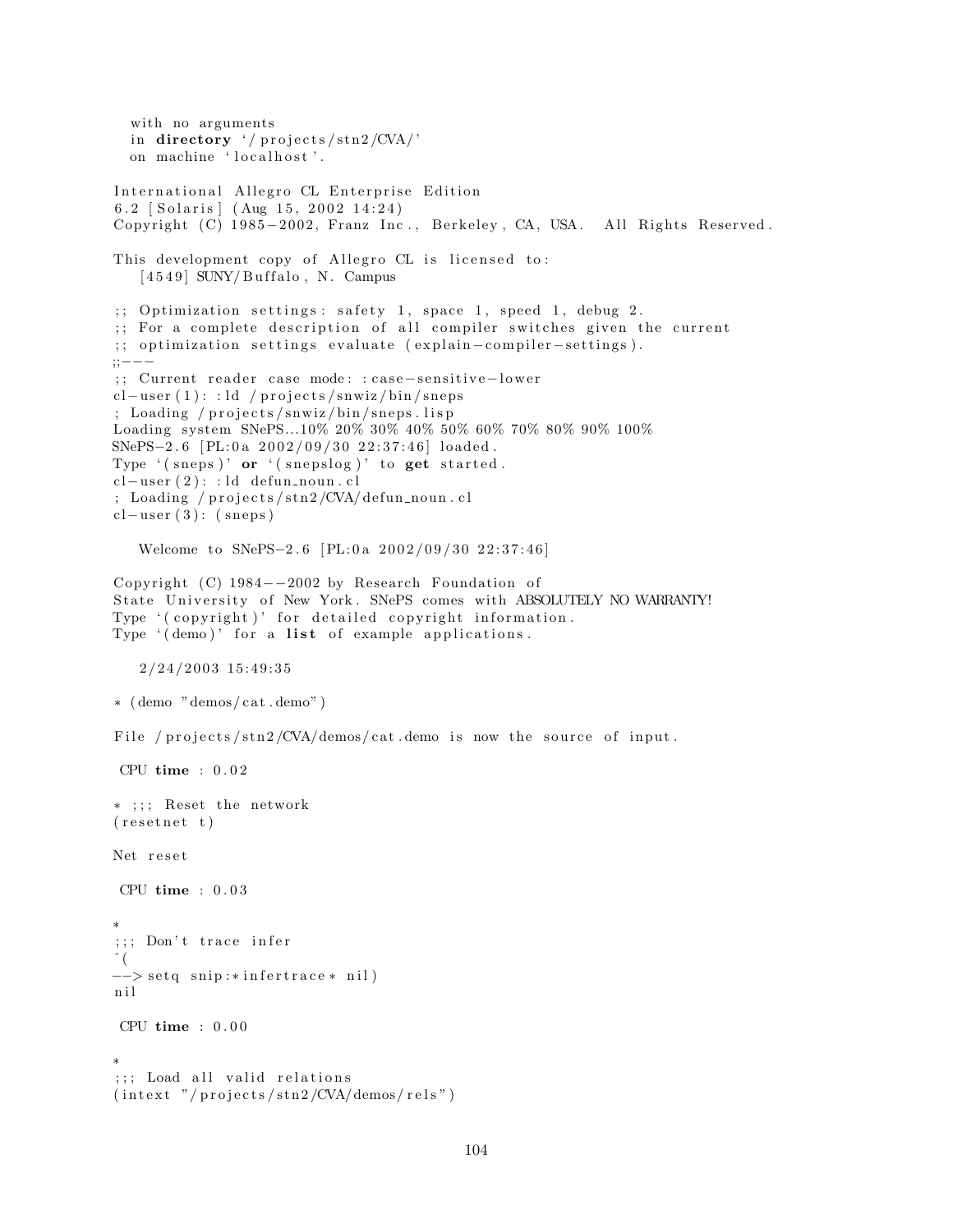```
File / projects/stn2/CVA/demos/rels is now the source of input.
CPU time : 0.00∗
(al a2 a3 a4 after agent antonym associated before cause class direction equiv
 etime from in indobj instr into lex location manner member mode object on
 onto part place possessor proper-name property rel skf sp-rel stime subclass
 superclass synonym time to whole kn_cat)CPU time : 0 . 2 2
∗
End of file / projects/stn2/CVA/demos/relsCPU time : 0 . 2 3
∗
;; ; Compose paths
(intext "/projects/stn2/CVA/demos/paths")
File / projects/stn2/CVA/demos/paths is now the source of input.
CPU time : 0.01∗
before implied by the path ( compose before ( k star ( compose after – ! before ) ) )
before− implied by the path ( compose (kstar ( compose before− ! after ) ) before− )
CPU time : 0.00∗
after implied by the path ( compose after ( k star ( compose before – ! after ) ) )
after – implied by the path ( compose ( k star ( compose after – ! before ) ) after – )
CPU time : 0.00∗
class implied by the path (compose class
                             (kstar (composite subclass - ! superclass)))class- implied by the path ( compose ( kstar ( compose superclass- ! subclass ) )
                             class - )CPU time : 0.00∗
subclass implied by the path (compose subclass
                                (kstar (composite superclass - ! subclass)))subclass- implied by the path (compose
                                 (kstar (composite subclass - ! superclass))subclass - )CPU time : 0 . 0 0
∗
End of file / projects/stn2/CVA/demos/paths
```

```
105
```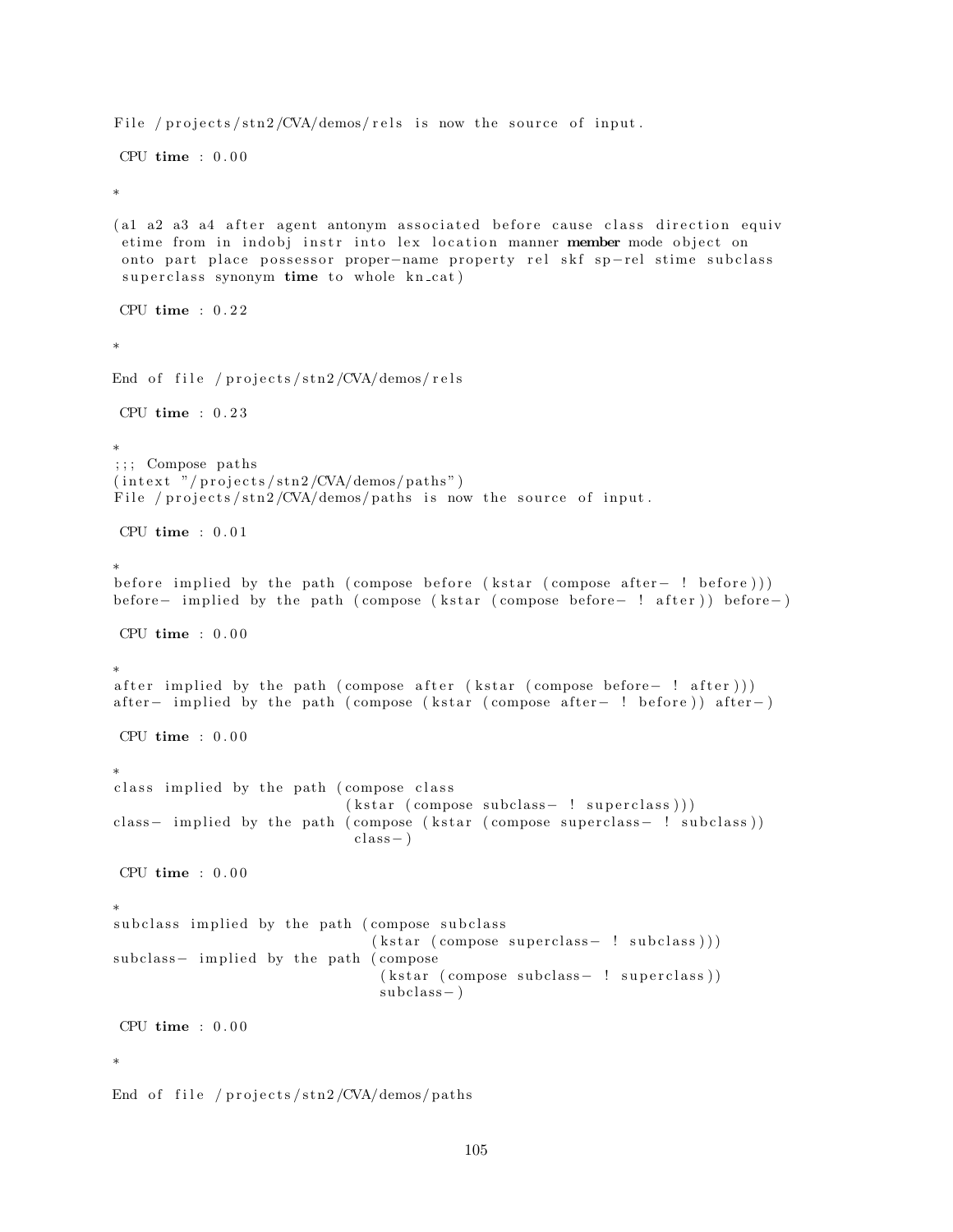```
CPU time : 0.03∗
; ; ; Load Background Knowledge
(demo'/projects/stn2/CVA/demos/cat.base'')File / projects/stn2/CVA/demos/cat.base is now the source of input.
CPU time : 0.01* ;;; Knowledge Base for initial cat demo
;;; Harts are deer
( describe
(assert subclass (build lex "hart")superclass ( build lex " deer" )))
(m3! (subclass (m1 (lex hart))) (superclass (m2 (lex deer))))
(m3! )
CPU time : 0.01∗
;;; Halls are buildings
( describe
(assert subclass (build lex "hall")superclass ( build lex " building" ) ) )
(m6! (subclass (m4 (lex hall))) (superclass (m5 (lex building))))
(m6! )
CPU time : 0 . 0 1
∗
;;; Hounds are dogs
( describe
(assert subclass (build lex "hound")
        superclass ( build lex "dog" ) ) )
(m9! (subclass (m7 (lex hound))) (superclass (m8 (lex dog))))
(m9! )
CPU time : 0.01∗
; ; ; Dogs are mammals
( describe
(assert subclass (build lex "dog")superclass ( build lex "mammal" ) ) )
(m11! (subclass (m8 (lex dog))) (superclass (m10 (lex mammal))))(m11!)
```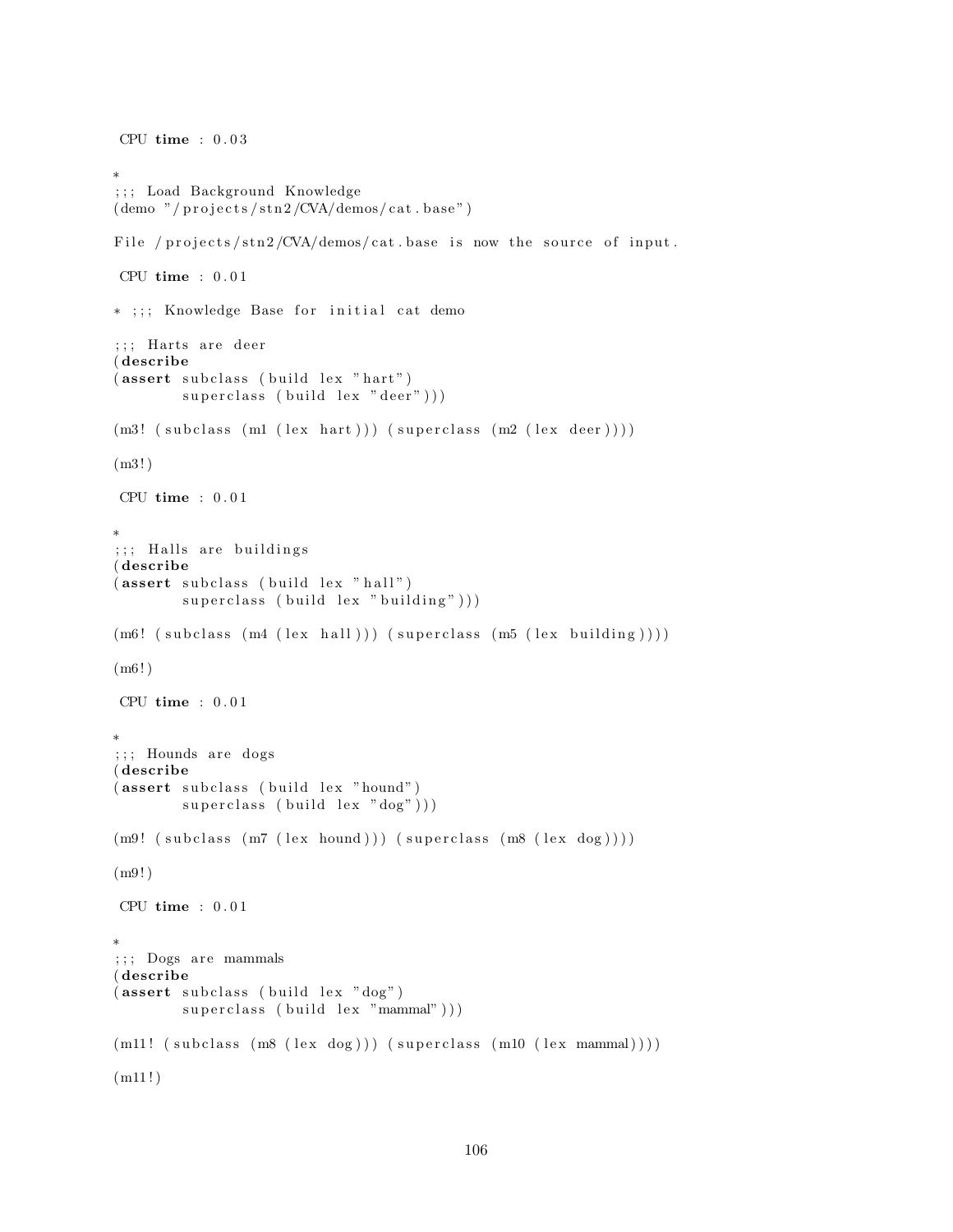```
CPU time : 0 . 0 1
∗
;;; Dogs are quadrupeds
( describe
(assert subclass (build lex "dog")superclass ( build lex "quadruped")))
(m13! (subclass (m8 (lex dog))) (superclass (m12 (lex quadruped)))))
(m13!)CPU time : 0 . 0 1
∗
;;; Dogs are carnivores
( describe
(assert subclass (build lex "dog")superclass ( build lex " carnivore" ) ) )
(m15! (subclass (m8 (lex dog))) (superclass (m14 (lex carnivore)))))
(m15!)CPU time : 0.00∗
;;; Dogs are predators
( describe
(assert subclass (build lex "dog")superclass (build lex "predator")))
(m17! \ (subclass \ (m8 \ (lex \ dog))) \ (superclass \ (m16 \ (lex \ predator))))(m17!)CPU time : 0.01∗
;;; Dogs are animals
( describe
(assert subclass (build lex "dog")superclass (build lex "animal")))
(m19! (subclass (m8 (lex dog))) (superclass (m18 (lex animal)))))
(m19!)CPU time : 0.01∗
; ; ; Rex is a dog
;;; (Ehrlich never had an object - proper-name case frame for Rex)
( describe
( assert member #Rex
        class (build lex "dog"))
```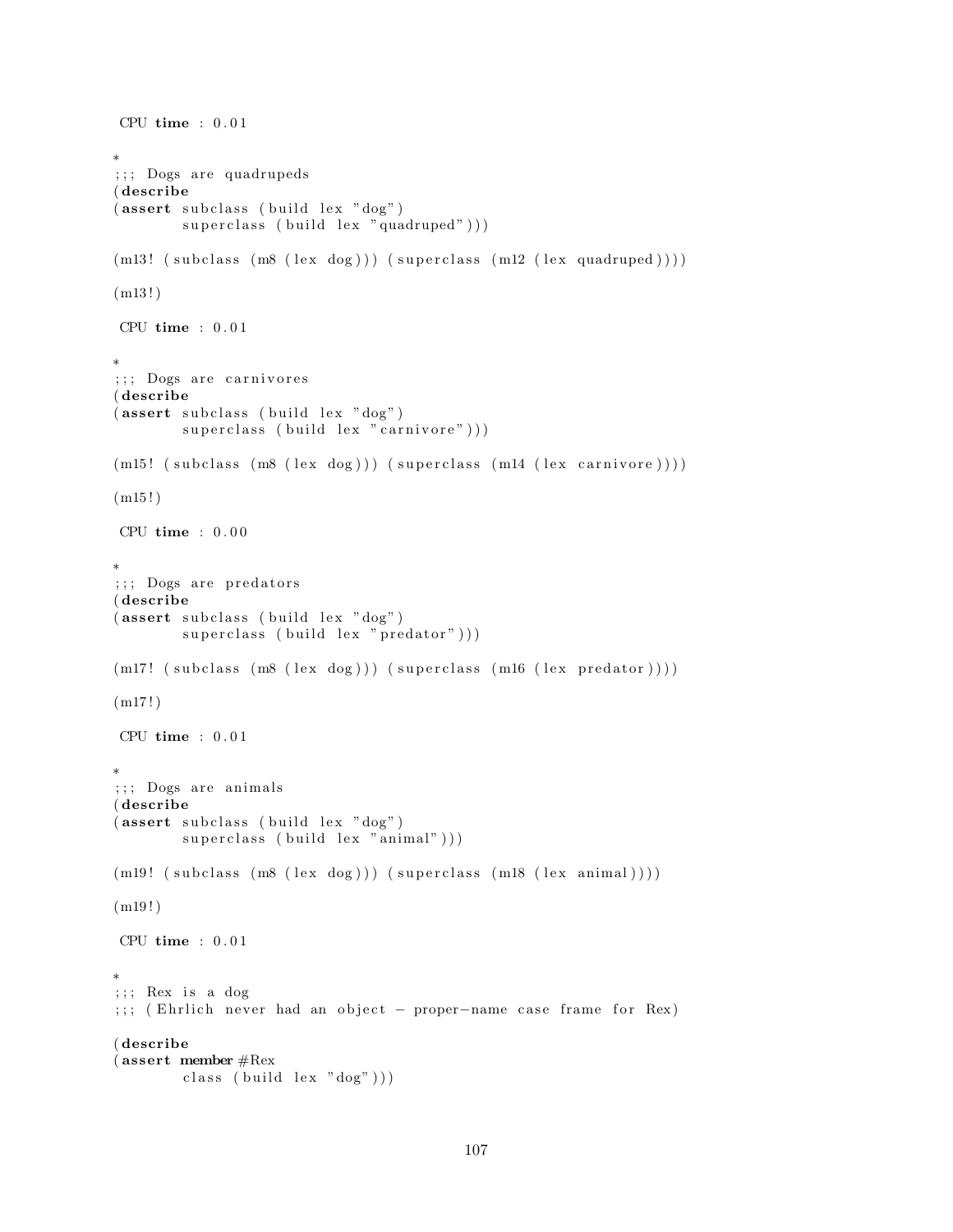```
(m20! (class (m8 (lex dog))) (member b1))
(m20!)CPU time : 0.00∗
( describe
(assert object * Rex)proper-name (build lex "Rex"))(m22! (object b1) (proper-name (m21 (lex Rex))))(m22!)CPU time : 0.01∗
; ; ; Rex belongs to a person
( describe
(assert object * Rex)possessor #person1
        rel (build lex "dog"))(m23! (object b1) (possessor b2) (rel (m8 (lex dog))))
(m23 ! )
CPU time : 0.01∗
( describe
(assert member * person1
        class ( build lex " person" )))
(m25! (class (m24 (lex person))) (member b2))
(m25!)CPU time : 0.01∗
;;; Deer are mammals
( describe
(assert subclass (build lex "deer")superclass ( build lex "mammal" ) ) )
(m26! (subclass (m2 (lex deer))) (superclass (m10 (lex mammal))))
(m26!)CPU time : 0.00∗
;;; Deer are quadrupeds
( describe
(assert subclass (build lex "deer")
```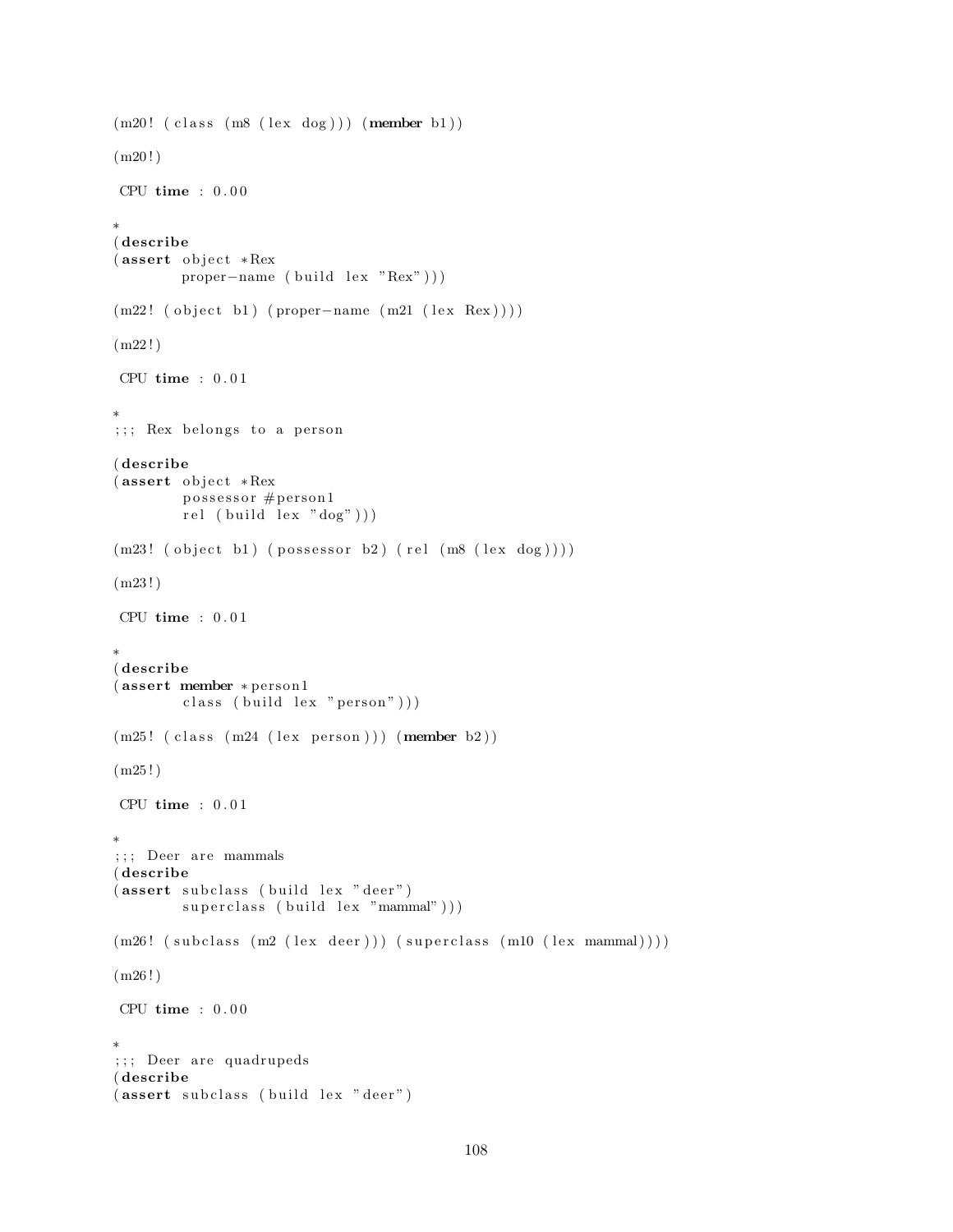```
superclass ( build lex "quadruped")))
(m27! \ (subclass \ (m2 \ (lex \ deer))) \ (superclass \ (m12 \ (lex \ quadruped))))(m27!)CPU time : 0 . 0 0
∗
;;; Deer are herbivores
( describe
(assert subclass (build lex "deer")superclass (build lex "herbivore")
        ) )
(m29! (subclass (m2 (lex deer))) (superclass (m28 (lex herbivore))))
(m29!)CPU time : 0 . 0 1
∗
;;; Carnivores are animals
( describe
(assert subclass (build lex "carnivore")
        superclass (build lex "animal")
        ) )
(m30! (subclass (m14 (lex carnivore))) (superclass (m18 (lex animal))))
(m30!)CPU time : 0.00∗
;;; Predators are carnivores
( describe
(assert subclass (build lex "predator")superclass (build lex "carnivore")
        ) )
(m31! (subclass (m16 (lex predator))) (superclass (m14 (lex carnivore))))
(m31!)CPU time : 0 . 0 0
∗
;;; "Herbivore" and "carnivore" are antonyms
( describe
(assert antonym (build lex "herbivore")
        antonym ( build lex " carnivore")))
(m32! (antonym (m28 (lex herbivore)) (m14 (lex carnivore))))
(m32!)CPU time : 0.01
```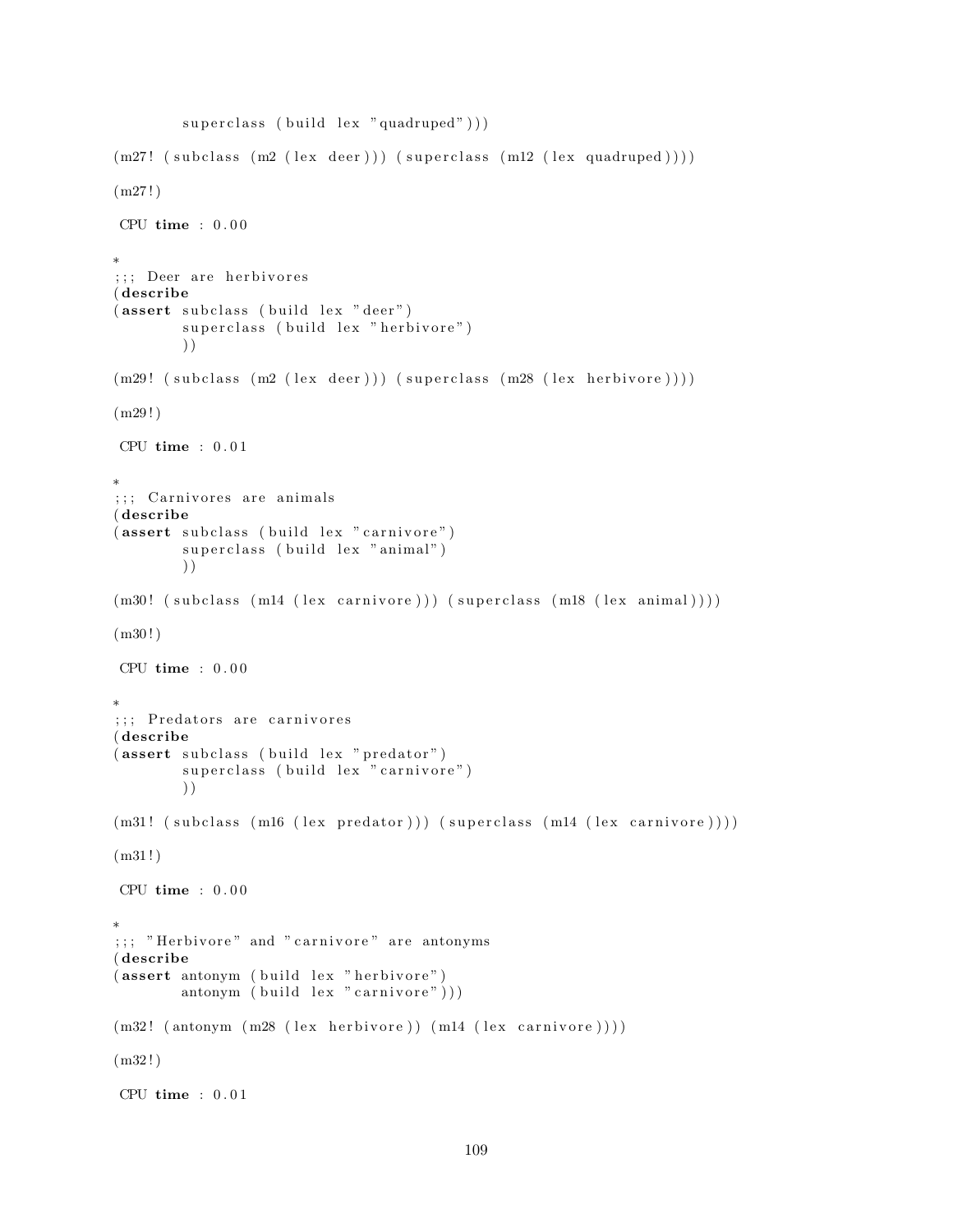```
;;; "Predator" and "carnivore" are antonyms
( describe
(assert antonym (build lex "predator")
        antonym ( build lex " carnivore" )))
(m33! (antonym (m16 (lex predator)) (m14 (lex carnivore))))
(m33 ! )
CPU time : 0 . 0 1
∗
;;; Mammals are animals
( describe
(assert subclass (build lex "mammal")
        superclass (build lex "animal")
        ) )
(m34! (subclass (m10 (lex mammal))) (superclass (m18 (lex animal))))
(m34!)CPU time : 0.00∗
; ;; Mammals are vertebrates
( describe
(assert subclass (build lex "mammal")
        superclass (build lex "vertebrate")
        ) )
(m36! (subclass (m10 (lex mammal))) (superclass (m35 (lex vertebrate))))
(m36!)CPU time : 0.01∗
;;; Quadrupeds are vertebrates
( describe
(assert subclass (build lex "quadruped")
        superclass (build lex "vertebrate")
        ) )
(m37! (subclass (m12 (lex quadruped))) (superclass (m35 (lex vertebrate))))
(m37!)CPU time : 0.00∗
;;; Animals are physical objects
( describe
(assert subclass (build lex "animal")
        superclass (build lex "phys obj")
        ) )
```
∗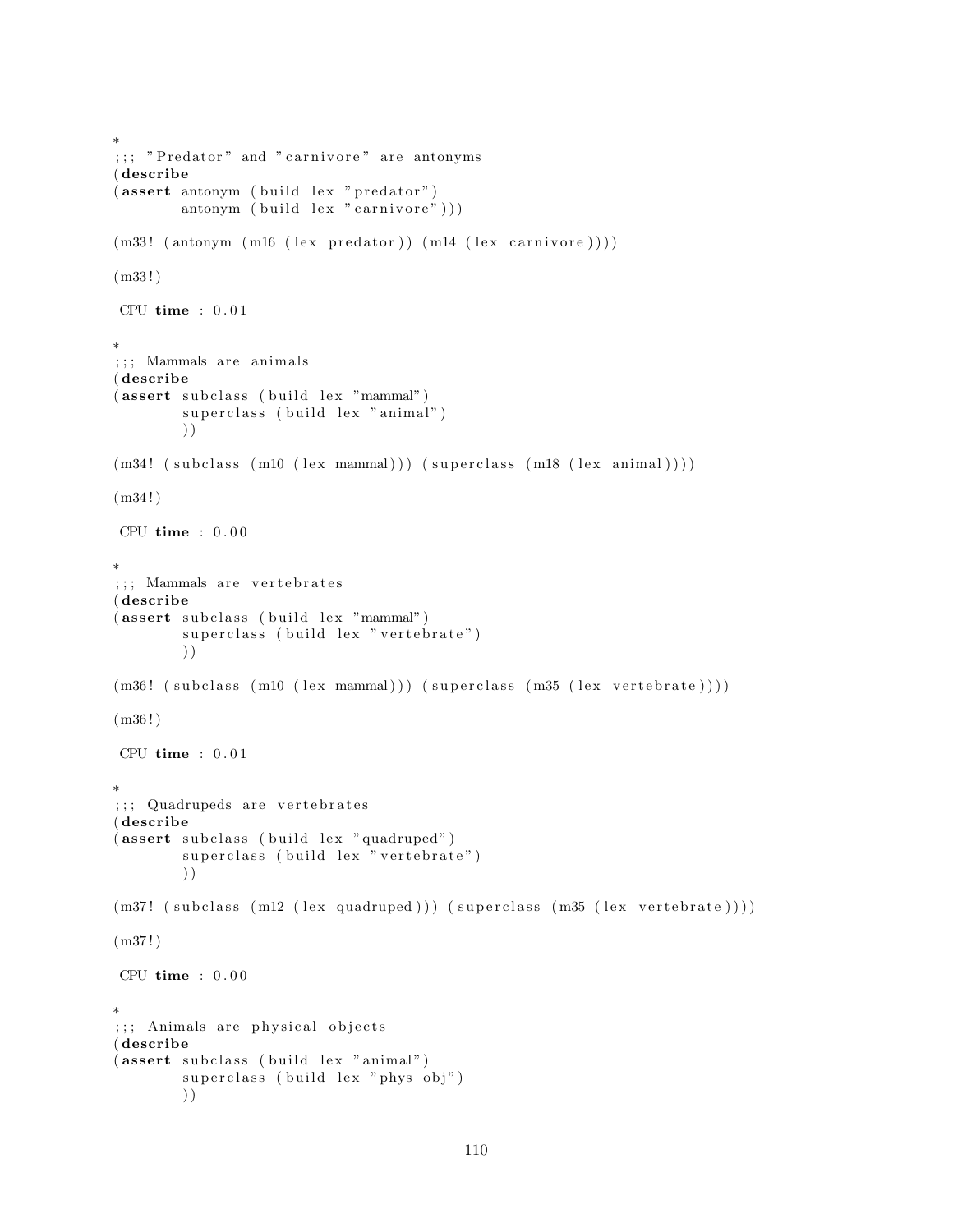```
(m39! (subclass (m18 (lex animal))) (superclass (m38 (lex phys obj))))
(m39 ! )
CPU time : 0.01∗
;;; The Round Table is a table
( describe
(assert member (build lex "Round Table")class (build lex "table")
        ) )
(m42! (class (m41 (lex table))) (member (m40 (lex Round Table))))(m42!)CPU time : 0.01∗
;;; King Arthur is a king
( describe
(assert \; object \#KingArt)proper-name ( build lex "King Arthur")
        ) )
(m44! ( object b3) ( proper-name (m43 (lex King Arthur ) ) ) )
(m44!)CPU time : 0.01∗
( describe
( assert member ∗ KingArt
        class (build lex "king")
        ) )
(m46! ( class (m45 ( lex king ) ) ) (member b3 ))
(m46!)CPU time : 0.00∗
;;; The Round Table is King Arthur's table
( describe
(assert object ( build lex "Round Table")
        possessor *KingArt
        rel (build lex "table")
        ) )
(m47! ( object (m40 (lex Round Table )) ) ( possessor b3) (rel (m41 (lex table ))))
(m47 ! )
```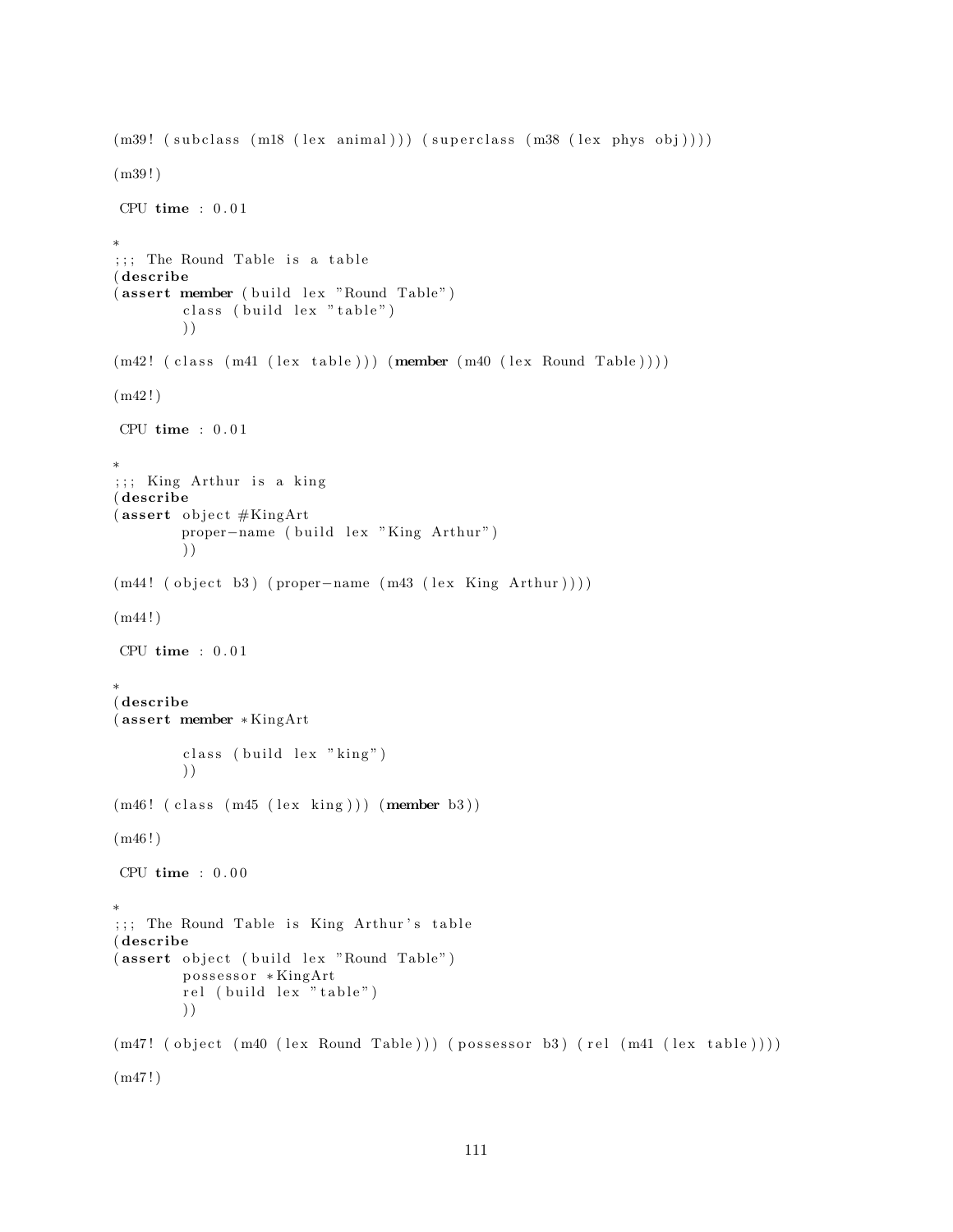```
CPU time : 0.01∗
;;; Excalibur is a sword
( describe
(assert \; object \#Exact)proper-name ( build lex " Excalibur")
        ) )
(m49! (object b4) (proper-name (m48 (lex Excaling)))(m49!)CPU time : 0.01∗
( describe
( assert member ∗ Excal
        class (build lex "sword")) )
(m51! (class (m50 (lex word))) (member b4))(m51!)CPU time : 0.00∗
;;; Excalibur is King Arthur's sword
( describe
(assert \; object \; *Exactpossessor *KingArth
        rel (build lex "sword")
        ) )
(m52! (object b4) (rel (m50 (lex sword))))(m52!)CPU time : 0.00∗
;;; Merlin is a wizard
( describe
(assert object #Merlinproper-name ( build lex " Merlin")
        ) )
(m54! ( object b5) ( proper-name (m53 (lex Merlin ) ) ) )
(m54!)CPU time : 0.01∗
( describe
( assert member ∗ Me rlin
```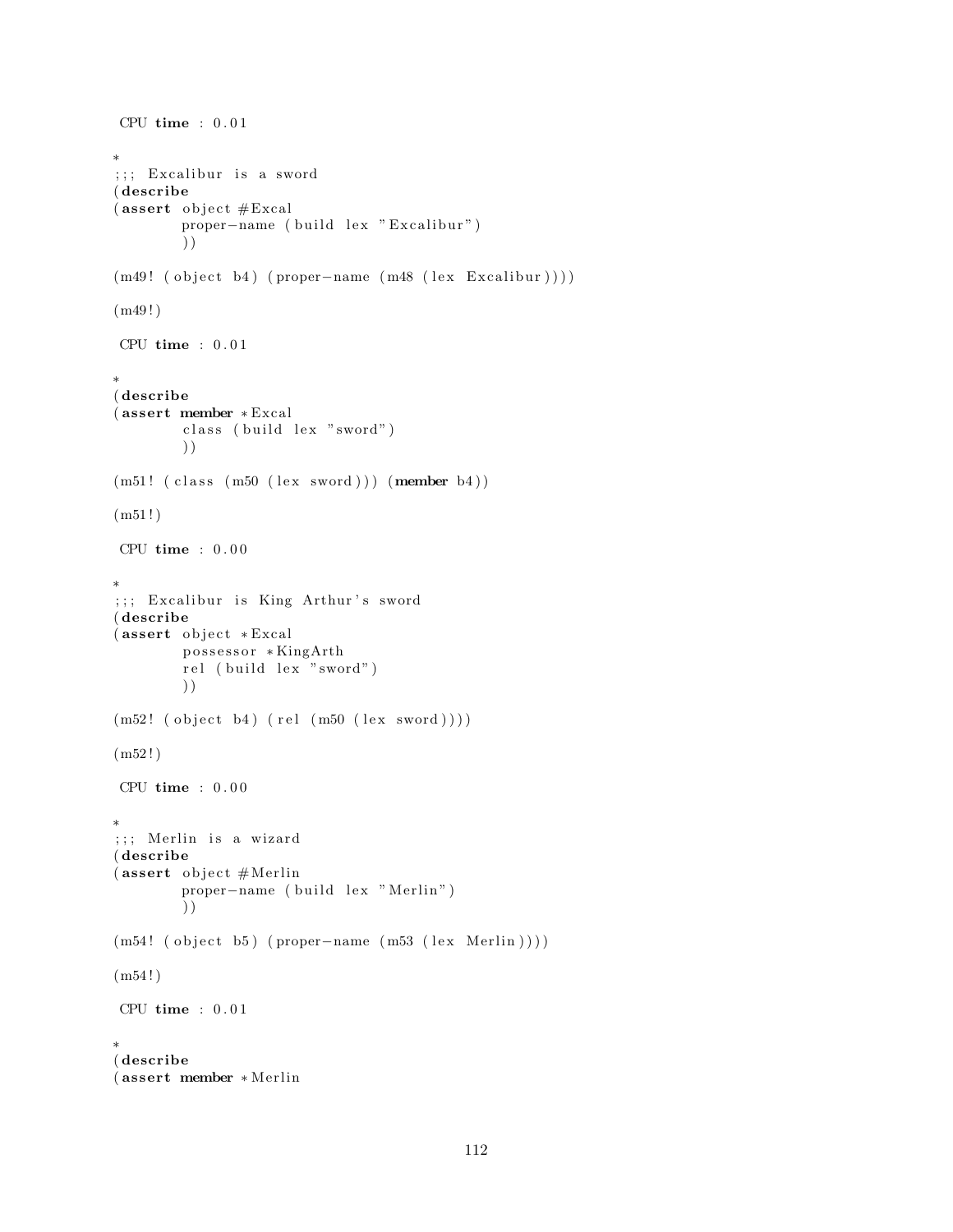```
class ( build lex " wizard")
        ) )
(m56! (class (m55 (lex wizard))) (member b5))
(m56!)CPU time : 0 . 0 1
∗
;;; Wizards are persons
( describe
(assert subclass (build lex "wizard")
        superclass (build lex "person")
        ) )
(m57! (subclass (m55 (lex wizard))) (superclass (m24 (lex person))))
(m57!)CPU time : 0 . 0 1
∗
;;; King Ban is a king
( describe
(assert \; object \#KingBanproper-name ( build lex "King Ban")
        ) )
(m59! ( object b6) ( proper-name (m58 (lex King Ban) )))
(m59!)CPU time : 0.02∗
( describe
( assert member ∗ KingBan
        class (build lex "king")
        ) )
(m60! (class (m45 (lex king))) (member b6))
(m60 ! )
CPU time : 0.01∗
;;; King Bors is a king
( describe
(assert\;object\#KingBorsproper-name ( build lex "King Bors")
        ) )
(m62! ( object b7) ( proper-name (m61 (lex King Bors ) ) ) )
(m62!)
```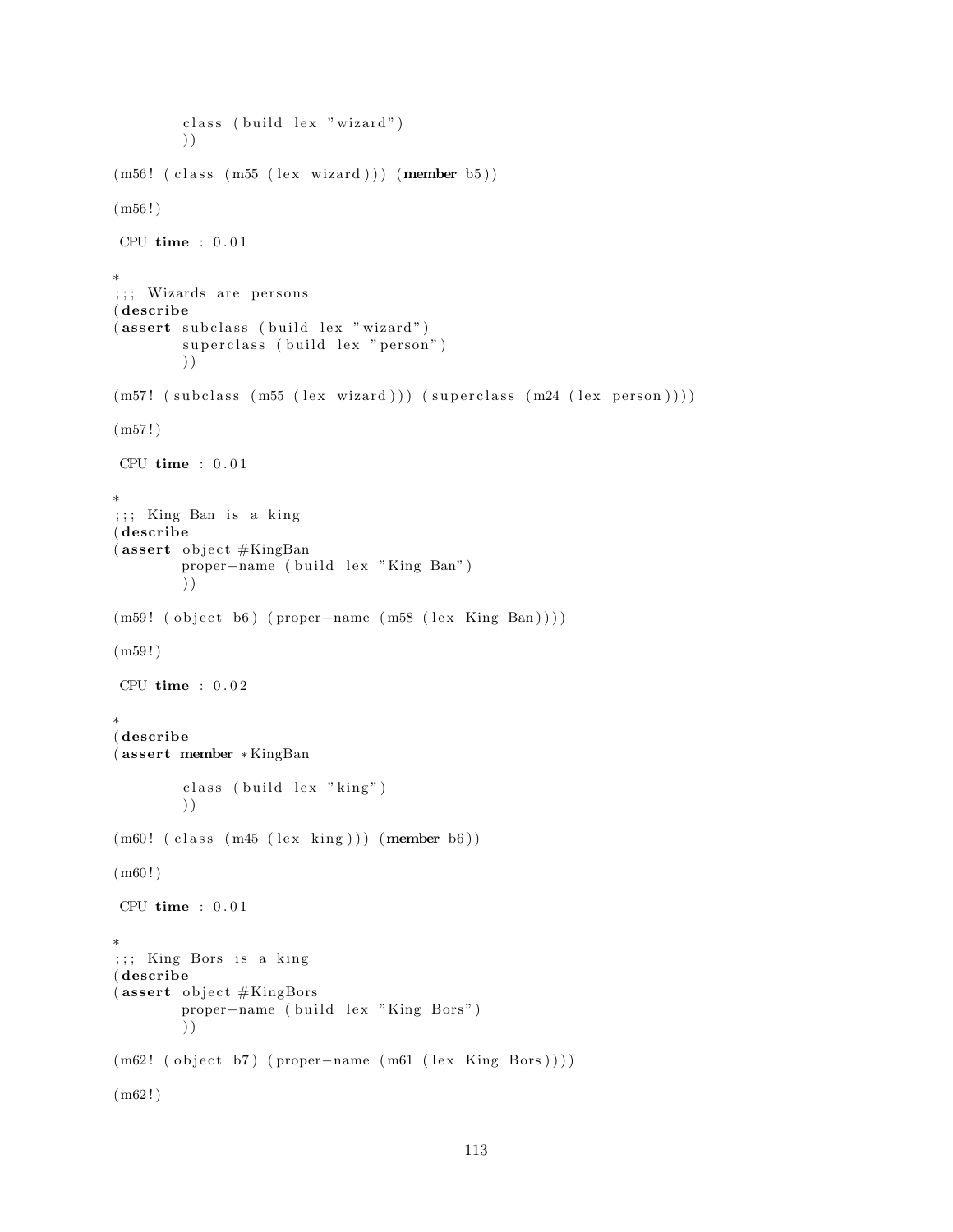```
CPU time : 0 . 0 1
∗
( describe
( assert member ∗ KingBors
        class (build lex "king")
        ) )
(m63! (class (m45 (lex king))) (member b7))
(m63 ! )
CPU time : 0 . 0 0
∗
;;; King Lot is a king
( describe
(assert\; object \#KingLotproper-name ( build lex "King Lot")
        ) )
(m65! ( object b8) ( proper-name (m64 (lex King Lot))))
(m65!)CPU time : 0.01∗
( describe
( assert member ∗ KingLot
        class (build lex "king")
        ) )
(m66! (class (m45 (lex king))) (member b8))
(m66!)CPU time : 0.01∗
;;; Sir Galahad is a knight
( describe
(assert\;object\#SirGal)proper-name ( build lex " Sir Galahad")
        ) )
(m68! (object b9) (proper-name (m67 (lex Sir Galahad))))(m68 ! )
CPU time : 0.01∗
( describe
( assert member ∗ Si rG al
```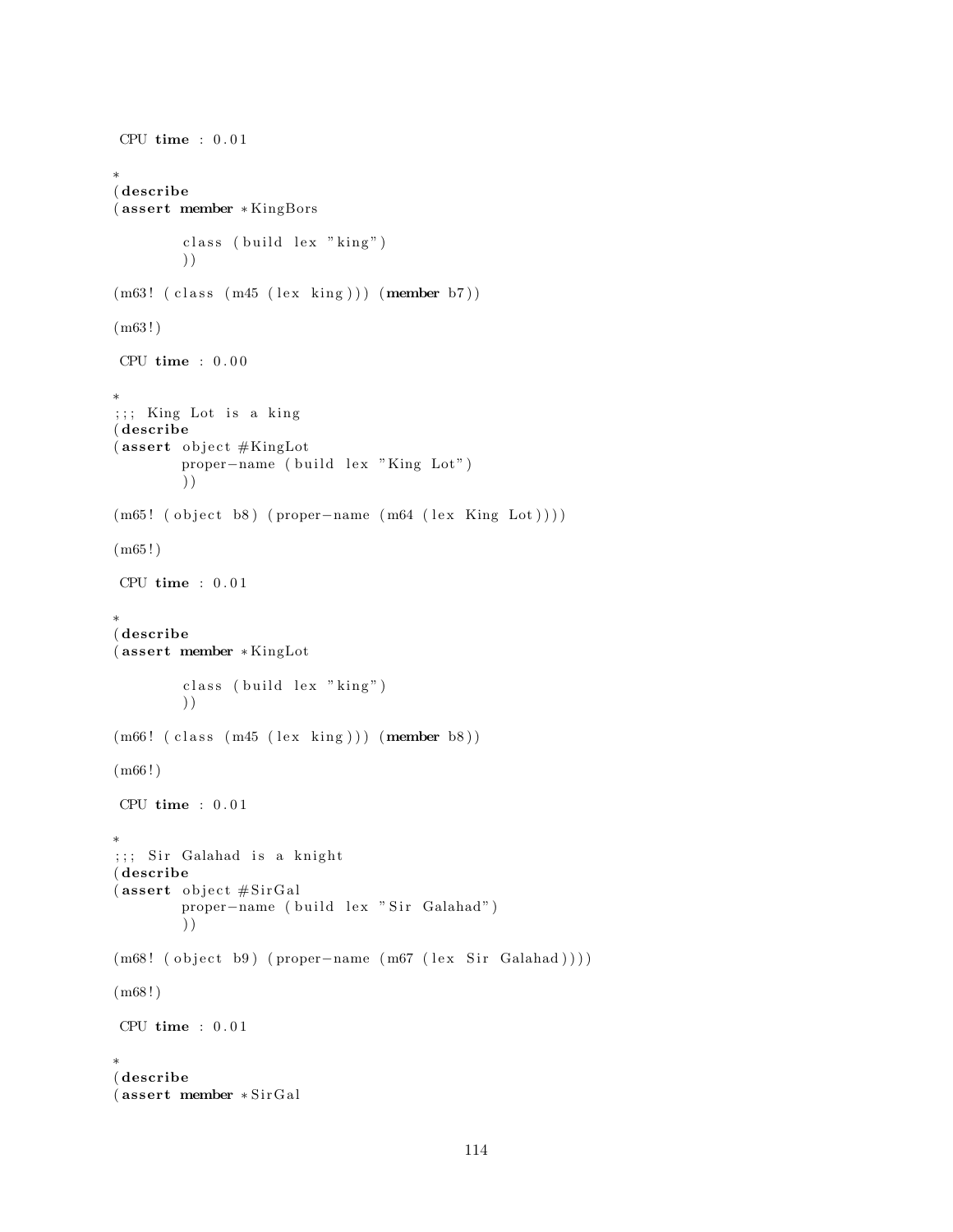```
class ( build lex "knight")
        ) )
(m70! (class (m69 (lex knight))) (member b9))
(m70!)CPU time : 0.00∗
;;; Sir Gawain is a knight
( describe
(assert object #SirGaw
        proper-name ( build lex " Sir Gawain")
        ) )
(m72! ( object b10) ( proper-name (m71 (lex Sir Gawain ) ) ) )
(m72!)CPU time : 0.01∗
( describe
( assert member ∗ SirGaw
        class ( build lex "knight")
        ) )
(m73! (class (m69 (lex knight))) (member b10))
(m73!)CPU time : 0.01∗
;;; Sir Tristram is a knight
( describe
(assert\;object\#SirTrisproper-name ( build lex " Sir Tristram")
        ) )
(m75! ( object b11) ( proper-name (m74 ( lex Sir Tristram ) ) ) )
(m75 ! )
CPU time : 0 . 0 1
∗
( describe
(assert member *SirTrisclass (build lex "knight")
        ) )
(m76! (class (m69 (lex knight))) (member b11))
```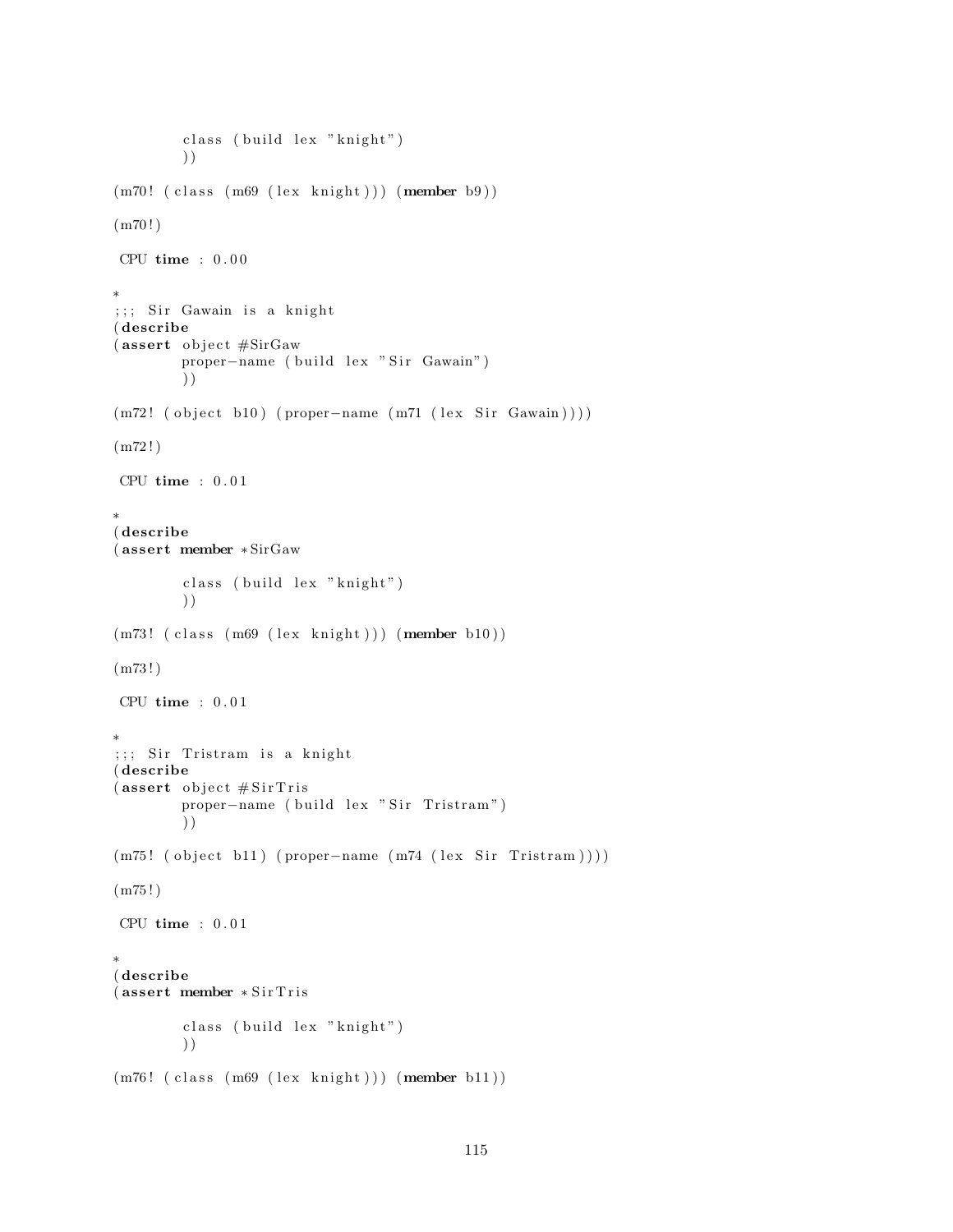```
(m76!)CPU time : 0.00∗
;;; Sideboards are furniture
( describe
(assert subclass (build lex "sideboard")superclass (build lex "furniture")
        ) )
(m79! \text{ (subclass (}m77 \text{ (lex sideboard)})) (superclass (m78 \text{ (lex } further))))(m79!)CPU time : 0.02∗
;;; Tables are furniture
( describe
(assert subclass (build lex "table")superclass (build lex "furniture")
        ) )
(m80! (subclass (m41 (lex table))) (superclass (m78 (lex furniture))))
(m80!)CPU time : 0.01∗
;;; Chairs are furniture
( describe
(assert subclass (build lex "chair")superclass (build lex "furniture")
        ) )
(m82! (subclass (m81 (lex chair))) (superclass (m78 (lex furniture))))
(m82!)CPU time : 0.01∗
;;; Horses are quadrupeds
( describe
(assert subclass (build lex "horse")superclass (build lex "quadruped")
        ) )
(m84! (subclass (m83 (lex horse))) (superclass (m12 (lex quadruped))))
(m84 ! )
CPU time : 0.01∗
;;; Horses are herbivores
```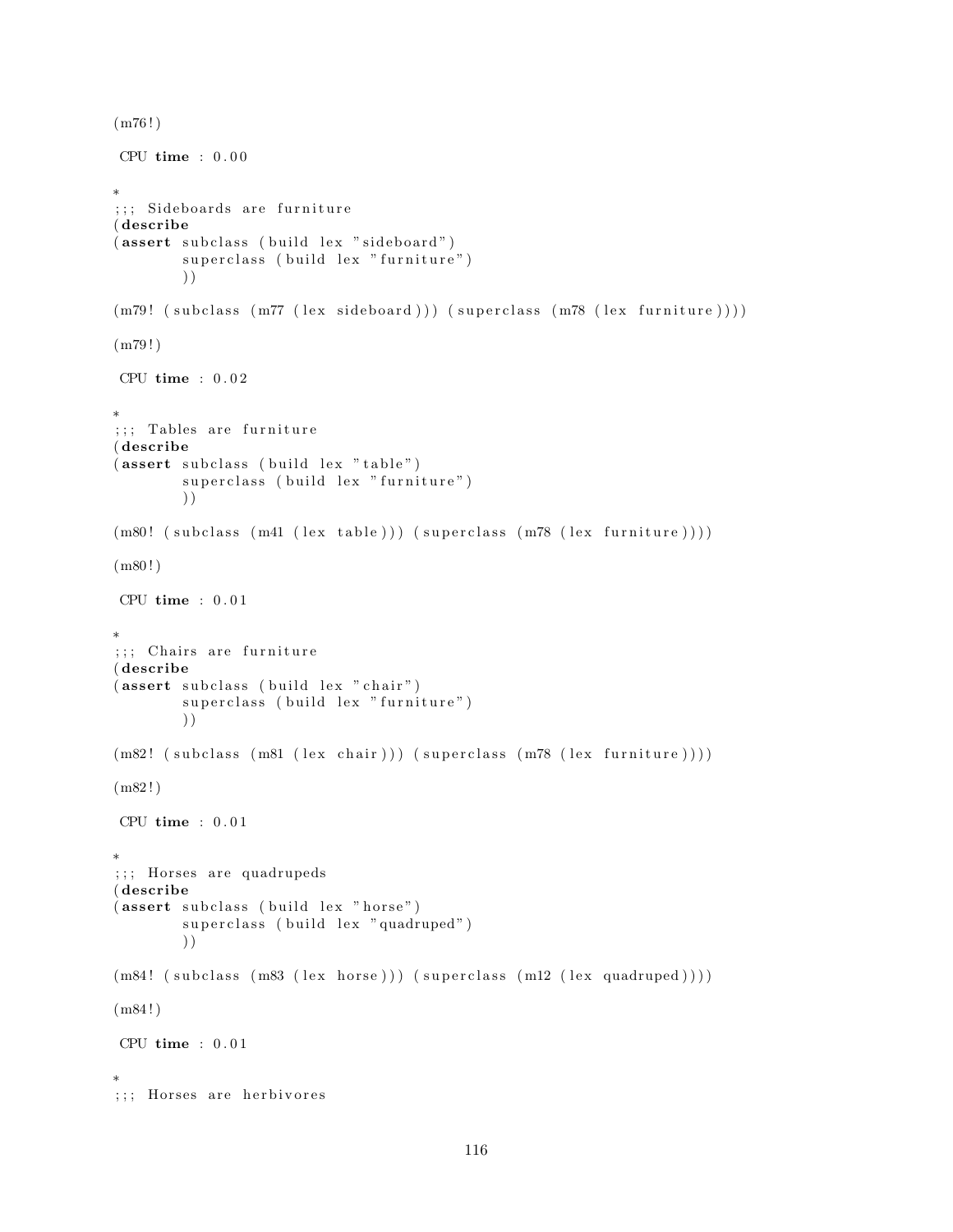```
( describe
(assert subclass (build lex "horse")
        superclass (build lex "herbivore")
        ) )
(m85! (subclass (m83 (lex horse))) (superclass (m28 (lex herbivore))))
(m85!)CPU time : 0.01∗
;;; Ungulates are herbivores
( describe
(assert subclass (build lex "ungulate")
        superclass ( build lex " herbivore")
        ) )
(m87! \text{ (subclass (m86 (lex unguide)))} (superclass (m28 (lex herbivore))))(m87!)CPU time : 0.03∗
;;; Horses are animals
( describe
(assert subclass (build lex "horse")
        superclass (build lex "animal")
        ) )
(m88! (subclass (m83 (lex horse))) (superclass (m18 (lex animal))))
(m88 ! )
CPU time : 0.01∗
;;; Knights are persons
( describe
(assert subclass (build lex "knight")
        superclass (build lex "person")
        ) )
(m89! (subclass (m69 (lex knight))) (superclass (m24 (lex person))))
(m89 ! )
CPU time : 0.01∗
;;; " Person" is a basic-level category
( describe
(assert member (build lex "person")
        class ( build lex " basic ctgy")
        ) )
```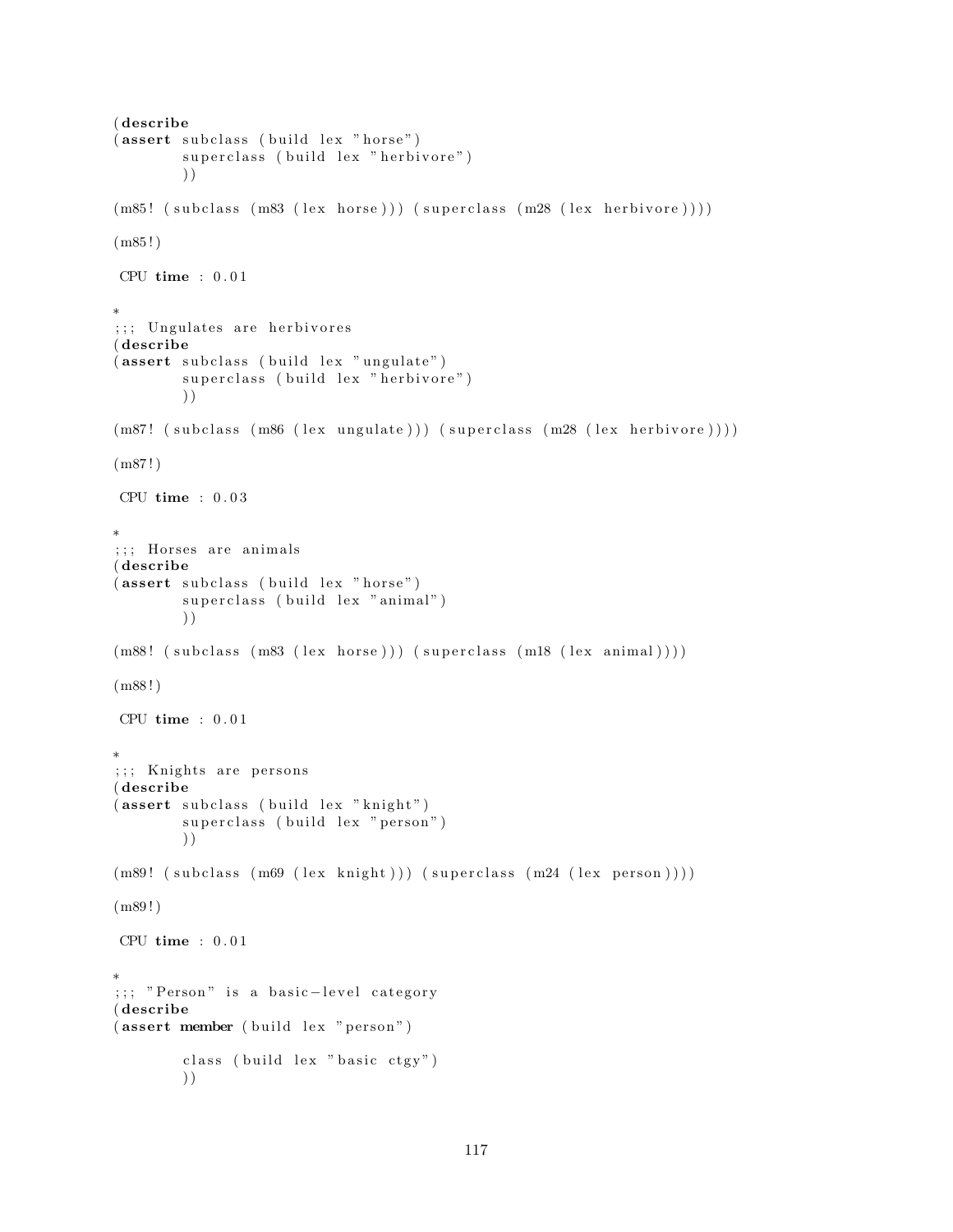```
(m91! (class (m90 (lex basic ctgy))) (member (m24 (lex person))))(m91!)CPU time : 0.01∗
;;; "Dog" is a basic-level category
( describe
(\text{assert member } (\text{build lex } "dog")class ( build lex " basic ctgy")
        ) )
(m92! (class (m90 (lex basic ctgy))) (member (m8 (lex dog))))(m92!)CPU time : 0.00∗
;;; "Horse" is a basic-level category
( describe
(assert member (b uild lex "horse")
        class ( build lex " basic ctgy")
        ) )
(m93! (class (m90 (lex basic ctgy))) (member (m83 (lex horse))))(m93 ! )
CPU time : 0.02∗
;;; "Deer" is a basic-level category
( describe
(assert member ( build lex " deer")
        class ( build lex " basic ctgy")
        ) )
(m94! ( class (m90 (lex basic ctgy))) (member (m2 (lex deer))))
(m94!)CPU time : 0.01∗
;;; " Chair" is a basic-level category
( describe
(assert member (b uild lex " chair")
        class (build lex "basic ctgy")
        ) )
(m95! (class (m90 (lex basic ctgy))) (member (m81 (lex chair))))
```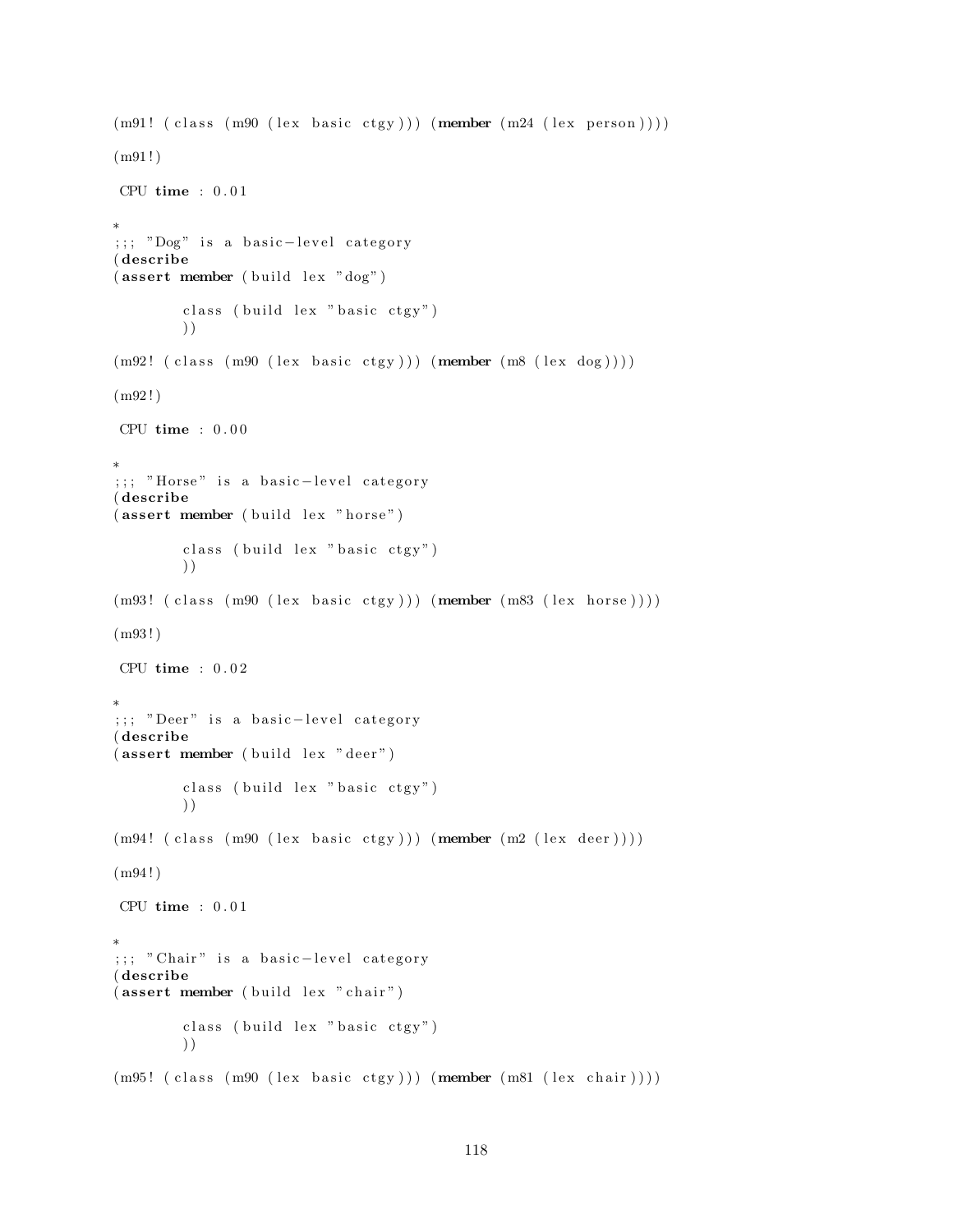```
(m95 ! )
CPU time : 0.02∗
;;; "Table" is a basic-level category
( describe
(assert member (build lex "table")class ( build lex " basic ctgy")
        ) )
(m96!~(class~(m90~(lex~basic~ctgy))))~(member~(m41~(lex~table))))(m96 ! )
CPU time : 0.00∗
;;; White is a color
( describe
(assert member (build lex "white")class (build lex "color")
        ) )
(m99! (class (m98 (lex color))) (member (m97 (lex white))))(m99 ! )
CPU time : 0.02∗
;;; Black is a color
( describe
(assert member (buid lex "black")class (build lex "color")
        ) )
(m101! (class (m98 (lex color))) (member (m100 (lex black))))(m101!)CPU time : 0.01∗
;;; Small is a size
( describe
(assert member (build lex "small")
        class ( build lex " size" )
        ) )
(m104! (class (m103 (lex size))) (member (m102 (lex small))))(m104!)CPU time : 0.01∗
```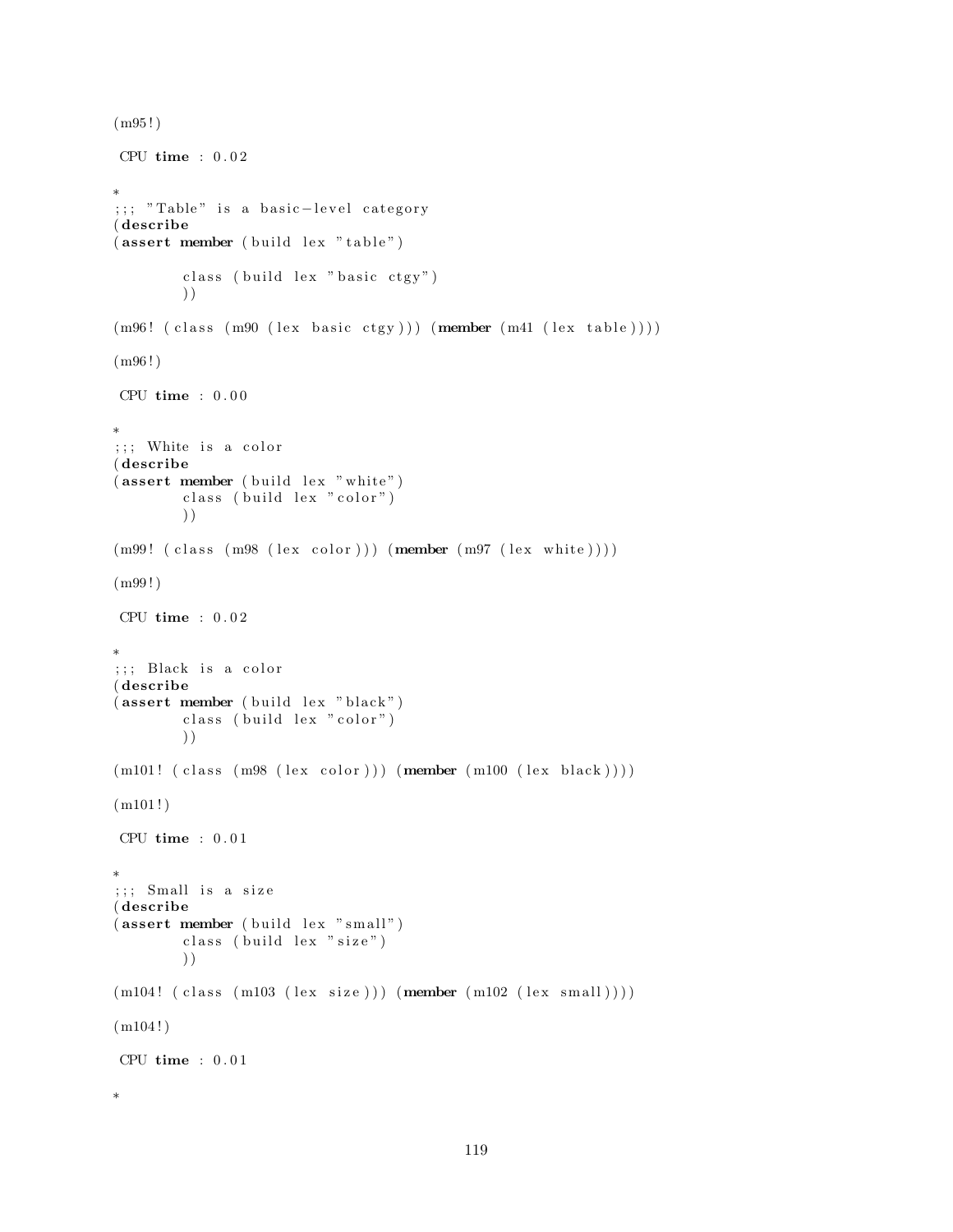```
;;;; "Small" and "little" are synonyms
( describe
(assert synonym (build lex "small")
        synonym (build lex "little")
        ) )
(m106! (synonym (m105 (lex little)) (m102 (lex small))))
(m106!)CPU time : 0.01∗
; ;; Large is a size
( describe
(assert member (build lex "large")class ( build lex " size")
        ) )
(m108! (class (m103 (lex size))) (member (m107 (lex large))))(m108!)CPU time : 0.02∗
;;; "Large" and "big" are synonyms
( describe
(assert synonym ( build lex "large")
        synonym (build lex "big")
        ) )
(m110! (synonym (m109 (lex big)) (m107 (lex large))))
(m110!)CPU time : 0.02∗
;;; Good is a value
( describe
(assert member (build lex "good")
        class (build lex "value")
        ) )
(m113! (class (m112 (lex value))) (member (m111 (lex good))))(m113!)CPU time : 0.01∗
; ;; Bad is a value
( describe
(\text{assert member } (\text{build lex "bad")})class (build lex "value")
        ) )
```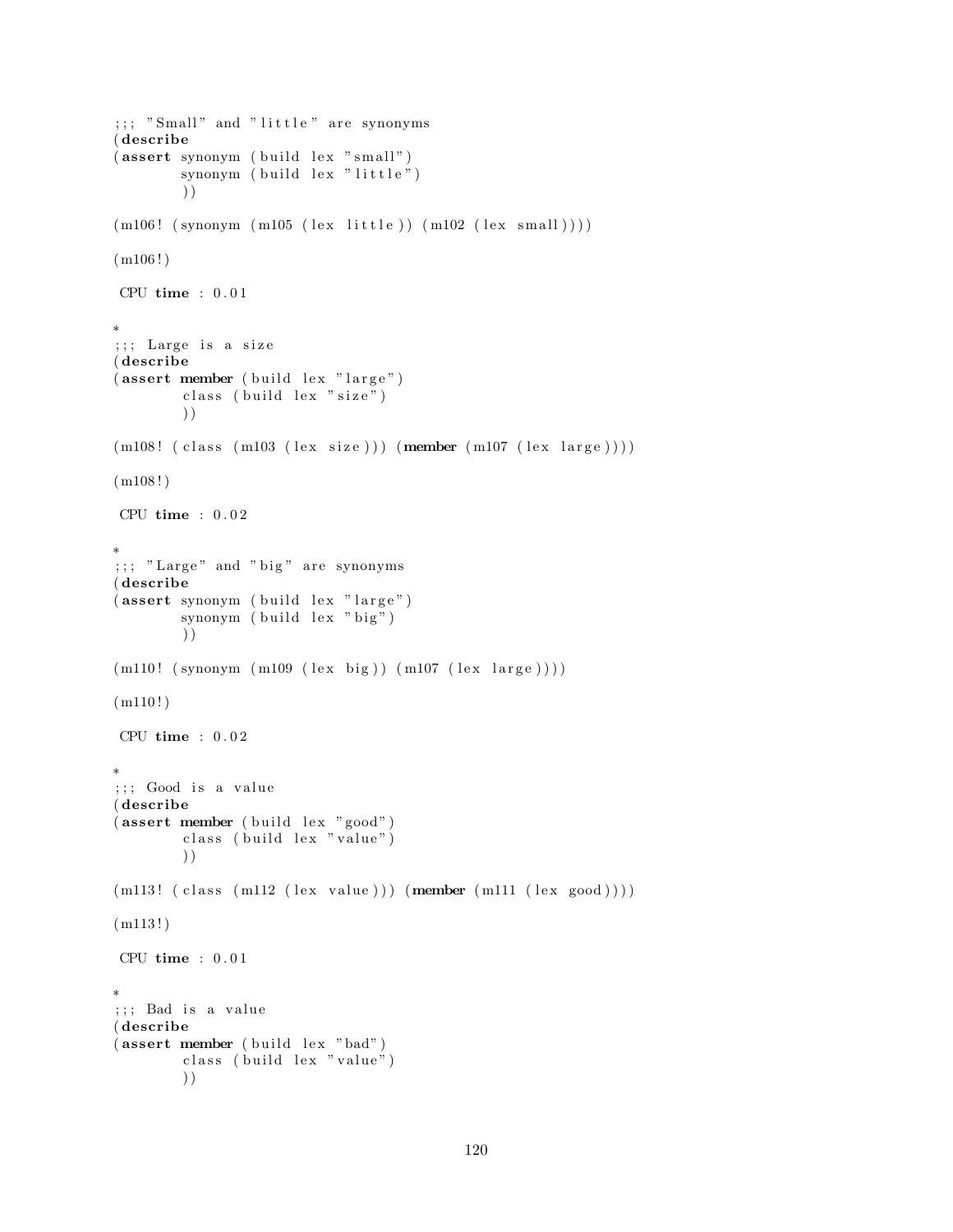```
(m115! (class (m112 (lex value))) (member (m114 (lex bad))))(m115!)CPU time : 0 . 0 1
∗
;;; If x is a horse, then presumably there is a person, y, such that the
;;; function of x is to be ridden by y
( describe
(sasert for all <math>\y2</math>
        ant ( build member *v2class ( build lex " horse" ))
        cq (( build mode ( build lex " presumably")object (build object1 * v2class ( build agent ( build a2 \times v2skf "rider-of")
                                                    act ( build action ( build lex "ride")object * v2)rel ( build lex " function" )))
             (buid mode (build lex "presumably")object ( build member ( build a2 *v2
                                                    skf "rider-of")
                                    class (build lex "person" )))))
(m119! (for all v1) (ant (pl (class (m83 (lex horse)))) (member v1)))(cq)(p8 \text{ (mode (m116 (lex presumably)))}( o b j e c t
    (p7 (class (m24 (lex person))) (member (p2 (a2 v1) (skf rider-of))))))(p6 \pmod{m116})( o b j e c t
    ( p5
     ( c l a s s
      (p4 \text{ (act (p3 (action (m117 (lex ride))) (object v1))) (agent (p2))))})( object 1 v1 ) (rel (m118 (lex function ))))))))
(m119!)CPU time : 0 . 0 4
∗
;;; If a rider rides an animal that belongs to some class, then that class is
;;; a subclass of equine
( describe
(assert for all (*v2 %v3))&ant (( build member * v2
                       class (build lex "animal"))( build member * v2c l a s s ∗ v3
                       \left( \right)( build member ( build a2 \cdot v2skf "rider-of")
                       class (build lex "person")( build agent ( build a2 \times v2skf "rider-of")
                       act (build action (build lex "ride")
```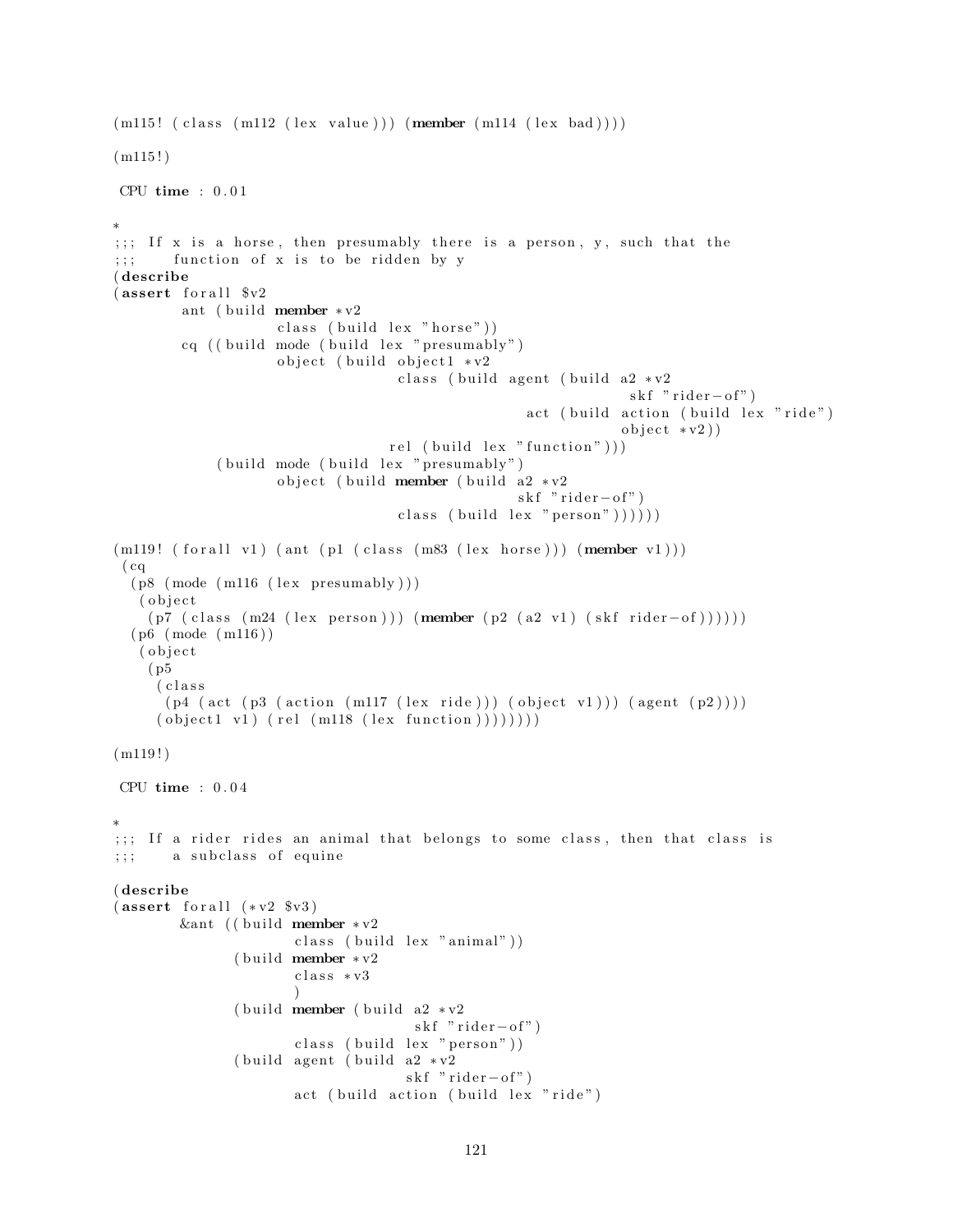```
object * v2))cq ( build subclass * v3superclass ( build lex " equine" ) ) )
(m121! (for all v2 v1)(\& ant ( p10 ( class v2) (member v1))
  (p9 (class (m18 (lex animal))) (member v1))(p7 \text{ (class (m24 (lex person))) (member (p2 (a2 v1) (skf rider–of))))})(p4 \text{ (act (p3 (action (m117 (lex ride))) (object v1))) (agent (p2))))})(cq (p11 (subclass v2) (superclass (m120 (lex equivalence))))))(m121!)CPU time : 0 . 0 3
∗
;; All animals who bay are hounds
( describe
 (assert for all ($hound1 $categ)&ant ( ( build agent *hound1 act ( build action ( build lex "bay")))
         (build member *hound1 class *categ)
         (\text{build subclass } * \text{category } \text{superclass } (\text{build lex } " \text{ animal }"))cq ( build subclass * categ superclass ( build lex "hound") ) ) )
(m124! (for all v4 v3))(\& ant ( p14 ( subclass v4) ( superclass (m18 (lex animal))))(p13 (class v4) (member v3))(p12 (act (m123 (action (m122 (lex bay)))) (agent v3)))(cq (p15 (subclass v4) (superclass (m7 (lex bound))))))(m124!)CPU time : 0 . 0 3
∗
;;; If something bites, then it's an animal
( describe
; if it bites, it's an animal
(assert for all (ʻ\$ animal1 <math>\$bitten * category)&ant ((build agent *animal1 act (build action (build lex "bite")
                                                  object * bitten)(buid member * animal1 class * category))cq ( build subclass * categ superclass ( build lex " animal"))
        kn\_cat " life -rule.1")
(m126! (for all v6 v5 v4)
(kant (p18 (class v4) (member v5))(p17 (act (p16 (action (m125 (lex bite))) (object v6))) (agent v5)))(cq (p14 (subclass v4) (superclass (m18 (lex animal)))))(kn-cut life-rule.1))(m126!)CPU time : 0 . 0 3
∗
;;; If something sleeps, then it's an animal
```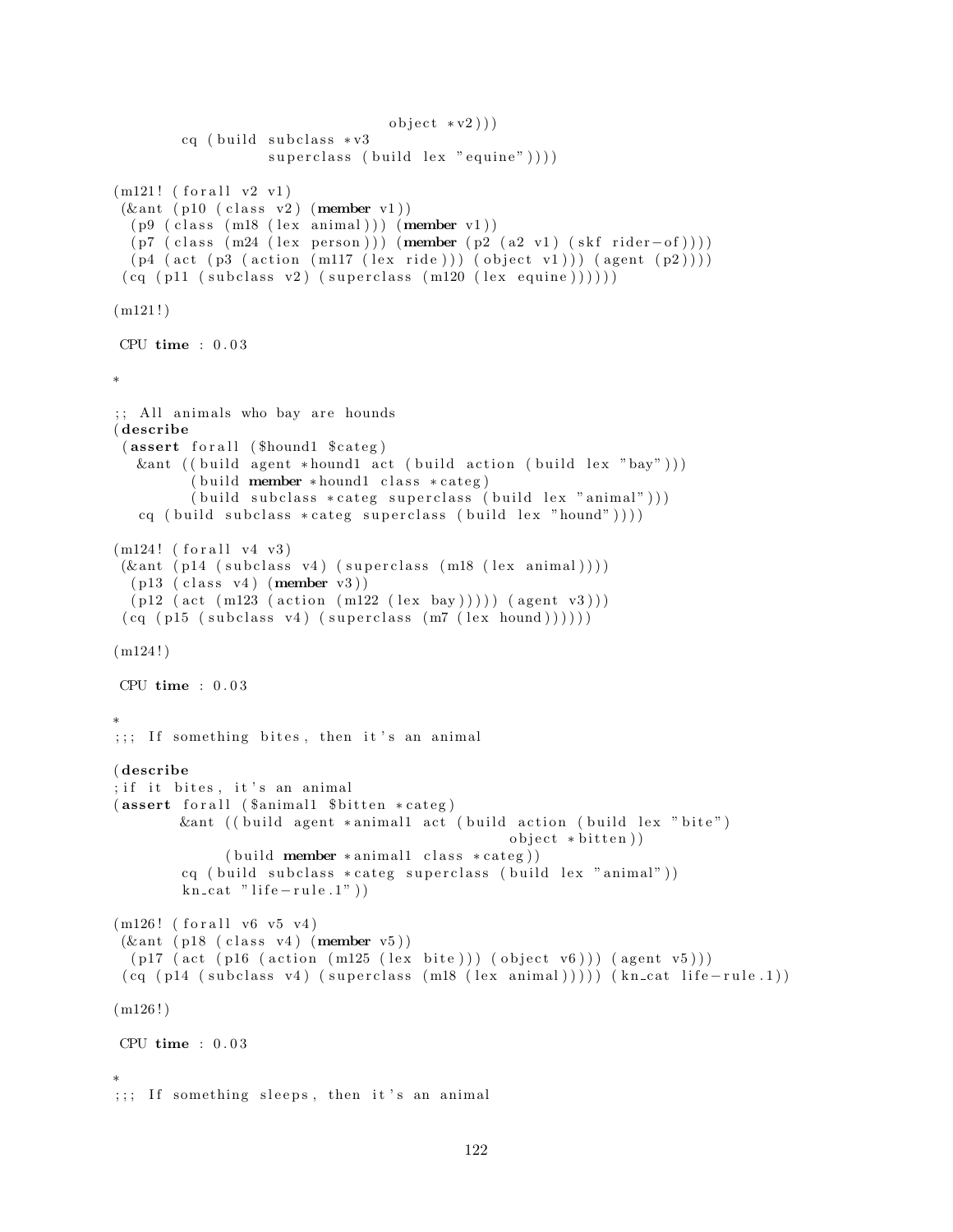```
( describe
(assert for all <math>$v5ant ( build act ( build action ( build lex " sleep" ))
                     agent * v5)cq ( build member * v5
                    class (build lex "animal"))) )
(m129! (for all v7))(\text{ant } (p19 \text{ (act } (m128 \text{ (action } (m127 \text{ (lex } sleep)))))) (\text{agent } v7)))(cq (p20 (class (m18 (lex animal))) (member v7))))(m129!)CPU time : 0 . 0 3
∗
;;; If something ambles, then it's an animal
( describe
(assert for all <math>*v5</math>)ant ( build act ( build action ( build lex " ambling" ))
                     agent * v5)cq ( build member * v5
                    class (build lex "animal"))) )
(m132! (for all v7))(ant (p21 (act (m131 (action (m130 (lex ambling)))))(agent v7)))(cq (p20 (class (m18 (lex animal))) (member v7))))(m132!)CPU time : 0 . 0 2
∗
;;; If something is an animal and a member of another class, then that class
;;; is a subclass of animal
( describe
(assert for all (*v5 $v6)&ant ((build member ∗v5
                       class (build lex "animal"))( build member * v 5\text{class} * \text{v6}))
         cq ( build subclass * v6superclass ( build lex "animal" )))
(m133! (for all v8 v7)
(kant (p22 (class v8) (member v7))(p20 \text{ (class (m18 (lex animal))) (member v7) ))})(cq (p23 (subclass v8) (superclass (m18))))(m133!)CPU time : 0.01
```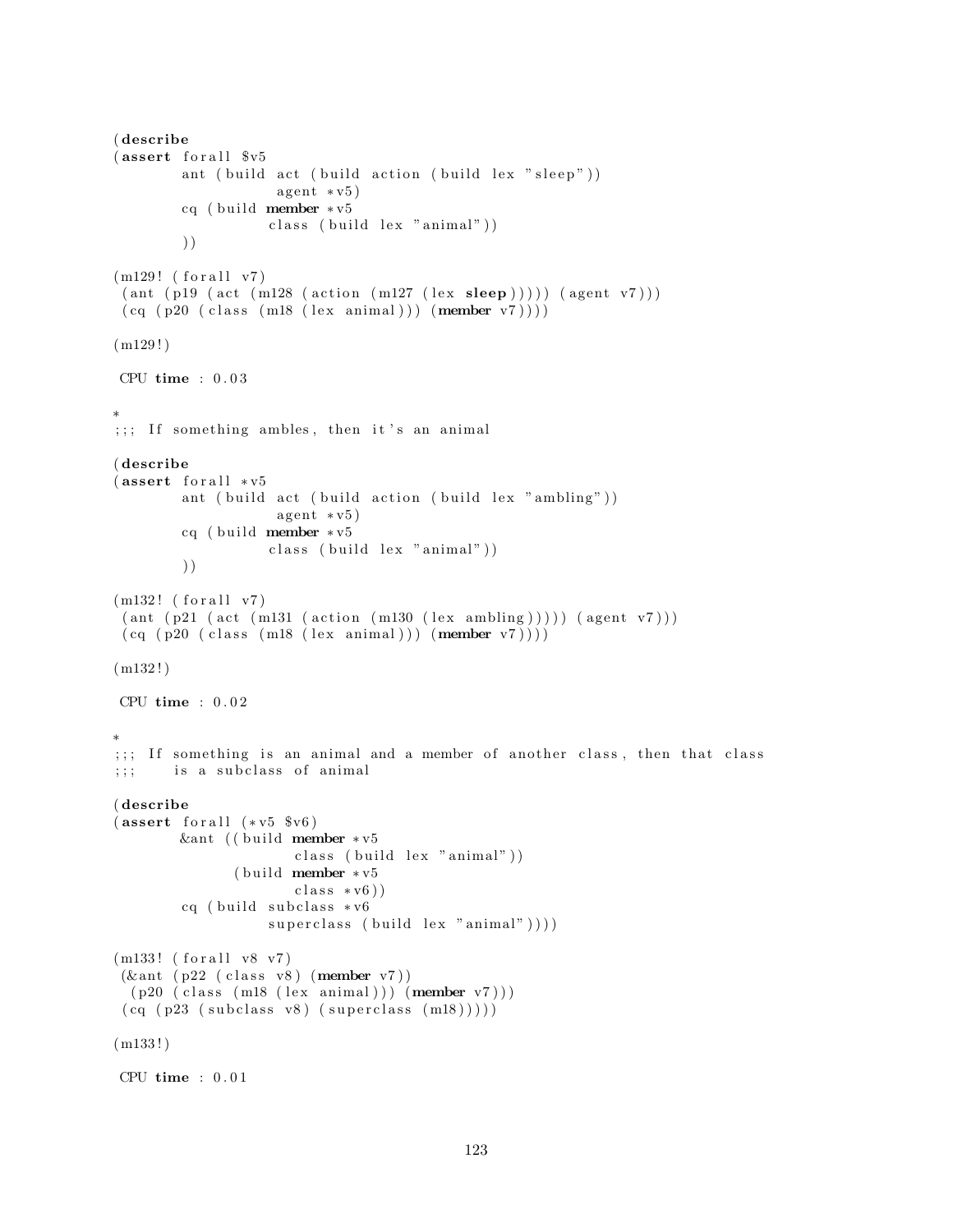```
;;; If something is presumed to be an animal and a member of another class,
;;; then presumably that class is a subclass of animal
( describe
(assert for all (*v5 * v6))\&ant (( build mode ( build lex " presumably")
                     object (build member *v5
                                    class ( build lex "animal" )))
              (b uild member * v5class * v6)cq ( build mode ( build lex " presumably")
                  object ( build subclass *v6
                                 superclass ( build lex "animal" ) )
        ) )
(m134! (for all v8 v7)
(& ant
  (p24 \ (mode \ (m116 \ (lex \ presumably)))( object (p20 (class (m18 (lex animal))) (member v7)))(p22 \text{ (class v8) (member v7)}))(cq (p25 (mode (m116)) (object (p23 (subclass v8) (superclass (m18))))))(m134!)CPU time : 0 . 0 2
∗
;;; If something is a mammal and a member of another (non-superordinate) class,
;;; then that class is a subclass of mammal
;;;; (describe
;\;; (assert for all (*v5 * v6);; ; & & & & ant ((build member * v 5; ; ; \text{class} * \text{v6})
;; ; ( build member * v5\langle;;; class (build lex "mammal")
;\,;\,\, ))
;; ; cq ((build subclass * v6(;;; superclass (build lex "animal"))
;;; (build subclass * v6\langle;;; superclass (build lex "mammal")))
; ; ; ) )
;;; If someone belongs to a subclass of person then that someone is a person
( describe
(assert for all ( <math>$v8</math> <math>$v9</math>)&ant ((build subclass *v8
                     superclass (build lex "person"))
              ( build member * v9class * v8)cq ( build member * v9
                  class (build lex "person"))) )
(m135! (for all v10 v9)
(\& ant (p27 \text{ (class v9) (member v10)}))(p26 (subclass v9) (superclass (m24 (lex person))))
```
∗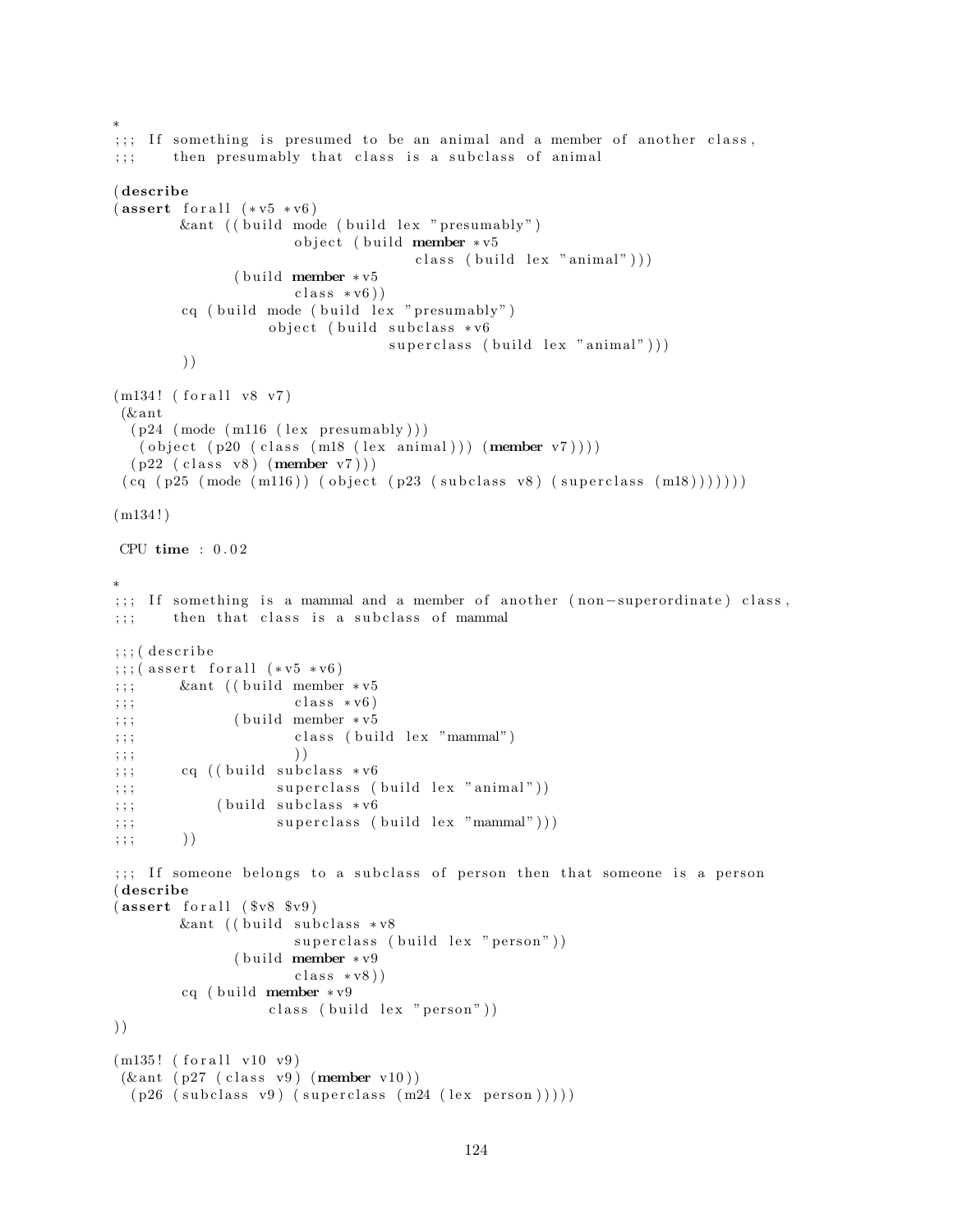```
(cq ( p28 (class (m24) ) (member v10) ) )(m135!)CPU time : 0 . 0 1
∗
\cdots;;; If a person can carry an object, then that object is small
( describe
(\text{assert } \text{for all } (\$v13 * v9))&ant (( build member * v9
                       class (build lex "person"))
               ( build act ( build action ( build lex "carry") object *v13)
                       agent * v9)cq ( build object * v13property (build lex "small"))
        ) )
(m137! (for all v11 v10)(\& ant (p30 (act (p29 (action (m136 (lex carry))) (object v11))) (agent v10))
  (p28 \text{ (class } (m24 \text{ (lex } person))) \text{ (member } v10)))(cq (p31 (object v11) (property (m102 (lex small))))(m137!)CPU time : 0 . 0 3
∗
;;; If a person wants something, then it is valuable
;;; (Ehrlich doesn't mention that * v9 must be a person, so I modify it)
( describe
(assert for all (*v13 * v9))&ant ((build agent *v9
                       act ( build action ( build lex "want") object * v13 ))
               ( build member * v9class ( build lex " person"))
        cq ( build object * v13property ( build lex " valuable" ))
        ) )
(m140! (for all v11 v10)(\& ant (p33 (act (p32 (action (m138 (lex want))) (object v11))) (agent v10))
 (p28 \text{ (class } (m24 \text{ (lex } person))) \text{ (member } v10)))(cq (p34 (object v11) (property (m139 (lex valuable))))))(m140!)CPU time : 0.04∗
;;; If someone says they want something, then they do
( describe
(assert for all (*v13 * v9))ant ( build act ( build action ( build lex " say that")
```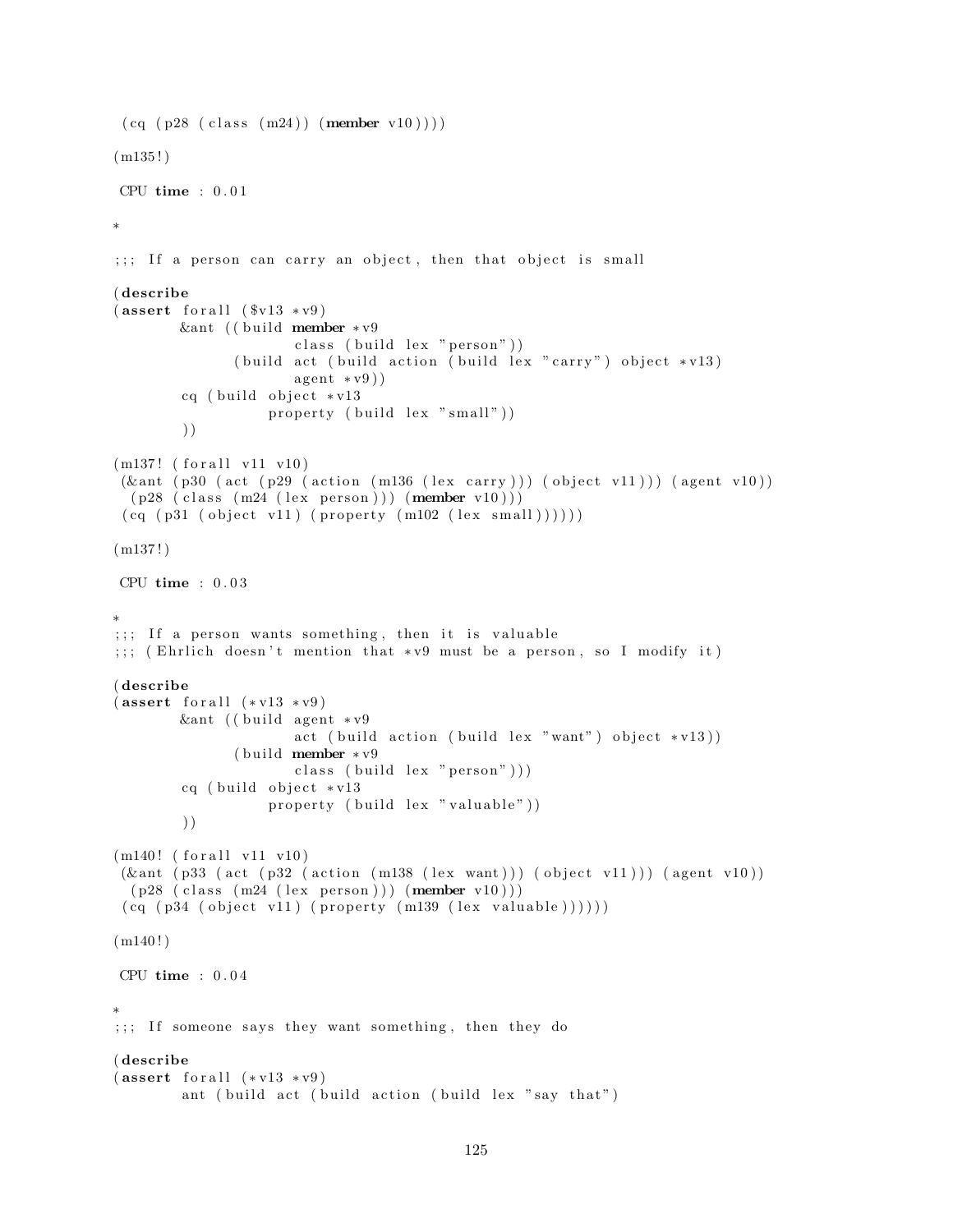```
object ( build act ( build action ( build lex "want") object * v13)
                                                 agent * v9)agent * v9)cq ( build act ( build action ( build lex "want") object * v13)
                    agent * v9)) )
(m142! (for all v11 v10)( ant
  ( p36
   (\text{act} (\text{p35} (\text{action} (\text{m141} (\text{lex say that})))( o b j e c t
           (p33 (act (p32 (action (m138 (lex want))) (object v11)))(\text{agent v10})))(\text{agent v10}))
 (cq (p33))(m142!)CPU time : 0 . 0 2
∗
;;; If something has color and belongs to some class, then that class is a
;;; subclass of physical object
( describe
(assert for all ( <math>$v14 $v15 $v16 )</math>)&ant (( build member * v15
                       class ( build lex " color" ))
               ( build object *v16
                       property * v15)( build member * v16class * v14)cq ( build subclass * v14superclass ( build lex " phys obj" ))
        ) )
(m143! (for all v14 v13 v12)(\& ant (p39 (class v12) (member v14)) (p38 (object v14) (property v13))
  (p37 \text{ (class } (m98 \text{ (lex color)})) (member v13)))(cq (p40 (subclass v12) (superclass (m38 (lex phys obj))))))(m143!)CPU time : 0 . 0 2
∗
;;; If something has size and belongs to some class, then that class is a
;;; subclass of physical object
( describe
(s) (assert for all (*v14 * v15 * v17))
        &ant (( build member * v15
                        class ( build lex "size" ) )
               ( build member * v17class * v14)(b uild object * v17
                       property * v15)
```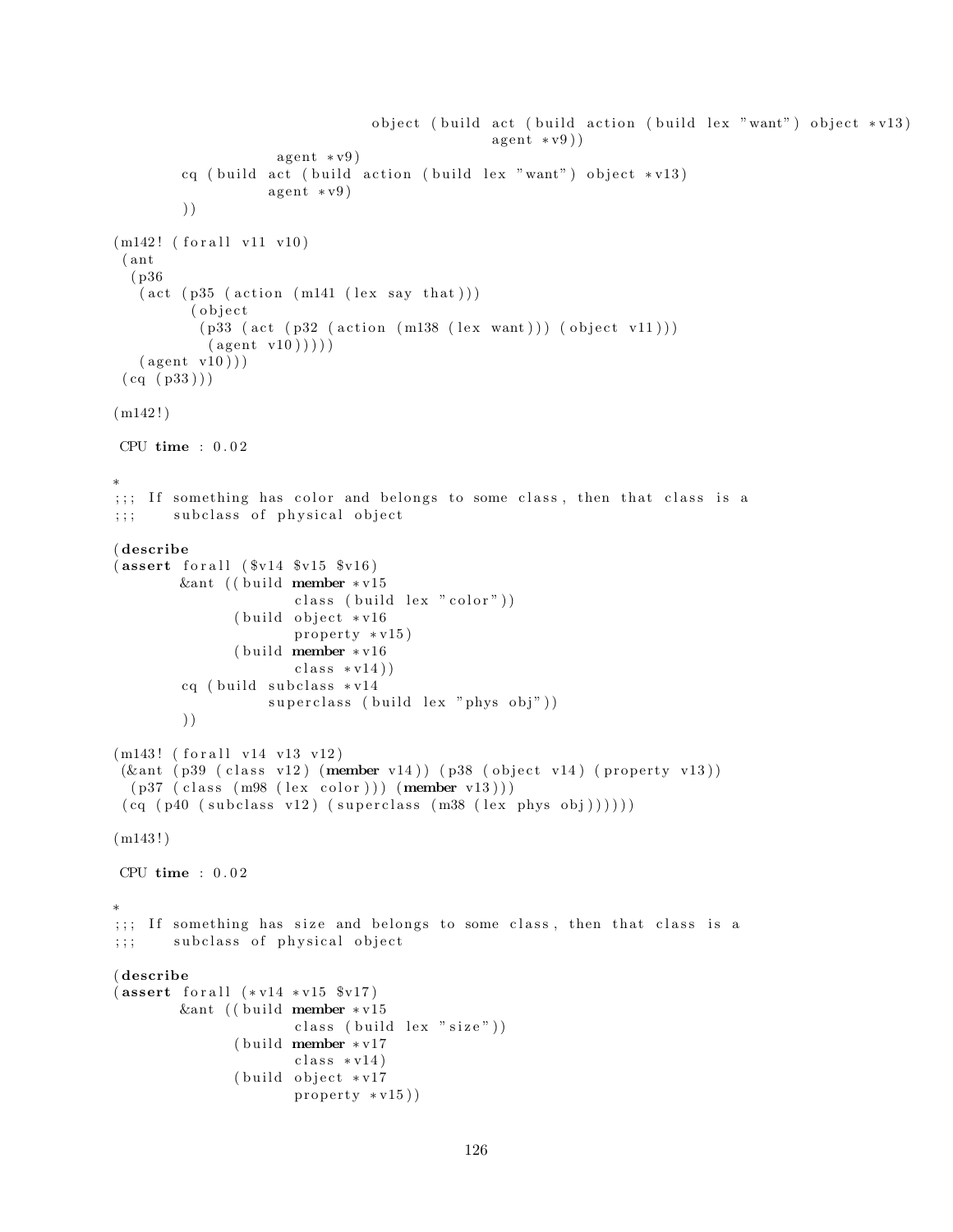```
cq ( build subclass * v14superclass ( build lex " phys obj" ))
        ) )
(m144! (for all v15 v13 v12)(\& ant (p43 (object v15) (property v13)) (p42 (class v12) (member v15))
  (p41 \text{ (class } (m103 \text{ (lex size)})) (member v13)))(cq (p40 (subclass v12) (superclass (m38 (lex phys obj)))))(m144!)CPU time : 0 . 0 2
∗
;;; If a member of some class has a property, then it is possible for other
;;; members of that class to have that property
( describe
(assert for all <math>(*v14 * v15 * v17 * v18)</math>)&ant (( build object * v17
                       property * v15)(b uild member * v17
                       class * v14)( build member * v18class * v14)cq ( build mode ( build lex " possibly" )
                    object ( build object *v18
                                   property * v15)) )
(m146! (for all v16 v15 v13 v12)
 (\& ant (p44 (class v12) (member v16)) (p43 (object v15) (property v13))
  (p42 \text{ (class v12) (member v15 )}))(cq)(p46 \ (mode \ (m145 \ (lex \ possibly \)))( object ( p45 ( object v16) ( property v13))))(m146!)CPU time : 0 . 0 1
∗
;;; If an animal acts, then the act performed is an action
( describe
(assert for all ( <math>$v19</math> <math>$v20</math>)&ant (( build member * v20
                       class (build lex "animal"))(b uild act (b uild action * v19)
                       a gent * v20)cq ( build member *v19
                    class ( build lex "action"))
        ) )
(m148! (for all v18 v17))(\& ant (p49 (act (p48 (action v17))) (agent v18))
  (p47 (class (m18 (lex animal))) (member v18)))
```

```
(cq (p50 (class (m147 (lex action)))) (member v17))))
```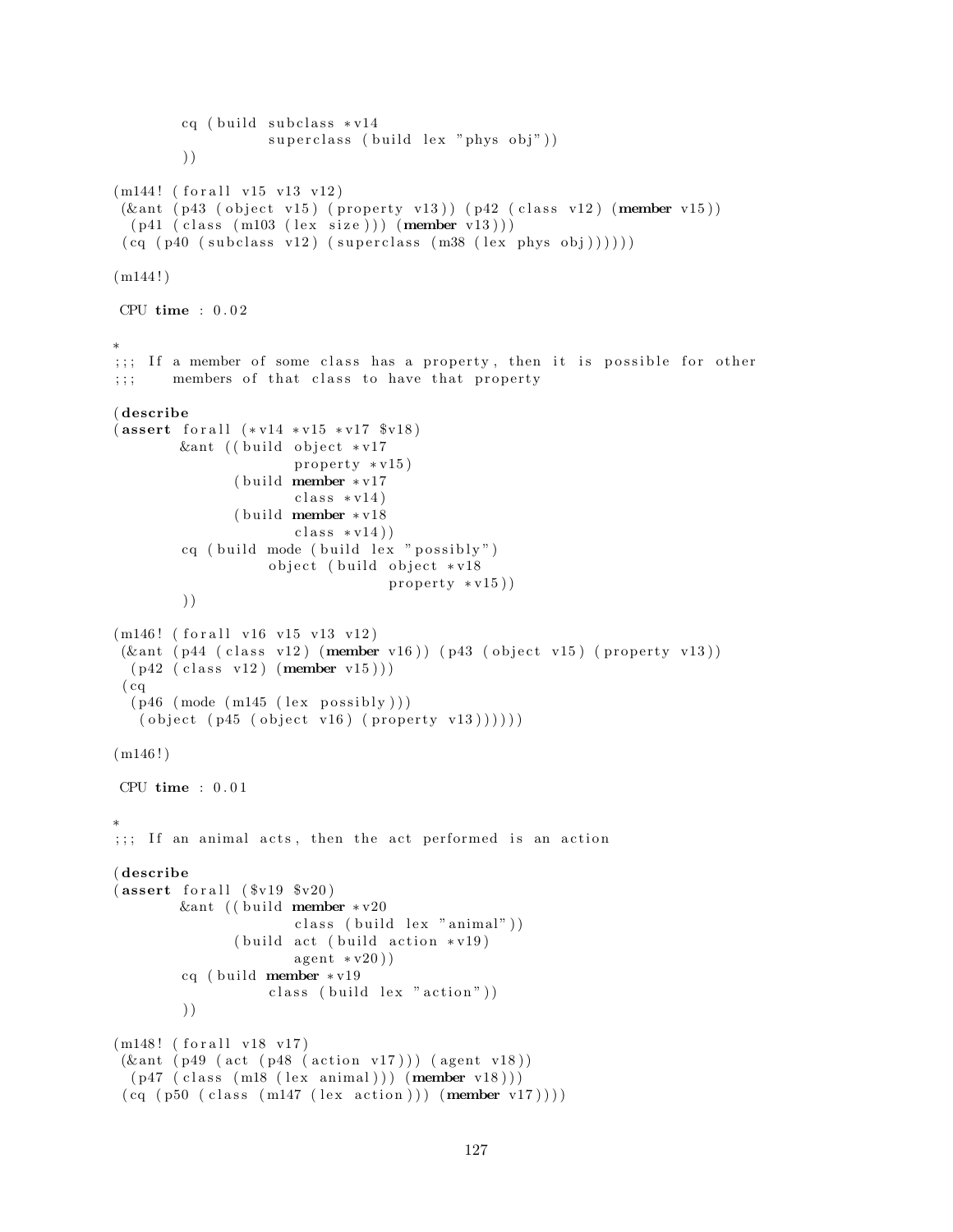```
(m148!)CPU time : 0 . 0 2
∗
\gamma;; If a person acts, then the act performed is an action
( describe
(s<sub>v21</sub> s<sub>v22</sub>)&ant (( build member * v22
                       class (build lex "person")(b uild act ( build action * v21)
                       agent * v22)cq ( build member * v21class ( build lex "action"))
        ) )
(m149! (for all v20 v19)(\& ant (p53 (act (p52 (action v19))) (agent v20))
  (p51 \text{ (class } (m24 \text{ (lex } person))) \text{ (member } v20)))(cq (p54 (class (m147 (lex action)))) (member v19))))(m149!)CPU time : 0 . 0 2
∗
;;; Spears are weapons
( describe
(assert subclass (build lex "spear")superclass (build lex "weapon")
         ) )
(m152! (subclass (m150 (lex spear))) (superclass (m151 (lex weapon))))
(m152!)CPU time : 0 . 0 1
∗
;;; If something is a weapon, then its function is to damage
( describe
(assert for all <math>\sqrt[6]{v23})</math>ant ( build member * v23class (build lex "weapon")
                     )
        cq ( build object 1 * v23object2 (build lex "damage")
                    rel ( build lex " function"))
        ) )
(m154! (for all v21) (ant (p55 (class (m151 (lex weapon)))) (member v21)))(cq)(p56 (object1 v21) (object2 (m153 (lex damage))))(\text{rel (m118 (lex function))))
```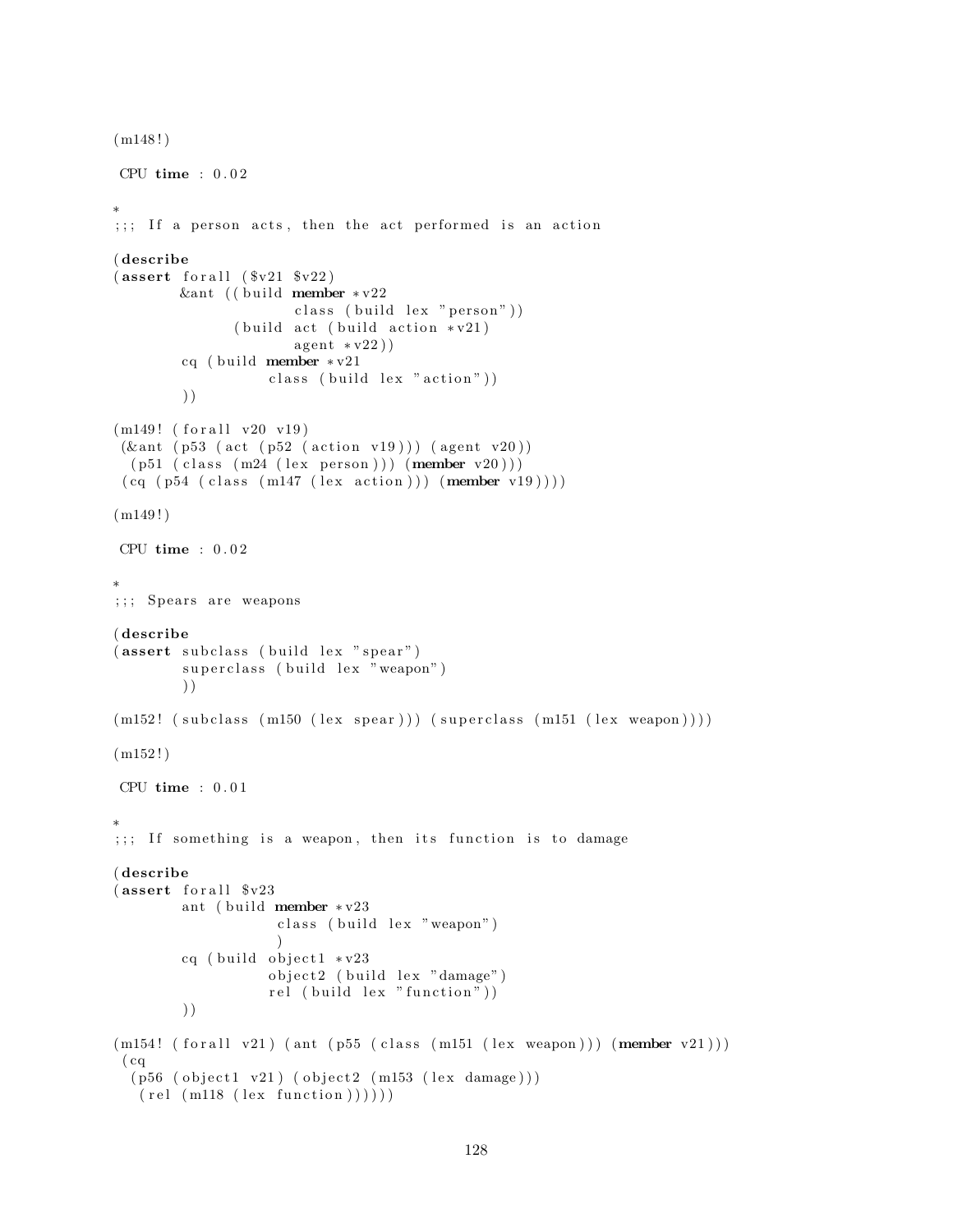```
(m154!)CPU time : 0.01∗
;;; Kings are persons
( describe
(assert subclass (build lex "king")superclass (build lex "person")
        ) )
(m155! (subclass (m45 (lex king))) (superclass (m24 (lex person))))
(m155!)CPU time : 0.01∗
;;; Squires are persons
( describe
(assert subclass ( build lex " squire")
        superclass (build lex "person")
        ) )
(m157! (subclass (m156 (lex squire))) (superclass (m24 (lex person))))
(m157!)CPU time : 0.18∗
;;; Yeomen are persons
( describe
(assert subclass (build lex "yeoman")superclass (build lex "person")
        ) )
(m159! (subclass (m158 (lex yeoman))) (superclass (m24 (lex person))))
(m159!)CPU time : 0.01∗
;;; If something is a carnivore, then it eats meat
( describe
\int \text{assert} for all * v5ant ( build member * v5
                    class (build lex "carnivore")
                    \lambdacq ( build act ( build action ( build lex " eat" ) object ( build lex " meat" ) )
                   a gent * v5))
```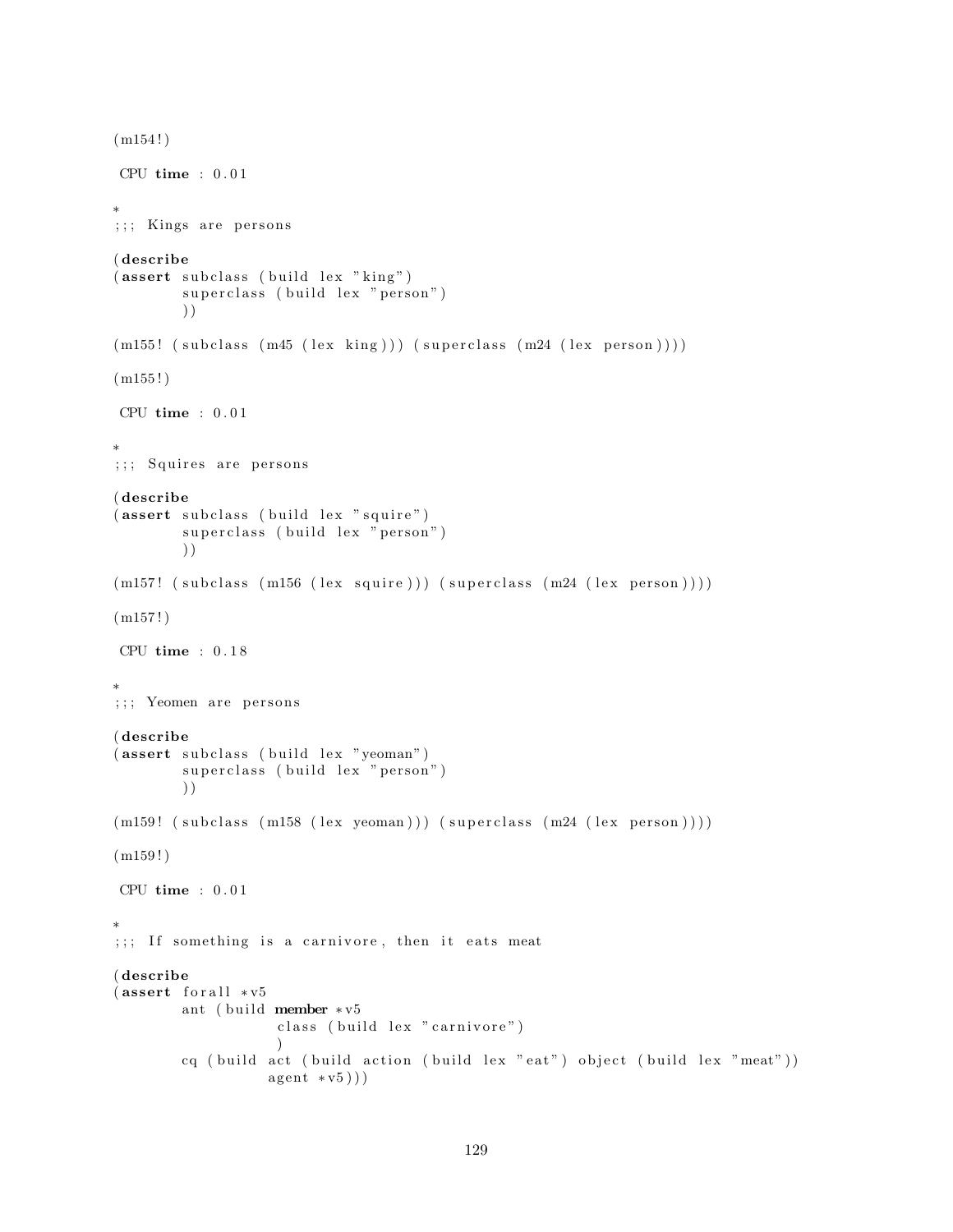```
(m163! \text{ (for all } v7) (ant (p57 \text{ (class } (ml4 \text{ (lex canivore)))} (member v7))))
 (cq)(p58 \text{ (act (m162 (action (m160 (lex eat)))) (object (m161 (lex meat))))))(\text{agent v7})))(m163!)CPU time : 0.02∗
;;; If something is an herbivore, then it eats plants and does not eat meat
( describe
(assert for all <math>*v5</math>)ant ( build member * v5class ( build lex " herbivore")
                     )
         cq ( ( build act ( build action ( build lex " eat" ) object ( build lex " plant" ) )
                     agent * v5)(b uild min 0max 0
                     arg ( build act ( build action ( build lex " eat" ) object ( build lex " meat" ) )
                                 a gent * v5))))
(m166! (for all v7) (ant (p59 (class (m28 (lex herbivore))) (member v7)))(cq)(p61 (min 0) (max 0)(arg)(p58 (act (m162 (action (m160 (lex eat)))) (object (m161 (lex meat))))))(\text{agent v7})))(p60 (act (m165 (action (m160)) (object (m164 (lex plant))))) (agent v7))))
(m166!)CPU time : 0 . 0 1
∗
;;; If something is a mammal, presumably it bears
;;; **NOTE** Change to bears live young
( describe
(assert for all <math>*v5</math>)ant ( build member * v5class (build lex "mammal"))
         cq ( build mode ( build lex " presumably")
                    object ( build act ( build action ( build lex " bear" ))
                                    a gent * v5)))(m169! (for all v7) (ant (p62 (class (m10 (lex mammal))) (member v7)))(cq)(p64 \ (mode \ (m116 \ (lex \ presumably)))( object (p63 (act (m168 (action (m167 (lex bear)))))) (agent v7))))))
(m169!)CPU time : 0 . 0 3
∗
; ; ;
```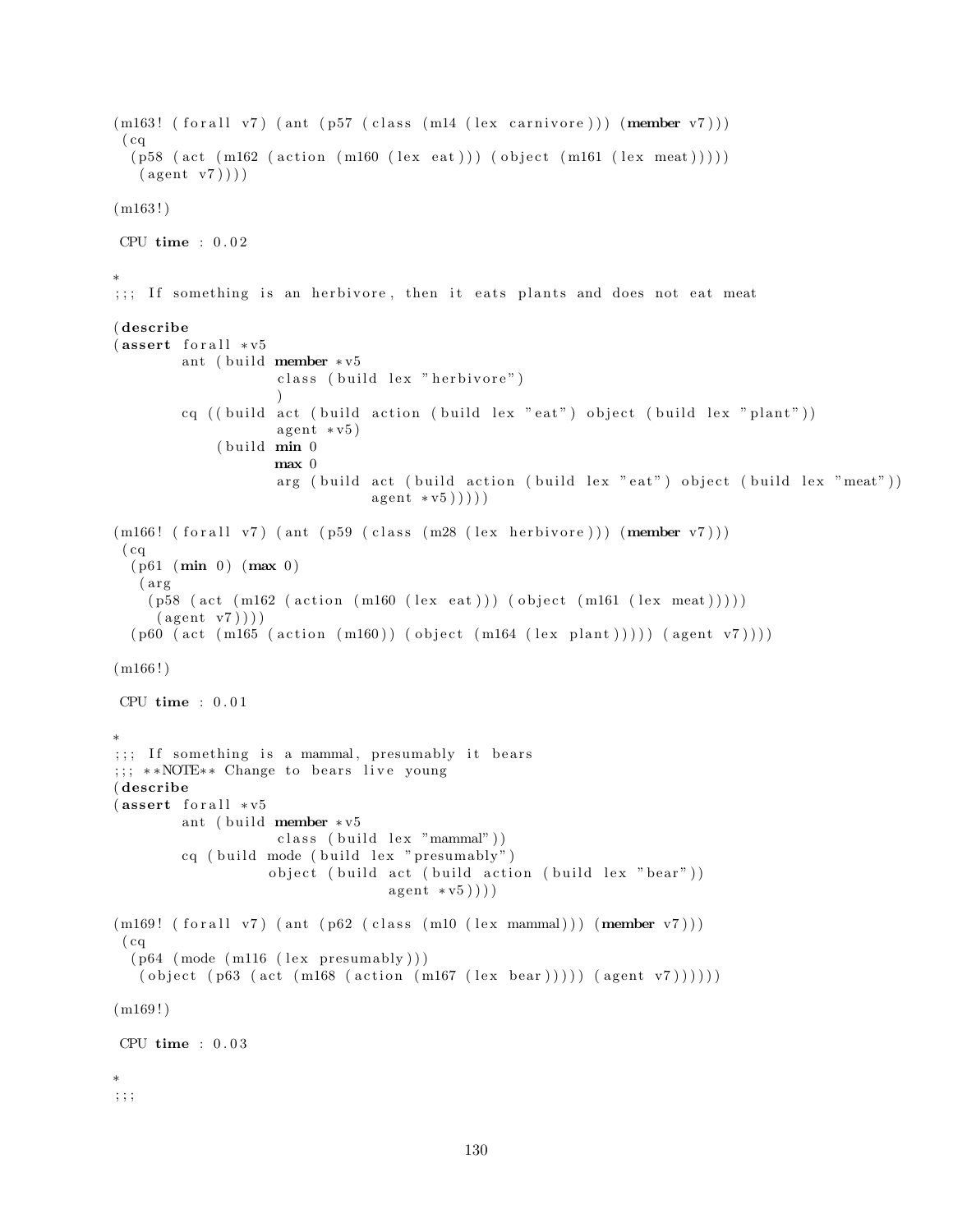```
;;; If something bears, then it is a mammal
;;; **NOTE** Change to bears live young
;;;; ( describe
\langle;;;( assert for all (\$v24 *v5);;; ant ( build act ( build action ( build lex " bear") object *v24)
;;; agent * v 5)
;;; cq ( build member * v 5;\,;\,;\qquad \qquad \text{class (build lex "mammal"))}));;; If something bears and it is a member of a class then that class
; ; ; is a subclass of mammal.
( describe
 (assert for all ($mammal $young $sup)
  &ant ((build agent ∗mammal
                 act ( build action ( build lex " bear" )
                             object * young))
         (buid member * mammal class * sup))cq ( build subclass *sup superclass ( build lex "mammal") ) ) )
(m170! (for all v24 v23 v22)
(\& ant ( p67 ( class v24) (member v22))
  (p66 (act (p65 (action (m167 (lex bear))) (object v23))) (agent v22)))
 (cq (p68 (subclass v24) (superclass (m10 (lex mammal))))))(m170!)CPU time : 0 . 0 2
∗
;;; If something is a predator, then presumably it hunts
( describe
(assert for all <math>*v5ant ( build member * v5class ( build lex " predator" ) )
        cq ( build mode ( build lex " presumably")
                   object ( build act ( build action ( build lex " hunt" ))
                                  a gent * v5)))(m173! \text{ (for all v7) (ant (p69 (class (m16 (lex predator))) (member v7)))}(cq)(p71 \ (mode \ (m116 \ (lex \ presumably)))( object (p70 (act (m172 (action (m171 (lex hunt)))) (agent v7))))(m173!)CPU time : 0 . 0 2
∗
;;; If an agent leaps onto an object at time x, then there is a time y when
;;; the leaper is on the object, and y is after x
( describe
(assert for all ( <math>$v25 $v26 $v27)</math>)ant ( build agent * v25act (build action (build lex "leap")
                                onto ∗ v26
                                time ∗ v27 ) )
```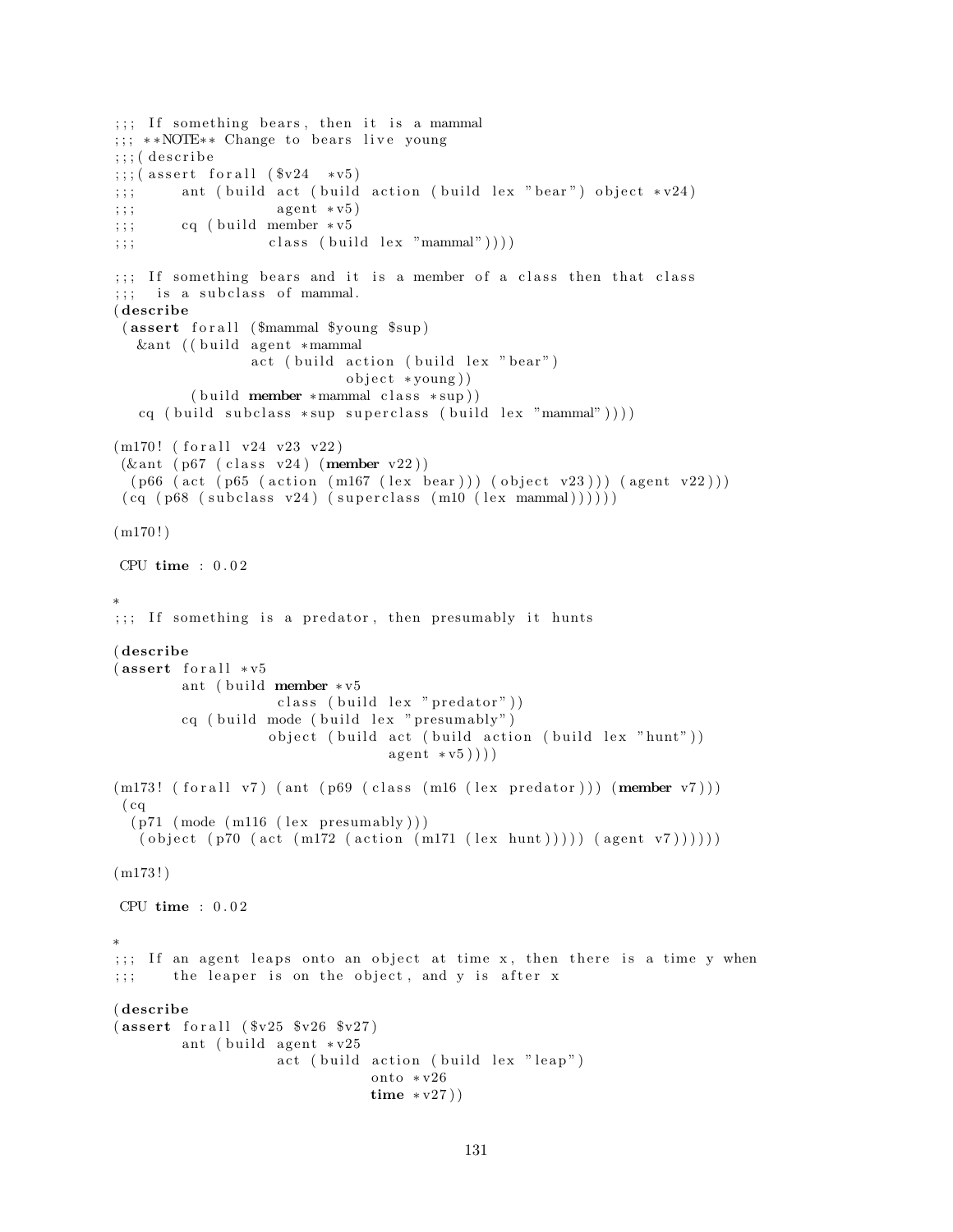```
cq ((build object1 * v25object2 * v26rel (build lex "on")
                    time ( build a3 \sqrt{26}skf "time-at" ) )
             ( build after ( build a3 *v26
                                  skf "time-at"
                    \text{before} * v27))(m176! (for all v27 v26 v25)
 ( ant
  (p73 \text{ (act (p72 (action (m174 (lex leap))) (onto v26) (time v27)))}(\text{agent v25}))(cq (p76 (after (p74 (a3 v26) (skf time-at))) (before v27))(p75 (object1 v25) (object2 v26) (rel (ml75 (lex on))) (time (p74))))(m176!)CPU time : 0 . 0 4
∗
;;; If an agent leaps to a goal at time x, then there is a time y when the
;;; leaper is at the goal, and y is after x
( describe
(assert for all <math>(*v25 * v26 * v27)</math>)ant ( build agent * v25act ( build action ( build lex " leap")
                                time ∗ v27
                                \frac{1}{\sqrt{2}} (v26))
        cq ((build object1 * v25object2 * v26rel (build lex "at")
                    time ( build a3 * v26skf "time-at"))
             ( build after ( build a3 * v26skf "time-at")
                    \text{before} * v27))
        ) )
(m178! (for all v27 v26 v25))( ant
  (p78 (act (p77 (action (m174 (lex leap))) (time v27) (to v26)))(\text{agent v25}))(cq)(p79 (object1 v25) (object2 v26) (rel (m177 (lex at)))(time (p74 (a3 v26) (skf time-at))))(p76 (after (p74)) (before v27))))(m178!)CPU time : 0.03∗
;;; If an agent leaps from an object at time x, then there is a time y when
;;; the leaper is on the object, and y is before x
```
## ( describe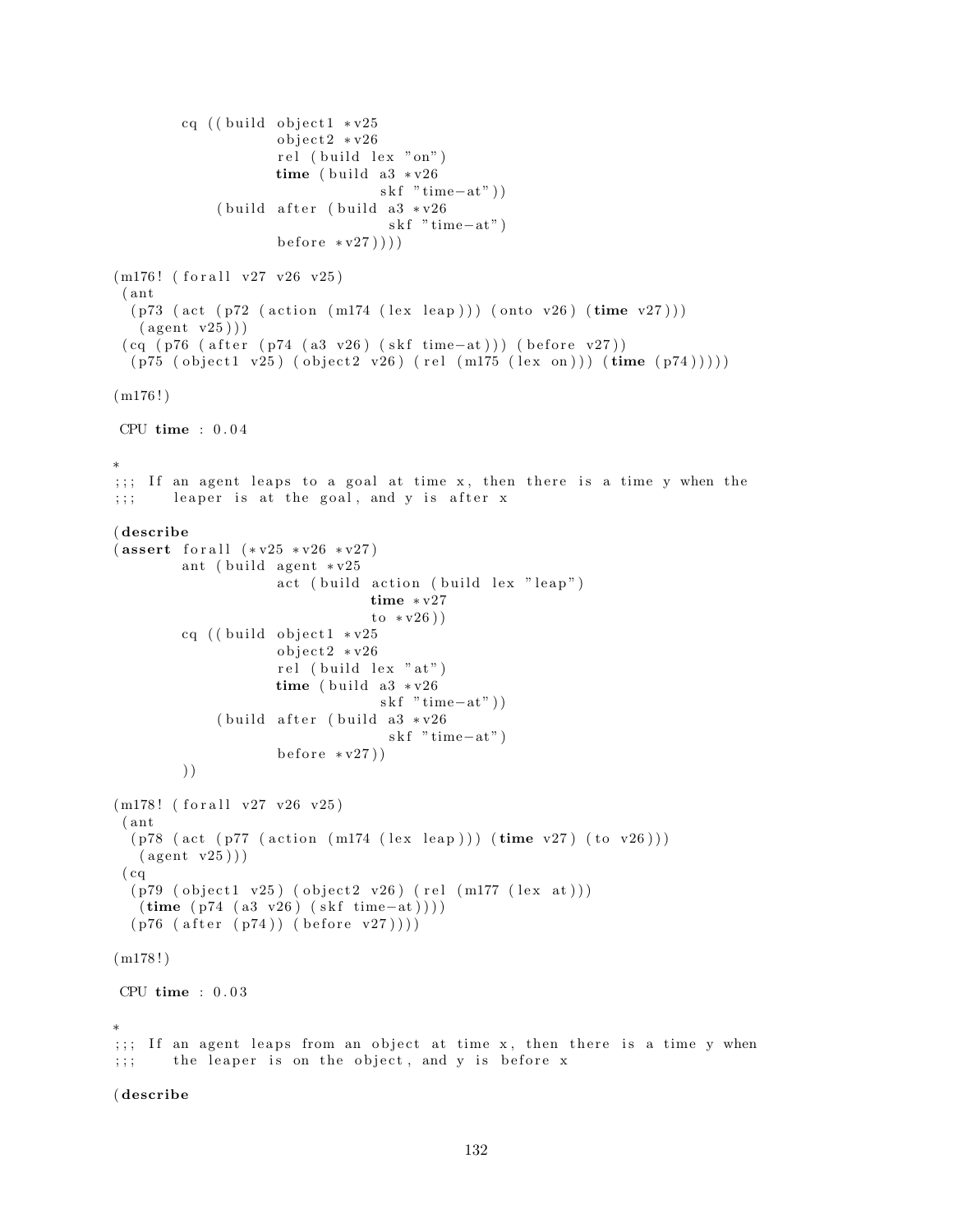```
(assert for all <math>(*v25 * v26 * v28 * v29)</math>)ant ( build agent * v25act (build action (build lex "leap")
                                 from ∗ v28
                                 time * v29)cq ((build object1 * v25object2 * v28rel (build lex "on")
                    time ( build a4 \times v28skf "time-at"))
             (b uild after * v29
                     before (build a4 *v28
                                    skf "time-at")))
        ) )
(m179! (for all v29 v28 v26 v25)( ant
  (p81 (act (p80 (action (m174 (lex leap))) (from v28) (time v29)))(\text{agent v25}))(cq (p84 (after v29) (before (p82 (a4 v28) (skf time-at))))(p83 (object1 v25) (object2 v28) (rel (m175 (lex on))) (time (p82)))))(m179!)CPU time : 0 . 0 3
∗
( describe
(assert for all <math>(\$v30 \$v31 \$v32)ant ((build agent * v30place *v31
                     time * v32)(b uild object * v30
                      place *v31
                     time * v32)cq ( build object 1 \cdot v30object2 * v31rel (build lex "at")
                   time * v32)) )
(m180! (for all v32 v31 v30)(ant (p86 (object v30) (place v31) (time v32))(p85 (agent v30) (place v31) (time v32)))(cq (p87 (object1 v30) (object2 v31) (rel (m177 (lex at))) (time v32))))(m180!)CPU time : 0 . 0 3
∗
;; Define a primitive action that does nothing
ˆ (
−−> define - primaction noop ()
     "Do nothing"
     \left( format t "" \right))
noop
```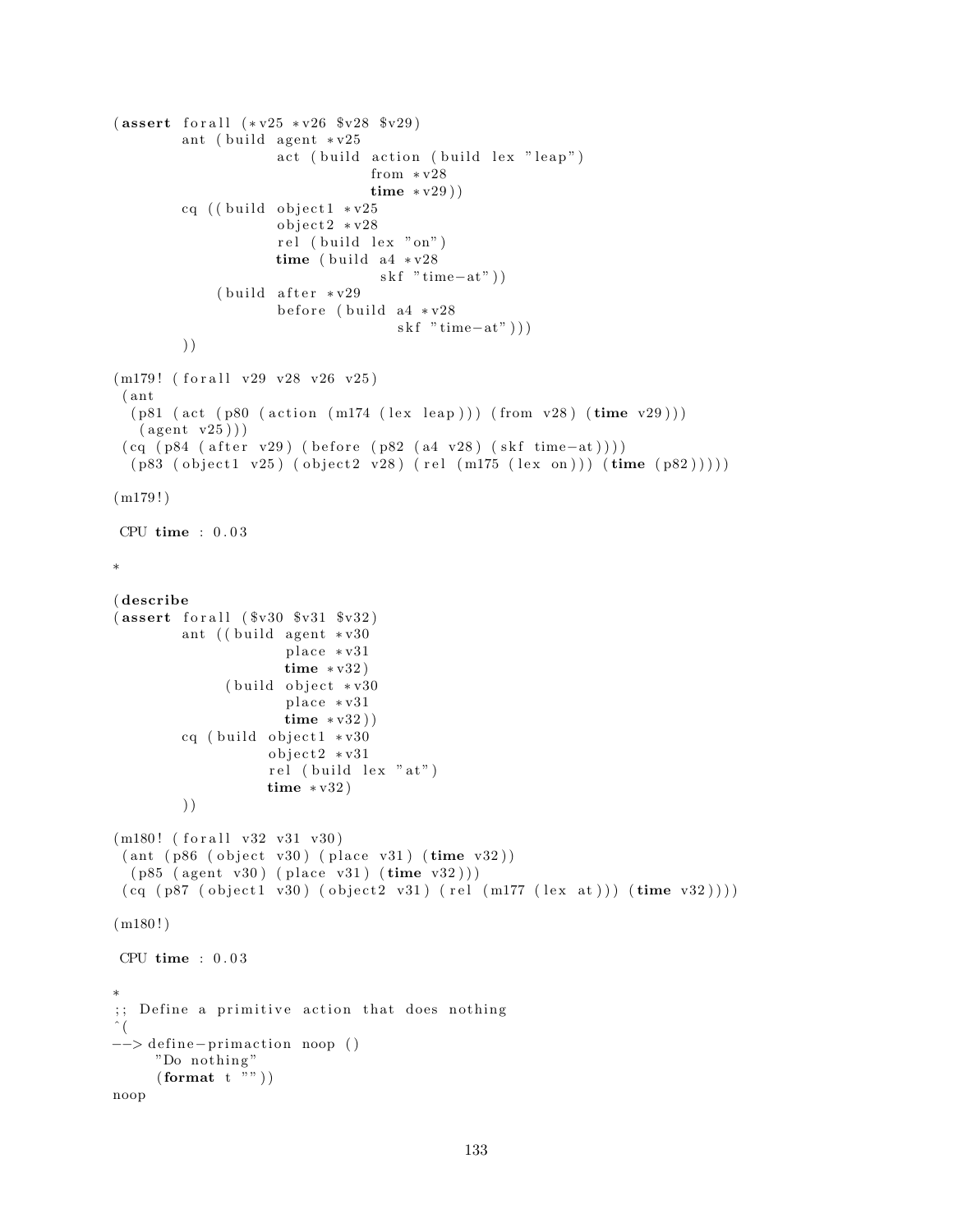```
CPU time : 0.00∗ ˆ (
−−> a t t ach−p rim ac ti on noop noop )
t
CPU time : 0.01∗
\hat{\zeta}--> attach-primaction snif snif believe believe)
t
CPU time : 0 . 0 1
∗ ( describe
 ( assert
   for all ($x \ $y \ $z)$&ant (( build member *x class *y)
          (buid member * x class * z)( build object *y property ( build lex "unknown")))
   cq (build
        when ( build member *x class *y)
        do (build action snif
                   object1 ((build condition
                                      (buid subclass * z superclass * y)then (\text{build action } \text{noop}))(build else
                                      (build action believe
                                              o b j e c t 1
                                              (buid mode (build lex "presumably")o b j e c t
                                                      (\text{build subclass } *y \text{ superclass } *z))))))))(m183! (for all v35 v34 v33)(kant (p90 (object v34) (property (m181 (lex unknown))))(p89 (class v35) (member v33) ) (p88 (class v34) (member v33) ))( cq
  ( p98
   (do ( p97
         (\text{action } \text{snif})(object1
          ( p96
           ( e l s e
            (p95 (action believe)
             ( o b j e c t 1
               (p94 \ (mode \ (m116 \ (lex \ presumably)))( object (p93 (subclass v34) (superclass v35)))))(p92 (condition (p91 (subclass v35) (superclass v34)))(\text{then } (m182 \text{ (action noop)})))(\text{when } (p88) )))
(m183!)CPU time : 0.04∗
```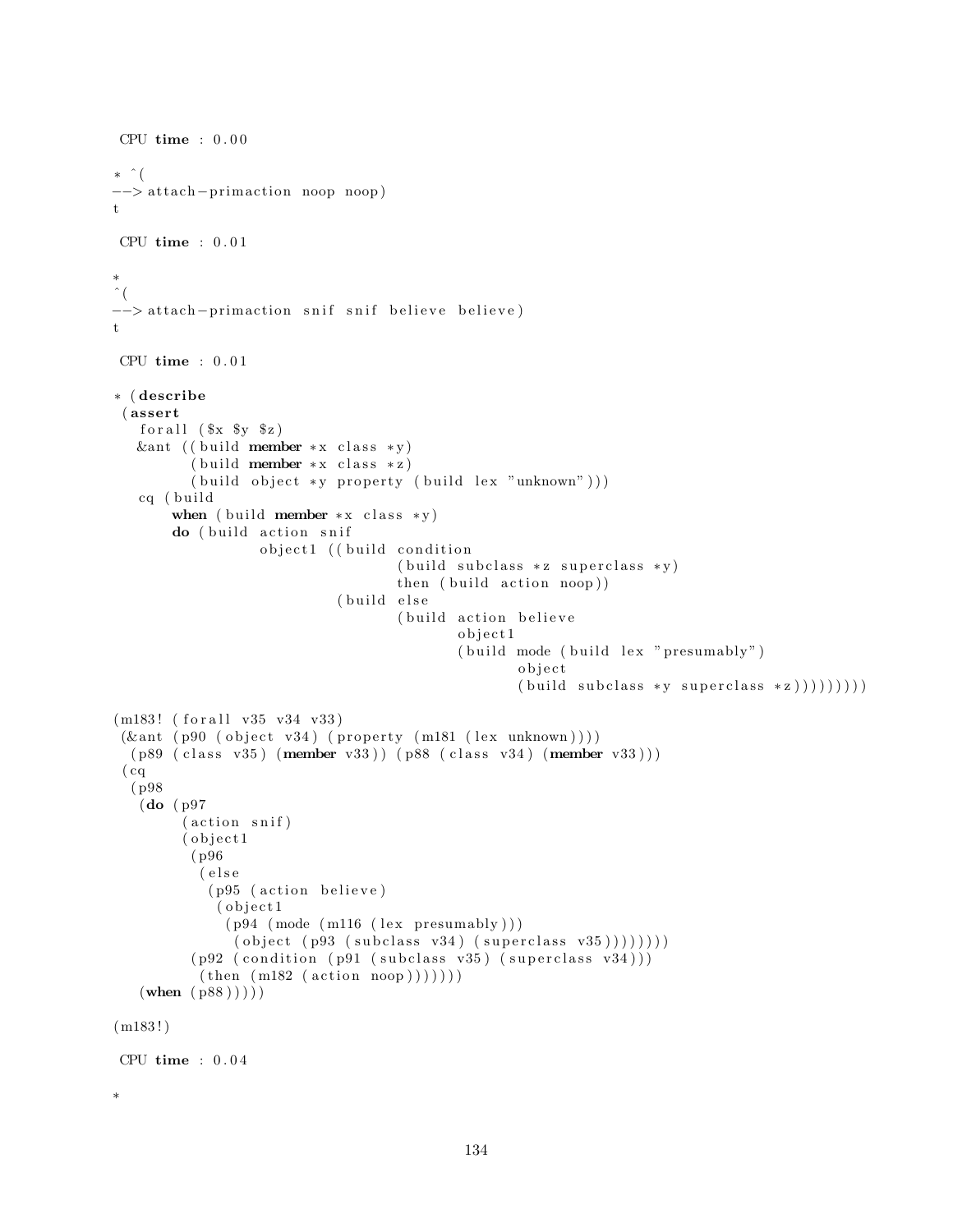End of /projects/stn2/CVA/demos/cat.base demonstration.

```
CPU time : 2 . 0 1
∗
;; Begin Reading Story
;;; There is a cat
( describe
( add member #Pye
     class ( build lex "cat" )))
(m246! (class (m147 (lex action))) (member (m160 (lex eat))))
(m245! (\text{act } (m244 (\text{action } (m160))))) (\text{agent } b1))(m243! (act (m162 (action (m160))) (object (m161 (lex meat))))) (agent b1))
(m241! (class (m35 (lex vertebrate))) (member b1))(m240! (class (m16 (lex predator))) (member b1))
(m239! (class (m14 (lex carnivore))) (member b1))
(m238! (class (m12 (lex quadruped))) (member b1))
(m237! (class (m10 (lex mammal))) (member b1))(m236! (class (m78 (lex furniture))) (member (m40 (lex Round Table))))
(m235! (class (m38 (lex phys obj))) (member b1))
(m232! (class (m24 (lex person))) (member b11))
(m231! (class (m24)) (member b10))(m230! (class (m24)) (member b9))
(m229! (class (m24)) (member b8))(m228! (class (m24)) (member b7))
(m227! (class (m24)) (member b6))
(m226! (class (m24)) (member b5))
(m225! (class (m24)) (member b3))(m224! (class (m18 (lex animal))) (member b1))
(m185! (class (m184 (lex cat))) (member b12))
(m159! (subclass (m158 (lex yeoman))) (superclass (m24)))
(m157! (subclass (m156 (lex squire))) (superclass (m24)))
(m155! (subclass (m45 (lex king))) (superclass (m24)))
(m115! (class (m112 (lex value))) (member (m114 (lex bad))))(m113! (class (m112)) (member (m111 (lex good))))(m108! (class (m103 (lex size))) (member (m107 (lex large))))(m104!~(class~(m103))~(member~(m102~(lex~small))))(m101! (class (m98 (lex color))) (member (m100 (lex black))))
(m99!~(class~(m98))~(member~(m97~(lex~white))))(m96! (class (m90 (lex basic ctgy))) (member (m41 (lex table))))(m95! (class (m90)) (member (m81 (lex chair))))(m94!~(class~(m90))~(member~(m2~(lex~deer))))(m93! \text{ (class } (m90)) \text{ (member } (m83 \text{ (lex horse)})))(m92! \text{ (class } (m90)) \text{ (member } (m8 \text{ (lex } dog)))(m91! (class (m90)) (member (m24)))
(m89! (subclass (m69 (lex knight))) (superclass (m24)))
(m76! (class (m69)) (member b11))
(m73! (class (m69)) (member b10))
(m70! (class (m69)) (member b9))
(m66! (class (m45)) (member b8))
(m63! (class (m45)) (member b7))
(m60! (class (m45)) (member b6))
(m57! (subclass (m55 (lex wizard))) (superclass (m24)))
(m56! (class (m55)) (member b5))
(m51! (class (m50 (lex word))) (member b4))
```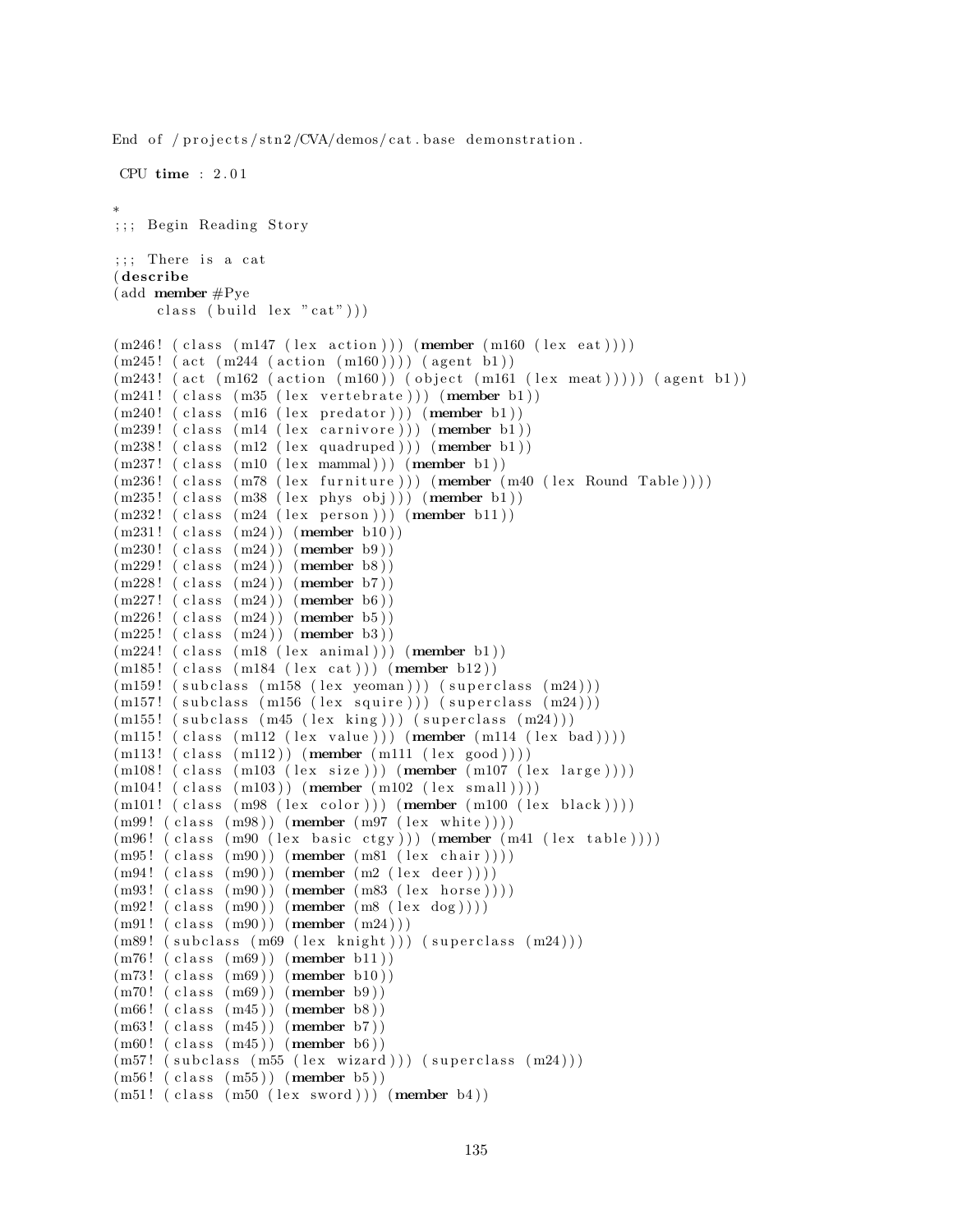```
(m46! (class (m45)) (member b3))
(m42! \text{ (class } (m41)) \text{ (member } (m40)))(m25! (class (m24)) (member b2))(m20! (class (m8)) (member b1))(m246! m245! m243! m241! m240! m239! m238! m237! m236! m235! m232! m231! m230!
 m229 ! m228 ! m227 ! m226 ! m225 ! m224 ! m185 ! m159 ! m157 ! m155 ! m115 ! m113 ! m108 !
m104! m101! m99! m96! m95! m94! m93! m92! m91! m89! m76! m73! m70! m66! m63!
m60! m57! m56! m51! m46! m42! m25! m20!)
CPU time : 5 . 9 2
∗
;;; Cat is an unknown word
( describe
(add object (build lex "cat")property (build lex "unknown")))
(m246! (class (m147 (lex action))) (member (m160 (lex eat))))
(m241! (class (m35 (lex vertebrate))) (member b1))
(m240! (class (m16 (lex predator))) (member b1))
(m239! (class (m14 (lex carnivore))) (member b1))
(m238! (class (m12 (lex quadruped))) (member b1))
(m237! (class (m10 (lex mammal))) (member b1))
(m236! (class (m78 (lex furniture))) (member (m40 (lex Round Table))))
(m235! (class (m38 (lex phys obj))) (member b1))
(m232! (class (m24 (lex person))) (member b11))(m231! (class (m24)) (member b10))(m230! (class (m24)) (member b9)(m229! (class (m24)) (member b8))(m228! (class (m24)) (member b7))
(m227! (class (m24)) (member b6))
(m226! (class (m24)) (member b5))
(m225! (class (m24)) (member b3))
(m224! (class (m18 (lex animal))) (member b1))
(m202! (object (m184 (lex cat))) (property (m181 (lex unknown))))(m115! (class (m112 (lex value))) (member (m114 (lex bad))))(m113! (class (m112)) (member (m111 (lex good))))(m108! (class (m103 (lex size))) (member (m107 (lex large))))
(m104!~(class~(m103))~(member~(m102~(lex~small))))(m101! (class (m98 (lex color))) (member (m100 (lex black))))(m99!~(class~(m98))~(member~(m97~(lex~white))))(m96! (class (m90 (lex basic ctgy))) (member (m41 (lex table))))(m95! (class (m90)) (member (m81 (lex chair))))(m94!~(class~(m90))~(member~(m2~(lex~deer))))(m93! \text{ (class } (m90)) \text{ (member } (m83 \text{ (lex horse)})))(m92! \text{ (class } (m90)) \text{ (member } (m8 \text{ (lex } dog)))(m91! (class (m90)) (member (m24)))
(m76! (class (m69 (lex knight))) (member b11))
(m73! (class (m69)) (member b10))
(m70! (class (m69)) (member b9))
(m66! ( class (m45 ( lex king )) ) (member b8))
(m63! (class (m45)) (member b7))
(m60! (class (m45)) (member b6))
(m56! (class (m55 (lex wizard))) (member b5))(m51! (class (m50 (lex word))) (member b4))(m46! (class (m45)) (member b3))
(m42! \ (class \ (m41)) \ (member \ (m40) ) )
```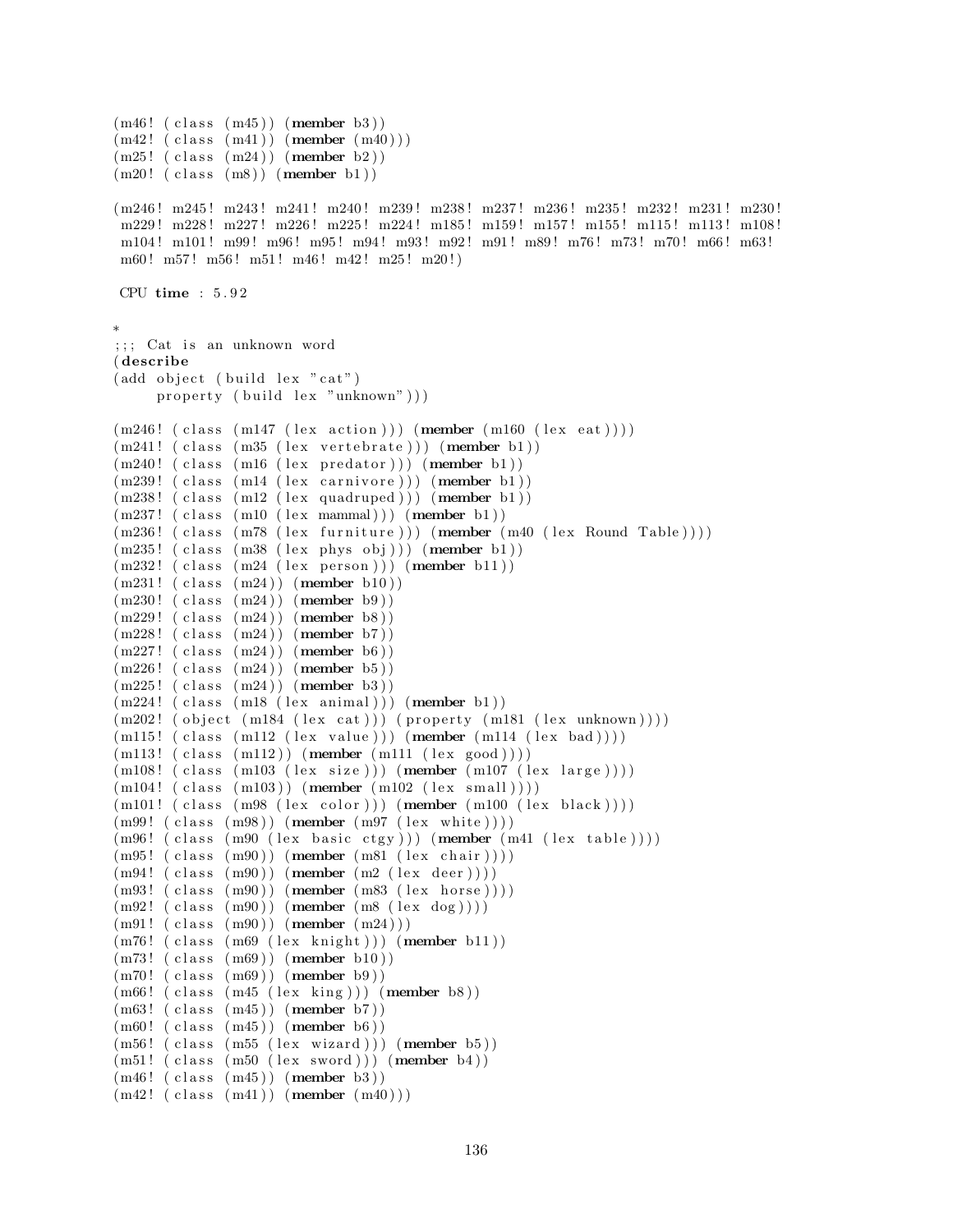```
(m25! (class (m24)) (member b2))
(m20! (class (m8)) (member b1))(m246! m241! m240! m239! m238! m237! m236! m235! m232! m231! m230! m229! m228!
m227! m226! m225! m224! m202! m115! m113! m108! m104! m101! m99! m96! m95!
m94! m93! m92! m91! m76! m73! m70! m66! m63! m60! m56! m51! m46! m42! m25!
m20!CPU time : 2 . 2 3
∗
;;; The cat is named Pyewacket
( describe
(assert object *Pye)proper-name ( build lex "Pyewacket")))
(m262! ( object b12) ( proper-name (m261 (lex Pyewacket))))
(m262!)CPU time : 0 . 0 2
∗
;;; What is the meaning of cat?
\hat{\ } (
\rightarrow defineNoun "cat")
Definition of cat:
Named Individuals: Pyewacket,
n i l
CPU time : 4 . 1 8
∗
;;;; There is a person
( describe
( add member #Evelyn
     class (build lex "person"))(m276! (class (m24 (lex person))) (member b13))
(m232! (class (m24)) (member b11))(m231! (class (m24)) (member b10))(m230! (class (m24)) (member b9))
(m229! (class (m24)) (member b8))
(m228! (class (m24)) (member b7))
(m227!~(class~(m24))~(member~b6))(m226! (class (m24)) (member b5))
(m225! (class (m24)) (member b3))
(m25! (class (m24)) (member b2))(m276! m232! m231! m230! m229! m228! m227! m226! m225! m25!)
CPU time : 6.56∗
; ; ; The person is named Evelyn
( describe
(assert object *Evelyn
        proper-name ( build lex "Evelyn")))
```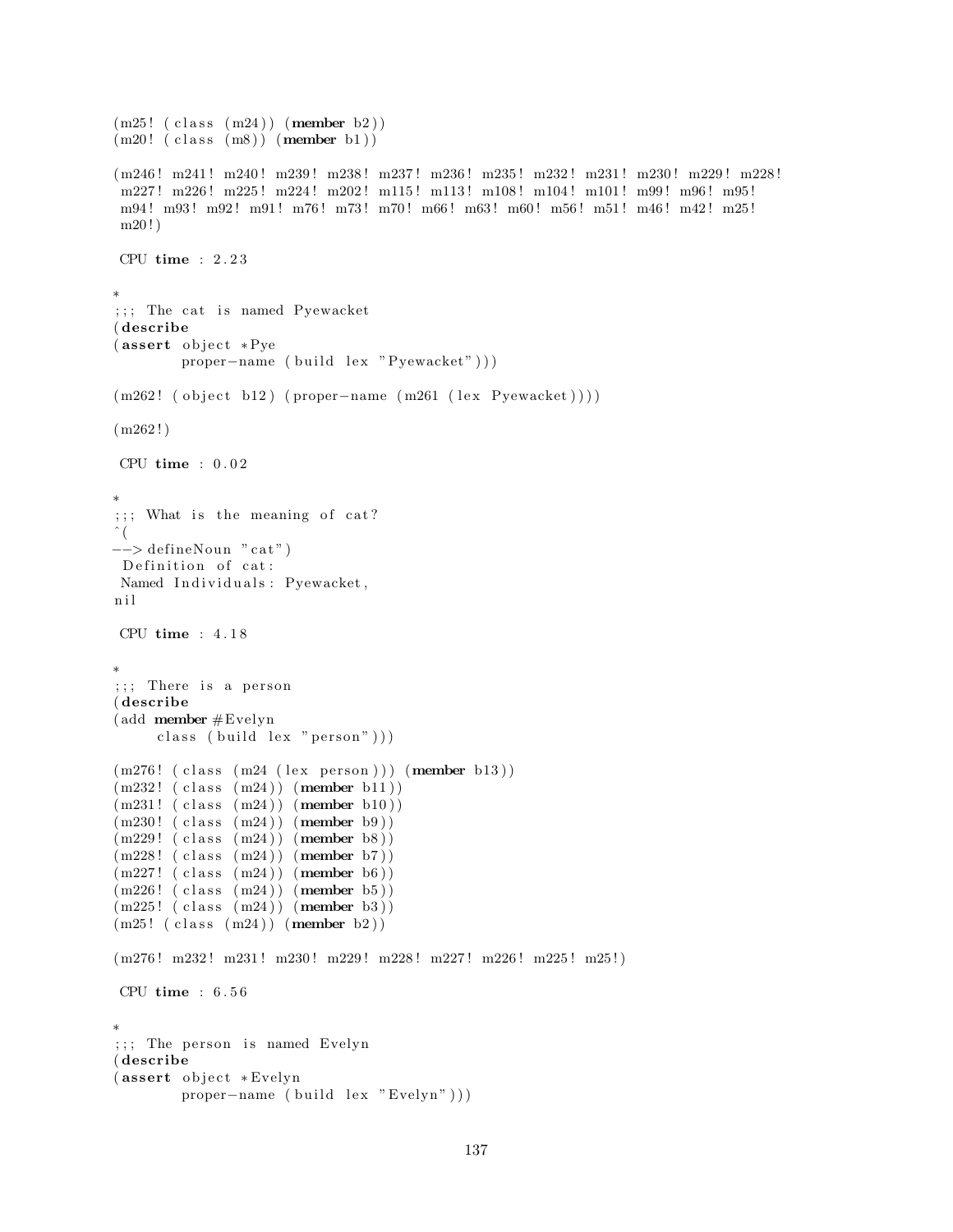```
(m337! ( object b13) ( proper-name (m336 (lex Evelyn ) ) )
(m337!)CPU time : 0.00∗
;;; Pyewacket is Evelyn's cat
( describe
(add object *Pye)possessor *Evelyn
     rel ( build lex " cat" ) ) )
(m338! (object b12) (possessor b13) (rel (m184 (lex cat))))
(m338 ! )
CPU time : 0.09∗
; ; ; What is the meaning of cat?\hat{a} (
−−> de fineNoun " c a t " )
Definition of cat:
 Possessive : person,
Named Individuals: Pyewacket,
n i l
CPU time : 0.56∗
;;; Pyewacket bears something
( describe
(add agent *Pye
     act (build action (build lex "bear")
                object #kittens1 ))
(m340! (act (m339 (action (m167 (lex bear))) (object b14))) (agent b12))
(m274! (act (m168 (action (m167)))) (agent b12))(m266! (subclass (m184 (lex cat))) (superclass (m10 (lex mammal))))
(m340! m274! m266!)CPU time : 0.13∗
;;; The thing that Pyewacket bears is a kitten
( describe
(add member ∗kittens1
     class (build lex "kitten"))(m342! (class (m341 (lex kitten))) (member b14))
(m342!)CPU time : 5 . 5 6
```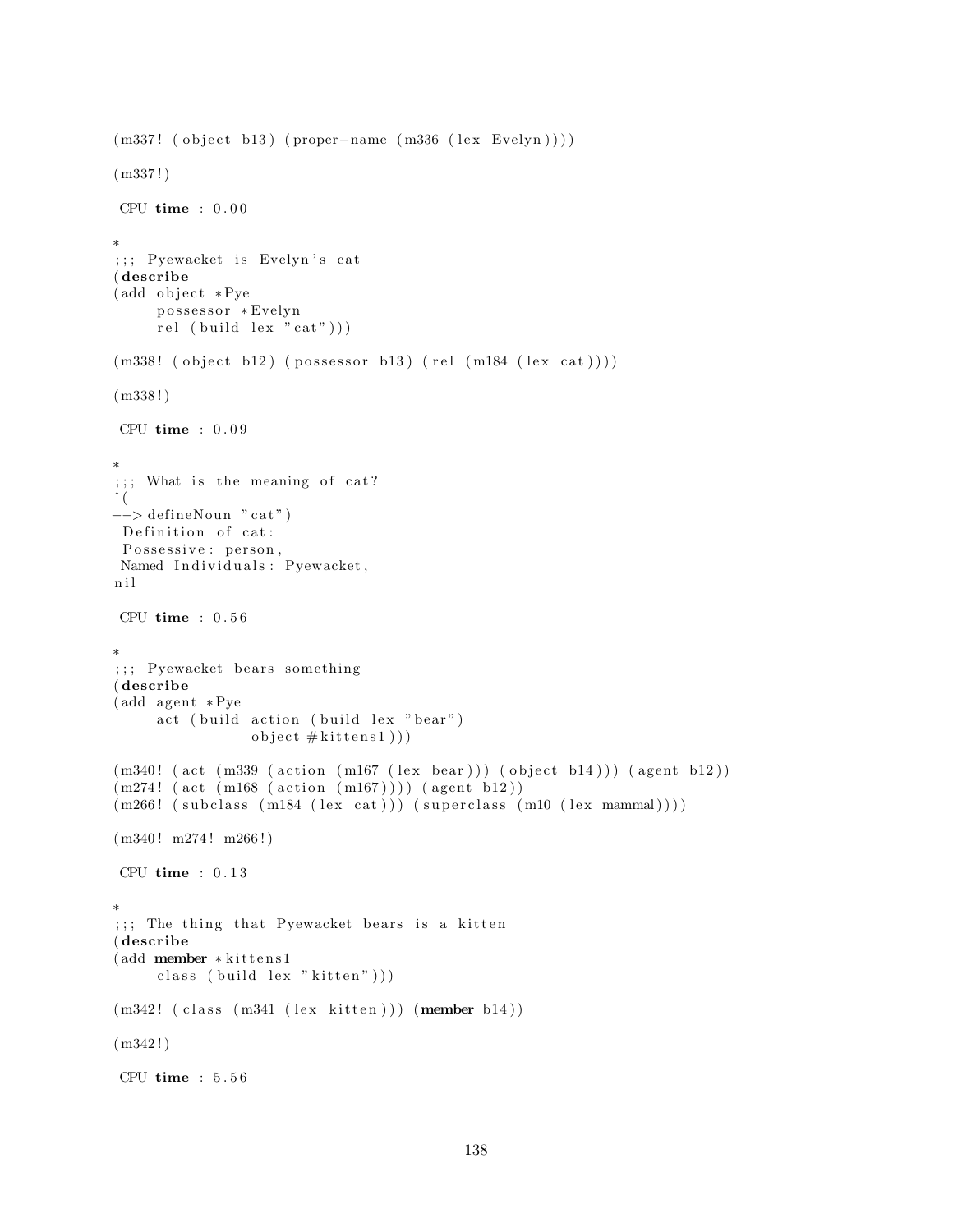```
∗
;;; Kittens are cats
( describe
(add subclass (build lex "kitten")
     superclass ( build lex "cat" ) ) )
(m385! (subclass (m341 (lex kitten))) (superclass (m184 (lex cat))))
(m385!)CPU time : 0.10∗
;;; Kittens are young
( describe
(add for all $kitty)
        ant ( build member * kitty class ( build lex " kitten"))
        cq ( build object *kitty property ( build lex "young" ) ) ) )
(m388! (object b14) (property (m386 (lex young))))(m387! \text{ (for all } v42) (ant (p318 (class (m341 \text{ (lex } kitten)))) (member v42)))(cq (p319 (object v42) (property (m386))))(m342! (class (m341)) (member b14))(m388! m387! m342!)
CPU time : 0 . 4 2
∗
;;; What is the meaning of cat?
\hat{\ } (
-\rightarrow defineNoun "cat")
 Definition of cat:
 Class Inclusions: mammal,
 Possible Actions: bear kitten,
 Possessive: person,
n i l
CPU time : 9 . 6 8
∗
;;; Something is a cat
( describe
(assert member #Friskclass (build lex "cat"))(m417!~(class~(m184~(lex cat)))~(member~b15))(m417!)CPU time : 0.02∗
;;; That cat is named Frisky
( describe
(assert proper-name (build lex "Frisky")
        object * Frisk)
```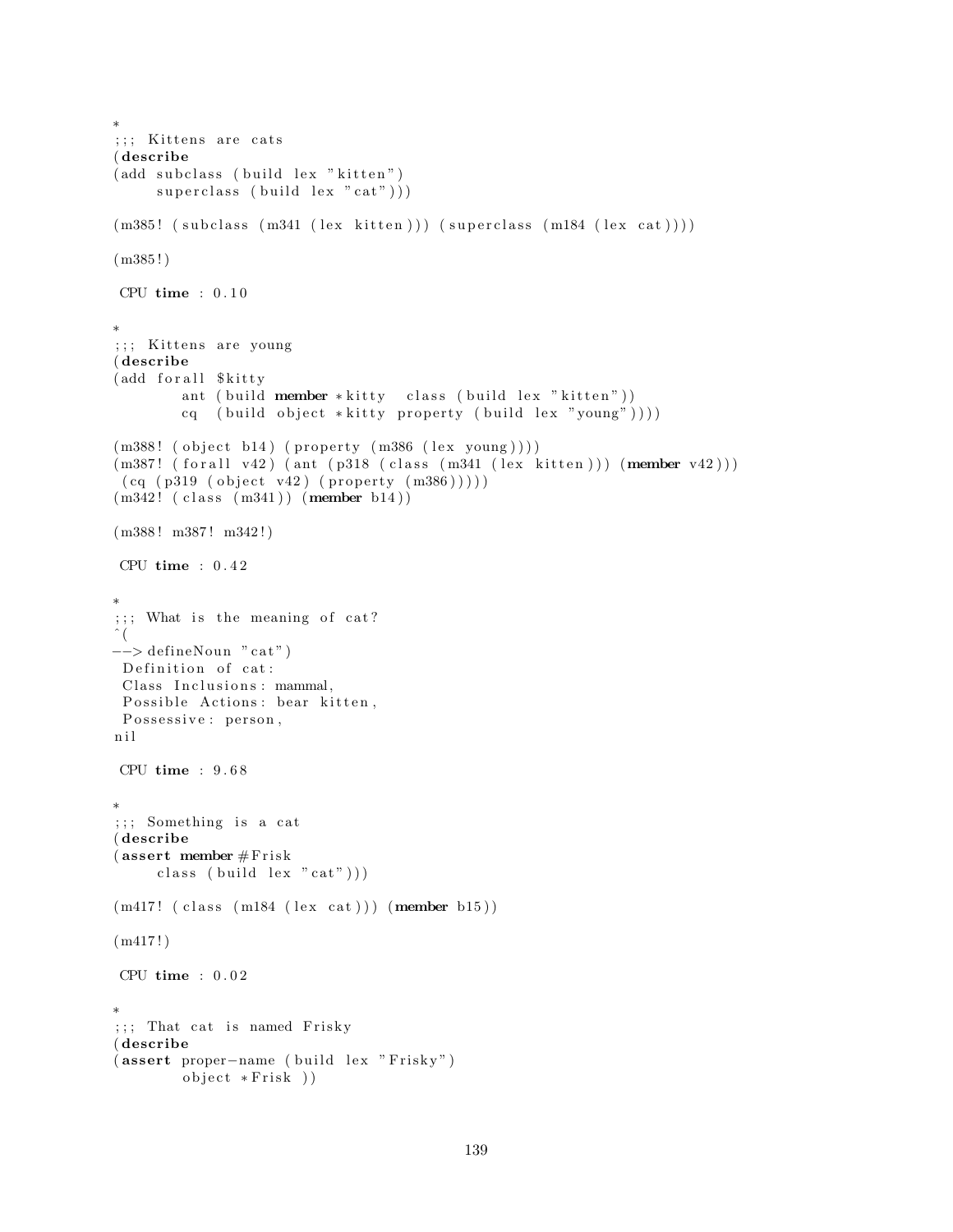```
(m419! (object b15) (proper-name (m418 (lex Frisky))))(m419!)CPU time : 0.01∗
;;; What is the meaning of cat?
\hat{\ } (
−−> de fineNoun " c a t " )
Definition of cat:
 Class Inclusions: mammal,
 Possible Actions: bear kitten,
Possessive : person,
n i l
CPU time : 3 . 3 0
∗
;;;; Frisky sleeps in an something
( describe
(add agent ∗Frisk
     act ( build action ( build lex " sleep"))
     place #armch)(m442! (class (m147 (lex action))) (member (m127 (lex sleep))))
(m441! ( class (m38 (lex phys obj))) (member b15))(m440! (class (m18 (lex animal))) (member b15))
(m439! \text{ (act } (m128 \text{ (action } (m127)))) \text{ (agent } b15) (place b16))(m429! (act (m128)) (agent b15))(m442! m441! m440! m439! m429!)CPU time : 1 . 1 9
∗
;;; The thing that Frisky sleeps in is a chair
( describe
( assert member ∗ armch
        class (build lex "chair"))(m443! (class (m81 (lex chair))) (member b16))
(m443 ! )
CPU time : 0 . 0 0
∗
;;; The thing that Frisky sleeps in is an armchair
( describe
( assert member ∗ armch
        class ( build lex "armchair"))
(m445! (class (m444 (lex armchair))) (member b16))
(m445!)CPU time : 0 . 0 3
```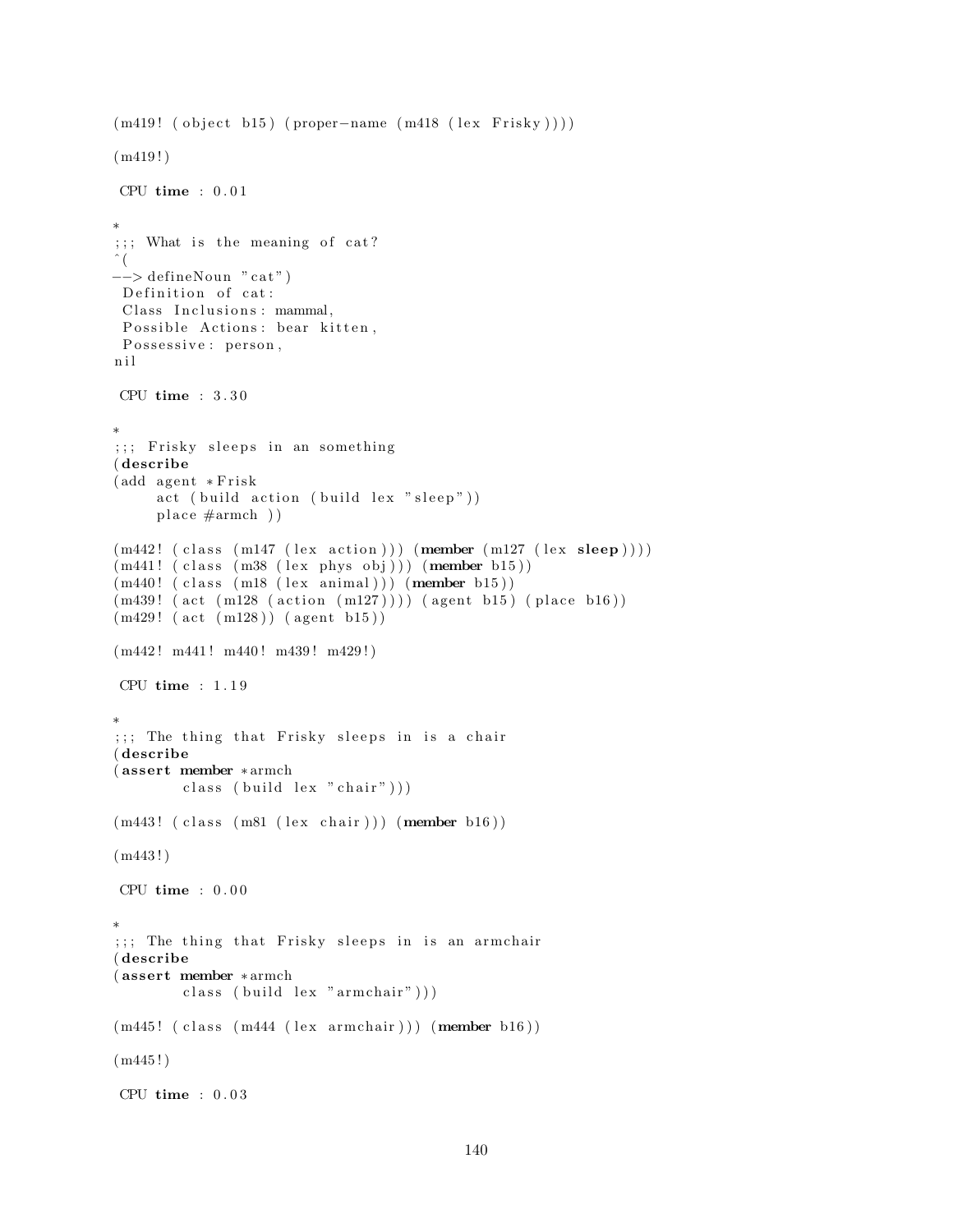```
∗
;;;; Armchairs are chairs (THIS SHOULD BE BK -- SN)
( describe
(assert subclass (build lex "armchair")
         superclass ( build lex " chair" ) )
(m446! (subclass (m444 (lex armchair))) (superclass (m81 (lex chair))))
(m446!)CPU time : 0 . 0 1
∗
; ; ; What is the meaning of cat?\left(−−> de fineNoun " c a t " )
Definition of cat:
 Class Inclusions: mammal,
 Possible Actions: bear kitten, sleep,
 Possessive : person,
n i l
CPU time : 2 . 6 3
∗
;;; If something is a cat, then presumably it purrs.
( describe
(add for all $ cat
         ant ( build member * cat class ( build lex "cat"))
         cq ( build mode ( build lex " presumably" )
                     object ( build agent * cat act ( build action ( build lex " purr" ) ) ) ) ) )
(m456! \pmod{m116} \text{ (lex presumably)}( object (m455 (act (m448 (action (m447 (lex purr))))) (agent b15))))
(m454! \pmod{m116}) (object (m453 \text{ (act } (m448)) (agent b14))))
(m452! (class (m184 (lex cat))) (member b14))(m451! \pmod{m116}) (object (m450 \text{ (act } (m448)) (agent b12))))
(m449! (for all v64) (ant (p414 (class (m184)) (member v64)))(cq (p416 (mode (m116)) (object (p415 (act (m448)) (agent v64))))))(m417!~(class~(m184))~(member~b15))(m185! (class (m184)) (member b12))(m456! \text{ m}454! \text{ m}452! \text{ m}451! \text{ m}449! \text{ m}417! \text{ m}185!)CPU time : 1 . 2 1
∗
;;; What is the meaning of cat?
\hat{\ } (
\rightarrow defineNoun "cat")
Definition of cat:
 Class Inclusions: mammal,
 Probable Actions: purr,
 Possible Properties: young,
 Possessive: person,
n i l
```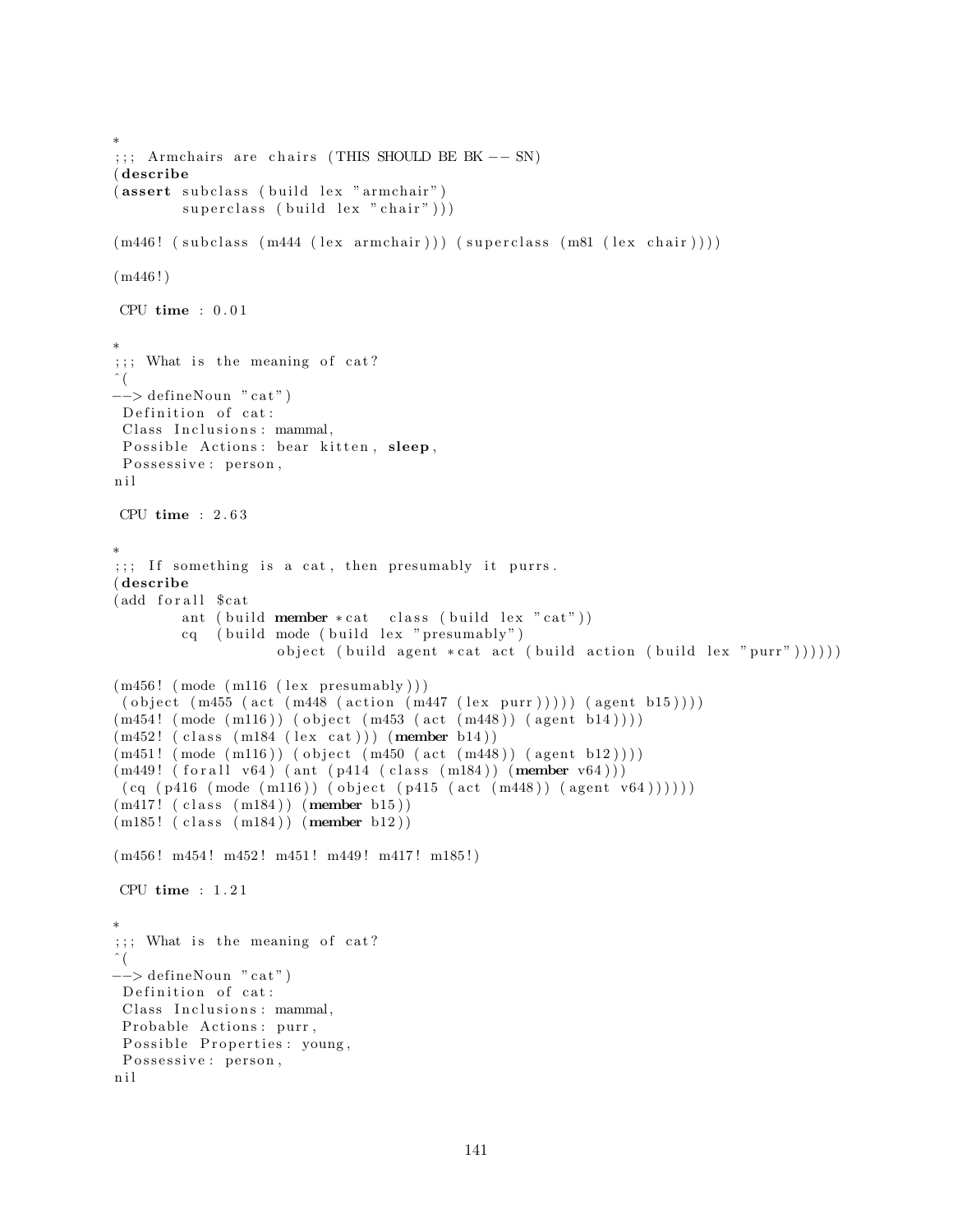```
CPU time : 3 . 3 3
∗
;;; If something is a cat, then presumably it hunts
( describe
(add for all <math>*</math>cat)ant ( build object *cat class ( build lex " cat" ))
        cq ( build mode ( build lex " presumably")
                     object (build agent *cat act (build action (build lex "hunt"))))))
(m458! (for all v64) (ant (p433 (class (m184 (lex cat)))) (object v64)))(cq)(p435 \pmod{m116} \text{ (lex presumably)} )( object (p434 (act (m172 (action (m171 (lex hunt)))))) (agent v64))))))
(m458!)CPU time : 0 . 5 4
∗
;;; What is the meaning of cat?
\hat{\ } (
−−> de fineNoun " c a t " )
Definition of cat:
 Class Inclusions: mammal,
Probable Actions: purr, hunt,
 Possible Properties: young,
 Possessive : person,
n i l
CPU time : 3 . 2 9
∗
;;;; Cats are mammals
( describe
(add subclass (build lex "cat")superclass (build lex "mammal")))
(m266! (subclass (m184 (lex cat))) (superclass (m10 (lex mammal))))
(m266!)CPU time : 0.02∗
;;; What is the meaning of cat?
\hat{\ } (
−−> de fineNoun " c a t " )
 Definition of cat:
 Class Inclusions: mammal,
 Probable Actions: purr, hunt,
 Possible Properties : young,
 Possessive : person,
n i l
CPU time : 3 . 6 0
```

```
∗
```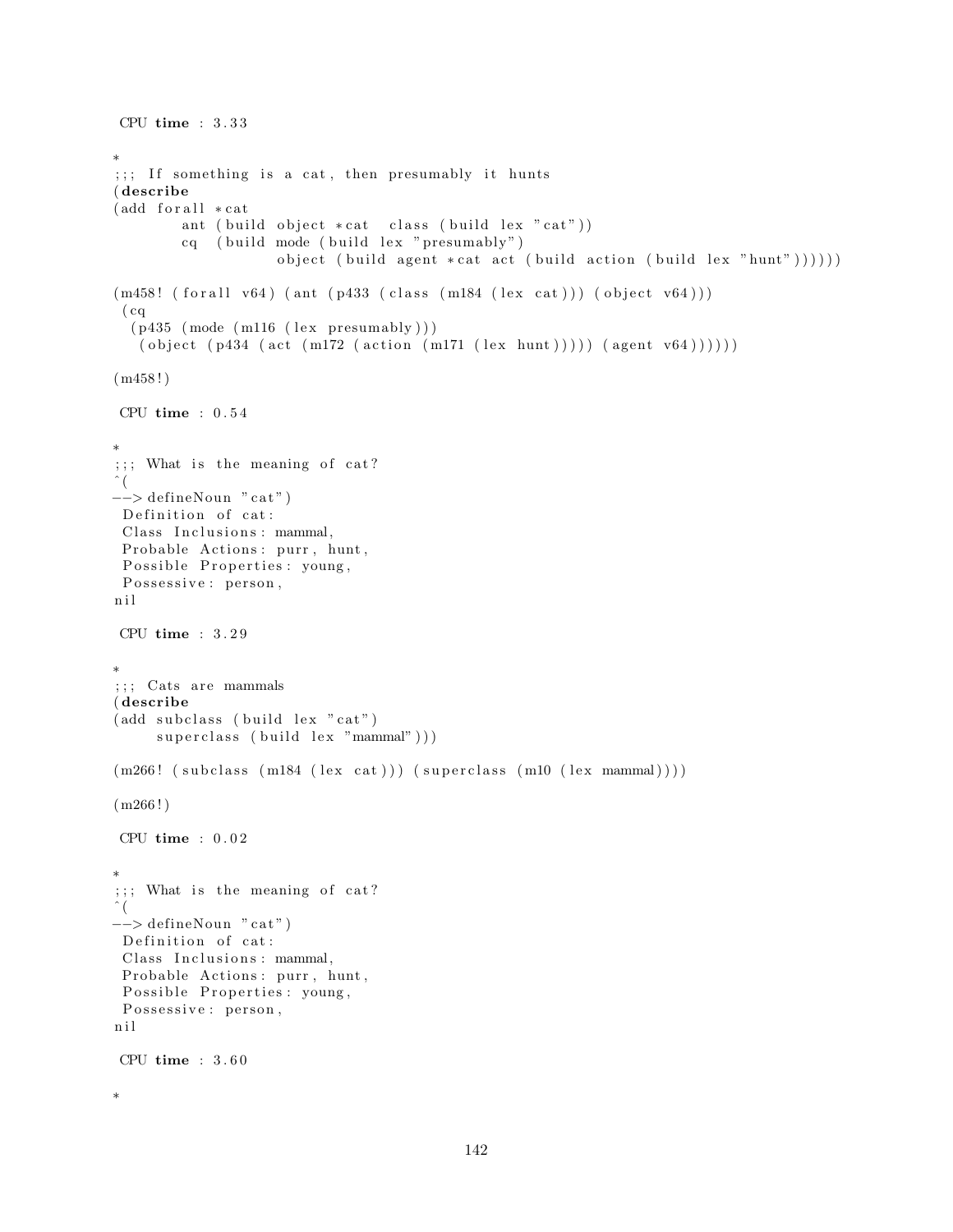```
;;; Cats are predators
( describe
(add subclass (build lex "cat")superclass ( build lex " predator" ) ) )
(m460! (subclass (m341 (lex kitten))) (superclass (m16 (lex predator))))
(m459! (subclass (m184 (lex cat))) (superclass (m16)))
(m460! m459!)CPU time : 0.21∗
;;; What is the meaning of cat?
\hat{\ } (
\rightarrow defineNoun "cat")
Definition of cat:
Class Inclusions: predator, mammal,
Probable Actions: purr,
Possible Properties: young,
 Possessive : person,
n i l
CPU time : 9 . 2 2
∗
;;; Cats are quadrupeds
( describe
(add subclass (build lex "cat")superclass ( build lex "quadruped" ) ) )
(m473! (subclass (m341 (lex kitten))) (superclass (m12 (lex quadruped))))
(m472! \text{ (subclass (m184 (lex cat))) (superclass (m12)))(m473 ! m472 ! )
CPU time : 0.22∗
;;; What is the meaning of cat?
ˆ (
\rightarrow defineNoun "cat")
Definition of cat:
 Class Inclusions: predator, quadruped, mammal,
 Probable Actions: purr,
Possible Properties: young,
 Possessive : person,
n i l
CPU time : 1 2 . 8 0
∗
;;; If something is a cat, then presumably it has whiskers
( describe
(add for all <math>*</math>cat)ant ( build member *cat class ( build lex "cat"))
        cq ((build mode (build lex "presumably")
                    object ( build part ( build lex " whisker")
```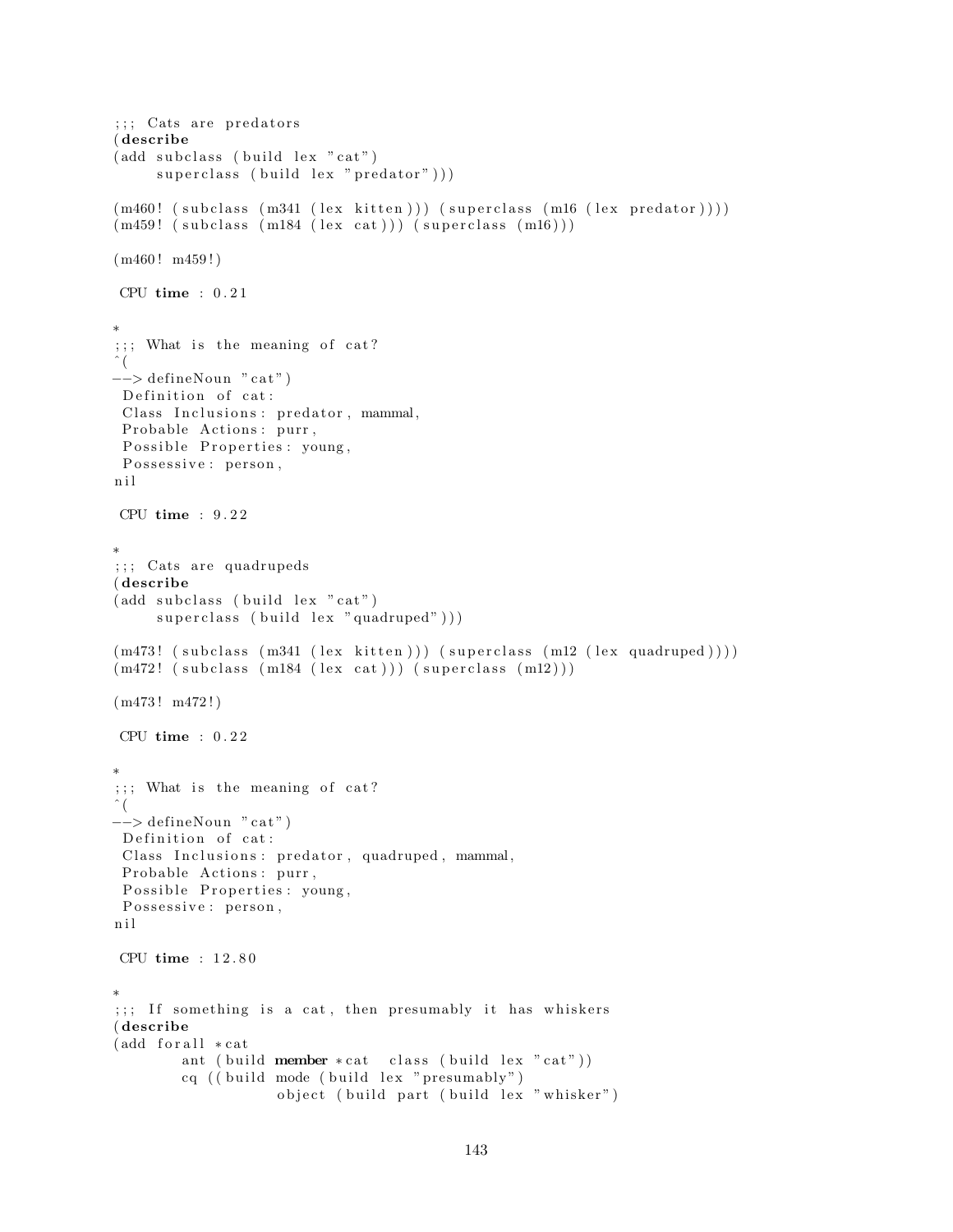```
\text{whole} * \text{cat}()()
```

```
(m489! \pmod{m116} (lex presumably)))( object (m488 (part (m482 (lex whisker))) (whole b12))))(m487! \pmod{m116}) (object \mbox{m486} (part \mbox{m482})) (whole b15)))(m485! \pmod{m116}) (object (m484 \pmod{m482}) (whole b14)))
(m483! \text{ (for all } v64) (ant (p414 \text{ (class } (m184 \text{ (lex cat)}))) (member v64)))
 (cq (p525 (mode (m116)) (object (p524 (part (m482)) (whole v64))))))(m489! m487! m485! m483!)
CPU time : 1 . 0 3
∗
; ; ; What is the meaning of cat?
 \left(−−> de fineNoun " c a t " )
 Definition of cat:
 Class Inclusions: predator, quadruped, mammal,
 Probable Structure: whisker,
 Probable Actions: purr,
 Possible Properties: young,
 Possessive: person,
n i l
CPU time : 9 . 9 8
∗
;; End Reading Story
End of /projects/stn2/CVA/demos/cat.demo demonstration.
CPU time : 9 0 . 6 3
∗
B.3 Hackney
==============================================================
Starting image '/util/acl62/composer'
  with no arguments
  in directory '/ projects/stn2/CVA/demos/'
  on machine 'localhost'.
International Allegro CL Enterprise Edition
6.2 [ Solaris ] (Aug 15, 2002 14:24)
Copyright (C) 1985-2002, Franz Inc., Berkeley, CA, USA. All Rights Reserved.
This development copy of Allegro CL is licensed to:
   [4549] SUNY/Buffalo, N. Campus
```

```
;; Optimization settings: safety 1, space 1, speed 1, debug 2.
```

```
;; For a complete description of all compiler switches given the current
```

```
;; optimization settings evaluate (explain-compiler-settings).
```

```
;;−−−
```

```
;; Current reader case mode: : case-sensitive-lower
```

```
cl-user(1):: ld lna
```

```
Error: "lna" does not exist, cannot load
  [ condition type: file-does-not-exist-error]
```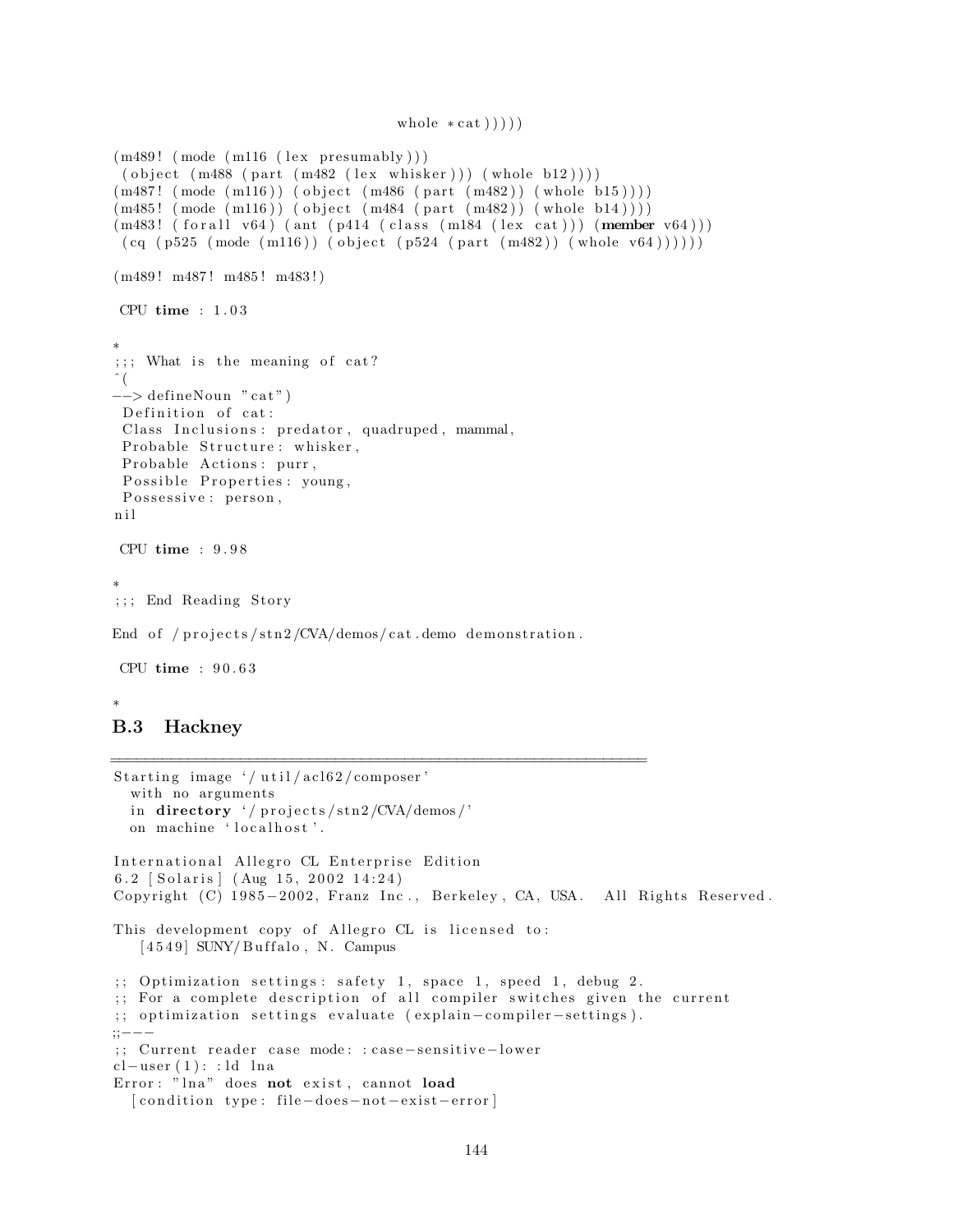```
Restart actions (select using : continue):
 0: retry the load of lna
 1: skip loading lna
 2: Abort entirely from this process.
[1] cl−user (2): : pop
cl-user(3): : cd.../ p r o j e c t s / s t n 2 /CVA/
cl-user(4):: ld lan
Error: "lan" does not exist, cannot load
  [ condition type: file-does-not-exist-error]
Restart actions (select using : continue):
 0: retry the load of lan
 1: skip loading lan
 2: Abort entirely from this process.
[1] cl−user (5): : pop
cl-user(6): : ld<sub>lna</sub>; Loading / projects/stn2/CVA/lna.cl
    Loading / projects/snwiz/bin/sneps. lispLoading system SNePS...10% 20% 30% 40% 50% 60% 70% 80% 90% 100%
SNePS−2.6 [PL:0a 2002/09/30 22:37:46] loaded.
Type '(s_{n+1})' or '(s_{n+1})' to get started.
; Loading / projects/stn2/CVA/defun_noun.cl
   Welcome to SNePS-2.6 [PL:0a 2002/09/30 22:37:46]
Copyright (C) 1984-2002 by Research Foundation of
State University of New York. SNePS comes with ABSOLUTELY NO WARRANTY!
Type '(copyright)' for detailed copyright information.
Type '( demo)' for a list of example applications.
   4/3/2003 15:36:51
∗ ( demo "demos/ hackney . demo" )
File / projects/stn2/CVA/demos/hackney demo is now the source of input.
CPU time : 0 . 0 3
* ;;; Reset the network
(resetnet t)Net reset
CPU time : 0 . 0 2
∗
;;; Don't trace infer
\hat{\ } (
−−> setq snip :* infertrace * nil)
n i l
CPU time : 0 . 0 0
∗
;;; redefine function to return nil
;;; so that forward inference will not be limited
```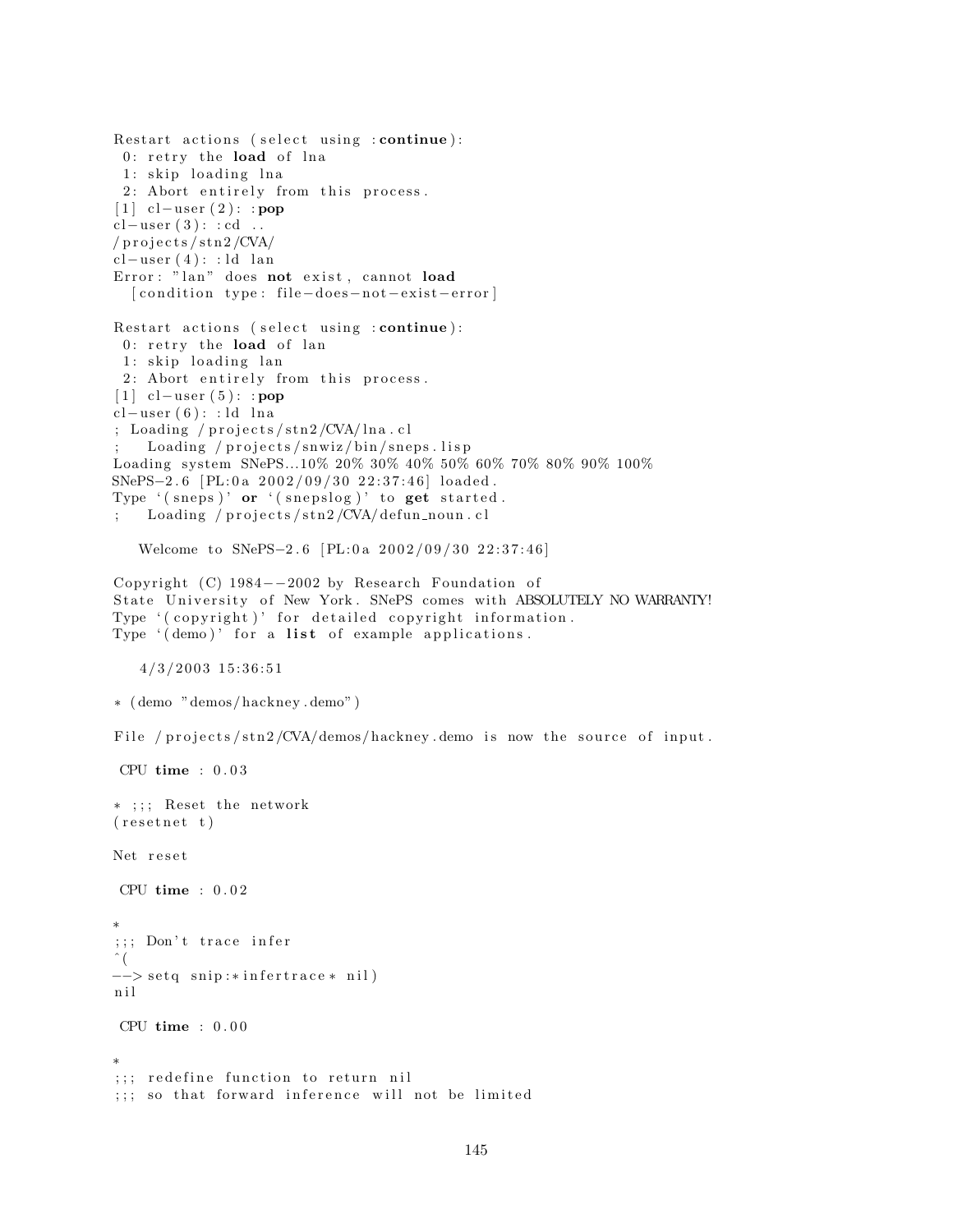```
\hat{\ } (
 −> defun broadcast−one−report (rep)
   (let (anysent)
     (do. chset (ch *OUTGOING–CHANNELS* anysent)
                (\text{when } (is open.ch ch)(setq any sent (or (try-to-send-report rep ch) any sent ))))ni)broadcas t−one−repor t
CPU time : 0 . 0 0
∗
;;; Load all valid relations
(demo \n<sup>n</sup>/projects/stn2/CVA/demos/rels<sup>n</sup>)File / projects/stn2/CVA/demos/rels is now the source of input.
CPU time : 0 . 0 1
∗ ( define a1 a2 a3 a4 after agent antonym associated before cause
    class direction equiv etime from in indobj instr into lex location
    manner member mode object on onto part place possessor proper-name
    property rel skf sp-rel stime subclass superclass synonym time to whole
    kn\_cat)
(al a2 a3 a4 after agent antonym associated before cause class direction equiv
 etime from in indobj instr into lex location manner member mode object on
 onto part place possessor proper-name property rel skf sp-rel stime subclass
 superclass synonym time to whole kn_cat)
CPU time : 0 . 1 5
∗
End of /projects/stn2/CVA/demos/rels demonstration.
CPU time : 0.16∗
;;; Compose paths
(demo " / projects / sta2 / CVA / demos / paths")File / projects/stn2/CVA/demos/paths is now the source of input.
CPU time : 0 . 0 1
* ;;; Composition of certain paths
;;; Make Before Transitive
( define - path before ( compose before ( kstar ( compose after - ! before ) ) ) )
before implied by the path ( compose before (kstar ( compose after – ! before ) ) )
before− implied by the path ( compose (kstar ( compose before– ! after )) before−)
CPU time : 0 . 0 0
∗
;;; Make After Transitive
( define-path after ( compose after ( kstar ( compose before- ! after ) ) ) )
```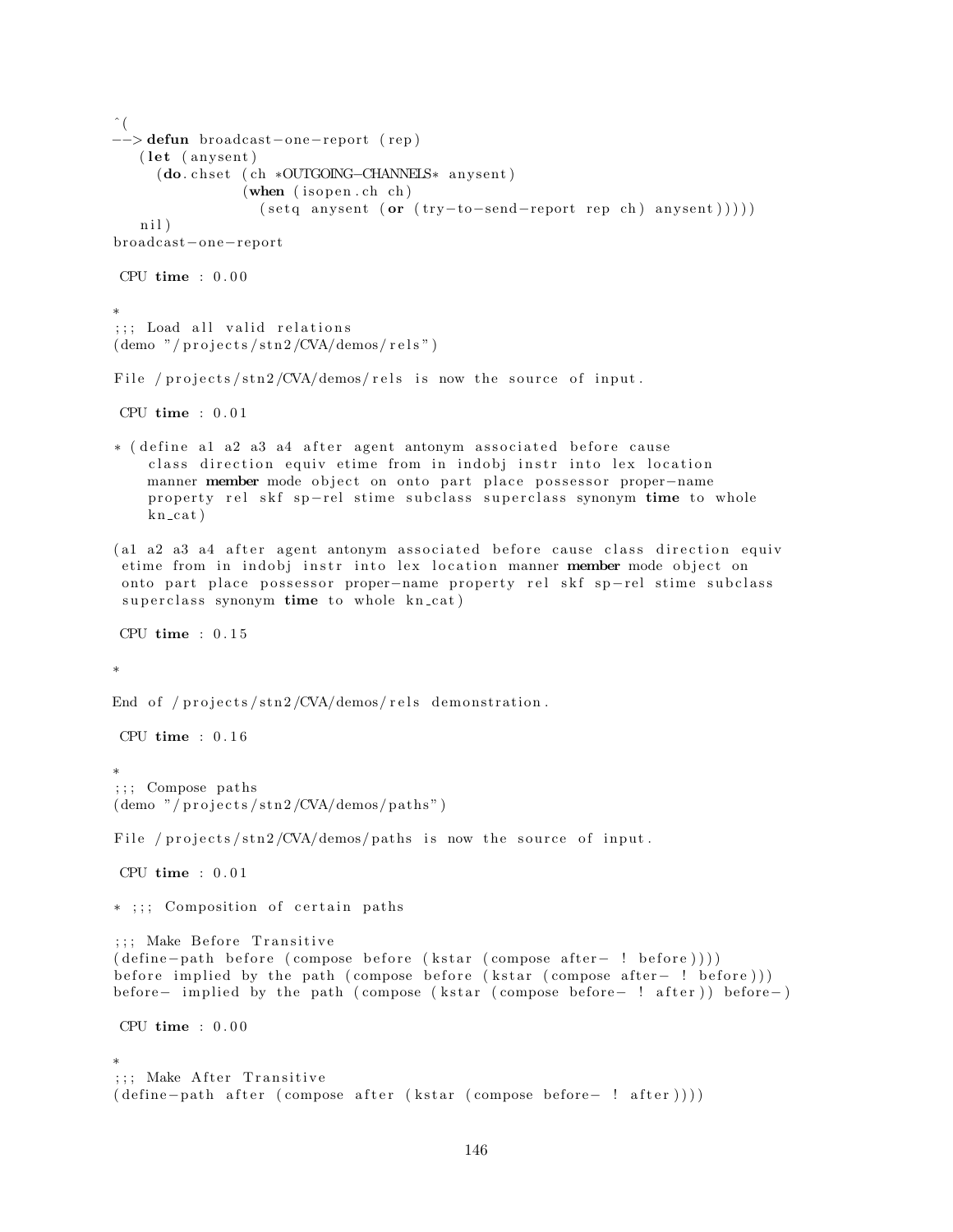```
after implied by the path ( compose after ( k star ( compose before− ! after ) ) )
after – implied by the path ( compose ( k star ( compose after – ! before ) ) after – \vertCPU time : 0 . 0 1
∗
;; If X is a member of the class Y and Y is a subclass of Z then
; X is a member of the class Z.
;; Example: If Fido is a brachet and all brachets are hounds then
;;; Fido is a hound.
( define – path class ( compose class ( kstar ( compose subclass – ! superclass ) ) )
class implied by the path (compose class
                             (kstar (composite subclass - ! superclass)))class- implied by the path ( compose ( kstar ( compose superclass- ! subclass ) )
                              class - )CPU time : 0 . 0 0
∗
;; Make subclass transitive
( define–path subclass ( compose subclass ( k star ( compose superclass – ! subclass ) ) )
subclass implied by the path (compose subclass
                                (kstar (composite superclass - ! subclass)))subclass- implied by the path (compose
                                 (kstar (composite subclass - ! superclass))subclass - )CPU time : 0 . 0 0
∗
;; Make member move over equiv arcs
( de fine−path member ( compose member ( k star ( compose equiv− ! equiv ) ) ) )
member implied by the path ( compose member ( kstar ( compose equiv – ! equiv)))
member– implied by the path ( compose ( k star ( compose equiv− ! equiv)) member–)
CPU time : 0.00∗
End of /projects/stn2/CVA/demos/paths demonstration.
CPU time : 0 . 0 2
∗
; ; ; Load Background Knowledge
(demo " / projects / sta2/CVA/demos/hackney base")File / projects/stn2/CVA/demos/hackney base is now the source of input.
CPU time : 0.00∗ ;;; Knowledge Base for Hackney demo -- Includes Knowledge Base present
;;; at the beginning of the Cat and Brachet demo
;;; Harts are deer
( describe
(assert subclass (build lex "hart")
        superclass (build lex "deer")
```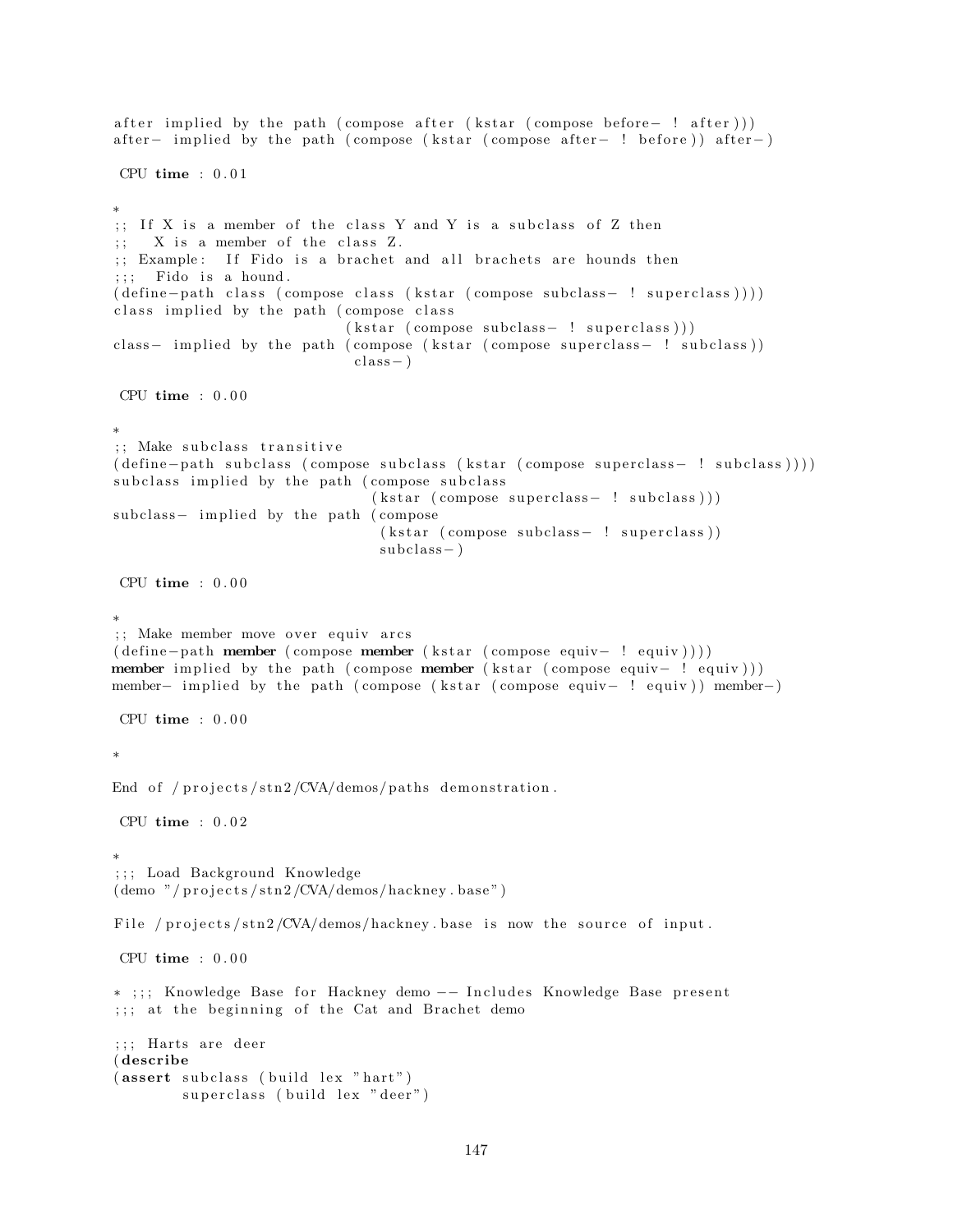```
kn\_cat "life")
(m3! (kn\text{-}cat life) (subclass(m1 (lex hart))) (superclass(m2 (lex deer))))(m3! )
CPU time : 0 . 0 1
∗
;;; Halls are buildings
( describe
(assert subclass (build lex "hall")superclass (build lex "building")
         kn cat "life"))
(m6! (kn_cat life) (subclass (m4 (lex hall))) (superclass (m5 (lex building))))
(m6!)CPU time : 0 . 0 2
∗
;;; Hounds are dogs
( describe
(assert \,subclass \, (build \, lex \, "hound")superclass (build lex "dog")
         \text{kn} cat " life"))
(m9! \ (kn\_cat \; life) \; (subclass \; (m7 \; (lex \; hound))) \; (superclass \; (m8 \; (lex \; dog))))(m9! )
CPU time : 0.02∗
;;; Dogs are mammals
( describe
(assert subclass (build lex "dog")superclass (build lex "mammal")
         \overline{\text{kn\_cat}} " life" ))
(m11! \ (kn\_cat \ life) \ (subclass \ (m8 \ (lex \ dog))) \ (superclass \ (m10 \ (lex \ mammal))))(m11!)CPU time : 0 . 0 0
∗
;;; Dogs are quadrupeds
( describe
(assert subclass (build lex "dog")superclass (build lex "quadruped")
         kn\_cat "life"))
(m13! (kn\_cat life) (subclass (m8 (lex dog)))(superclass (ml2 (lex quadruped))))(m13!)
```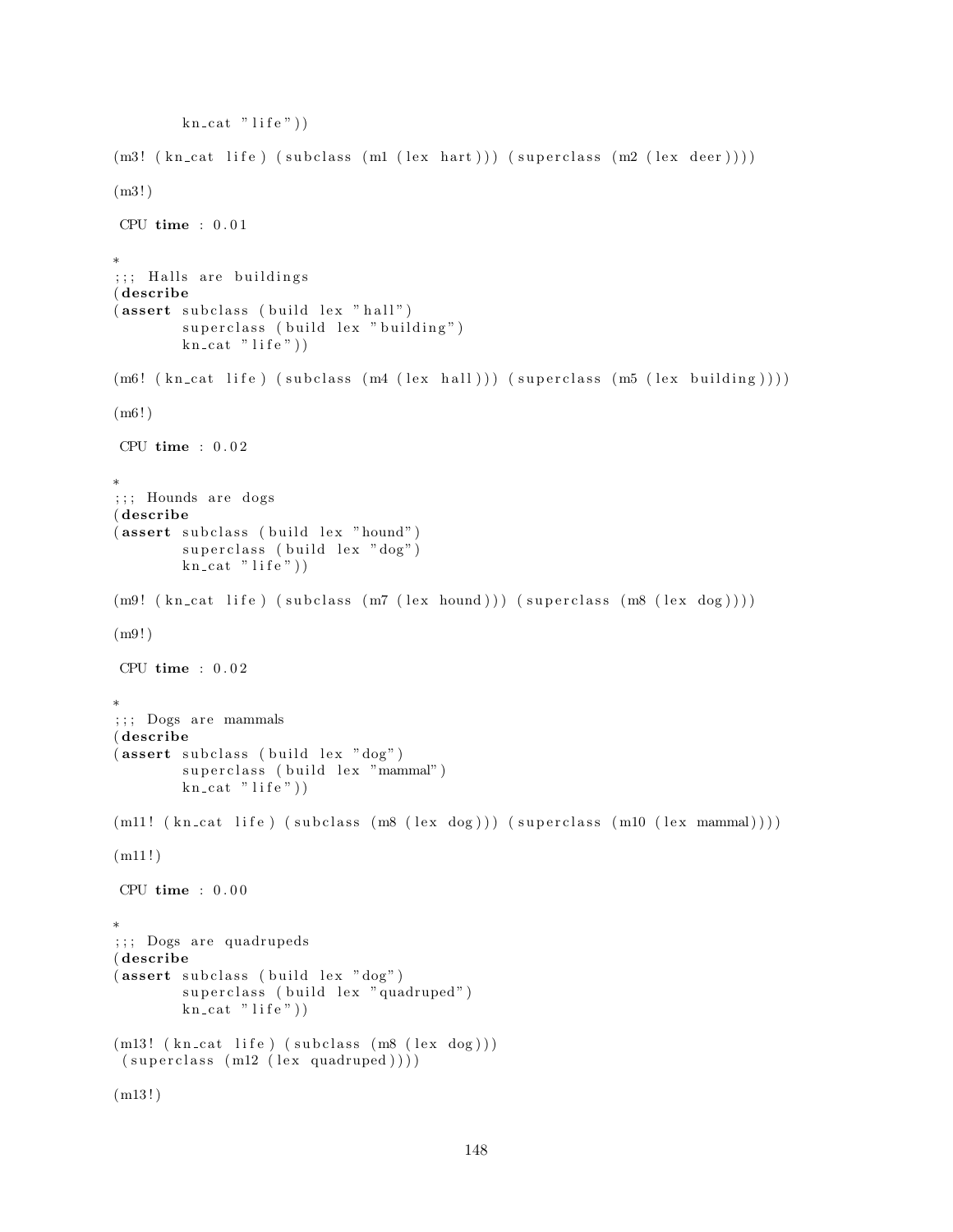```
CPU time : 0.00∗
;;; Dogs are carnivores
( describe
(assert subclass (build lex "dog")superclass (build lex "carnivore")
        kn\_cat "life"))
(m15! (kn\_cat life) (subclass (m8 (lex dog)))(superclass (m14 (lex canivore))))(m15!)CPU time : 0.01∗
;;; Dogs are predators
( describe
(assert subclass (build lex "dog")superclass (build lex "predator")
        kn\_cat "life"))
(m17! (kn_cat life) (subclass (m8 (lex dog)))(superclass (m16 (lex predator))))(m17!)CPU time : 0.01∗
;;; Dogs are animals
( describe
(assert subclass (build lex "dog")superclass (build lex "animal")
        \text{kn\_cat} " life" ) )
(m19! \ (kn\_cat \ life) \ (subclass \ (m8 \ (lex \ dog))) \ (superclass \ (m18 \ (lex \ animal))))(m19!)CPU time : 0.01∗
;;;; Rex is a dog
;;; (Ehrlich didn't have a kn_cat arc here, must have left off in error)
;;; (Ehrlich never had an object - proper-name case frame for Rex)
( describe
( assert member #Rex
        class (build lex "dog")
        kn\_cat "life"))
(m20! (class (m8 (lex dog))) (kn_cat life) (member b1))
(m20!)
```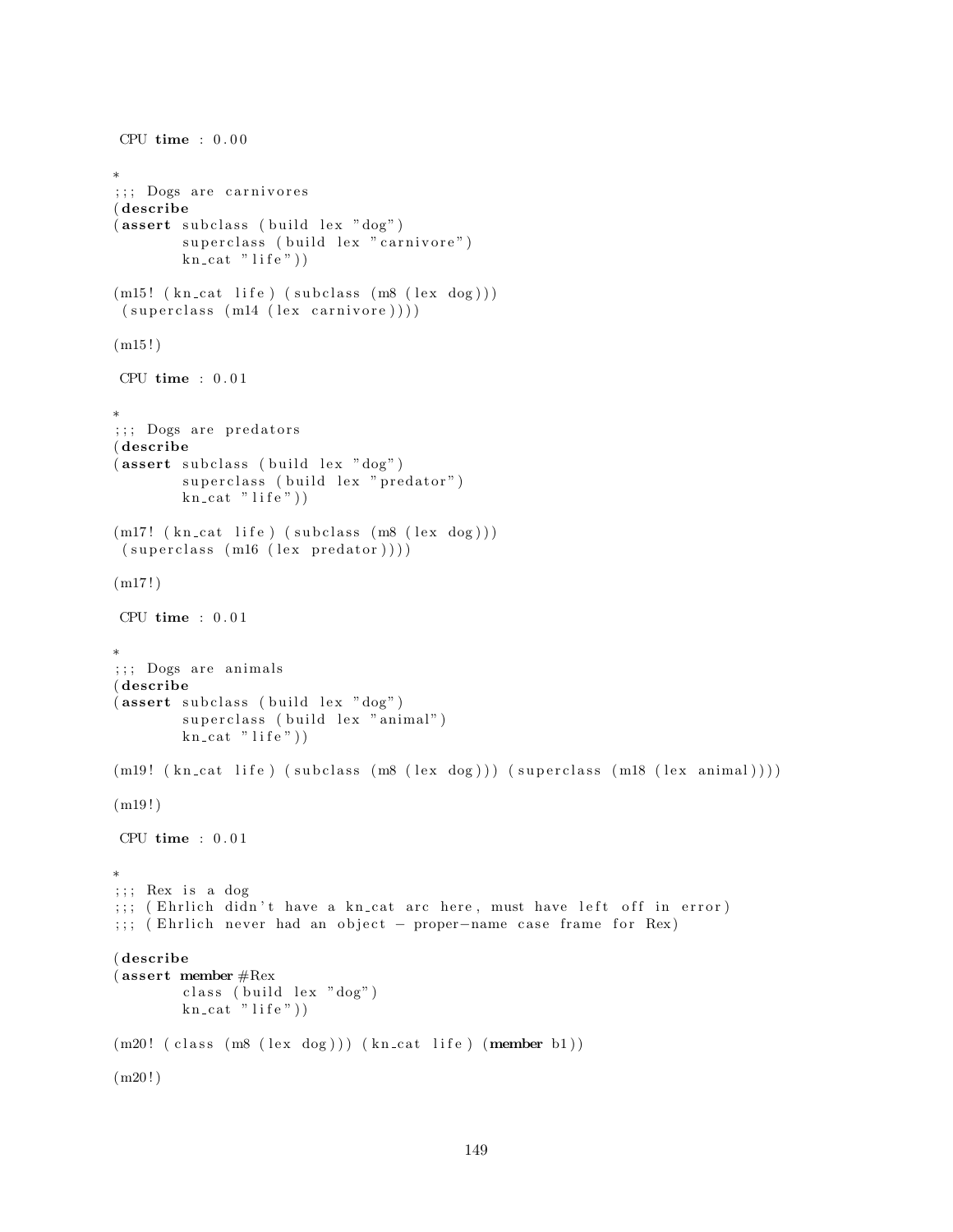```
CPU time : 0.00∗
( describe
( assert object *{\rm Re}\mathbf{x}proper-name ( build lex "Rex")
        kn cat "life")
(m22! (kn\_cat life) ( object b1) ( proper-name (m21 (lex Rex ) )))(m22!)CPU time : 0 . 0 2
∗
;;; Rex belongs to a person
;;; (Ehrlich never had a kn_cat arc for person, must have left off in error)
( describe
( assert object *Rex
        possessor #person1
        rel (build lex "dog"))(m23! ( object b1) (possessor b2) (rel (m8 (lex dog))))
(m23!)CPU time : 0 . 0 2
∗
( describe
(assert member * person1
        class ( build lex " person")
        kn\_cat "life"))
(m25! (class (m24 (lex person))) (kncat life) (member b2))(m25!)CPU time : 0.01∗
;;; Deer are mammals
( describe
(assert subclass (build lex "deer")superclass (build lex "mammal")
        kn\_cat "life"))
(m26! (kn_cat life) (subclass (m2 (lex deer))) (superclass (m10 (lex mammal))))
(m26!)CPU time : 0.01∗
;;; Deer are quadrupeds
( describe
(assert subclass (build lex "deer")
```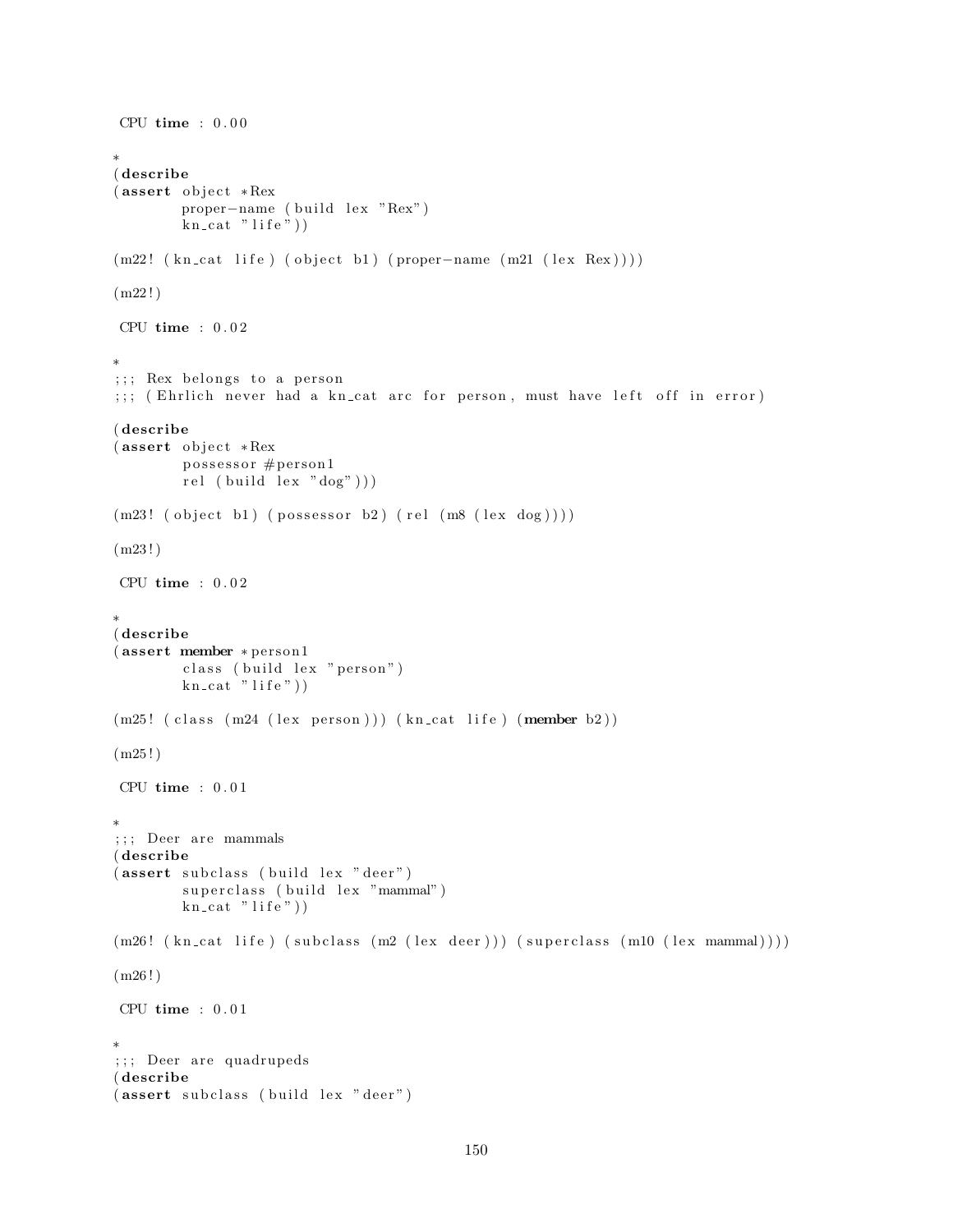```
superclass ( build lex " quadruped")
        kn\_cat "life")
(m27! (kn_cat life) (subclass (m2 (lex deer)))
(superclass (m12 (lex quadruped))))(m27!)CPU time : 0 . 0 0
∗
;;; Deer are herbivores
( describe
(assert subclass (build lex "deer")superclass (build lex "herbivore")
        kn\_cat "life"))
(m29! (kn_cat life) (subclass (m2 (lex deer)))
(superclass (m28 (lex herbivore))))(m29!)CPU time : 0.02∗
;;; Carnivores are animals
( describe
(assert subclass (build lex "carnivore")
        superclass (build lex "animal")
        kn\_cat "life"))
(m30! (kn_cat life) (subclass (m14 (lex carnivore)))
(superclass (m18 (lex animal))))(m30!)CPU time : 0.01∗
;;; Predators are carnivores
( describe
(assert subclass (build lex "predator")
        superclass (build lex "carnivore")
        kn\_cat "life"))
(m31! (kn_cat life) (subclass (m16 (lex predator)))
(superclass (m14 (lex canivore))))(m31!)CPU time : 0.01∗
;;; "Herbivore" and "carnivore" are antonyms
( describe
(assert antonym (build lex "herbivore")
        antonym ( build lex " carnivore" ) ) )
```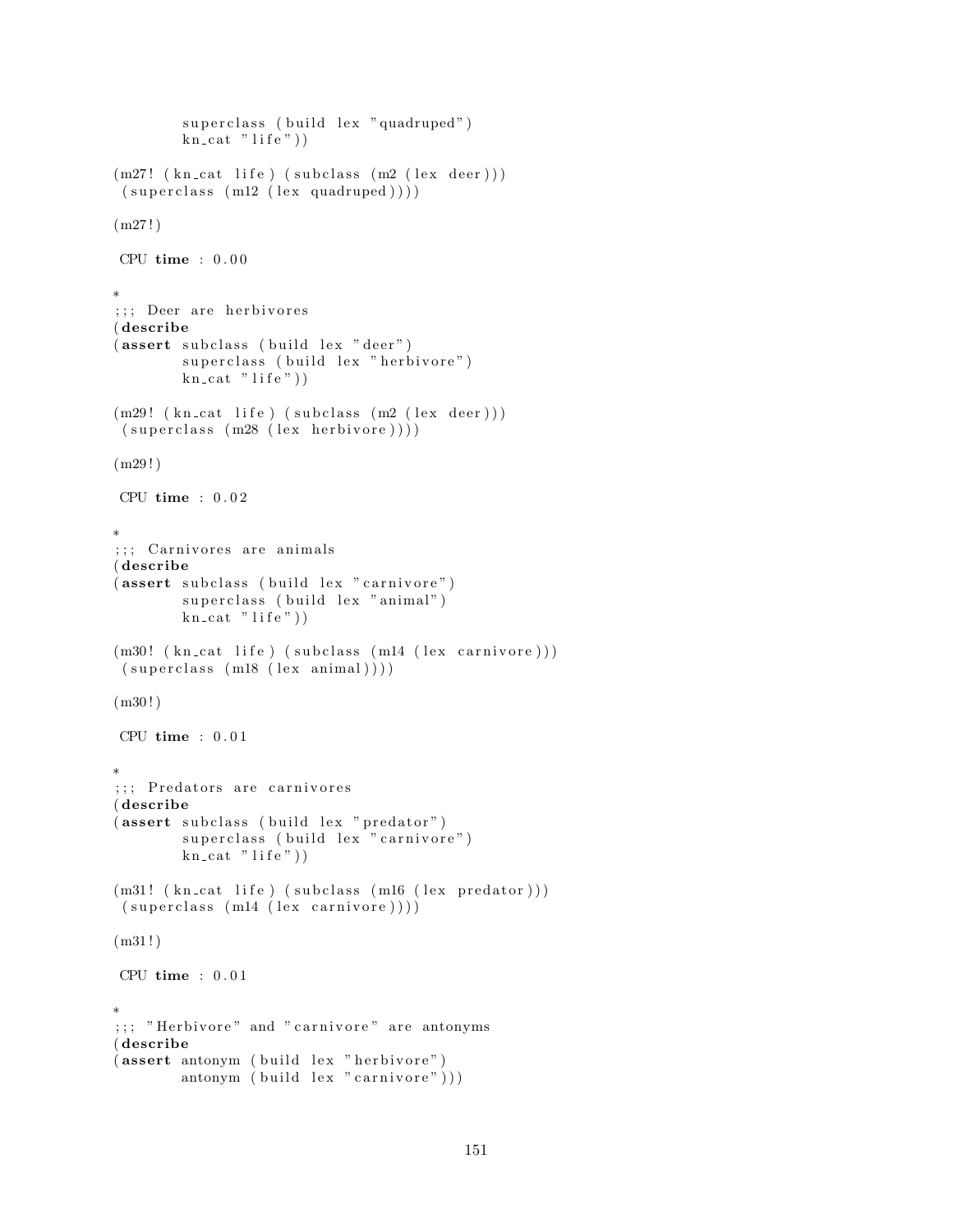```
(m32! (antonym (m28 (lex herbivore)) (m14 (lex carnivore)))
(m32!)CPU time : 0 . 0 1
∗
;;; "Predator" and "carnivore" are antonyms
( describe
(assert~antonym~(build~lex~"predator")antonym ( build lex "\text{carnivore}")))
(m33! (antonym (m16 (lex predator)) (m14 (lex carnivore))))
(m33 ! )
CPU time : 0.00∗
;;; Mammals are animals
( describe
(assert subclass (build lex "mammal")
        superclass (build lex "animal")
        kn\_cat "life"))
(m34! (kn_cat life) (subclass (m10 (lex mammal)))
 (superclass (m18 (lex animal))))(m34 ! )
CPU time : 0 . 0 1
∗
;;; Mammals are vertebrates
( describe
(assert subclass (build lex "mammal")
        superclass (build lex "animal")
        kn\_cat "life"))
(m34! (kn_cat life) (subclass (m10 (lex mammal)))
 (superclass (m18 (lex animal))))(m34!)CPU time : 0.02∗
;;; Quadrupeds are vertebrates
( describe
(assert subclass (build lex "quadruped")
        superclass (build lex "vertebrate")
        kn\_cat "life"))
(m36! (kn cat life) (subclass (m12 (lex quadruped)))
 (superclass (m35 (lex vertebrate))))(m36!)
```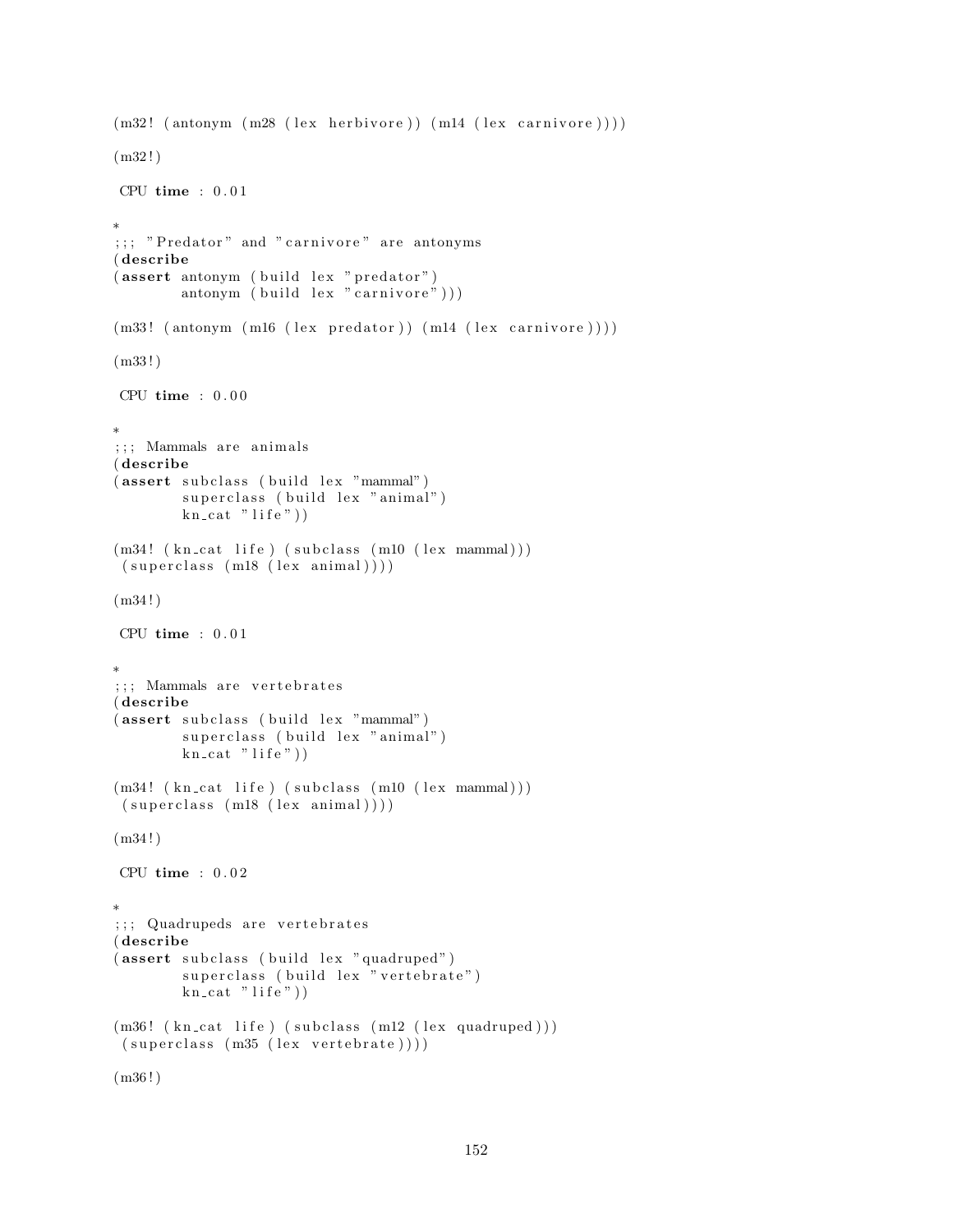```
CPU time : 0 . 0 3
∗
;;; Animals are physical objects
( describe
(assert subclass (build lex "animal")superclass ( build lex " phys obj")
        kn\_cat "life"))
(m38! (kn_cat life) (subclass (m18 (lex animal)))
 (superclass (m37 (lex phys obj)))(m38!)CPU time : 0 . 0 2
∗
;;; The Round Table is a table
( describe
(assert member (build lex "Round Table")
        class ( build lex "table")
        kn\_cat "life"))
(m41! ( class (m40 (lex table )) ) (kn cat life ) (member (m39 (lex Round Table )))
(m41!)CPU time : 0 . 0 1
∗
;;; King Arthur is a king
( describe
(assert object #KAproper-name ( build lex "King Arthur")
        kn\_cat "life"))
(m43! ( kn_cat life ) ( object b3) ( proper-name (m42 ( lex King Arthur ) ) ) )
(m43!)CPU time : 0.01∗
( describe
( assert member ∗KA
        class (build lex "king")
        kn\_cat "life"))
(m45! (class (m44 (lex king))) (kncat life) (member b3))(m45!)CPU time : 0 . 0 0
∗
;;; The Round Table is King Arthur's table
( describe
```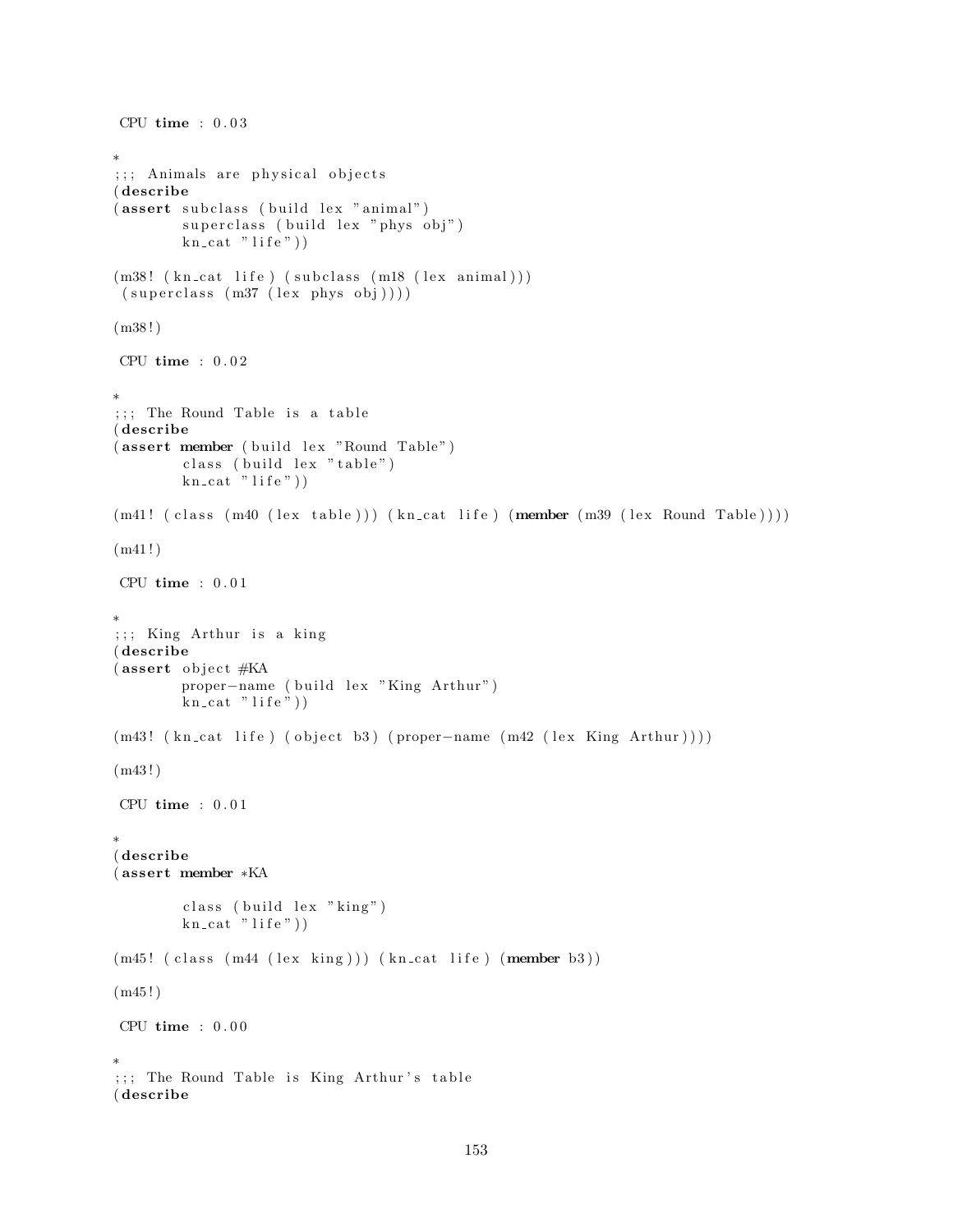```
(assert object (build lex "Round Table")possessor *KA
        rel (build lex "table")
        kn\_cat "life"))
(m46! (kn_{cat} life) ( object (m39 (lex Round Table ))) (p ossessor b3)(\text{rel} (\text{ma0} (\text{lex table})))(m46!)CPU time : 0.00∗
;;; Excalibur is a sword
( describe
(assert \; object \#Exact)proper-name ( build lex " Excalibur")
        kn\_cat "life"))
(m48! (kn_{cat} life) (object b4) (proper−name (m47 (lex Excalibur))))
(m48!)CPU time : 0.01∗
( describe
( assert member ∗ Excal
        class ( build lex " sword")
        kn\_cat "life"))
(m50! (class (m49 (lex sword))) (kn_cat life) (member b4))
(m50!)CPU time : 0.01∗
;;; Excalibur is King Arthur's sword
( describe
(assert object * Excel)possessor *KA
        rel (build lex "sword")
        kn\_cat "life"))
(m51! \ (kn\_cat \ life) \ (object \ b4) \ (possessor \ b3) \ (rel \ (m49 \ (lex \ sword))))(m51!)CPU time : 0.00∗
;;; Merlin is a wizard
( describe
(assert \; object \#Mer)proper-name ( build lex " Merlin")
        kn_cat "life"))
```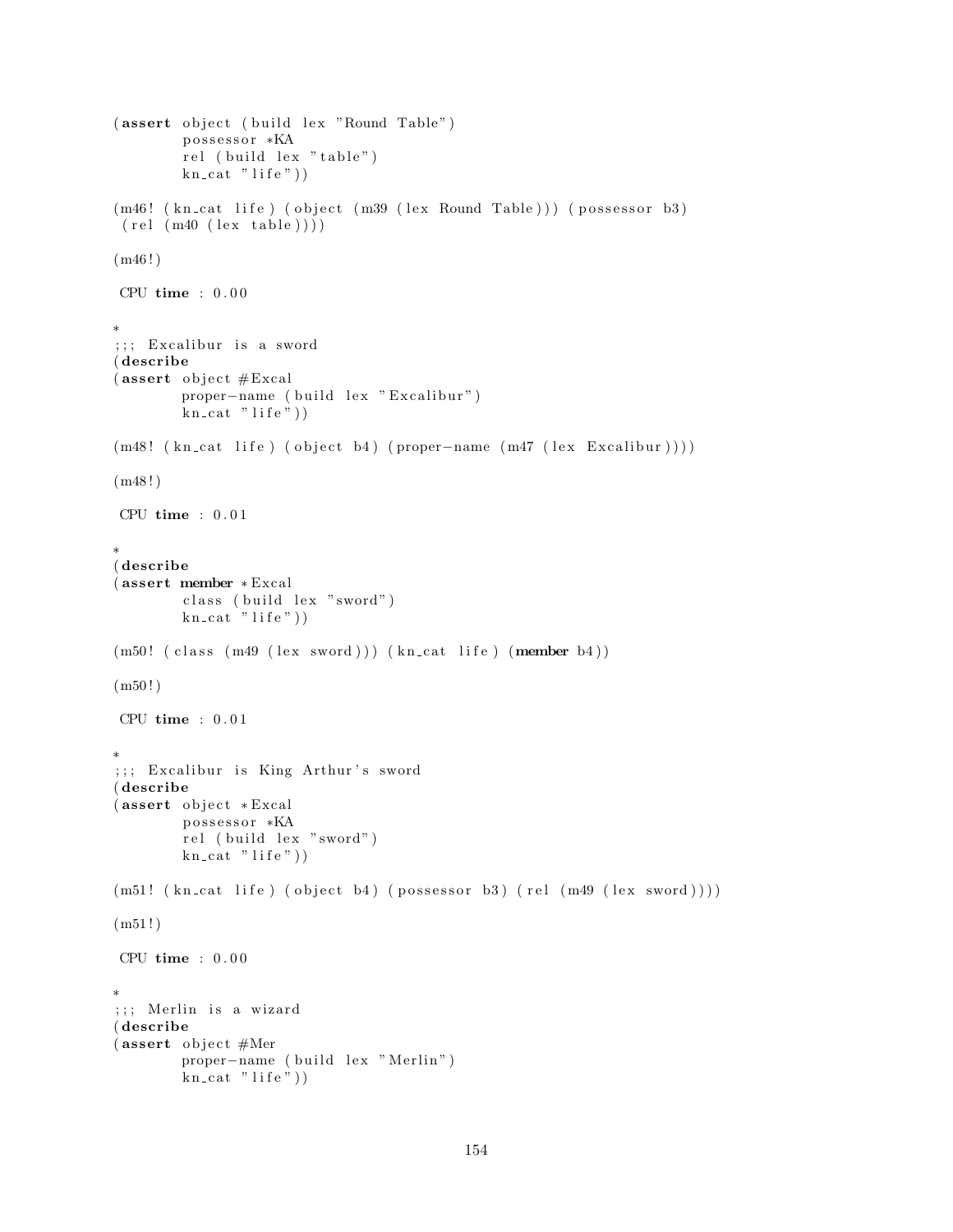```
(m53! \ (kn\_cat \text{ life}) \ (object \text{ b5}) \ (proper-name \ (m52 \ (lex \text{ Merlin})))(m53 ! )
CPU time : 0.01∗
( describe
( assert member ∗Mer
        class ( build lex " wizard")
        kn\_cat "life")
(m55! (class (m54 (lex wizard))) (kn_cat life) (member b5))
(m55!)CPU time : 0 . 0 1
∗
;;; Wizards are persons
( describe
(assert subclass (build lex "wizard")
        superclass (build lex "person")
        kn\_cat "life"))
(m56! (kn_cat life) (subclass (m54 (lex wizard)))
 (superclass (m24 (lex person))))(m56!)CPU time : 0.01∗
;;; King Ban is a king
( describe
(assert \; object \#KingBanproper-name ( build lex "King Ban")
        kn\_cat "life"))
(m58! \text{ (kncat life)} (object b6) (proper-name (m57 (lex King Ban))))(m58!)CPU time : 0.01∗
( describe
( assert member ∗ KingBan
        class (build lex "king")
        kn\_cat "life"))
(m59! (class (m44 (lex king))) (kncat life) (member b6))(m59!)CPU time : 0.02
```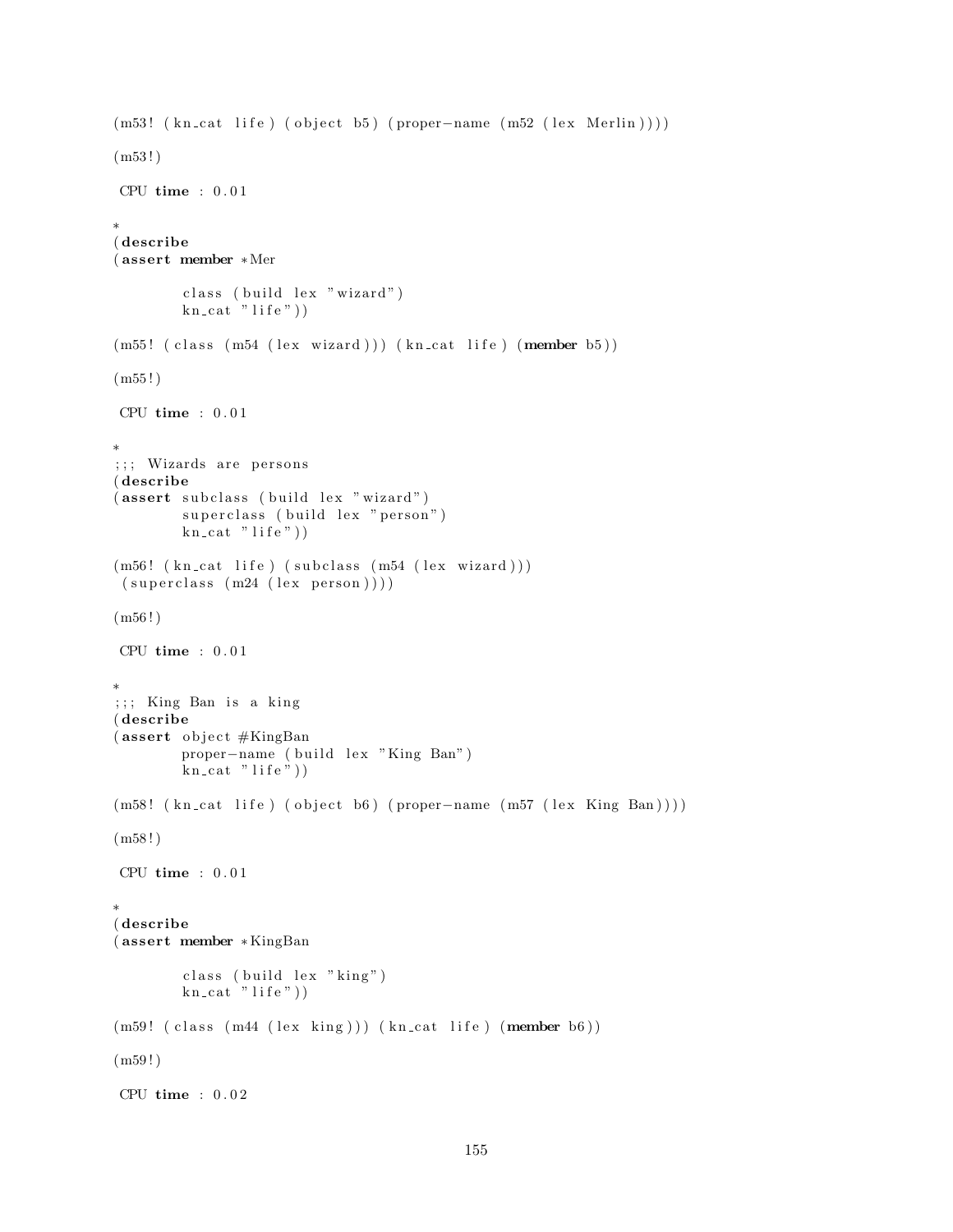```
∗
;;; King Bors is a king
( describe
(assert \; object \#KingBorsproper-name ( build lex "King Bors")
        kn\_cat "life"))
(m61! (kn_{cat} life) (object b7) (proper-name (m60 (lex King Bors))))
(m61!)CPU time : 0 . 0 1
∗
( describe
( assert member ∗ KingBors
        class ( build lex "king")
        kn\_cat "life"))
(m62! (class (m44 (lex king))) (kncat life) (member b7))(m62!)CPU time : 0 . 0 1
∗
;;; King Lot is a king
( describe
(assert object #KingLot
        proper-name ( build lex "King Lot")
        kn\_cat "life"))
(m64! (kn_{cat} life) (object b8) (proper-name (m63 (lex King Lot))))
(m64!)CPU time : 0 . 0 2
∗
( describe
( assert member ∗ KingLot
        class (build lex "king")
        kn\_cat "life"))
(m65! (class (m44 (lex king))) (kncat life) (member b8))(m65!)CPU time : 0.01∗
;;; Sir Galahad is a knight
( describe
(assert \; object \# Sir Gal)proper-name ( build lex " Sir Galahad")
```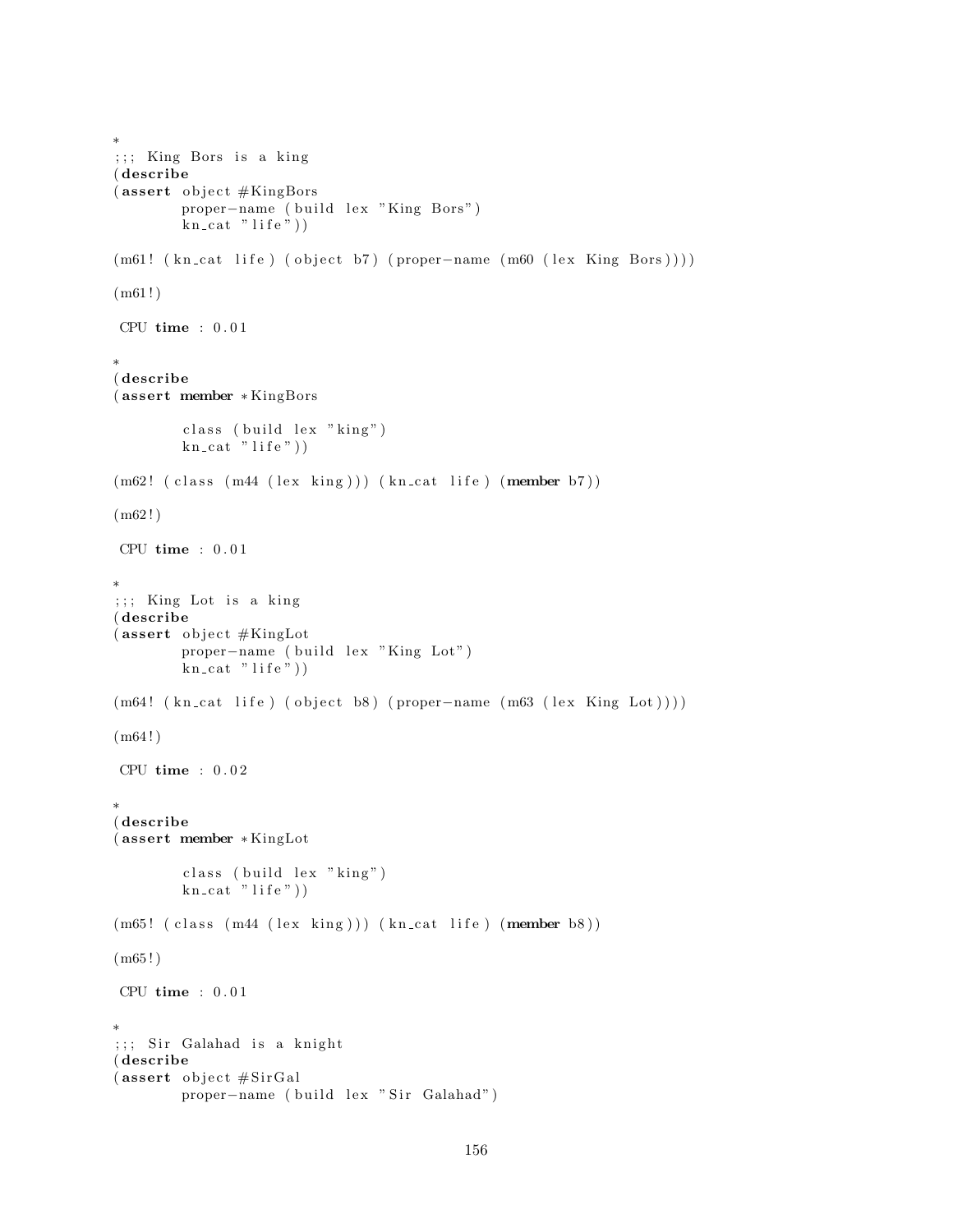```
kn\_cat "life")
(m67! (kn_cat life) (object b9) (proper-name (m66 (lex Sir Galahad))))
(m67!)CPU time : 0 . 0 1
∗
( describe
(assert member ∗SirGal
         class (build lex "knight")
        kn\_cat<sup>"</sup> life")
(m69! (class (m68 (lex knight))) (kn_cat life) (member b9))
(m69!)CPU time : 0 . 0 1
∗
;;; Sir Gawain is a knight
( describe
(assert object #SG
        proper-name ( build lex " Sir Gawain")
        \text{kn} cat " life"))
(m71! \ (kn\_cat \ life) \ (object \ b10) \ (proper-name \ (m70 \ (lex \ Sir \ Gawain))))(m71!)CPU time : 0.02∗
( describe
( assert member ∗SG
         class ( build lex " knight")
        kn\_cat "life"))
(m72! ( class (m68 (lex knight )) ) ( kn_cat life ) (member b10))
(m72!)CPU time : 0.01∗
;;; Sir Tristram is a knight
( describe
(assert object #Trisproper-name ( build lex " Sir Tristram")
        kn\_cat "life"))
(m74! ( kn_cat life) ( object b11) ( proper−name (m73 ( lex Sir Tristram ))))(m74!)
```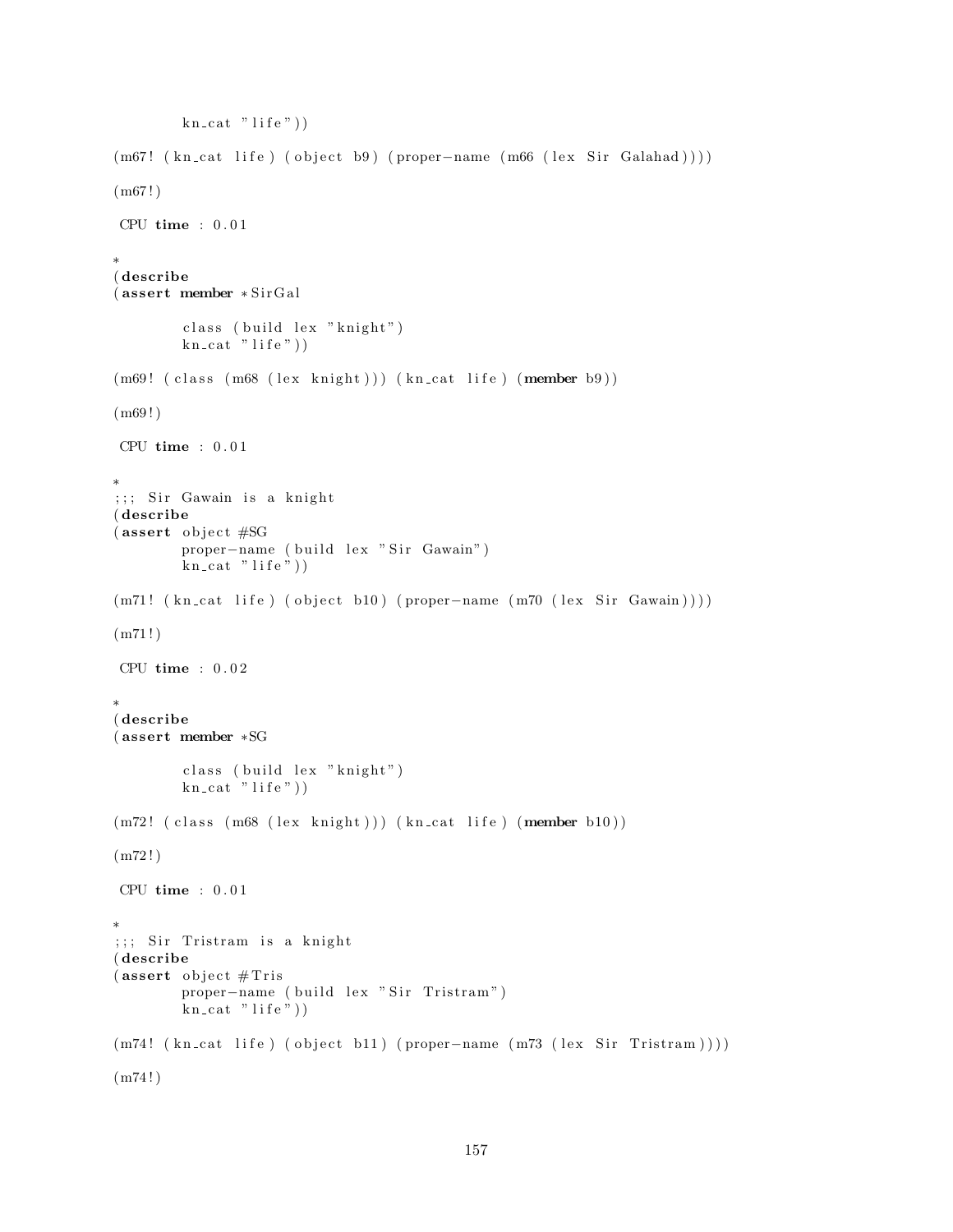```
CPU time : 0.00∗
( describe
( assert member ∗ T ri s
        class (build lex "knight")
        kn\_cat "life")
(m75! (class (m68 (lex knight))) (kn_cat life) (member b11))
(m75!)CPU time : 0 . 0 1
∗
;;; Sideboards are furniture
( describe
(assert subclass (build lex "sideboard")superclass (build lex "furniture")
        kn\_cat "life"))
(m78! (kn_cat life) (subclass (m76 (lex sideboard)))
 (superclass (m77 (lex familiar e))))(m78!)CPU time : 0 . 0 1
∗
;;; Tables are furniture
( describe
(assert subclass (build lex "table")superclass (build lex "furniture")
        kn\_cat "life"))
(m79! \ (kn\_cat \ life) \ (subclass \ (m40 \ (lex \ table)))(superclass (m77 (lex familiar e))))(m79!)CPU time : 0 . 0 0
∗
;;; Chairs are furniture
( describe
(assert subclass (build lex "chair")superclass (build lex "furniture")
        kn_cat "life"))
(m81! (kn_cat life) (subclass (m80 (lex chair)))
 (superclass (m77 (lex familiar e))))(m81!)CPU time : 0.01∗
```

```
158
```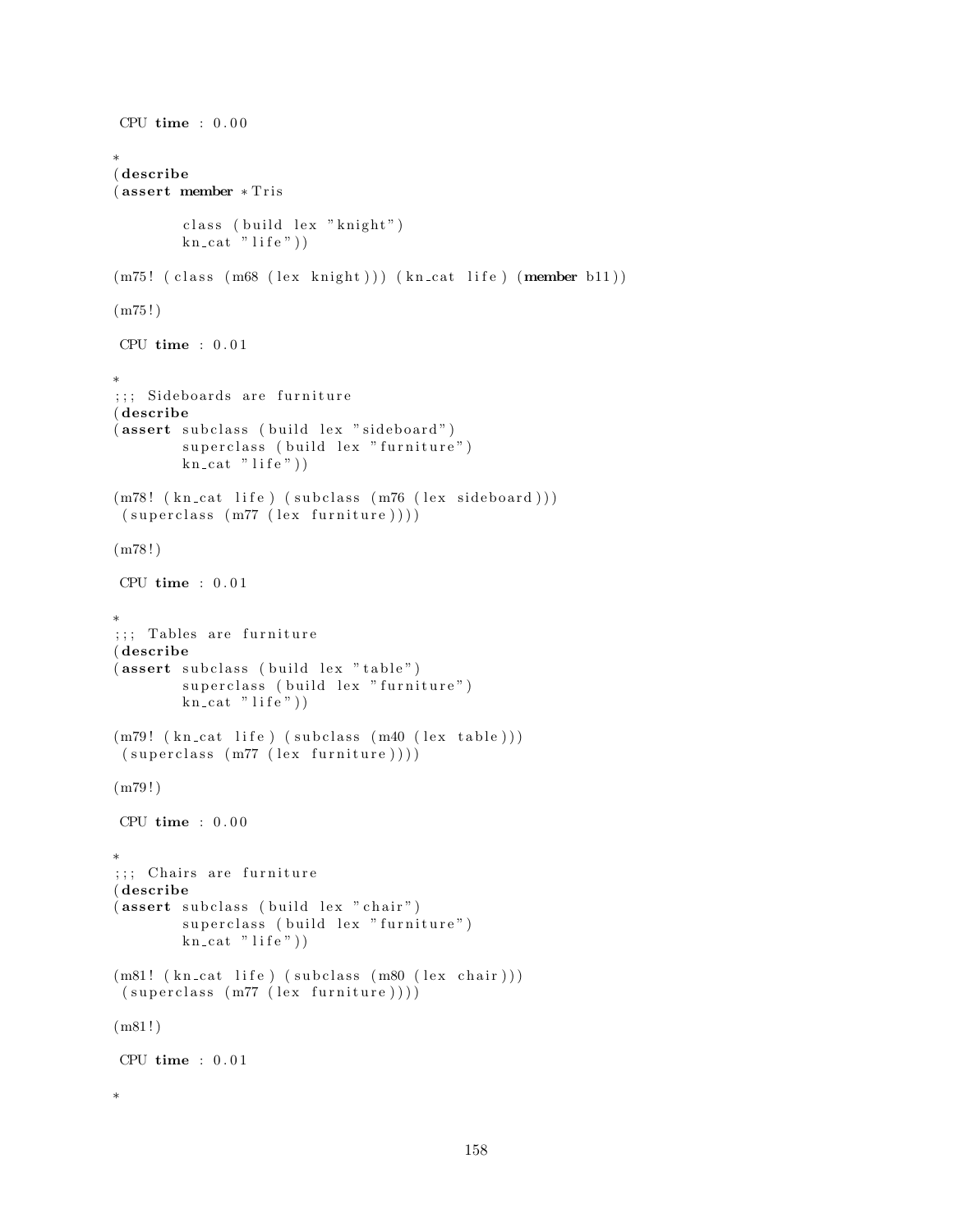```
;;; Horses are quadrupeds
( describe
(assert subclass (build lex "horse")
        superclass (build lex "quadruped")
        kn\_cat "life"))
(m83! (kn_cat life) (subclass (m82 (lex horse)))
(superclass (m12 (lex quadruped))))(m83!)CPU time : 0.01∗
;;; Horses are herbivores
( describe
(assert subclass (build lex "horse")
        superclass (build lex "herbivore")
        kn\_cat "life"))
(m84! (kn_cat life) (subclass (m82 (lex horse)))
(superclass (m28 (lex herbivore))))(m84 ! )
CPU time : 0 . 0 1
∗
;;; Ungulates are herbivores
( describe
(assert subclass (build lex "ungulate")
        superclass (build lex "herbivore")
        kn\_cat "life"))
(m86! (kn_cat life) (subclass (m85 (lex ungulate)))
(superclass (m28 (lex herbivore))))(m86!)CPU time : 0 . 0 0
∗
;;; Horses are animals
( describe
(assert subclass (build lex "horse")
        superclass (build lex "animal")
        kn\_cat "life"))
(m87! (kn_cat life) (subclass (m82 (lex horse)))
(superclass (m18 (lex animal))))(m87!)CPU time : 0 . 0 1
∗
;;; Knights are persons
( describe
```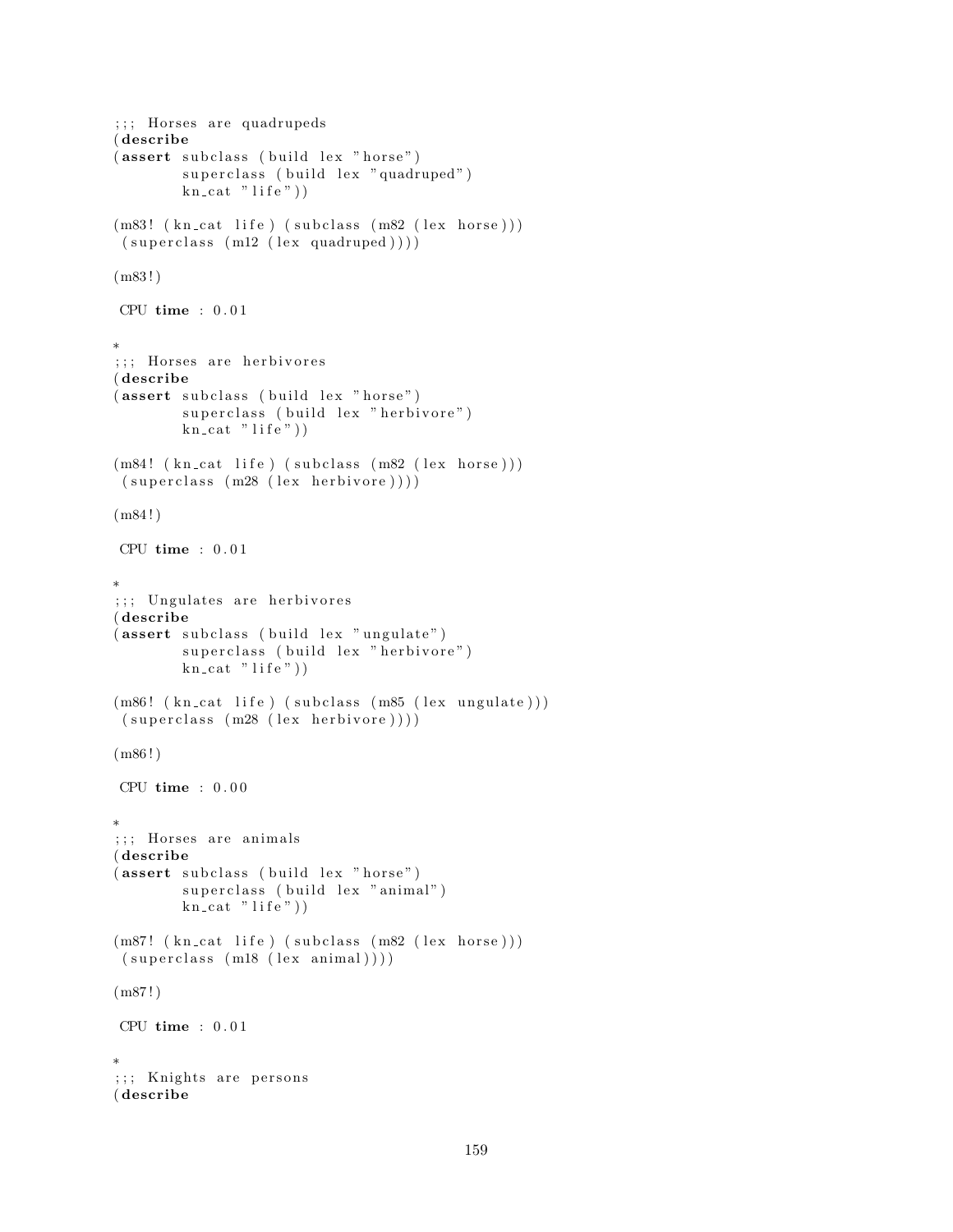```
(assert subclass (build lex "knight")superclass (build lex "person")
        kn\_cat "life"))
(m88! (kn_cat life) (subclass (m68 (lex knight)))
 (superclass (m24 (lex person)))(m88!)CPU time : 0.01∗
;;; "Person" is a basic-level category
( describe
(assert member (build lex "person")class ( build lex " basic ctgy")
        kn\_cat "life"))
(m90! (class (m89 (lex basic ctgy))) (kn_cat life) (member (m24 (lex person))))
(m90!)CPU time : 0.01∗
;;; "Dog" is a basic-level category
( describe
(\text{assert member } (\text{build lex } "dog")class ( build lex " basic ctgy")
        kn\_cat "life"))
(m91! ( class (m89 (lex basic ctgy))) (kn_cat life) (member (m8 (lex dog))))
(m91!)CPU time : 0.01∗
;;; "Horse" is a basic-level category
( describe
(assert member (buid lex "horse")class ( build lex " basic ctgy")
        kn\_cat "life"))
(m92! \text{ (class } (m89 \text{ (lex basic city)})) (kn\_cat life) (member (m82 \text{ (lex horse)})))(m92 ! )
CPU time : 0.01∗
;;; "Deer" is a basic-level category
( describe
(assert member (build lex "deer")
```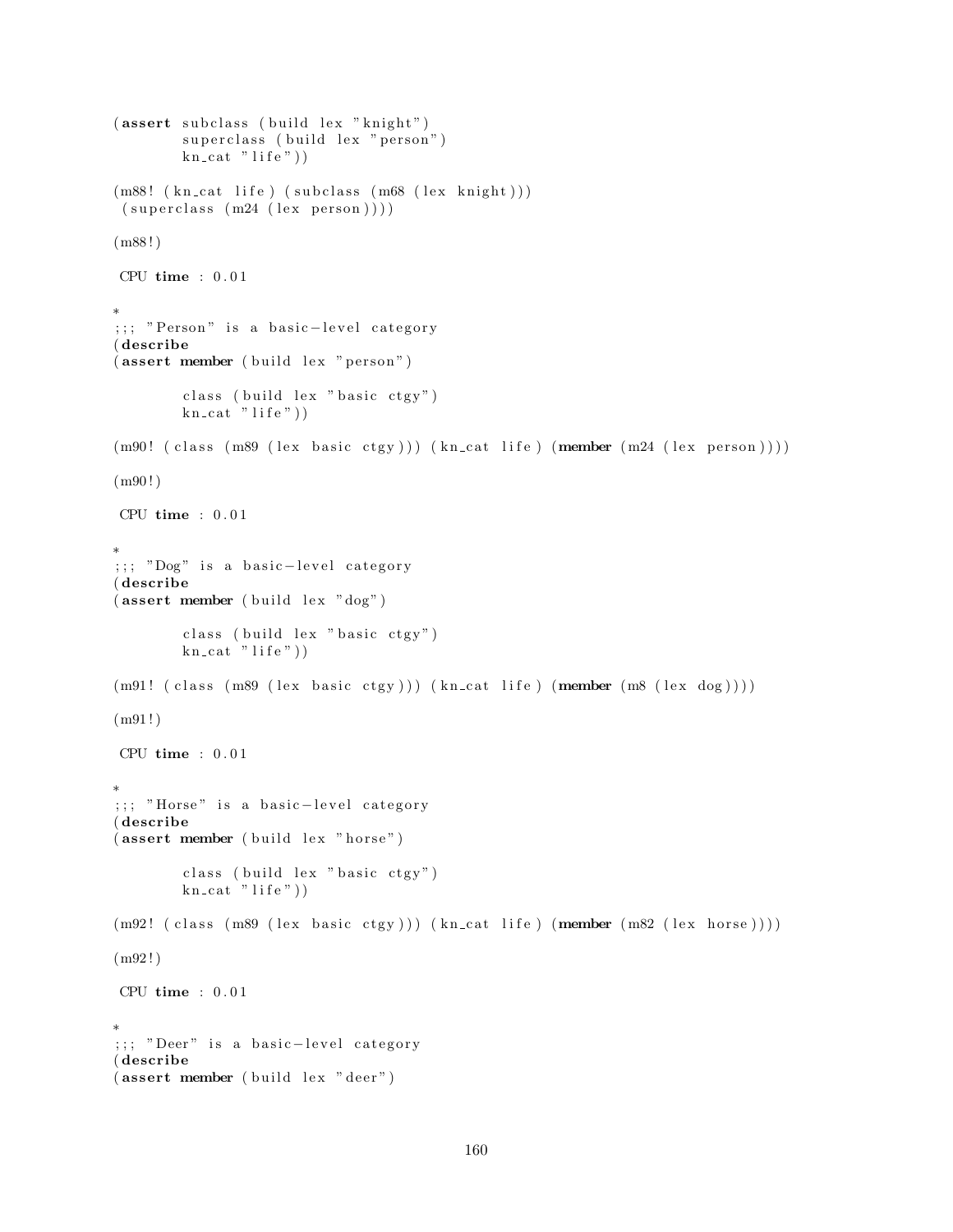```
class ( build lex " basic ctgy")
        kn\_cat "life")
(m93! ( class (m89 (lex basic ctgy))) (kn_cat life) (member (m2 (lex deer))))
(m93 ! )
CPU time : 0.01∗
;;; " Chair" is a basic-level category
( describe
(assert member (build lex "chair")class ( build lex " basic ctgy")
        kn cat " life")
(m94! ( class (m89 (lex basic ctgy))) (kn_cat life) (member (m80 (lex chair))))
(m94!)CPU time : 0 . 0 1
∗
;;; "Table" is a basic-level category
( describe
(assert member (build lex "table")class ( build lex " basic ctgy")
        kn\_cat "life"))
(m95! ( class (m89 (lex basic ctgy))) (kn_cat life) (member (m40 (lex table))))
(m95!)CPU time : 0.00∗
;;; White is a color
( describe
(assert member (build lex "white")class (build lex "color")
        kn\_cat "life"))
(m98! (class (m97 (lex color))) (kn_cat life) (member (m96 (lex white))))
(m98 ! )
CPU time : 0.01∗
;;; Black is a color
( describe
(assert member (build lex "black")class (build lex "color")
        kn\_cat "life"))
(m100! (class (m97 (lex color))) (kn\_cat life) (member (m99 (lex black))))
```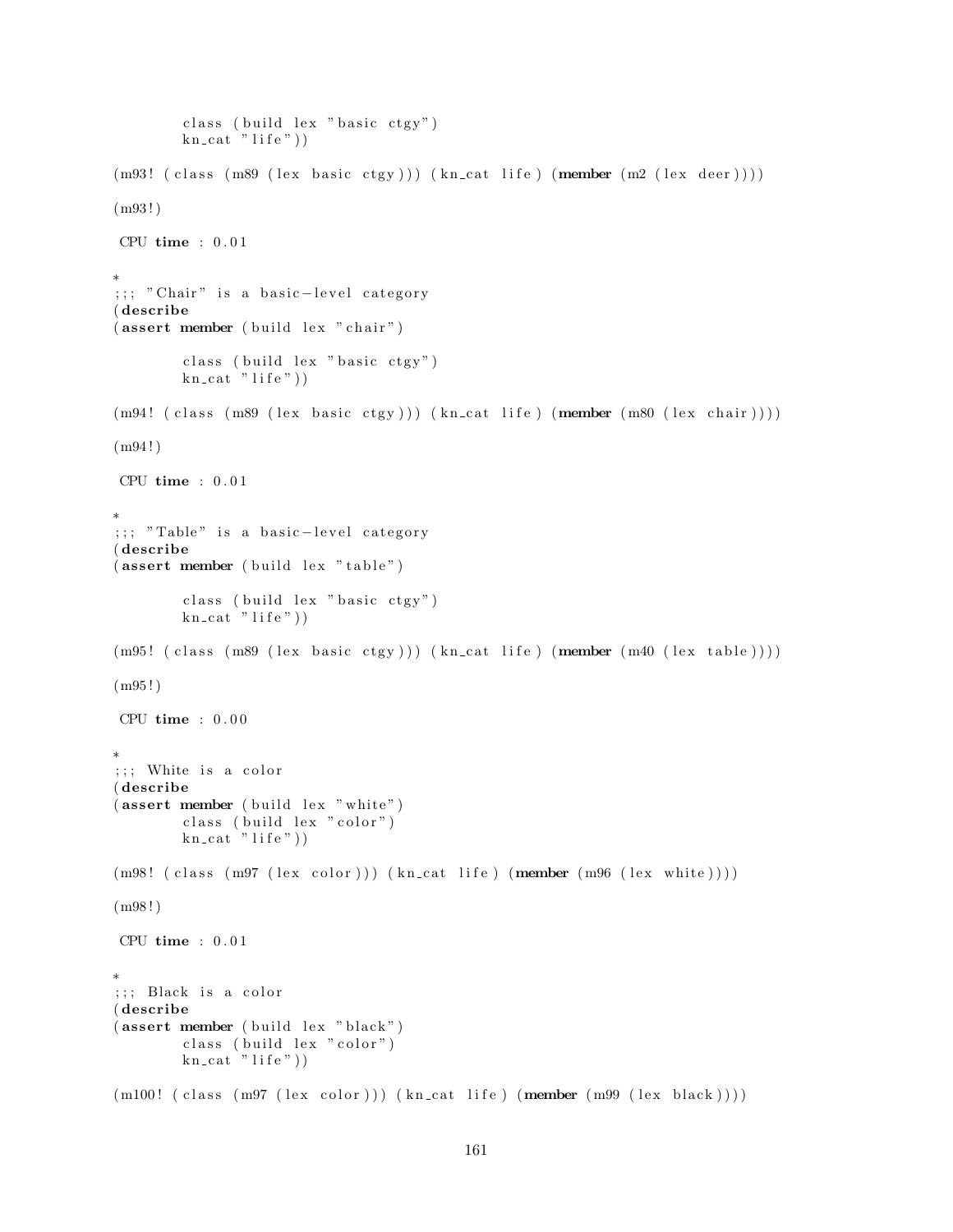```
(m100!)CPU time : 0.01∗
;; ; Small is a size
( describe
(assert member (build lex "small")class ( build lex " size")
        kn cat " life"))
(m103! (class (m102 (lex size))) (kncat life) (member (m101 (lex small))))(m103!)CPU time : 0.02∗
;;;; "Small" and "little" are synonyms
( describe
(assert \, symmetry) (build lex "small")
        synonym (build lex "little")
        kn\_cat "life"))
(m105! (kn\_cat life) (synonym (m104 (lex little)) (m101 (lex small))))(m105!)CPU time : 0.01∗
;;; Large is a size
( describe
(assert member (build lex "large")class (build lex "size")
        kn\_cat "life"))
(m107! (class (m102 (lex size))) (kn_cat life) (member (m106 (lex large))))
(m107!)CPU time : 0.03∗
;;; "Large" and "big" are synonyms
( describe
(assert \, synonym \, (build \, lex \, "large")synonym (build lex "big")
        kn\_cat "life"))
(m109! \ (kn\_cat \ life) \ (synonym \ (m108 \ (lex \ big)) \ (m106 \ (lex \ large))))(m109!)CPU time : 0.01∗
```

```
162
```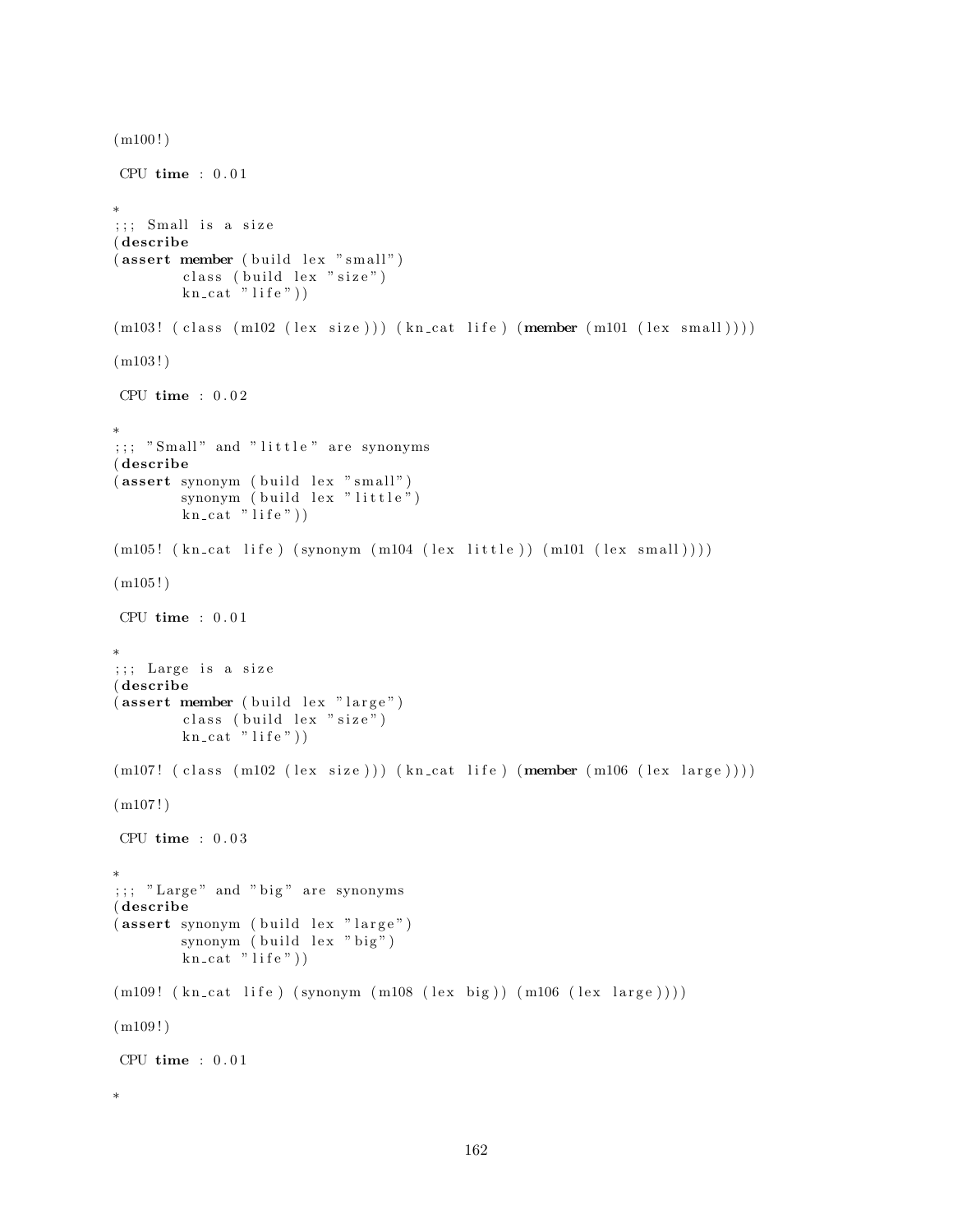```
;;; Good is a value
( describe
(assert member (build lex "good")
        class (build lex "value")
        kn\_cat "life"))
(m112! (class (m111 (lex value))) (kn-cut life) (member (m110 (lex good))))(m112!)CPU time : 0 . 0 4
∗
;;; Bad is a value
( describe
(\text{assert member } (\text{build lex "bad")})class (build lex "value")
        kn cat "life"))
(m114! (class (m111 (lex value))) (kncat life) (member (m113 (lex bad))))(m114!)CPU time : 0.01∗
;;; If x is a horse, then presumably there is a person, y, such that the
;;; function of x is to be ridden by y
( describe
(assert for all $horse1
        ant ( build member * horse1 class ( build lex " horse"))
        cq (( build mode ( build lex " presumably")object ( build member ( build skf "rider-of"
                                                  a2 * horse1) = thisriderclass ( build lex " person") )
             ( build mode ( build lex " presumably")
                    object (build agent * thisrider
                                   act ( build action ( build lex "ride")
                                               object * horse1))kn\_cat " life -rule.1")
(m117! (for all v1) (ant (pl (class (m82 (lex horse))) (member v1)))(cq)(p7 \pmod{m115} \text{ (lex presumably)} )( o b j e c t
    (p6 (act (p5 (action (m116 (lex ride))) (object v1)))(\text{agent } (p2 (a2 v1) (skf\text{ rider}-of))))(p4 \pmod{m115}) (object (p3 \pmod{m24} (lex person))) (member (p2))))))
 (kn_{\text{cat}}\text{life}-rule.1)(m117!)CPU time : 0 . 0 4
∗
;;; If a rider rides an animal that belongs to some class, then that class is
;;; a subclass of equine
```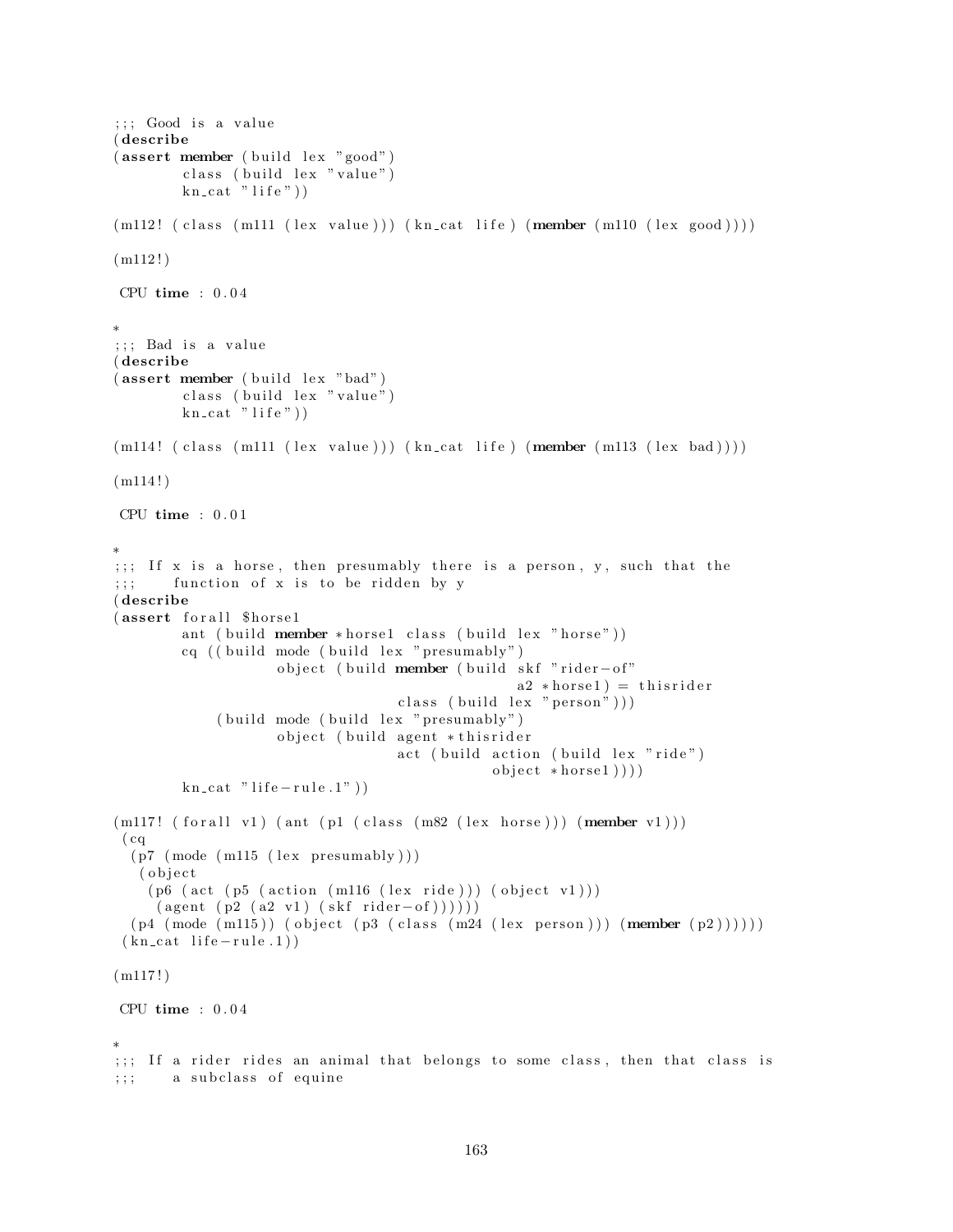```
( describe
(assert for all ( <math>$v2 $</math> <math>$v3)</math>)&ant (( build member ∗ v2
                       class (build lex "animal"))( build member *v2class * v3)( build member ( build a2 \div v2skf "rider-of")
                       class ( build lex " person" ) )
               ( build agent ( build a2 * v2skf "rider-of")
                       act ( build action ( build lex "ride")
                                   object *v2))cq ( build subclass * v3superclass (build lex "equine"))
        kn\_cat " life - rule .1" )(m119! (for all v3 v2))(& ant
  (p13 (act (p12 (action (m116 (lex ride))) (object v2)))(\text{agent } (p10 (a2 v2) (skf rider-of))))(p11 (class (m24 (lex person))) (member (p10))) (p9 (class v3) (member v2))(p8 (class (m18 (lex animal))) (member v2)))(cq (p14 (subclass v3) (superclass (m118 (lex equivalence))))(kn_{\text{cat}}\text{life}-rule.1)(m119!)CPU time : 0 . 0 3
∗
;;; If x is an animal and a member of some other named class y, and if
;;; there is a z that rides x, then y is a subclass of "equine"
( describe
(assert for all (*v2 $v39))&ant (( build member * v^2class (build lex "animal"))( build member * v2class * v39)( build agent ( build a2 \times v2skf "rider-of")
                      act (build action (build lex "ride")
                                   object * v2))cq (build subclass * v39superclass (build lex "equine"))
        kn\_cat " life -rule.1")
(m120! (for all v4 v2))(\& ant (p15 (class v4) (member v2))
  (p13 (act (p12 (action (m116 (lex ride))) (object v2)))(\text{agent } (p10 (a2 v2) (skf rider-of))))(p8 (class (m18 (lex animal))) (member v2)))(cq (p16 (subclass v4) (superclass (m118 (lex equivalence))))(kn cat life -rule.1))
```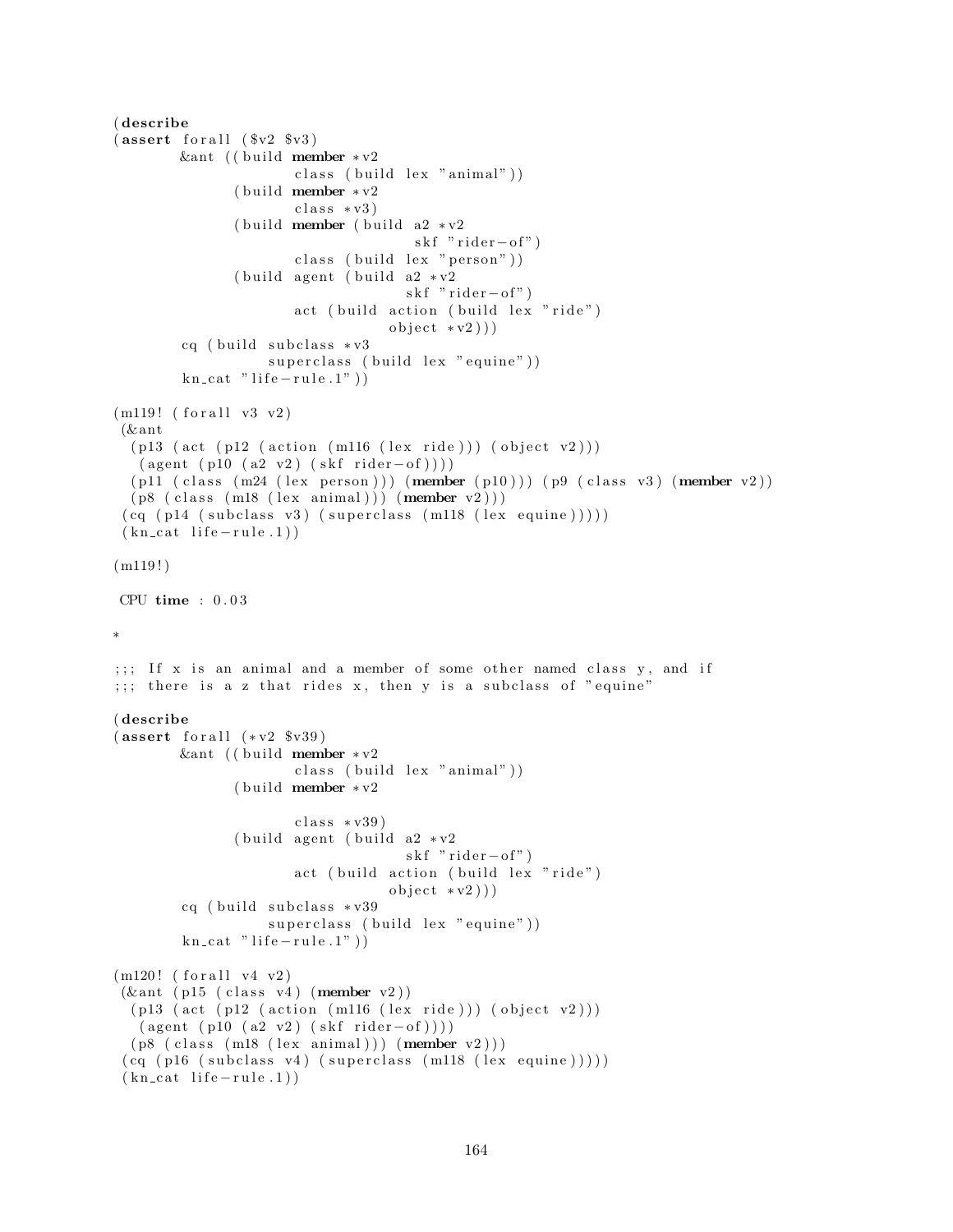```
(m120!)CPU time : 0 . 0 2
∗
;;; If something bites, then it's an animal
( describe
(sasert for all <math>\V<sup>5</sup>
        ant ( build act ( build action ( build lex " bite" ))
                     agent * v5)cq ( build member * v5class (build lex "animal"))kn\_cat " life -rule.1")
(m123! (for all v5)(ant (p17 (act (m122 (action (m121 (lex bite)))))) (agent v5)))(cq (p18 (class (m18 (lex animal))) (member v5))) (kn_c cat life-rule.1))(m123!)CPU time : 0 . 0 1
∗
;;; If something sleeps, then it's an animal
( describe
(assert for all <math>*v5</math>)ant ( build act ( build action ( build lex " sleep" ))
                     agent * v5)cq ( build member * v5
                    class (build lex "animal"))kn\_cat " life -rule.1")
(m126! (for all v5)
 (\text{ant } (p19 \text{ (act } (m125 \text{ (action } (m124 \text{ (lex } sleep)))))) (\text{agent } v5)))(cq (p18 (class (m18 (lex animal))) (member v5))) (kncat life-rule.1))(m126!)CPU time : 0 . 0 2
∗
;;; If something ambles, then it's an animal
( describe
(assert for all <math>*v5ant ( build property ( build lex " ambling")
                     object * v5)cq ( build member * v5
                    class (build lex "animal"))
         kn\_cat " life -rule.1")
(m128! \text{ (for all v5) (ant (p20 (object v5) (property (m127 (lex ambling))))})(cq (p18 (class (m18 (lex animal))) (member v5))) (kncat life-rule.1))
```

```
(m128!)
```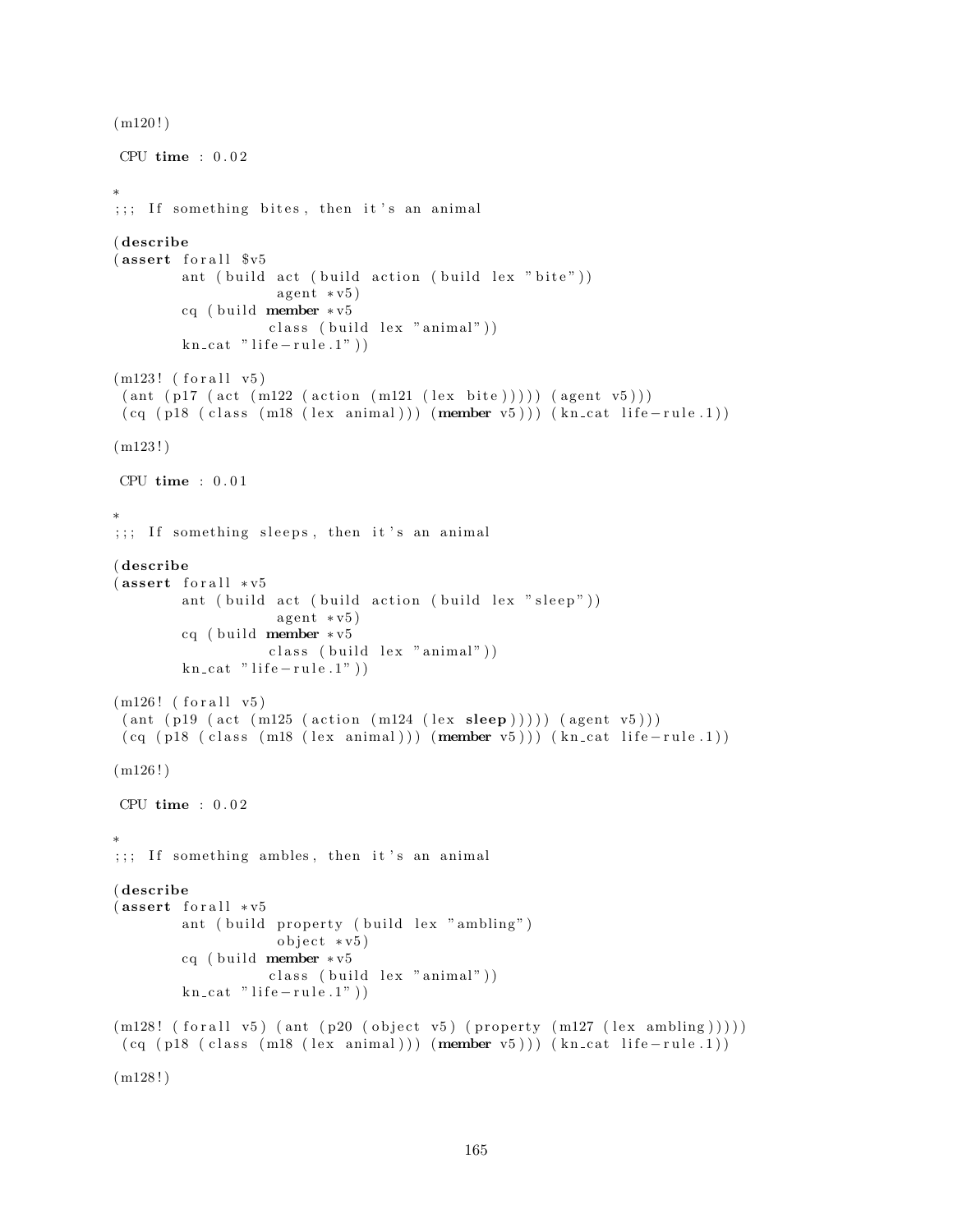```
CPU time : 0.01∗
;;; If something is an animal and a member of another class, then that class
;;; is a subclass of animal
( describe
(assert for all (*v5 $v6)&ant (( build member * v5
                      class (build lex "animal"))
              ( build member * v 5\text{class} * \text{v6})cq ( build subclass * v6superclass ( build lex "animal" ))
        kn cat " life - rule.1")(m129! (for all v6 v5)
(\& ant (p21 (class v6) (member v5))
 (p18 (class (m18 (lex animal))) (member v5)))(cq (p22 (subclass v6) (superclass (m18)))) (kncat life-rule.1))(m129!)CPU time : 0.00∗
;;; If something is presumed to be an animal and a member of another class,
;;; then presumably that class is a subclass of animal
( describe
(assert for all (*v5 * v6))\&ant (( build mode ( build lex " presumably")
                      object (build member *v5
                                     class ( build lex "animal" )))
               ( build member * v 5class * v6)cq ( build mode ( build lex " presumably" )
                   object ( build subclass *v6
                                  superclass ( build lex "animal" ) )
        kn cat " life - rule.1")(m130! (for all v6 v5))(& ant
  (p23 \pmod{m115} \text{ (lex presumably)} )( object ( p18 ( class (m18 (lex animal))) (member v5)))(p21 \text{ (class } v6) \text{ (member } v5)))(cq (p24 (mode (m115)) (object (p22 (subclass v6) (superclass (m18))))))(kn \text{ cat } life-rule.1))(m130!)CPU time : 0.02∗
;;; If something is a mammal and a member of another (non-superordinate) class,
;;; then that class is a subclass of mammal
```
( describe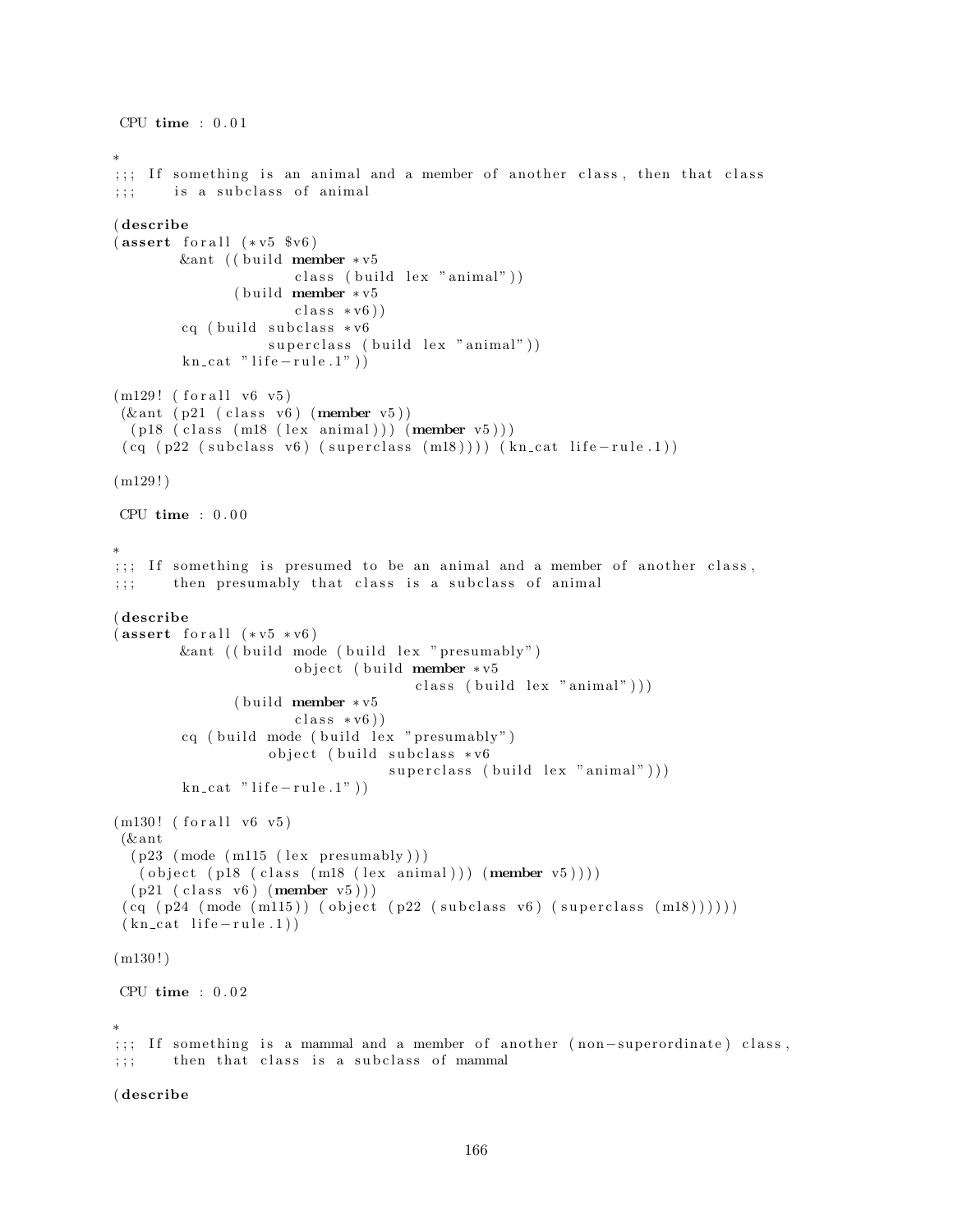```
(assert for all (*v5 * v6))&ant (( build member * v5
                      class * v6)( build member * v 5class (build lex "mammal")
                      ) )
        cq ((build subclass * v6superclass (build lex "animal"))
             (b uild subclass * v6superclass ( build lex "mammal" ) ) )
        kn\_cat " life -rule.1")
(m131! (for all v6 v5))(\& ant (p25 (class (m10 (lex mammal))) (member v5))
  (p21 \text{ (class v6) (member v5) )})(cq (p26 (subclass v6) (superclass (m10)))(p22 (subclass v6) (superclass (m18 (lex animal)))))
 (kn_{\text{cat}}\text{life}-rule.1)(m131!)CPU time : 0 . 0 2
∗
;;; If a person can carry an object, then that object is small
( describe
(assert for all ( <math>$v13 ** v9</math>) )&ant (( build member ∗v9
                      class (build lex "person"))(build agent * v9)act ( build action ( build lex " carry")
                                  object * v13))cq ( build object * v13property (build lex "small"))
        kn\_cat " life -rule.2"))
(m134! (for all v7))(\& ant (p28 (act (p27 (action (m133 (lex carry))) (object v7))))
  (m132 (class (m24 (lex person))))(cq (p29 (object v7) (property (m101 (lex small)))))(kn-cut life-rule.2))(m134!)CPU time : 0.02∗
;;; If a person wants something, then it is valuable
;;; (Ehrlich doesn't mention that *v9 must be a person, so I modify it)
( describe
(s) (assert for all (*v13 * v9))
        ant ( build agent * v9act (build action (build lex "want")
                                object * v13))
        cq ( build object *v13
                   property (build lex "valuable"))
        kn\_cat " life -rule.2"))
```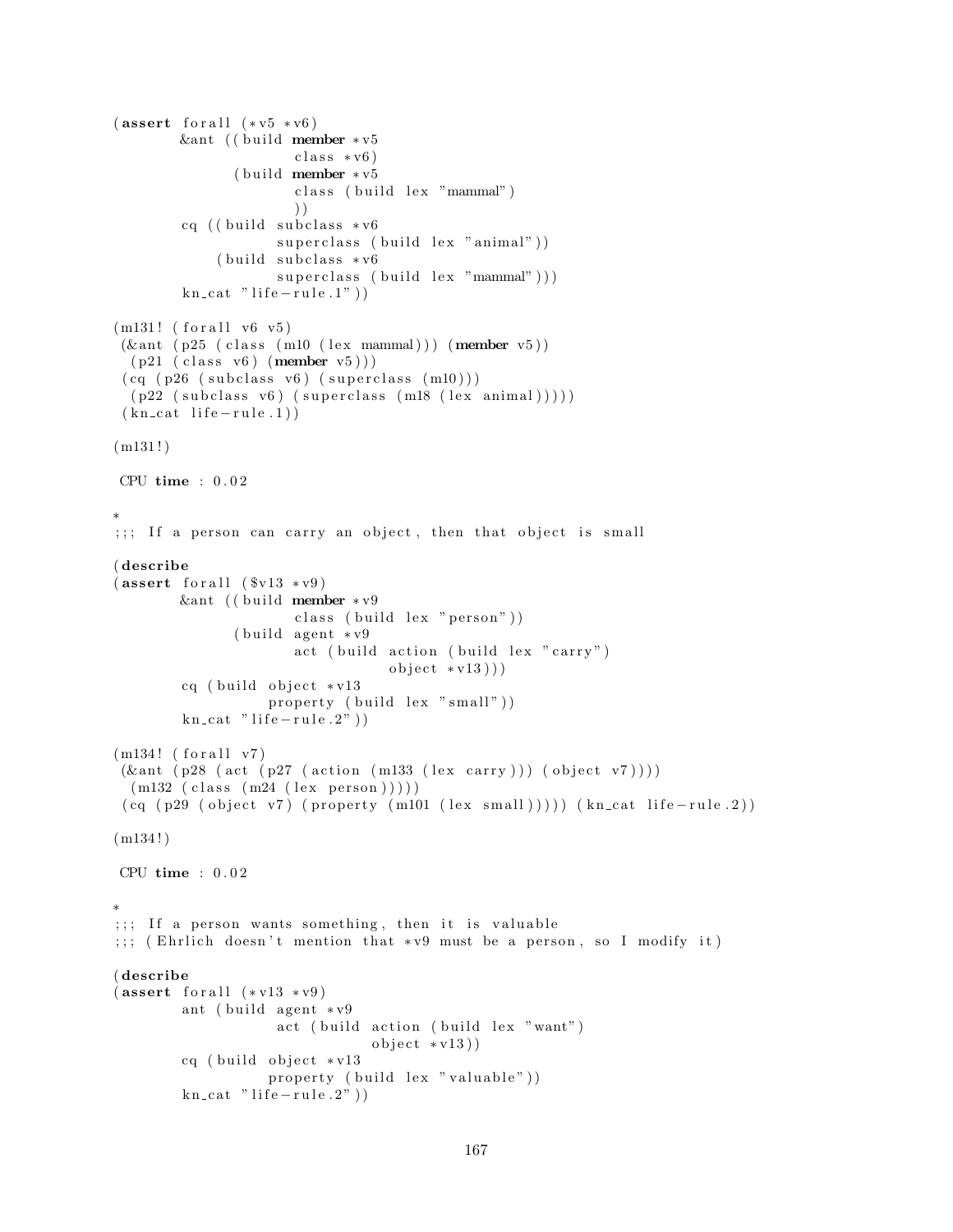```
(m137! (for all v7))\left( \text{ant } \left( \text{p31 } \left( \text{act } \left( \text{p30 } \left( \text{action } \left( \text{m135 } \left( \text{lex } \text{want} \right) \right) \right) \right) \left( \text{object } \text{v7} \right) \right) \right) \right)(cq (p32 (object v7) (property (m136 (lex valuable)))) (kncat life-rule.2))(m137!)CPU time : 0.01∗
;;; If someone says they want something, then they do
( describe
(assert for all ($thingy $person)
         ant ( build agent * person act ( build action ( build lex " say that")
                                                       object ( build agent *person
                                                                         act (build action (build lex "want")
                                                                                       object * thing y ))cq ( build agent * person
                      act (build action (build lex "want")
                                    object * thing y )kn\_cat " life -rule.2"))
(m139! (for all v9 v8))( ant
  ( p36
   (\text{act} (\text{p35} (\text{action} (\text{m138} (\text{lex say that})))( object
            (p34 \text{ (act (p33 (action (m135 (lex want))) (object v8)))}(\text{agent } v9)))
   (\text{agent } v9))(cq (p34)) (kncat life-rule.2))(m139!)CPU time : 0 . 0 3
∗
;;; If something has color and belongs to some class, then that class is a
;;; subclass of physical object
( describe
(assert for all ( <math>$v14 $v15 $v16 )</math>)&ant ((build member ∗v15
                          class ( build lex " color" ))
                 ( build object *v16
                          property * v15)( build member * v16class * v14)cq ( build subclass *v14
                      superclass (build lex "phys obj"))
          kn\_cat " intrinsic" ) )
(m140! (for all v12 v11 v10)(\& \text{ant } (p39 \text{ (class v10) (member v12) ) (p38 (object v12) ( property v11))})(p37 (class (m97 (lex color))) (member v11)))(cq (p40 (subclass v10) (superclass (m37 (lex phys obj))))(kn_{\text{cat}}\text{ intrinsic}))
```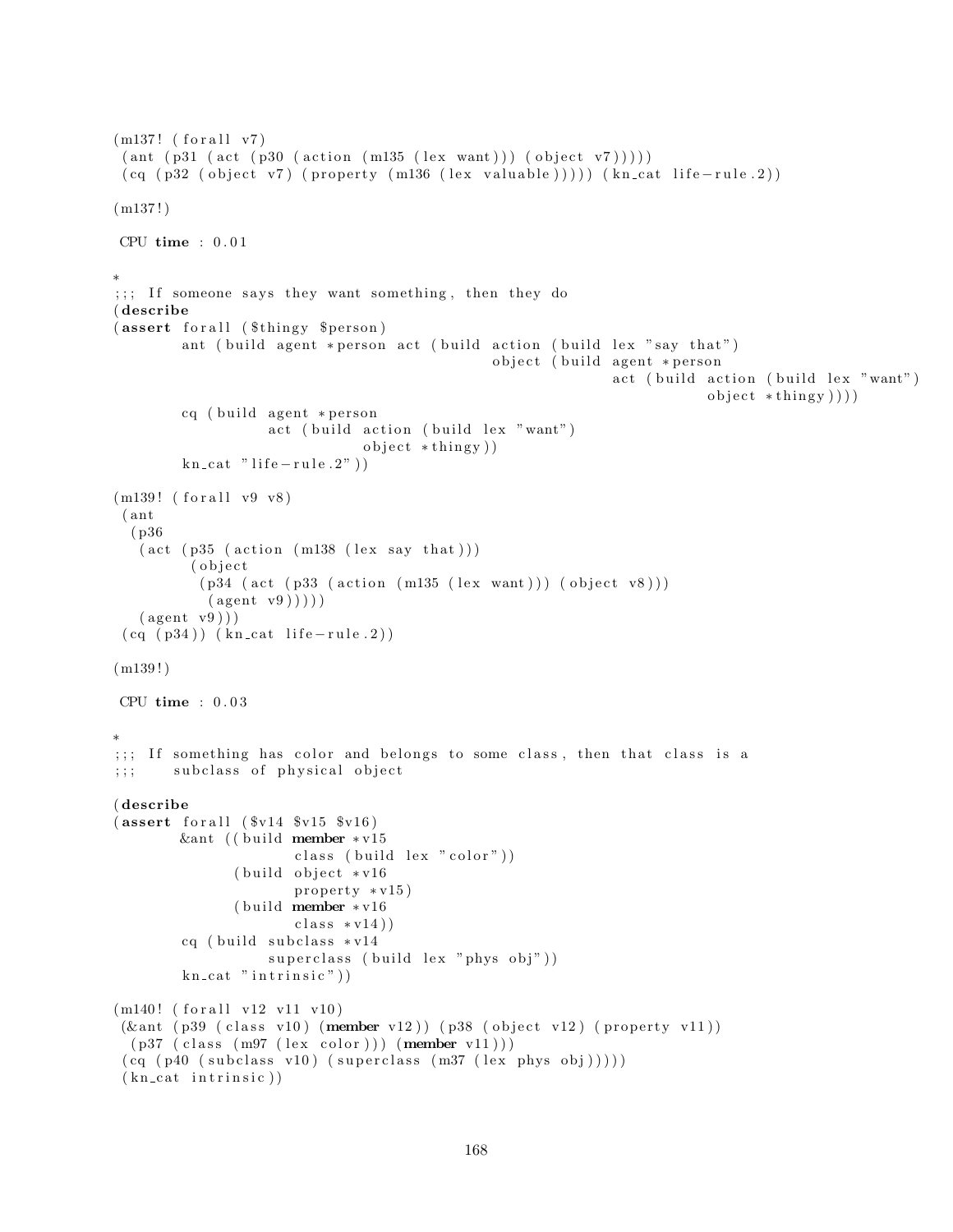```
(m140!)
```

```
CPU time : 0.03
```

```
∗
;;; If something has size and belongs to some class, then that class is a
;;; subclass of physical object
( describe
(assert for all <math>(*v14 * v15 * v17)</math>)&ant (( build member * v15
                       class ( build lex "size" ) )
               ( build member * v17class * v14)(b uild object * v17
                       property * v15)cq ( build subclass * v14superclass ( build lex " phys obj" ))
        kn\_cat " intrinsic" ) )
(m141! (for all v13 v11 v10)(\& ant (p43 (object v13) (property v11)) (p42 (class v10) (member v13))
  (p41 (class (m102 (lex size))) (member v11)))(cq (p40 (subclass v10) (superclass (m37 (lex phys obj))))(kn_{\text{cat}}\text{ intrinsic}))(m141!)CPU time : 0 . 0 2
∗
;;; If a member of some class has a property, then it is possible for other
;;; members of that class to have that property
( describe
(assert for all <math>(*v14 * v15 * v17 * v18)</math>)&ant (( build object *v17
                       property * v15)( build member ∗v17
                       class * v14)(b uild member * v18
                       class * v14)cq ( build mode ( build lex " possibly")
                    object ( build object *v18
                                   property * v15)kn cat " life - rule . 1"))
(m143! (for all v14 v13 v11 v10)
(\&ant (p44 (class v10) (member v14)) (p43 (object v13) (property v11))
  (p42 \text{ (class v10) (member v13) )})(cq)(p46 \ (mode \ (m142 \ (lex \ possibly \)))( object ( p45 ( object v14) ( property v11))))(kn_{\text{cat}}\text{life}-rule.1)(m143!)CPU time : 0 . 0 3
```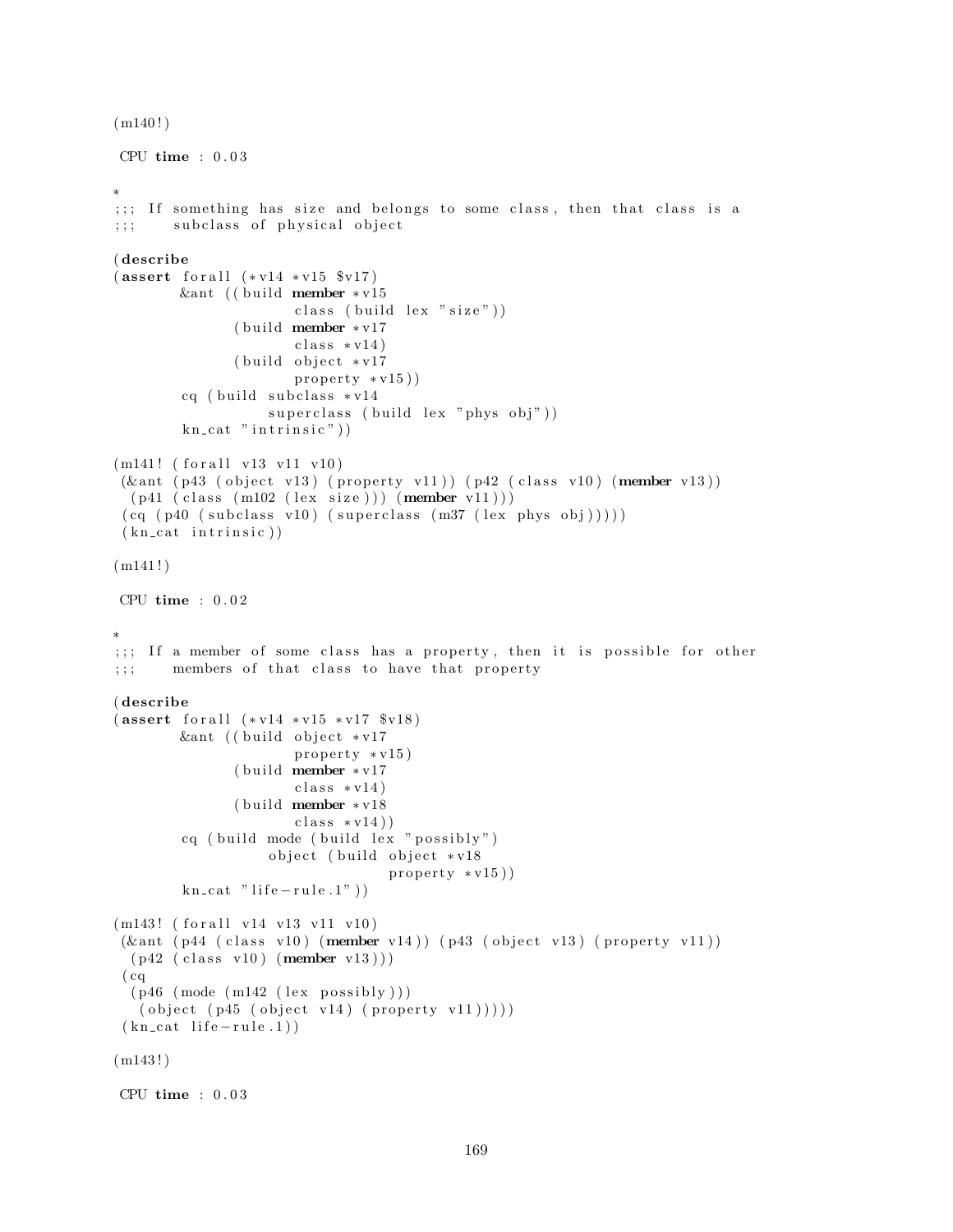```
∗
;;; If an animal acts, then the act performed is an action
( describe
(assert for all ( <math>$v19</math> <math>$v20</math>)&ant (( build member * v20
                       class (build lex "animal"))(b uild act (b uild action * v19)
                       a gent * v20)cq ( build member * v19class (build lex "action"))
        kn\_cat " intrinsic")
(m145! (for all v16 v15)(\& ant ( p49 ( act ( p48 ( action v15))) ( agent v16))
 (p47 (class (m18 (lex animal))) (member v16)))(cq (p50 (class (m144 (lex action)))) (member v15))) (kn_cat intrinsic))(m145!)CPU time : 0 . 0 3
∗
;;; If a person acts, then the act performed is an action
( describe
(assert for all ( <math>$v21</math> <math>$v22</math>)&ant (( build member * v22
                       class (build lex "person"))(buid \; act \; (build \; action \; *v21))a gent * v22)cq ( build member * v21class ( build lex "action"))
        kn\_cat " intrinsic" ) )
(m146! (for all v18 v17))(\& ant (p53 (act (p52 (action v17))) (agent v18))
  (p51 (class (m24 (lex person))) (member v18)))(cq (p54 (class (m144 (lex action))) (member v17))) (kn_cat intrinsic))(m146!)CPU time : 0 . 2 0
∗
;;; Spears are weapons
( describe
(assert subclass (build lex "spear")
        superclass (build lex "weapon")
        kn\_cat "life"))
(m149! (kn_cat life) (subclass (m147 (lex spear)))
 (superclass (m148 (lex weapon))))(m149!)
```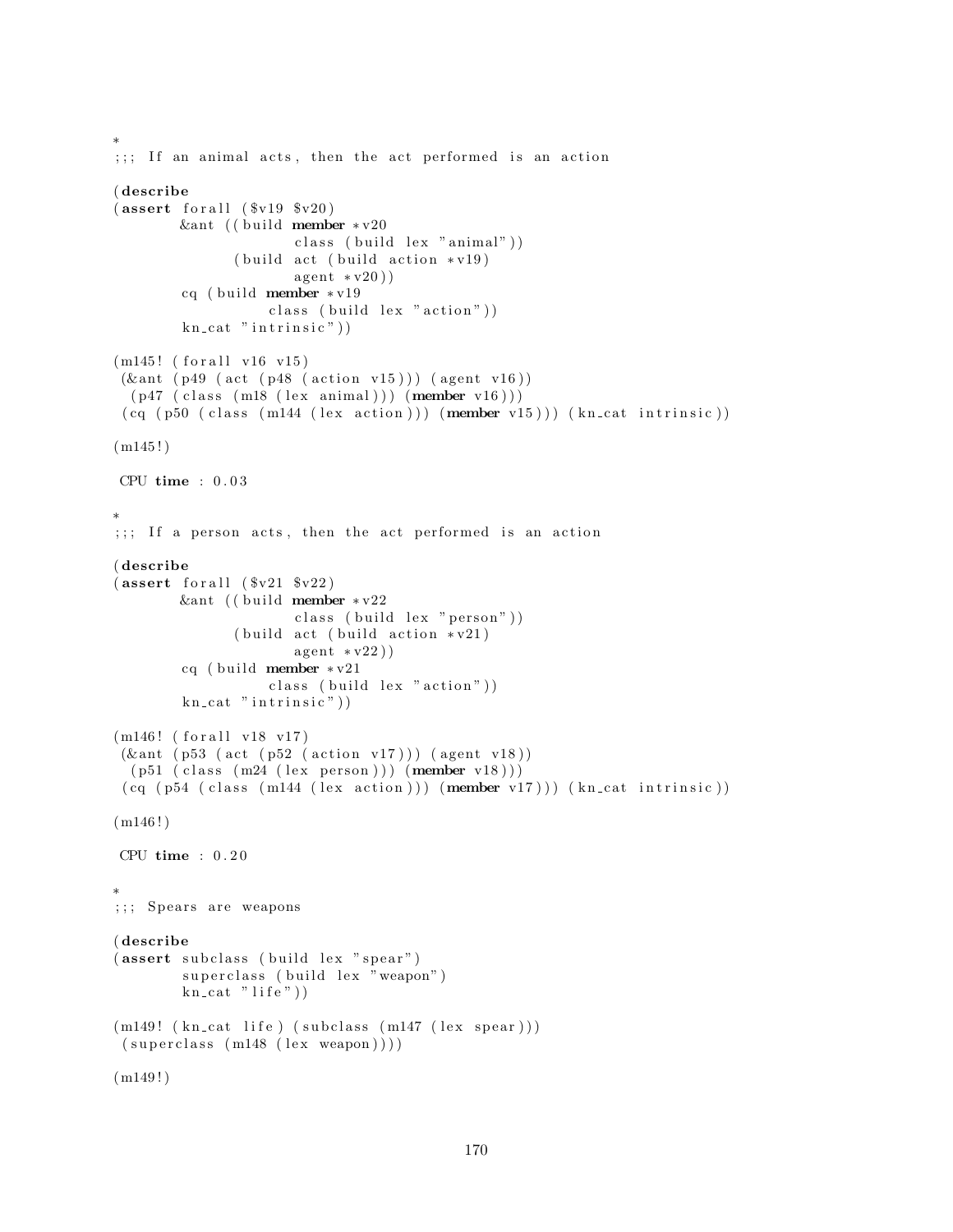```
CPU time : 0.01∗
;;; If something is a weapon, then its function is to damage
( describe
(assert for all <math>\sqrt[6]{v23})</math>ant ( build member * v23class (build lex "weapon")
                     )
        cq ( build object 1 \cdot v^2 + v23
                    object2 (build lex "damage")
                    rel (build lex "function"))
         kn\_cat " life -rule.1")
(m152! (for all v19) (ant (p55 (class (m148 (lex weapon)))) (member v19)))(cq)(p56 (object1 v19) (object2 (m150 (lex damage))))(\text{rel} (\text{m151} (\text{lex} \text{function})))(kn_{\text{cat}} life -\text{rule}.1))
(m152!)CPU time : 0.02∗
;;; Kings are persons
( describe
(assert subclass (build lex "king")superclass (build lex "person")
        kn\_cat "life"))
(m153! (kncat life) (subclass (m44 (lex king)))(superclass (m24 (lex person))))(m153!)CPU time : 0.01∗
;;; Squires are persons
( describe
(assert subclass (build lex "squire")
         superclass (build lex "person")
        kn\_cat "life"))
(m155! (kn\_cat life) (subclass (m154 (lex square)))(superclass (m24 (lex person))))(m155!)CPU time : 0 . 0 1
∗
;;; Yeomen are persons
```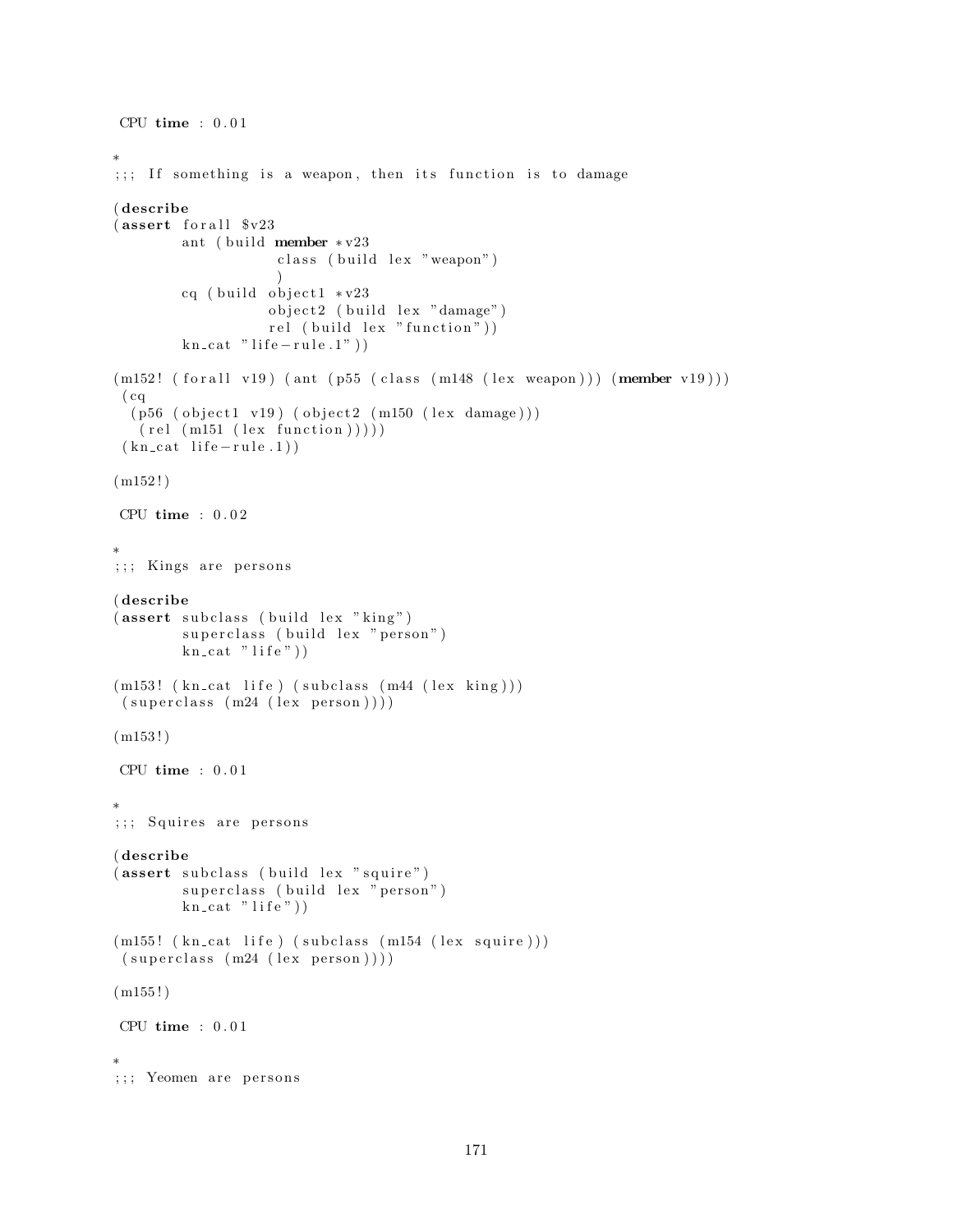```
( describe
(assert subclass (build lex "yeoman")
        superclass (build lex "person")
        kn\_cat "life"))
(m157! (kn_cat life) (subclass (m156 (lex yeoman)))
 (superclass (m24 (lex person)))(m157!)CPU time : 0.02∗
;;; If something is a carnivore, then it eats meat
( describe
(assert forall $ carnivore
        ant ( build member * carnivore
                     class ( build lex " carnivore")
                     \left( \right)cq ( build agent * carnivore
                   act ( build action ( build lex "eat")object (build lex "meat"))kn\_cat "life - rule.1")
(m161! (for all v20) (ant (p57 (class (m14 (lex cannivore)))) (member v20)))(cq)(p58 \text{ (act (m160 (action (m158 (lex eat)))) (object (m159 (lex meat))))))(\text{agent v20}))(kn_{\text{cat}}\text{life}-rule.1))
(m161!)CPU time : 0.01∗
;;; If something is an herbivore, then it eats plants
( describe
(assert for all $herb
        ant ( build member * herb
                     class (build lex "herbivore")
                     \lambdacq ( build agent * herb
                     act ( build action ( build lex " eat")
                                 object ( build lex " plant" )))
        kn\_cat " life - rule .1" )(m164! (for all v21) (ant (p59 (class (m28 (lex herbivore)))) (member v21)))(cq)(p60 (act (m163 (action (m158 (lex eat)))) (object (m162 (lex plant))))(\text{agent v21} ))(kn_{\text{cat}}\text{life}-rule.1))
(m164!)CPU time : 0.01
```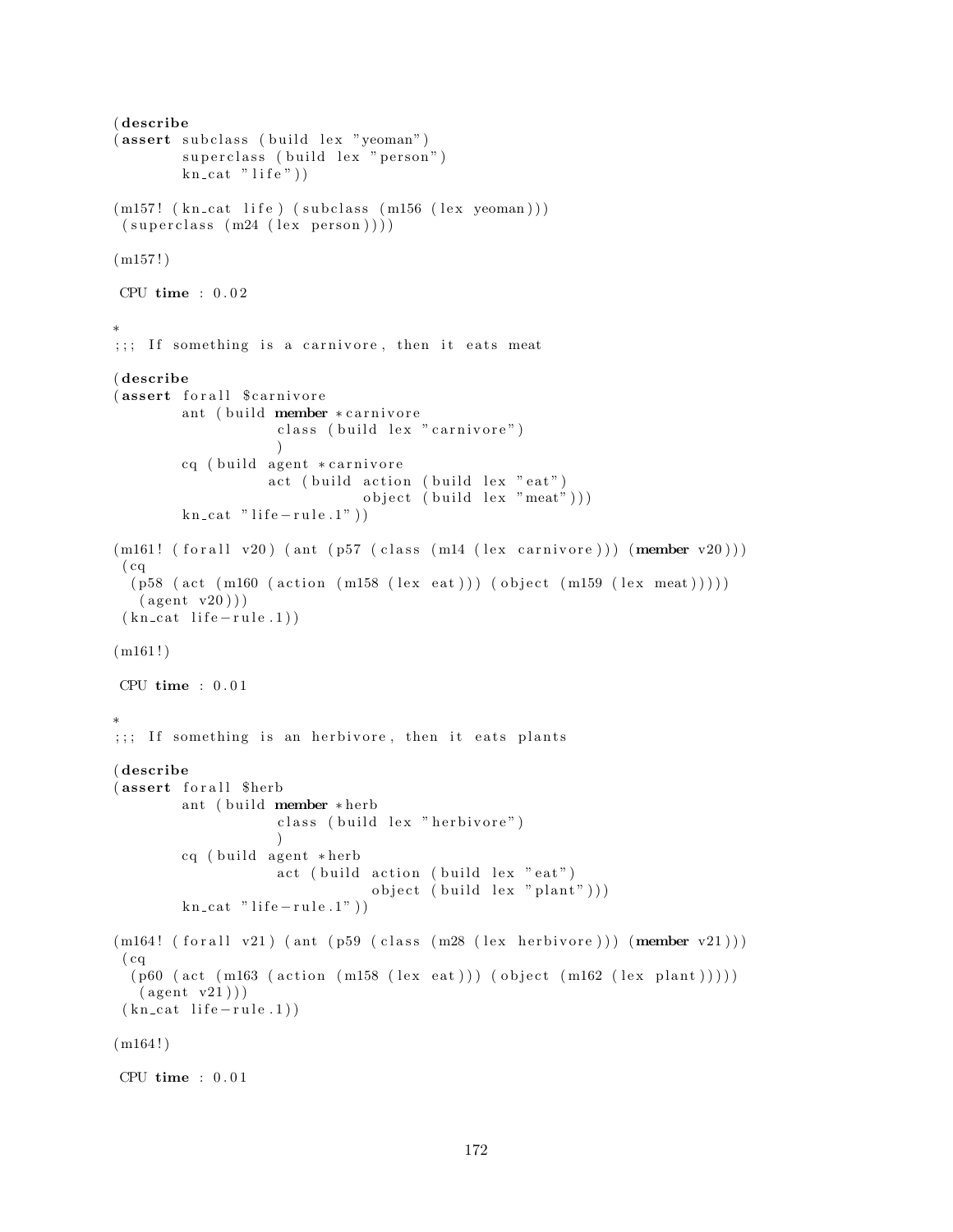```
∗
; "mammals presumably bear live young"
( describe
(assert for all $animal1
        ant ( build member * animal1 class ( build lex "mammal"))
        cq ( build mode ( build lex " presumably" )
                    object ( build agent *animall act ( build action ( build lex " bear")
                                                                object ( build lex "live young" )))
        kn\_cat " life -rule.1")
(m168! (for all v22) (ant (p61 (class (m10 (lex mammal))) (member v22)))(cq)(p63 \ (mode \ (m115 \ (lex \ presumably)))( o b j e c t
    ( p62
     (\text{act (m167 (action (m165 (lex bear))) (object (m166 (lex live young))))})(\text{agent v22}))))
 (kn_{cat} life -rule.1))
(m168!)CPU time : 0 . 0 4
∗
;" if something bears something else, it is an animal"
( describe
(assert forall (*animal1 $animal2)
        ant ( build agent *animal1 act ( build action ( build lex " bear")
                                                  object * animal2))cq ( build member * animal1 class ( build lex "mammal"))
        kn\_cat " life -rule.1")
(m169! (for all v23 v22)\left( \text{ant } \left( \text{p65 (act (p64 (action (m165 (lex bear))) (object v23))} \right) \right)(cq (p61 (class (m10 (lex mammal))) (member v22))) (kn_cat life-rule.1))(m169!)CPU time : 0 . 0 2
∗
;;; If something is a predator, then presumably it hunts
( describe
(assert for all <math>*v5ant ( build member * v5class ( build lex " predator" )
                     \lambdacq ( build mode ( build lex " presumably")
                    object ( build act ( build action ( build lex " hunt" ))
                                   a gent * v 5)kn\_cat " life -rule.1")
(m172! (for all v5) (ant (p66 (class (m16 (lex predator))) (member v5)))(cq)(p68 \ (mode \ (m115 \ (lex \ presumably)))( object (p67 (act (m171 (action (m170 (lex hunt))))) (agent v5)))))
 (kn \text{ cat } life-rule.1))
```

```
173
```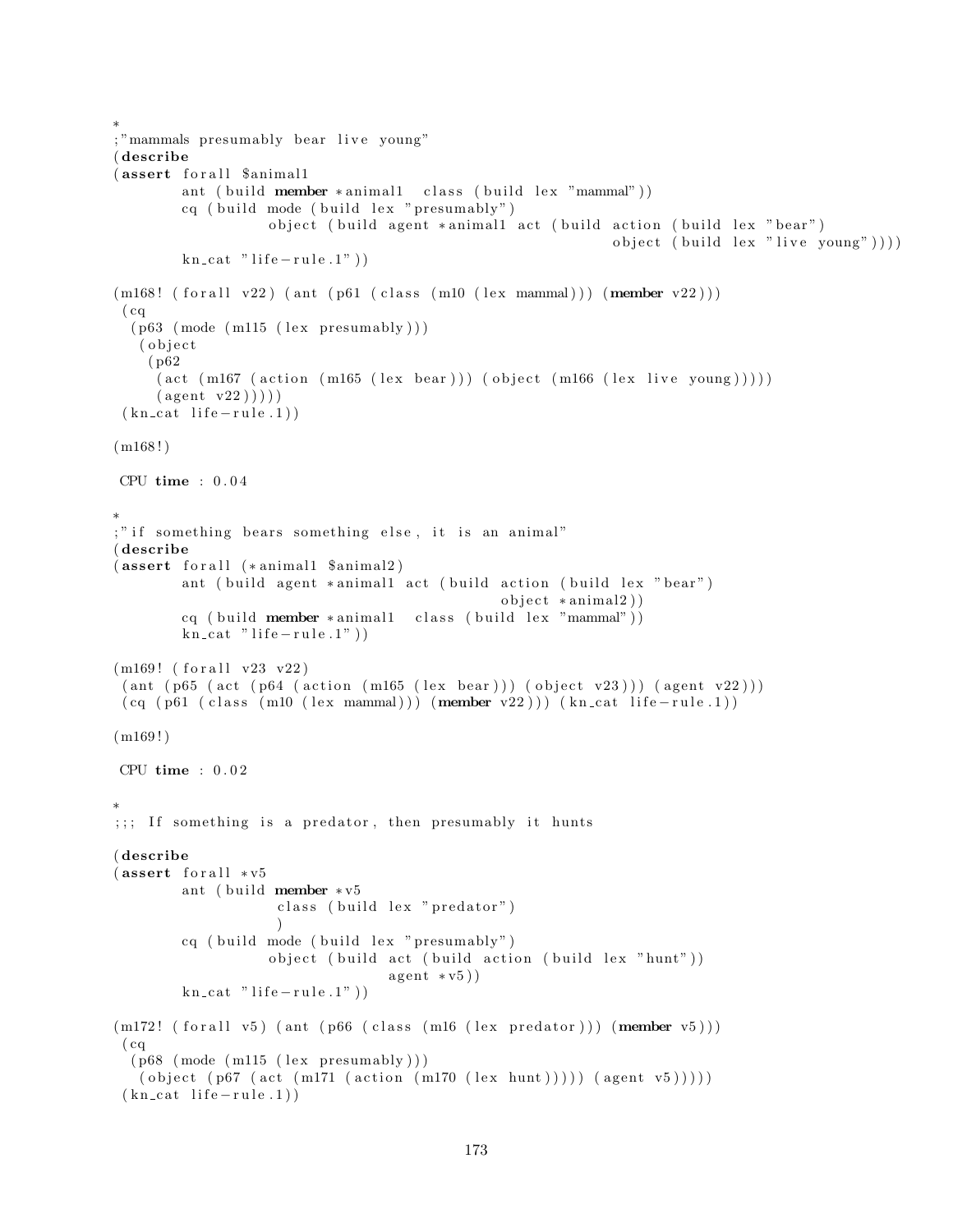```
(m172!)CPU time : 0 . 0 2
∗
( describe
(assert for all ( <math>$v30 $sv31 $sv32</math>) )ant ((build agent * v30place *v31
                        time * v32)(b uild object * v30
                        place *v31
                        time * v32)cq ( build object1 *v30
                      object2 * v31rel (build lex "at")
                      time ∗ v32 )
         kn cat " life - rule.1")(m174! (for all v26 v25 v24)
 \left( \text{ant } \left( \text{ p70 } \left( \text{ object } v24 \right) \right. \left( \text{ place } v25 \right) \right) \left( \text{ time } v26 \right) \right)(p69 (agent v24) (place v25) (time v26)))(cq (p71 (object1 v24) (object2 v25) (rel (m173 (lex at))) (time v26)))(kn_{\text{cat}}\text{life}-rule.1)(m174!)CPU time : 0 . 0 1
∗
( describe
(assert for all ( $v33 $v34 * v5 * v6 )&ant ((build member ∗v5
                         class * v6)(b uild agent * v<sup>5</sup>
                         act (build action *v34))( build for all * v5ant ( build agent * v5act (build action *v34))cq ( build member * v5
                                      class * v33))cq ( build mode ( build lex " presumably")
                      object ( build subclass *v6
                                       superclass * v33))kn\_cat " life -rule.2"))
(m175! (for all v28 v27 v6 v5)
 (& ant
  (p75 (for all v5) (ant (p73 (act (p72 (action v28)))) (agent v5)))(cq (p74 (class v27) (member v5))))(p73) (p21 (class v6) (member v5)))(cq)(p77 \pmod{m115} \text{ (lex presumably)} )( object (p76 (subclass v6) (superclass v27)))))(kn_{\text{cat}}\text{ life} - rule.2))
```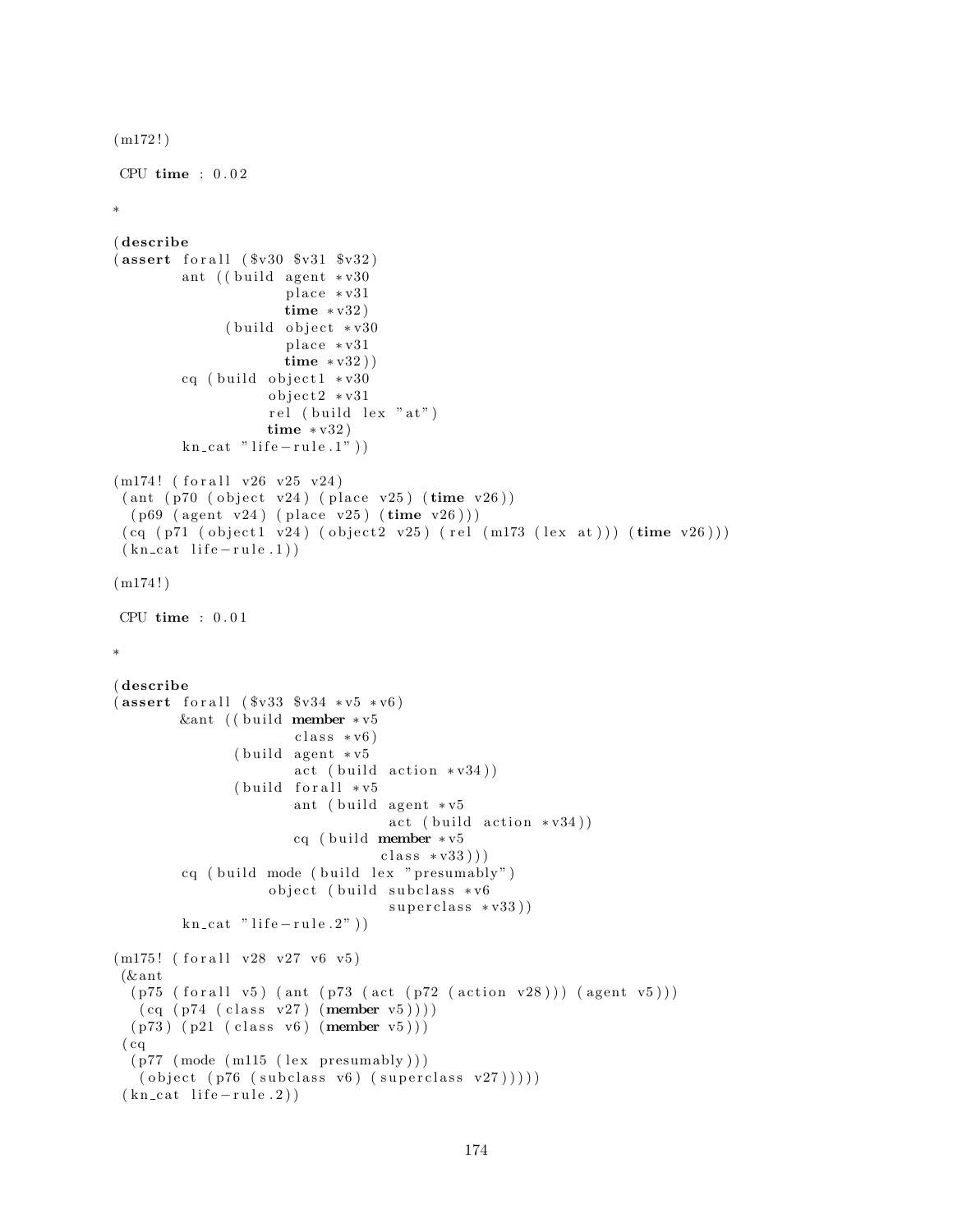```
(m175!)CPU time : 0 . 0 3
∗
; ; ; "Kill" and "Slay" are synonyms
( describe
(assert synonym " kill"
        synonym " slay"
        \overline{\text{kn\_cat}} " life")
(m176! (kn_cat life) (synonym slay kill))
(m176!)CPU time : 0.01∗
;;; If x is an elder, then x has the property "old," and presumably x is a
;;; person
( describe
(assert for all <math>$v35ant ( build member * v35class ( build lex " elder")
                     \lambdacq ((build object * v35property (build lex "old"))
             ( build mode ( build lex " presumably")
                    object (build member *v35
                                    class ( build lex " person" )))
        kn\_cat " life - rule .1" )(m179! (for all v29) (ant (p78 (class (m177 (lexelder))) (member v29)))( cq
  (p81 \pmod{m115} \text{ (lex presumably)} )( object (p80 (class (m24 (lex person))) (member v29))))(p79 (object v29) (property (m178 (lex old))))(kn_{\text{cat}}\text{life}-rule.1)(m179!)CPU time : 0.02∗
;;; Dwarfs are persons
( describe
(assert subclass (build lex "dwarf")superclass (build lex "person")
        kn\_cat "life"))
(m181! (kn_cat life) (subclass (m180 (lex dwarf)))
 (superclass (m24 (lex person))))(m181!)
```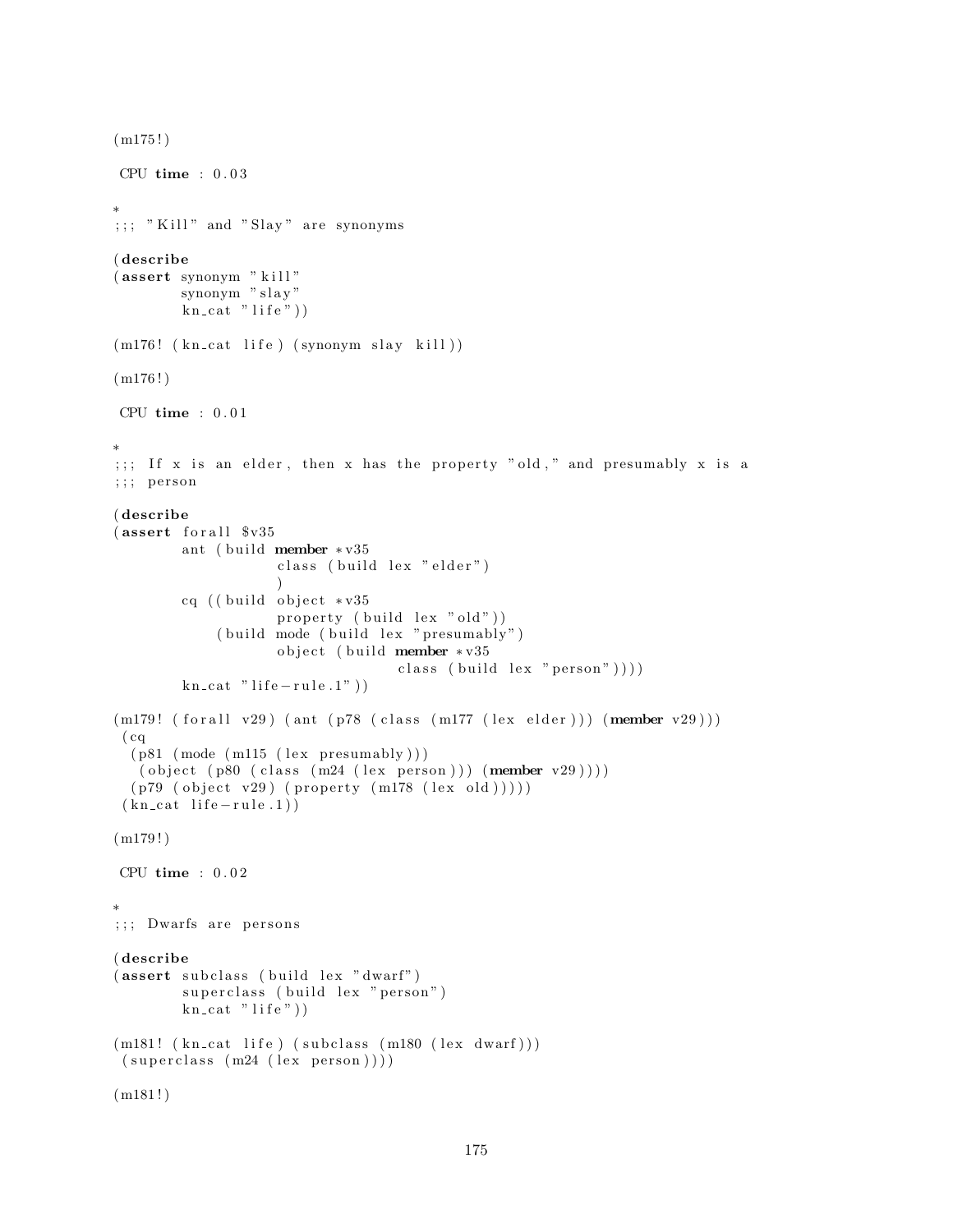```
CPU time : 0.01∗
;;; Pavilions are tents
( describe
(assert subclass (build lex "pavilion")
        superclass ( build lex " tent" )
        kn\_cat "life"))
(m184! (kn_cat life) (subclass (m182 (lex pavilion)))
 (superclass (m183 (lex tent))))(m184!)CPU time : 0 . 0 1
∗
;;; For all x and y, if there is a z that is the "rider-of" x and z is
;;; equivalent to y, then y rides x
( describe
(assert for all (*v2 $v38))ant ( build equiv ( build a2 \cdot v2skf "ride r-of")equiv \times v38)cq ( build agent *v38
                   act ( build action ( build lex "ride")
                              object * v2)kn\_cat " life -rule.1")
(m185! (for all v30 v2) (ant (p82 (equiv v v30 (p10 (a2 v2) (skf rider–of))))))(cq (p83 (act (p12 (action (m116 (lex ride))) (object v2))) (agent v30)))(kn \text{ cat } life-rule.1))(m185!)CPU time : 0 . 0 1
∗
;;; If y rides x, then there is a z that is the "rider-of" x, and z, is
;;; equivalent to y and z rides x
( describe
(assert for all (*v2 * v38))ant ( build agent *v38
                    act ( build action ( build lex " ride")
                                object * v2)cq ((build equiv (build a2 * v2skf "rider-of")
                    equiv * v38)( build agent ( build a2 * v2skf "ride r-of")act (build action (build lex "ride")
                                object * v2))kn\_cat " life -rule.1")
```

```
(m186! (for all v30 v2)
```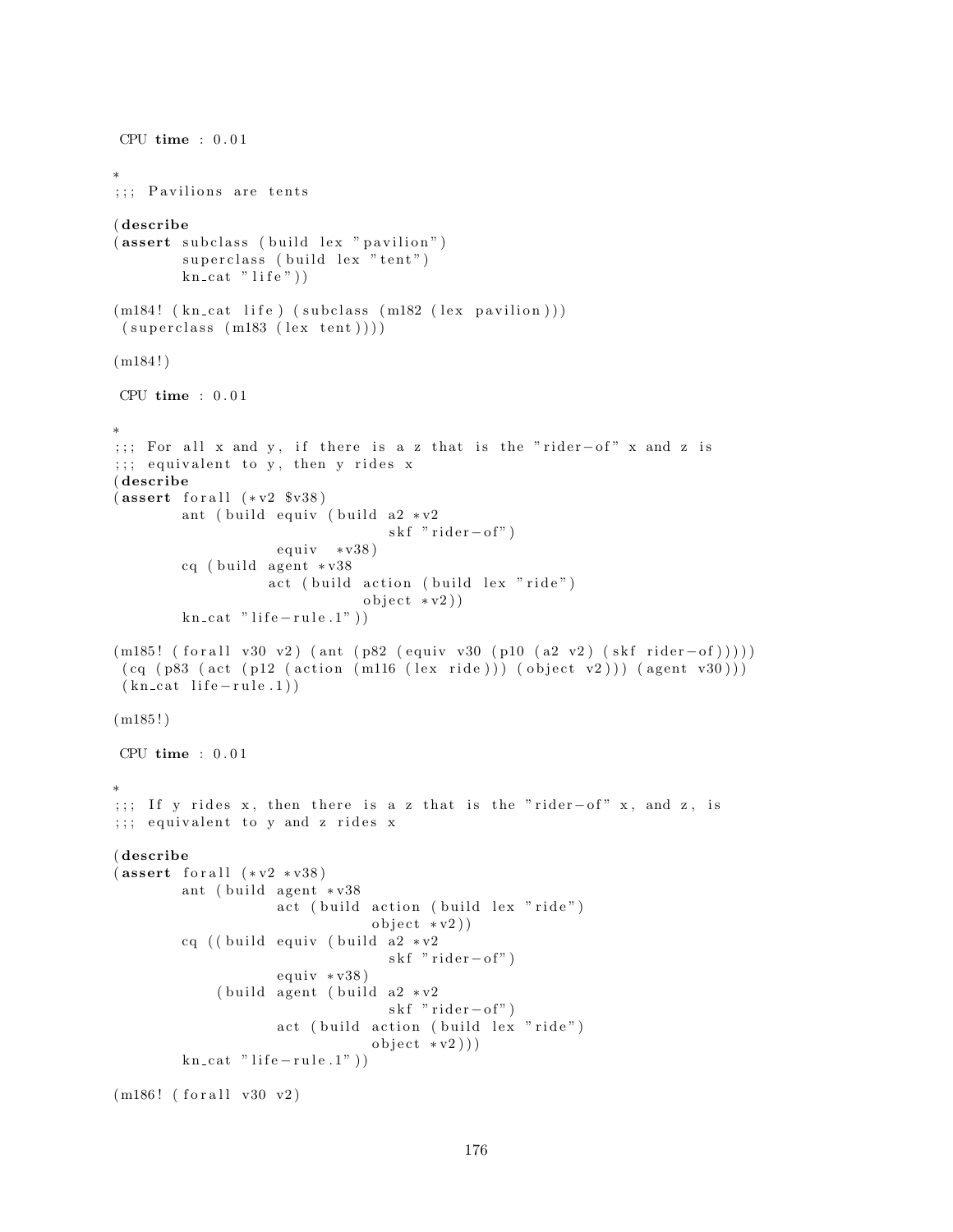```
(\text{ant } (p83 \text{ (act } (p12 \text{ (action } (m116 \text{ (lex } ride))) \text{ (object } v2))) (\text{agent } v30)))(cq (p82 (equiv v v30 (p10 (a2 v2) (skf rider-of))))(p13 (act (p12)) (agent (p10))))(kn_{\text{cat}}\text{life}-rule.1)(m186!)CPU time : 0 . 0 3
∗
;;; If y mounts x, then presumably y rides x
( describe
(assert for all (*v2 * v38))ant ( build agent * v38act ( build action ( build lex "mount")
                                   object * v2)cq ( build mode ( build lex " presumably")
                     object (build agent *v38
                                     act ( build action ( build lex "ride")
                                                  object * v2))kn\_cat " life -rule.1")
(m188! (for all v30 v2)(\text{ant } (p85 \text{ (act } (p84 \text{ (action } (m187 \text{ (lex } mount))) \text{ (object } v2))) (\text{agent } v30)))(cq)(p86 \text{ (mode (m115 (lex presumably)))})( o b j e c t
    (p83 (act (p12 (action (m116 (lex ride))) (object v2))) (agent v30))))(kn_{\text{cat}}\text{life}-rule.1)(m188!)CPU time : 0 . 0 3
∗
;;; Horses are equines
( describe
(assert subclass (build lex "horse")
         superclass (build lex "equine")
         kn\_cat "life"))
(m189! (kn_cat life) (subclass (m82 (lex horse)))
 (superclass (m118 (lex equivalence))))(m189!)CPU time : 0.01∗
;;; Equines are herbivores
( describe
(assert subclass (build lex "equine")
         superclass (build lex "herbivore")
         kn\_cat "life"))
```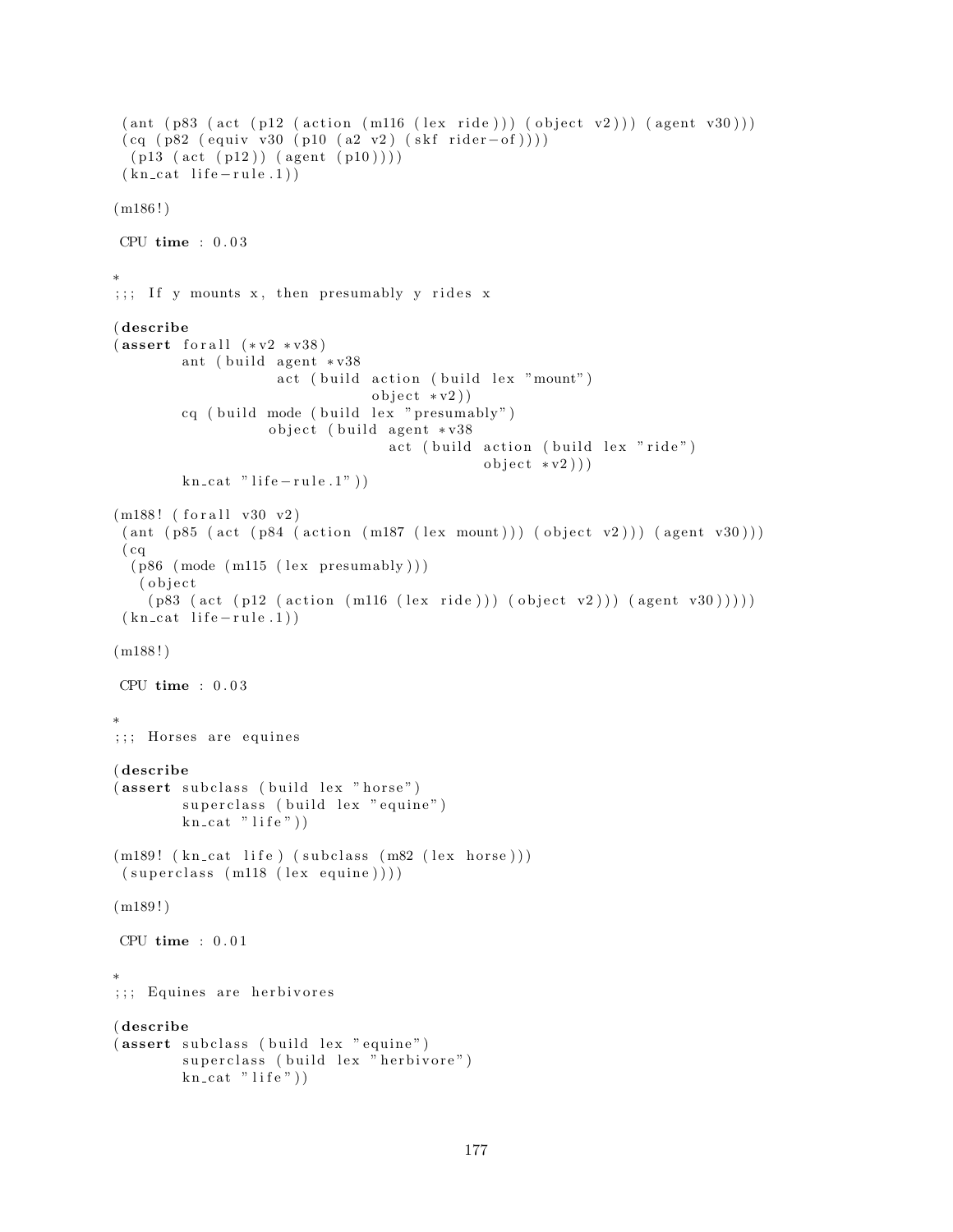```
(m190! (kn_cat life) (subclass (m118 (lex equine)))
 (superclass (m28 (lex herbivore))))(m190!)CPU time : 0.00∗
; ; ; Equines are mammals
( describe
(assert subclass (build lex "equine")
        superclass (build lex "mammal")
        \overrightarrow{\text{kn\_cat}} " life")
(m191! (kn_cat life) (subclass (m118 (lex equine)))
 (superclass (m10 (lex mammal))))(m191!)CPU time : 0 . 0 1
∗
;;; Equines are quadrupeds
( describe
(assert subclass (build lex "equine")
        superclass (build lex "quadruped")
        kn\_cat "life"))
(m192! (kn_cat life) (subclass (m118 (lex equine)))
 (superclass (m12 (lex quadruped))))(m192!)CPU time : 0.01∗
;;; Ponies are equines
( describe
(assert subclass (build lex "pony")superclass (build lex "equine")
        kn\_cat "life"))
(m194! (kn_cat life) (subclass (m193 (lex pony)))
 (superclass (m118 (lex equivalence))))(m194!)CPU time : 0.02∗
;;; Ponies are animals
( describe
 (assert subclass (build lex "pony")
         superclass (build lex "animal")
```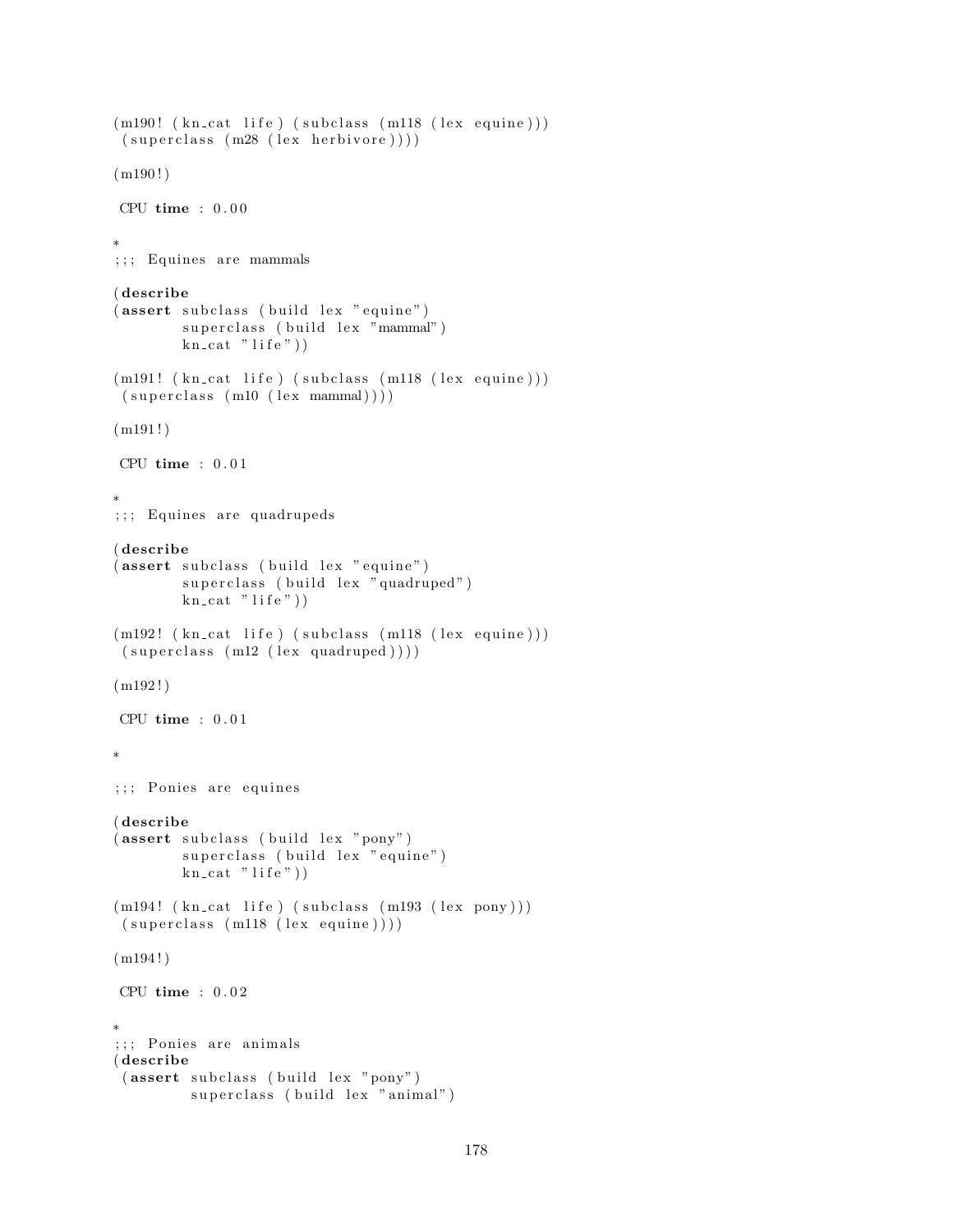```
kn\_cat "life")
(m195! (kn_cat life) (subclass (m193 (lex pony)))
 (superclass (m18 (lex animal))))(m195!)CPU time : 0.01∗
;;; Misty is a pony
( describe
(assert member #Mistyclass (build lex "pony")
        kn\_cat "life"))
(m196! (class (m193 (lex pony))) (kn_cat life) (member b12))
(m196!)CPU time : 0.01∗
( describe
(assert object *Misty
        proper-name ( build lex "Misty")
        kn\_cat "life"))
(m198! (kn_cat life) (object b12) (proper-name (m197 (lex Misty))))
(m198!)CPU time : 0.02∗
;;; Misty is owned by a person
( describe
(assert object *Misty
        possessor #APers
        rel (build lex "pony")))
(m199! (object b12) (possessor b13) (rel (m193 (lex pony))))(m199!)CPU time : 0.01∗
( describe
( assert member #APers
        class ( build lex " person")
        kn\_cat "life"))
(m200! (class (m24 (lex person))) (kncat life) (member b14))(m200!)
```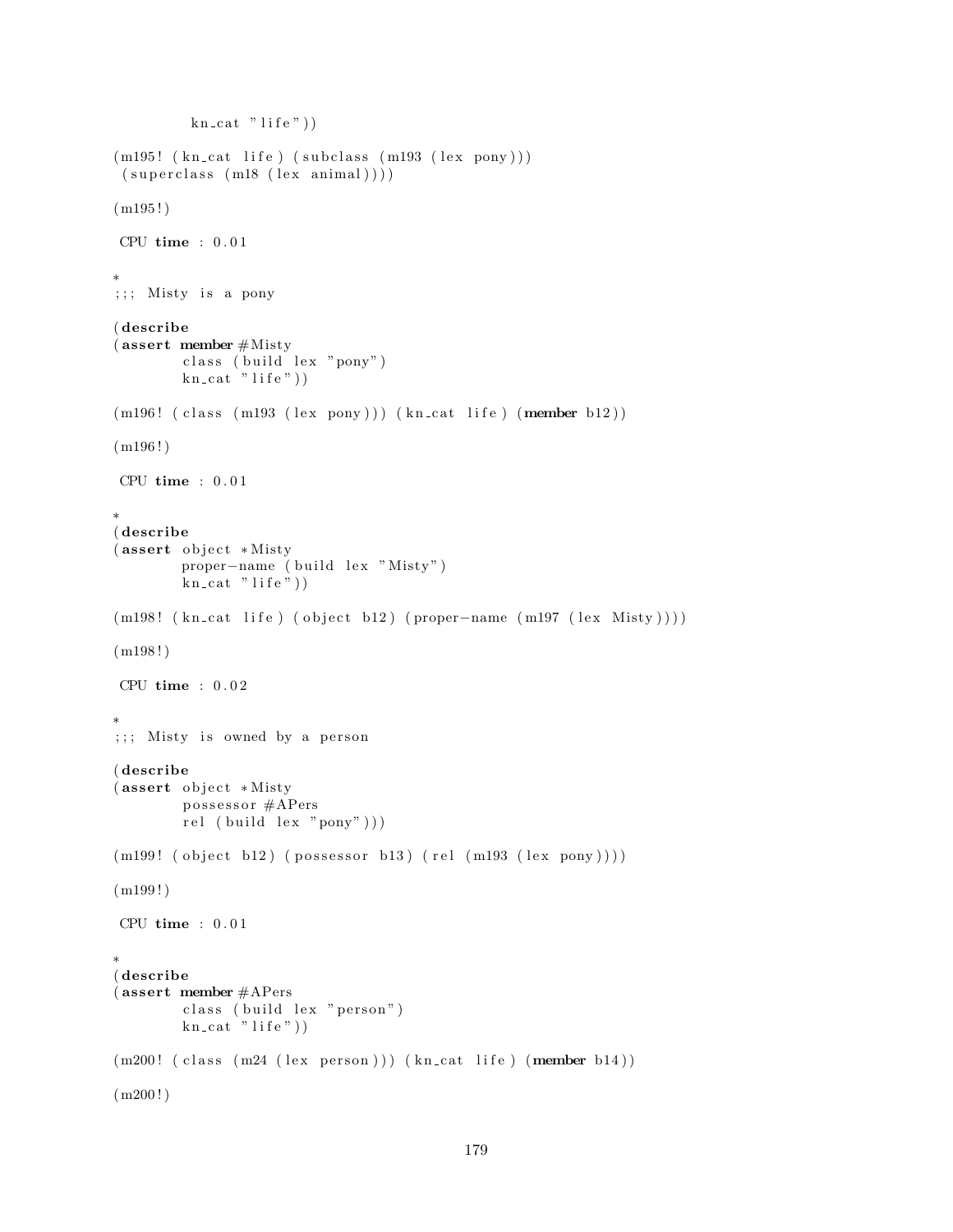```
CPU time : 0.02∗
;;; Mr. Ed is a horse
( describe
( assert member #MREd
        class (build lex "horse")
        kn\_cat "life"))
(m201! (class (m82 (lex horse))) (kn_cat life) (member b15))
(m201!)CPU time : 0.01∗
( describe
(assert object *MREd
        proper-name ( build lex "Mr Ed")
        kn\_cat "life"))
(m203! ( kn_cat life ) ( object b15 ) ( proper-name (m202 (lex Mr Ed))))
(m203!)CPU time : 0 . 0 2
∗
;;; Mr. Ed is owned by a person
( describe
(assert object *MREd
        possessor #APers2
        rel (build lex "horse")
        kn\_cat "life"))
(m204! (kn_{cat} life) (object b15) (possessor b16) (rel (m82 (lex horse))))
(m204!)CPU time : 0.01∗
( describe
( assert member ∗ APers2
        class (build lex "person")
        kn\_cat "life"))
(m205! (class (m24 (lex person))) (kn_cat life) (member b16))
(m205!)CPU time : 0.01∗
```

```
180
```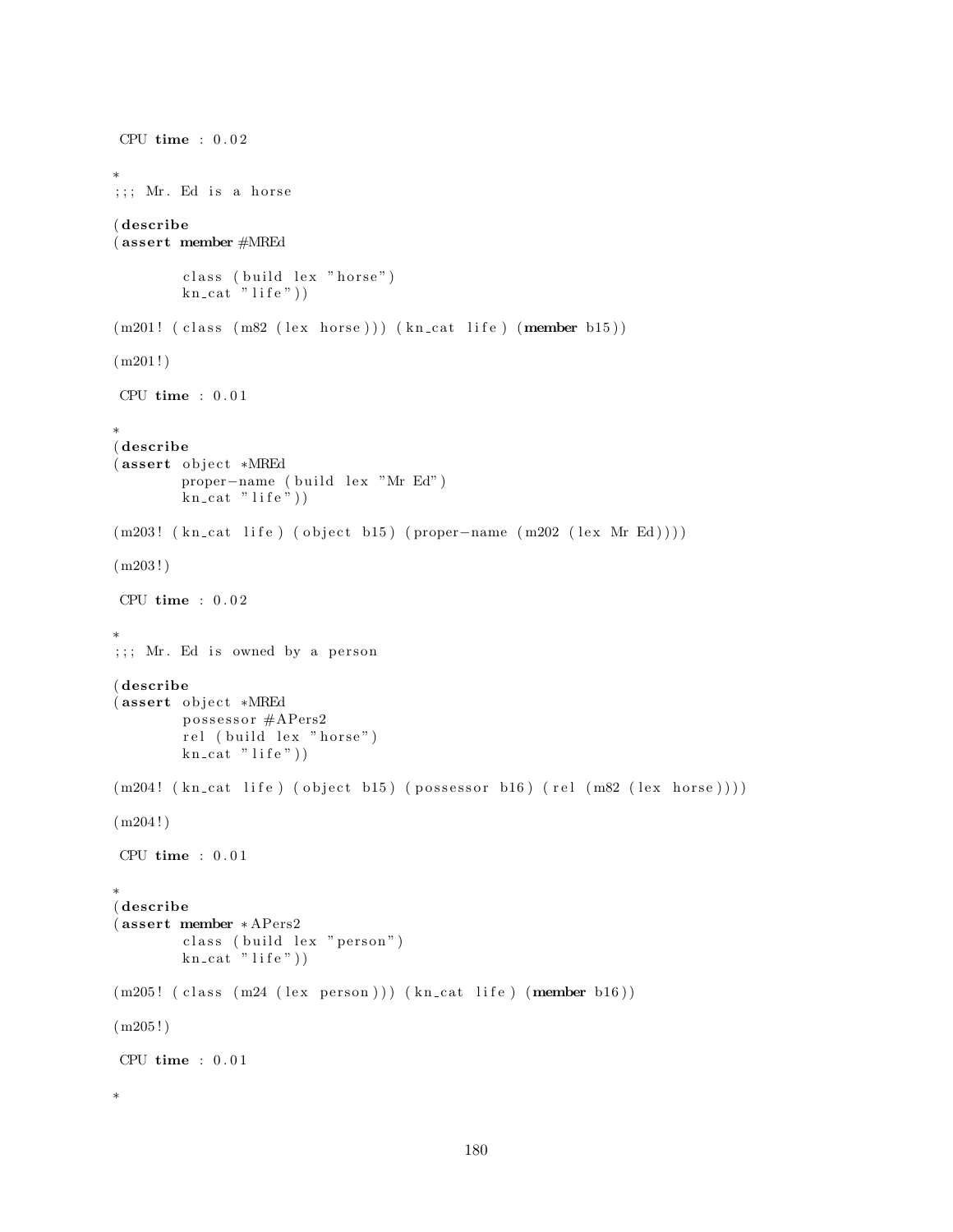```
\cdots if x is the y of its possessor, then x is a y
( describe
(assert for all (*v39 $v40)ant ( build object * v40rel * v39)cq ( build member * v40class * v39)kn\_cat " intrinsic" ))(m206! (for all v31 v4) (ant (p87 (object v31) (rel v4)))
 (cq (p88 (class v4) (member v31))) (kncat intrinsic))(m206!)CPU time : 0.01∗
;;; If x is an equine, then there is a y that is the breast
;;; of x( describe
(assert for all <math>*v4ant ( build member * v4
                     class ( build lex " equine" ))
        cq ( build object ( build a1 * v4skf " breast-of")
                    possessor *v4
                    rel ( build lex " breast"))
        kn\_cat " life -rule.1")
(m211! (ant (m207 (class (m118 (lex equivalence))))))(cq \ (m210 \ (object \ (m208 \ (skf \ breast-of))) (rel \ (m209 \ (lex \ breast))))))(kn \text{ cat } life-rule.1))(m211!)CPU time : 0 . 0 2
∗
; ; \; ; \; RULES CONCERNING LEAPING
;;; If an agent leaps onto an object at time x, then there is a time y when
;;; the leaper is on the object, and y is after x
( describe
(assert for all ( <math>$v25 $v26 $v27)</math>)ant ( build agent * v25act (build action (build lex "leap onto")
                                 object * v26)time * v27)cq ((build object * v25 location
                     (buid sp-rel (build lex "on") object *v26)time ( build a3 \sqrt{26}skf "time-at"))
             ( build after ( build a3 *v26
                                   skf "time-at"
                     \text{before} * v27)
```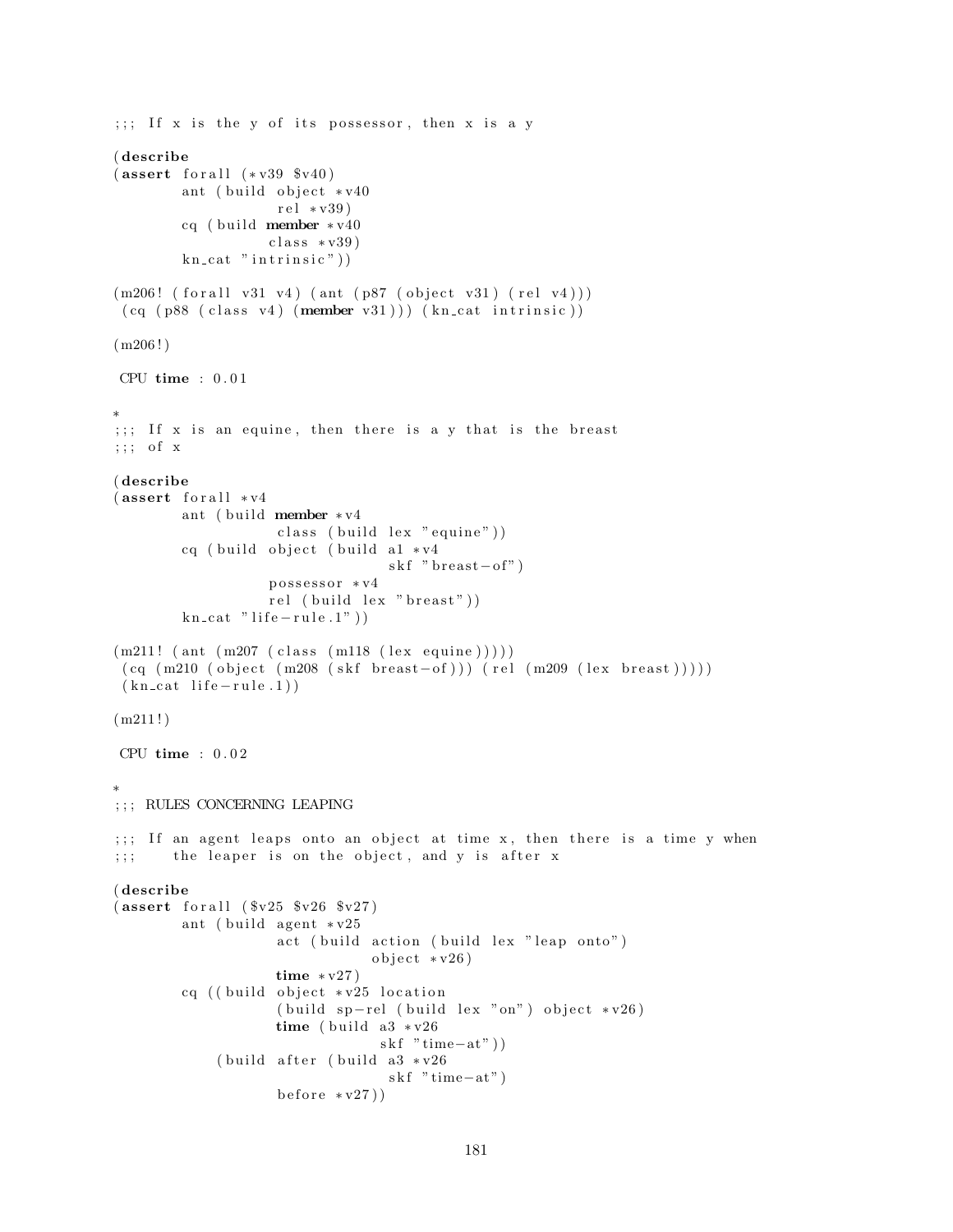```
kn\_cat " life - rule .1"))
(m214! (for all v34 v33 v32))( ant
  (p90 (act (p89 (action (m212 (lex leap onto))) (object v33))) (agent v32)
   (\text{time } v34))
 (cq (p94 (after (p92 (a3 v33) (skf time-at)))) (before v34))(p93 (location (p91 (object v33) (sp-rel (m213 (lex on)))))(object v32)(\text{time } (p92))(kn_{\text{cat}}\text{life}-rule.1)(m214!)CPU time : 0 . 0 3
∗
;;; If an agent leaps to a goal at time x, then there is a time y when the
;;; leaper is at the goal, and y is after x
( describe
(assert for all <math>(*v25 * v26 * v27)</math>)ant ( build agent * v25act (build action (build lex "leap to")
                                 object * v26)time * v27)cq ( ( build object * v25 location
                     (buid sp-rel (build lex "at") object *v26)time ( build a3 \sqrt{26}skf "time-at"))
             ( build after ( build a3 * v26skf "time-at"
                     before * v27)kn\_cat " life -rule.1")
(m216! (for all v34 v33 v32)
 ( ant
  (p96 (act (p95 (action (m215 (lex leap to))) (object v33))) (agent v32)
   (\text{time } v34)))
 (cq)(p98 \text{ (location (p97 (object v33) (sp-rel (m173 (lex at)))))(object v32))(time ( p92 (a3 v33) (skf time-at) ) ))(p94 (after (p92)) (before v34)))(kn_{\text{cat}}\text{ life} - rule.1))(m216!)CPU time : 0 . 0 3
∗
;;; If an agent leaps from an object at time x, then there is a time y when
;;; the leaper is on the object, and y is before x
( describe
(assert for all <math>(*v25 * v26 * v28 * v29)</math>)ant ( build agent * v25act (build action (build lex "leap from")
                                 object * v28)time * v29)
```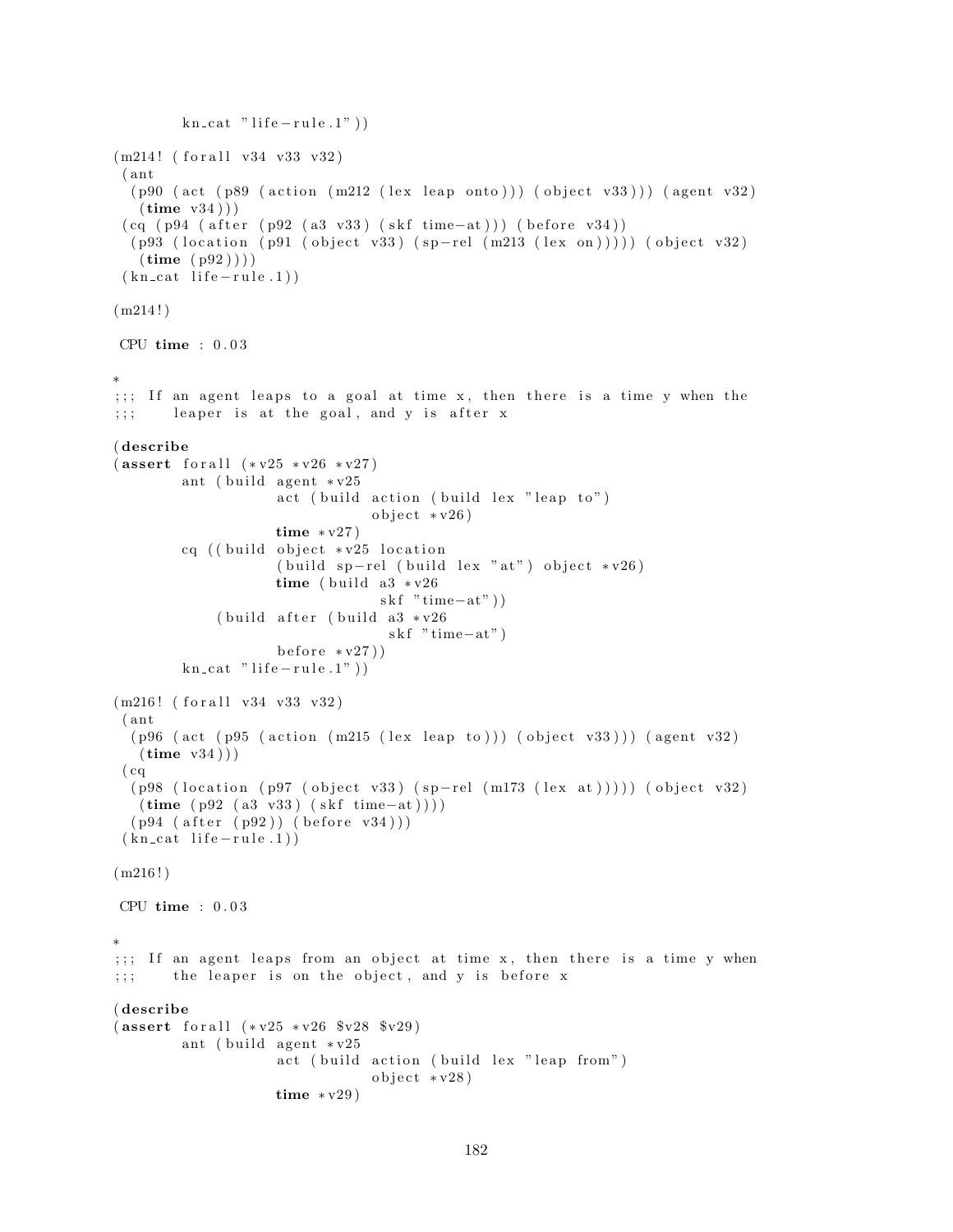```
cq ((build object *v25 location
                  (buid s<sub>p</sub>-rel (build lex "on") object *v28)time ( build a4 \sqrt{*} v28skf "time-at" ) )
           ( build after * v29before (build a4 *v28
                                skf "time-at" ))
       kn\_cat " life -rule.1")
(m218! (for all v36 v35 v33 v32)
 ( ant
  (p100 (act (p99 (action (m217 (lex leap from))) (object v35))) (agent v32)(\text{time } v36)))
 (cq (p104 (after v36) (before (p102 (a4 v35) (skf time-at))))(p103 (location (p101 (object v35) (sp-rel (m213 (lex on))))) (object v32)
  (\text{time } (p102))(kn_{\text{cat}}\text{life}-rule.1))
(m218!)CPU time : 0 . 0 1
∗
;; ; ; NEW RULES -- SN
;;; If an agent leaps onto an object at time S and
;;; the same agent leaps off of another object at time T and
;;; time S is before time T then
;;; the two objects are equivalent
;;;; (describe
;;;(add for all ($leaper $thing1 $thing2 $timeS $timeT $ cls1 $ cls2)
;;; & & & ant ( ( build agent * leaper
;;; act (build action (build lex "leap onto")
\mathbf{p};;; object * thing 1)
; ; ; time * time S)
;;; (build agent *leaper
;;; act (build action (build lex "leap from")
;;;;
; ; ; time * time \mathbb{T})
;;; ( build before *timeS after *timeT)
;;;; ( build member *thing1 class *cls1)
;;;; ( build member *thing 2 class *cls2)
;;; ( build object *cls1 property ( build lex "unknown" ) )
;;; cq ((build equiv *thing1 equiv *thing2)
;\; ; \; ; \; (build subclass * cls1 superclass * cls2 )))
( describe
 (add for all ($leaper $thing1 $thing2 $timeS $timeT)
     &ant ((build agent *leaper
                  act ( build action ( build lex " leap onto")
                             object * thing1)time ∗ timeS )
           (build agent *leaper
                  act (build action (build lex "leap from")
                             object * thing 2)time ∗ timeT )
           (buid before * timeS after * timeT))cq ( build equiv * thing 1 equiv * thing 2)))
```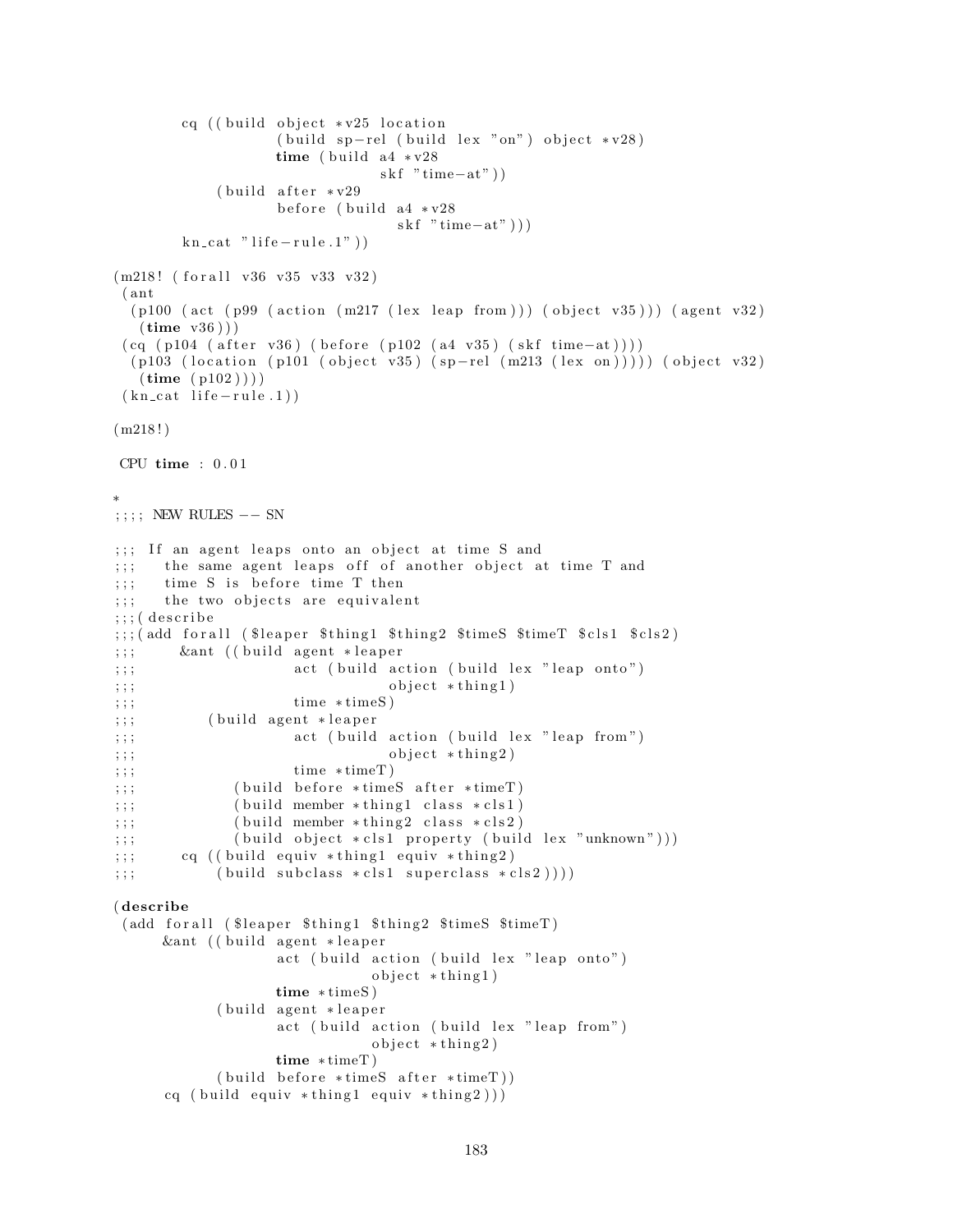```
(m219! (for all v41 v40 v39 v38 v37)
 (kant (p109 (after v41) (before v40))(p108 (act (p107 (action (m217 (lex leap from))) (object v39))) (agent v37)(\text{time } v41))(p106 (act (p105 (action (m212 (lex leap onto))) (object v38))) (agent v37)
   (\text{time } v40))(cq (p110 (equiv v 39 v38))))(m219!)CPU time : 0 . 4 5
∗
( describe
(add for all (Seq1 <math>Seq2</math> <math>Sels1 <math>Scls2</math>)&ant ( ( b uil d e qui v ∗ eq1 e q ui v ∗ eq2 )
            (\text{build member} * eq1 \text{ class } *cls1)(\text{build member} * eq2 \text{ class } *cls2)(\text{build object *cls1 property (build lex "unknown"))})cq ( build subclass * cls1 superclass * cls2 ) ) )
(m293! ( class (m209 (lex breast))) (member (m208 (skf breast-of))))
(m292! (act (m286 (action (m158 (lex eat)))))) (agent b12))(m291! (act (m286)) (agent b15))(m290! (act (m163 (action (m158)) (object (m162 (lex plant))))) (agent b12))
(m289! \text{ (act } (m163)) \text{ (agent } b15))(m288! (class (m144 (lex action))) (member (m158)))
(m287! \text{ (act } (m286)) \text{ (agent } b1))(m285! (act (m160 (action (m158)) (object (m159 (lex meat))))) (agent b1))
(m284! (object b15) (rel (m82 (lex horse))))
(m283! (object b12) (rel (m193 (lex pony))))(m282! (object b4) (rel (m49 (lex sword))))(m281! (object (m39 (lex Round Table))) (rel (m40 (lex table))))(m280! (object b1) (rel (m8 (lex dog))))(m279! (class (m37 (lex phys obj))) (member b1))
(m278! (class (m35 (lex vertebrate))) (member b1))
(m277!~(class~(m18~(lex~animal)))~(member~b1))(m276! (class (m16 (lex predator))) (member b1))
(m275! (class (m14 (lex carnivore))) (member b1))
(m274! (class (m12 (lex quadruped))) (member b1))
(m273! (class (m10 (lex mammal))) (member b1))
(m272!~(class~(m8))~(member~b1))(m271! (class (m24 (lex person))) (member b2))
(m270! (class (m77 (lex furniture))) (member (m39)))
(m269!~( \text{class } (m40))~( \text{member } (m39)) )(m268! (class (m44 (lex king))) (member b3))
(m267! (class (m24)) (member b3))
(m266! (class (m49)) (member b4))
(m265! (class (m54 (lex wizard))) (member b5))
(m264! (class (m24)) (member b5))
(m263! (class (m44)) (member b6))
(m262! (class (m24)) (member b6))
(m261! (class (m44)) (member b7))
(m260! (class (m24)) (member b7))
(m259! (class (m44)) (member b8))
(m258! (class (m24)) (member b8))
(m257! (class (m68 (lex knight))) (member b9))
```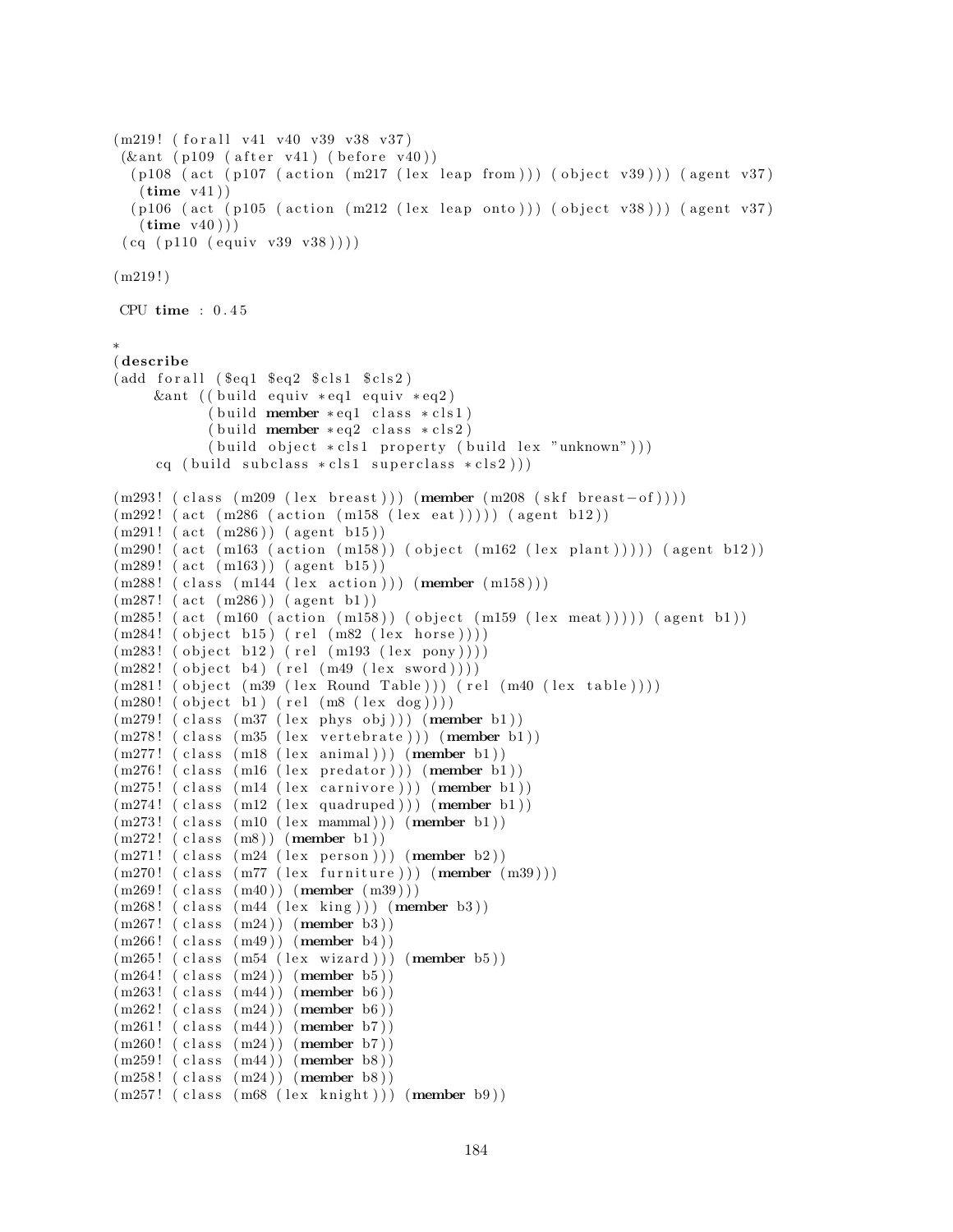```
(m256! (class (m24)) (member b9))
(m255! (class (m68)) (member b10))
(m254!~(class~(m24))~(member~b10))(m253! (class (m68)) (member b11))
(m252! \text{ (class } (m24)) \text{ (member } b11))(m251! ( class (m89 (lex basic ctgy))) (member (m24)))
(m250! (class (m89)) (member (m8)))
(m249!~( \text{class } (m89))~( \text{member } (m82)))(m248! (class (m89)) (member (m2 (lex deer))))
(m247!~(class~(m89))~(member~(m80~(lex~chair))))(m246!~(class~(m89))~(member~(m40)))(m245! (class (m97 (lex color))) (member (m96 (lex white))))
(m244!~(class~(m97))~(member~(m99~(lex~black))))(m243! (class (m102 (lex size))) (member (m101 (lex small))))
(m242!~(class~(m102))~(member~(m106~(lex~large)))(m241! (class (m111 (lex value))) (member (m110 (lex good))))(m240! (class (m111)) (member (m113 (lex bad))))
(m239! (class (m193)) (member b12))
(m238! (class (m118 (lex equivalence))) (member b12))
(m237!~( \text{class } (m37))~( \text{member } b12))(m236! (class (m35)) (member b12))
(m235! (class (m28 (lex herbivore))) (member b12))
(m234! (class (m18)) (member b12))
(m233! (class (m12)) (member b12))
(m232! (class (m10)) (member b12))(m231!~(class~(m24))~(member~b14))(m230! (class (m118)) (member b15))
(m229! (class (m82)) (member b15))
(m228! (class (m37)) (member b15))
(m227! (class (m35)) (member b15))
(m226! (class (m28)) (member b15))
(m225! (class (m18)) (member b15))
(m224! (class (m12)) (member b15))
(m223! (class (m10)) (member b15))
(m222! (class (m24)) (member b16))(m221! (for all v45 v44 v43 v42)
 (\& ant (p114 (object v44) (property (m220 \text{ (lex unknown)})))
  (p113 (class v45) (member v43) ) (p112 (class v44) (member v42) )(p111 (equiv v43 v42)))(cq (p115 (subclass v44) (superclass v45))))(m210! (object (m208)) (rel (m209)))(m207!~(class~(m118)))(m293! m292! m291! m290! m289! m288! m287! m285! m284! m283! m282! m281! m280!
 m279 ! m278 ! m277 ! m276 ! m275 ! m274 ! m273 ! m272 ! m271 ! m270 ! m269 ! m268 ! m267 !
 m266 ! m265 ! m264 ! m263 ! m262 ! m261 ! m260 ! m259 ! m258 ! m257 ! m256 ! m255 ! m254 !
 m253! m252! m251! m250! m249! m248! m247! m246! m245! m244! m243! m242! m241!
 m240 ! m239 ! m238 ! m237 ! m236 ! m235 ! m234 ! m233 ! m232 ! m231 ! m230 ! m229 ! m228 !
 m227! m226! m225! m224! m223! m222! m221! m210! m207!)
CPU time : 5 . 4 1
∗
End of /projects/stn2/CVA/demos/hackney.base demonstration.
```
CPU time : 8 . 2 5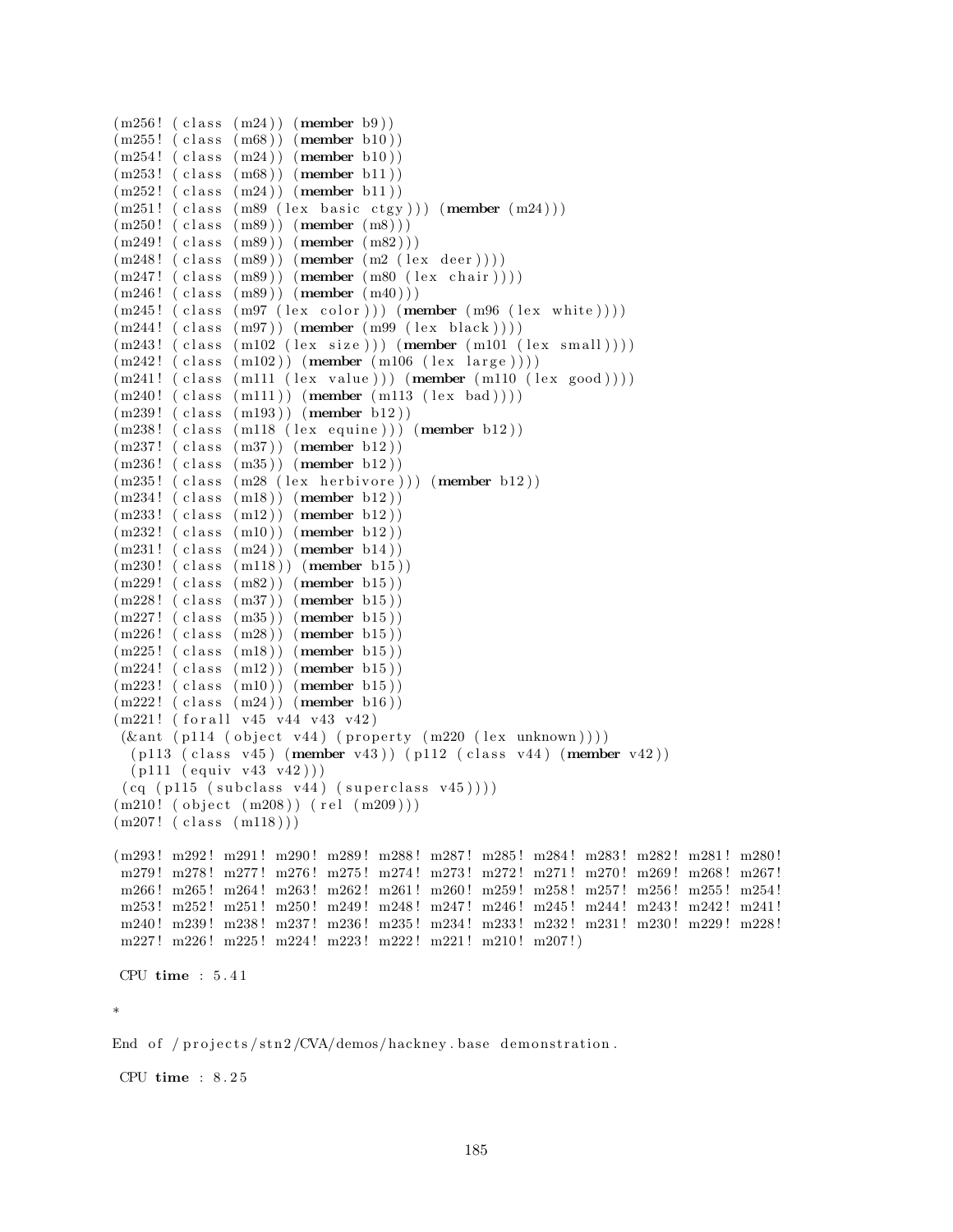```
;;; Begin Reading Story
;;; When King Arthur and the two kings saw them begin to wax wroth on
;;; both sides, they leaped on small hackneys [\ldots] [p 16]
( clear-infer)( Node activation cleared . Some register information retained .)
CPU time : 0.06∗
;;; King Arthur leaped onto something
( describe
(add agent *KA
        act (build action (build lex "leap onto")
                     object \#hack1)time #h0kn\_cat "stor y")
(m318! (for all v22))( ant (p208 (act (m315 (action (m165 (lex bear)))) (agent v22)))(cq (p61 (class (m10 (lex mammal))) (member v22))))(m317! \text{ (for all } v22) (ant (p208))
 (cq (p210 (class (m18 (lex animal))) (member v22))))(m316! (for all v22) (ant (p208))(cq (p209 (class (m37 (lex phys obj))) (member v22))))(m314! (class (m144 (lex action)))) (member (m212 (lex leap onto))))(m302! \text{ (location } (m301 \text{ (object } b17) \text{ (sp-rel } (m213 \text{ (lex on)}))) (\text{object } b3)(\text{time } (m299 (a3 b17) (skf time-at))))(m300! (after (m299)) (before b18))
(m298! (act (m294 (action (m212)) (object b17))) (agent b3) (time b18))
(m297! \text{ (act } (m296 \text{ (action } (m212)))) \text{ (agent } b3))(m295! (\text{act } (m294)) (\text{agent } b3) (\text{kn\_cat } story) (\text{time } b18))(m293! ( class (m209 (lex breast))) (member (m208 (skf breast-of))))
(m292! \text{ (act } (m286 \text{ (action } (m158 \text{ (lex } eat)))))) (agent b12))
(m291! (act (m286)) (agent b15))(\text{m290! (act (m163 (action (m158)) (object (m162 (lex plant)))))(agent b12))(m289! \text{ (act } (m163)) \text{ (agent } b15))(m288!~( \text{class } (m144))~( \text{member } (m158)) )(m287! \text{ (act } (m286)) \text{ (agent } b1))(m285! (act (m160 (action (m158)) (object (m159 (lex meat))))) (agent b1))
(m284! (object b15) (rel (m82 (lex horse))))
(m283! \text{ (object b12) (rel (m193 (lex pony))))})(m282! (object b4) (rel (m49 (lex sword))))(m281! (object (m39 (lex Round Table))) (rel (m40 (lex table))))
(m280! (object b1) (rel (m8 (lex dog))))(m279!~(class~(m37))~(member~b1))(m278! (class (m35 (lex vertebrate))) (member b1))
(m277!~(class~(m18))~(member~b1))(m276! (class (m16 (lex predator))) (member b1))
(m275! (class (m14 (lex carnivore))) (member b1))
(m274! (class (m12 (lex quadruped))) (member b1))
(m273! (class (m10)) (member b1))
(m272!~(class~(m8))~(member~b1))(m271! (class (m24 (lex person))) (member b2))
(m270! (class (m77 (lex furniture))) (member (m39)))
```
∗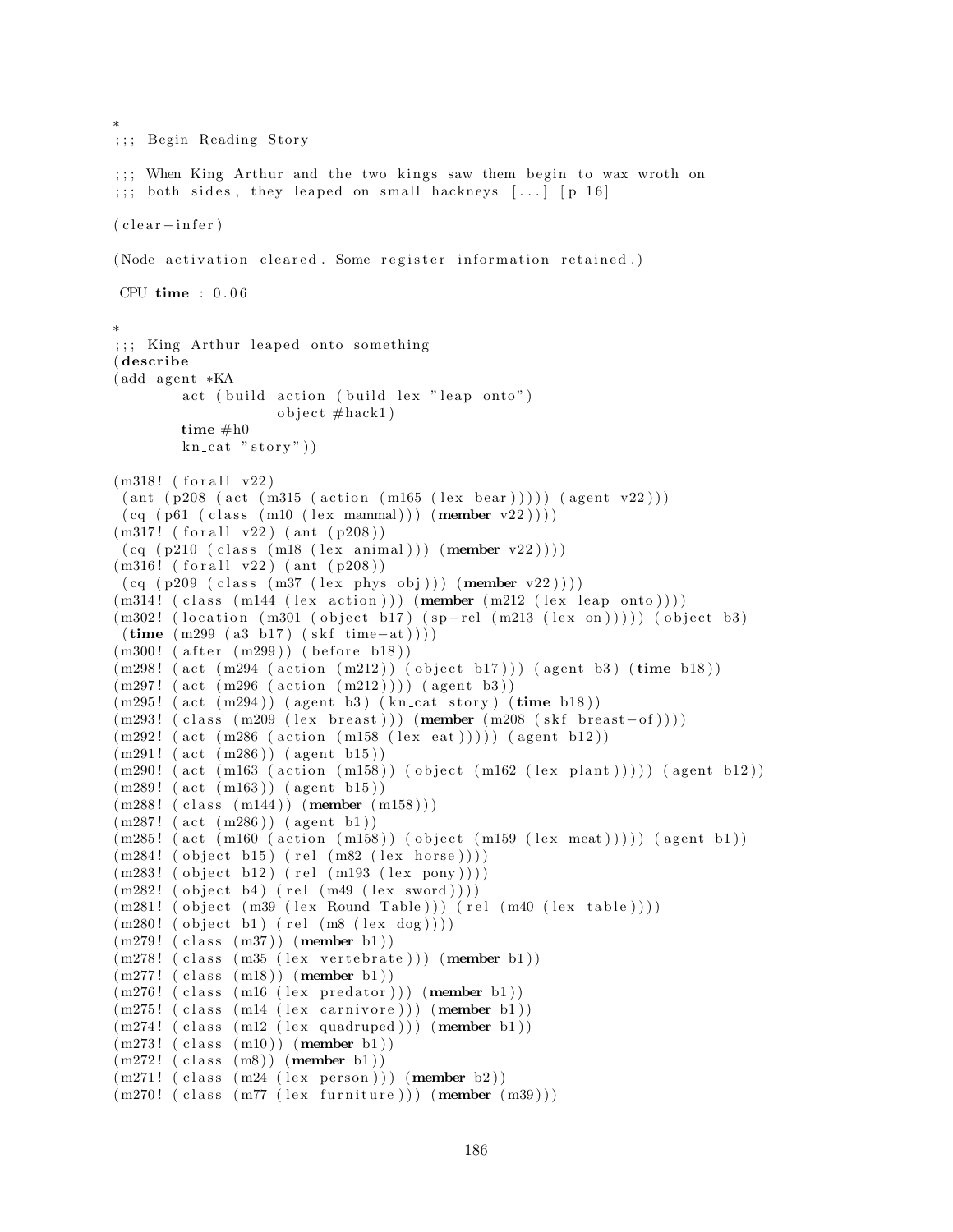```
(m269! ( class (m40)) (member (m39)))
(m268! (class (m44 (lex king))) (member b3))
(m267!~(class~(m24))~(member~b3))(m266! (class (m49)) (member b4))
(m265! (class (m54 (lex wizard))) (member b5))
(m264! (class (m24)) (member b5))
(m263! (class (m44)) (member b6))
(m262! (class (m24)) (member b6))
(m261! (class (m44)) (member b7))
(m260! (class (m24)) (member b7))
(m259! (class (m44)) (member b8))
(m258! (class (m24)) (member b8))
(m257! (class (m68 (lex knight))) (member b9))
(m256! (class (m24)) (member b9))
(m255! (class (m68)) (member b10))
(m254! (class (m24)) (member b10))
(m253! (class (m68)) (member b11))(m252! (class (m24)) (member b11))
(m251! (class (m89 (lex basic ctgy))) (member (m24)))
(m250! (class (m89)) (member (m8)))
(m249!~( \text{class } (m89)) (member (m82)))(m248!~(class~(m89))~(member~(m2~(lex~deer))))(m247!~(class~(m89))~(member~(m80~(lex~chair))))(m246! (class (m89)) (member (m40)))
(m245! (class (m97 (lex color))) (member (m96 (lex white))))
(m244! (class (m97)) (member (m99 (lex black))))
(m243! (class (m102 (lex size))) (member (m101 (lex small))))(m242! ( class (m102)) (member (m106 (lex large))))(m241! (class (m111 (lex value))) (member (m110 (lex good))))(m240! (class (m111)) (member (m113 (lex bad))))
(m239! \text{ (class } (m193)) \text{ (member } b12))(m238! (class (m118 (lex equivalence))) (member b12))
(m237! (class (m37)) (member b12))
(m236! (class (m35)) (member b12))
(m235! (class (m28 (lex herbivore))) (member b12))
(m234! (class (m18)) (member b12))
(m233! (class (m12)) (member b12))
(m232! (class (m10)) (member b12))(m231! (class (m24)) (member b14))(m230! (class (m118)) (member b15))
(m229! (class (m82)) (member b15))(m228! (class (m37)) (member b15))
(m227!~(class~(m35))~(member~b15))(m226! (class (m28)) (member b15))
(m225! (class (m18)) (member b15))
(m224! (class (m12)) (member b15))
(m223! (class (m10)) (member b15))
(m222! (class (m24)) (member b16))(m210! (object (m208)) (rel (m209)))(m132! (class (m24)))(m318! m317! m316! m314! m302! m300! m298! m297! m295! m293! m292! m291! m290!
m289 ! m288 ! m287 ! m285 ! m284 ! m283 ! m282 ! m281 ! m280 ! m279 ! m278 ! m277 ! m276 !
m275 ! m274 ! m273 ! m272 ! m271 ! m270 ! m269 ! m268 ! m267 ! m266 ! m265 ! m264 ! m263 !
m262! m261! m260! m259! m258! m257! m256! m255! m254! m253! m252! m251! m250!
m249 ! m248 ! m247 ! m246 ! m245 ! m244 ! m243 ! m242 ! m241 ! m240 ! m239 ! m238 ! m237 !
m236 ! m235 ! m234 ! m233 ! m232 ! m231 ! m230 ! m229 ! m228 ! m227 ! m226 ! m225 ! m224 !
m223! m222! m210! m132!)
```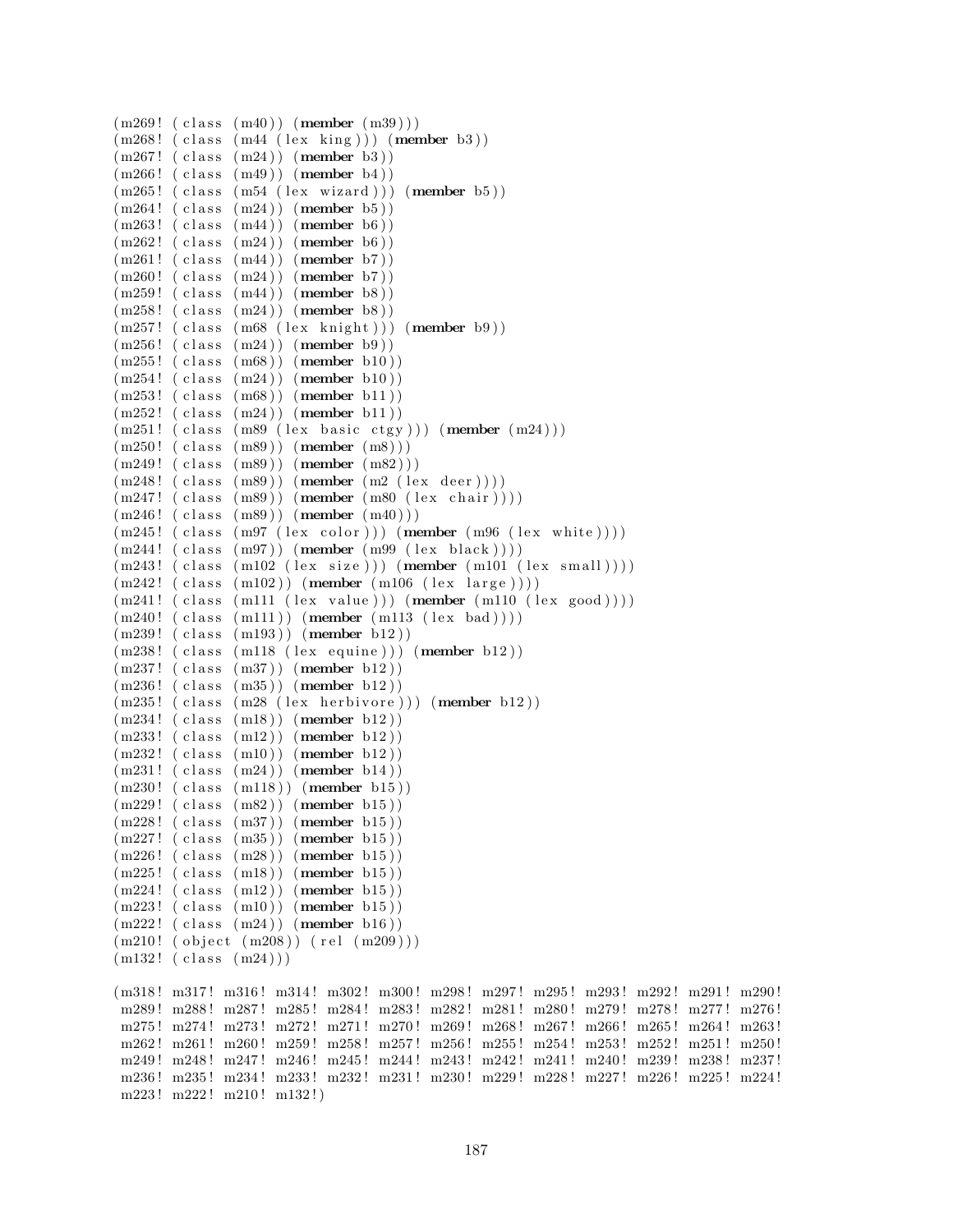```
CPU time : 1 9 . 0 8
∗
;;; The thing he leaped onto is a hackney
( describe
( assert member ∗ hack1
     class (build lex "hackney")
     kn\_cat "stor y")
(m382! (class (m381 (lex hackney))) (kn_cat story) (member b17))
(m382!)CPU time : 0 . 0 1
∗
;;; The hackney is small
( describe
(assert object * \textit{back1})property (build lex "small")
        kn\_cat "stor y"))
(m383! \ (kn\_cat \ story) \ (object \ b17) \ (property \ (m101 \ (lex \ small)))(m383!)CPU time : 0 . 0 0
∗
;;; Hackney is an unknown word
( describe
(assert object ( build lex " hackney" )
        property (build lex "unknown"))(m384! (object (m381 (lex hacking))) (property (m220 (lex unknown))))(m384!)CPU time : 0.01∗
;;; A king leaps on a small hackney
( describe
(assert agent \#king1
        act (build action (build lex "leap onto")
                    object \#hack2)time ∗ h0
        kn\_cat "stor y")
(m386! (act (m385 (action (m212 (lex leap onto))) (object b20))) (agent b19)
 (kn\_cat~story) (time~b18))(m386!)CPU time : 0.02∗
```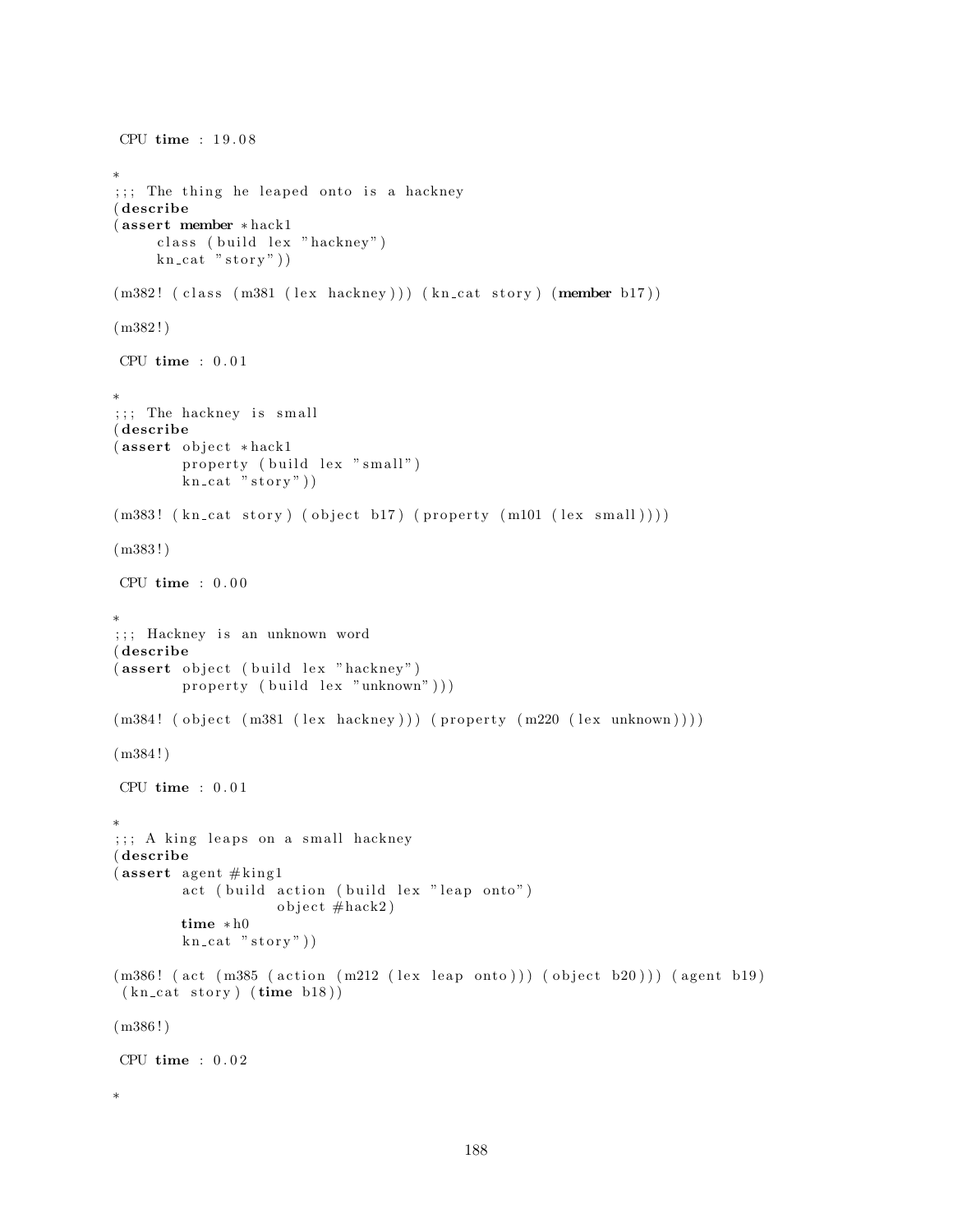```
( describe
(assert object * \text{hack2})property (build lex "small")
         \text{kn\_cat} " story"))
(m387! \ (kn\_cat \ story) \ (object \ b20) \ (property \ (m101 \ (lex \ small)))(m387!)CPU time : 0.02∗
( describe
( assert member ∗ kin g 1
        class (build lex "king")
        kn cat "story")(m388! (class (m44 (lex king))) (kncat story) (member b19))(m388!)CPU time : 0.01∗
( describe
( assert member ∗ hack2
        class (build lex "hackney")
        kn\_cat "story"))
(m389! (class (m381 (lex backup))) (kncat story) (member b20))(m389!)CPU time : 0.01∗
;;;; A(nother) king leaps on a small hackney
( describe
(assert agent \#king2
        act ( build action ( build lex " leap onto" )
                    object \#hack3)time ∗ h0
        kn\_cat "story"))
(m391! (act (m390 (action (m212 (lex leap onto))) (object b22))) (agent b21)
 (kn\_cat~ story) (time~b18)(m391!)CPU time : 0.01∗
( describe
( assert member ∗ kin g 2
        class (build lex "king")
        kn\_cat "stor y"))
```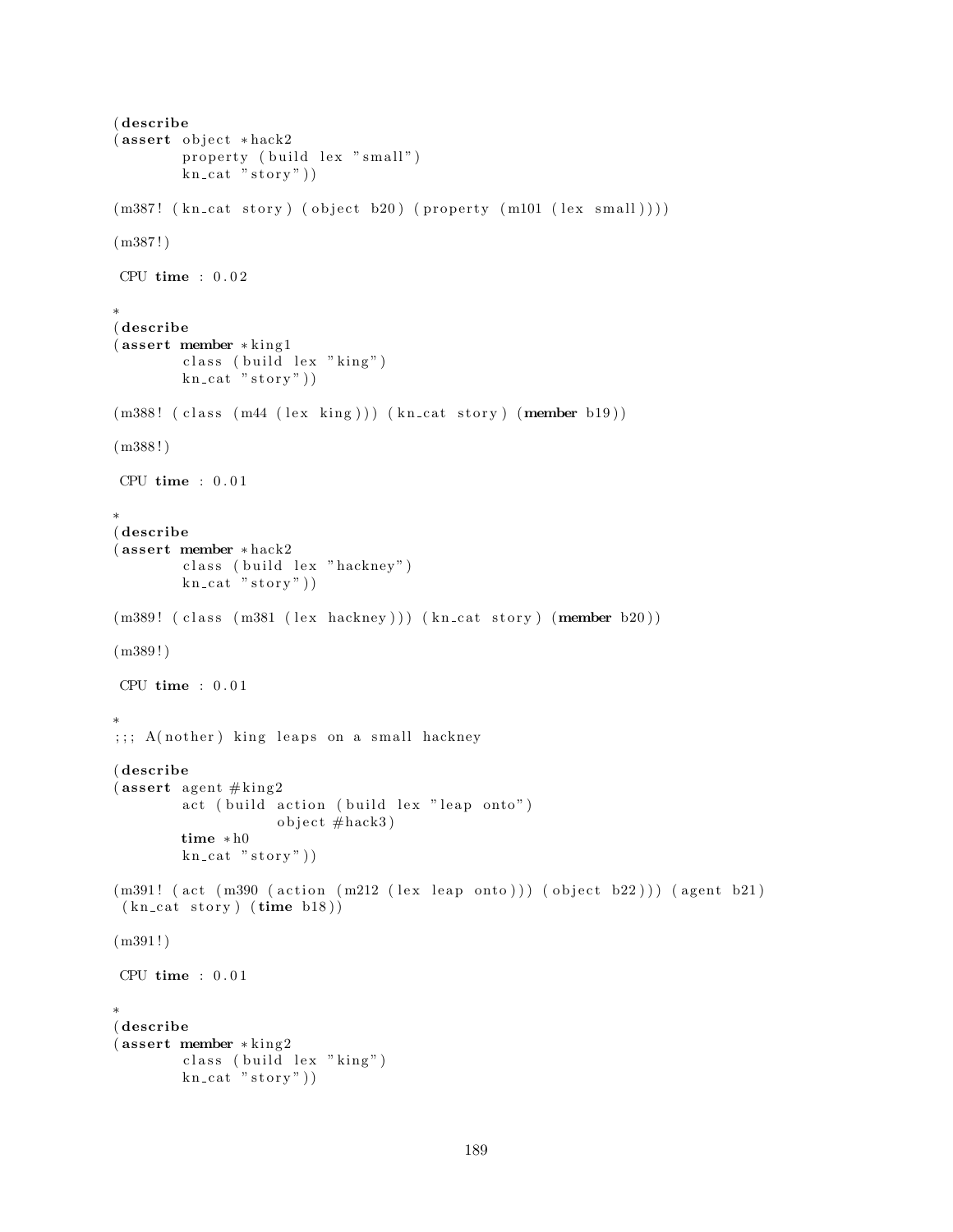```
(m392! (class (m44 (lex king))) (kn_cat story) (member b21))
(m392 ! )
CPU time : 0.02∗
( describe
( assert member ∗ hack3
         class (build lex "hackney")
         kn cat "story")(m393! (class (m381 (lex hackney))) (kn_cat story) (member b22))
(m393 ! )
CPU time : 0.01∗
( describe
(assert object * \text{hack}3)property (build lex "small")
        kn\_cat "story"))
(m394! (kn_cat story) (object b22) (property (m101 (lex small))))
(m394 ! )
CPU time : 0.01∗
;;; What is a hackney?
\hat{\ } (
−−> de fineNoun ' hackney )
Definition of hackney:
Actions performed on a hackney: king leap onto,
Possible Properties: small,
n i l
CPU time : 8 . 5 0
∗
; ; ; [...] Sir Persaunt mounted an ambling hackney, conveyed them
;;; on their way and then commended them to G-d. [p 188]
;;; Sir Persaunt mounted an ambling hackney
( describe
(assert \; agent \; \#Personact (build action (build lex "mount")
                  object \# \text{hack4})
     kn\_cat "story")
(m453! (\text{act } (m452 \text{ (action } (m187 \text{ (lex } mount))) (\text{object } b24))) (\text{agent } b23)(kn\_cat~story))(m453 ! )
```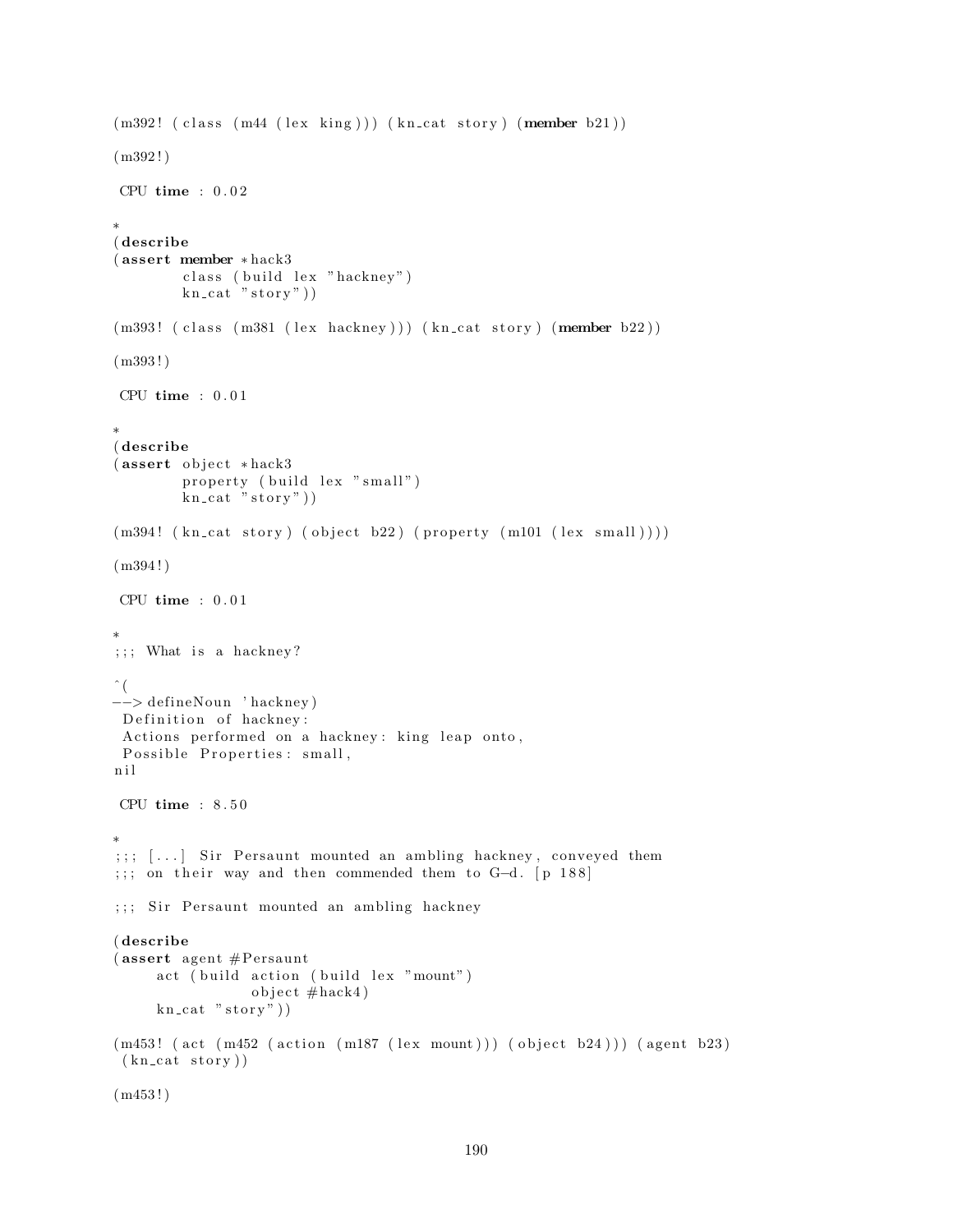```
CPU time : 0.01∗
( describe
(assert object *Persaunt
        proper-name ( build lex " Sir Persaunt")
        kn\_cat "stor y")
(m455! (kn\text{-cat story}) (object b23) (proper-name (m454 (lex Sir Persaunt))))
(m455!)CPU time : 0.01∗
( describe
(assert member ∗Persaunt
        class ( build lex " knight")
        kn cat "story-comp"))
(m456! ( class (m68 (lex knight))) (kn_cat story-comp) (member b23))
(m456!)CPU time : 0.02∗
( describe
( assert member ∗ hack4
     class ( build lex " hackney" )
     kn cat "stop"))
(m457! (class (m381 (lex hackney))) (kn_cat story) (member b24))
(m457!)CPU time : 0.02∗
( describe
(assert object *hack4
     property (build lex "ambling")
     kn\_cat "stor y"))
(m458! (kn_cat story) (object b24) (property (m127 (lex ambling))))
(m458 ! )
CPU time : 0.00∗
( describe
(assert equiv ( build skf "rider-of"
                   a2 * \text{hack}4equiv ∗Persaunt
     kn_cat "story-comp"))
```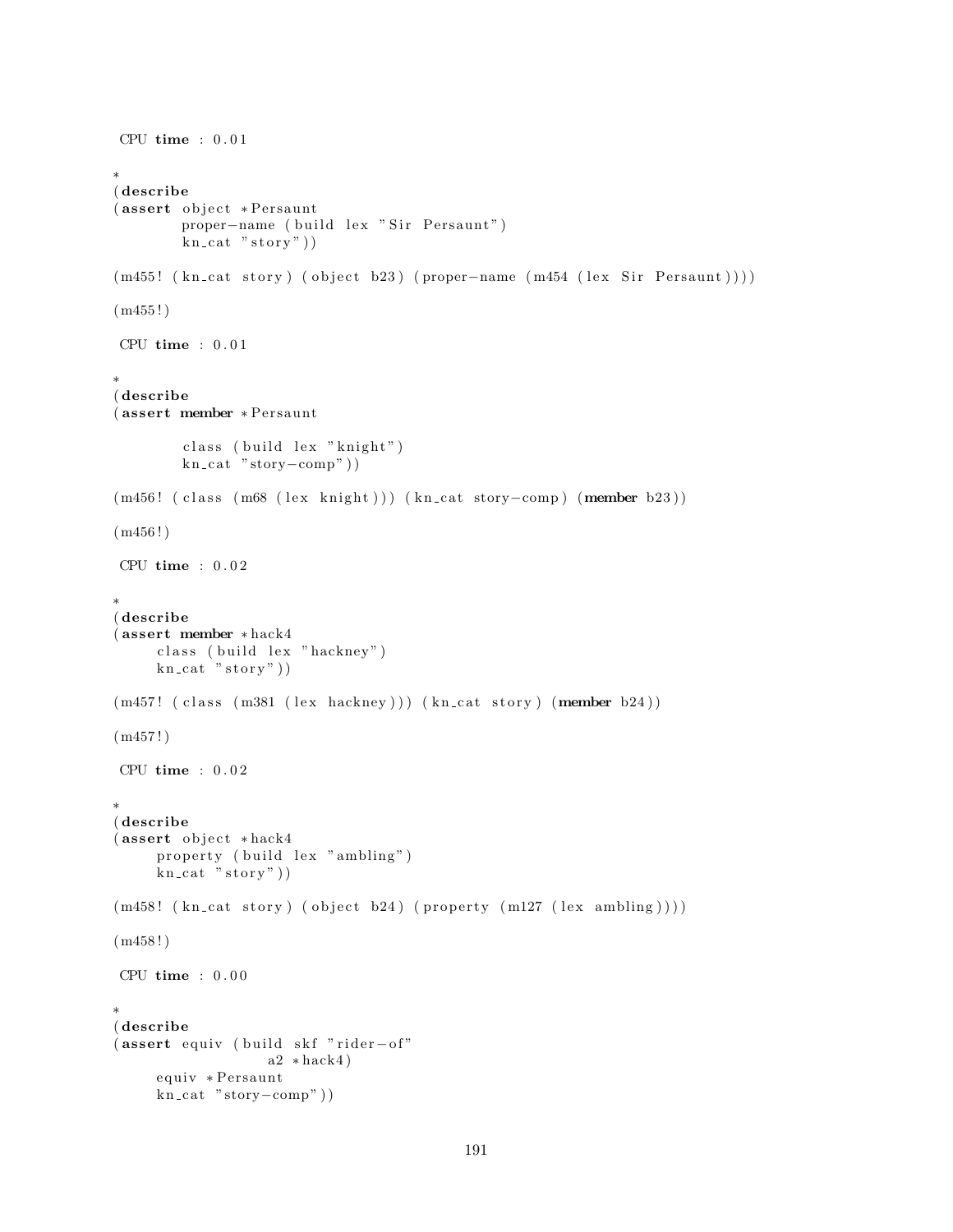```
(m460! ( equiv (m459 (a2 b24) (skf rider–of)) b23) (kn_cat story–comp))(m460!)CPU time : 0.01∗
;;; What is a hackney?
\hat{\ } (
−−> de fineNoun ' hackney )
Definition of hackney:
Actions performed on a hackney: knight mount, king leap onto,
 Possible Properties: ambling, small,
n i l
CPU time : 2 . 7 9
∗
;;; So the king took a little hackney and [...] came unto Sir Tristram's
;;; pavilion. When Sir Tristram saw the king he ran to him and would have
;;; held his stirrup, but the king leapt from his horse quickly \left[ \ldots \right] [p. 248]
;;; King Arthur took a little hackney
( describe
(assert agent *KA
        act (build action (build lex "take")
                    object \#hack5)time #h1 kn_cat "story"))
(m482! (act (m481 (action (m480 (lex take))) (object b25))) (agent b3)
 (kn\_cat~ story) (time~b26)(m482!)CPU time : 0.01∗
( describe
(assert before * h0)after * h1)(m483! (after b26) (before b18))
(m483!)CPU time : 0.01∗
( describe
( assert member ∗ hack5
        class (build lex "hackney")
        kn\_cat "story"))
(m484! (class (m381 (lex hackney))) (kn_cat story) (member b25))
```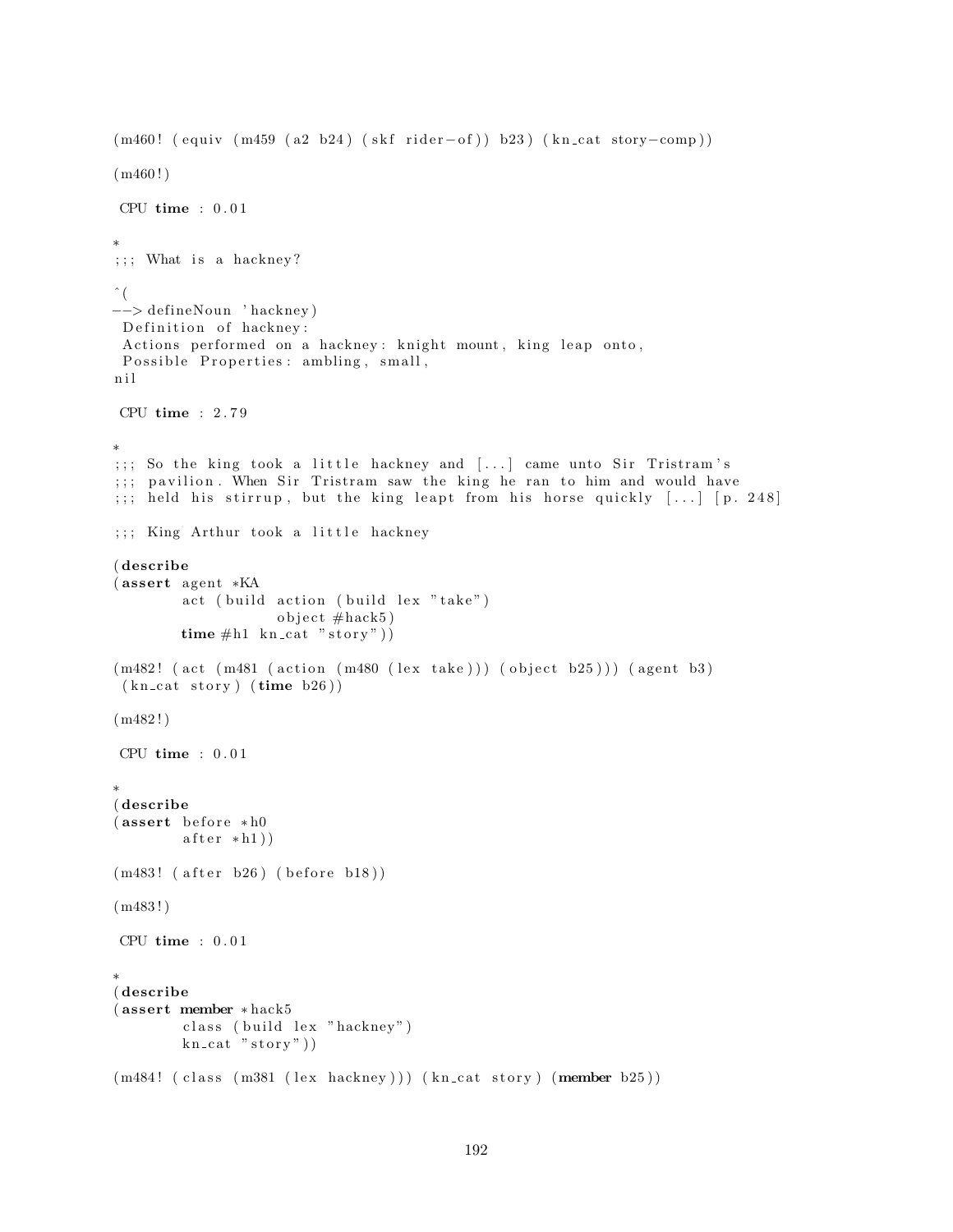```
(m484!)CPU time : 0.01∗
( describe
(assert object * \text{hack} 5)property ( build lex " little")
        kn\_cat "stor y")
(m485! (kn_cat story) (object b25) (property (m104 (lex little))))
(m485!)CPU time : 0 . 0 2
∗
;;; King Arthur arrived at Sir Tristram's pavilion.
( describe
(assert agent *KA
        act ( build action ( build lex " arrive" )
                    place # pavilion2
                    time #h2)kn\_cat "stor y"))
(m488! (act (m487 (action (m486 (lex arrive))) (place b27) (time b28)))
 ( agent b3) ( kncat story ) )(m488!)CPU time : 0.02∗
( describe
(assert member * pavilion2
        class (build lex "pavilion")
        kn\_cat "stor y"))
(m489! (class (m182 (lex pavilion))) (kn_cat story) (member b27))
(m489!)CPU time : 0.01∗
( describe
(assert\;object\; *{\it pavilion2})rel (build lex "pavilion")
        possessor * Tris
        kn\_cat "story"))
(m490! (kn_{cat story}) (object b27) (possessor b11) (rel (m182 (lex pavilion))))
(m490!)CPU time : 0.01
```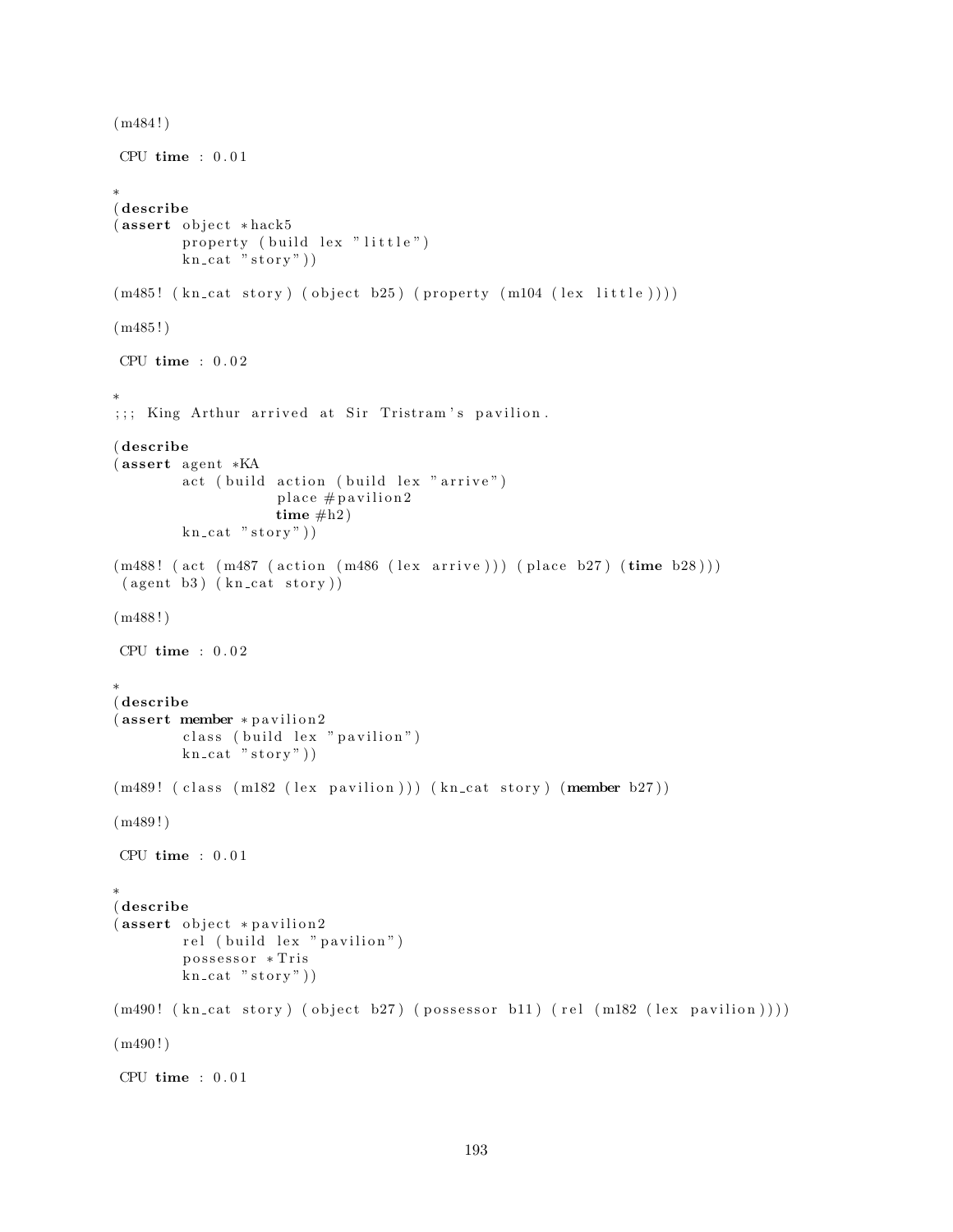```
∗
( describe
(assert before * h1)after * h2kn_cat "story-comp"))
(m491! ( after b28) ( before b26) (kn_cat story-comp))
(m491!)CPU time : 0.02∗
;;; Sir Tristram tried to hold King Arthur's stirrup, but King Arthur
;;; leaped from his horse to the ground quickly.
( describe
(assert agent * Tris)act (build action (build lex "try")
                     object ( build agent * Tris
                                    act ( build action ( build lex " hold")
                                                object #stirrup1))time ∗ h2
        kn\_cat "stor y"))
(m497 !
 (\text{act } (m496 \text{ (action } (m492 \text{ (lex try})))( o b j e c t
        (m495 (act (m494 (action (m493 (lex hold))) (object b29)))(\text{agent } b11))))
 ( agent b11) ( kn\_cat story) ( time b28) )(m497!)CPU time : 0 . 0 2
∗
( describe
( assert member ∗ s t i r r u p 1
         class ( build lex " stirrup")
        kn\_cat "stor y")
(m499! (class (m498 (lex stirrup))) (kn_cat story) (member b29))
(m499!)CPU time : 0.02∗
( describe
        (assert object *stirrup1
        rel (build lex "stirrup")
        possessor *KA
        kn\_cat "story")
(m500! (kn_cat story) (object b29) (possessor b3) (rel (m498 (lex stirrup))))
(m500!)
```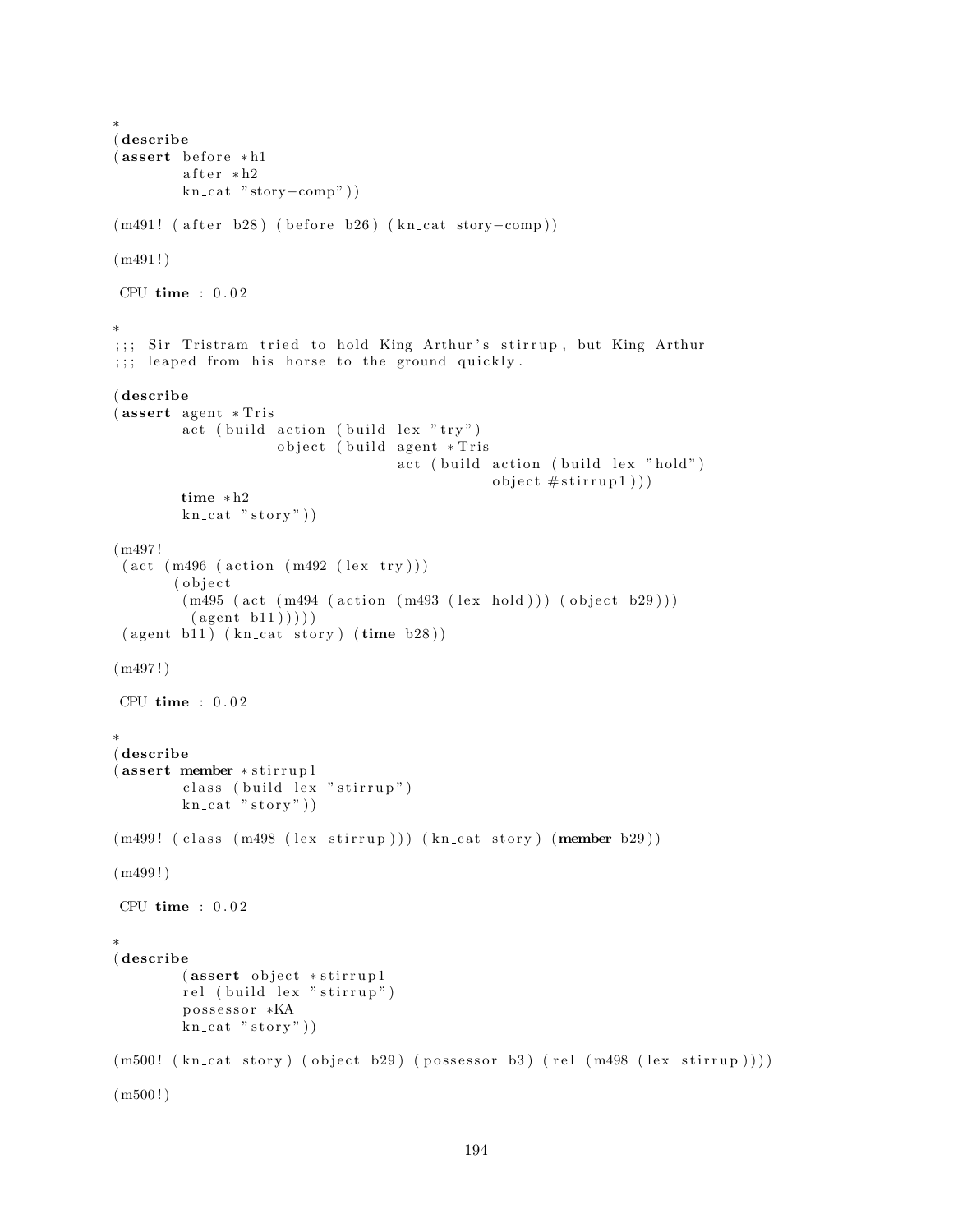```
CPU time : 0.01∗
( describe
( assert min 0
        max 0
        arg ( build agent * Tris
                     act ( build action ( build lex " hold")
                                 object * stirring 1)kn\_cat "storv-comp"))
(m501! \ (min \ 0) \ (max \ 0))(\text{arg}(m495 \text{ (act} (m494 \text{ (action} (m493 \text{ (lex hold}))) (object b29))) (\text{agent } b11)))(kn-cat story-comp))
(m501!)CPU time : 0.01∗
( clear - infer)
(Node activation cleared. Some register information retained.)
CPU time : 0 . 3 3
∗
;; King Arthur leaps from his horse
( describe
(add agent *KA)
        act (build action (build lex "leap from")
                     object \#horsx)time ∗ h2
        kn\_cat "stor y")
8528736 bytes have been tenured, next gc will be global.
See the documentation for variable excl:*global-gc-behavior* for more information.
(m707!~(class~(m144~(lex~action)))~(member~(m116~(lex~ride))))(m706!~(act~(m703~(action~(m116)))))~(agent~(m459~(a2~b24)~(skf~rider-of))))(m705! \ (act \ (m701 \ (action \ (m116)) \ (object \ b24))) \ (agent \ (m459)))(m704! (act (m703)) (agent b23))(m702! (act (m701)) (agent b23))(m700! ( after (m699 (a3 b20) (skf time-at))) ( before b18))
(m698! \ (equiv \ (m459) \ b23))(m688! (min 0) (max 0)(\arg \left(\text{m687 (act (m686 (action (m493 (lex hold)))))) (\text{agent b11})))})(m685! \; (min \; 0) \; (max \; 0))(\text{arg (m495 (act (m494 (action (m493)) (object b29)))) (agent b11))))(m684! (class (m37 (lex phys obj))) (member b24))
(m683! (class (m18 (lex animal))) (member b24))
(m652! (class (m144)) (member (m492 (lex try))))(m651! \ (act \ (m650 \ (action \ (m492))))) \ (agent \ b11))(m649! (class (m144)) (member (m486 (lex arrive))))(m648! \text{ (act } (m647 \text{ (action } (m486)))) \text{ (agent } b3))(m646!~(class~(m144))~(member~(m480~(lex~take))))(m645! (act (m644 (action (m480)))) (agent b3))
(m643! (class (m144)) (member (m187 (lex mount))))
```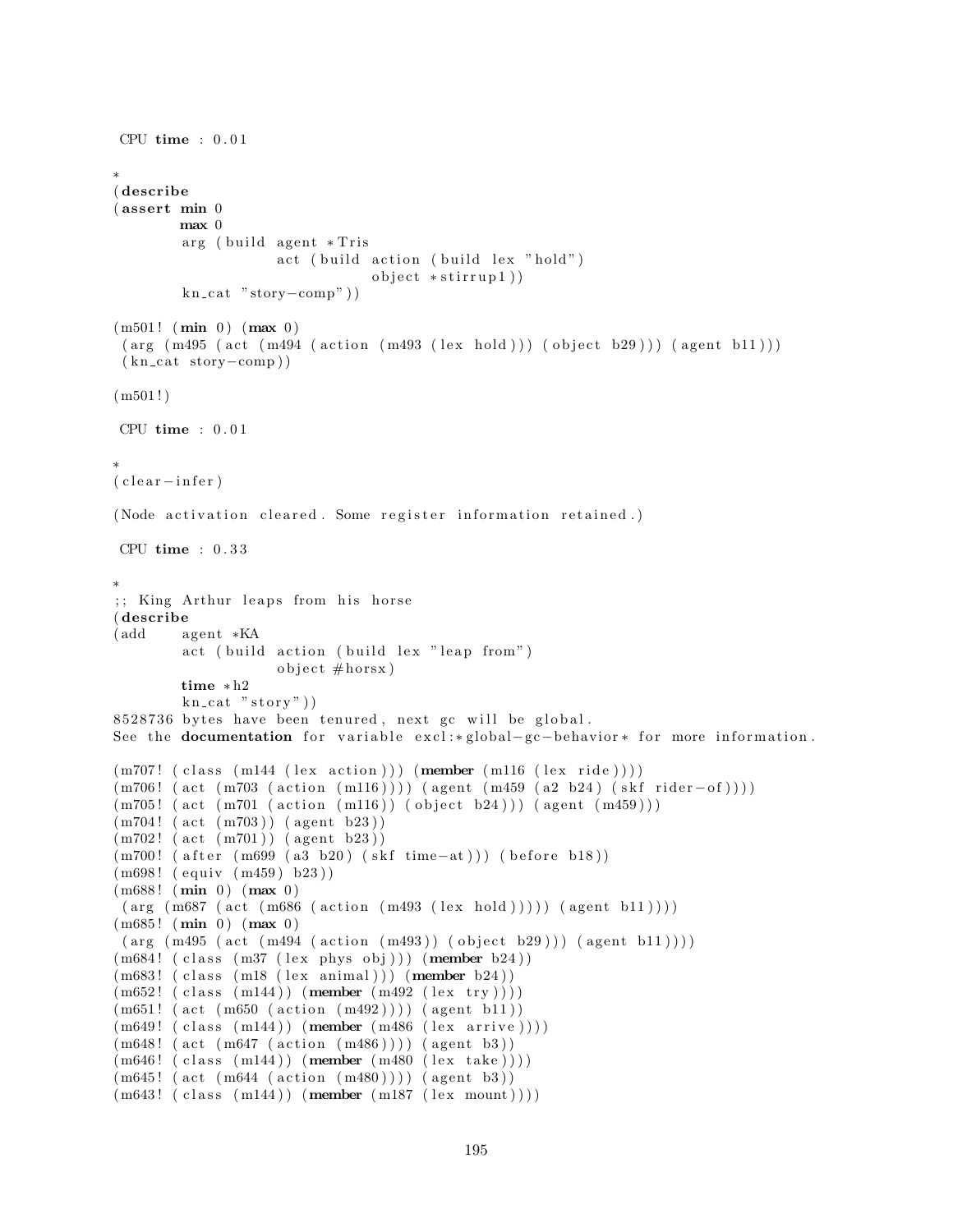```
(m642! (act (m641 (action (m187)))) (agent b23))(m640! (act (m385 (action (m212 (lex leap onto))) (object b20))) (agent b19)
 (\text{time } b18))(m639! (object b29) (rel (m498 (lex stirrup))))(m638! (object b27) (rel (m182 (lex pavilion))))(m602! (object b25) (property (m104 (lex little))))(m601! (object b24) (property (m127 \text{ (lex ambling)})))
(\text{m600!} \ (\text{object } b22) \ (\text{property} \ (\text{m101} \ (\text{lex small})))(m599! \text{ (object } b20) \text{ (property } (m101)))(m598! (object b17) (property (m101)))
(m556! (class (m44 (lex king))) (member b19))
(m555! \text{ (class } (m24 \text{ (lex person)})) (member b19))
(m554! (class (m44)) (member b21))
(m553! (class (m24)) (member b21))
(m552! \text{ (class } (m381 \text{ (lex } hackney))) (member b30))
(m551! ( class (m68 (lex knight))) (member (m459)))
(m550! (class (m24)) (member (m459)))(m549!~(class~(m68))~(member~b23))(m548! (class (m24)) (member b23))
(m547!~(class~(m381))~(member~b24))(m546! (class (m381)) (member b25))
(m545! (class (m183 (lex tent))) (member b27))
(m544! (class (m182)) (member b27))(m543! (class (m498)) (member b29))
(m526! (equiv v b30 b17))(m525! (class (m144)) (member (m217 (lex leap from ))))
(m512! (after b28) (before b26))
(m511! (after b28) (before b18))(m510! (location (m509 (object b30) (sp-rel (m213 (lex on))))) (object b3)
 (\text{time } (m507 (a4 b30) (skf time-at))))(m508! (after b28) (before (m507)))
(m506! (act (m502 (action (m217)) (object b30))) (agent b3) (time b28))
(m505! \ (act \ (m504 \ (action \ (m217))))) \ (agent \ b3))(m503! (act (m502)) (agent b3) (kn_cat story) (time b28))
(m483! (after b26) (before b18))
(m451! ( after (m450 \text{ (a3 b22) (skf time-at)})) ( before b18))
(m449! (act (m390 (action (m212)) (object b22))) (agent b21) (time b18))(m401! (act (m296 (action (m212))))) (agent b21))(m400!~ (act~ (m296))~ (agent~ b19))(m399! \text{ (class } (m381)) \text{ (member } b17))(m398! \text{ (class } (m381)) \text{ (member } b20))(m397! \text{ (class } (m381)) \text{ (member } b22))(m384! (object (m381)) (property (m220 (lex unknown))))(m316! (for all v22)\left( \text{ant } \left( \text{p208 (act } (m315 (action (m165 (lex bear)))) \right) \text{ (agent v22)} ) \right)(cq (p209 (class (m37)) (member v22))))(m314! (class (m144)) (member (m212)))(m300! ( after (m299 (a3 b17) (skf time-at))) (before b18))
(m298! (act (m294 (action (m212))) (object b17))) (agent b3) (time b18))
(m297! \ (act \ (m296)) \ (agent \ b3))(m293! ( class (m209 (lex breast))) (member (m208 (skf breast-of))))
(m292! \text{ (act } (m286 \text{ (action } (m158 \text{ (lex } eat)))))) (agent b12))
(m291! \ (act \ (m286)) \ (agent \ b15))(m290! (act (m163 (action (m158)) (object (m162 (lex plant))))) (agent b12))
(m289! (act (m163)) (agent b15))(m288!~( \text{class } (m144))~( \text{member } (m158)) )(m287! \ (act \ (m286)) \ (agent \ b1))(m285! (act (m160 (action (m158))) (object (m159 (lex meat))))) (agent b1))
```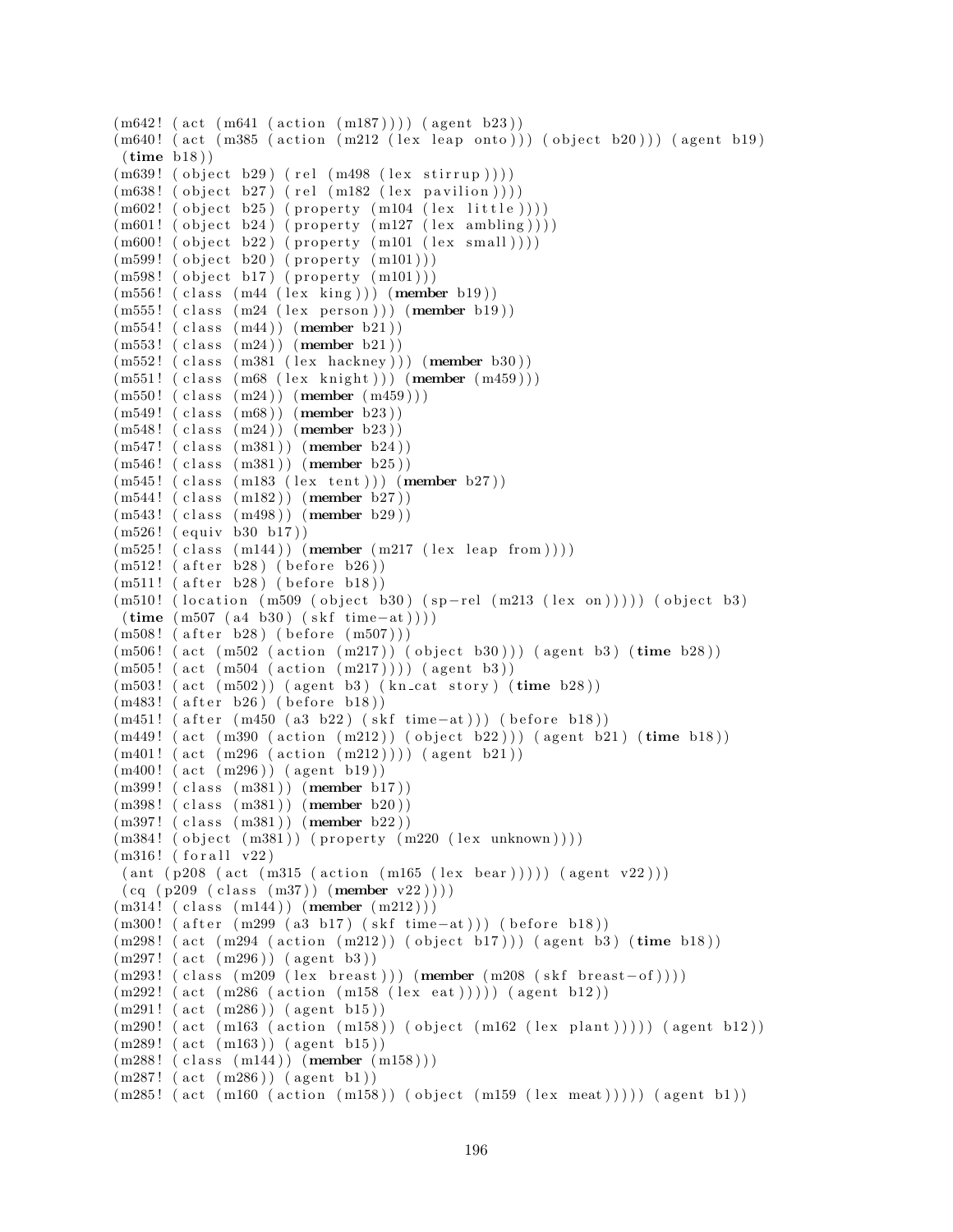```
(m284! (object b15) (rel (m82 (lex horse))))
(m283! (object b12) (rel (m193 (lex pony))))
(m282! (object b4) (rel (m49 (lex sword))))(m281! \text{ (object (m39 (lex Round Table))) (rel (m40 (lex table))))(m280! (object b1) (rel (m8 (lex dog))))(m279! (class (m37)) (member b1))
(m278'! (class (m35 (lex vertebrate))) (member b1))
(m277! (class (m18)) (member b1))
(m276! (class (m16 (lex predator))) (member b1))
(m275! (class (m14 (lex carnivore))) (member b1))
(m274! (class (m12 (lex quadruped))) (member b1))
(m273! (class (m10 (lex mammal))) (member b1))
(m272!~(class~(m8))~(member~b1))(m271! (class (m24)) (member b2))
(m270! (class (m77 (lex furniture))) (member (m39)))
(m269!~( \text{class } (m40))~( \text{member } (m39)) )(m268! (class (m44)) (member b3))
(m267!~(class~(m24))~(member~b3))(m266! (class (m49)) (member b4))
(m265! (class (m54 (lex wizard))) (member b5))
(m264! (class (m24)) (member b5))
(m263! (class (m44)) (member b6))
(m262! (class (m24)) (member b6))
(m261! (class (m44)) (member b7))(m260! (class (m24)) (member b7))
(m259! (class (m44)) (member b8))
(m258! (class (m24)) (member b8))
(m257!~(class~(m68))~(member~b9))(m256! (class (m24)) (member b9))
(m255! (class (m68)) (member b10))
(m254! (class (m24)) (member b10))
(m253! (class (m68)) (member b11))
(m252! (class (m24)) (member b11))
(m251! (class (m89 (lex basic ctgy))) (member (m24)))
(m250! (class (m89)) (member (m8)))
(m249! (class (m89)) (member (m82)))(m248! (class (m89)) (member (m2 (lex deer))))
(m247!~(class~(m89))~(member~(m80~(lex~chair))))(m246!~( \text{class } (m89))~( \text{member } (m40) ) )(m245! (class (m97 (lex color))) (member (m96 (lex white))))
(m244!~(class~(m97))~(member~(m99~(lex~black))))(m243! (class (m102 (lex size))) (member (m101)))
(m242! ( class (m102)) (member (m106 (lex large))))(m241! (class (m111 (lex value))) (member (m110 (lex good))))(m240! (class (m111)) (member (m113 (lex bad))))
(m239! (class (m193)) (member b12))(m238! (class (m118 (lex equivalence))) (member b12))
(m237! (class (m37)) (member b12))
(m236! (class (m35)) (member b12))
(m235! (class (m28 (lex herbivore))) (member b12))
(m234! (class (m18)) (member b12))
(m233! (class (m12)) (member b12))
(m232! \text{ (class } (m10)) \text{ (member } b12))(m231! (class (m24)) (member b14))(m230! (class (m118)) (member b15))
(m229!~(class~(m82))~(member~b15))(m228! (class (m37)) (member b15))
(m227! (class (m35)) (member b15))
```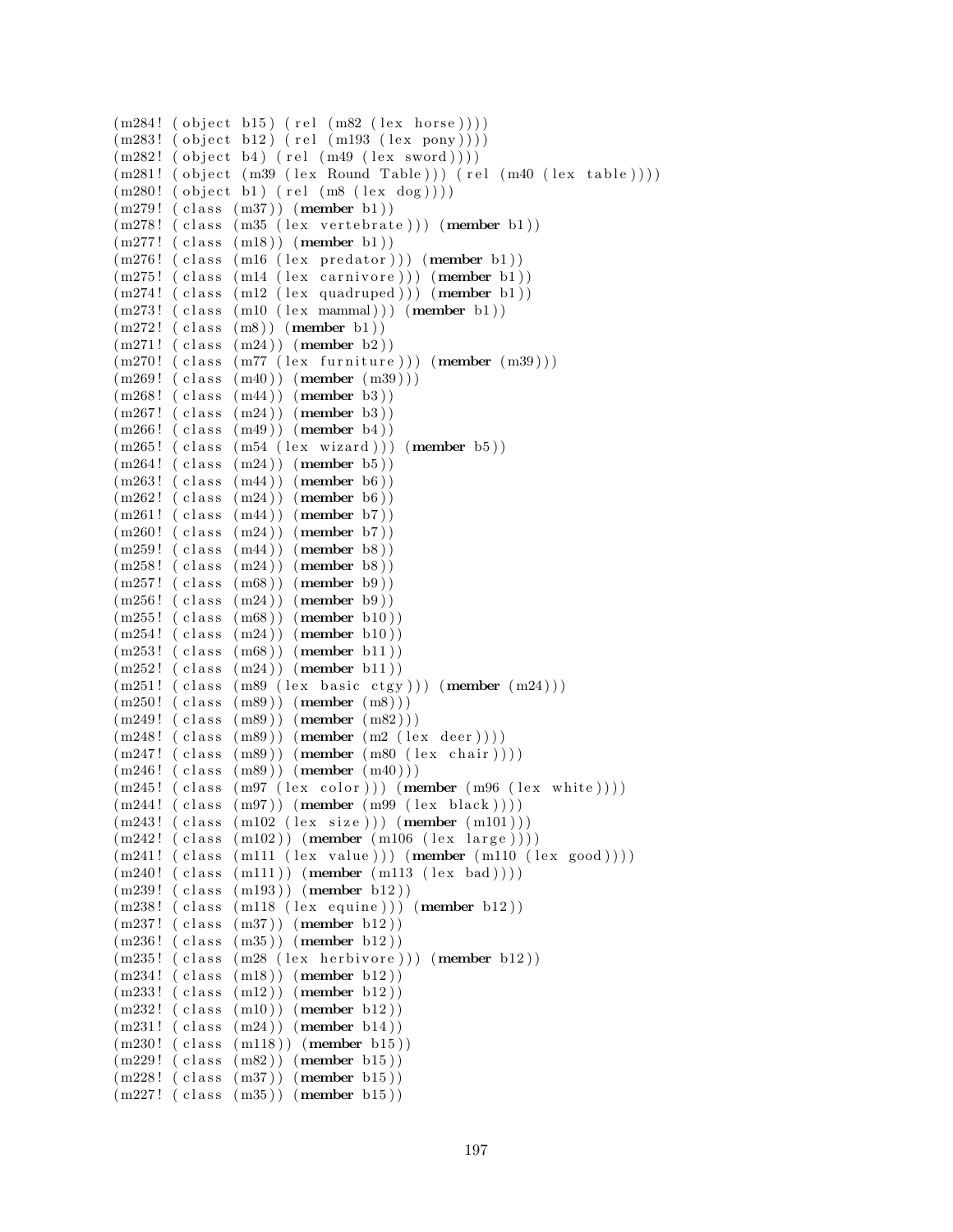```
(m226! (class (m28)) (member b15))
(m225! (class (m18)) (member b15))
(m224!~(class~(m12))~(member~b15))(m223! (class (m10)) (member b15))(m222! (class (m24)) (member b16))(m210! (object (m208)) (rel (m209)))
(m707! m706! m705! m704! m702! m700! m698! m688! m685! m684! m683! m652! m651!
m649! m648! m646! m645! m643! m642! m640! m639! m638! m602! m601! m600! m599!
m598 ! m556 ! m555 ! m554 ! m553 ! m552 ! m551 ! m550 ! m549 ! m548 ! m547 ! m546 ! m545 !
m544! m543! m526! m525! m512! m511! m510! m508! m506! m505! m503! m483! m451!
m449! m401! m400! m399! m398! m397! m384! m316! m314! m300! m298! m297! m293!
m292! m291! m290! m289! m288! m287! m285! m284! m283! m282! m281! m280! m279!
m278 ! m277 ! m276 ! m275 ! m274 ! m273 ! m272 ! m271 ! m270 ! m269 ! m268 ! m267 ! m266 !
 m265 ! m264 ! m263 ! m262 ! m261 ! m260 ! m259 ! m258 ! m257 ! m256 ! m255 ! m254 ! m253 !
 m252! m251! m250! m249! m248! m247! m246! m245! m244! m243! m242! m241! m240!
m239 ! m238 ! m237 ! m236 ! m235 ! m234 ! m233 ! m232 ! m231 ! m230 ! m229 ! m228 ! m227 !
m226! m225! m224! m223! m222! m210!)
CPU time : 4 7 . 5 9
∗
;; King Arthur leaps onto the ground
( describe
(add agent *KA
     act ( build action ( build lex " leap onto")
                 object (build lex "ground"))
     time ∗ h2
     kn\_cat "stor y")
(m760! ( after (m759 (a3 (m755 (lex ground))) (skf time-at))) (before b28))
(m758! (act (m756 (action (m212 (lex leap onto))) (object (m755)))) (agent b3)
 (\text{time } b28))(m757! (act (m756)) (agent b3) (kn_cat story) (time b28))
(m297! \text{ (act } (m296 \text{ (action } (m212)))) \text{ (agent } b3))(m760! m758! m757! m297!)
CPU time : 0 . 4 0
∗
( describe
(assert member * horsx
        class (build lex "horse")
        kn cat "story")
(m761! (class (m82 (lex horse))) (kn_cat story) (member b30))
(m761!)CPU time : 0.01∗
( describe
(assert object * horsx)possessor *KA
        rel (build lex "horse")
        kn\_cat "stor y")
```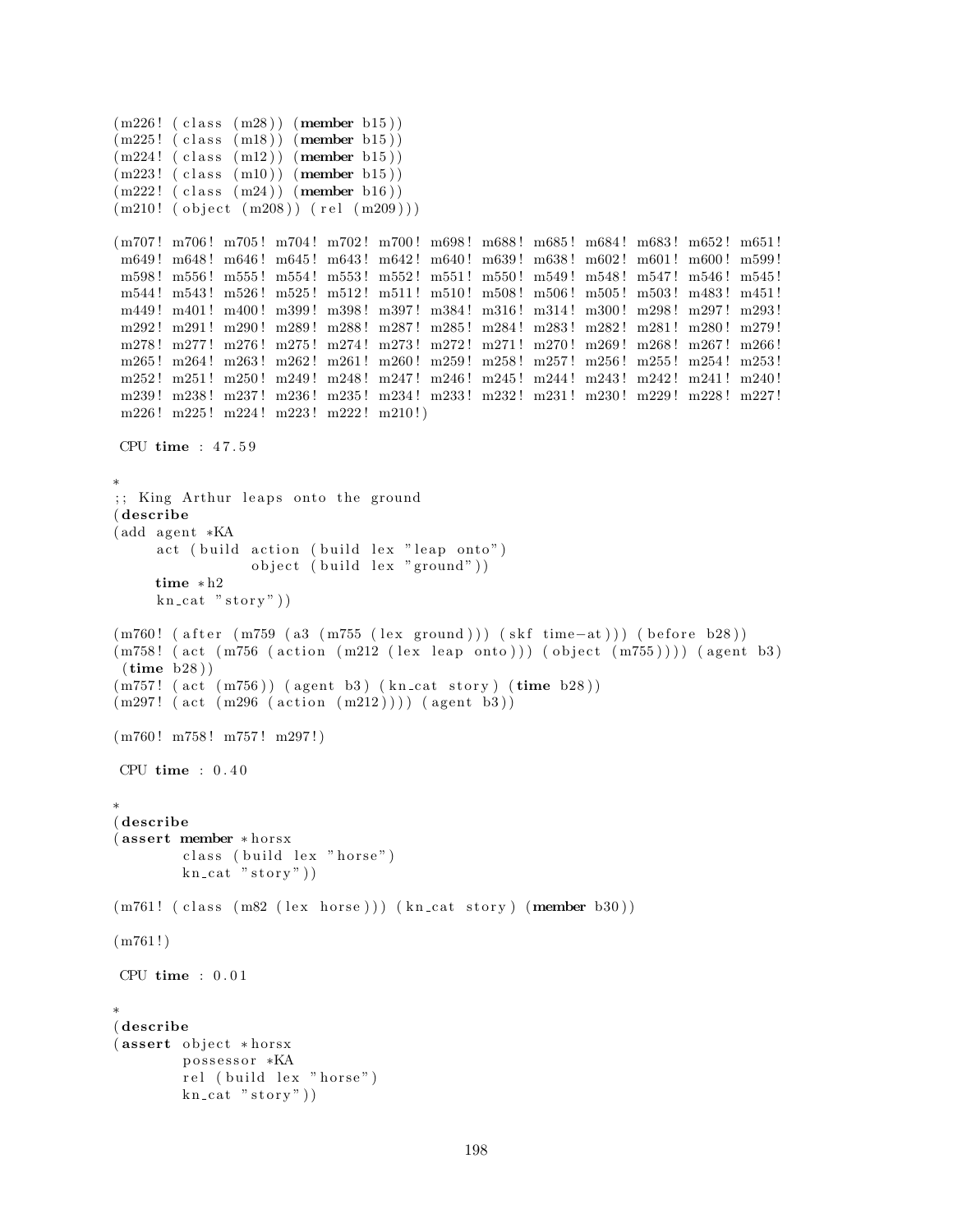```
(m762! (kn-cat story) (object b30) (possessor b3) (rel (m82 (lex horse))))(m762!)CPU time : 0.00∗
( describe
(assert equiv ( build skf "rider-of"
                       a2 * hours x)equiv *KA kn_cat "story-comp"))
(m764! ( equiv (m763 ( a2 b30) ( skf rider-of ) ) b3 ) ( kn_cat story-comp ) )
(m764!)CPU time : 0 . 0 1
∗
( describe
(assert cause (build agent *KA
                 act ( build action ( build lex " leap onto")
                             object (build lex "ground"))
                 time * h2)effect (build min 0
                         max 0
                         arg ( build agent * Tris
                                     act ( build action ( build lex " hold")
                                                  object *stirrup1)))
         kn\_cat "story-comp"))
(m765 !
 ( c au se
  (m758 !
   (\text{act } (m756 \text{ (action } (m212 \text{ (lex leap onto)})) (\text{object } (m755 \text{ (lex ground)})))(\text{agent } b3) (\text{time } b28)))( e f f e c t
  (m685! \; (min \; 0) \; (max \; 0))(arg)(m495 (act (m494 (action (m493 (lex hold))) (object b29))) (agent b11)))))
 (kn\_cat~story–comp)(m765!)CPU time : 0 . 0 2
∗
;;; What is a hackney?
\hat{\ } (
−−> de fineNoun ' hackney )
 Definition of hackney:
 Possible Class Inclusions: mammal, horse,
 Possible Actions: eat plant,
 Possible Properties: ambling, little, small,
 Possessive: person horse, king horse,
n i l
```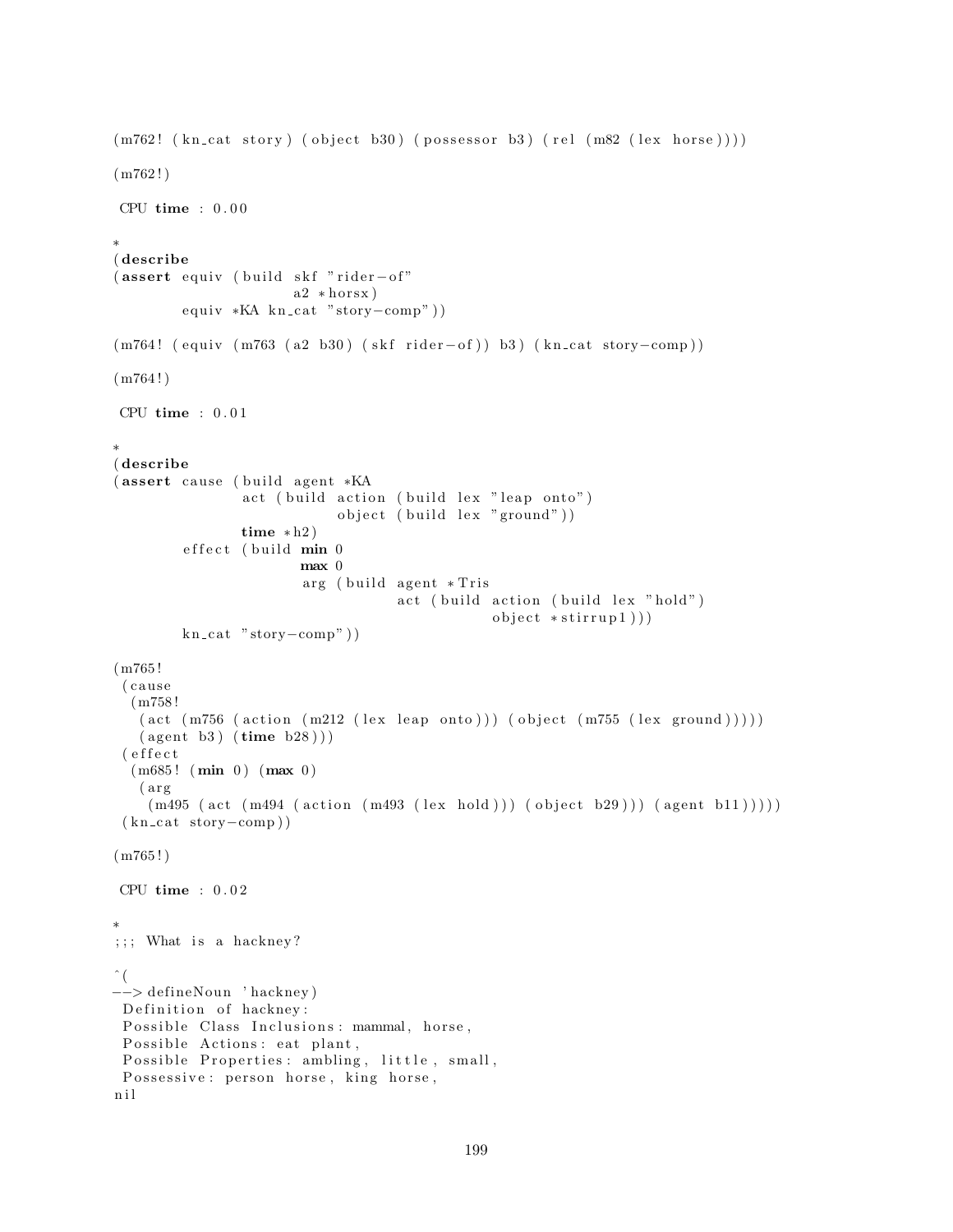```
CPU time : 3 7 . 4 8
∗
;;; Then the old knight took a little hackney and rode for Sir Palomides
;;; and brought him to his own manor. [p. 327];;; The old knight took a little hackney.
( describe
(assert agent #hkn1)act ( build action ( build lex "take")
                    object # \text{hack} 6time #h3
        kn cat "stop"))
(m846! (act (m845 (action (m480 (lex take))) (object b32))) (agent b31)
 (kn\_cat\_story) (time b33))(m846!)CPU time : 0 . 0 0
∗
( describe
( assert member ∗ hkn1
        class (build lex "knight")
        kn\_cat "stor y")
(m847! (class (m68 (lex knight))) (kn_cat story) (member b31))
(m847!)CPU time : 0 . 0 2
∗
( describe
(assert object *hkn1
        property (build lex "old")
        kn\_cat "stor y")
(m848! (kn_cat story) (object b31) (property (m178 (lex old))))
(m848!)CPU time : 0.01∗
( describe
(assert object *hack6
        property (build lex "little")
        kn\_cat "stor y"))
(m849! (kn_cat story) (object b32) (property (m104 (lex little))))
(m849!)
```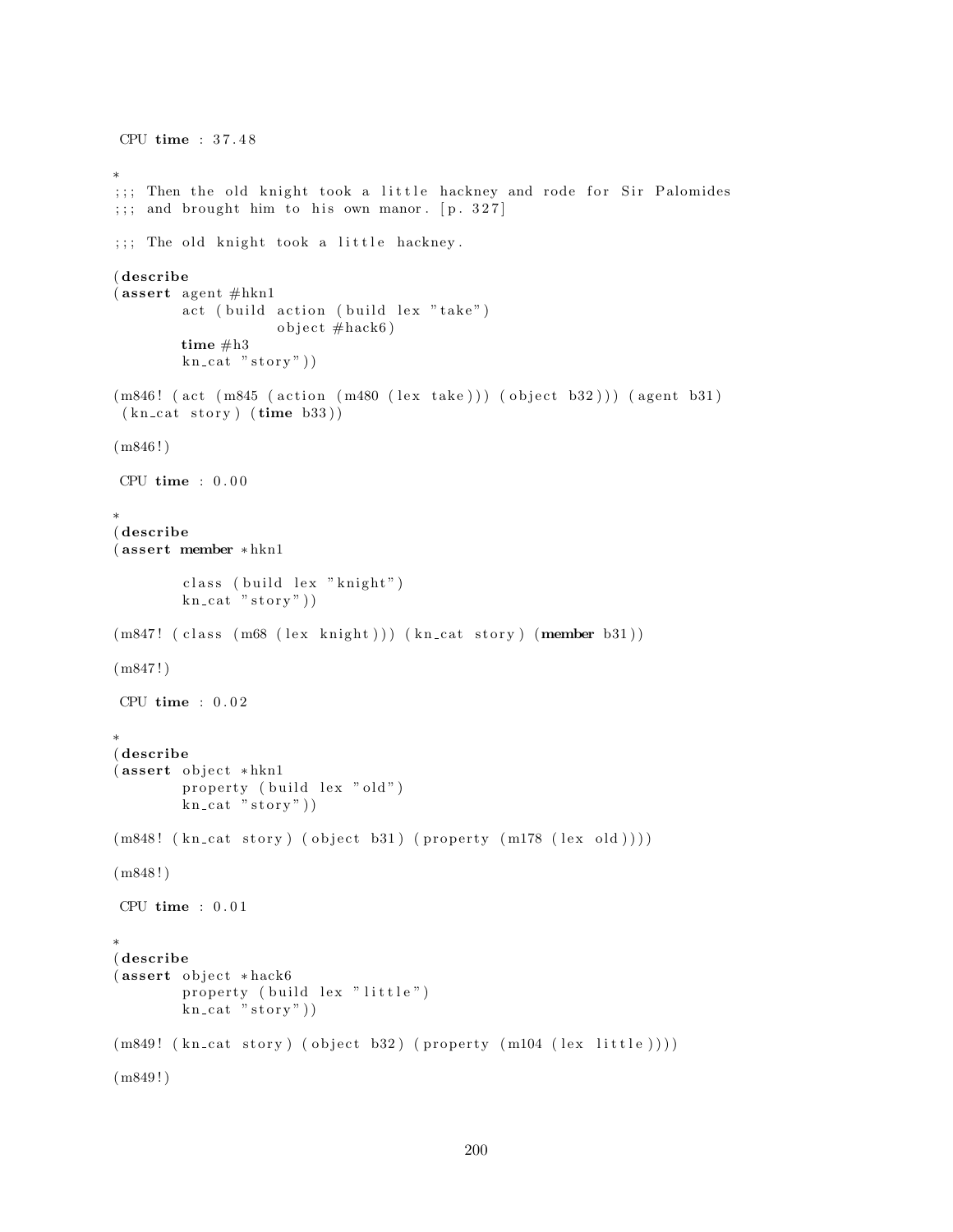```
CPU time : 0 . 0 0
∗
( describe
( assert member ∗ hack6
        class (build lex "hackney")
        kn cat "stop"))
(m850! (class (m381 (lex hackney))) (kn_cat story) (member b32))
(m850!)CPU time : 0 . 0 2
∗
;;; The old knight rode to Sir Palomides.
( describe
(assert agent * hkn1)act ( build action ( build lex "ride")
                 to #Palomidestime #h4)kn\_cat "story")
(m852! (act (m851 (action (m116 (lex ride))) (time b35) (to b34))) (agent b31)
 (kn cat story))
(m852!)CPU time : 0.01∗
( describe
( assert equiv ( build skf "rider-of"
                   a2 * \text{hack}6)
     equiv *hkn1
     kn-cat "story-comp"))
(m854! ( equiv (m853 ( a2 b32) ( skf rider-of ) ) b31 ) ( kn_cat story-comp ) )
(m854!)CPU time : 0.01∗
( describe
(assert before *h2after * h3kn\_cat "story-comp"))
(m855! ( after b33) ( before b28) (kn_cat story-comp))
(m855!)CPU time : 0.00∗
```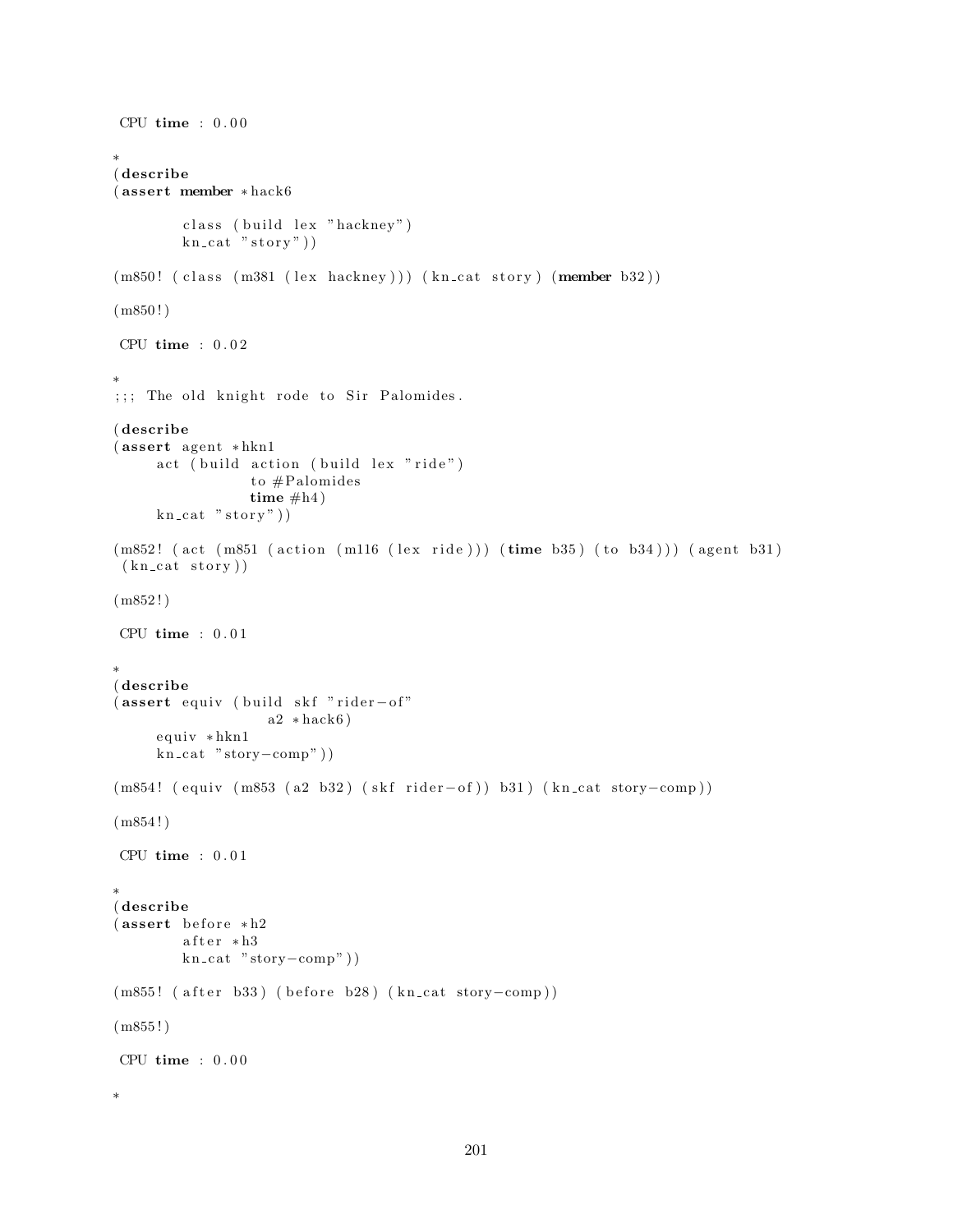```
( describe
(assert before * h3)after * h4kn cat "story-comp"))
(m856! ( after b35) ( before b33) (kn_cat story-comp))
(m856!)CPU time : 0 . 0 1
∗
( describe
(assert object *Palomides)
        proper-name ( build lex " Sir Palomides")
        kn\_cat "stor y")
(m858! (kn\_cat story) (object b34) (proper-name (m857 (lex Sir Palomides))))
(m858!)CPU time : 0 . 0 1
∗
( describe
( assert member ∗ Palomides
        class (build lex "knight")
        kn\_cat "story-comp"))
(m859! ( class (m68 (lex knight))) (kn_cat story-comp) (member b34))
(m859!)CPU time : 0 . 0 1
∗
;;; What is a hackney?
\hat{\ } (
−−> de fineNoun ' hackney )
 Definition of hackney:
 Possible Class Inclusions: horse,
 Possible Actions: eat plant,
Possible Properties: ambling, little, small,
 Possessive: person horse, king horse,
n i l
CPU time : 2 9 9 . 5 0
∗
;;; As soon as the squire heard these words, he alighted from his hackney
;;; and kneeled down at Galahad's feet, and prayed him that he might go with
;;;; him til he had made him a knight. [p. 335];;; The squire alighed from his hackney.
```
( describe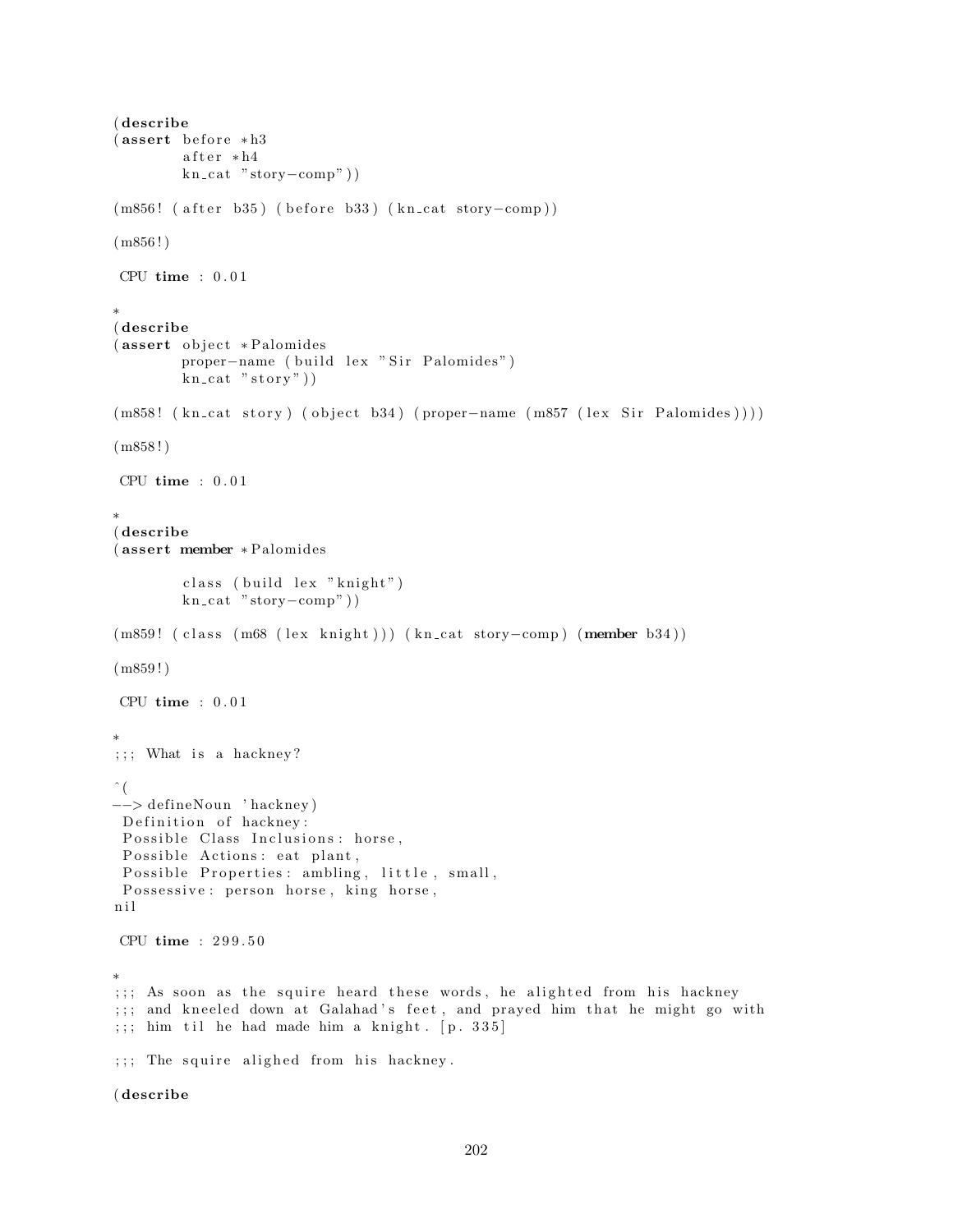```
(assert agent # squire 1
     act ( build action ( build lex " alight")
                 from # \text{hack} 7kn\_cat "stor y"))
(m944! (act (m943 (action (m942 (lex alight))) (from b37))) (agent b36)
 (kn_{\text{cat }story})(m944!)CPU time : 0.03∗
( describe
(assert member ∗ squire1
     class ( build lex " squire")
     kn\_cat "stor y"))
(m945! (class (m154 (lex squire))) (kn_cat story) (member b36))
(m945!)CPU time : 0.02∗
( describe
( assert member ∗ hack7
     class ( build lex " hackney" )
     kn\_cat "story")
(m946! (class (m381 (lex hackney))) (kn_cat story) (member b37))
(m946!)CPU time : 0.02∗
( describe
(assert object *hack7
     possessor * squire1
     rel (build lex "hackney")
     kn\_cat "story"))
(m947! (kn_cat story) (object b37) (possessor b36) (rel (m381 (lex hackney))))
(m947!)CPU time : 0.01∗
;;; What is a hackney?
ˆ (
−−> de fineNoun ' hackney )
 Definition of hackney:
 Class Inclusions: horse,
 Possible Actions: eat plant,
```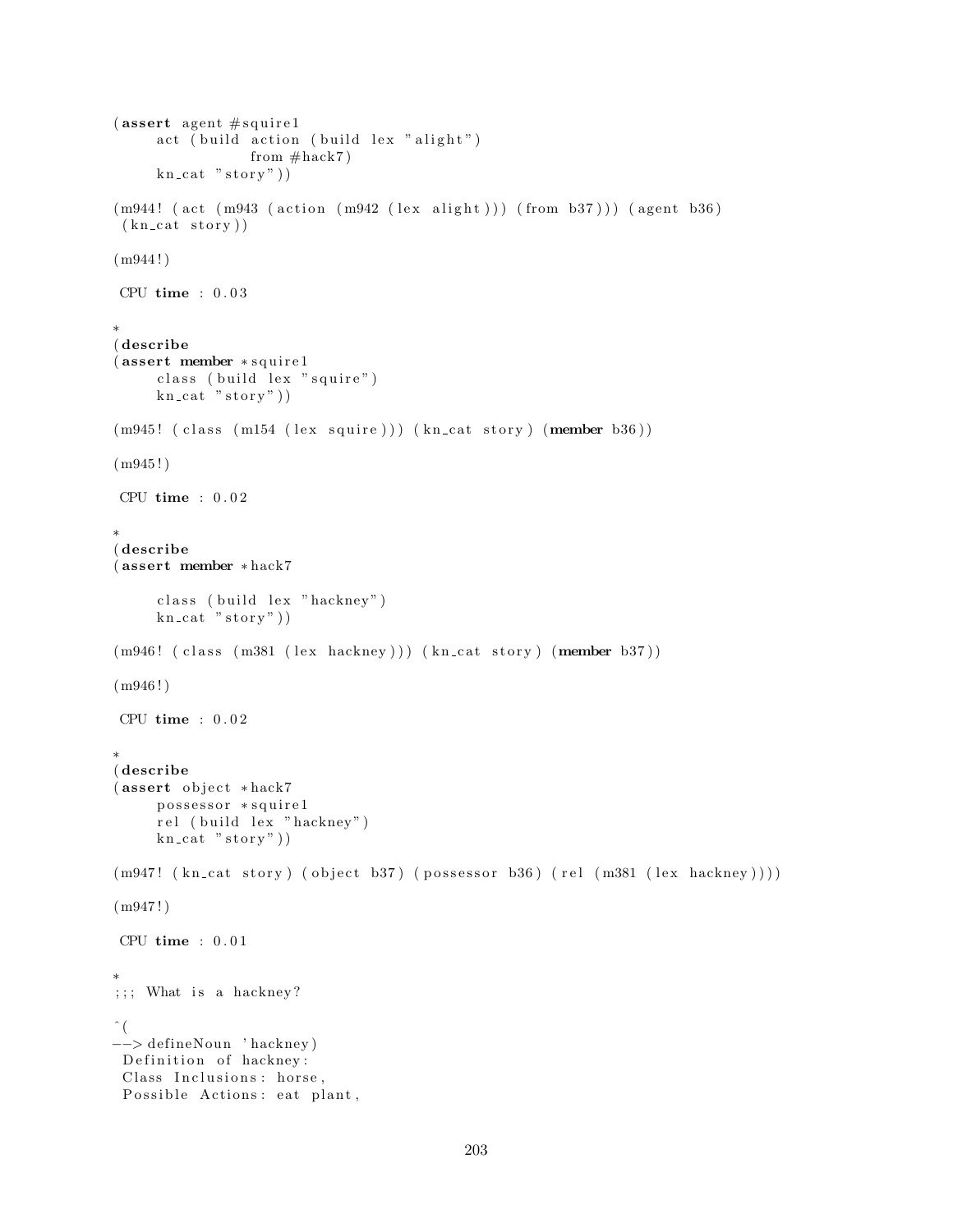```
Possible Properties: ambling, little, small,
 Possessive: person horse, king horse, squire,
 Possibly Similar Items: pony,
n i l
CPU time : 6 4 . 8 7
∗
;;; [Sir Percival] met a yeoman riding upon a hackney who led in his hand
;;; a \text{ great steel}, \text{blacker than any berry}.( describe
( assert agent # P erci
        act ( build action ( build lex "meet")object \#hyeo1)time #h5
        kn cat "stop"))
(m986! (act (m985 (action (m984 (lex meet))) (object b39))) (agent b38)
 (kn_{\text{cat story}})(time_{b40})(m986!)CPU time : 0.05∗
( describe
( assert member ∗ P e r ci
        class ( build lex "knight")
        kn\_cat "story-comp")
(m987! ( class (m68 (lex knight))) (kn_cat story-comp) (member b38))
(m987!)CPU time : 0.01∗
( describe
(assert object * Perci
        proper-name ( build lex " Sir Percival")
        kn\_cat "story")
(m989! ( kn_cat story ) ( object b38 ) ( proper-name (m988 ( lex Sir Percival ) ) ) )
(m989!)CPU time : 0.02∗
( describe
( assert member ∗ hyeo1
        class (build lex "yeoman")
        kn\_cat "stor y"))
(m990! (class (m156 (lex yeoman))) (kn_cat story) (member b39))
```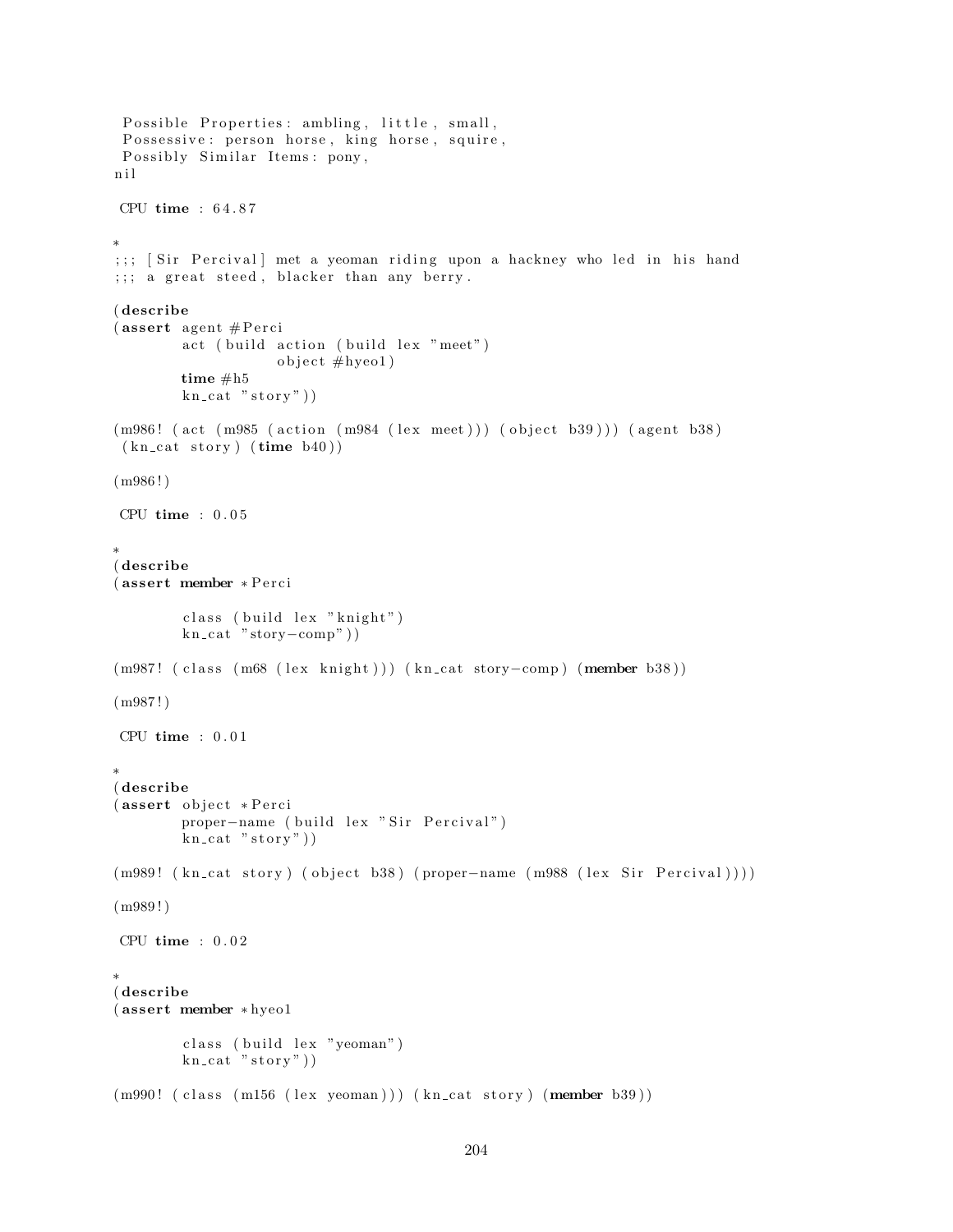```
(m990!)
CPU time : 0.01∗
(describe (assert before * h4))after * h5kn cat "story-comp"))
(m991! ( after b40) ( before b35) (kn_cat story-comp))
(m991 ! )
CPU time : 0 . 0 2
∗
;;; The yeoman was riding a hackney
( describe
(assert agent * hyeo1
        act ( build action ( build lex "ride")
                    object \#hack8)time ∗ h5
        kn\_cat "story")
(m993! (act (m992 (action (m116 (lex ride))) (object b41))) (agent b39)
 (kn\_cat~ story) (time~b40)(m993 ! )
CPU time : 0.02∗
( describe
( assert member ∗ hack8
        class (build lex "hackney")
        kn\_cat "stor y"))
(m994! (class (m381 (lex hackney))) (kn_cat story) (member b41))
(m994 ! )
CPU time : 0.02∗
;;; The yeoman was leading a great black steed.
( describe
(assert agent * hyeo1)act ( build action ( build lex " lead")
                    object \#blksted1)time ∗ h5
        kn\_cat "story")
(m997! (act (m996 (action (m995 (lex lead))) (object b42))) (agent b39)
 (kn\_cat~ story) (time~b40))
```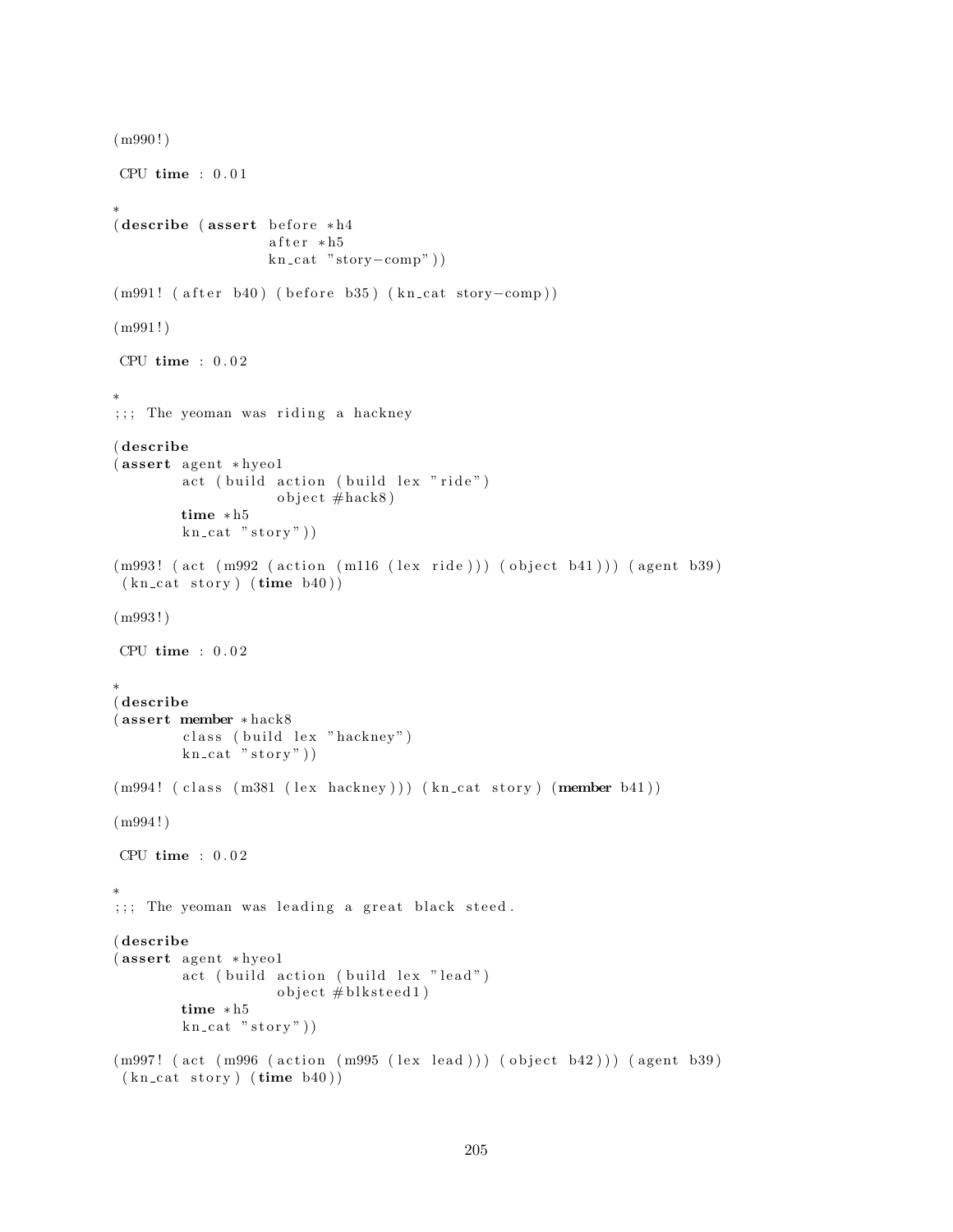```
(m997!)CPU time : 0 . 0 3
∗
( describe
(assert member * blksteed1
        class (build lex "steed")
        kn\_cat "stor y"))
(m999! (class (m998 (lex steel))) (kncat story) (member b42))(m999!)CPU time : 0.02∗
( describe
(assert object *blksteed1
        property ( build lex "great")
        property (build lex "black")
        kn\_cat "story"))
(m1001! (kn_cat story) (object b42)
(p roperty (m1000 (lex great)) (m99 (lex black))))(m1001!)CPU time : 0.02∗
;;;; [A knight stole the steed]
( describe
(assert agent \#thf knt
        act ( build action ( build lex " steal")
                   object * blksteed1)
        time #h6
        kn cat "story")
(m1004! (act (m1003 (action (m1002 (lex steal))) (object b42))) (agent b43)
(kn\_cat~ story) (time~b44))(m1004!)CPU time : 0.02∗
(descripte (assert before *h5
                  after * h6kn\_cat "story-comp"))
(m1005! ( after b44) ( before b40) (kn_cat story-comp))
(m1005!)CPU time : 0.02
```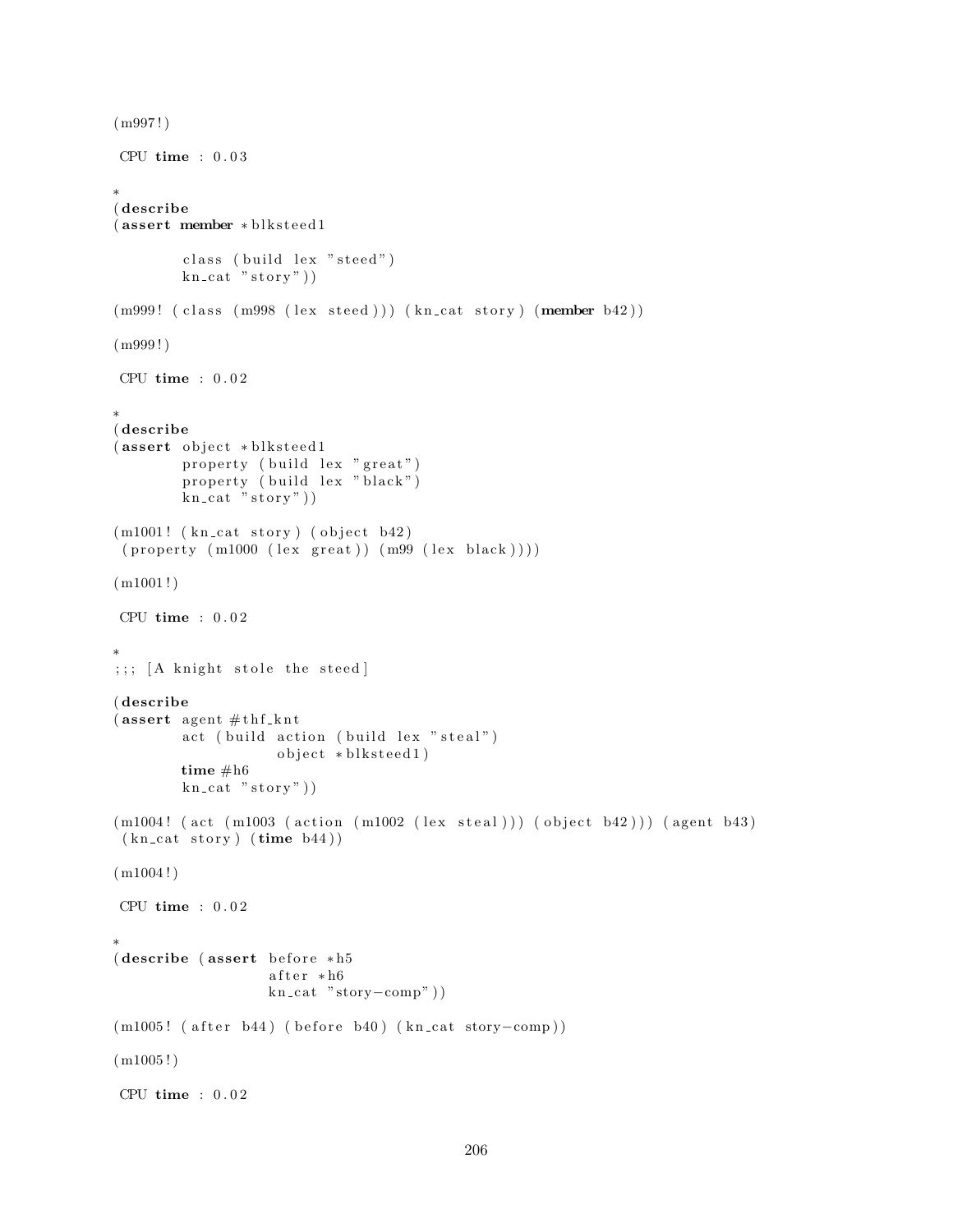```
∗
( describe
(assert member * thf knt
        class (build lex "knight")
        kn\_cat "stor y"))
(m1006! (class (m68 (lex knight))) (kn_cat story) (member b43))
(m1006!)CPU time : 0.00∗
;;; ' Well,' said Sir Percival, ' what wouldst thou that I did? Thou seest
;;; well that I am on foot, but if I had a good horse I should soon bring
;;; him back.' ; Sir,' said the yeoman, 'take my hackney and do the best ye
;;; can, and I shall follow you on foot to know how ye shall speed.'
( describe
(assert agent * hyeo1)
        act ( build action ( build lex " address")
                     o b ject ∗ Perci)
        time #h7
        kn_cat "story-comp"))
(m1009! (act (m1008 (action (m1007 (lex address))) (object b38))) (agent b39)
 (kn\_cat~story–comp) (time b45))
(m1009!)CPU time : 0.04∗
;;; The yeoman asked that Sir Percival take the hackney and that he try
;;; to catch the knight.
( describe
(assert agent * hyeo1
        act ( build action ( build lex "ask that")
                     object ( build agent * Perci
                                    act ( build action ( build lex "take")
                                                object * \hbox{hack} 8 ))object ( build agent * Perci
                                    act ( build action ( build lex "try")
                                                object ( build agent * Perci
                                                                act (build action
                                                                      (b uild lex "catch")
                                                                      object *thf_knt) ))time ∗ h7
        kn\_cat "stor y"))
(m1019 !
 (\text{act } (m1018 \text{ (action } (m1010 \text{ (lex ask that})))( object
        (m1017
         (\text{act } (m1016 \ (\text{action } (m492 \ (lex try)))( o b j e c t
```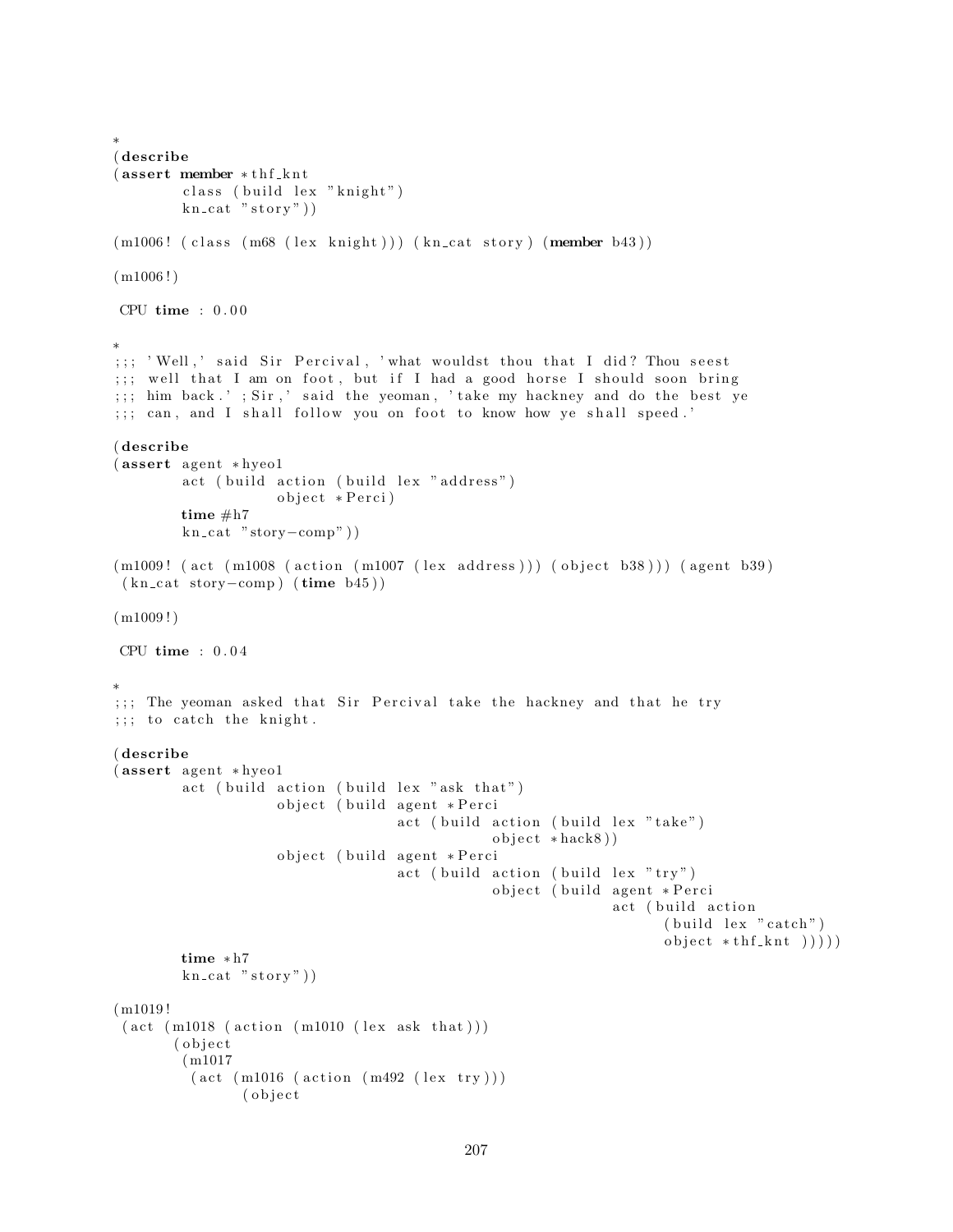```
(m1015 (act (m1014 (action (m1013 (lex catch))) (object b43)))(\text{agent } b38))))
         (\text{agent } b38))(m1012 (act (m1011 (action (m480 (lex take))) (object b41)))(\text{agent } b38)))
 ( agent b39) ( kn\_cat story) ( time b45) )(m1019!)CPU time : 0.07∗
( describe
(assert before * h6)after * h7kn\_cat "stor -comp"))
(m1020! ( after b45) ( before b44) (kn_cat story-comp))
(m1020!)CPU time : 0 . 0 2
∗
;;; Then Sir Percival bestrode the hackney and rode as fast as he might,
;;; and at last he saw the knight. Then he cried, 'Knight, turn back!'
;;; He turned and set his spear toward Sir Percival, and smote the hackney
;;; in the middle of the breast, so that it fell down dead to the earth.
;;; [ pp. 552 - 553]
;;; Sir Percival bestrode the hackney
( describe
(assert agent ∗Perci
        act ( build action ( build lex " bestride")
                    object *hack8)
        time #h8
        kn\_cat "story"))
(m1023! (act (m1022 (action (m1021 (lex bestride))) (object b41))) (agent b38)
 (kn\_cat~ story) (time~b46)(m1023!)CPU time : 0.03∗
( describe
(assert before * h7)after * h8kn\_cat "story-comp"))
(m1024! (after b46) (before b45) (kn_cat story-comp))
(m1024!)CPU time : 0 . 0 1
```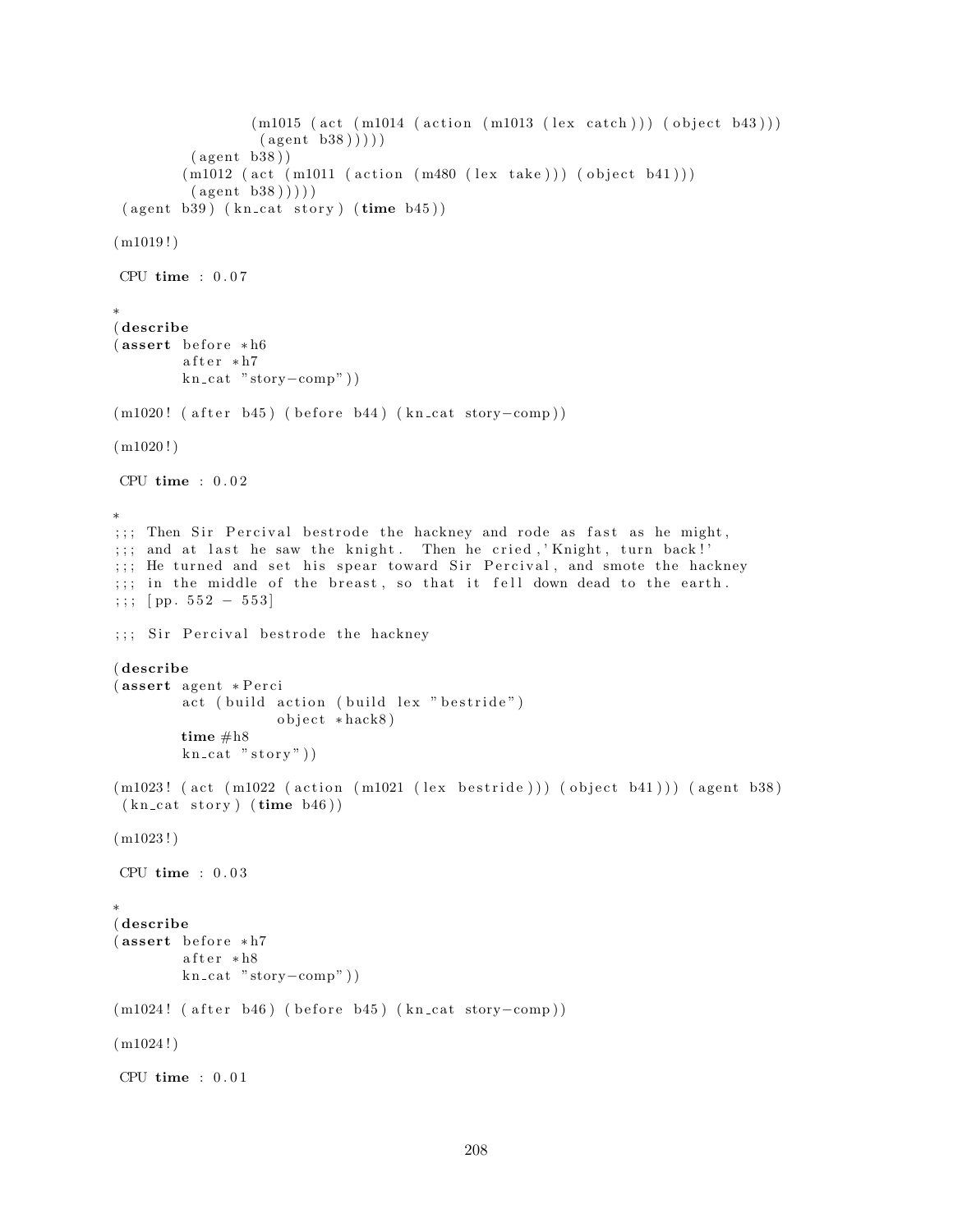```
∗
( describe
(assert agent *Perci
     act (build action (build lex "ride")
                 object *hack8)
     manner ( build lex " fast")
     time ∗ h8
     kn\_cat "story")
(m1026! (act (m992 (action (m116 (lex ride))) (object b41))) (agent b38)
 (kn_{\text{cat story}})(manner (m1025 (lex fast))) (time b46))(m1026!)CPU time : 0 . 0 2
∗
;;; The thieving knight set his spear toward Sir Percival.
( describe
(assert agent * thf_knt)act ( build action ( build lex "set")object \#aspect)direction *Perci
        time #h9
        kn cat "story")
(m1029! (act (m1028 (action (m1027 (lex set))) (object b47))) (agent b43)
 (direction b38) (kncat story) (time b48))(m1029!)CPU time : 0 . 0 6
∗
( describe
(assert before * h8)after * h9kn\_cat "story-comp"))
(m1030! ( after b48) ( before b46) (kn_cat story-comp))
(m1030!)CPU time : 0.02∗
( describe
(assert member ∗aspear
        class (build lex "spear")
        kn\_cat "stor y"))
(m1031! (class (m147 (lex <i>spec</i>))) (kn<sub>cat</sub> story) (member <math>b47</math>))(m1031!)CPU time : 0.02
```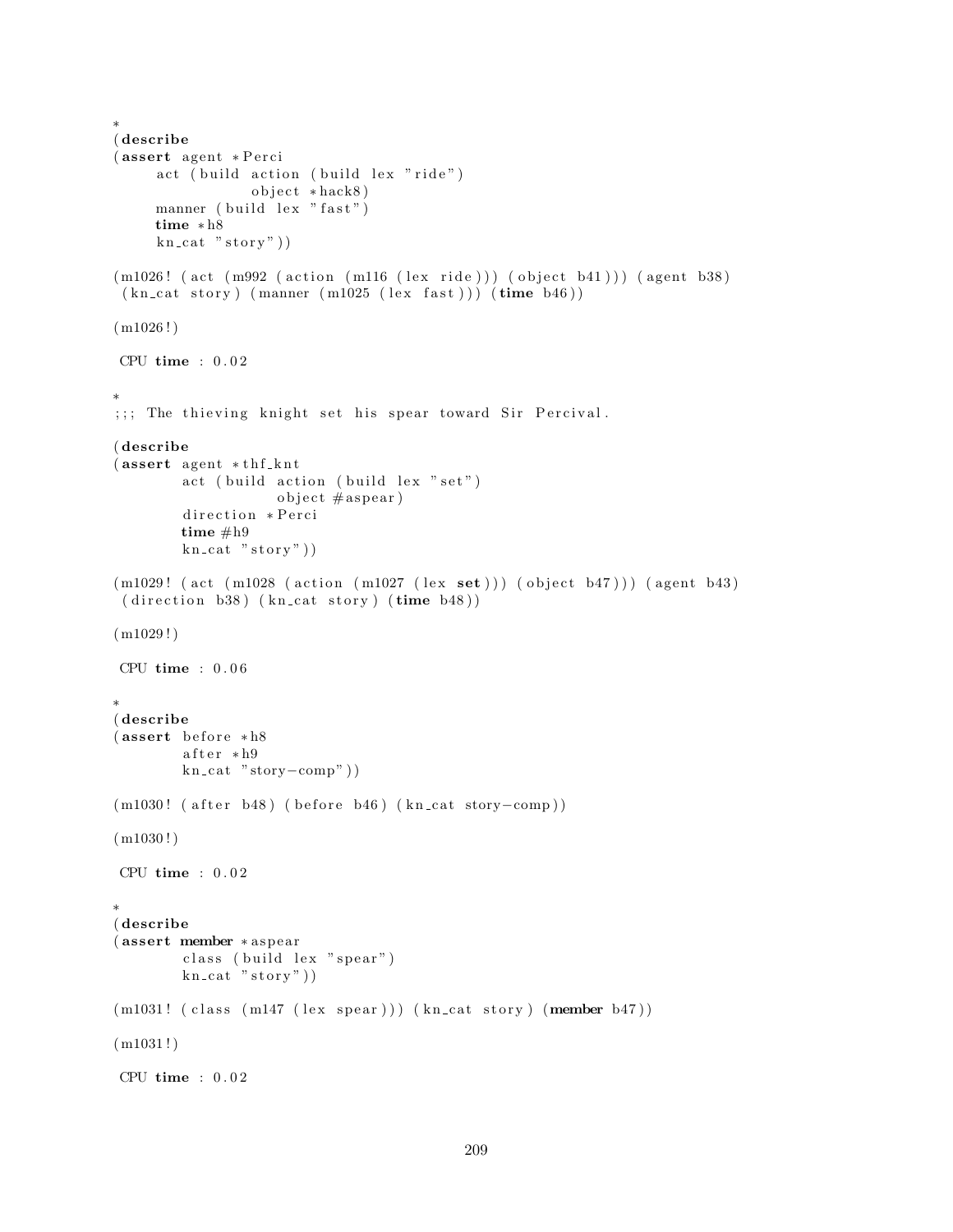```
∗
( describe
(assert object *aspear
        possessor *thf_knt
        rel (build lex "spear")
        kn cat "stor y")
(m1032! \ (kn\_cat\_ story) \ (object\_b47) \ (possessor\_b43) \ (rel \ (ml47 \ (lex\_spear))))(m1032!)CPU time : 0.02∗
;;; The knight smote the hackney in the breast
( describe
(assert agent * thf_knt)act ( build action ( build lex " smite")
                    object * \hbox{hack8}location \# loc1time #h10kn\_cat "story"))
(m1035! (act (m1034 (action (m1033 (lex smite))) (object b41))) (agent b43)
 (kn cat story) (location b49) (time b50))
(m1035!)CPU time : 0.04∗
( describe
(assert member * loc1
        class ( build lex " breast")
        kn\_cat "story"))
(m1036! (class (m209 (lex breast))) (kn_cat story) (member b49))
(m1036!)CPU time : 0.02∗
( describe
(assert object *loc1
        possessor * hack8
        rel (build lex "breast")
        kn\_cat "stor y"))
(m1037! (kn_cat story) (object b49) (possessor b41) (rel (m209 (lex breast))))
(m1037!)CPU time : 0.03∗
( describe
```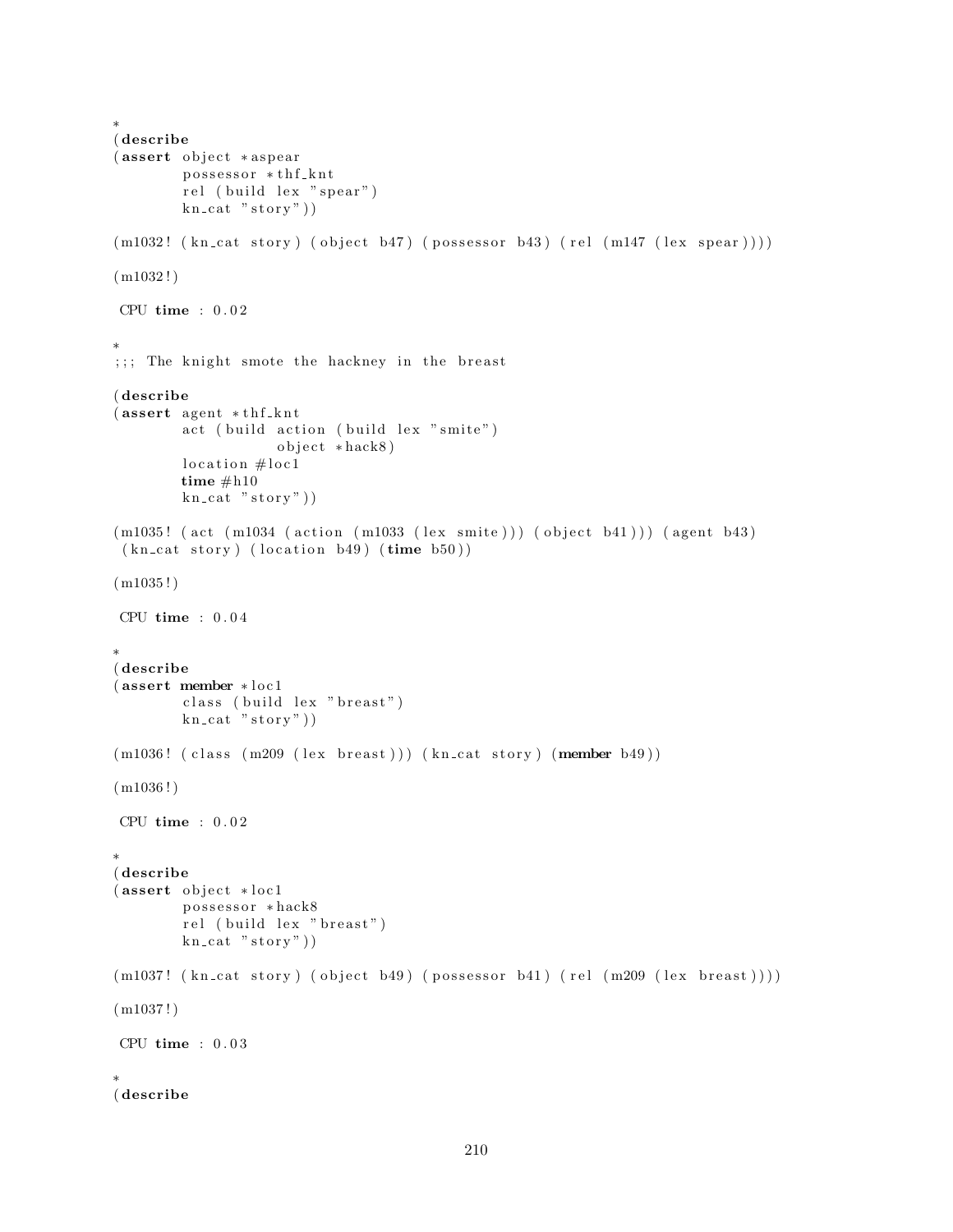```
(assert part * loc1)whole ∗ hack8
        kn\_cat "story-comp"))
(m1038! (kn_cat story-comp) (part b49) (whole b41))
(m1038!)CPU time : 0 . 0 2
∗
( describe
(assert before * h9)after * h10kn_cat "story-comp"))
(m1039! ( after b50) ( before b48) (kn_cat story-comp))
(m1039!)CPU time : 0 . 0 2
∗
;;; The hackney fell to the earth
( describe
(assert object *hack8)
        act (build action (build lex "fall")
                     to ( build lex " earth")
                     time * h10)kn\_cat "story"))
(m1043 !
 (\text{act } (m1042 \text{ (action } (m1040 \text{ (lex } fall))) (\text{time } b50) (\text{to } (m1041 \text{ (lex } earth))))))(kn_{\text{cat story}}) (object b41))
(m1043!)CPU time : 0.03∗
; ; It was dead
( describe
(assert object *hack8
        property (build lex "dead")
        time ∗ h10
        kn\_cat "story")
(m1045! (kn_cat story) (object b41) (property (m1044 (lex dead))) (time b50))
(m1045!)CPU time : 0 . 0 3
∗
;;; What is a hackney?
```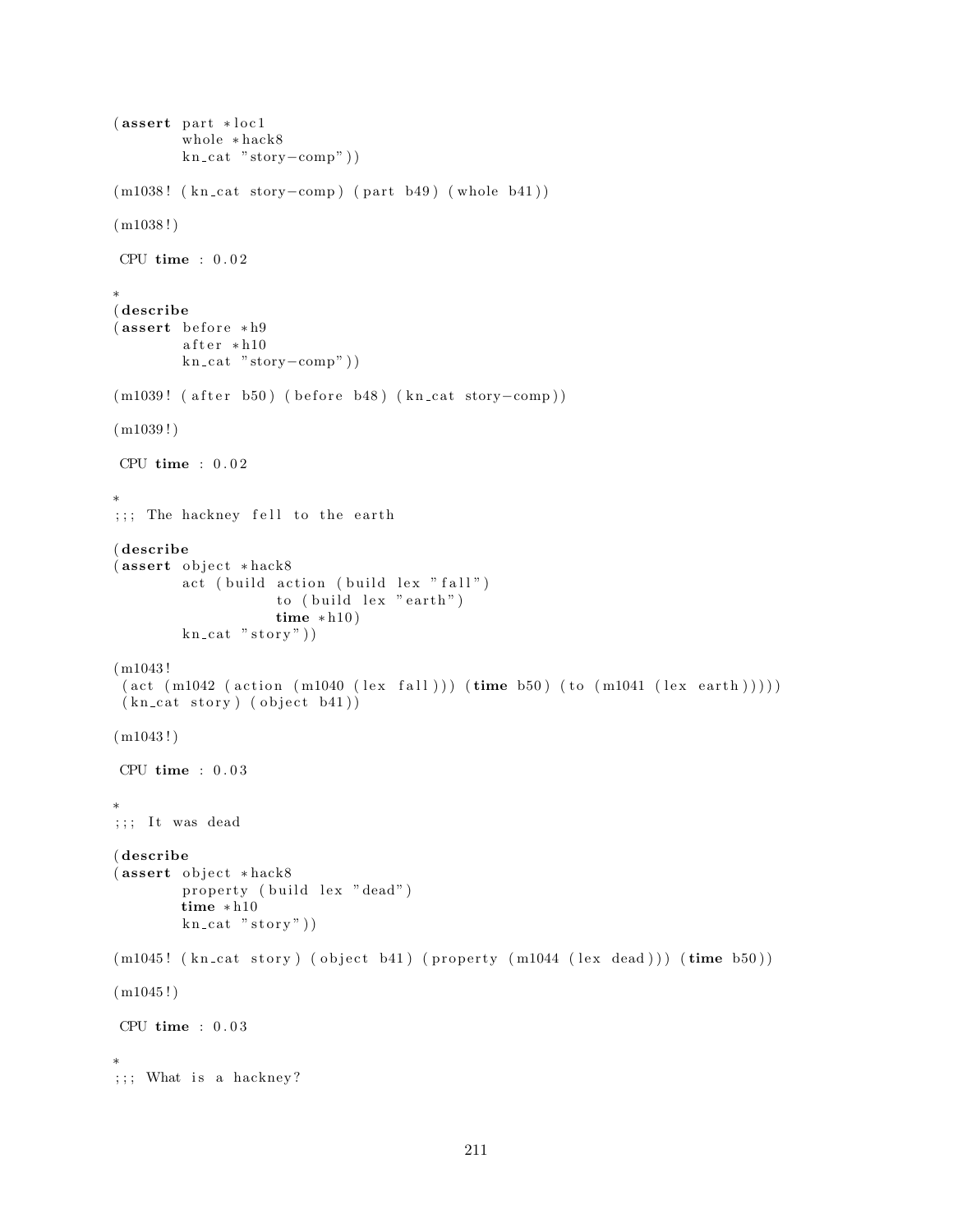```
\hat{\ } (
−−> de fineNoun ' hackney )
 Definition of hackney:
 Class Inclusions: horse,
 Possible Structure: breast,
 Possible Actions: eat plant,
 Possible Properties: dead, ambling, little, small,
 Possessive: person horse, king horse, squire,
 Possibly Similar Items: pony,
n i l
```
∗

End of /projects/stn2/CVA/demos/hackney.demo demonstration.

```
CPU time : 5 4 2 . 4 4
```
CPU time : 5 1 . 5 1

## ∗

## B.4 Joust

```
==============================================================
Starting image \frac{1}{4} util / acl 62 / composer '
  with no arguments
  in directory '/ projects/stn2/CVA/'
  on machine 'localhost'.
International Allegro CL Enterprise Edition
6.2 \lceil Solaris \rceil (Aug 15, 2002 14:24)
Copyright (C) 1985-2002, Franz Inc., Berkeley, CA, USA. All Rights Reserved.
This development copy of Allegro CL is licensed to:
   [4549] SUNY/Buffalo, N. Campus
;; Optimization settings: safety 1, space 1, speed 1, debug 2.
;; For a complete description of all compiler switches given the current
;; optimization settings evaluate (explain-compiler-settings).
;;−−−
;; Current reader case mode: : case-sensitive-lower
cl-user(1):: ld lna
; Loading / projects /str2/CVA/lna.cl
    Loading / projects/snwiz/bin/sneps. lispLoading system SNePS...10% 20% 30% 40% 50% 60% 70% 80% 90% 100%
SNePS−2.6 [PL:0a 2002/09/30 22:37:46] loaded.
Type '(s_{n+1})' or '(s_{n+1})' to get started.
    Loading / projects / str2 /CVA/ defun noun. cl
; Loading / projects/stn2/CVA/defun_verb.cl
   Welcome to SNePS-2.6 [PL:0a 2002/09/30 22:37:46]
Copyright (C) 1984-2002 by Research Foundation of
```
State University of New York. SNePS comes with ABSOLUTELY NO WARRANTY! Type '(copyright)' for detailed copyright information. Type  $'(dom)$  for a list of example applications.

 $4/21/2003$  10:49:52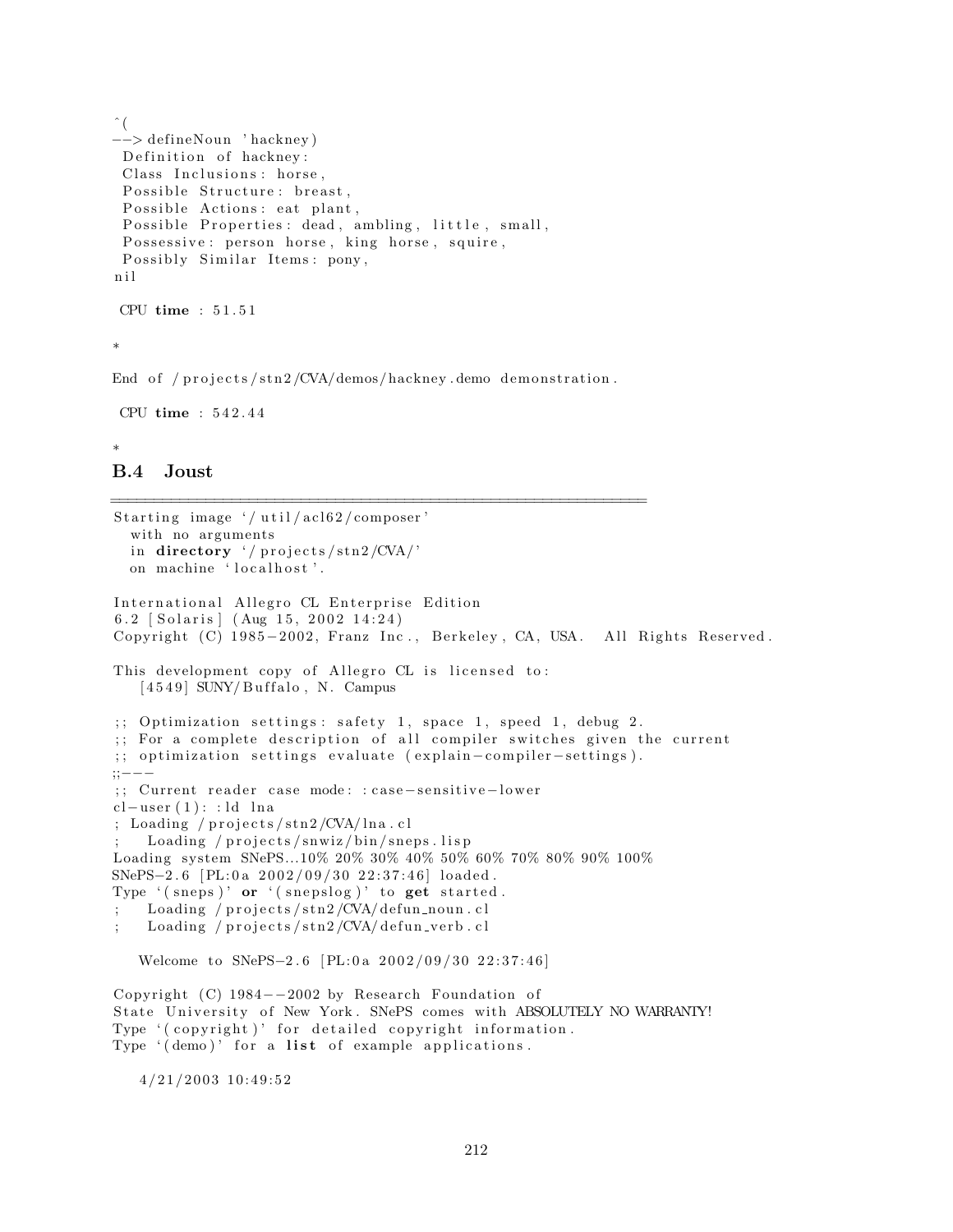```
∗ ( demo "demos/ j o u s t . demo" )
File / projects/\frac{\sin 2}{\cos 4} / \frac{\cos 2}{\cos 4} in \frac{\sin 2}{\cos 4} in \frac{\sin 2}{\cos 4} in \frac{\sin 2}{\cos 4} in \frac{\sin 2}{\cos 4} in \frac{\sin 2}{\cos 4} in \frac{\sin 2}{\cos 4} in \frac{\sin 2}{\cos 4} in \frac{\sin 2}{\cos 4} in \frac{\sin 2}{\cos 4} in \frac{\sin 2}{CPU time : 0 . 0 1
∗ ;; Joust Demo – originally created by K. Ehrlich
;;                                 modified by S. Napieralski
;; clear all info
(r \, \text{esetnet } t)Net reset
 CPU time : 0 . 0 0
∗
 ;; turn off singular path inference
 \hat{\ } (
−−> in−package s ni p )
#<The snip package>
 CPU time : 0.01∗
;;; redefine function to return nil
; ; ; so that forward inference will not be limited
\hat{\ } (
−−> defun broadcas t−one−repor t ( rep )
    (let (anysent)
       (\textbf{do}.\ \texttt{chset}\ (\texttt{ch} *\texttt{OUTGOING--CHANNELS}* \ \texttt{anysent})(\text{when } (is open.ch ch)(\text{setq answer (or (try-to-send-report rep ch) answer})))nil)
broadcas t−one−repor t
 CPU time : 0.00∗
;;; return to sneps package
\hat{a} (
−−> in−package snep s )
#<The sneps package>
 CPU time : 0.00∗
\hat{a}--> (setf snepsul::*infertrace* nil)
n i l
 CPU time : 0.01∗
;;; load background knowledge
(intext "/projects/stn2/CVA/demos/rels")
File / projects/stn2/CVA/demos/rels is now the source of input.
```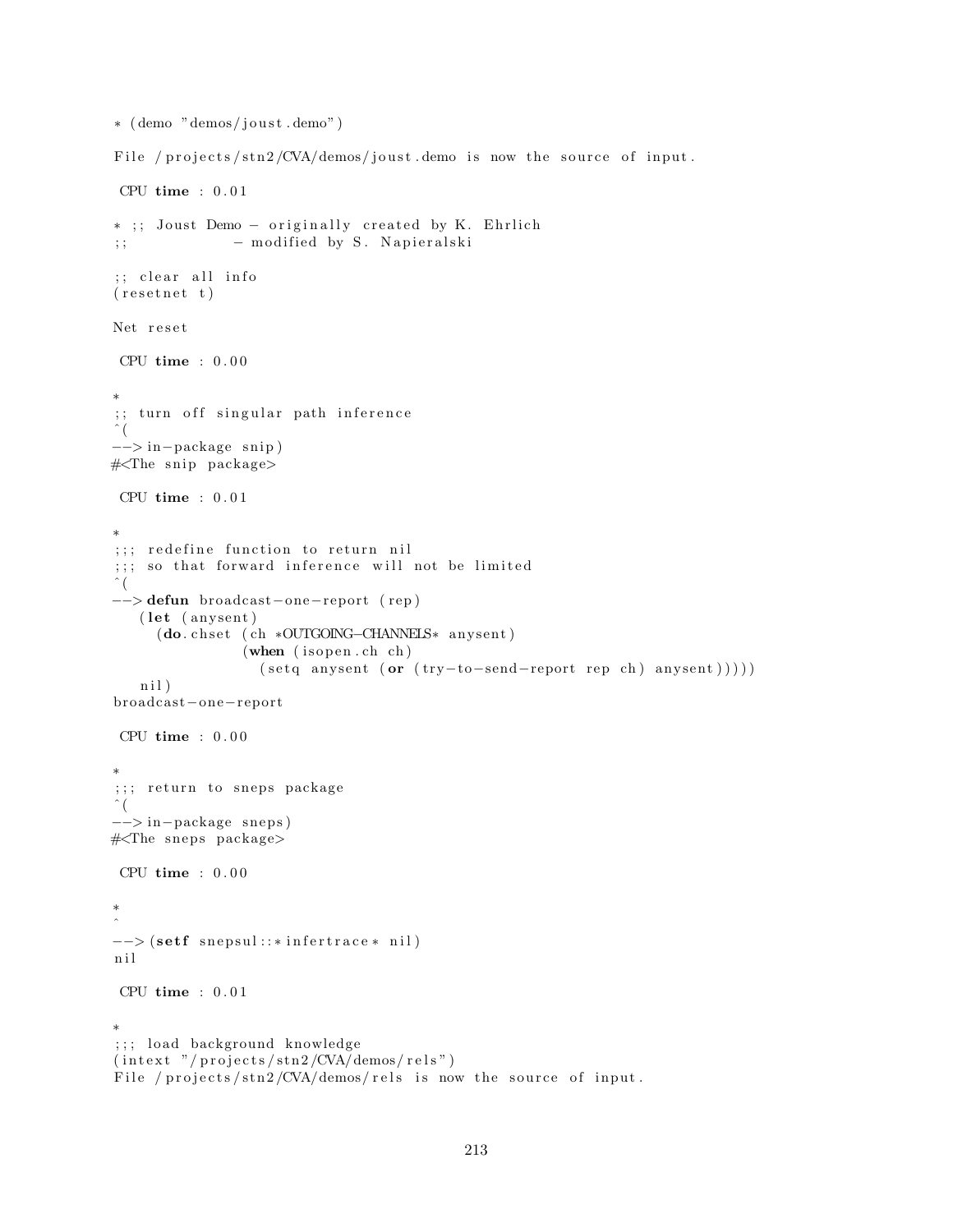CPU time  $: 0.00$ ∗ (al a2 a3 a4 after agent against antonym associated before cause class direction equiv etime event from in indobj instr into lex location manner member mode object on onto part place possessor proper-name property rel skf sp-rel stime subclass superclass subset superset synonym time to whole kn\_cat) CPU time : 0 . 0 4 ∗ End of file /  $projects$ / $str2$ /CVA/demos/rels CPU time : 0 . 0 5  $*(\text{ demo } " / \text{ projects} / \text{stn2} / \text{CVA} / \text{demos} / \text{paths}")$ File / projects/stn2/CVA/demos/paths is now the source of input. CPU time : 0 . 0 0 \* ;;; Composition of certain paths ;;; Make Before Transitive ( define – path before ( compose before ( kstar ( compose after – ! before ) ) ) ) before implied by the path ( compose before (kstar ( compose after – ! before) )) before− implied by the path ( compose ( k star ( compose before− ! after ) ) before− ) CPU  $time : 0.00$ ∗ ;;; Make After Transitive ( define - path after ( compose after ( kstar ( compose before - ! after ) ) ) ) after implied by the path ( compose after ( k star ( compose before− ! after ) ) ) after – implied by the path ( compose ( k star ( compose after – ! before ) ) after – ) CPU time : 0 . 0 0 ∗ ;; If X is a member of the class Y and Y is a subclass of Z then  $;$   $X$  is a member of the class  $Z$ . ;; Example: If Fido is a brachet and all brachets are hounds then  $;$ ;; Fido is a hound. ( define - path class ( compose class ( k star ( compose subclass - ! superclass ) ) ) ) class implied by the path (compose class  $(kstar (composite subclass - ! superclass)))$ class- implied by the path ( compose ( kstar ( compose superclass- ! subclass ) )  $class - )$ CPU time  $: 0.00$ ∗ ;; Make subclass transitive ( define - path subclass ( compose subclass ( k star ( compose superclass - ! subclass ) ) ) ) subclass implied by the path (compose subclass  $(kstar (composite superclass - ! subclass)))$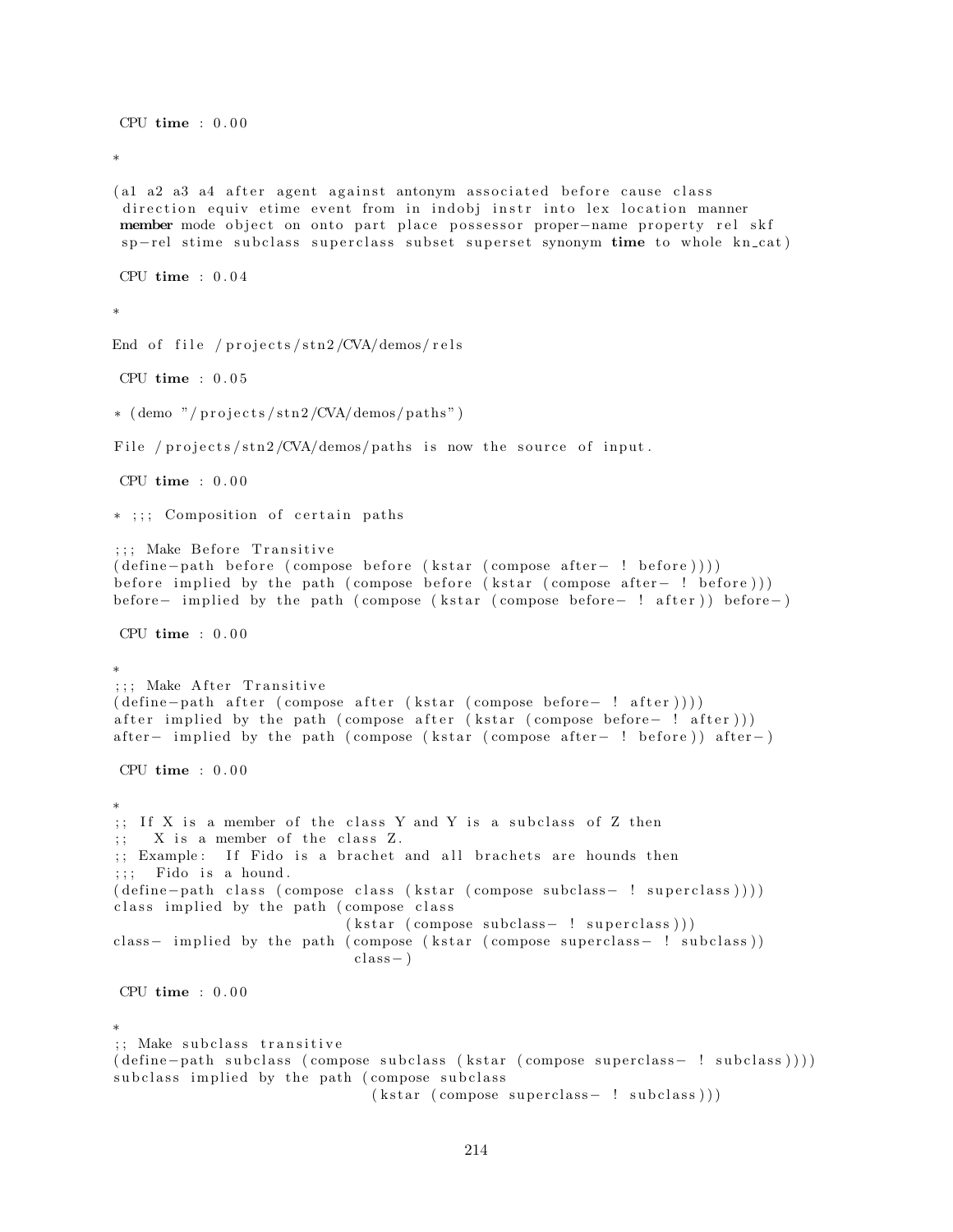```
subclass - implied by the path (compose
                                 (kstar (composite subclass - ! superclass))subclass - )CPU time : 0.00∗
;; Make member move over equiv arcs
(define-path member (compose member (kstar (compose equiv-! equiv)))member implied by the path ( compose member ( kstar ( compose equiv – ! equiv)))
member– implied by the path ( compose ( k star ( compose equiv− ! equiv ) ) member–)
CPU time : 0.00∗
End of /projects/stn2/CVA/demos/paths demonstration.
CPU time : 0.02∗ ( demo "/ p r o j e c t s / s t n 2 /CVA/demos/ j o u s t . b a se " )
File / projects/stn2/CVA/demos/joust base is now the source of input.
CPU time : 0 . 0 0
* ;;; This is the set of assertions which build the base network which
;;; corresponds to Karen Ehrlich's vocabulary acquisition project.
;;; Commented and made accessible by Alan Hunt and Geoffrey Koplas, '97
;;; The following is the information that needs to get fed into the network
;;; for the Narrative Acquisition demos; namely the background knowledge
\gamma;; on the words other than the one being acquired.
; Animals are physical objects
( describe
(assert subclass (build lex "animal") superclass (build lex "phys obj")
        kn\_cat "life"))
(m3! (kn_cat life) (subclass (m1 (lex animal)))
 (superclass (m2 (lex phys obj)))(m3! )
CPU time : 0 . 0 0
∗
; Quadrupeds are vertebrates
( describe
(assert subclass (build lex "quadruped") superclass (build lex "vertebrate")
        kn\_cat "life"))
(m6! (kn_cat life) (subclass (m4 (lex quadruped)))
 (superclass (m5 (lex vertebrate))))(m6! )
CPU time : 0 . 0 0
```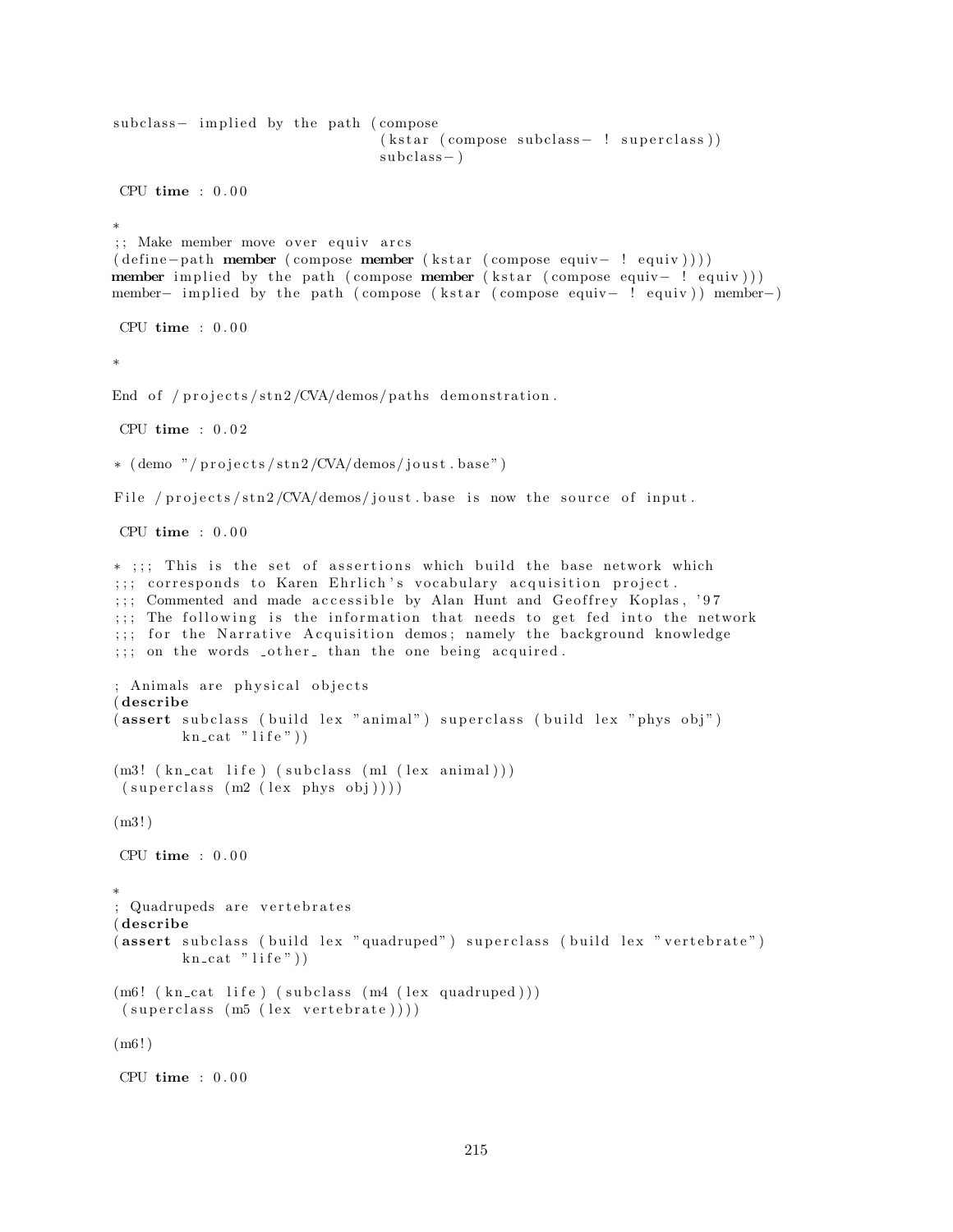```
∗
; Ungulates are herbivores
( describe
(assert subclass (build lex "ungulate") superclass (build lex "herbivore")
        kn\_cat "life")
(m9! (kncat life) (subclass(m7 (lex unguide)))(superclass (m8 (lex herbivore))))(m9!)CPU time : 0 . 0 0
∗
 Herbivore and carnivore are antonyms
( describe
( assert antonym ( build lex " herbivore" ) antonym ( build lex " carnivore" ) ) )
(m11! (antonym (m10 (lex carnivore)) (m8 (lex herbivore))))
(m11!)CPU time : 0 . 0 0
∗
; Mammals are animals
( describe
(assert subclass (build lex "mammal") superclass (build lex "animal")
        kn\_cat "life"))
(m13! (kn\_cat\_life) (subclass~(m12~(lex~mannal)))(superclass (ml (lex animal))))(m13!)CPU time : 0 . 0 1
∗
; Mammals are vertebrates
( describe
(assert subclass (build lex "mammal") superclass (build lex "vertebrate")
        kn\_cat "life"))
(m14! (kn_cat life) (subclass (m12 (lex mammal)))
(superclass (m5 (lex vertebrate))))(m14!)CPU time : 0.01∗
; Deer are mammals
( describe
(assert subclass (build lex "deer") superclass (build lex "mammal")
        kn\_cat "life"))
(m16! (kn_cat life) (subclass (m15 (lex deer)))
(superclass (m12 (lex mammal))))
```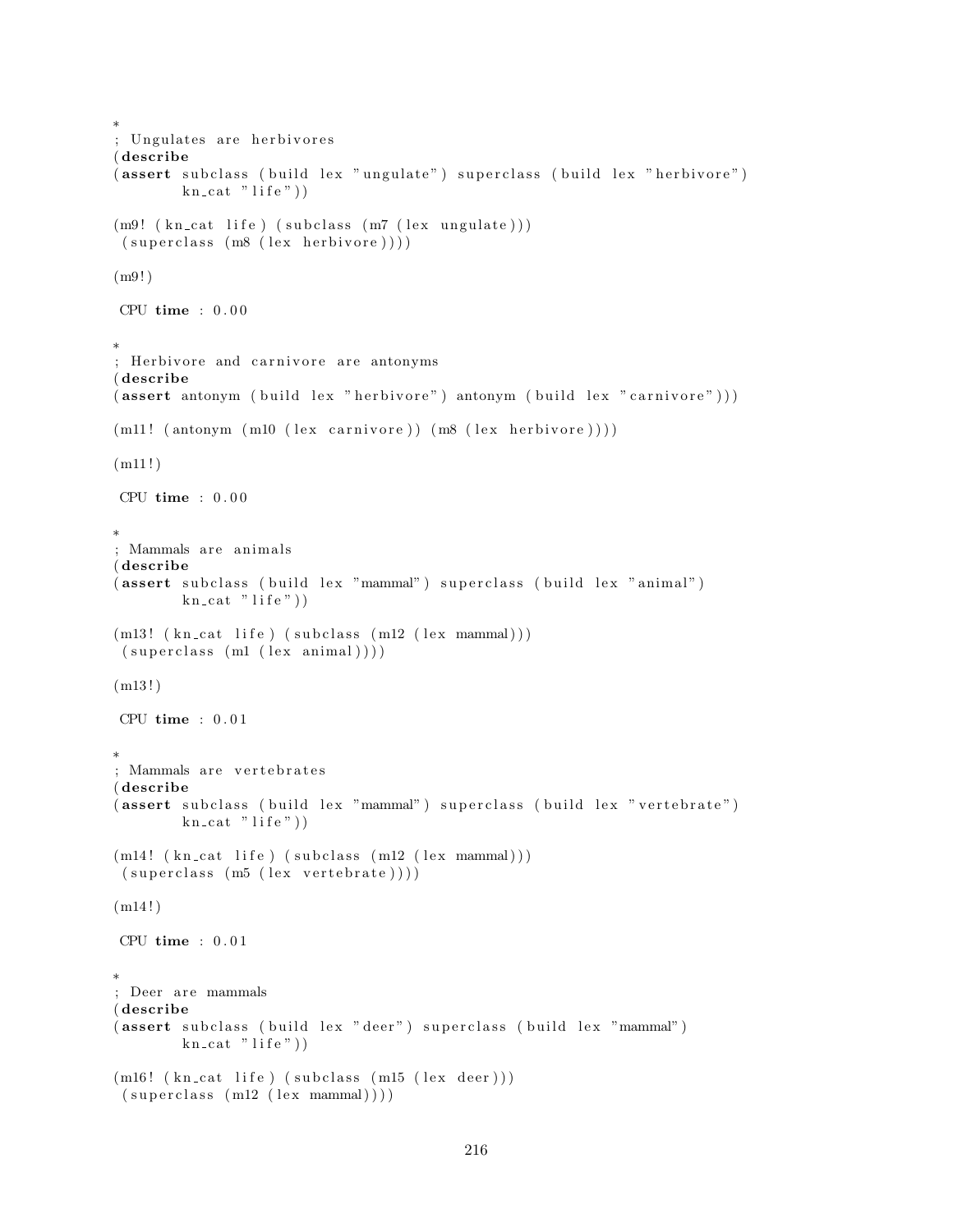```
(m16!)CPU time : 0 . 0 0
∗
; Deer are quadrupeds
( describe
(assert subclass (build lex "deer") superclass (build lex "quadruped")
        kn\_cat "life"))
(m17! (kn_cat life) (subclass (m15 (lex deer)))
(superclass (m4 (lex quadruped))))(m17!)CPU time : 0.00∗
; Deer are herbivores
( describe
(assert subclass (build lex "deer") superclass (build lex "herbivore")
        kn cat " life"))
(m18! (kn_cat life) (subclass (m15 (lex deer)))
(superclass (m8 (lex herbivore))))(m18!)CPU time : 0.00∗
; Deer are animals
( describe ( assert subclass ( build lex " deer") superclass ( build lex " animal")
                  kn\_cat "life"))
(m19! (kn_cat life) (subclass (m15 (lex deer))) (superclass (m1 (lex animal))))
(m19!)CPU time : 0.00∗
; Deer is a basic level category
( describe
(assert member ( build lex "deer") class ( build lex " basic ctgy")
        kn\_cat "life")
(m21! ( class (m20 (lex basic ctgy))) ( kn\_cat life) (member (m15 (lex deer))))(m21!)CPU time : 0.00∗
; Horses are quadrupeds
( describe
(assert subclass (build lex "horse") superclass (build lex "quadruped")
```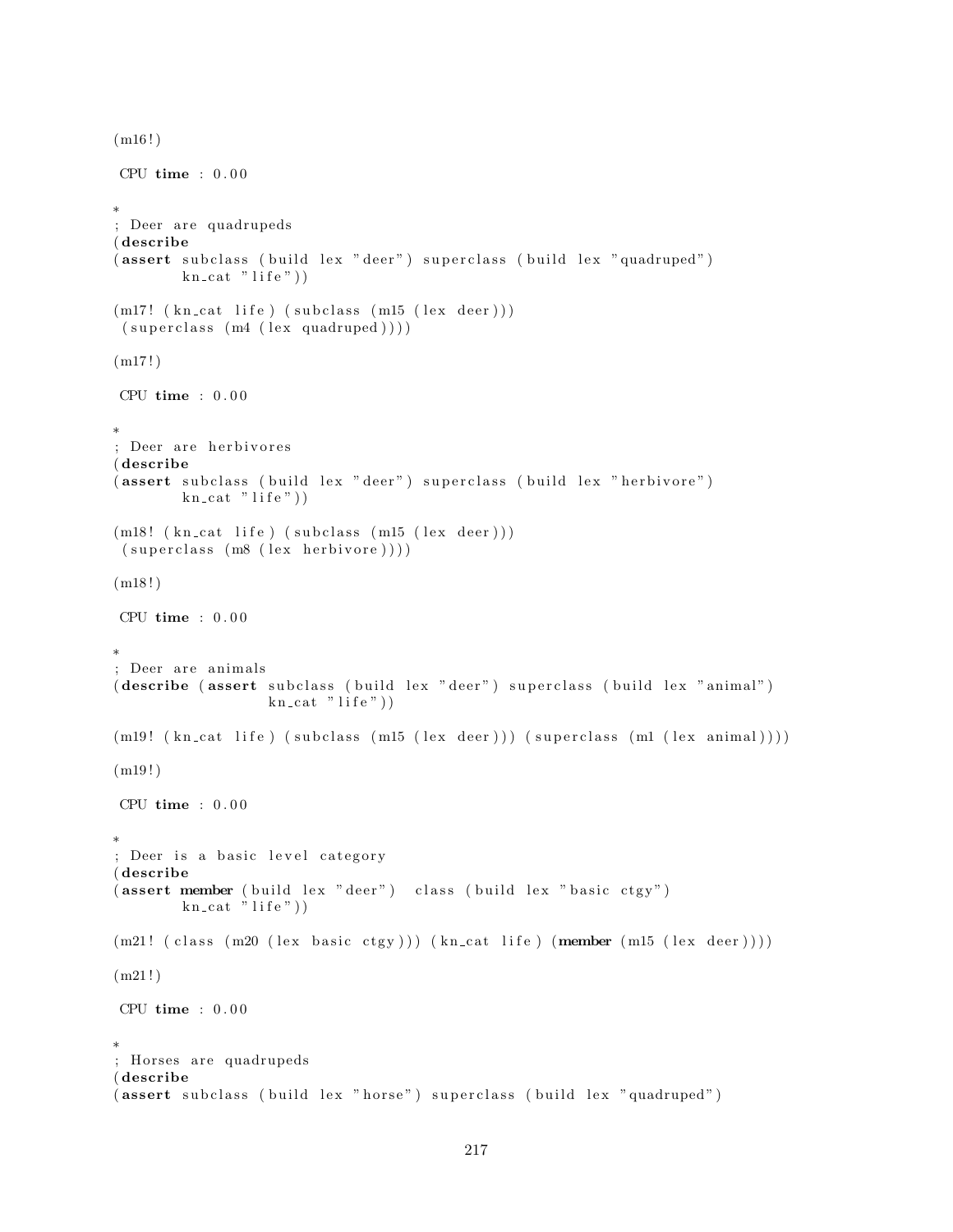```
kn\_cat "life")
(m23! (kn\_cat life) (subclass (m22 (lex horse)))(superclass (m4 (lex quadruped))))(m23!)CPU time : 0.00∗
; Horses are herbivores
( describe
(assert subclass (build lex "horse") superclass (build lex "herbivore")
        kn\_cat "life")
(m24! (kn_cat life) (subclass (m22 (lex horse)))
(superclass (m8 (lex herbivore))))(m24!)CPU time : 0 . 0 0
∗
; Horses are animals
( describe
(assert subclass (build lex "horse") superclass (build lex "animal")
        kn\_cat "life"))
(m25! (kn\_cat life) (subclass (m22 (lex horse)))(superclass (ml (lex animal))))(m25!)CPU time : 0.01∗
; Horse is a basic level category
( describe
(assert member (build lex "horse") class (build lex "basic ctgy")
        kn\_cat \rightarrow life"))
(m26! (class (m20 (lex basic ctgy))) (kn_cat life) (member (m22 (lex horse))))
(m26!)CPU time : 0 . 0 0
∗
; Ponies are animals
( describe ( assert subclass ( build lex "pony") superclass ( build lex " animal")
                  kn\_cat "life"))
(m28! (kn_cat life) (subclass (m27 (lex pony))) (superclass (m1 (lex animal))))
(m28!)CPU time : 0.01
```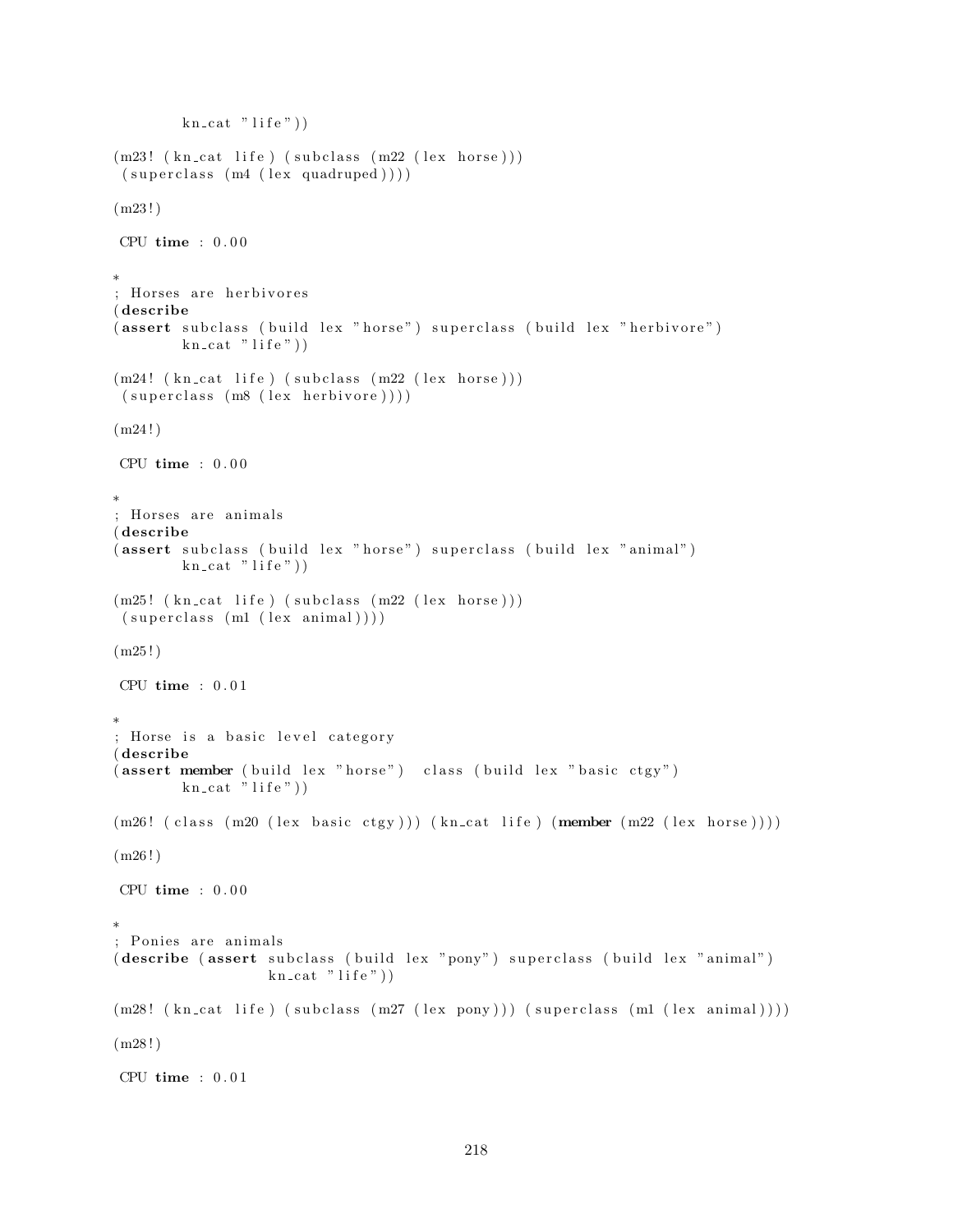```
; "Dogs are mammals"
( describe
(assert subclass (build lex "dog") superclass (build lex "mammal")
         kn\_cat "life"))
(m30! (kn_cat life) (subclass (m29 (lex dog))) (superclass (m12 (lex mammal))))
(m30!)CPU time : 0.00∗
;"Dogs are quadrupeds"
( describe
(assert subclass (build lex "dog") superclass (build lex "quadruped")
        kn\_cat "life"))
(m31! (kn_cat life) (subclass (m29 (lex dog)))
 (superclass (m4 (lex quadruped)))(m31!)CPU time : 0.00∗
; "Dogs are carnivores"
( describe
( assert subclass (build lex "dog") superclass (build lex "carnivore")))
(m32! \ (subclass \ (m29 \ (lex \ dog))) \ (superclass \ (m10 \ (lex \ carnivore))))(m32!)CPU time : 0 . 0 0
∗
; "Dogs are animals"
( describe
(assert subclass (build lex "dog") superclass (build lex "animal")
         kn\_cat "life"))
(m33! \thinspace (kn\_cat \thinspace life) (subclass \thinspace (m29 \thinspace (lex \thinspace dog))) (superclass \thinspace (ml \thinspace (lex \thinspace animal))))(m33 ! )
CPU time : 0.00∗
; Dog is a basic level category
( describe
 (assert member (build lex "dog") class (build lex "basic ctgy")kn\_cat "life"))
(m34! ( class (m20 (lex basic ctgy))) (kn_cat life) (member (m29 (lex dog))))
(m34!)
```
∗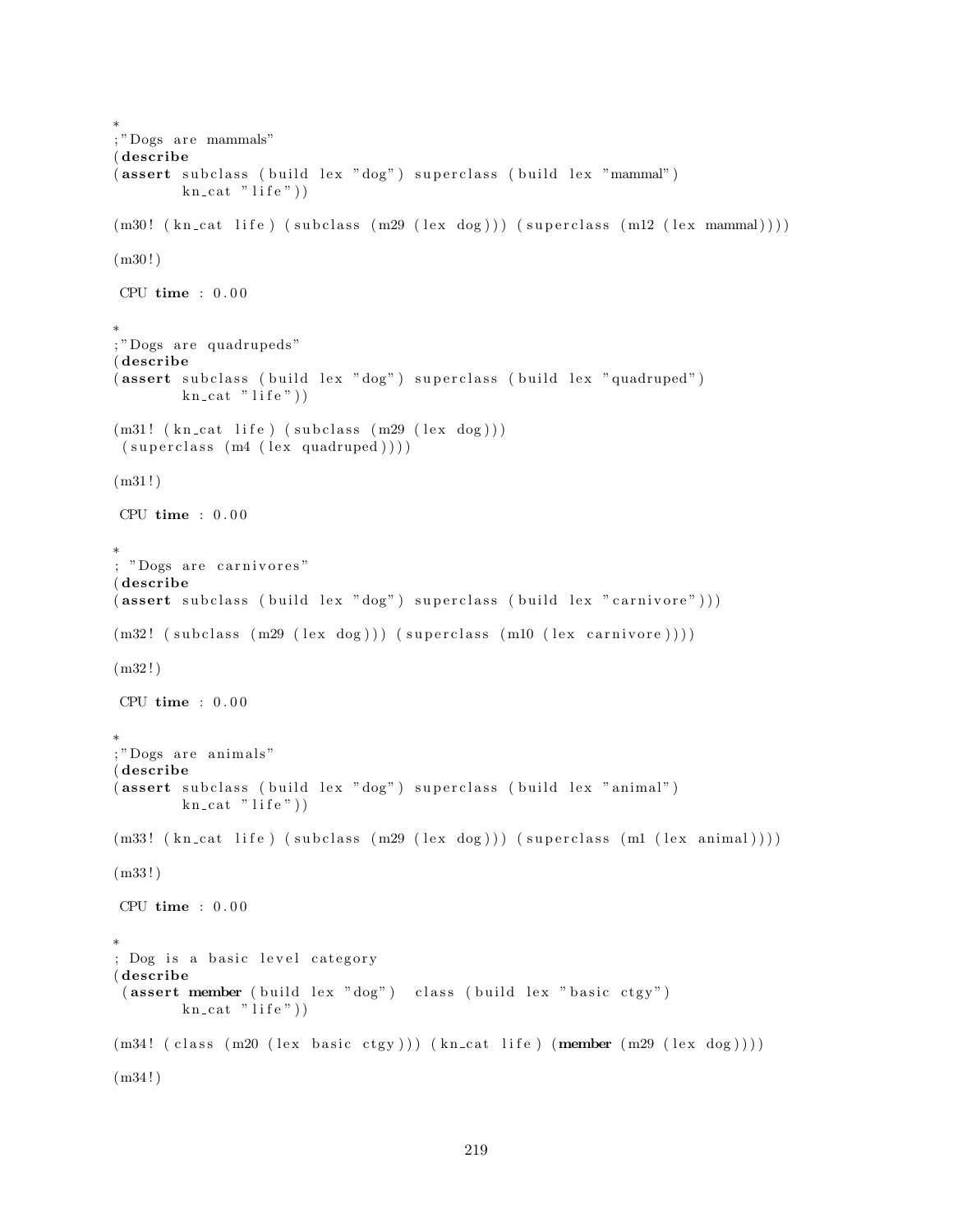```
CPU time : 0.00∗
; "Hounds are dogs"
( describe
(assert\,subclass\, (build\, lex\, "hound")\,superclass\, (build\, lex\, "dog")kn\_cat "life")
(m36! (kn_cat life) (subclass (m35 (lex hound))) (superclass (m29 (lex dog))))
(m36!)CPU time : 0 . 0 0
∗
; "Something is a member of the class dog"
( describe
(\text{assert member} \# \text{rex class} (\text{build lex "dog"))})(m37! ( class (m29 (lex dog ))) (member b1))
(m37!)CPU time : 0.00∗
; "The dog is possesed by something"
( describe
(assert\ object\ }{rex\ rel\ (build\ lex\ "dog")\ possess\ #rexboss))(m38! (object b1) (possessor b2) (rel (m29 (lex dog))))
(m38 ! )
CPU time : 0 . 0 0
∗
; "The thing that owns the dog is a person"
( describe
(assert member *rexboss class (build lex "person"))(m40! (class (m39 (lex person))) (member b2))(m40!)CPU time : 0.00∗
; Kings are persons
( describe
(add subclass (build lex "king") superclass (build lex "person")
        kn\_cat "life"))
(m42! (kn_cat life) (subclass (m41 (lex king)))
(superclass (m39 (lex person))))(m42!)
```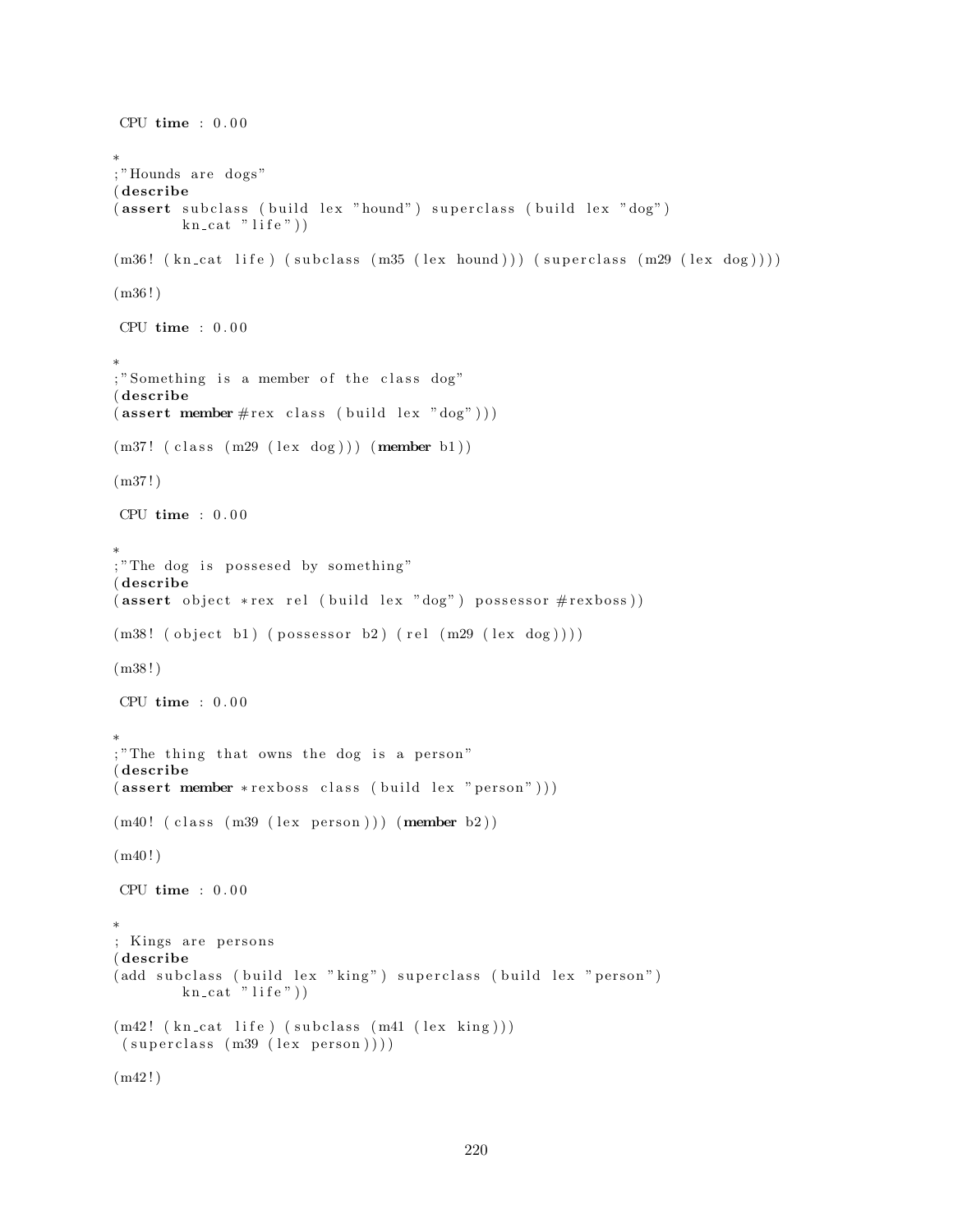```
CPU time : 0.01∗
; Wizards are persons.
( describe
(assert subclass (build lex "wizard") superclass (build lex "person")
        kn\_cat "life")
(m44! (kn_cat life) (subclass (m43 (lex wizard)))
(superclass (m39 (lex person))))(m44!)CPU time : 0 . 0 1
∗
; Barons are persons.
( describe
(assert subclass (build lex "baron") superclass (build lex "person")
        kn cat "life")
(m46! (kn_cat life) (subclass (m45 (lex baron)))
(superclass (m39 (lex person))))(m46!)CPU time : 0.01∗
; Knights are persons.
( describe
(assert subclass ( build lex " knight") superclass ( build lex " person")
        kn\_cat "life"))
(m48! (kn_cat life) (subclass (m47 (lex knight)))
(superclass (m39 (lex person))))(m48!)CPU time : 0.00∗
; Person is a basic level category
( describe
(assert member ( build lex " person" ) class ( build lex " basic ctgy" )
        kn\_cat "life"))
(m49! (class (m20 (lex basic ctgy))) (kn_cat life) (member (m39 (lex person))))
(m49!)CPU time : 0.01∗
; Something is named 'King Arthur'
( describe
 ( assert object #KA proper-name ( build lex "King Arthur")
         kn\_cat "life"))
```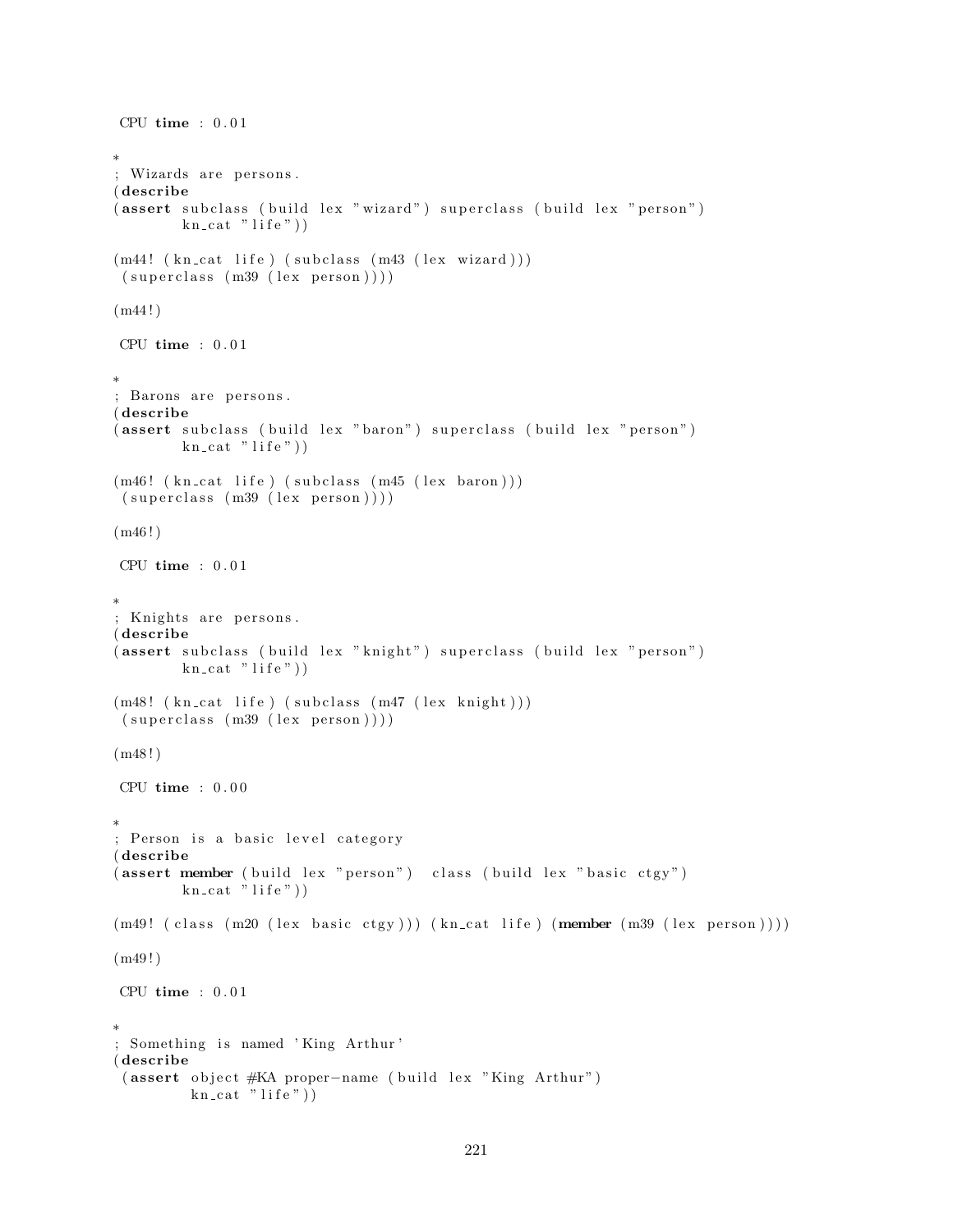```
(m51! (kn_{cat} 1ife) (object b3) (proper-name (m50 (lex King Arthur))))(m51!)CPU time : 0.01∗
; King Arthur is a king
( describe
(assert member *KA class (build lex "king")
        kn\_cat "life"))
(m52! (class (m41 (lex king))) (kncat life) (member b3))(m52!)CPU time : 0 . 0 0
∗
; The Round Table is a table
( describe
(assert member ( build lex "Round Table") class ( build lex "table")
        kn\_cat "life"))
(m55! (class (m54 (lex table))) (kn_cat life) (member (m53 (lex Round Table))))
(m55!)CPU time : 0.01∗
; King Arthur owns the Round Table
( describe
( assert possessor *KA object ( build lex "Round Table") rel ( build lex " table")
        kn\_cat "life"))
(m56! (kn_cat life) (object (m53 (lex Round Table))) (possessor b3)
 (\text{rel} (\text{m54} (\text{lex table}))))(m56!)CPU time : 0.01∗
; There is something named 'Excalibur'
( describe
( assert object #Excalibur proper-name ( build lex "Excalibur")
        kn\_cat "life"))
(m58! (kn_cat life) (object b4) (proper-name (m57 (lex Excalibur))))
(m58!)CPU time : 0.00∗
; Excalibur is a sword
```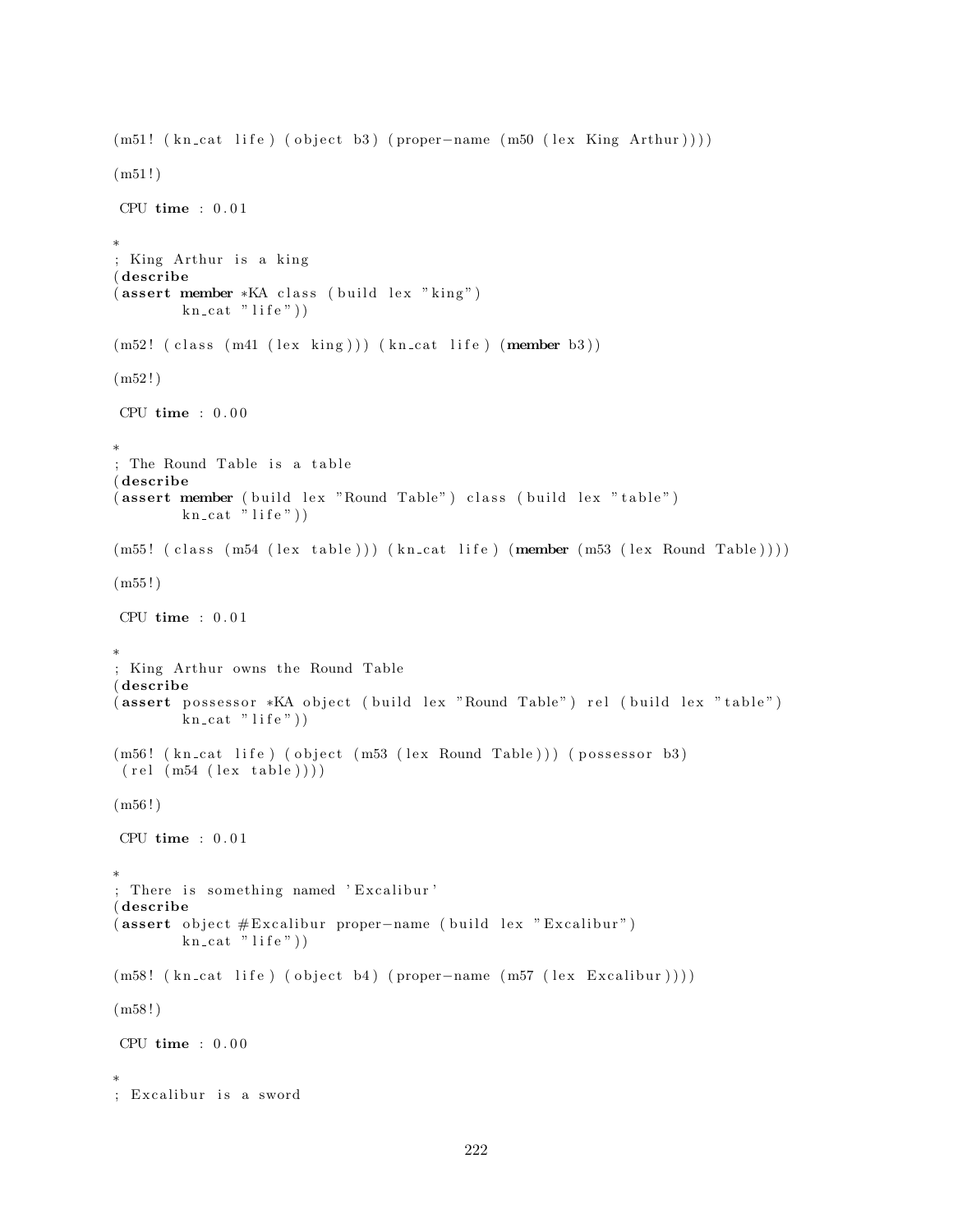```
( describe
( assert member * Excalibur class ( build lex " sword")
        kn\_cat "life"))
(m60! (class (m59 (lex sword))) (kn_cat life) (member b4))
(m60!)CPU time : 0 . 0 0
∗
; King Arthur owns Excalibur
( describe
(assert object * Excalibur rel (build lex "sword") possessor * KA
        kn\_cat "life"))
(m61! \ (kn\_cat \ life) \ (object \ b4) \ (possessor \ b3) \ (rel \ (ms9 \ (lex \ sword))))(m61!)CPU time : 0 . 0 0
∗
; Something is named 'Merlin'
( describe
( assert object #Mer proper-name ( build lex "Merlin")
        \text{kn\_cat} " life"))
(m63! (kn_{cat} life) (object b5) (proper-name (m62 (lex Merlin))))
(m63 ! )
CPU time : 0.01∗
; Merlin is a wizard.
( describe
(assert member *Mer class (build lex "wizard")
        kn\_cat "life"))
(m64! (class (m43 (lex wizard))) (kn_cat life) (member b5))
(m64!)CPU time : 0.00∗
; Something is named 'Sir Galahad'
( describe
 (assert object #Galahad proper-name ( build lex "Sir Galahad")
         kn\_cat "life"))
(m66! (kn_cat life) (object b6) (proper-name (m65 (lex Sir Galahad))))
(m66!)CPU time : 0.00
```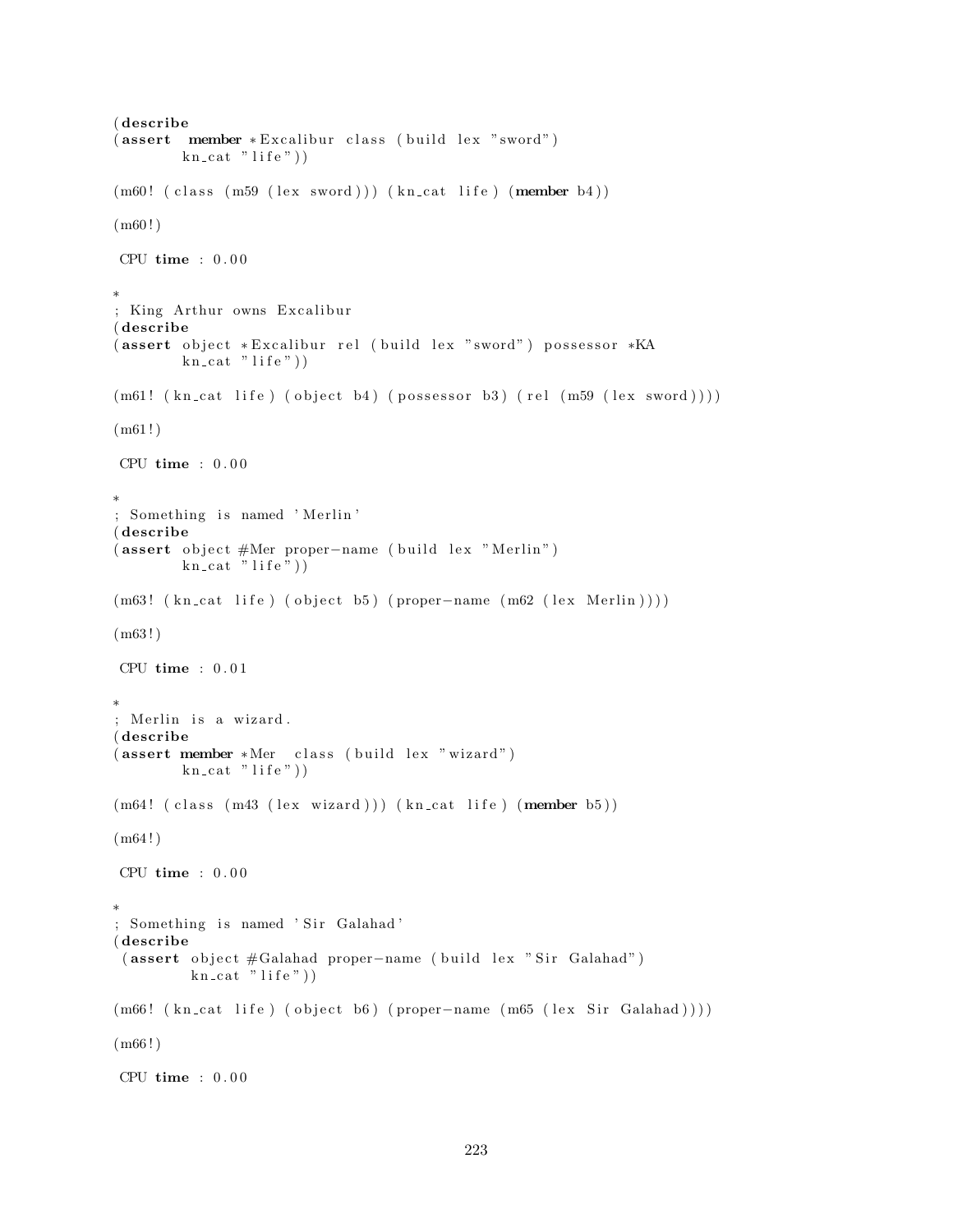```
∗
; Sir Galahad is a knight
( describe
( assert member * Galahad class ( build lex "knight")
        kn\_cat "life"))
(m67! (class (m47 (lex knight))) (kn_cat life) (member b6))
(m67!)CPU time : 0.01∗
; Something is named 'Sir Tristram'
( describe
( assert object # Tris proper-name ( build lex " Sir Tristram")
        kn\_cat "life"))
(m69! (kn_cat life) (object b7) (proper-name (m68 (lex Sir Tristram))))
(m69!)CPU time : 0 . 0 1
∗
; Sir Tristram is a knight
( describe
(assert member * Tris - class (build lex "knight")kn\_cat "life"))
(m70! (class (m47 (lex knight))) (kn cat life) (member b7))
(m70!)CPU time : 0.01∗
; Something is named 'Sir Gawain'
( describe
(assert object #SG proper-name (build lex "Sir Gawain")
        kn\_cat "life"))
(m72! \ (kn\_cat \ life) \ (object \ b8) \ (proper-name \ (m71 \ (lex \ Sir \ Gawain))))(m72!)CPU time : 0.00∗
; Sir Gawain is a knight
( describe
(assert member *SG class (build lex "knight")
        kn\_cat "life"))
(m73! ( class (m47 (lex knight))) (kn_cat life) (member b8))
(m73 ! )
```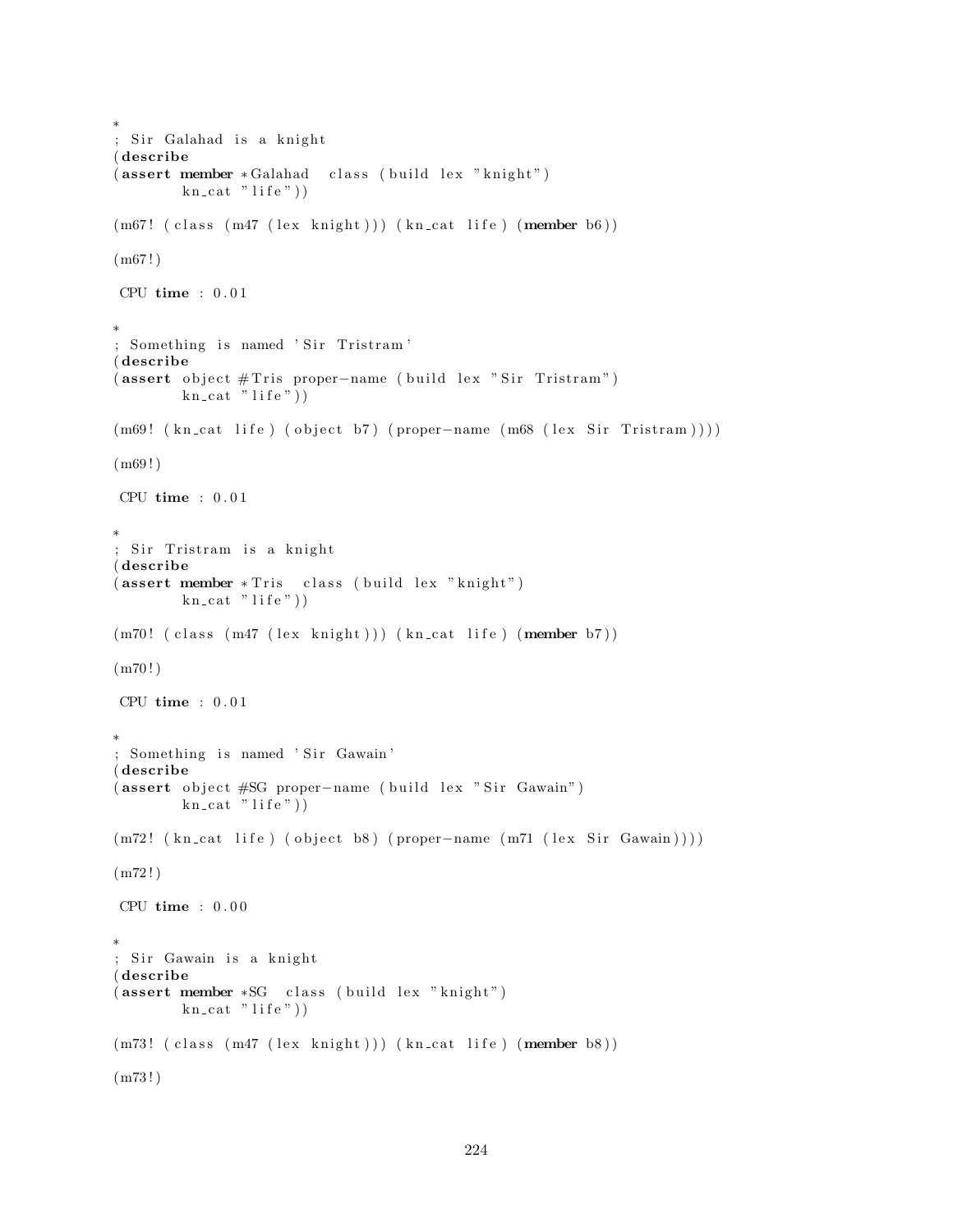```
CPU time : 0.00∗
; Something is named 'King Ban'
( describe
(assert object #Ban proper-name (build lex "King Ban")
        kn\_cat "life")
(m75! ( kn_cat life ) ( object b9) ( proper-name (m74 ( lex King Ban ) ) )
(m75!)CPU time : 0 . 0 1
∗
; King Ban is a king
( describe
(assert member *Ban class (build lex "king")
        kn\_cat "life"))
(m76! (class (m41 (lex king))) (kn_cat life) (member b9))
(m76!)CPU time : 0.01∗
; Something is named 'King Bors'
( describe
( assert object #Bors proper-name ( build lex "King Bors")
        kn\_cat "life"))
(m78! \text{ (kncat life)} (object b10) (proper-name (m77 (lex King Bors))))(m78!)CPU time : 0.01∗
; King Bors is a king
( describe
(assert member *Bors class (build lex "king")
        kn\_cat "life"))
(m79! (class (m41 (lex king))) (kncat life) (member b10))(m79 ! )
CPU time : 0.00∗
; Something is named 'King Lot'
( describe
( assert object #Lot proper-name ( build lex "King Lot")
        kn\_cat "life"))
(m81! ( kn_cat life ) ( object b11) ( proper-name (m80 ( lex King Lot ) ) ) )
```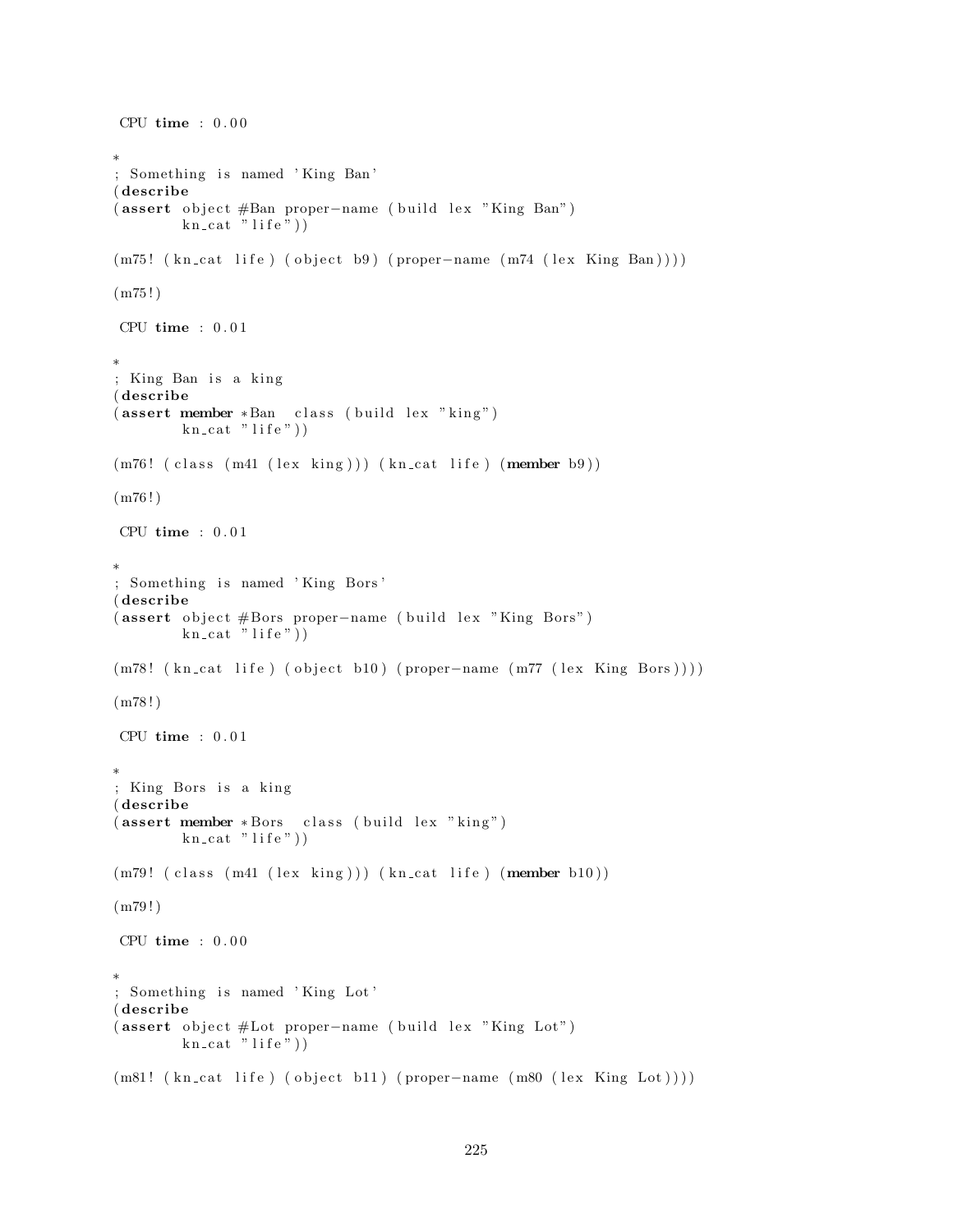```
(m81!)CPU time : 0.00∗
; King Lot is a king
( describe
(assert member * Lot class (build lex "king")
        kn\_cat "life"))
(m82! (class (m41 (lex king))) (kn_cat life) (member b11))
(m82!)CPU time : 0 . 0 0
∗
; Sideboards are furniture
( describe
(assert subclass (build lex "sideboard") superclass (build lex "furniture")
        kn\_cat "life")
(m85! (kn_cat life) (subclass (m83 (lex sideboard)))
(superclass (m84 (lex familiar e))))(m85!)CPU time : 0 . 0 1
∗
; Tables are furniture
( describe
(assert subclass (build lex "table") superclass (build lex "furniture")
        kn\_cat "life"))
(m86! (kn_cat life) (subclass (m54 (lex table)))
(superclass (m84 (lex familiar e))))(m86!)CPU time : 0.00∗
; Chairs are furniture
( describe
(assert subclass (build lex "chair") superclass (build lex "furniture")
        kn\_cat "life"))
(m88! (kn_cat life) (subclass (m87 (lex chair)))
(superclass (m84 (lex familiar e))))(m88!)CPU time : 0 . 0 0
∗
; Chair is a basic level category
( describe
```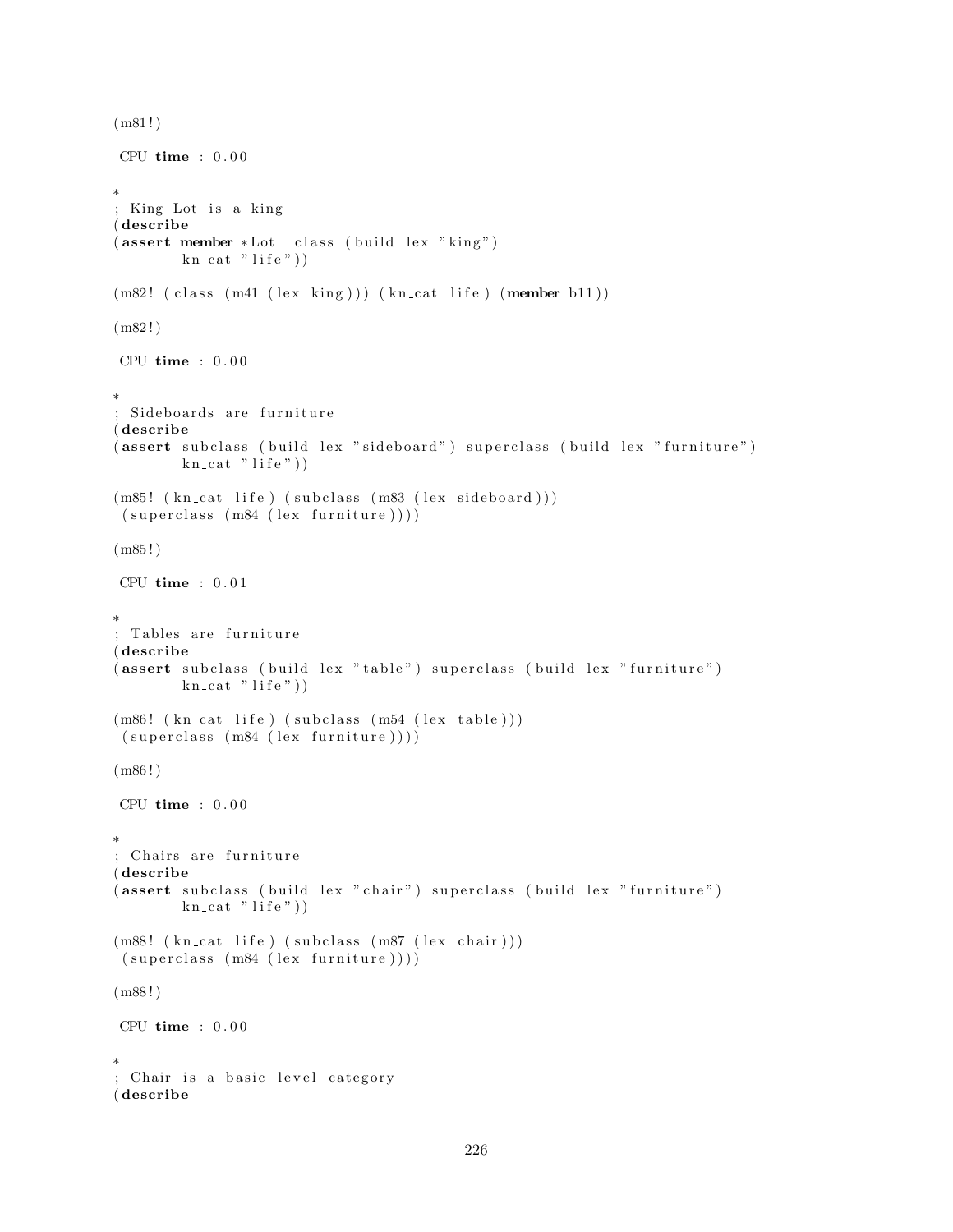```
(assert member (build lex "chair") class (build lex "basic ctgy")kn\_cat "life")
(m89! ( class (m20 (lex basic ctgy))) (kn_cat life) (member (m87 (lex chair))))
(m89!)CPU time : 0 . 0 1
∗
; Table is a basic level category
( describe
(assert member (build lex "table") class (build lex "basic ctgy")
        kn\_cat \rightarrow life")
(m90! (class (m20 (lex basic ctgy))) (kn_cat life) (member (m54 (lex table))))
(m90!)CPU time : 0 . 0 1
∗
; White is a color
( describe
(assert member (build lex "white") class (build lex "color")
        kn cat "life"))
(m93! ( class (m92 (lex color))) (kn_cat life) (member (m91 (lex white))))
(m93 ! )
CPU time : 0.00∗
; Black is a color
( describe
(assert member (b uild lex "black") class (b uild lex "color")kn\_cat "life"))
(m95! (class (m92 (lex color))) (kn_cat life) (member (m94 (lex black))))
(m95 ! )
CPU time : 0.01∗
; Small is a size
( describe
(assert member (build lex "small") class (build lex "size")
        kn\_cat "life"))
(m98! (class (m97 (lex size))) (kn_cat life) (member (m96 (lex small))))
(m98 ! )
CPU time : 0.01∗
```

```
227
```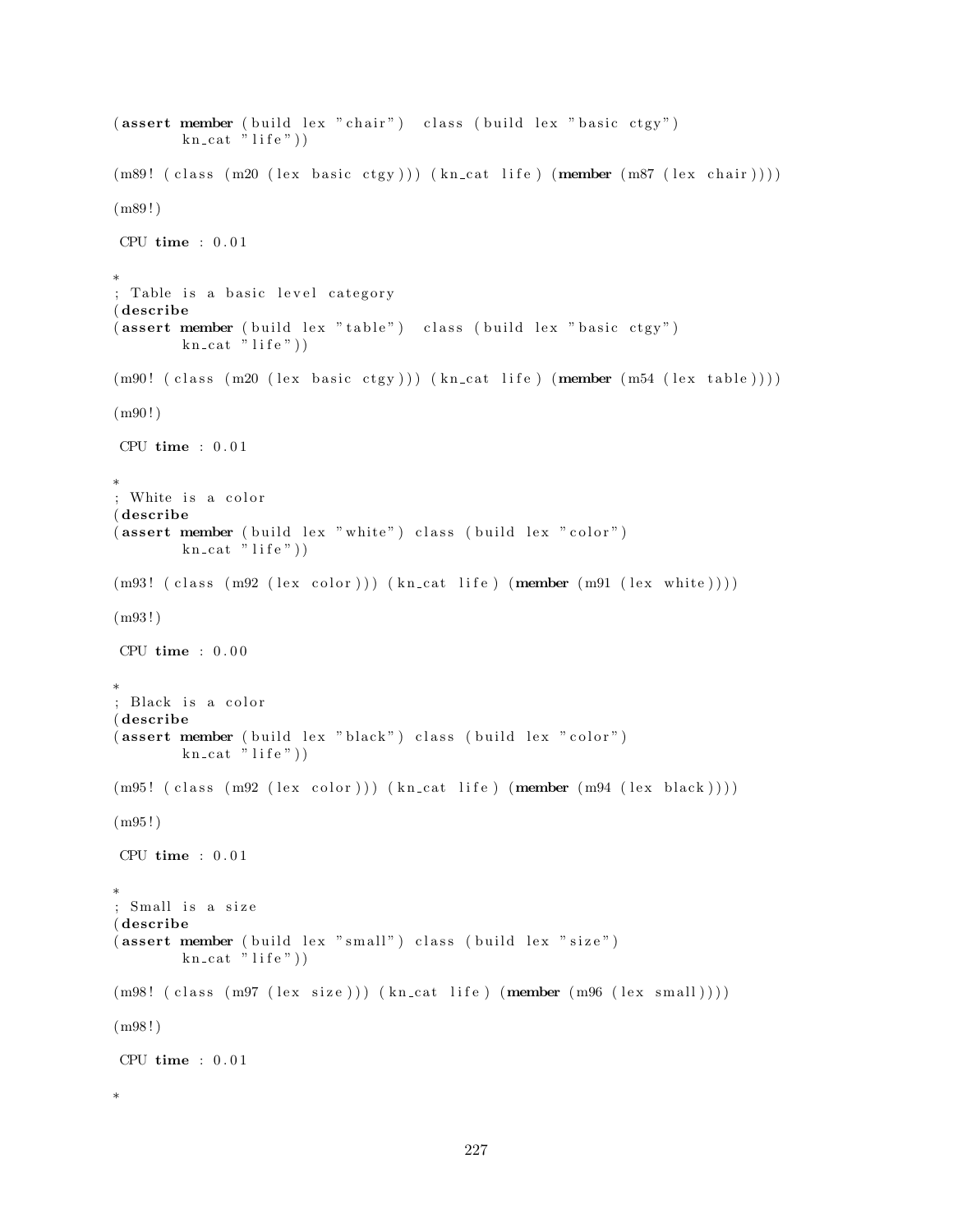```
; "Small" and "little" are synonyms
( describe
(assert synonym (build lex "small") synonym (build lex "little")
        kn cat " life"))
(m100! (kn\text{-}cat\text{-}life) (synonym\text{-}(m99 \text{-} (lex\text{-}little)) (m96 \text{-} (lex\text{-}small)))(m100!)CPU time : 0.01∗
; Large is a size
( describe
(assert member (build lex "large") class (build lex "size")kn\_cat "life"))
(m102! (class (m97 (lex size))) (kncat life) (member (m101 (lex large))))(m102!)CPU time : 0 . 0 1
∗
; "Large" and "big" are synonyms
( describe
(assert synonym ( build lex "large") synonym ( build lex " big")
        kn\_cat "life"))
(m104! (kn_cat life) (synonym (m103 (lex big)) (m101 (lex large))))
(m104!)CPU time : 0 . 0 0
∗
; Spears are weapons
( describe
(assert subclass (build lex "spear") superclass (build lex "weapon")
        kn\_cat "life"))
(m107! (kn_cat life) (subclass (m105 (lex spear)))
(superclass (m106 (lex weapon))))(m107!)CPU time : 0 . 0 0
∗
; Jousts are types of combat
; (describe
; (assert subclass (build lex "joust") superclass (build lex "combat")
        kn\_cat "life"))
; Tourneys are types of combat
( describe
(assert subclass (build lex "tourney") superclass (build lex "combat")
        kn\_cat "life"))
```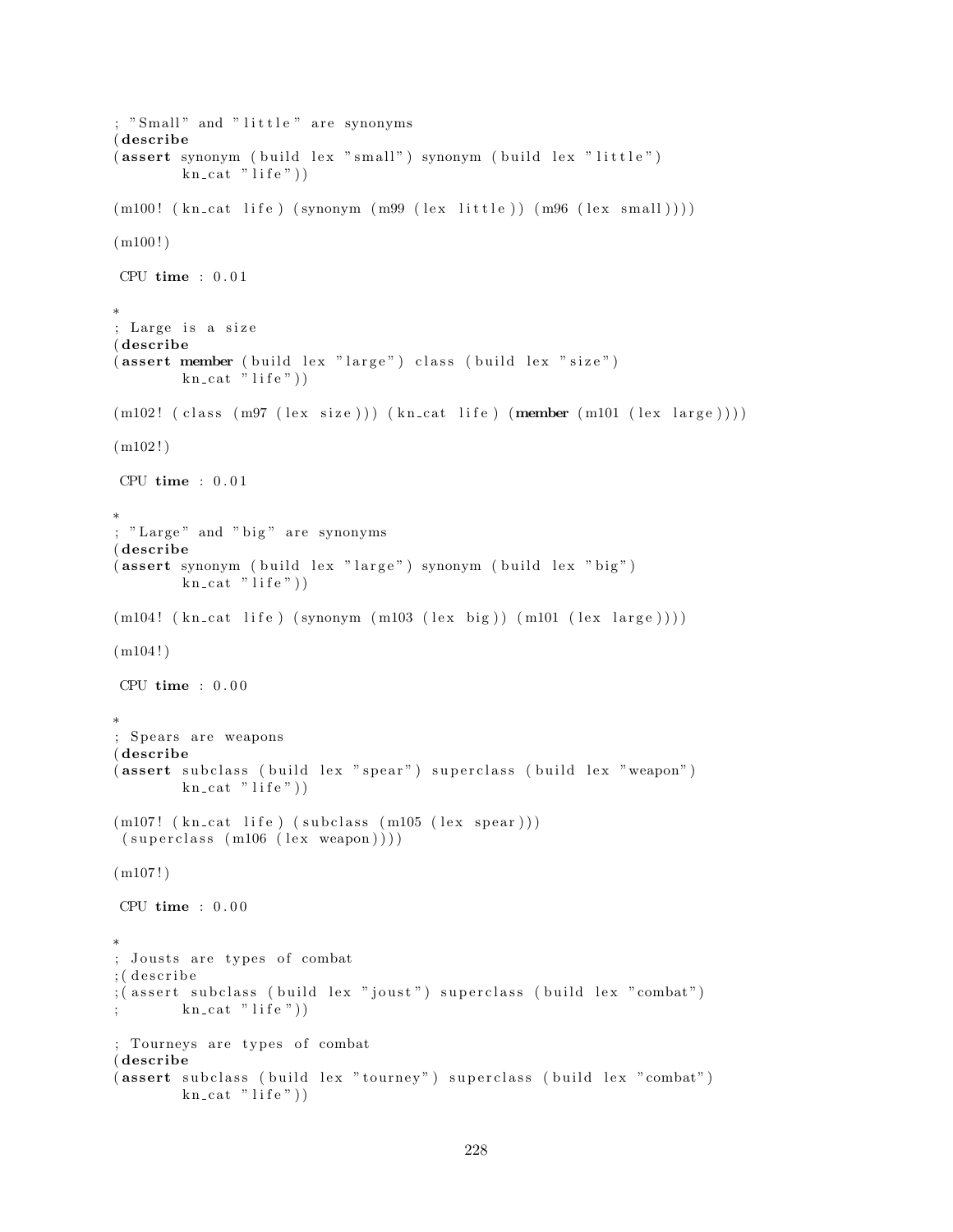```
(m110! (kn\_cat life) (subclass (m108 (lex tourney)))(superclass (m109 (lex combat))))(m110!)CPU time : 0 . 0 0
∗
; Combat is a type of event
( describe
(assert subclass (build lex "combat") superclass (build lex "event")
         kn\_cat "life")
(m112! (kn\_cat life) (subclass (m109 (lex combat)))(superclass (m111 (lex event))))(m112!)CPU time : 0 . 0 0
∗
; Tourney is another word for Tournament
( describe
(assert synonym (build lex "tourney") synonym (build lex "tournament")
         kn\_cat "life")
(m114! \ (kn\_cat \; life \;) \; (synonym \; (m113 \; (lex \; tournament \;)) \; (m108 \; (lex \; tourney))))(m114!)CPU time : 0.00∗
; "Kill" and "Slay" are synonyms
( describe
( assert synonym ( build lex "\text{kill}" ) synonym ( build lex "\text{slay}" ) \text{kn\_cat} "life" ) )
(m117! \ (kn\_cat \ life) (synonym \ (m116 \ (lex \ slag)) \ (m115 \ (lex \ kill))))(m117!)CPU time : 0.01∗
;;######################
; ; RULES
;;######################
; Tourneys and Jousts are formal, mock things
( describe
(add for all $event
         ant (;; (build member * event class (build lex "joust"))
               (buid member * event class (build lex "tourney"))cq ( ( build object * event property ( build lex "formal" ) )
              (\text{build object } * \text{event property } (\text{build lex } "mock"))kn\_cat " life -rule.2"))
```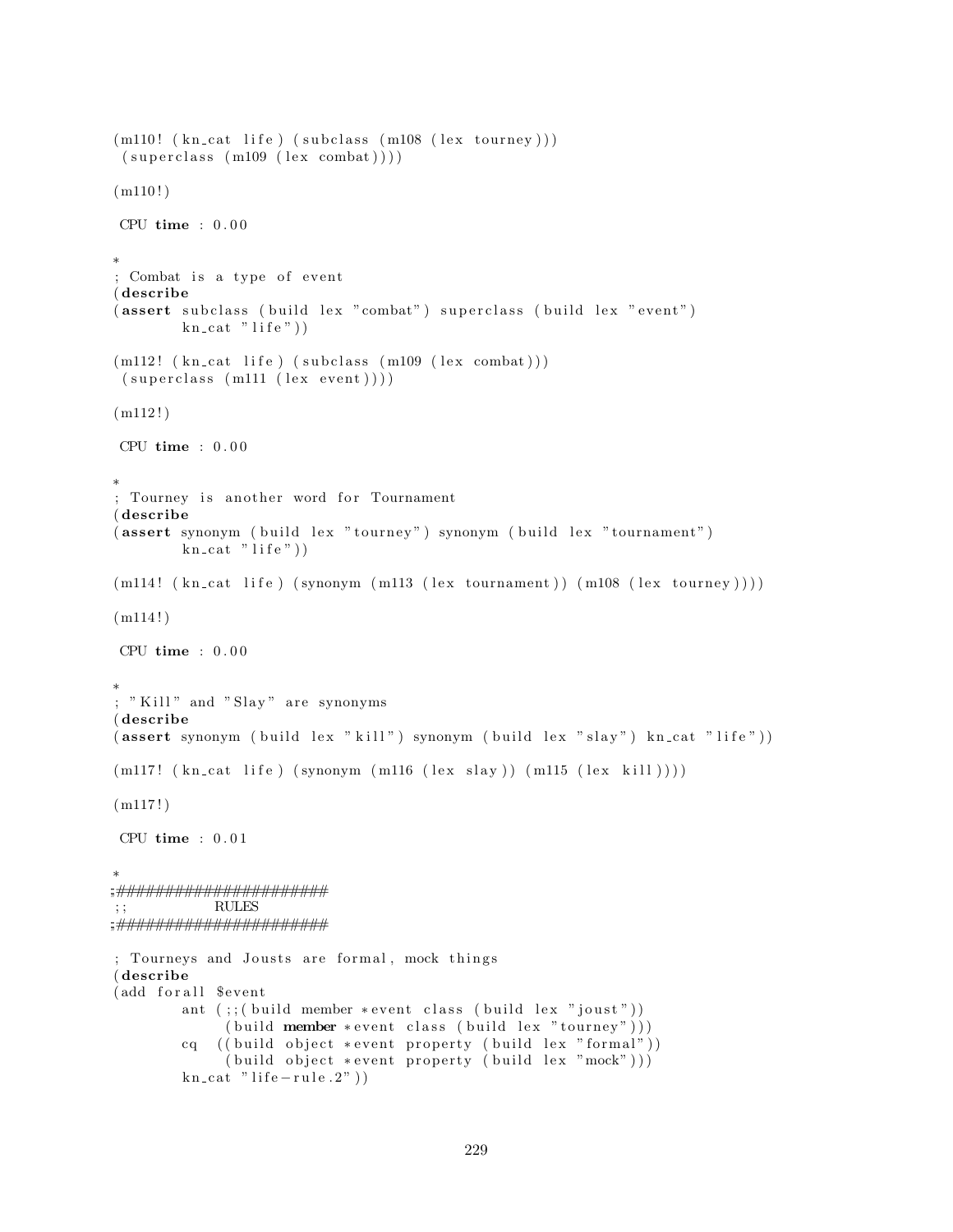```
(m120! (for all v1) (ant (p1 (class (m108 (lex tourney))) (member v1)))
 (cq (p3 (object v1) (property (m119 (lex mock))))(p2 (object v1) (property (m118 (lex formal))))(kn_{\text{cat}}\text{life}-rule.2))
(m120!)CPU time : 0 . 1 3
∗
; If an event is formal then there is some entity that arranges
  the event.
( describe
(add for all $event
        ant (( build object * event property ( build lex "formal"))(\text{build member} * \text{event class} (\text{build lex} "event"))cq ( build agent ( build skf "arranger-of" a1 ∗ event)
                   act (build action (build lex "arrange")
                               object * event)kn\_cat " life -rule.1")
(m122! (for all v2)(ant (p5 (class (m111 (lex event))) (member v2))(p4 (object v2) (property (m118 (lex formal))))(cq)(p8 (act (p7 (action (m121 (lex arrange)))) (object v2)))(\text{agent } (p6 (a1 v2) (skf arrangement - of))))(kn_{\text{cat}}\text{life}-rule.1)(m122!)CPU time : 0 . 0 5
∗
; If something is a hound then that thing hunts.
( describe
(add for all $hound1
        ant ( build member * hound1 class ( build lex " hound"))
        cq ( build agent *hound1 act ( build action ( build lex " hunt")))
        kn\_cat " life -rule.1")
(m125! (for all v3) (ant (p9 (class (m35 (lex hound))) (member v3)))(cq (p10 (act (m124 (action (m123 (lex hunt)))) (agent v3)))(kn_{\text{cat}}\text{life}-rule.1)(m125!)CPU time : 0 . 0 2
∗
;; If something bays and it is a member of some class then
;; that class is a subclass of hound
( describe
 (add for all ($bayer $ categ)
  &ant ((build agent *bayer act (build action (build lex "bay")))
         (b uild member * bayer class * categ))
   cq ( build subclass * categ superclass ( build lex "hound") ) ) )
```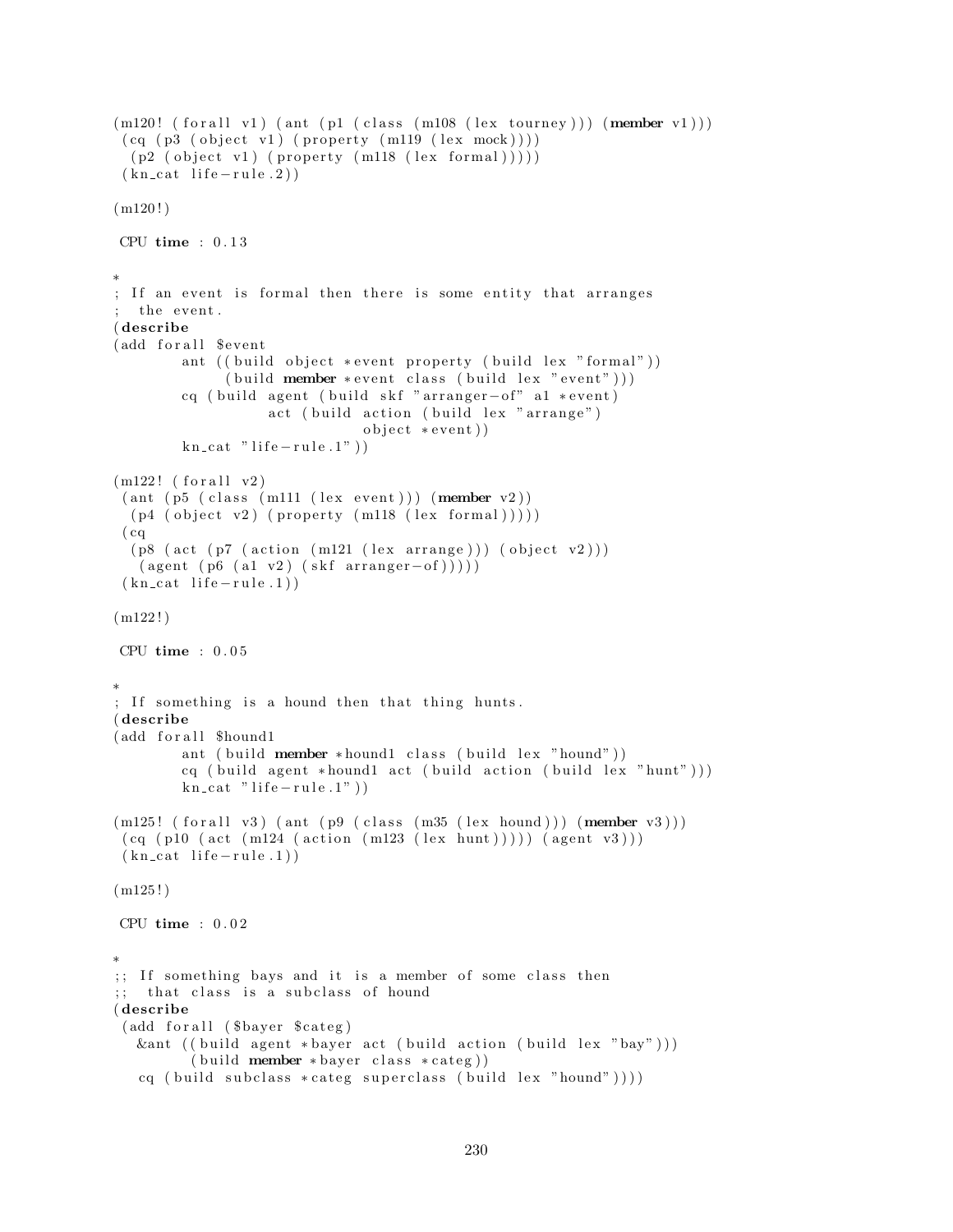```
(m163! (class (m20 (lex basic ctgy))) (member (m15 (lex deer))))
(m162! (class (m20)) (member (m22 (lex horse))))(m161!~(class~(m20))~(member~(m29~(lex~dog))))(m160! (class (m12 (lex mammal))) (member b1))
(m159! (class (m10 (lex carnivore))) (member b1))
(m158! (class (m5 (lex vertebrate))) (member b1))
(m157! (class (m4 (lex quadruped))) (member b1))
(m156! (class (m2 (lex phys obj))) (member b1))
(m155! (class (m1 (lex animal))) (member b1))
(m154!~(class~(m20))~(member~(m39~(lex~person))))(m153! (class (m41 (lex king))) (member b3))
(m152! (class (m39)) (member b3))(m151! (class (m84 (lex furniture))) (member (m53 (lex Round Table))))
(m150! (class (m54 (lex table))) (member (m53)))
(m149! (class (m59 (lex sword))) (member b4))
(m148! (class (m43 (lex wizard))) (member b5))
(m147!~(class~(m39))~(member~b5))(m146! (class (m47 (lex knight))) (member b6))
(m145! (class (m39)) (member b6))
(m144! (class (m47)) (member b7))
(m143! (class (m39)) (member b7))
(m142! (class (m47)) (member b8))
(m141! (class (m39)) (member b8))(m140! (class (m41)) (member b9))(m139! (class (m39)) (member b9))(m138! (class (m41)) (member b10))
(m137! \text{ (class } (m39)) \text{ (member } b10))(m136! (class (m41)) (member b11))(m135! (class (m39)) (member b11))(m134! (class (m20)) (member (m87 (lex chair))))(m133! \text{ (class } (m20)) \text{ (member } (m54)))(m132! \text{ (class } (m92 \text{ (lex color)})) (\text{member } (m91 \text{ (lex white)})))(m131! (class (m92)) (member (m94 (lex black))))(m130! (class (m97 (lex size))) (member (m96 (lex small))))(m129! (class (m97)) (member (m101 (lex large))))(m128! (for all v5 v4))(\& ant (p12 (class v5) (member v4))
  (pl1 (act (m127 (action (m126 (lex bay)))) (agent v4)))(cq (p13 (subclass v5) (superclass (m35 (lex hound))))))(m40! (class (m39)) (member b2))
(m37! \text{ (class } (m29)) \text{ (member } b1))(m163! m162! m161! m160! m159! m158! m157! m156! m155! m154! m153! m152! m151!
m150! m149! m148! m147! m146! m145! m144! m143! m142! m141! m140! m139! m138!
m137! m136! m135! m134! m133! m132! m131! m130! m129! m128! m40! m37!)
CPU time : 0.17∗
;; Newly inferred information:
; ;
;; "Deer" is a basic category
;; "Horse" is a basic category
;; "Dog" is a basic category
;; The dog (b1) is a quadruped
;; The dog (b1) is a mammal
; The dog (b1) is a vertebrate
; The dog (b1) is a physical object
```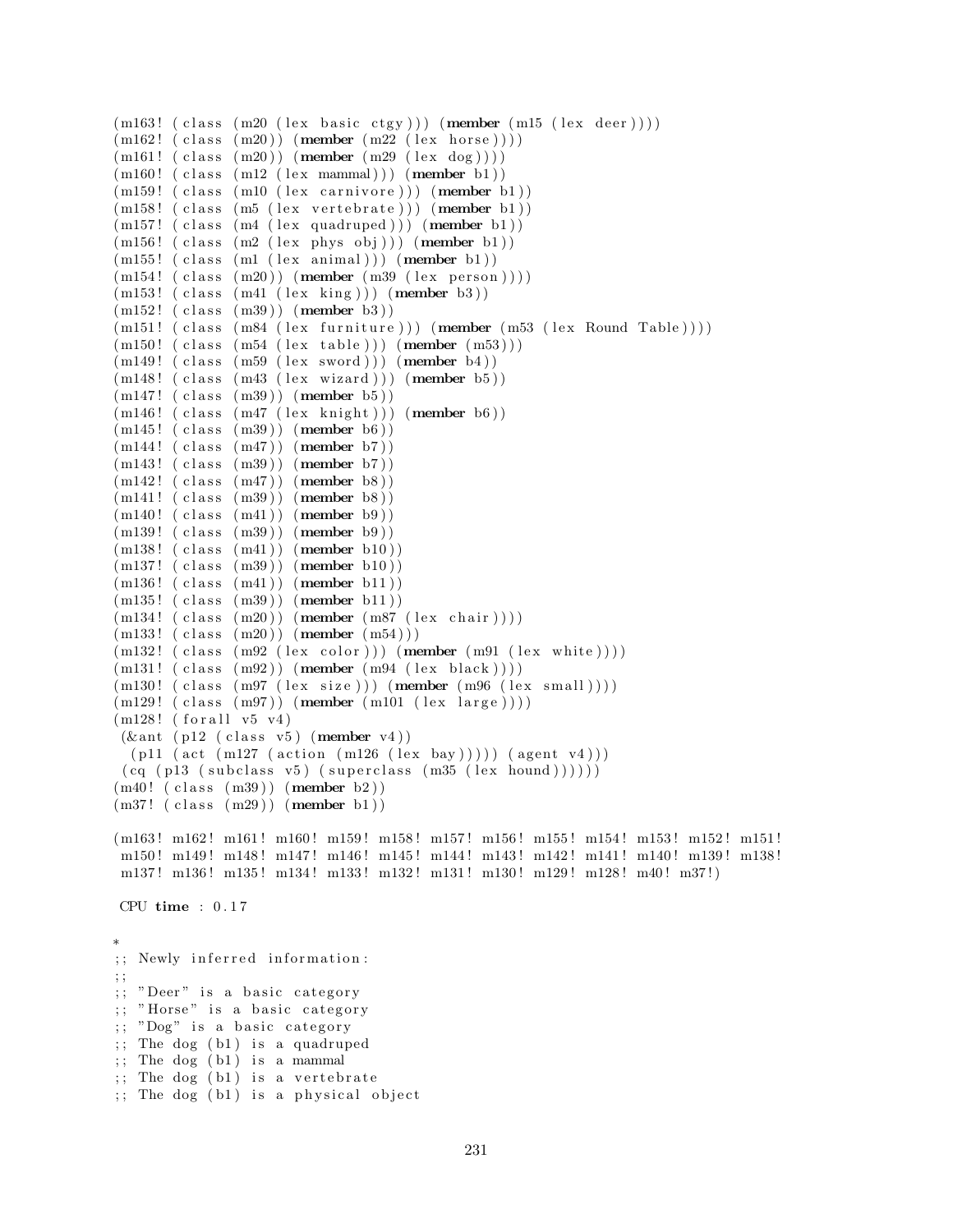```
;; The dog (b1) is a animal
; "Person" is a basic category
;; King Arthur is a king
;; King Arthur is a person
;; The Round Table is a piece of furniture
\therefore The Round Table is a table
;; Excalibur is a sword
;; Merlin is a wizard
;; Merlin is a person
;; Sir Galahad is a knight
;; Sir Galahad is a person
;; Sir Tristram is a knight
;; Sir Tristram is a person
;; Sir Gawain is a knight
;; Sir Gawain is a person
;; King Ban is a king
;; King Ban is a person
;; King Bors is a king
;; King Bors is a person
; King Lot is a king
;; King Lot is a person
;; " Chair" is a basic category
;; "Table" is a basic category
;; White is a color
;; Black is a color
;; Small is a size
;; Large is a size
;; If one thing bites another and the biter is a member of some
;; class then that class is a subclass of animal
( describe
(add for all (Samimal1 8bitten *category)&ant ((build agent *animal1 act (build action (build lex "bite")
                                                object * bitten)(b uild member * animal1 class * categ))
        cq ( build subclass * categ superclass ( build lex "animal"))
        kn\_cat " life - rule .1" )(m165! (for all v7 v6 v5)
 (\& ant (p16 (class v5) (member v6))
  (p15 (act (p14 (action (m164 (lex bite))) (object v7))) (agent v6)))
 (cq (p17 (subclass v5) (superclass (ml (lex animal))))) (kncat life-rule.1))(m163! (class (m20 (lex basic ctgy))) (member (m15 (lex deer))))
(m162!~(class~(m20))~(member~(m22~(lex ~horse))))(m161!~(class~(m20))~(member~(m29~(lex~dog))))(m160! (class (m12 (lex mammal))) (member b1))
(m159! (class (m10 (lex carnivore))) (member b1))
(m158! (class (m5 (lex vertebrate))) (member b1))
(m157! (class (m4 (lex quadruped))) (member b1))
(m156! (class (m2 (lex phys obj))) (member b1))
(m155! (class (m1)) (member b1))(m154! (class (m20)) (member (m39 (lex person))))(m153! \text{ (class } (m41 \text{ (lex } king))) \text{ (member } b3))(m152! \text{ (class } (m39)) \text{ (member } b3))(m151! (class (m84 (lex farniture))) (member (m53 (lex Round Table))))(m150! (class (m54 (lex table))) (member (m53)))
(m149! (class (m59 (lex sword))) (member b4))
(m148! (class (m43 (lex wizard))) (member b5))
```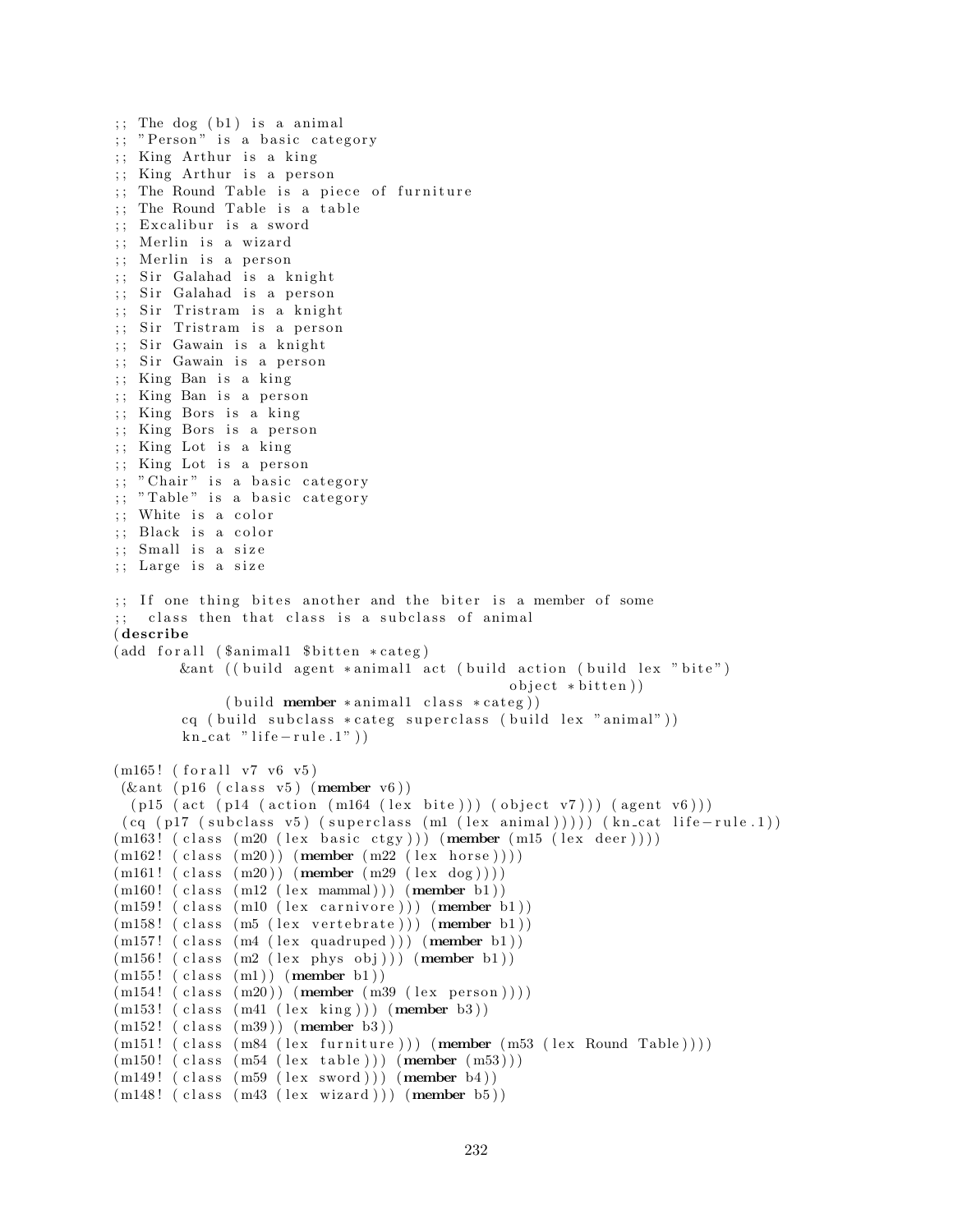```
(m147! (class (m39)) (member b5))
(m146! (class (m47 (lex knight))) (member b6))
(m145! (class (m39)) (member b6))(m144! (class (m47)) (member b7))
(m143! (class (m39)) (member b7))
(m142! (class (m47)) (member b8))
(m141!~(class~(m39))~(member~b8))(m140! (class (m41)) (member b9))
(m139! (class (m39)) (member b9)(m138! (class (m41)) (member b10))(m137! (class (m39)) (member b10))
(m136! (class (m41)) (member b11))
(m135! (class (m39)) (member b11))
(m134!~(class~(m20))~(member~(m87~(lex~chair))))(m133! \ ( \text{class } (m20)) \ ( \text{member } (m54) ) )(m132! \text{ (class } (m92 \text{ (lex color)})) (\text{member } (m91 \text{ (lex white)})))(m131! (class (m92)) (member (m94 (lex black))))(m130! (class (m97 (lex size))) (member (m96 (lex small))))
(m129! (class (m97)) (member (m101 (lex large))))(m40! (class (m39)) (member b2))
(m37! (class (m29)) (member b1))
(m165! m163! m162! m161! m160! m159! m158! m157! m156! m155! m154! m153! m152!
m151! m150! m149! m148! m147! m146! m145! m144! m143! m142! m141! m140! m139!
m138 ! m137 ! m136 ! m135 ! m134 ! m133 ! m132 ! m131 ! m130 ! m129 ! m40 ! m37 ! )
CPU time : 0 . 3 3
∗
;; Newly inferred information:
; ;
; ; None
;; If something is an animal and part of another class then
     presumably, that class is a subclass of animal
( describe
(add for all (*animal1 %class 2))&ant ((build member ∗ animal1 class (build lex "animal"))
               (\text{build member } * \text{animal1 class } * \text{class2}))cq ( build mode ( build lex " presumably")
                   object ( build subclass * class2 superclass ( build lex "animal")))
        kn\_cat " life - rule .1" )(m189! \pmod{m166} (lex presumably))
 ( o b j e c t
  (m188 \text{ (subclass (ml0 (lex canivore))) (superclass (ml (lex animal))))))(m187! (mode (m166))
 ( object (m186 (subclass (m5 (lex vertebrate))) (superclass (m1))))
(m185 ! ( mode ( m166 ) )
 ( object (m184 (subclass (m4 (lex quadruped))) (superclass (m1))))
(m181! \pmod{m166})( object (m180 (subclass (m12 (lex mammal))) (superclass (m1)))))(m179! (mode (m166))
 ( object (m178 (subclass (ml5 (lex deer))) (superclass (ml))))(m177 ! ( mode ( m166 ) )
 ( object (m176 (subclass (m22 (lex horse))) (superclass (m1))))(m173 ! ( mode ( m166 ) )
 ( object (m172 (subclass (m29 (lex dog))) (superclass (m1))))
```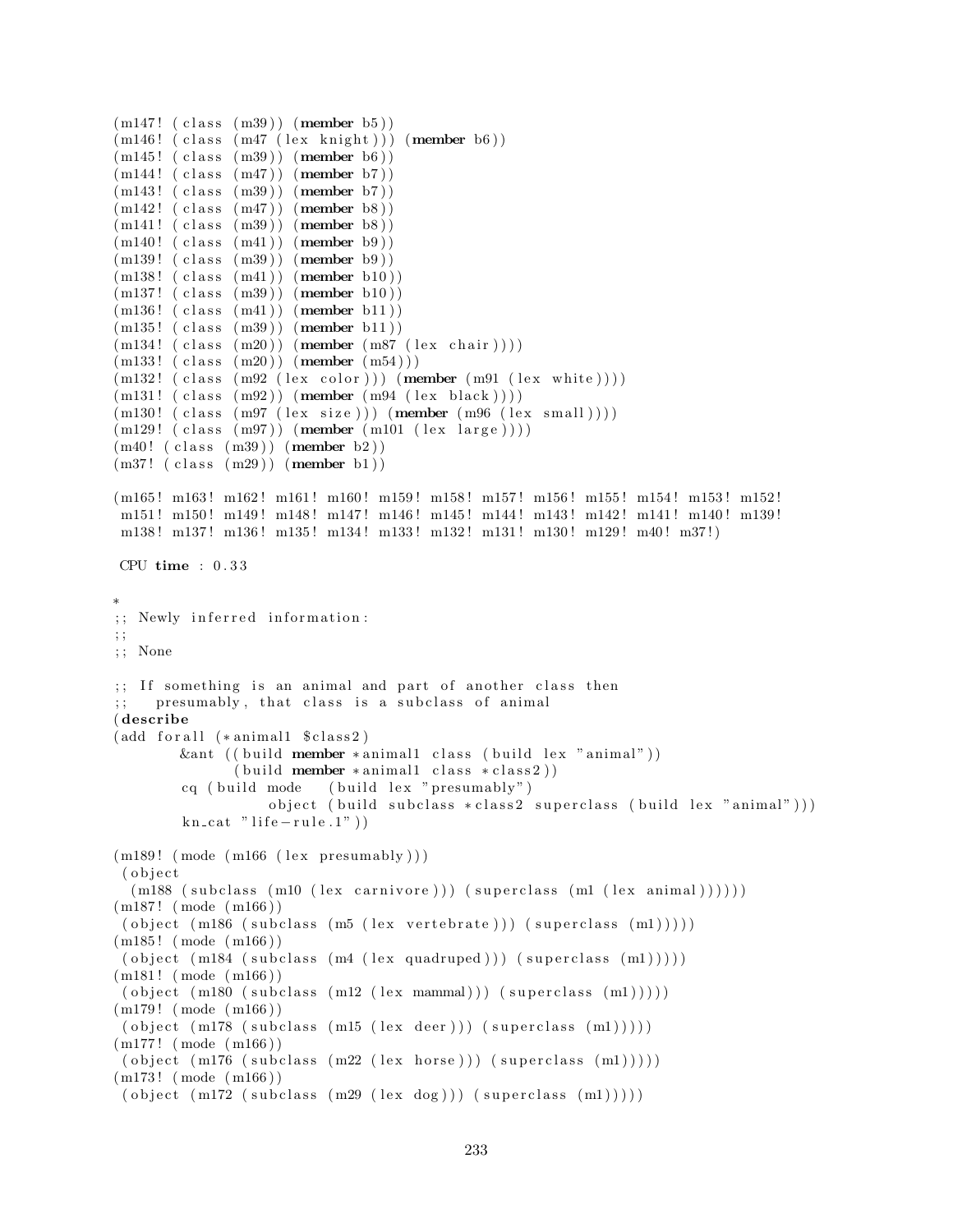```
(m171! \pmod{m166})( object (m170 (subclass (m35 (lex hourd))) (superclass (m1))))(m169 ! ( mode ( m166 ) )
( object (m168 (subclass (m2 (lex phys obj))) (superclass (m1))))
(m167! (for all v8 v6)
(\& ant (p19 (class v8) (member v6)) (p18 (class (m1)) (member v6)))
(cq (p21 (mode (m166)) (object (p20 (subclass v8) (superclass (m1))))))(kn_{cat} life -rule.1)(m163! (class (m20 (lex basic ctgy))) (member (m15)))
(m162! (class (m20)) (member (m22)))(m161! (class (m20)) (member (m29)))
(m160! (class (m12)) (member b1))
(m159! (class (m10)) (member b1))
(m158' (class (m5)) (member b1))(m157!~(class~(m4))~(member~b1))(m156! (class (m2)) (member b1))
(m155! (class (m1)) (member b1))(m154!~(class~(m20))~(member~(m39~(lex~person))))(m153! (class (m41 (lex king))) (member b3))
(m152! (class (m39)) (member b3))
(m151! (class (m84 (lex farniture))) (member (m53 (lex Round Table))))(m150! (class (m54 (lex table))) (member (m53)))
(m149! (class (m59 (lex sword))) (member b4))
(m148! (class (m43 (lex wizard))) (member b5))
(m147!~(class~(m39))~(member~b5))(m146! (class (m47 (lex knight))) (member b6))
(m145! (class (m39)) (member b6))
(m144!~(class~(m47))~(member~b7))(m143! (class (m39)) (member b7))
(m142! (class (m47)) (member b8))(m141! (class (m39)) (member b8))(m140! (class (m41)) (member b9)(m139! (class (m39)) (member b9))(m138! (class (m41)) (member b10))
(m137!~(class~(m39))~(member~b10))(m136! (class (m41)) (member b11))(m135! (class (m39)) (member b11))(m134! (class (m20)) (member (m87 (lex chair))))(m133! \ (class \ (m20)) \ (member \ (m54) ) )(m132! \text{ (class } (m92 \text{ (lex color)})) (\text{member } (m91 \text{ (lex white)})))(m131! (class (m92)) (member (m94 (lex black))))(m130! (class (m97 (lex size))) (member (m96 (lex small))))(m129! (class (m97)) (member (m101 (lex large))))(m40!~(class~(m39))~(member~b2))(m37! \text{ (class } (m29)) \text{ (member } b1))(m189! m187! m185! m181! m179! m177! m173! m171! m169! m167! m163! m162! m161!
m160! m159! m158! m157! m156! m155! m154! m153! m152! m151! m150! m149! m148!
m147! m146! m145! m144! m143! m142! m141! m140! m139! m138! m137! m136! m135!
m134! m133! m132! m131! m130! m129! m40! m37!)
CPU time : 0 . 4 7
∗
;; Newly inferred information:
; ;
;; Presumably, quadruped is a subclass of animal
;; Presumably, vertebrate is a subclass of animal
```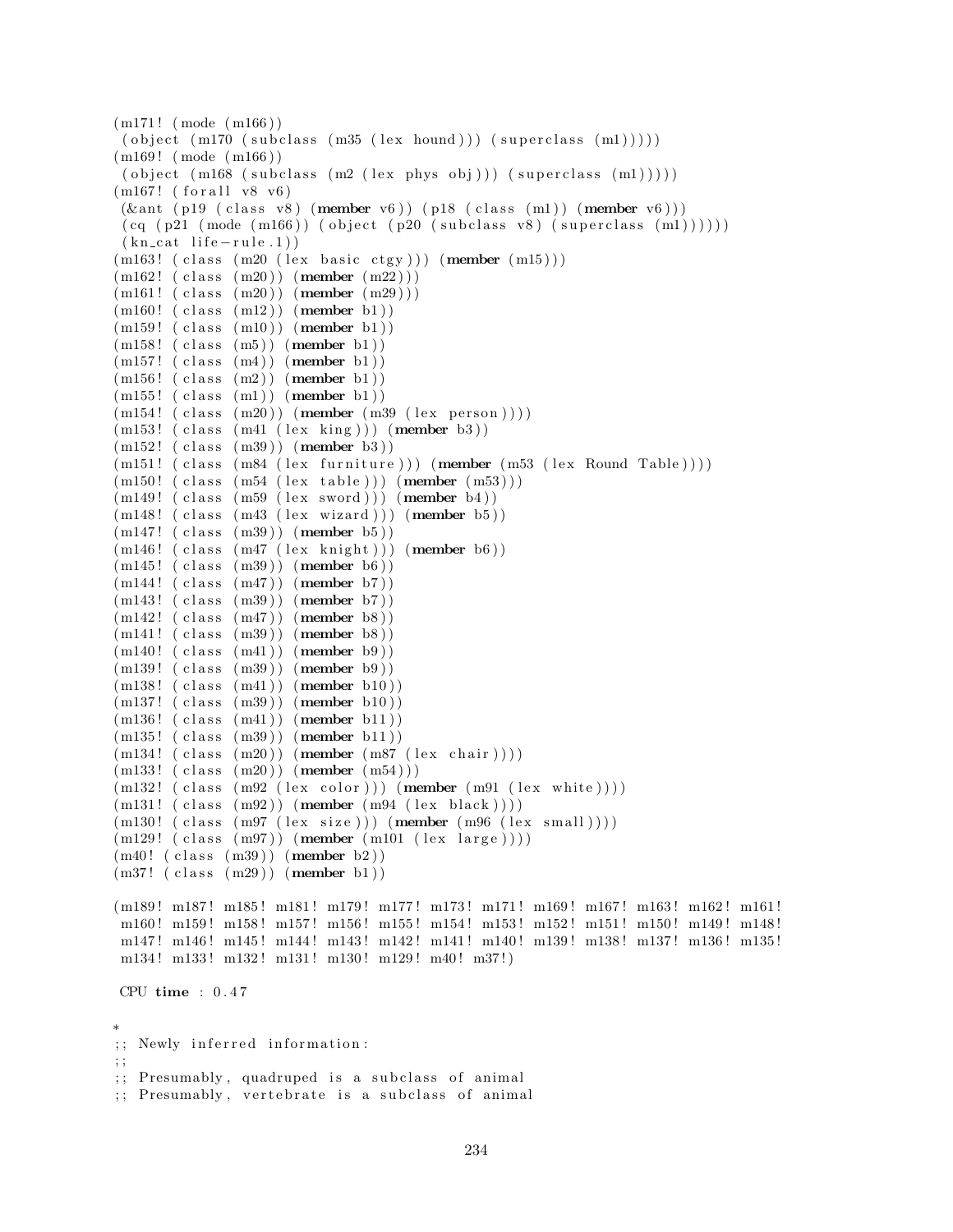```
\ldots Presumably, mammal is a subclass of animal
;; Presumably, deer is a subclass of animal
;; Presumably, hart is a subclass of animal
;; Presumably, horse is a subclass of animal
;; Presumably, dog is a subclass of animal
;; Presumably, hound is a subclass of animal
;; Presumably, physical object is a subclass of animal
\gamma;; If something is presumably an animal and is a member of another class then
;; presumably, that class is a subclass of animal
( describe
(add for all (* animal1 * class 2))\&ant (( build mode ( build lex " presumably")
                      object ( build member * animal1 class ( build lex " animal" ) )
               (buid member * animal1 class * class 2))cq ( build mode ( build lex " presumably")
                   object ( build subclass * class2
                                 superclass ( build lex "animal" ) )
        kn\_cat " life - rule .1" )(m190! (for all v8 v6)
 (\& ant
  (p23 \pmod{m166} (lex presumably))
   ( object ( p18 ( class (m1 (lex animal))) (member v6)))(p19 (class v8) (member v6) ))(cq (p21 (mode (m166)) (object (p20 (subclass v8) (superclass (m1))))))(kn \text{ cat } life-rule.1))(m190!)CPU time : 0.14∗
;; Newly inferred information:
; ;
; ; None
;; If something is a mammal and a member of another class then
;; presumably, that class is a subclass of mammal
( describe
(add for all (* animal1 * class 2))&ant ((build member *animal1 class (build lex "mammal"))
              (buid member * animal1 class * class 2))cq ( build mode ( build lex " presumably" )
                   object ( build subclass * class2 superclass ( build lex "mammal")))
        kn\_cat " life -rule.1")
(m213! \pmod{m166} (lex presumably)))
 ( object (m212 (subclass (m12 (lex mammal))) (superclass (m12)))))(m211! \pmod{m166})( object (m210 (subclass (ml5 (lex deer))) (superclass (ml2))))(m209 ! ( mode ( m166 ) )
 ( object (m208 \text{ (subclass (m22 (lex horse))) (superclass (m12)))))(m207! \pmod{m166})( object (m206 (subclass (m27 (lex pony))) (superclass (m12))))(m205 ! ( mode ( m166 ) )
 ( object (m204 (subclass (m35 (lex bound))) (superclass (m12)))))(m203 ! ( mode ( m166 ) )
```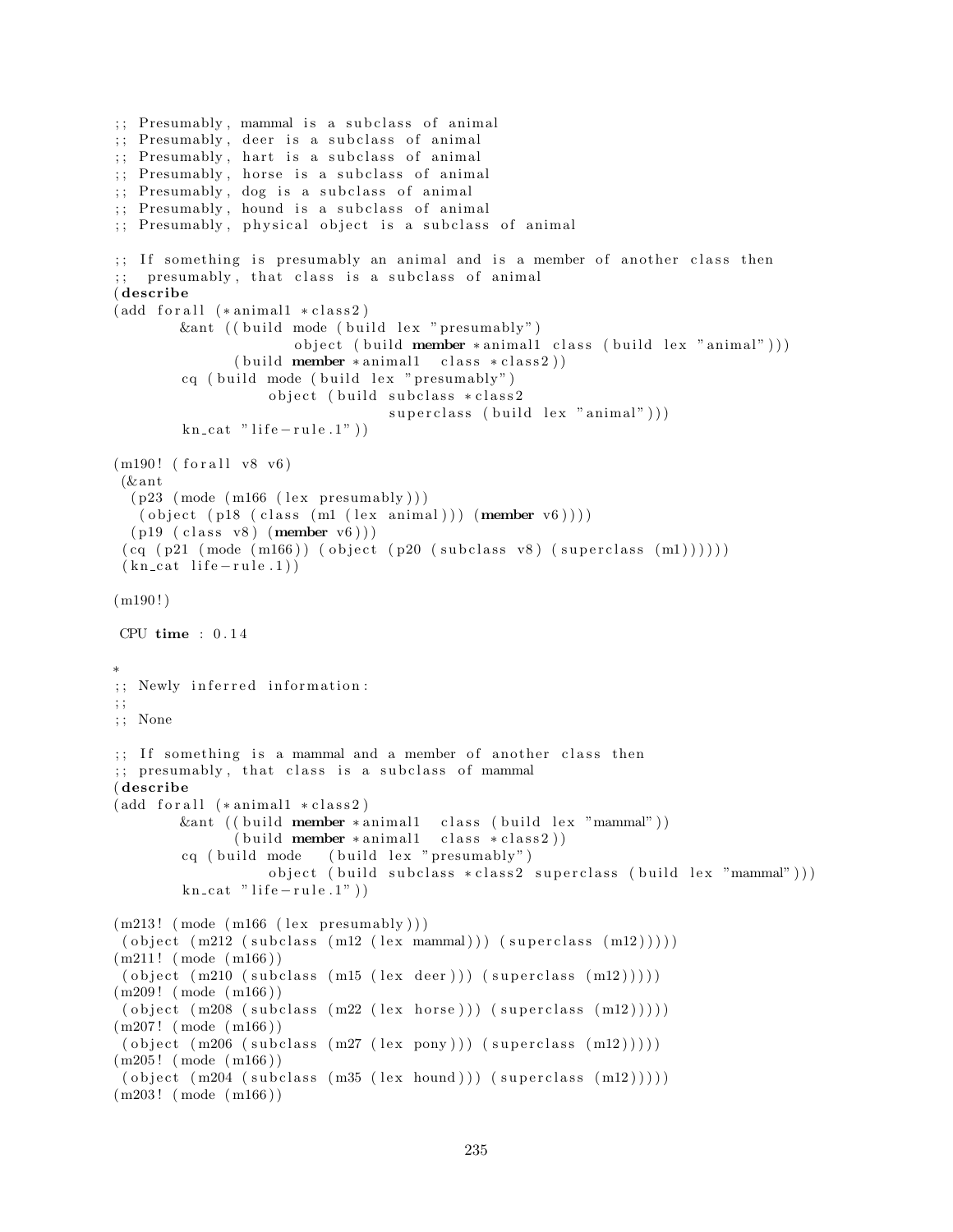```
( object (m202 (subclass (m1 (lex animal))) (superclass (m12))))(m201! \pmod{m166})( object (m200 (subclass (m4 (lex quadruped))) (superclass (m12)))))(m199! (mode (m166))
 ( object (m198 (subclass \ (m10 \ (lex \ canv) )) (superclass \ (m12))))(m197! \pmod{m166})( object (m196 (subclass (m29 (lex dog))) (superclass (m12)))))
(m195! \pmod{m166})( object (m194 (subclass (m5 (lex vertebrate))) (superclass (m12))))(m193! \pmod{m166})( object (m192 (subclass (m2 (lex phys obj))) (superclass (m12)))))(m191! (for all v8 v6)(\& ant (p24 \text{ (class (m12)) (member v6) } (p19 \text{ (class v8) (member v6) )})(cq (p26 (mode (m166)) (object (p25 (subclass v8) (superclass (m12))))))(kn_{cat} life -rule.1))
(m160! (class (m12)) (member b1))
(m213! m211! m209! m207! m205! m203! m201! m199! m197! m195! m193! m191! m160!)
CPU time : 0 . 3 8
∗
;; Newly inferred information:
; ;
;; Presumably, mammal is a subclass of mammal
;; Presumably, deer is a subclass of mammal
;; Presumably, hart is a subclass of mammal
;; Presumably, horse is a subclass of mammal
;; Presumably, pony is a subclass of mammal
;; Presumably, hound is a subclass of mammal
;; Presumably, animal is a subclass of mammal
;; Presumably, vertebrate is a subclass of mammal
;; Presumably, quadruped is a subclass of mammal
; Presumably, dog is a subclass of mammal
;; Presumably, physical object is a subclass of mammal
;; If something is a mammal, then it presumably bears live young
( describe
(add for all ∗animal1
        ant ( build member * animal1 class ( build lex "mammal"))
        cq ( build mode ( build lex " presumably")
                   object (build agent *animal1 act (build action (build lex "bear")
                                                             object ( build lex "live young" )))
        kn\_cat " life -rule.1")
(m219! \pmod{m166} (lex presumably))
( o b j e c t
  (m218
   (\text{act } (m216 \text{ (action } (m214 \text{ (lex } bear))) (\text{object } (m215 \text{ (lex } live young))))))(\text{agent } b1)))(m217! (for all v6) (ant (p24 (class (m12 (lex mammal))) (member v6)))(cq (p29 (mode (m166)) (object (p28 (act (m216)) (agent v6))))(kn \text{ cat } life-rule.1))(m219! m217!)CPU time : 0.05
```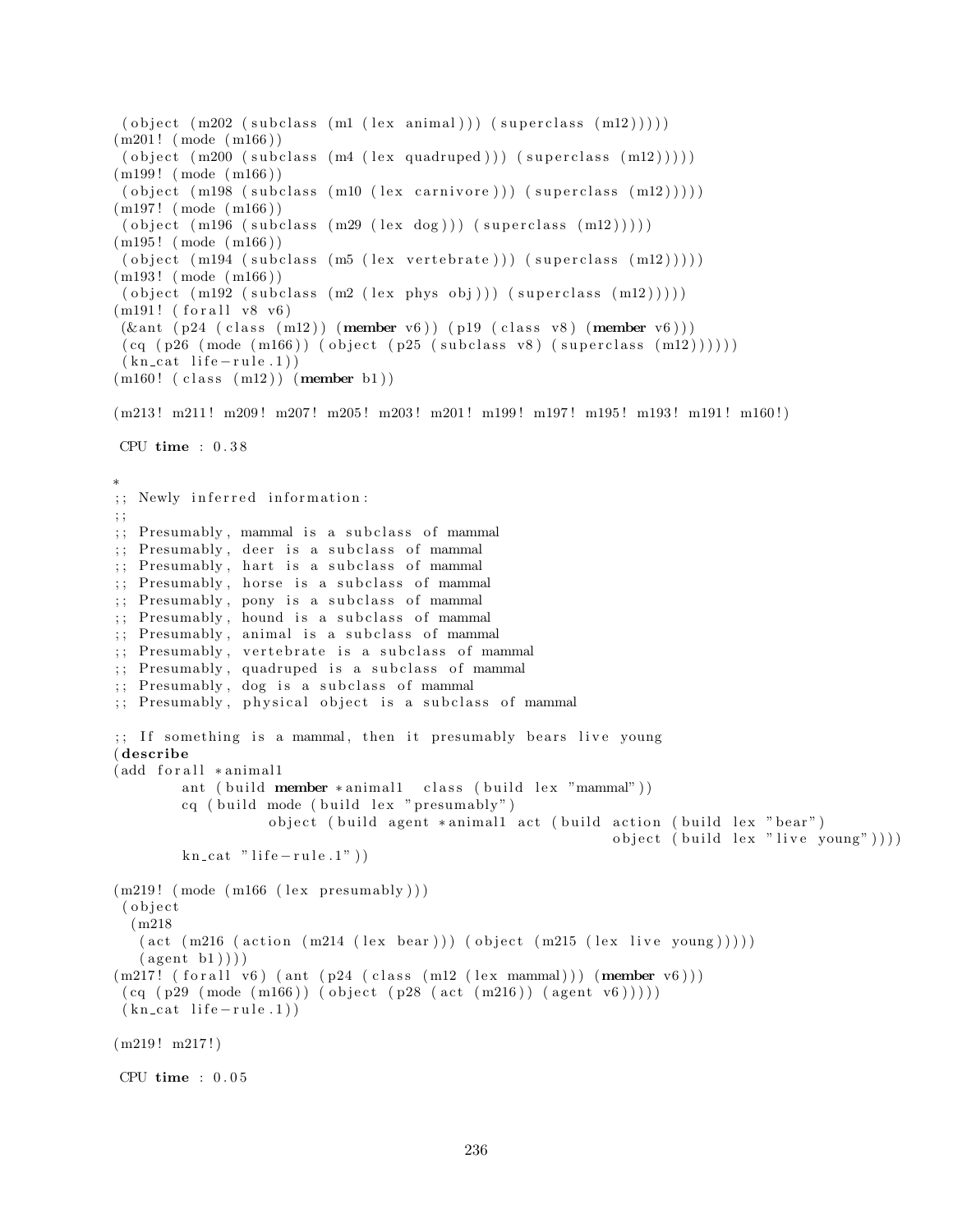```
∗
;; Newly inferred information:
; ;
;; The dog (b1) bears live young
;" If something bears something else, the bearer is an animal"
( describe
(add for all <math>*</math> animal1 <math>$animal2)</math>)ant ( build agent *animall act ( build action ( build lex " bear")
                                                  object * animal2)cq ( build member * animal1 class ( build lex "mammal"))
        kn cat " life - rule.1")(m220! (for all v9 v6)
 (\text{ant } (p31 \text{ (act } (p30 \text{ (action } (m214 \text{ (lex } bear))) \text{ (object } v9))) (\text{agent } v6)))(cq (p24 (class (m12 (lex mammal))) (member v6))) (kncat life-rule.1))(m220!)CPU time : 0 . 0 5
∗
;; Newly inferred information:
; ;
; ; None
; If there is a person and that person can carry something, then the
 thing that can be carried has the property "small".
( describe
(add for all ($thingy $person)
        &ant ((build member *person class (build lex "person"))
               ( build agent * person act ( build action ( build lex " carry" ) object * thingy ) ) )
        cq ( build object *thingy property ( build lex "small"))
        kn cat " life -rule .2")
(m222! (for all v11 v10)(\& ant (p34 (act (p33 (action (m221 (lex carry))) (object v10))) (agent v11))
  (p32 \text{ (class } (m39 \text{ (lex } person))) \text{ (member } v11)))(cq (p35 (object v10) (property (m96 (lex small)))))(kncat life-rule.2))(m152! \text{ (class } (m39)) \text{ (member } b3))(m147!~(class~(m39))~(member~b5))(m145! (class (m39)) (member b6))(m143! (class (m39)) (member b7))
(m141! (class (m39)) (member b8))(m139! (class (m39)) (member b9))(m137! (class (m39)) (member b10))
(m135! (class (m39)) (member b11))(m40! (class (m39)) (member b2))
(m222! m152! m147! m145! m143! m141! m139! m137! m135! m40!)
CPU time : 0 . 3 1
∗
;; Newly inferred information:
; ;
; ; None
```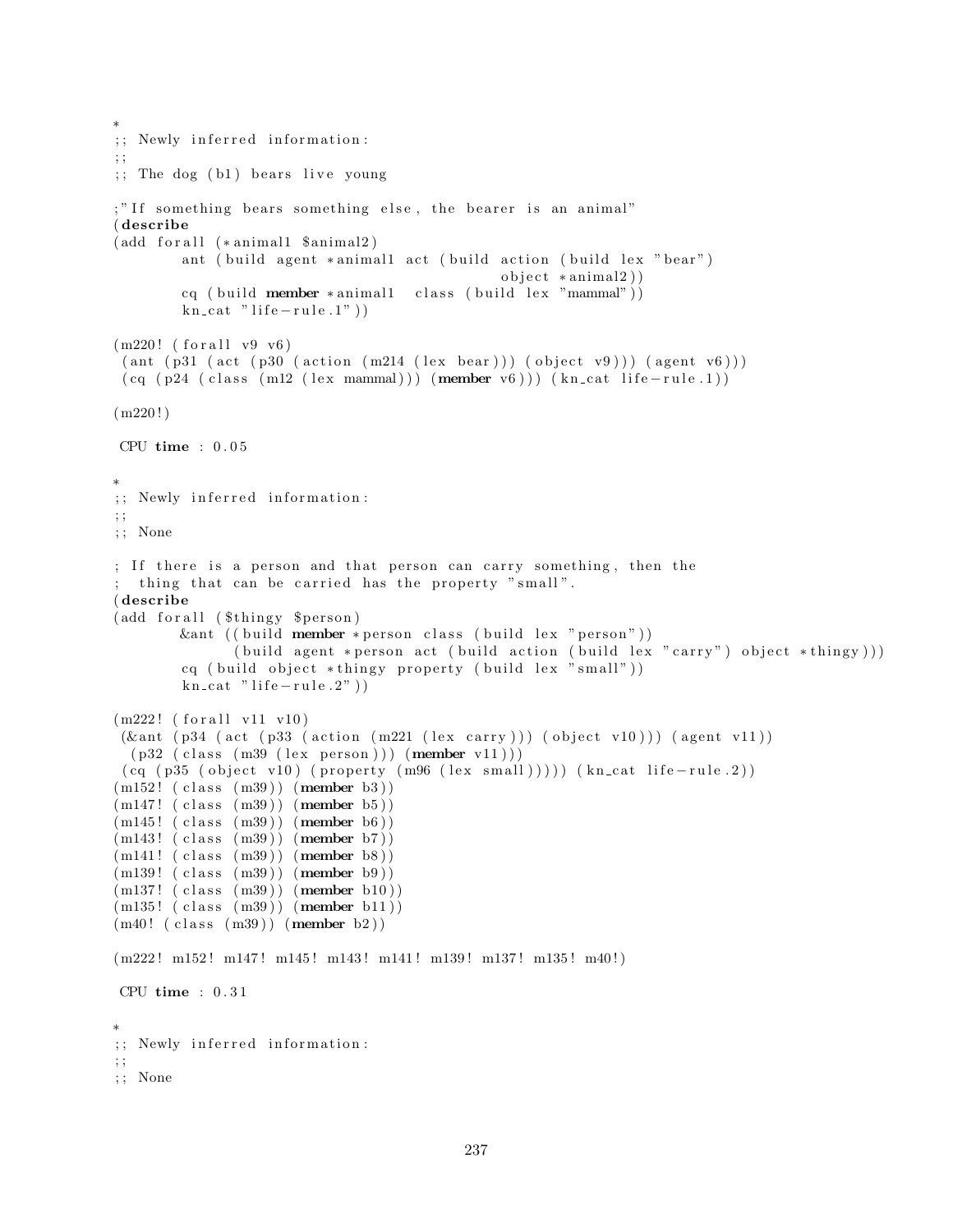```
; If something wants something then the thing that is wanted is valuable
( describe
(add for all <math>(*thingy * person)ant ( build agent * person act ( build action ( build lex "want") object * thingy))
        cq ( build object *thingy property ( build lex " valuable"))
        kn\_cat " life - rule . 2" )(m225! (for all v11 v10)( ant (p39 (act (p38 (action (m223 (lex want))) (object v10))) (agent v11)))(cq (p40 (object v10) (property (m224 (lex valuable)))) (kncat life-rule.2))(m225!)CPU time : 0 . 0 4
∗
;; Newly inferred information:
; ;
; ; None
; If something says that it wants another thing, then it actually
  does want that thing
( describe
(add for all (*thingy * person))ant ( build agent * person act ( build action ( build lex " say that")
                                                object ( build agent * person
                                                               act (build action (build lex "want")
                                                                           object * thing y ))cq ( build agent * person
                   act ( build action ( build lex "want")
                               object * thing y )kn\_cat " life -rule.2"))
(m227! (for all v11 v10)( ant
  ( p42
   (\text{act } (p41 \ (\text{action } (m226 \ (\text{lex say that})))( object
           (p39 (act (p38 (action (m223 (lex want))) (object v10)))(\text{agent v11})))(\text{agent v11} ))(cq (p39)) (kncat life-rule.2))(m227!)CPU time : 0 . 0 5
∗
;; Newly inferred information:
; ;
; ; None .
;
( describe
; If a member of some class has a property that is a color,
 then the class that it is a member of is a subclass of 'physical object'
(add for all ($thing $prop $ foo)
        &ant (( build member *foo class *thing)
```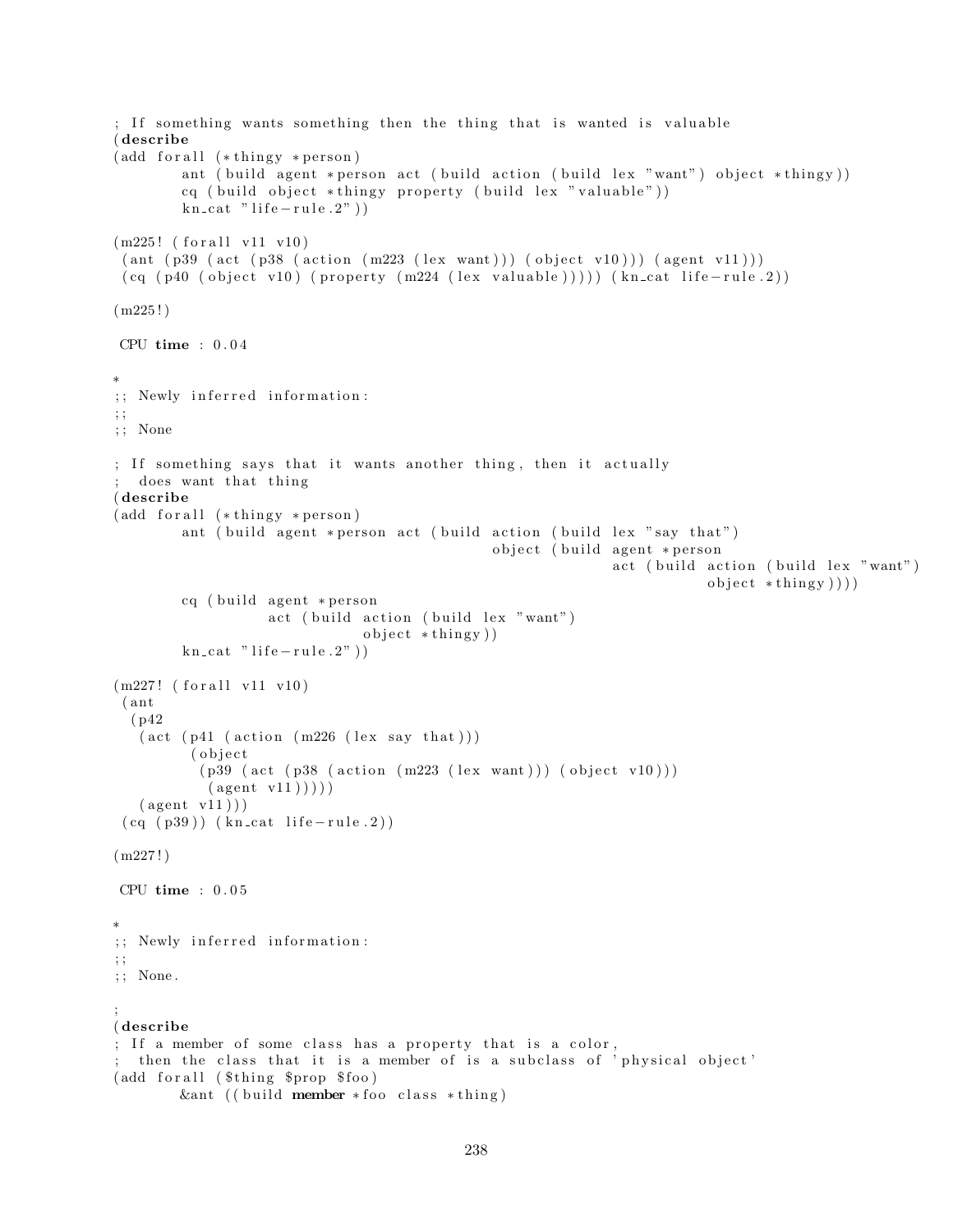```
(buid object * foo property * prop)(\text{build member } * \text{prop class } (\text{build lex } " \text{ color }"))cq ( build subclass *thing superclass ( build lex " phys obj"))
        kn\_cat " intrinsic")
(m228! (for all v14 v13 v12))(\& ant ( p45 ( class (m92 (lex color))) (member v13))
  (p44 (object v14) (property v13)) (p43 (class v12) (member v14)))(cq (p46 (subclass v12) (superclass (m2 (lex phys obj)))))(kn_cat intrinsic))(m163! (class (m20 (lex basic ctgy))) (member (m15 (lex deer))))
(m162! (class (m20)) (member (m22 (lex horse))))(m161!~(class~(m20))~(member~(m29~(lex~dog))))(m160! (class (m12 (lex mammal))) (member b1))
(m159! (class (m10 (lex carnivore))) (member b1))
(m158! (class (m5 (lex vertebrate))) (member b1))
(m157! (class (m4 (lex quadruped))) (member b1))
(m156! (class (m2)) (member b1))(m155! (class (ml (lex animal))) (member b1))(m154!~(class~(m20))~(member~(m39~(lex~person))))(m153! (class (m41 (lex king))) (member b3))
(m152! (class (m39)) (member b3))(m151! (class (m84 (lex fourniture))) (member (m53 (lex Round Table))))(m150! (class (m54 (lex table))) (member (m53)))
(m149! (class (m59 (lex word))) (member b4))(m148! (class (m43 (lex wizard))) (member b5))
(m147!~(class~(m39))~(member~b5))(m146! (class (m47 (lex knight))) (member b6))
(m145! (class (m39)) (member b6))
(m144! (class (m47)) (member b7))
(m143! (class (m39)) (member b7))(m142! (class (m47)) (member b8))(m141! (class (m39)) (member b8))(m140! (class (m41)) (member b9)(m139! (class (m39)) (member b9)(m138! (class (m41)) (member b10))
(m137!~(class~(m39))~(member~b10))(m136! (class (m41)) (member b11))
(m135! (class (m39)) (member b11))(m134! (class (m20)) (member (m87 (lex chair))))(m133! \ (class \ (m20)) \ (member \ (m54) ) )(m132! (class (m92)) (member (m91 (lex white))))(m131! (class (m92)) (member (m94 (lex black))))(m130! (class (m97 (lex size))) (member (m96 (lex small))))(m129! (class (m97)) (member (m101 (lex large))))(m40!~(class~(m39))~(member~b2))(m37! \text{ (class } (m29)) \text{ (member } b1))(m228! m163! m162! m161! m160! m159! m158! m157! m156! m155! m154! m153! m152!
m151! m150! m149! m148! m147! m146! m145! m144! m143! m142! m141! m140! m139!
m138 ! m137 ! m136 ! m135 ! m134 ! m133 ! m132 ! m131 ! m130 ! m129 ! m40 ! m37 ! )
CPU time : 0 . 5 5
∗
;; Newly inferred information:
; ;
; ; None .
```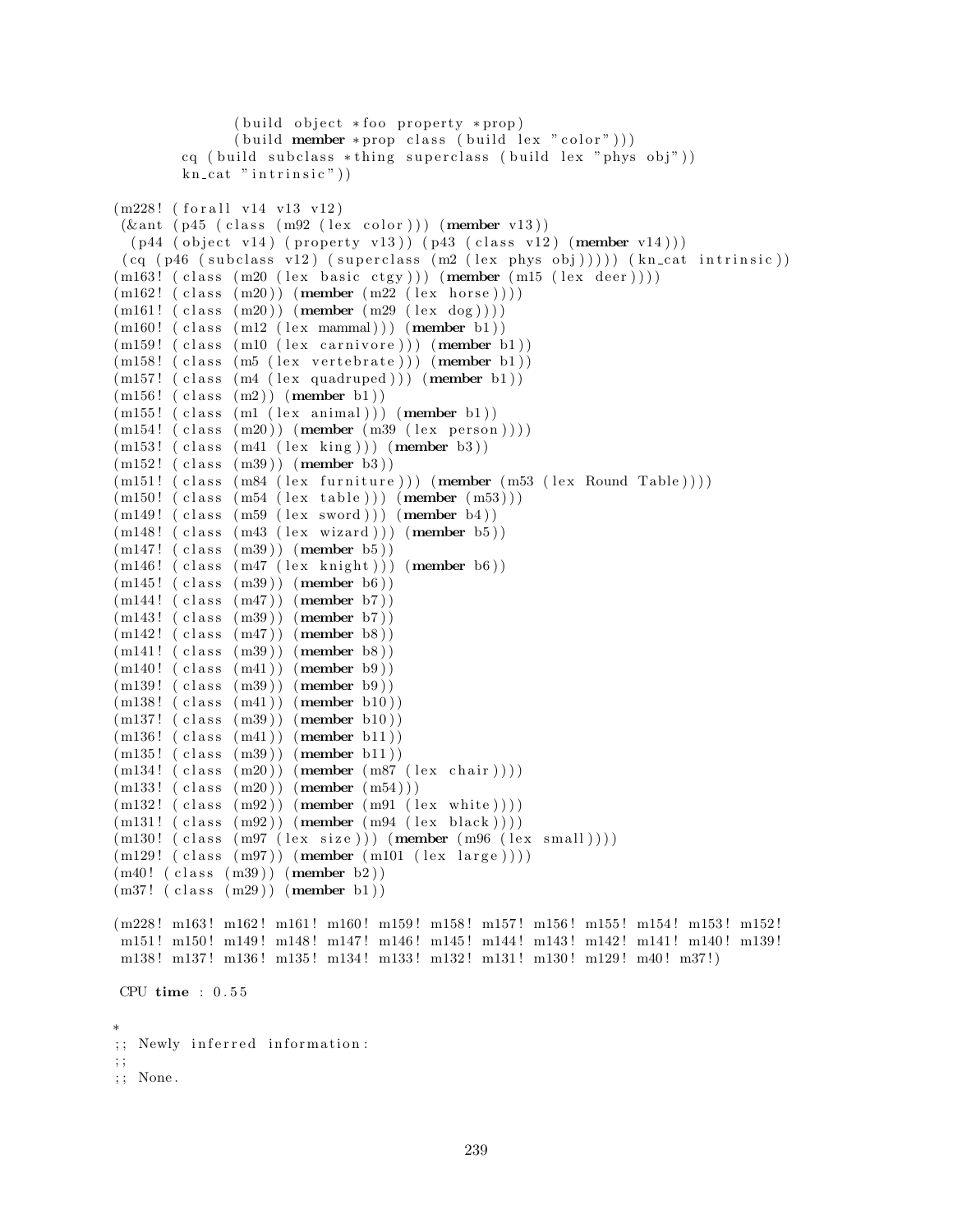```
; If a member of some class has a property that is a size,
 then the class that it is a member of is a subclass of 'physical object'
( describe
(add for all (*thing * prop * foo))&ant (( build member * foo class * thing)
               (buid object * foo property * prop)(\text{build member * prop class } (\text{build lex " size"))})cq ( build subclass *thing superclass ( build lex " phys obj"))
        kn\_cat " in trinsic")
(m229! (for all v14 v13 v12)(\& ant (p50 (class (m97 (lex size))) (member v13))
  (p44 (object v14) (property v13)) (p43 (class v12) (member v14)))(cq (p46 (subclass v12) (superclass (m2 (lex phys obj)))))(kn_cat intrinsic))(m130! (class (m97)) (member (m96 (lex small))))
(m129! (class (m97)) (member (m101 (lex large))))(m229! m130! m129!)CPU time : 0.10∗
;; Newly inferred information:
; ;
; ; None .
; A weapon damages
( describe
(add for all $weapon1
        ant ( build member * weapon1 class ( build lex "weapon"))
        cq ( build agent *weapon1 act ( build action ( build lex "damage") ) )
        kn cat " life - rule.1")(m232! \text{ (for all v15) (ant (p54 (class (m106 (lex weapon)))) (member v15)))}(cq (p55 (act (m231 (action (m230 (lex damage)))) (agent v15)))(kn_{\text{cat}}\text{life}-rule.1)(m232!)CPU time : 0 . 0 8
∗
;; Newly inferred information:
; ;
; ; None .
; If something is an elder then that thing is old and is presumably a person
( describe
(add for all $ eld 1
        ant ( build member * eld1 class ( build lex " elder"))
        cq ( ( build object *eld1 property ( build lex "old"))
             ( build mode ( build lex " presumably")
                    object ( build member * eld1 class ( build lex " person" )))
        kn\_cat " life -rule.1")
(m235! \text{ (for all v16) (ant (p59 (class (m233 (lexelder))) (member v16)))}( cq
  (p62 \pmod{m166} \text{ (lex presumably)} )
```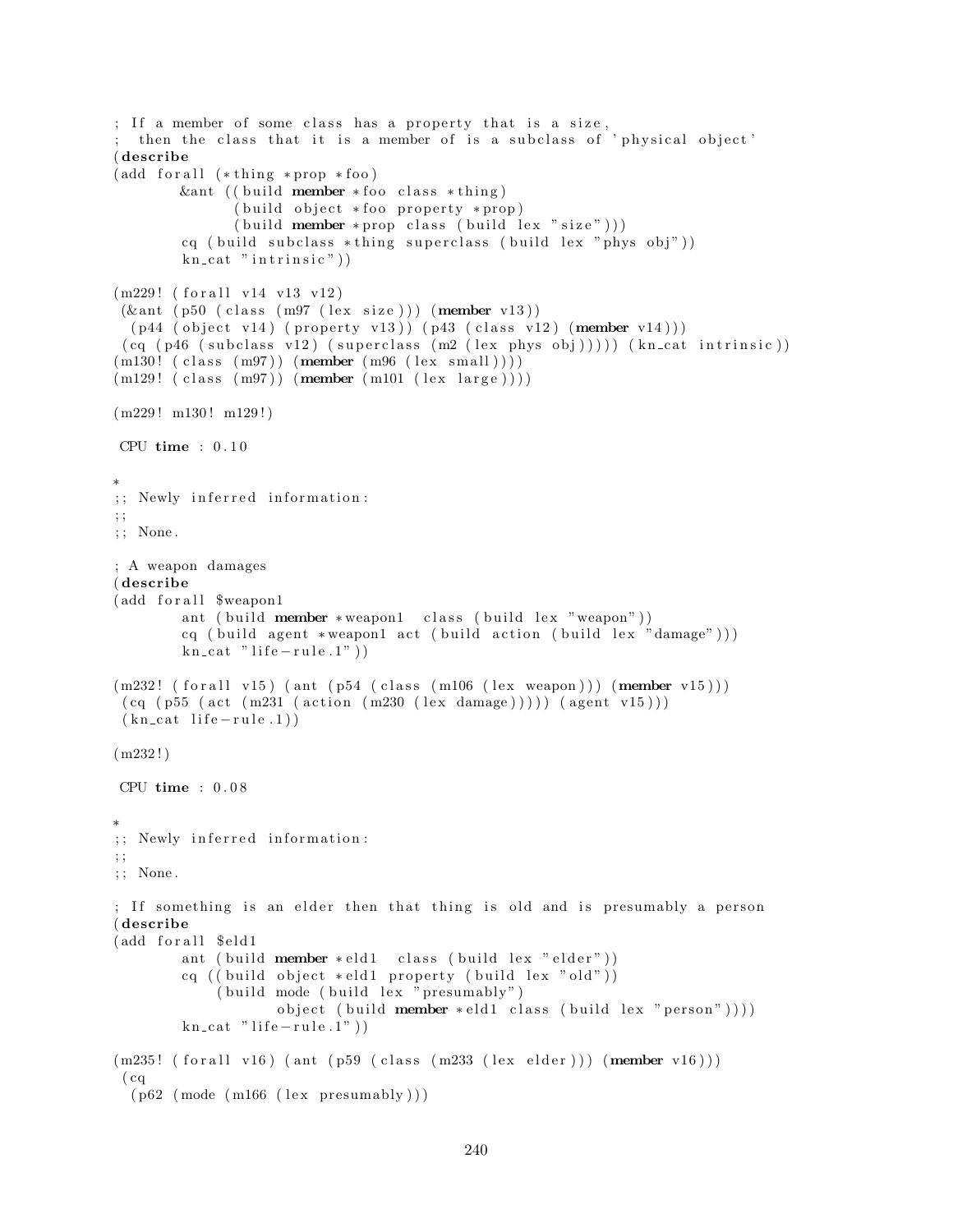```
( object (p61 (class (m39 (lex person))) (member v16))))(p60 (object v16) (property (m234 (lex old))))(kn cat life - rule.1)(m235!)CPU time : 0 . 0 8
∗
;; Newly inferred information:
; ;
; ; None .
; if one thing chases another, the former runs behind the latter
( describe
(add for all ($chaser $ chasee)
        ant ( build agent * chaser act ( build action ( build lex " chase") object * chasee))
        cq ( ( build agent * chaser act ( build action ( build lex " run" ) ) )
             (\text{build object1 * } \text{chaser rel } (\text{build lex " behind" }) \text{ object2 * } \text{chase}))kn\_cat " life -rule.1")
(m240! (for all v18 v17))(ant (p67 (act (p66 (action (m236 (lex chose)))) (object v18)))) (agent v17)))(cq (p69 (object1 v17) (object2 v18) (rel (m239 (lex behind))))(p68 (act (m238 (action (m237 (lex run)))) (agent v17)))(kn_{cat} life -rule.1))
(m240!)CPU time : 0 . 0 5
∗
;; Newly inferred information:
; ;
; ; None .
End of /projects/stn2/CVA/demos/joust.base demonstration.
CPU time : 3 . 5 1
∗
;; So it was ordained, and then a cry was made that every man
;; should try who wished to win the sword. And for New Year's Day
;; the barons arranged a joust and a tournament, so that all knights
; who wished to joust or tourney might join. [p. 8]; ;
;; Someone arranged a something.
( describe
(assert agent #barons1 act (build action (build lex "arrange") object #joust1)
        time \# j \text{t1} kn_cat "story"))
(m242! (act (m241 (action (m121 (lex arrange))) (object b13))) (agent b12)
 (kn\_cat~ story) (time~b14))(m242!)
```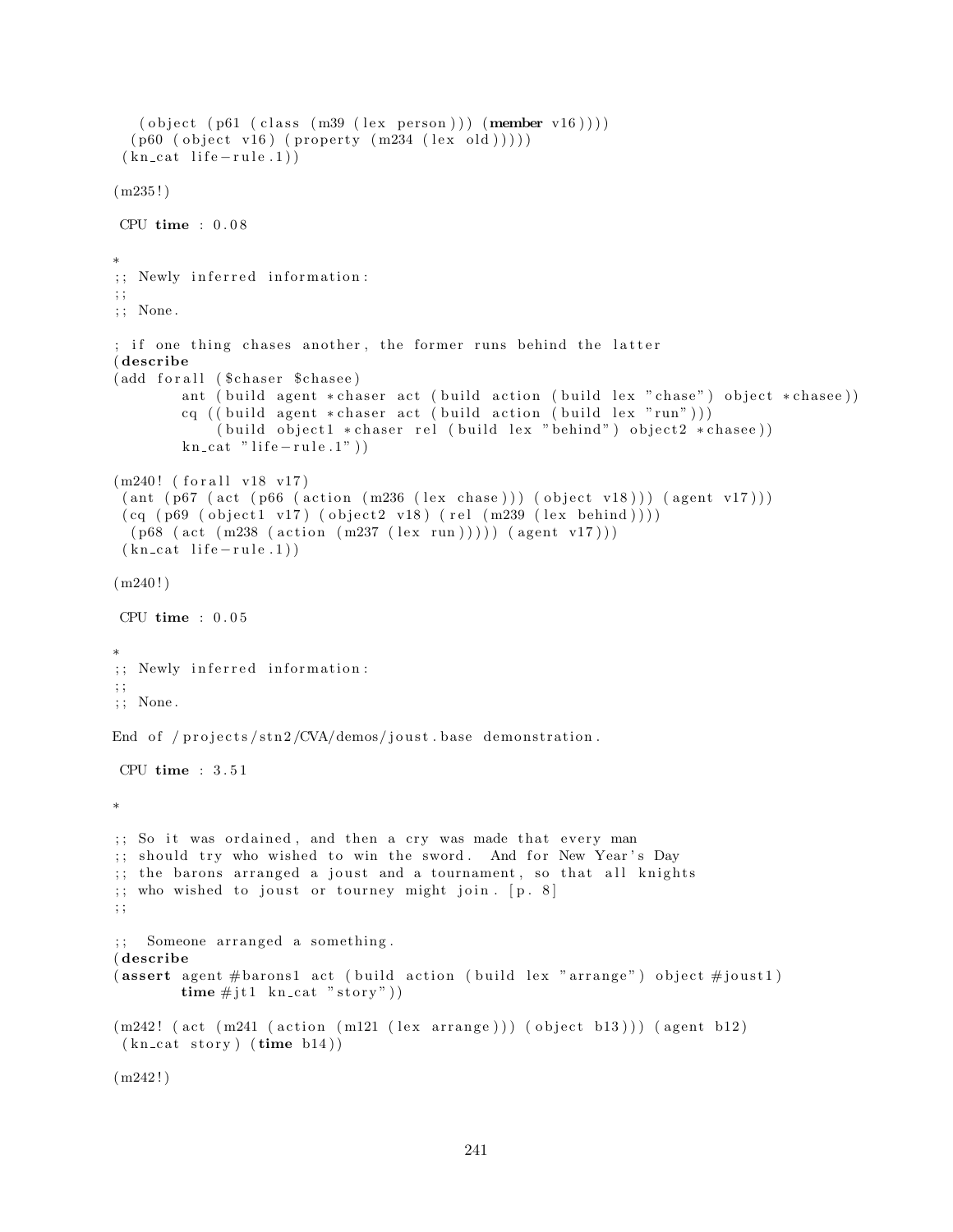```
CPU time : 0 . 0 1
∗
;; The thing happens at some time
( describe
(assert event *joust1 time #jt2 kn_cat "story-comp"))(m243! (event b13) (kn_cat story-comp) (time b15))
(m243!)CPU time : 0.00∗
;; The time that the event was arranged is before the time that it takes place
( describe
(assert\ before *jtl\ after *jt2\ kn\ cat\ "story–comp")(m244! ( after b15) ( before b14) (kn_cat story-comp))
(m244!)CPU time : 0.00∗
;; The arranger is a baron
( describe
( assert member * barons1 class (build lex "baron")
        kn cat "stop"))
(m245! (class (m45 (lex baron))) (kn_cat story) (member b12))
(m245!)CPU time : 0.00∗
;; The event is a joust
( describe
(\text{add member *} j \text{oust1 class } (\text{build lex "} j \text{oust"}) \text{ kncat "story"))})(m248! (class (m246 (lex joust))) (member b13))
(m247!~(class~(m246))~(kn\_cat~ story)~(member~b13))(m248! m247!)CPU time : 0 . 0 3
∗
;; Define "joust" as a noun.
\hat{\ } (
−−> defineNoun "joust")
 Definition of joust:
Actions performed on a joust : baron arrange,
n i l
CPU time : 0 . 5 3
```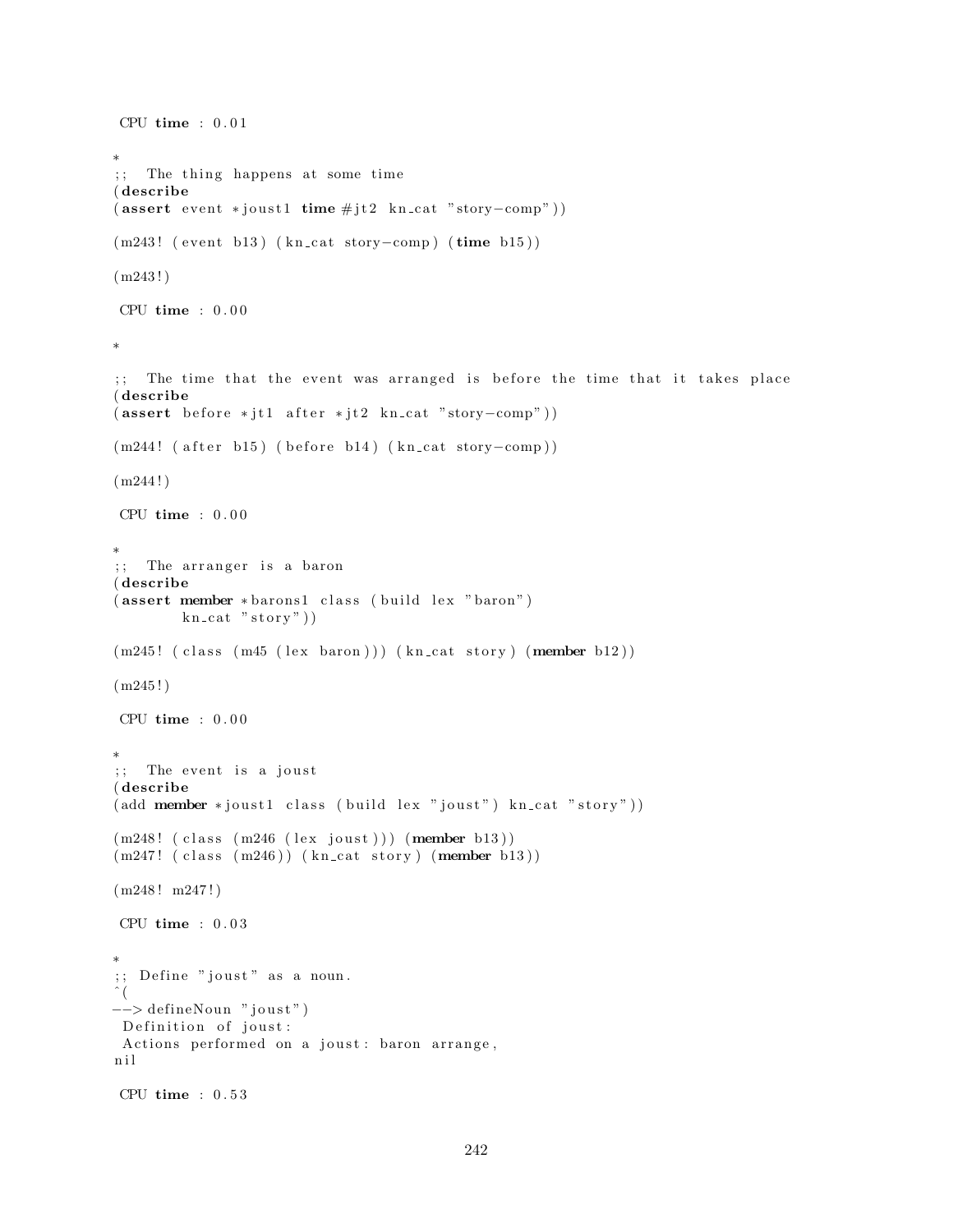```
; ;
;; If X is a knight and X wishes to joust then X might joust.
;; (Note: "might" is used in the sense of "is allowed to" here)
( describe
(assert for all <math>\frac{1}{3}</math>&ant ((build member *jknight class (build lex knight))
               ( build agent * jknight act
                       ( build action ( build lex " wish")
                              object ( build agent * jnkight act
                                              (\text{build action (build lex "joust"))})time * jt2 )))
        cq ( build mode ( build lex "might")
                   object ( build agent * jnkight act ( build action ( build lex " joust" ) )
                                  time * jt2))
        kn cat "stop"))
(m266! (for all v21)
 (& ant
  ( p85
   (\text{act } (m263 \text{ (action } (m260 \text{ (lex } wish))))( object (m262 (act (m261 (action (m246 (lex joust))))) (time b15)))))
   (\text{agent v21})(p84 (class (m47 (lex knight))) (member v21)))(cq \ (m265 \ (mode \ (m264 \ (lex \ might))) \ (object \ (m262))))) (kn\_cat \ story))(m266!)CPU time : 0 . 0 1
∗
;; Define "joust" as a verb
\hat{\ } (
−−> defineVerb "joust")
"You want me to define the verb 'joust'.
I'll start by looking at the predicate stucture of the sentences I know that use 'joust'. Here is
The most common type of sentences I know of that use 'joust' are of the form:
     'A something can joust.'
     'A something can joust something.'
     'A something can joust something to something.'
No superclasses were found for this verb.
 Sorting from the most common predicate case to the least common here is what I know. I will firs
Now, looking from the bottom up I want to get a sense of the categories that most of the agents, o
"
CPU time : 0 . 0 2
∗
;; The barons arranged a something (at the same time that they
```
∗

```
243
```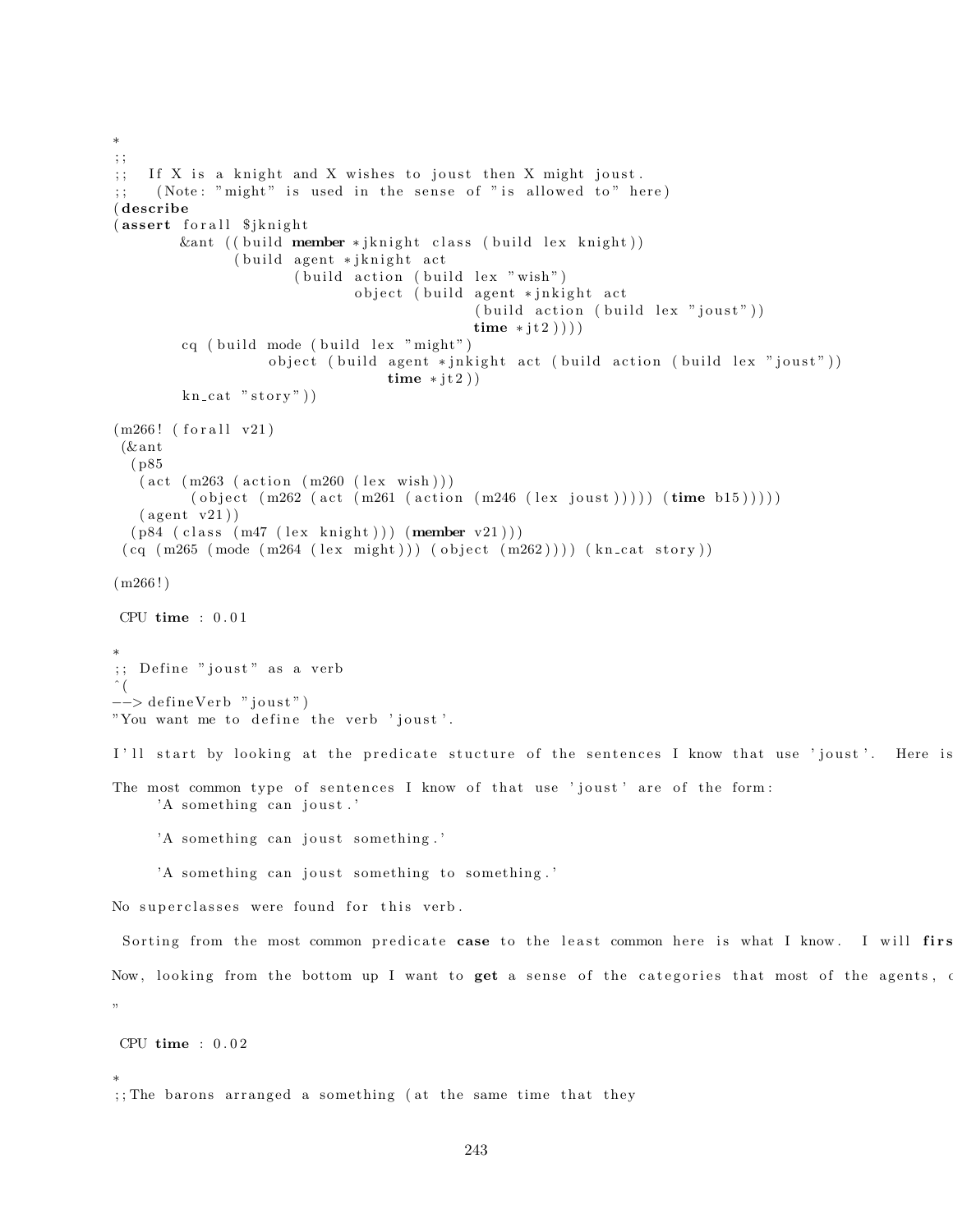```
; arranged the joust).
( describe
 (assert agent *barons1 act
         ( build action ( build lex " arrange" ) object \# tourney 1 )
         time * j t 1 kn_cat "story"))
(m268! (act (m267 (action (m121 (lex arrange))) (object b16))) (agent b12)
 (kn_{\text{cat story}})(time b14))(m268!)CPU time : 0 . 0 1
∗
;; The event takes place at the same time as the joust.
( describe
(assert event *tourney1 time * jt2 kn_cat "story–comp"))(m269! (event b16) (kn_cat story-comp) (time b15))
(m269!)CPU time : 0.00∗
\gamma;; The time that the event was arranged is before the time that
;; the event took place
( describe
(assert\ before * it1\ after * it2\ kn\_cat " story–comp"))(m244! ( after b15) ( before b14) (kn_cat story-comp))
(m244!)CPU time : 0 . 0 0
∗
;; The event is a tourney
( describe
( assert member * tourney 1 class (build lex "tourney")
        kn cat "stop"))
(m270! (class (m108 (lex tourney))) (kn_cat story) (member b16))
(m270!)CPU time : 0.00∗
;; All knights who wished to tourney might tourney.
;; for all X if X is a knight and X wishes to tourney then X might tourney.
( describe
(assert forall ∗jknight
        &ant (( build member * jknight class ( build lex knight))
               ( build agent * jknight act
                      ( build action ( build lex " wish")
                             object ( build agent * jnkight act
                                            (buid action (build lex "tourney"))
```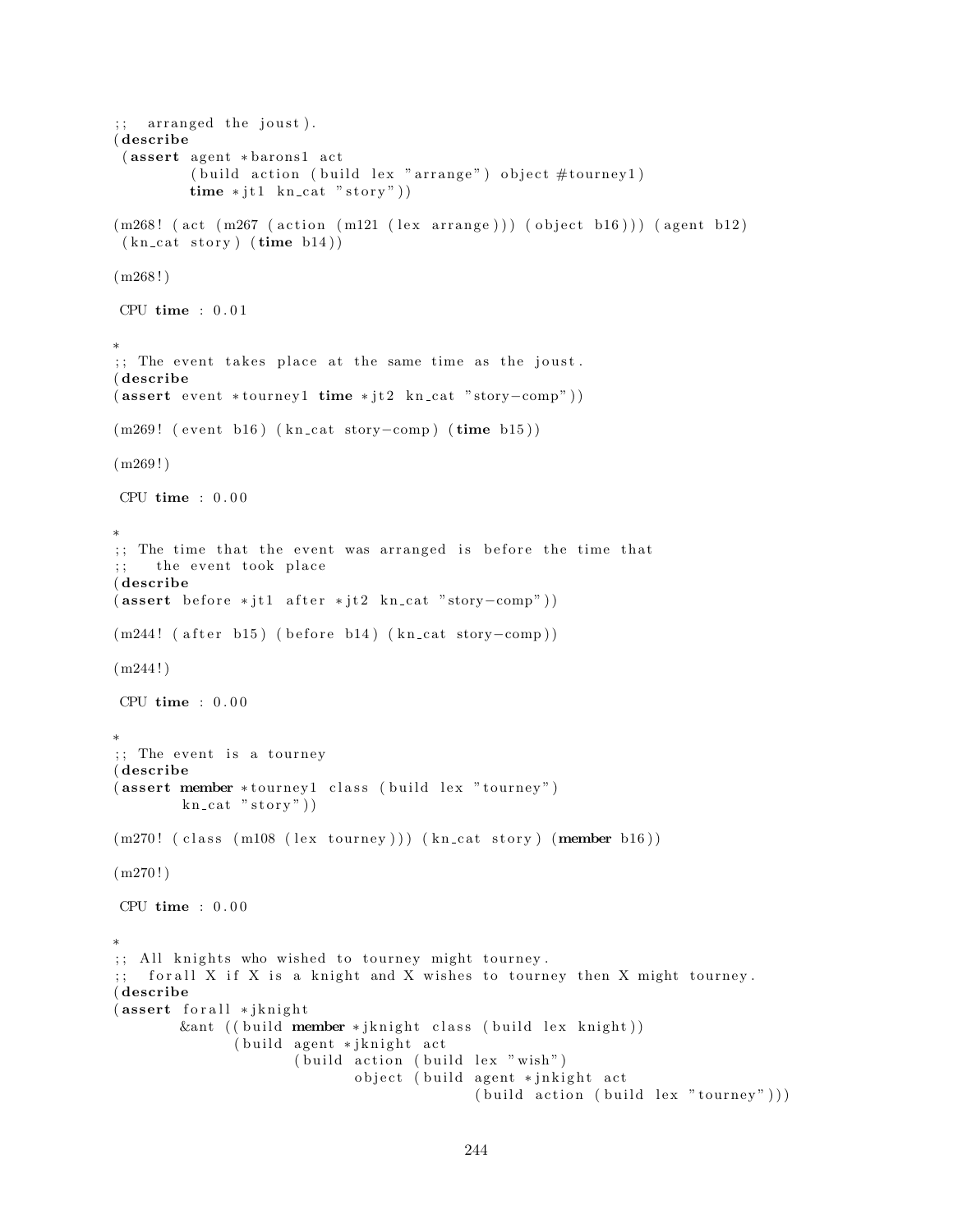```
time * it 2))
         cq ( build mode ( build lex "might")
                    object ( build agent * jnkight act
                                    (build action (build lex "tourney"))time * jt2))
         kn\_cat "stor y")
(m276! (for all v21)
 (\& ant
  ( p86
   (\text{act } (m273 \text{ (action } (m260 \text{ (lex } wish))))( object (m272 (act (m271 (action (m108 (lex tourney)))))))(\text{time } b15))
   (\text{agent v21}))(p84 \text{ (class } (m47 \text{ (lex } knight))) (member v21)))
 (cq \ (m275 \ (mode \ (m264 \ (lex \ might))) \ (object \ (m274 \ (act \ (m271)) \ (time \ b15))))(kn cat story))
(m276!)CPU time : 0 . 0 1
∗
; Upon New Year's Day, when the service was done, the barons rode
; onto the field, some to joust and some to tourney. [p, 8]; ;
;; The barons rode onto a something at a time.
; ;
( describe
(assert agent *barons1 act (build action (build lex "ride") onto #field1)
        time \# j \, t \, 3 \, kn_cat "story"))
(m279! (act (m278 (action (m277 (lex ride))) (onto b17))) (agent b12)
 (kn<sub>cat story</sub> (time b18))(m279!)CPU time : 0 . 0 1
∗
;; The thing the barons rode onto is a field
( describe
(assert member *field1 class (build lex "field") kn_cat "story"))
(m281! (class (m280 (lex field))) (kn_cat story) (member b17))
(m281!)CPU time : 0 . 0 0
∗
;; The time the barons rode onto the field is after the time that they
;; arranged the (joust/tourney)
( describe
(assert\ before * it1\ after * it3\ kn\_cat "story–comp"))(m282! ( after b18) ( before b14) ( kn_cat story-comp))
```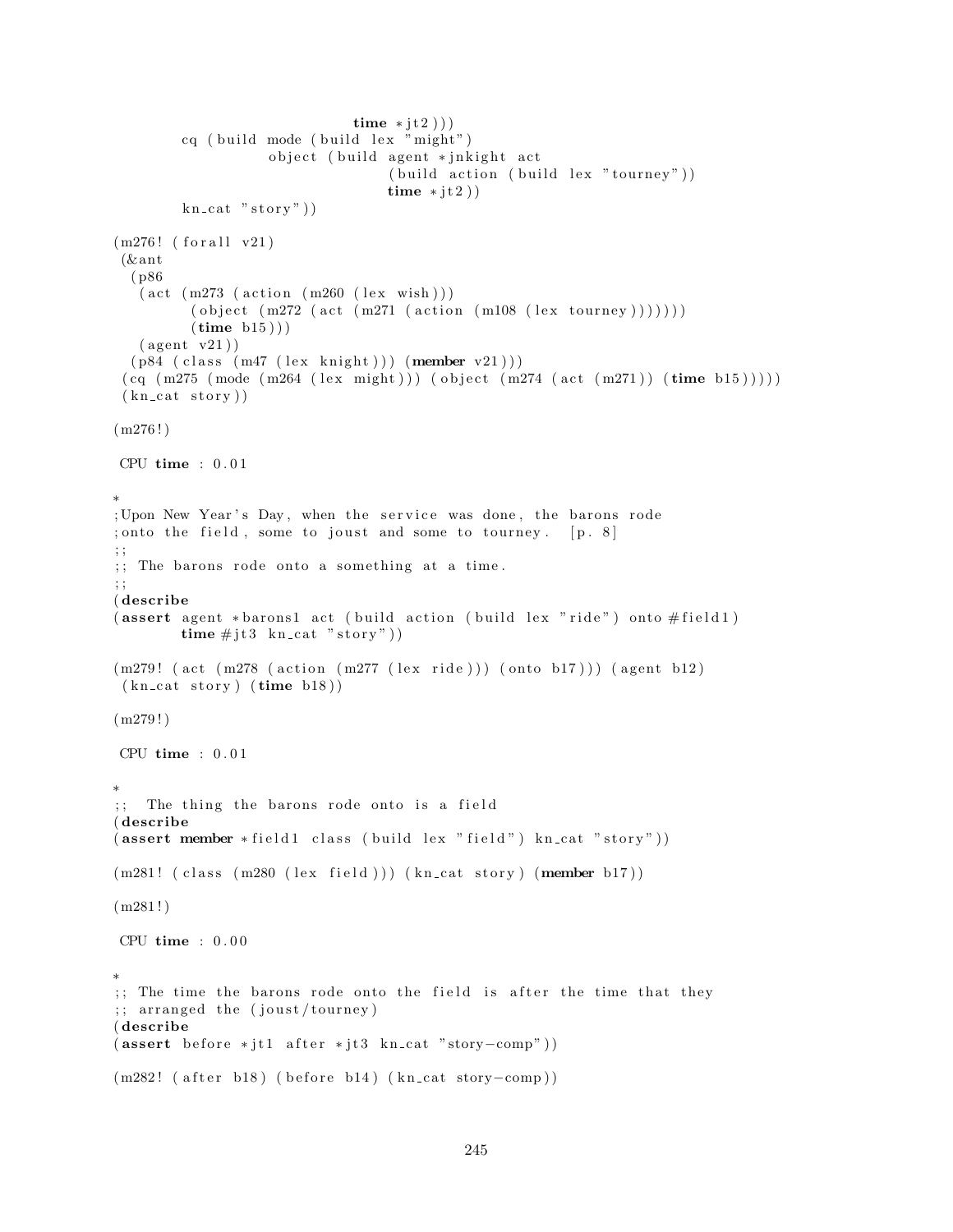```
(m282!)CPU time : 0.01∗
;; The time that the barons rode onto the field is after the time that
;; the (joust/tourney) takes place
( describe
(assert\ before * it3 after * it2 kn_cat "story-comp"))(m283! ( after b15) ( before b18) (kn_cat story-comp))
(m283!)CPU time : 0 . 0 0
∗
;; Some barons rode to joust on the field.
( describe
 (assert object1 (assert agent # \text{barons2 act}( build action ( build lex "ride") onto *field1)
                           time * jt3 kn_cat "story")rel (build lex "purpose")
   object2 (build agent *barons2 act (build action (build lex "joust")
                                                 place * field 1)time * jt2)
   kn\_cat "stor y")
(m288! (kn_cat story)
 (object1(m284! (act (m278 (action (m277 (lex ride))) (onto b17))) (agent b19)
   (kn-cat story) (\text{time } b18))
 (object2(m287 \text{ (act } (m286 \text{ (action } (m246 \text{ (lex } joust)))) \text{ (place } b17))) (agent b19)
   (\text{time } b15))(\text{rel} (\text{m285} (\text{lex} \text{purpose}))))(m288!)CPU time : 0 . 0 2
∗
;; The barons who rode to joust are in the set of barons who arranged the joust
( describe
(\text{add} \text{ subset *barons2 superset *barons1 } kn\_cat "story"))(m289! (kn_cat story) (subset b19) (superset b12))
(m289!)CPU time : 0 . 0 3
∗
;; The second set of barons joust
( describe
 (assert agent *barons2 act (build action (build lex "joust"))time * jt2 \ kn\_cat "story–comp")
```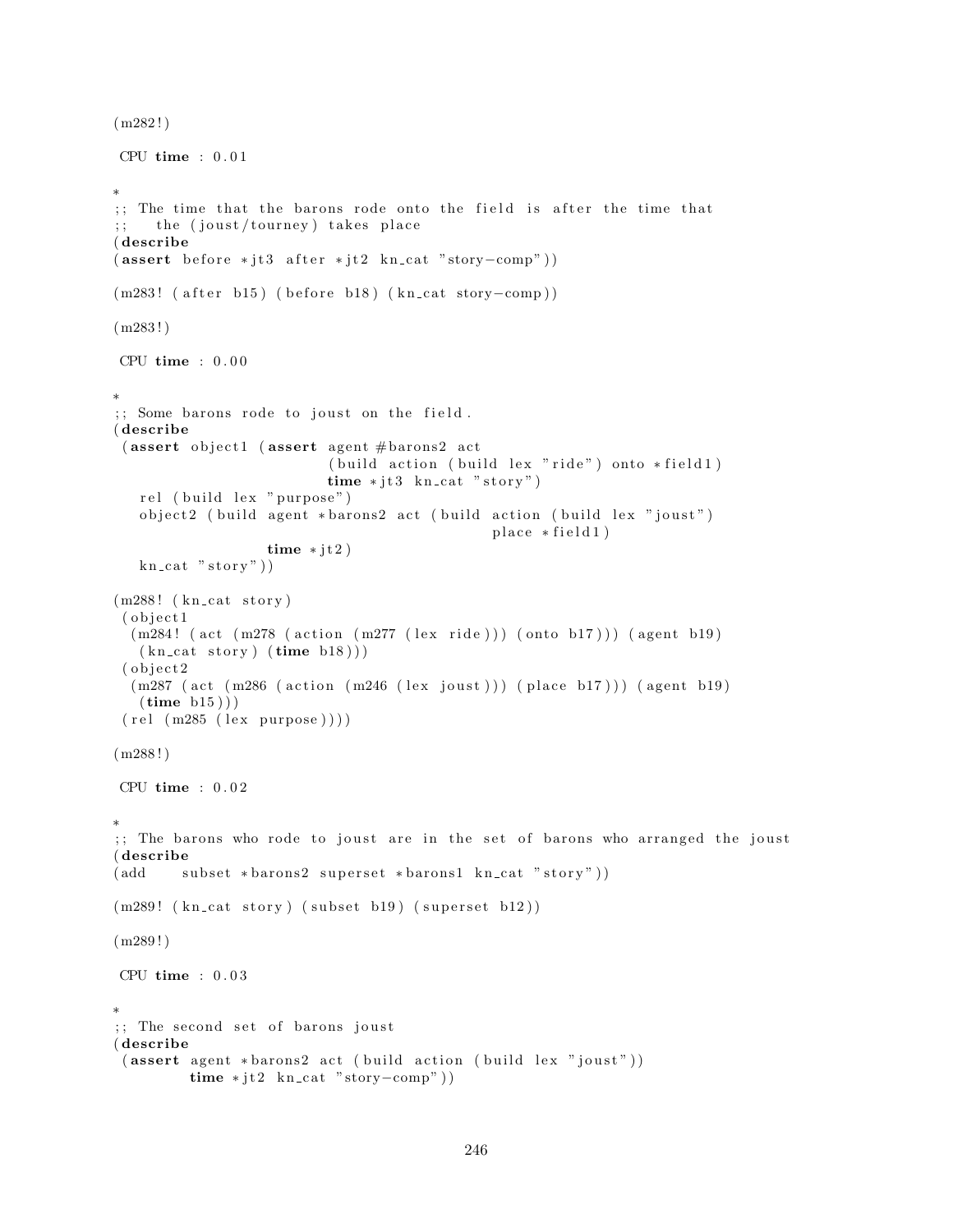```
(m290! (act (m261 (action (m246 (lex joust))))) (agent b19)
 (kn_{\text{cat story}-comp}) (time b15))
(m290!)CPU time : 0.00∗
;; Define "joust" as a verb
\hat{\ } (
−−> defineVerb "joust")
"You want me to define the verb 'joust'.
I'll start by looking at the predicate stucture of the sentences I know that use 'joust'. Here is
The most common type of sentences I know of that use 'joust' are of the form:
     'A something can joust.'
No superclasses were found for this verb.
 Sorting from the most common predicate case to the least common here is what I know. I will firs
Now, looking from the bottom up I want to get a sense of the categories that most of the agents, o
"
CPU time : 0 . 1 7
∗
;; Others of the barons rode to tourney on the field.
( describe
 (assert object1 (assert agent #barons3 act
                            ( build action ( build lex "ride")
                                    onto * field 1)time * jt3 \; kn\_cat "story")rel (build lex "purpose")
   object2 (build agent *barons3 act
                    ( build action ( build lex " tourney")
                            place * field1)time * jt2)
   kn\_cat "stor y")
(m298! (kn_cat story)
 ( object1
  (m295! (\text{act } (m278 \text{ (action } (m277 \text{ (lex ride)}))) (\text{onto } b17))) (\text{agent } b20)(kn-cat story) (\text{time } b18))( object2
  (m297 \text{ (act } (m296 \text{ (action } (m108 \text{ (lex tourney)}))) (place b17))) (agent b20)(\text{time } b15))(\text{rel} (\text{m285} (\text{lex} \text{purpose}))))(m298!)
CPU time : 0 . 0 1
∗
;; The third group of barons is a subset of the group of barons who arranged
;; the joust
```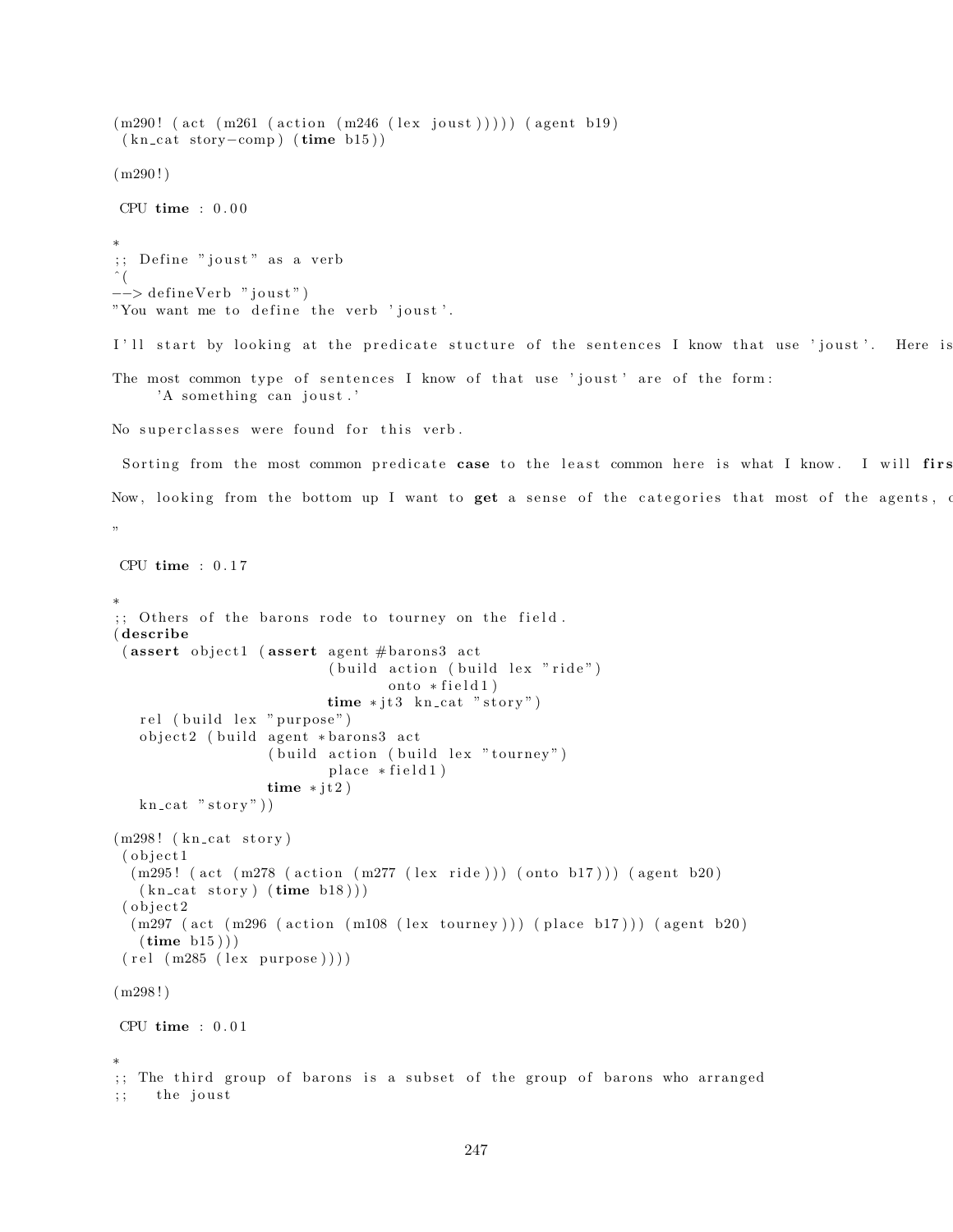```
( describe
(assert subset *barons3 superset *barons1 kncat "stor")(m299! (kn_cat story) (subset b20) (superset b12))
(m299!)CPU time : 0.01∗
; The third group of barons tourney.
( describe
( assert agent *barons3 act ( build action ( build lex "tourney"))
         time * jt2 \text{ kn} cat "story–comp")(m300! (act (m271 (action (m108 (lex tourney))))) (agent b20)
(kn\_cat~story–comp) (time b15))
(m300!)CPU time : 0 . 0 1
∗
; And it happened that Sir Ector ... rode unto the joust;
;; with him rode his son Sir Kay and young Arthur. [p. 8]; ;
;; Something rode to the joust.
( describe
 (assert agent #Etor act
         ( build action ( build lex "ride") to *joust1)
         time * jt3 \text{ kn} cat "story"))(m302! (act (m301 (action (m277 (lex ride))) (to b13))) (agent b21)
(kn\_cat~ story) (time~b18)(m302!)CPU time : 0 . 0 0
∗
;; The thing that rode into the joust is named "Sir Ector"
( describe
( assert object *Ector proper-name (build lex "Sir Ector") kn_cat "story"))
(m304! (kn\_cat story) (object b21) (proper-name (m303 (lex Sir Ector))))
(m304!)CPU time : 0.00∗
;; Sir Ector is a knight
( describe
(assert member *Etor class (build lex "knight")
        kn_cat "story-comp"))
(m305! ( class (m47 (lex knight))) (kn_cat story-comp) (member b21))
```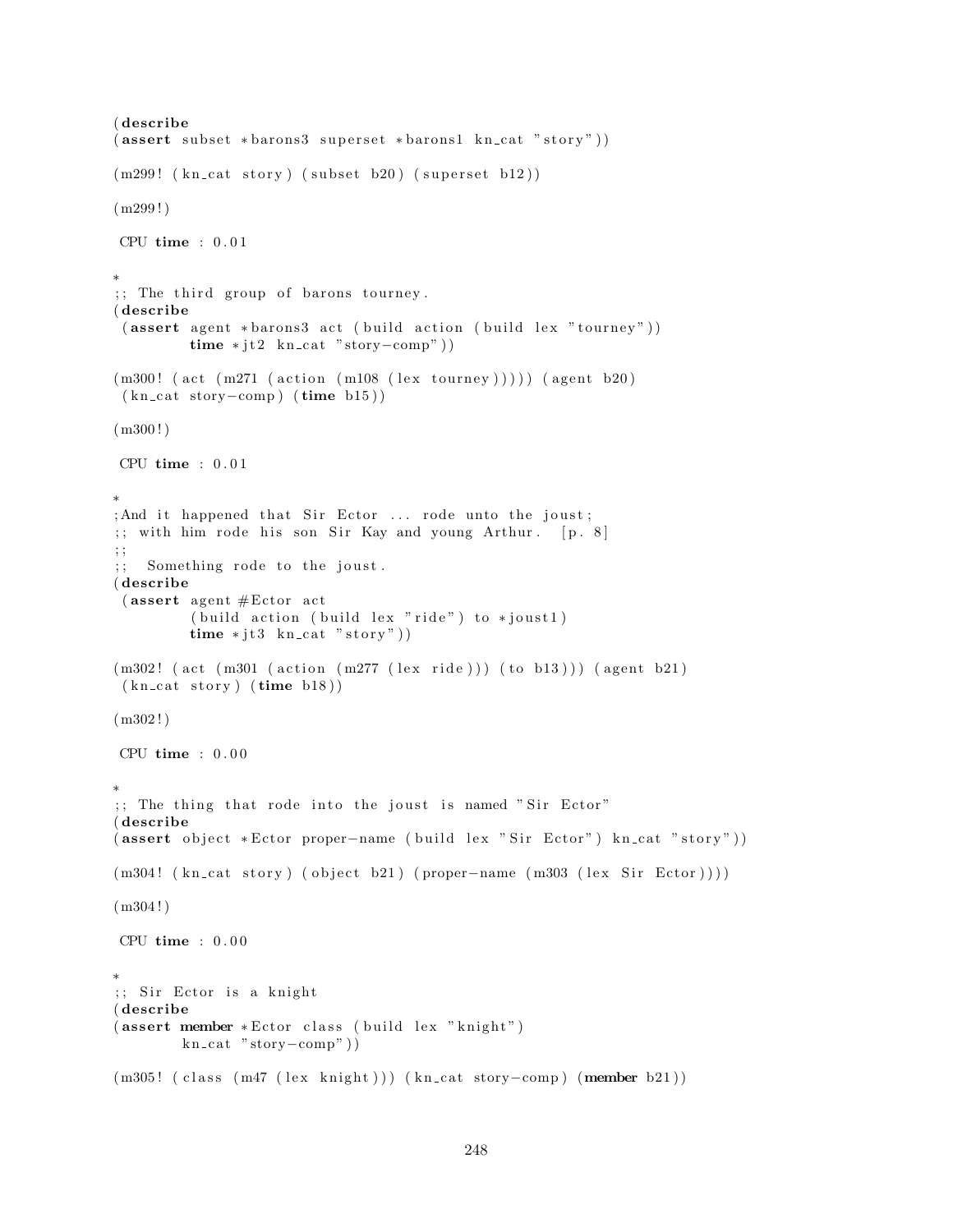```
(m305!)CPU time : 0 . 0 1
∗
;; Something rode to the joust.
( describe
 ( assert agent #Kay act
         (b uild action ( build lex "ride") to *joust1)
         time * jt3 \text{ kn} cat "story"))(m306! (act (m301 (action (m277 (lex ride))) (to b13))) (agent b22)
 (kn\_cat\_story) (time b18)(m306!)CPU time : 0.01∗
;; The thing that rode to the joust is named "Sir Kay"
( describe
( assert object *Kay proper-name ( build lex "Sir Kay") kn_cat "story"))
(m308! (kn_cat story) (object b22) (proper−name (m307 (lex Sir Kay))))
(m308!)CPU time : 0 . 0 0
∗
;; Sir Kay is a knight
( describe
( assert member *Kay class ( build lex "knight")
        kn\_cat "story-comp"))
(m309! ( class (m47 (lex knight))) (kn_cat story-comp) (member b22))
(m309!)CPU time : 0 . 0 0
∗
;; Sir Kay is the son of Sir Hector.
( describe
(assert\;object1*Kay\;rel\;(build\;lex\;"son")\;object2*Etor\;kn\_cat\;"story"))(m311! \ (kn\_cat \ story) \ (object1 \ b22) \ (object2 \ b21) \ (rel \ (m310 \ (lex \ son))))(m311!)CPU time : 0.01∗
;; Sir Ector is the father of Sir Kay
( describe
(assert object1 *Ector rel (build lex "father") object2 *Kay
        kn_cat "story-comp"))
```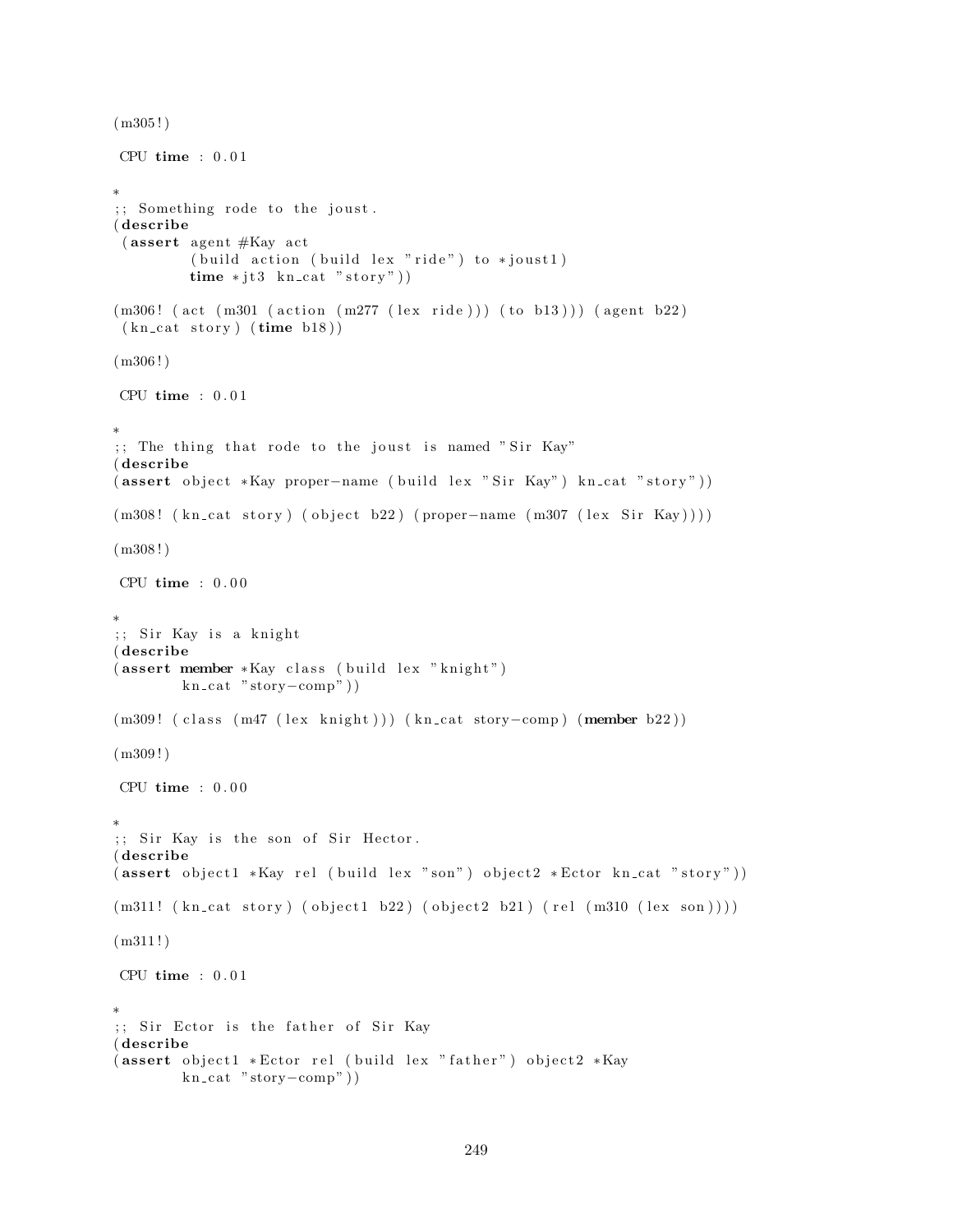```
(m313! (kn_cat story-comp) (object1 b21) (object2 b22)
 (\text{rel} (\text{m312} (\text{lex} \text{father})))(m313!)CPU time : 0 . 0 0
∗
;; Someone rode to the joust.
( describe
(assert agent #Arthur act (build action (build lex "ride") to *joust1)
        time * jt3 \ kncat "story"))(m314! (act (m301 (action (m277 \text{ (lex ride)})) (to b13))) (agent b23)
 (kn\_cat~ story) (time~b18))(m314!)CPU time : 0.00∗
;; The thing that rode to the joust is named "Arthur"
( describe
( assert object *Arthur proper-name ( build lex " Arthur") kn_cat " story"))
(m316! (kn_cat story) (object b23) (proper-name (m315 (lex Arthur))))
(m316!)CPU time : 0.01∗
;; Arthur is young
( describe
( assert object *Arthur property ( build lex "young") kn_cat "story"))
(m318! \text{ (kncat story)} (object b23) (property (m317 (lex young))))(m318!)CPU time : 0 . 0 1
∗
;; Arthur is a person
( describe
( assert member * Arthur class ( build lex " person") kn_cat "story-comp"))
(m319! ( class (m39 (lex person))) (kn_cat story-comp) (member b23))
(m319!)CPU time : 0.01∗
;; Define "joust" as a noun.
\hat{\ } (
−−> de fineNoun " j o u s t " )
 Definition of joust:
```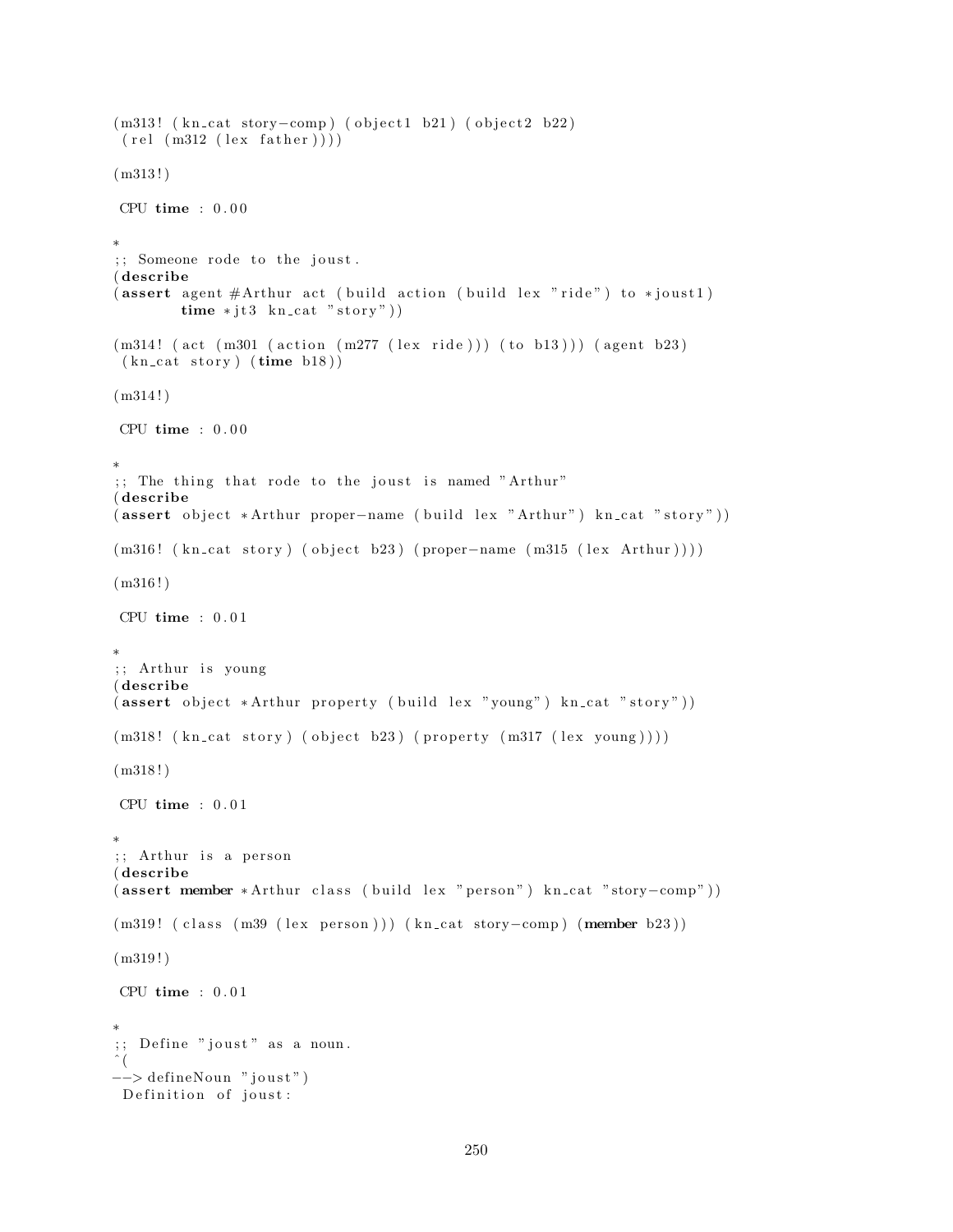```
Actions performed on a joust: baron arrange,
n i l
CPU time : 0 . 2 8
∗
;; But as they rode toward the joust Sir Kay lacked his sword, for
;; he had left it at his father's lodging ... [p. 8]; ;
;; Sir Kay lacked his something because he had left it somewhere.
( describe
 ( assert
     effect (assert agent *Kay act
                      ( build action ( build lex "lack") object #kaysword)
                     time * jt3 kncat "story")cause (assert agent *Kay act
                    ( build action ( build lex " leave") object * kaysword
                            place #lodge1)time \# j t 4 \text{ kncat "story")}kn\_cat "stor y")
(m328 !
 ( c au se
  (m327! (act (m326 (action (m325 (lex leave))) (object b24) (place b25)))
   (\text{agent } b22) (\text{kn\_cat story}) (\text{time } b26)))( e f f e c t
  (m324! (act (m323 (action (m322 (lex lack))) (object b24))) (agent b22)
   (kn\_cat~ story) (time~b18))(kn\_cat~story))(m328!)CPU time : 0.02∗
;; The thing that Sir Kay left somewhere is his sword.
( describe
 (assert object *kaysword rel (build lex "sword")
         possessor *Kay kncat "story"))(m329! \ (kn\_cat \ story) \ (object \ b24) \ (possessor \ b22) \ (rel \ (ms9 \ (lex \ sword))))(m329!)
CPU time : 0.00∗
;; Sir Kay's sword is a sword.
( describe
( assert member * kaysword class ( build lex " sword") kn_cat " story"))
(m330! (class (m59 (lex word))) (kncat story) (member b24))(m330 ! )
CPU time : 0 . 0 1
```
∗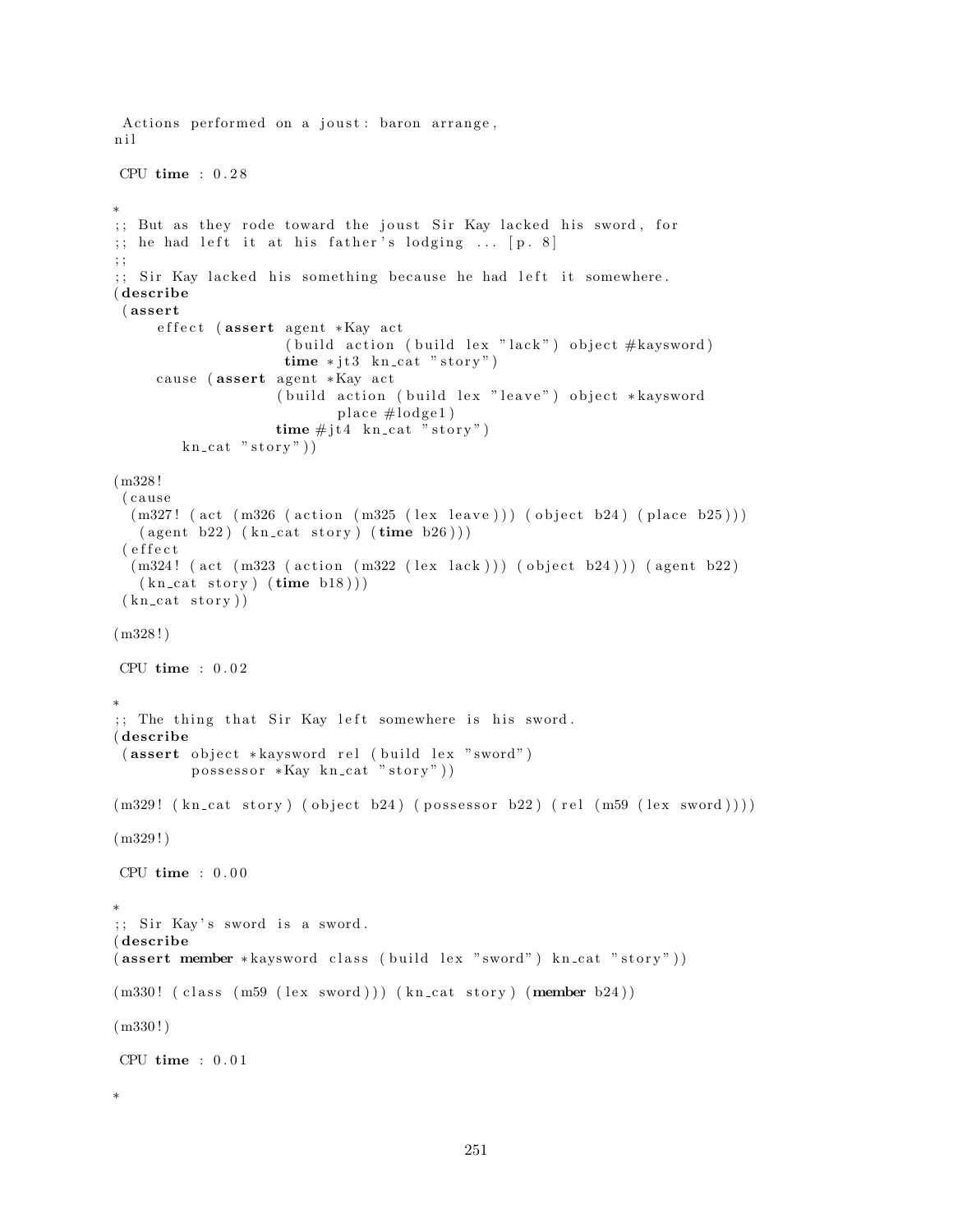```
;; The place that Sir Kay left his sword is Sir Ector's lodging
( describe
(assert object *lodge1 rel (build lex "lodging") possessor *Ector
        kn\_cat "stor y")
(m332! \ (kn\_cat story) \ (object b25) \ (possessor b21) \ (rel (m331 (lex lodging))))(m332!)CPU time : 0 . 0 0
∗
;; Sir Ector's lodging is a lodging
( describe
(assert member *lodge1 class (build lex "lodging") kn_cat "story"))
(m333! (class (m331 (lex lodging))) (kn_cat story) (member b25))
(m333 ! )
CPU time : 0 . 0 1
∗
;; The time that Sir Kay left his sword is before the time that
;; he came to the field
( describe
(assert\ before *jt4\ after *jt3\ kn\ cat "story-comp"))(m334! ( after b18) ( before b26) (kn_cat story-comp))
(m334!)CPU time : 0 . 0 1
∗
;; But when [Arthur] reached home the lady and all the others were
;; out to see the jousting, and he could not enter. [p. 8]; ;
;; Arthur arrived at the lodging.
( describe
 (assert agent *Arthur act
         ( build action ( build lex " arrive") place *lodge1)
         time \# j t 5kn\_cat "story")
(m337! (act (m336 (action (m335 (lex arrive))) (place b25))) (agent b23)
 (kn_{\text{cat story}})(time b27))(m337 ! )
CPU time : 0.02∗
;; Arthur arrived at the lodging after he rode onto the field
( describe
(assert\ before *jt3\ after *jt5\ kn\_cat "story–comp"))(m338! ( after b27) ( before b18) (kn_cat story-comp))
```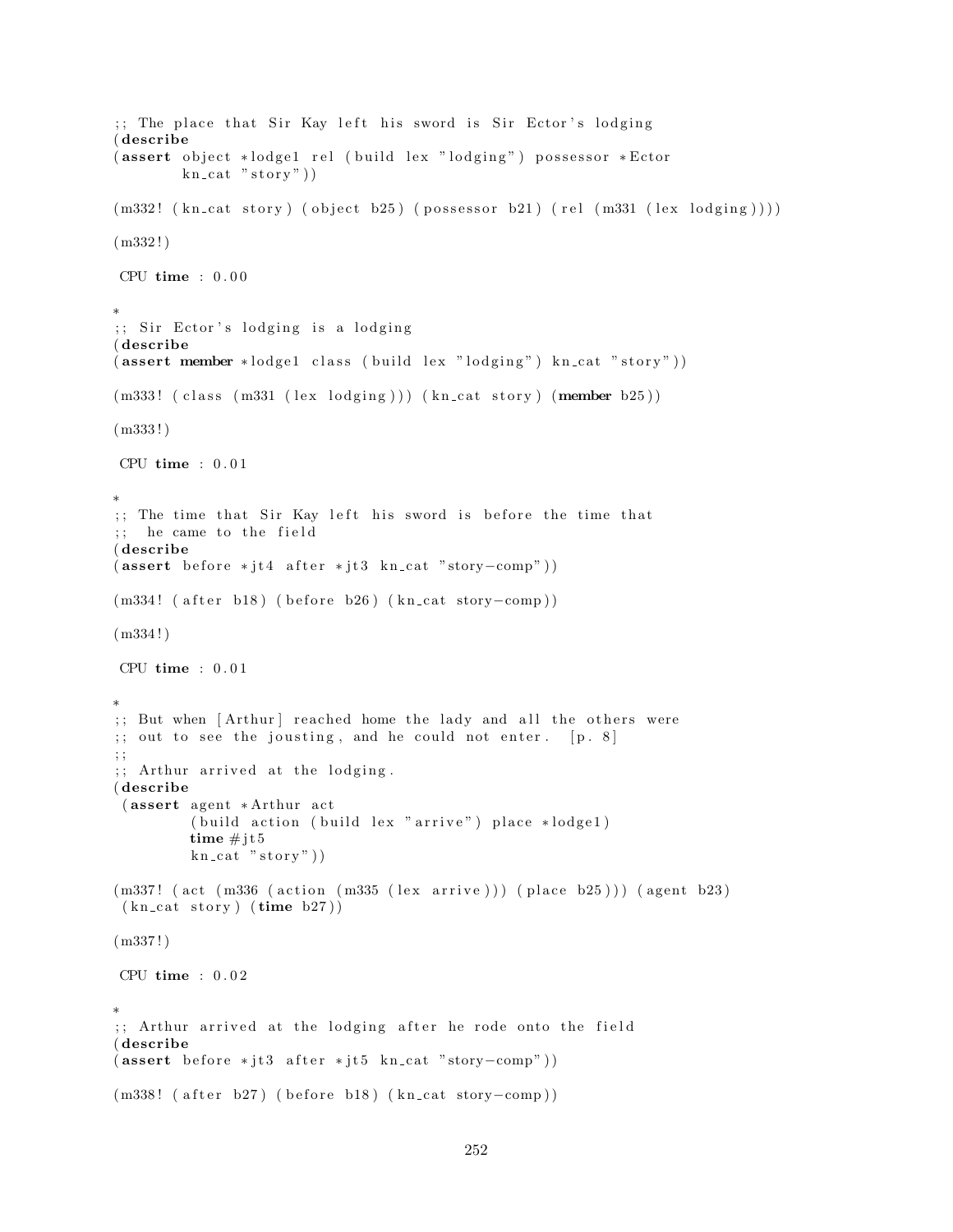```
(m338 ! )
CPU time : 0.00∗
;; Arthur could not enter the lodging, because no-one was in the lodging.
( describe
(assert cause (assert for all $human
                       ant ( build member *human class ( build lex " person" ))
                       cq ( build min 0 max 0
                                  arg ( build object1 *human
                                              rel (build lex "in")
                                              object2 *lodge1
                                              time * jt5))
                      kn\_cat "story") = stage1effect (assert min 0 max 0
                        arg ( build mode ( build lex "can")
                                    object ( build agent *Arthur
                                                   act (build action
                                                               (buid lex "enter")object *lodge1)
                                                   time * jt5))
                        kn\_cat "story")
        kn\_cat "stor y")
(m347 !
 ( c au se
  (m340! (for all v24) (ant (p91 (class (m39 (lex person)))) (member v24)))(cq)(p93 (min 0) (max 0)(arg)(p92 (object1 v24) (object2 b25) (rel (m339 (lex in))) (time b27))))(kn cat story ))( e f f e c t
  (m346! (min 0) (max 0)
   (arg)(m345 \ (mode \ (m341 \ (lex \ can)))( object(m344 (act (m343 (action (m342 (lex enter))) (object b25))) (agent b23)
       (\text{time } b27)))
   (kn\_cat~stor y))(kn cat story))
(m347!)CPU time : 0 . 0 3
∗
;; No-one was in the lodging, because everyone had left.
( describe
(assert effect *stage1)
        cause (assert for all (*human $timev)
                       &ant (( build member *human class ( build lex " person"))
                              ( build object1 *human rel ( build lex "in")
                                     object2 ∗lodge1 time *timev)
                             (build before * timev after * jts))cq ((build agent *human act
```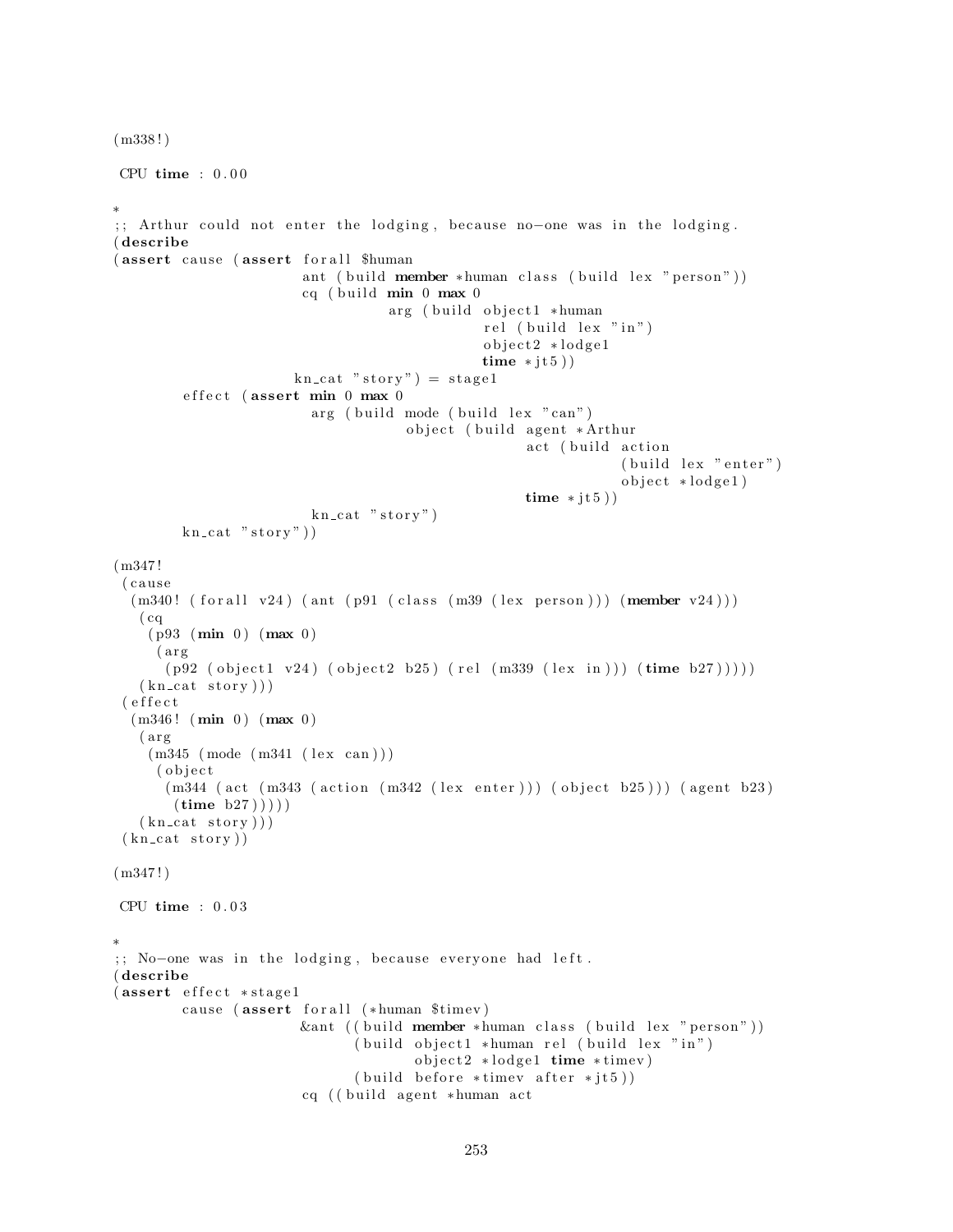```
(b uild action (b uild lex " leave" )
                                              place * lodge1)time ( build skf "leave-time"
                                                   a1 ∗human a2 ∗\text{lodeg}1 = gotime1)
                             ( build before *timev after *gotime1)
                             (buid before * gotten 1 after * j t 5))kn\_cat "stor y" = stage 2kn cat "story")
(m350 !
 ( c au se
  (m349! (for all v25 v24)(kant (p95 (after b27) (before v25))(p94 (object1 y24) (object2 b25) (rel (m339 (lex in))) (time y25))(p91 \text{ (class } (m39 \text{ (lex } person))) (member v24)))
   (cq (p99 (after b27) (before (p96 (a1 v24) (a2 b25) (skf leave-time))))(p98 (after (p96)) (before v25))(p97 (act (m348 (action (m325 (lex leave))) (place b25))) (agent v24)(\text{time } (p96) ))(kn<sub>cat story</sub>)))
 ( e f f e c t
  (m340! (for all v24) (ant (p91))( cq
    (p93 \ (min \ 0) \ (max \ 0)(\text{arg} (\text{p92} (\text{object1 v24}) (\text{object2 b25}) (\text{rel} (\text{m339})) (\text{time b27}))))(kn_{\text{cat }story} ))
 (kn<sub>cat story</sub>))
(m350!)CPU time : 0 . 0 2
∗
;; Everyone was out, because they wished to see the joust.
( describe
 (assert for all *human
         &ant ((build member *human class (build lex "person"))
                (build object1 *human rel (build lex "in") object2 * lodge1))cq ( build agent *human act
                     (buid action (build lex " wish")object (build agent *human act
                                              ( build action ( build lex " see")
                                                      object * joust1))kn\_cat "story" = stage3)(m353! (for all v24))
 (kant (p100 (object1 v24) (object2 b25) (rel (m339 (lex in))))(p91 (class (m39 (lex person))) (member v24)))(cq)( p103
   (\text{act } (p102 \text{ (action } (m260 \text{ (lex } wish))))( object
           (p101 (act (m352 (action (m351 (lex see)))) (object b13)))(\text{agent v24})))(\text{agent v24}))(kn\_cat~story))(m353 ! )
```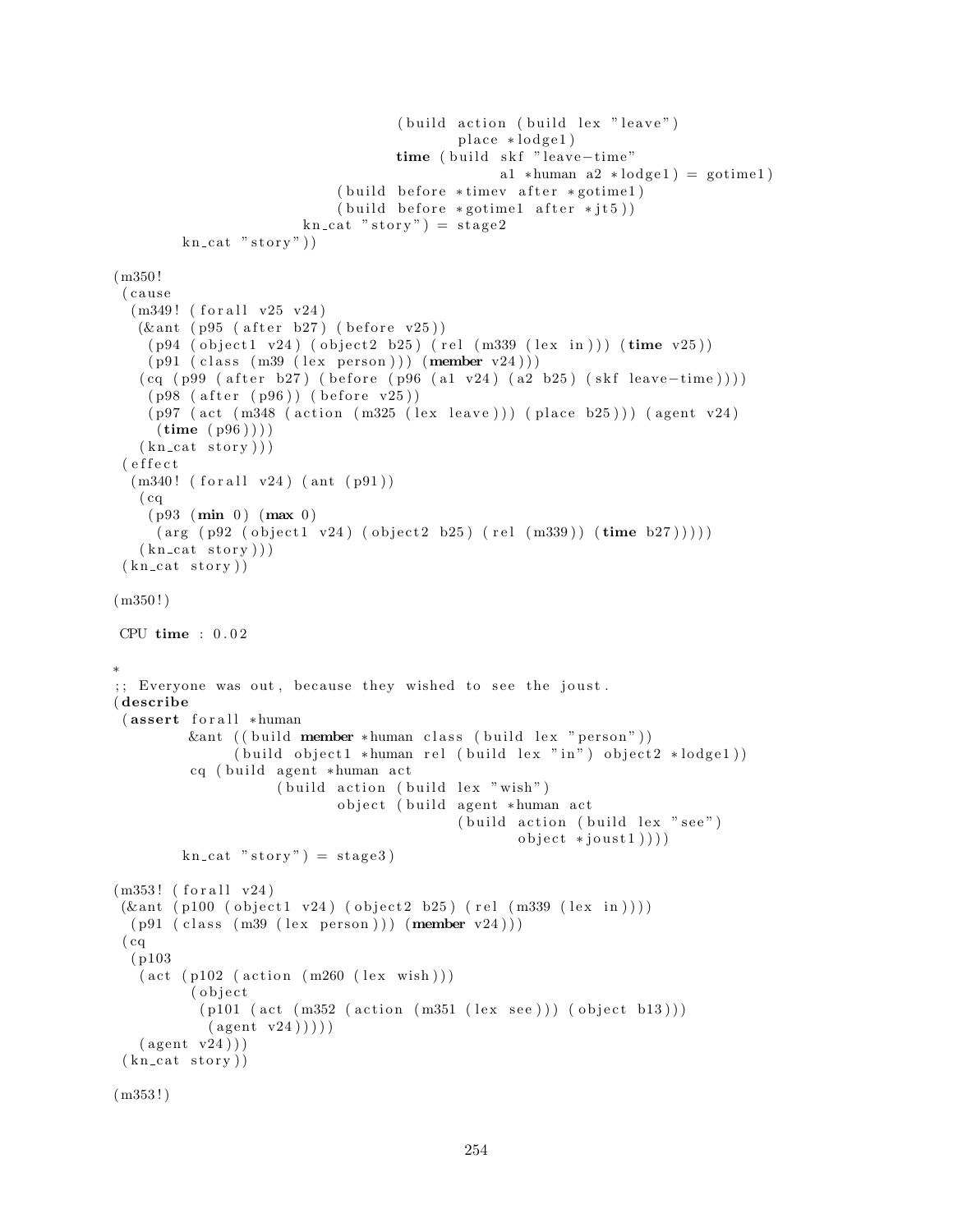```
CPU time : 0.02∗
;; Since everyone was out because they wished to see the joust,
\gamma; no one was in the lodging (because they all had left)
( describe
(assert effect *stage2)
        cause ∗stage3
        kn\_cat "stor y")
(m354 !
 ( c au se
  (m353! (for all v24)
   (kant (p100 (object1 v24) (object2 b25) (rel (m339 (lex in))))(p91 \text{ (class } (m39 \text{ (lex } person))) (member v24))))
   (cq)( p103
     (\text{act } (p102 \text{ (action } (m260 \text{ (lex } wish)))( o b j e c t
             (p101 (act (m352 (action (m351 (lex see))) (object b13)))
              (\text{agent v24})))(\text{agent v24}))(kn\_cat~stor y))( e f f e c t
  (m349! (for all v25 v24))(kant (p95 (after b27) (before v25))(p94 (object1 v24) (object2 b25) (rel (m339)) (time v25)) (p91))(cq (p99 (after b27) (before (p96 (a1 v24) (a2 b25) (skf leave-time))))(p98 (after (p96)) (before v25))(p97 \text{ (act } (m348 \text{ (action } (m325 \text{ (lex } leave))) (place b25))) (agent v24)(\text{time } (p96))(kn<sub>cat story</sub>)))
 (kn cat story))
(m354!)CPU time : 0.02∗
;; Define "joust" as a noun
 ˆ (
−−> defineNoun "joust")
Definition of joust:
Actions performed on a joust : baron arrange,
n i l
CPU time : 1 . 0 9
∗
;; Then the king arranged for a great feast and let cry a great
;; joust . ... as soon as they had washed and risen, all
;; knights who would joust made them ready; when they were ready on
; horseback, there were seven hundred knights. [p. 16]; ;
; ; Something announced a something .
( describe
 (assert agent \#kingj1 act
```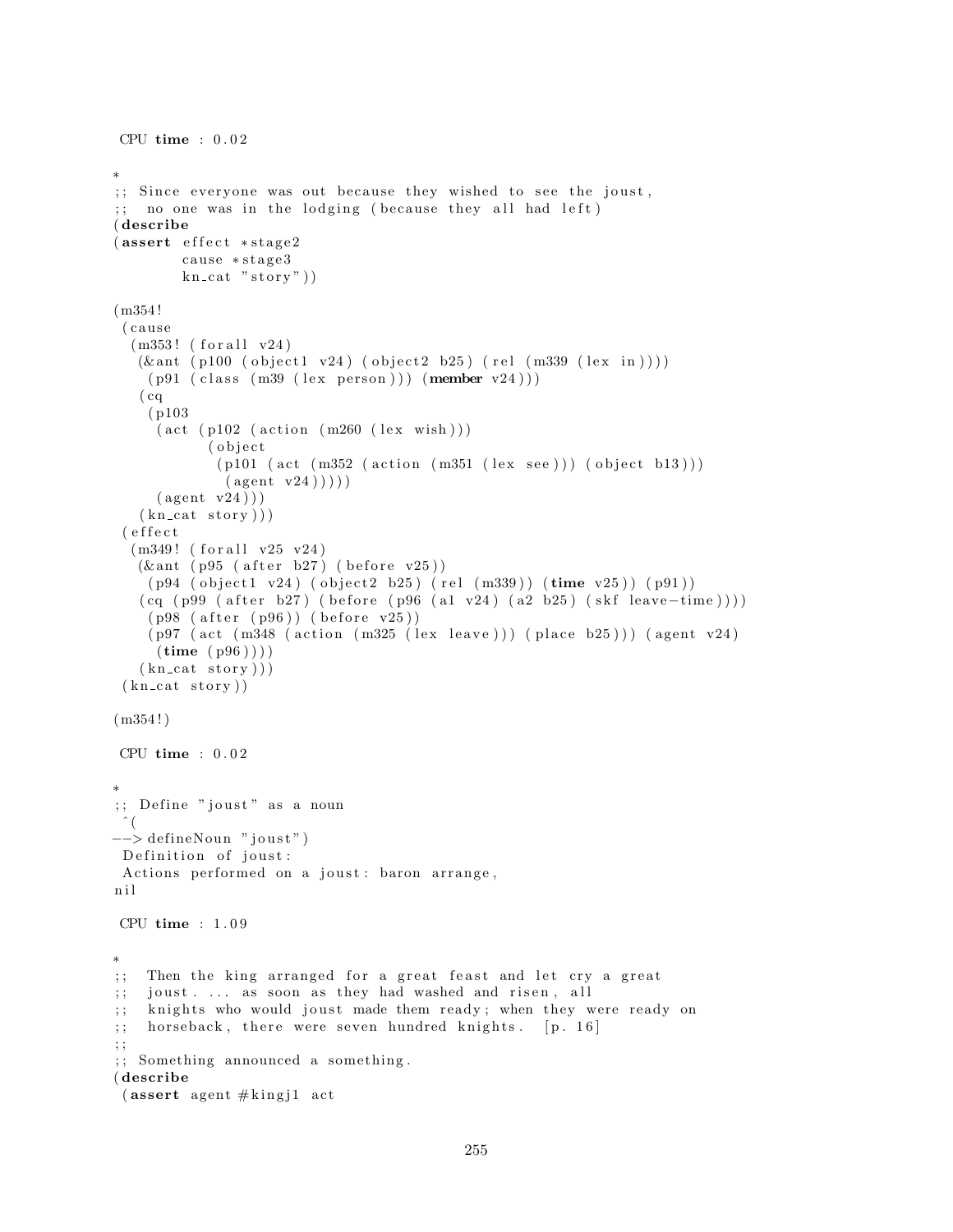```
( build action ( build lex "announce" ) object \#joust 2)
          time \# j \text{t} 6 kn_cat "story"))
(m373! (act (m372 (action (m371 (lex announce))) (object b29))) (agent b28)
 (kn\_cat\_story) (time b30)(m373!)CPU time : 0 . 0 1
∗
;; The thing that announced is a king
( describe
(\text{assert member} * \text{king} \text{ i } \text{class} \text{ (build lex "king") kn\_cat " story"))})(m374! ( class (m41 (lex king))) (kn_cat story) (member b28))
(m374!)CPU time : 0 . 0 1
∗
;; The thing that the king announced is a joust
( describe
(assert member *joust2 class (build lex "joust") kn_cat "story"))
(m375! (class (m246 (lex joust))) (kn_cat story) (member b29))
(m375!)CPU time : 0.01∗
;; The joust is great
( describe
(assert\ object *joust2 property (build lex "great") kn_cat " story"))(m377! \ (kn\_cat \ story) \ (object \ b29) \ (property \ (m376 \ (lex \ great)))(m377 ! )
CPU time : 0.00∗
;; Define "joust" as a noun
 \hat{\ } (
−−> defineNoun "joust")
Definition of joust:
 Actions performed on a joust: king announce, baron arrange,
Possible Properties: great,
n i l
CPU time : 0 . 9 4
∗
;; All the knights who wished to joust prepared to joust.
( describe
(assert for all *jknight
```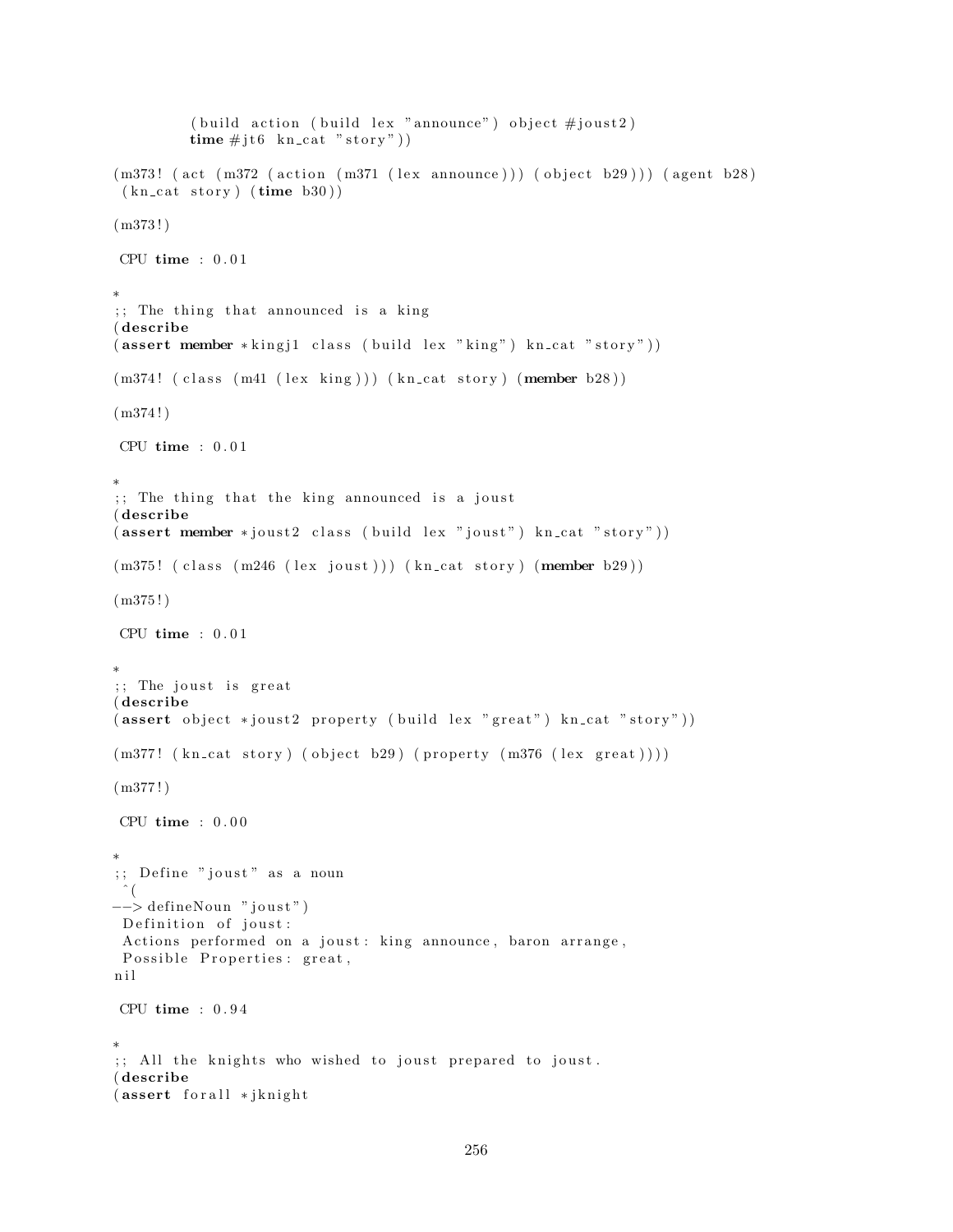```
\&ant (( build member * jknight class ( build lex knight))
                ( build agent * jknight act
                       (b uild action (b uild lex "wish")
                               object ( build agent * jnkight act
                                               (\text{build action } (build \, lex \, "joust"))))time * it 6)
         cq ( build agent * jknght act
                    ( build action ( build lex " prepare")
                            object (agent * jknight act
                                            (\text{build action } (build \text{ lex "joust"))}))kn\_cat "stor y")
(m399! (for all v21)(\& ant
  ( p122
   (\text{act } (m397 \text{ (action } (m260 \text{ (lex } wish)))( object (m396 (act (m261 (action (m246 (lex joust ))))))))
   (\text{agent v21}) (\text{time b30})(p84 \text{ (class } (m47 \text{ (lex } knight))) (member \text{ v21})))(cq)( p124
   (\text{act } (p123 \text{ (action } (m398 \text{ (lex } prepare))) (\text{object } act } agent \text{ (m261) v21))))))(kn\_cat~story))(m399!)CPU time : 0.01∗
;; Define "joust" as a verb
 ˆ (
\rightarrow define Verb "joust")
"You want me to define the verb 'joust'.
I'll start by looking at the predicate stucture of the sentences I know that use 'joust'. Here is
The most common type of sentences I know of that use 'joust' are of the form:
     'A something can joust.'
No superclasses were found for this verb.
 Sorting from the most common predicate case to the least common here is what I know. I will firs
Now, looking from the bottom up I want to get a sense of the categories that most of the agents, o
"
CPU time : 0 . 0 3
∗
;; With that the knight came out of the pavilion and said, 'Fair knight,
;; why smote ye down my shield ?'
;; 'Because I will joust with you,' said Gryflette.
;; 'It is better that ye do not,' said the knight, 'for ye are young and
;; lately made knight, and your might is nothing to mine.'
;; 'As for that," said Gryflette, 'I will joust with you.' [p. 33]
; ;
;; A something came from something else.
```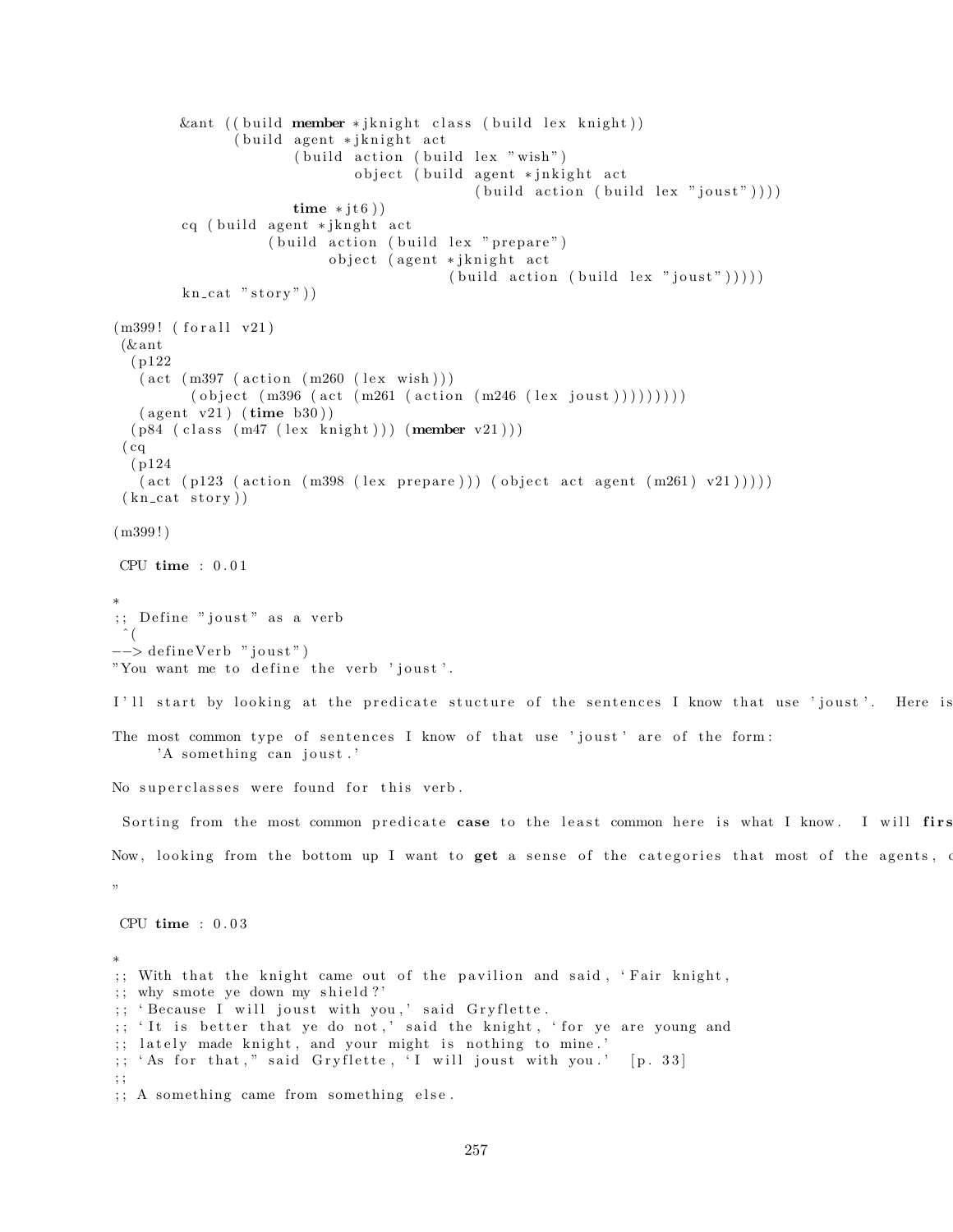```
( describe
 (assert agent # blknt1 act
          ( build action ( build lex "come" ) from \#j pavilion 1 )
          time \# j\text{t7} kn_cat "story"))
(m402! (act (m401 (action (m400 (lex come))) (from b32))) (agent b31)
 (kn_{\text{cat story}})(time b33))(m402!)CPU time : 0.01∗
;; The thing that came is a knight
( describe
(assert member *blknt1 class (build lex "knight") kn_cat "story"))
(m403! (class (m47 (lex knight))) (kn_cat story) (member b31))
(m403!)CPU time : 0 . 0 1
∗
;; The thing the knight came from is a pavilion
( describe
(assert member * jpavilion1 class (build lex "pavilion")
         kn\_cat "stor y")
(m405! (class (m404 (lex pavilion))) (kn_cat story) (member b32))
(m405!)CPU time : 0.00∗
;; The knight asked something why he smote down the something else.
( describe
 (assert agent * blknt1 act
          ( build action ( build lex "ask") indobj \#\mathrm{Gryf}object ( build rel ( build lex " purpose")
                                 object2 (assert agent *Gryf act
                                                    ( build action ( build lex " smite")
                                                            object #knt1shield
                                                            d i r e c t i o n
                                                              (b uild lex "down")time # jt8 kn_cat " story" ) = \text{oddact1}object1 ( build skf " reason-for" a1 *oddact1)))
        time * jt7 \ kn\_cat " story")(m414 !
 (\text{act } (m413 \text{ (action } (m406 \text{ (lex } ask))) (\text{indobj } b34))( o b j e c t
         (m412
          ( object1
           (m411
            ( a1
             (m410 !
```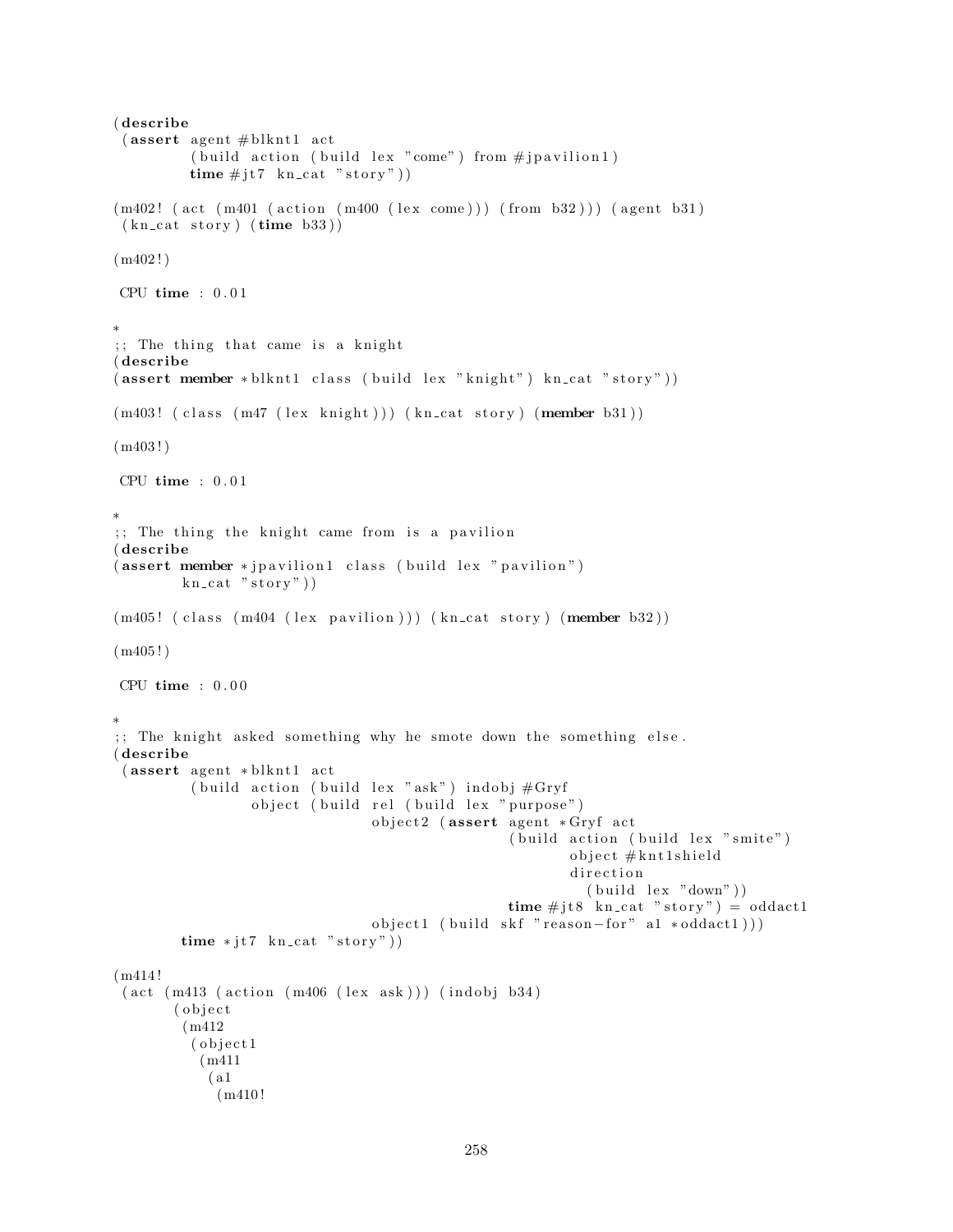```
(\text{act } (m409 \text{ (action } (m407 \text{ (lex suite)})))(direction (m408 (lex down))) (object b35)))(\text{agent } b34) (\text{kn\_cat story}) (\text{time } b36)))(skf reason-for))
         ( object2 (m410!) (rel (m285 (lex purpose))))( agent b31) ( kn-cut story) ( time b33) )(m414!)CPU time : 0.02∗
;; The thing that the knight asked is named "Sir Gryflette"
( describe
( assert object *Gryf proper-name ( build lex " Sir Gryflette") kn_cat "story"))
(m416! (kn\_cat story) (object b34) (proper-name (m415 (lex Sir Gryflette))))
(m416!)CPU time : 0 . 0 1
∗
;; The thing that Sir Gryflette smote down is a shield
( describe
(assert object *knt1shield rel (build lex "shield") possessor *blknt1
        \text{kn\_cat} " story")
(m418! \ (kn\_cat story) (object b35) (possessor b31) (rel (m417 (lex shield))))(m418!)CPU time : 0 . 0 0
∗
;; The shield that Sir Gryflette smote down is a shield
( describe
( assert member * kntlshield class ( build lex " shield") kn_cat " story"))
(m419! (class (m417 (lex shield))) (kn_cat story) (member b35))(m419!)CPU time : 0.00∗
;; Sir Gryflette is a knight
( describe
( assert member * Gryf class (build lex "knight")
        kn\_cat "story-comp"))
(m420! ( class (m47 (lex knight))) (kn_cat story-comp) (member b34))
(m420!)CPU time : 0 . 0 1
∗
```

```
259
```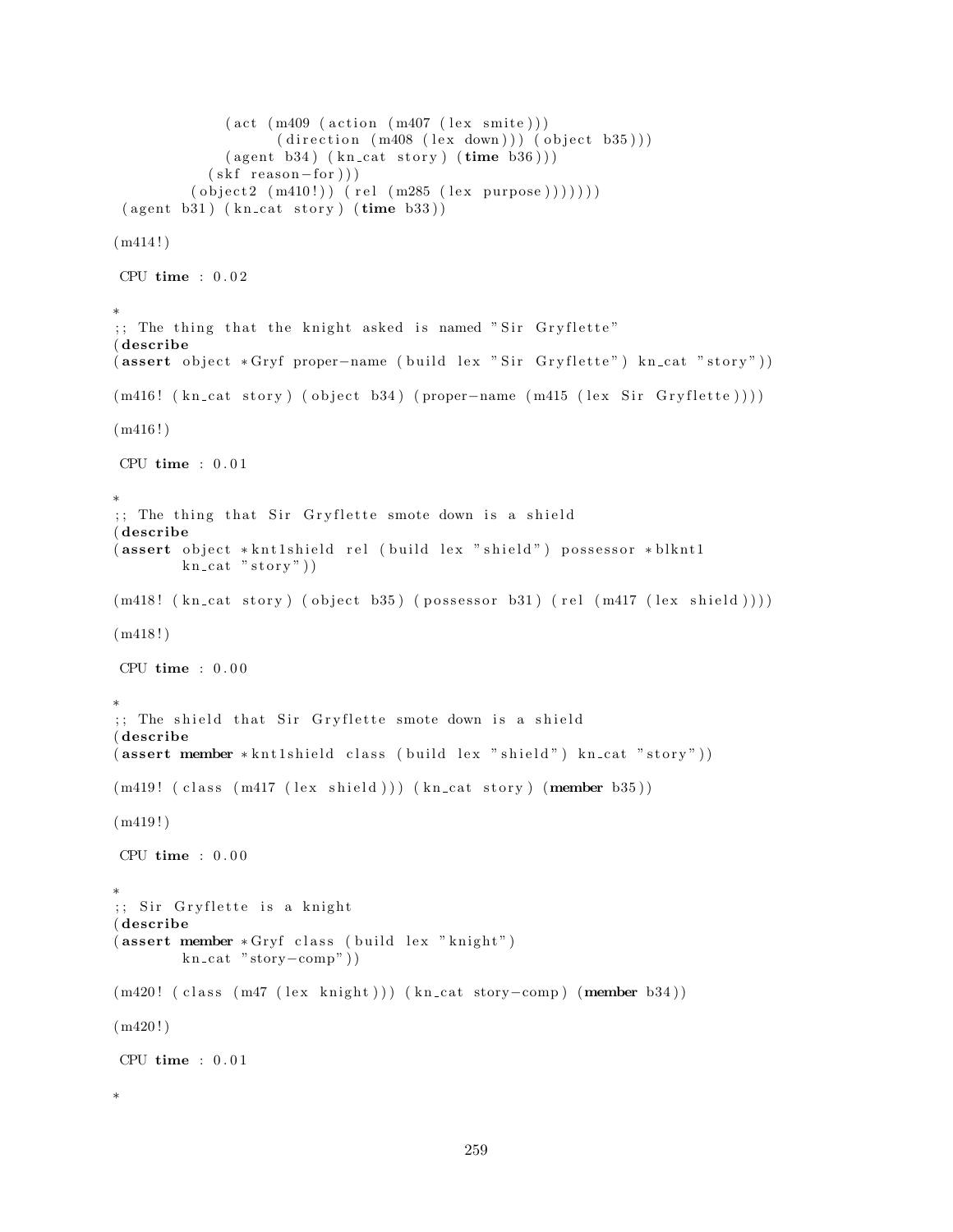```
;; The knight asked Sir Gryflette about the sheild after he came from
;; the pavilion
( describe
(assert\ before *jt8\ after *jt7\ kn\ cat "story-comp"))(m421! ( after b33) ( before b36) (kn_cat story-comp))
(m421!)CPU time : 0 . 0 0
∗
;; Sir Gryflette said that he would joust with the knight.
( describe
 (assert agent *Gryf act
        (buid action (build lex "say that")object (build agent *Gryf act
                              ( build action ( build lex "joust") against * blknt1)
                       time \# j \t0)time \#jt10 kn_cat "story"))
(m425 !
 (\text{act } (m424 \ (\text{action } (m226 \ (lex say that)))( o b j e c t
        (m423 (act (m422 (action (m246 (lex joust))) (against b31)))(\text{agent } b34) (\text{time } b37)))
 ( agent b34) ( kn\_cat story) ( time b38) )(m425!)CPU time : 0.01∗
;; Sir Gryflette said that he would joust with the knight before
;; the joust actually took place
(describe (assert before *jt10 after *jt9 kn_cat "story"))(m426! (after b37) (before b38) (kn_cat story))
(m426!)CPU time : 0.00∗
;; The joust took place after the knight came from the pavilion
(describe (assert before *jt8 after *jt10 kn_cat "story-comp"))(m427! ( after b38) ( before b36) (kn_cat story-comp))
(m427!)CPU time : 0.00∗
;; The knight said that Sir Gryflette should not joust with him,
;; because Sir Gryflette was young.
( describe
 (assert agent * blknt1 act
```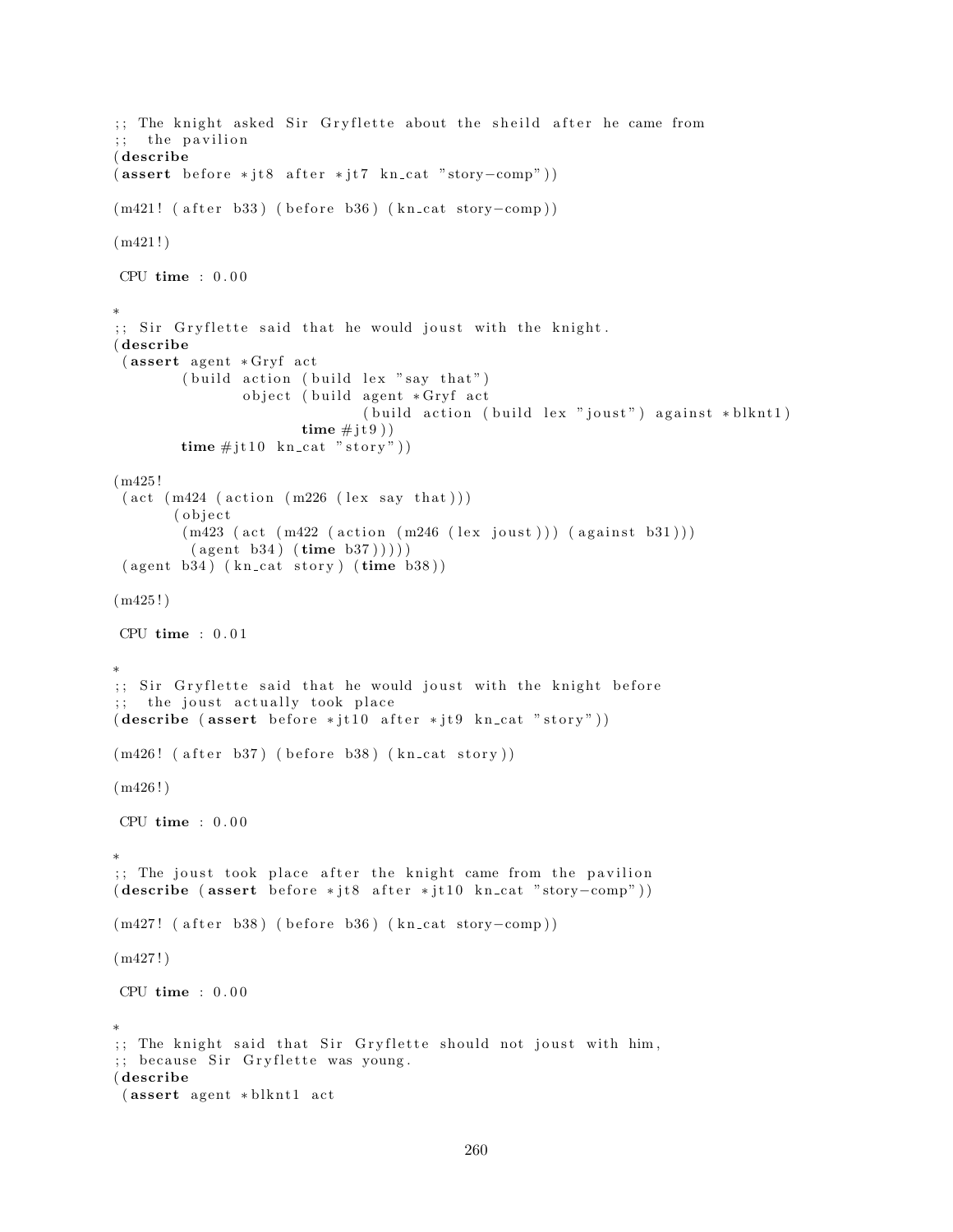```
(b uild action ( build lex "say that")
                  object (build cause (build object *Gryf property (build lex "young"))
                                 effect (build mode (build lex "should")
                                                 object (build min 0 max 0
                                                                arg ( build agent * Gryf
                                                                            act ( build action ( build lex
                                                                                         against * blknt1)time * jt9 )))
                 time \# jt11 kn_cat "story"))
(m434 !
 (\text{act } (m433 \text{ (action } (m226 \text{ (lex say that })))( o b j e c t
        (m432 \text{ (cause } (m428 \text{ (object } b34) \text{ (property } (m317 \text{ (lex young))))}))( e f f e c t
           (m431 \ (mode \ (m429 \ (lex \ should)))( o b j e c t
             (m430 (min 0) (max 0)(arg)(m423 (act (m422 (action (m246 (lex joust))) (against b31)))
                (\text{agent } b34) (\text{time } b37))))) )) ))( agent b31) ( kn\_cat story) ( time b39) )(m434!)CPU time : 0 . 0 2
∗
;; The knight says that Sir Gryflette should not joust before the joust
;; takes place.
(describe (assert before *jtl1 after *jt9 kn_cat "story"))(m435! ( after b37) ( before b39) (kn_cat story ))
(m435!)CPU time : 0.00∗
;; The knight says that Sir Gryflette should not joust before
;; Sir Gryflette offers to joust
(describe (assert before * it10 after * it11 kncat "story–comp"))(m436! ( after b39) ( before b38) (kn_cat story-comp))
(m436!)CPU time : 0 . 0 0
∗
;; The knight said that Sir Gryflette should not joust with him,
;; because something was greater than something else.
( describe
 (assert agent * blknt1 act
          (b uild action ( build lex "say that")
                 object (build cause (build object1 #knt1might rel (build lex "greater")
                                                object2 \#Gryfmight)effect (build mode (build lex "should")
```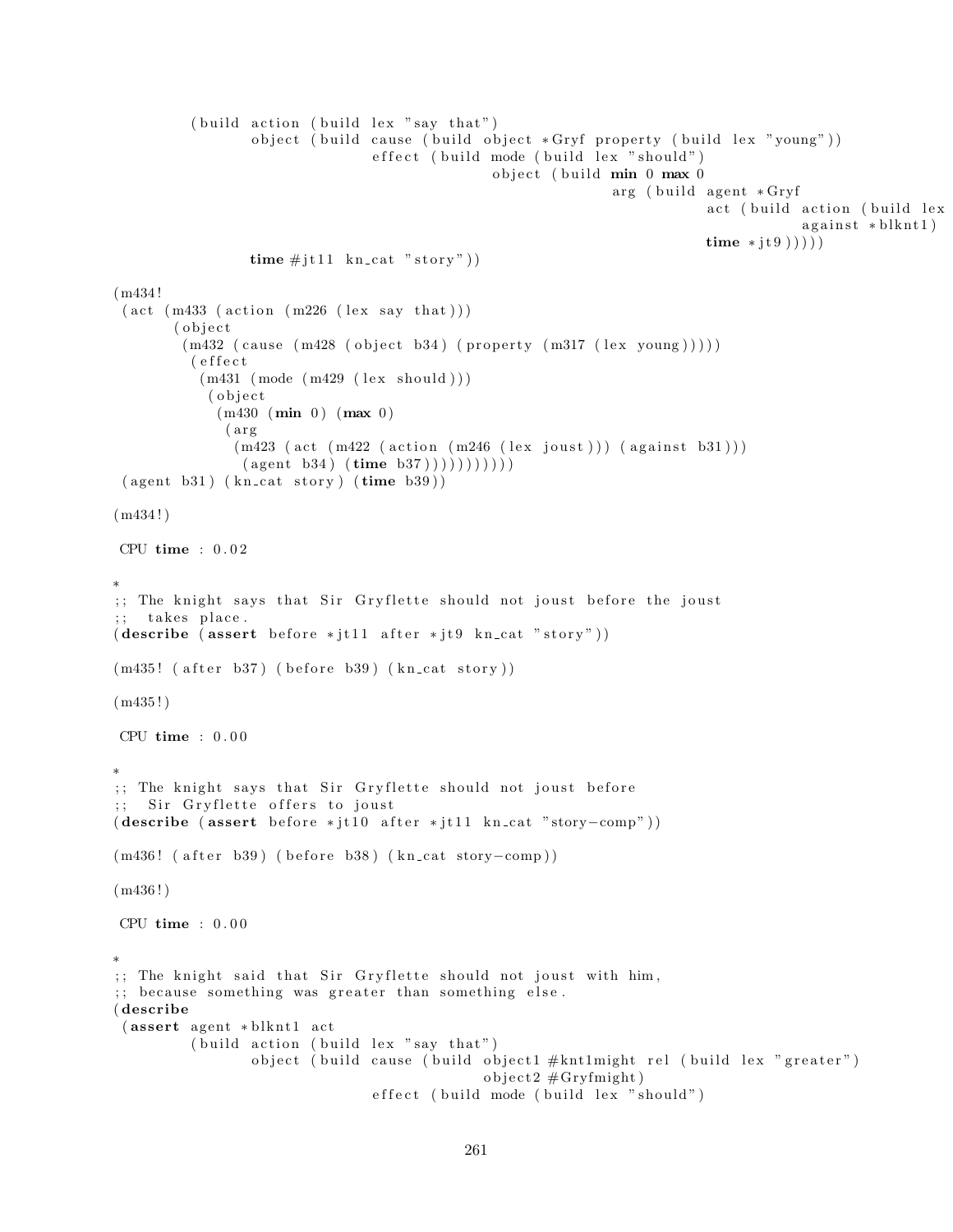```
object (build \min 0 max 0
                                                                 arg ( build agent *Gryf
                                                                              act (build action
                                                                                          (b uild lex "joust"
                                                                                          agains t * blknt1)time * jt9)))time * jt11 kn_cat "story"))
(m441 !
 (\text{act } (m440 \ (action } (m226 \ (lex say that)))(object)
         (m439
          (\text{cause } (m438 (\text{object1 } b40) (\text{object2 } b41) ( rel } (m437 (\text{lex greater}))) ))( e f f e c t
           (m431 \ (mode \ (m429 \ (lex \ should)))( o b j e c t
             (m430 (min 0) (max 0)(arg)(m423 (act (m422 (action (m246 (lex joust))) (against b31)))
                (\text{agent } b34) (\text{time } b37))))) ))( agent b31) ( kn_cat story) ( time b39) )(m441!)CPU time : 0.01∗
;; The greater thing is the knight's might
( describe ( assert object * knt1might rel ( build lex "might") possessor * blknt1
                    kn cat "stop"))
(m442! (kn\text{-cat story}) (object b40) (possessor b31) (rel (m264 (lex might)))(m442!)CPU time : 0.00∗
;; The lesser thing is Sir Gryflette's might
( describe ( assert object * Gryfmight rel ( build lex "might") possessor * Gryf
                    kn cat "stop"))
(m443! \ (kn\_cat story) (object b41) (possessor b34) (rel (m264 (lex might))))(m443!)CPU time : 0 . 0 3
∗
;; Sir Gryflette said that he would joust with the knight.
( describe
 (assert agent * Gryf act
          (b uild action ( build lex " say that")
                  object (build agent *Gryf act
                                  (build action (build lex "joust")against * blknt1)
                        time * j t 9 ))time \# j \text{t} 12 \text{ kn\_cat "story"))}
```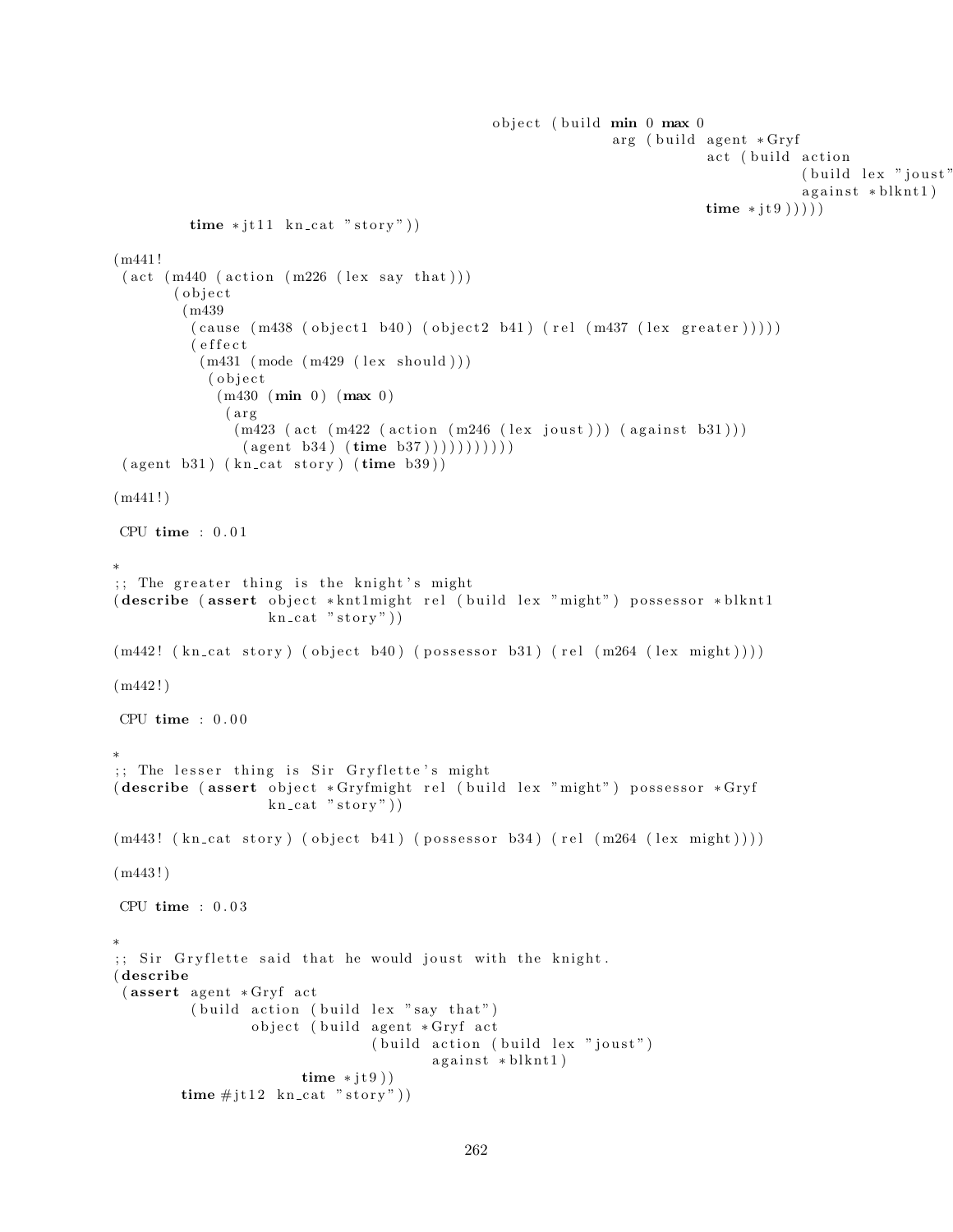```
(m444 !
 (\text{act } (m424 \ (\text{action } (m226 \ (lex say that)))( o b j e c t
        (m423 (act (m422 (action (m246 (lex joust))) (against b31)))(\text{agent } b34) (\text{time } b37))))
 ( agent b34) ( kncat story) ( time b42) )(m444!)CPU time : 0.00∗
;; Sir Gryflette said that he would joust before the joust actually
;; took place
(describe (assert before * it12 after * it9 kn_cat "story"))(m445! (after b37) (before b42) (kn\_cat~story))
(m445!)CPU time : 0 . 0 0
∗
;; Sir Gryflette said that he would joust after the knight says that
;; they should not joust
(describe (assert before *jtl1 after *jtl2 kn_cat "story-comp"))(m446! ( after b42) ( before b39) (kn_cat story-comp))
(m446!)CPU time : 0 . 0 1
∗
;; Sir Gryflette jousts against the knight
( describe
 (assert agent * Gryf act)( build action ( build lex "joust") against * blknt1)
         time * jt9 \ kn\_cat "story-comp")(m447! (act (m422 (action (m246 (lex joust))) (against b31))) (agent b34)
 (kn\_cat~story–comp) (time b37))
(m447!)CPU time : 0.01∗
;; The knight jousts agains Sir Gryflette
( describe
 (assert agent * blknt1 act
         (b uild action ( build lex " joust") against *Gryftime * jt9 \ kn\_cat "story–comp")(m449! (act (m448 (action (m246 (lex joust))) (against b34))) (agent b31)
 (kn\_cat~ story-comp) (time b37))
```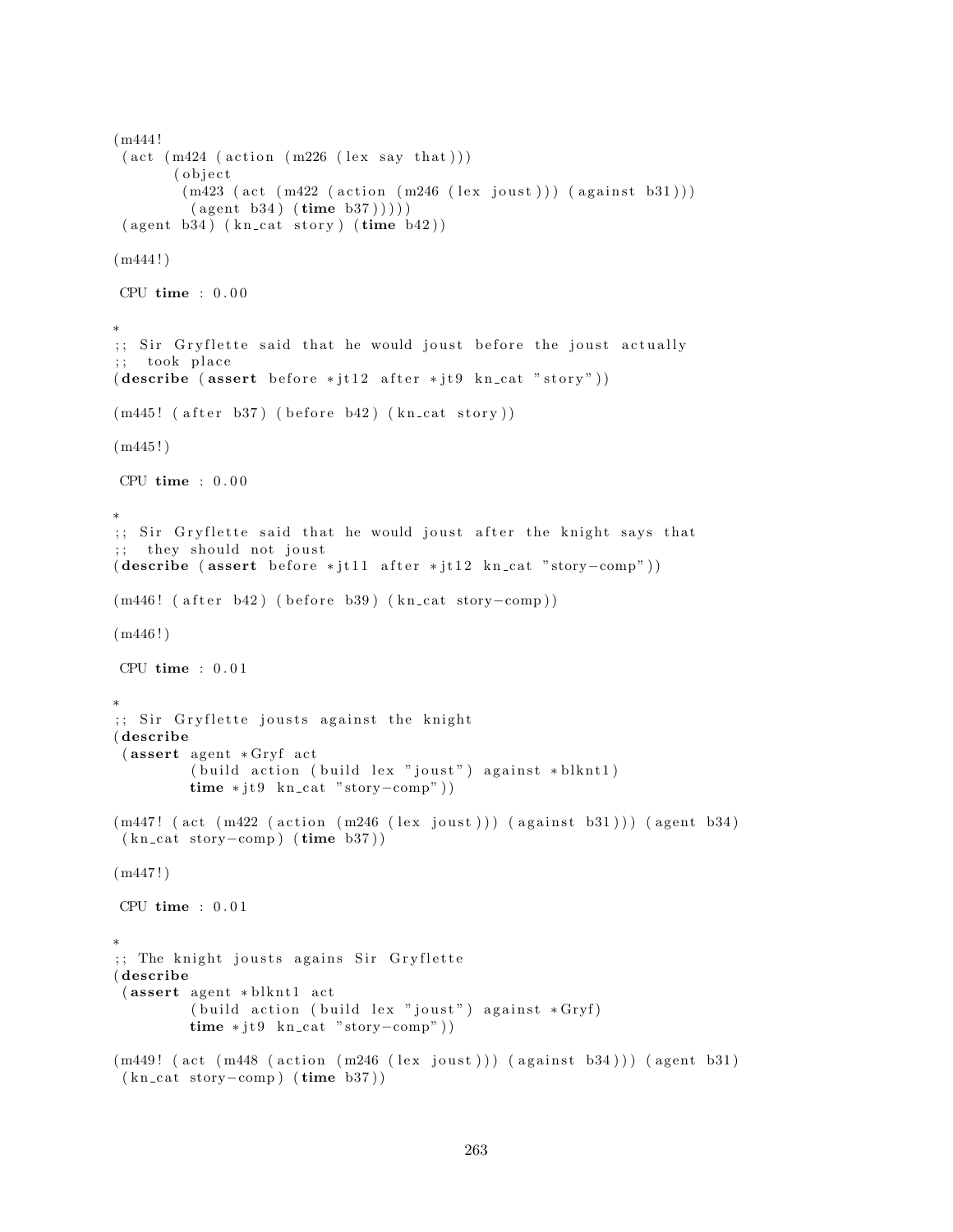```
(m449!)CPU time : 0.00∗
;; Define "joust" as a verb
 ˆ (
−−> defineVerb "joust")
"You want me to define the verb 'joust'.
I'll start by looking at the predicate stucture of the sentences I know that use 'joust'. Here is
The most common type of sentences I know of that use 'joust' are of the form:
     'A something can joust.'
No superclasses were found for this verb.
 Sorting from the most common predicate case to the least common here is what I know. I will first
A basic ctgy can joust.
Now, looking from the bottom up I want to get a sense of the categories that most of the agents, o
A knight can joust.
"
CPU time : 0 . 5 6
∗
;; As they were thus talking, they came to the fountain and the
;; rich pavilion there by it. Then King Arthur was aware that a
; knight sat armed in a chair.
;; 'Sir Knight,' said Arthur, 'for what cause abidest thou here, so
;; that no knight may ride this way unless he joust with thee? I
;; advise thee to leave that custom.'\fP [They ride at each other
;; with spears . | \fBThen Arthur set his hand upon his sword.
;; 'Nay,' said the knight, 'ye shall do better. Ye are as passing
;; good a jouster as I ever met with, and for the love of the High
;; Order of Knighthood let us joust again.' [p. 34]
; ;
;; Something sat in something.
( describe
(assert agent # blknt2 act (build action (build lex "sit") in # knt2chair)
        time \# j t 13 \text{ kn\_cat "story"))}(m458! ( act (m457 ( action (m456 (lex sit))) (in b44))) (agent b43)
 (kn_{\text{cat story}})(time_{\text{b45}}))(m458!)CPU time : 0.01∗
;; The thing that sat is a knight
( describe
(assert member * blknt2 class (build lex "knight")kn cat "story")
```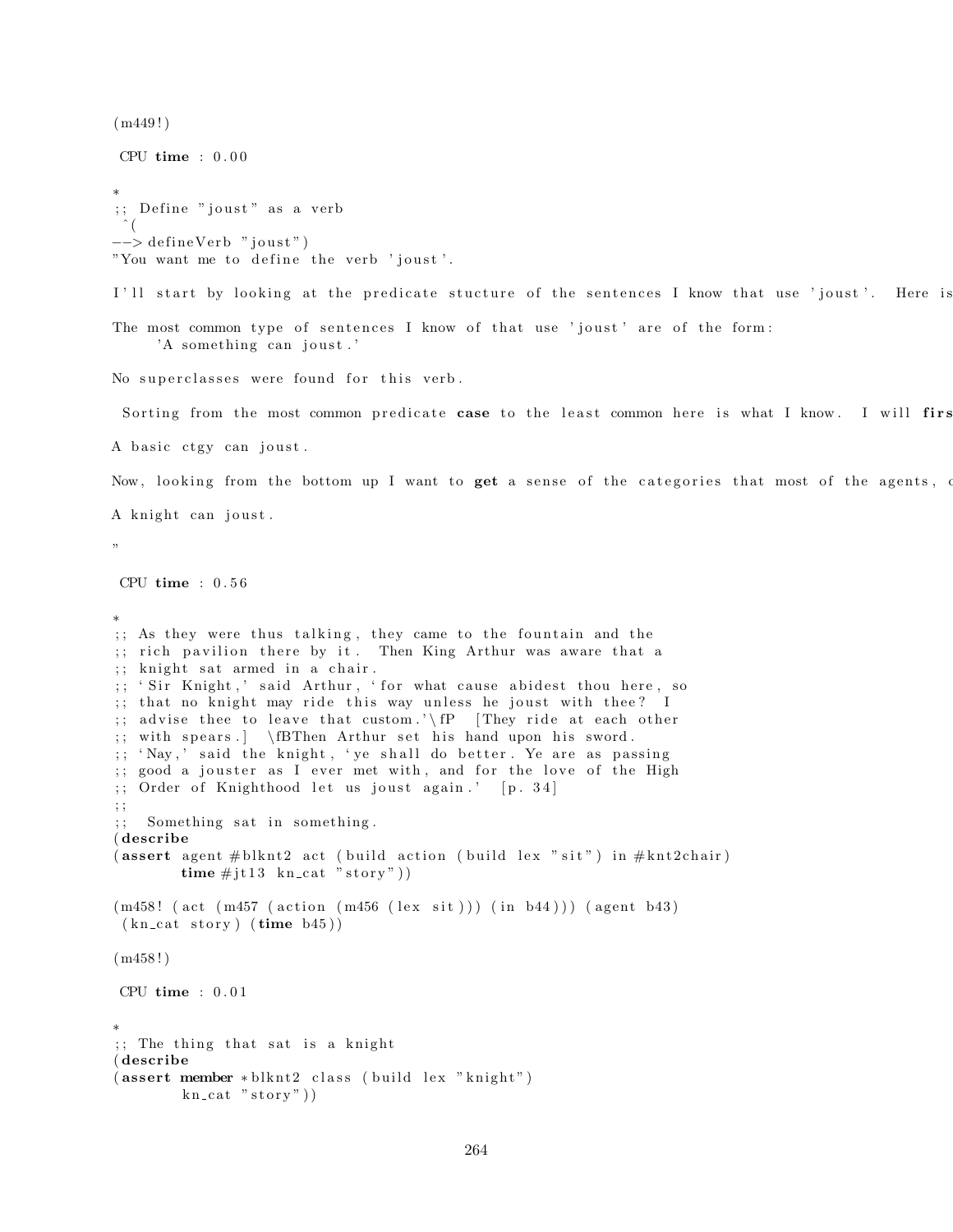```
(m459! (class (m47 (lex knight))) (kn_cat story) (member b43))
(m459!)CPU time : 0.00∗
;; The thing that the knight sat in is a chair
( describe
(assert member *knt2chain class (build lex "chair") kn_cat "story"))
(m460! (class (m87 (lex chair))) (kn_cat story) (member b44))
(m460!)CPU time : 0.00∗
;; The knight is armed
( describe
( assert object * blknt2 property ( build lex "armed")
        time * j t 13 kn cat "story"))
(m462! (kn\text{-cat story}) (object b43) (property (m461 (lex armed))) (time b45)(m462!)CPU time : 0.01∗
;; King-Arthur asked the knight why he sat there.
( describe
 (assert agent *KA act
         ( build action ( build lex "ask") indobj * blknt2
                 object ( build rel ( build lex " purpose")
                                object2 (build agent * blknt2 act
                                                 (buid action (build lex "sit"))object1 (build skf "reason-for"
                                                 a1 ( build agent * blknt2 act
                                                            (build action
                                                                   (b uild lex "\sin")
                                                                   ) ) ) ) )
         time * j t 13 kn_cat "story"))
(m468 !
 (\text{act } (m467 \text{ (action } (m406 \text{ (lex } ask))) (\text{indobj } b43))( o b j e c t
        (m466
         (object1
          (m465 (a1 (m464 (act (m463 (action (m456 (lex sit)))))) (agent b43)))(skf reason-for))
         ( object 2 (m464) (rel (m285 (lex purpose ))))( agent b3 ) ( kn\_cat story) ( time b45) )(m468!)CPU time : 0.01
```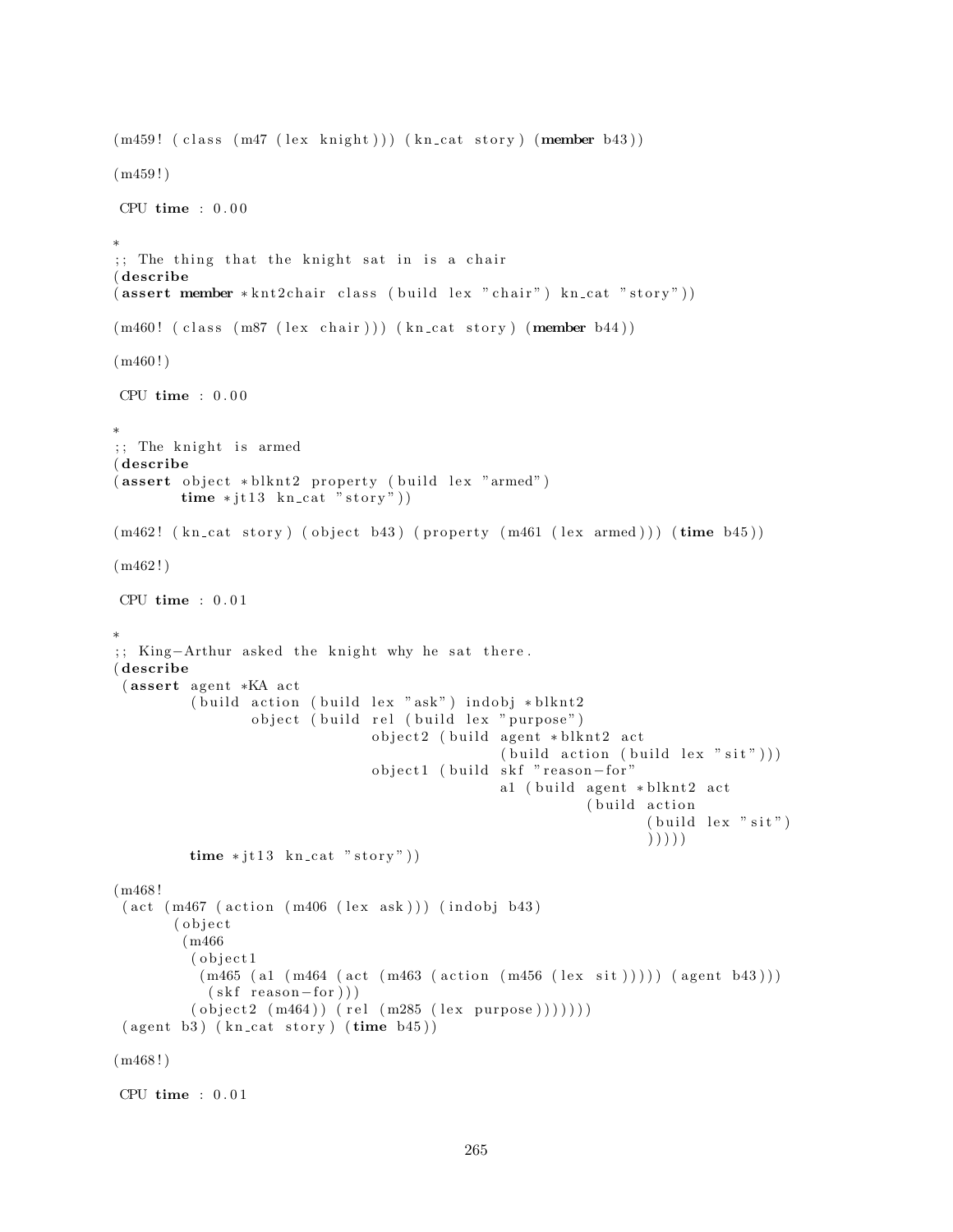```
∗
;; King-Arthur asked the knight why he required all knights to joust with him
;; if they wished to pass.
( describe
 (assert agent *KA act
           (b uild action ( build lex "ask") indobj *blknt2
                   object ( build rel ( build lex " purpose")
                                    o b j e c t 2
                                     ( build agent * blknt2 act
                                              ( build action ( build lex " require")
                                                      o b j e c t
                                                        ( build for all ∗ jknight
                                                                ant ( build agent * jknight
                                                                              act (build
                                                                                    action (build lex " wish")object ( build agent * jknight
                                                                                                      act (build act
                                                                                                                   o bcq ( build agent * jknight
                                                                            act ( build action ( build lex " joust
                                                                            against * blknt2)) = oddact2object1 (build skf "reason-for" al *oddact2))))time * jt13 kn_cat "story"))
(m478 !
 (\text{act } (m477 \ (\text{action } (m406 \ (lex ask))) \ (indobj b43))( object
         (m476
           (object2)
            (m475
             (\text{act } (m473 \text{ (action } (m469 \text{ (lex } <b>require</b>)))( o b j e c t
                     (m472 (for all v21)( ant
                        ( p127
                         (\text{act } (p126 \text{ (action } (m260 \text{ (lex } wish))))( o b j e c t
                                  ( p125
                                   (\text{act } (m471 \ (\text{action } (m470 \ (lex \ pass)))( object b43))
                                   (\text{agent v21}))))
                         (\text{agent v21}))
                       (cq)(p128 (act (m261 (action (m246 (lex joust))))( against b43 ) ( agent v21 )) ) )(\text{agent } b43) (\text{object1 } (m474 (a1 (m473)) (skf reason-for))))(\text{rel} (\text{m285} (\text{lex} \text{purpose}))))))( agent b3 ) ( kn\_cat story) ( time b45) )(m478!)CPU time : 0 . 0 2
∗
; ;
;; King-Arthur said that the knight should not require all knights to joust with him.
( describe
```

```
266
```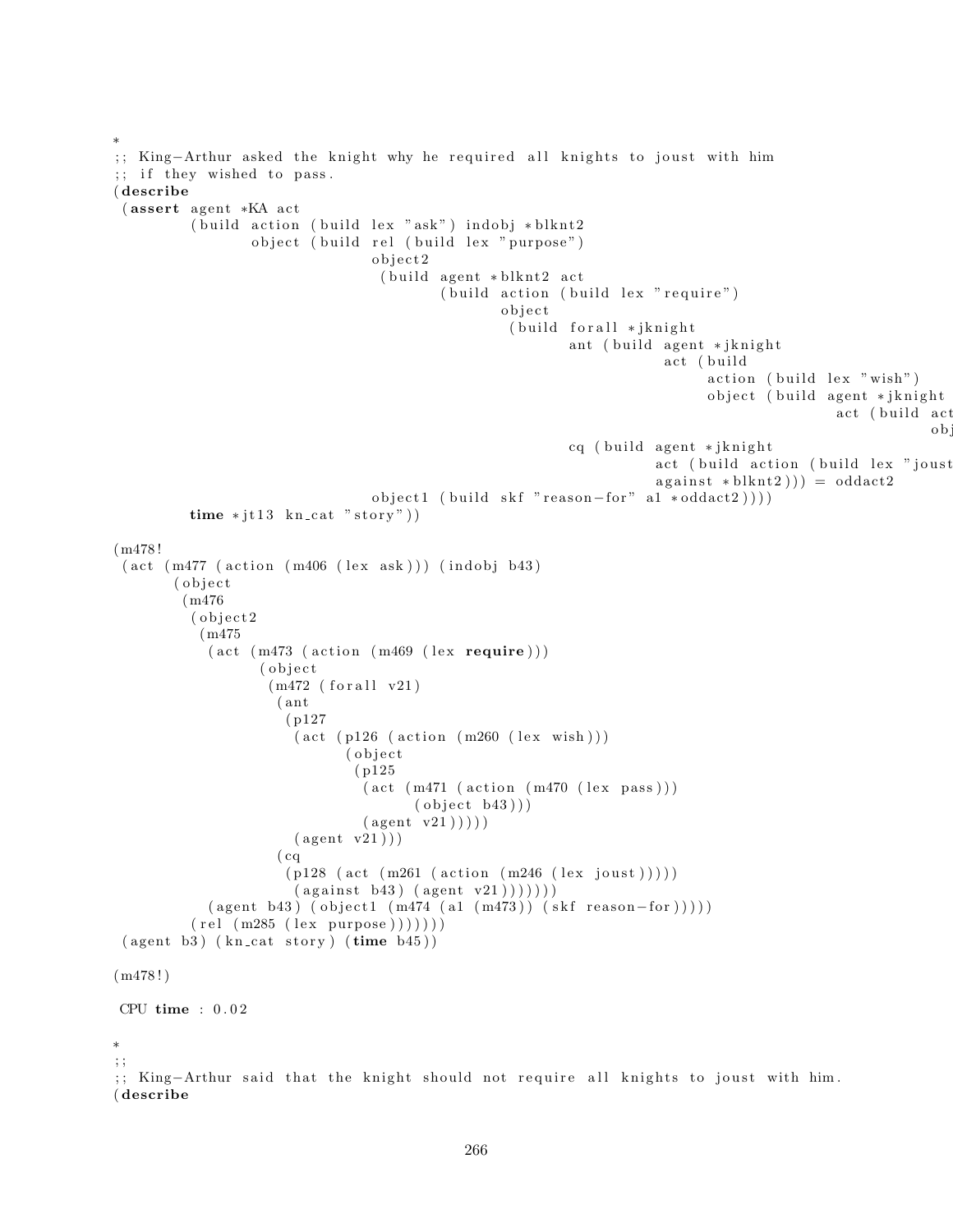```
(assert agent *KA act
           ( build action ( build lex " say that")
                   object ( build mode ( build lex " should")
                                    object (build min 0 max 0
                                                     arg ( build agent * blknt2 act
                                                                   (buid action (build lex "require")object ( build for all * jknight
                                                                                             ant ( build agent * jkni
                                                                                                          ( build acti
                                                                                                                   obj \incq ( build agent * jknig
                                                                                                         ( build actio
                                                                                                                  again
          time * jt13 kn_cat "story"))
(m486 !
 (\text{act } (m485 \text{ (action } (m226 \text{ (lex say that })))( o b j e c t
         (m484 \ (mode \ (m429 \ (lex \ should)))( object
            (m483 (min 0) (max 0)(arg)(m482
                (\text{act } (m481 \text{ (action } (m469 \text{ (lex require})))( o b j e c t
                        (m480 (for all v21)( ant
                           ( p127
                            (\text{act } (p126 \text{ (action } (m260 \text{ (lex } wish))))( o b j e c t
                                    ( p125
                                      (\text{act } (m471 \ (\text{action } (m470 \ (lex \ pass))))( object b43))
                                      (\text{agent v21})))(\text{agent v21}))
                         (cq)( p129
                            (\text{act } (m479 \text{ (action } (m246 \text{ (lex } joust))) (\text{against } b43)))(\text{agent v21}))) ))(\text{agent } b43) )) )) ))( agent b3) ( kn\_cat story) ( time b45) )(m486!)CPU time : 0 . 0 2
∗
;; Define "joust" as a verb
 \hat{\ } (
−−> defineVerb "joust")
"You want me to define the verb 'joust'.
I'll start by looking at the predicate stucture of the sentences I know that use 'joust'. Here is
```

```
267
```
The most common type of sentences I know of that use 'joust' are of the form: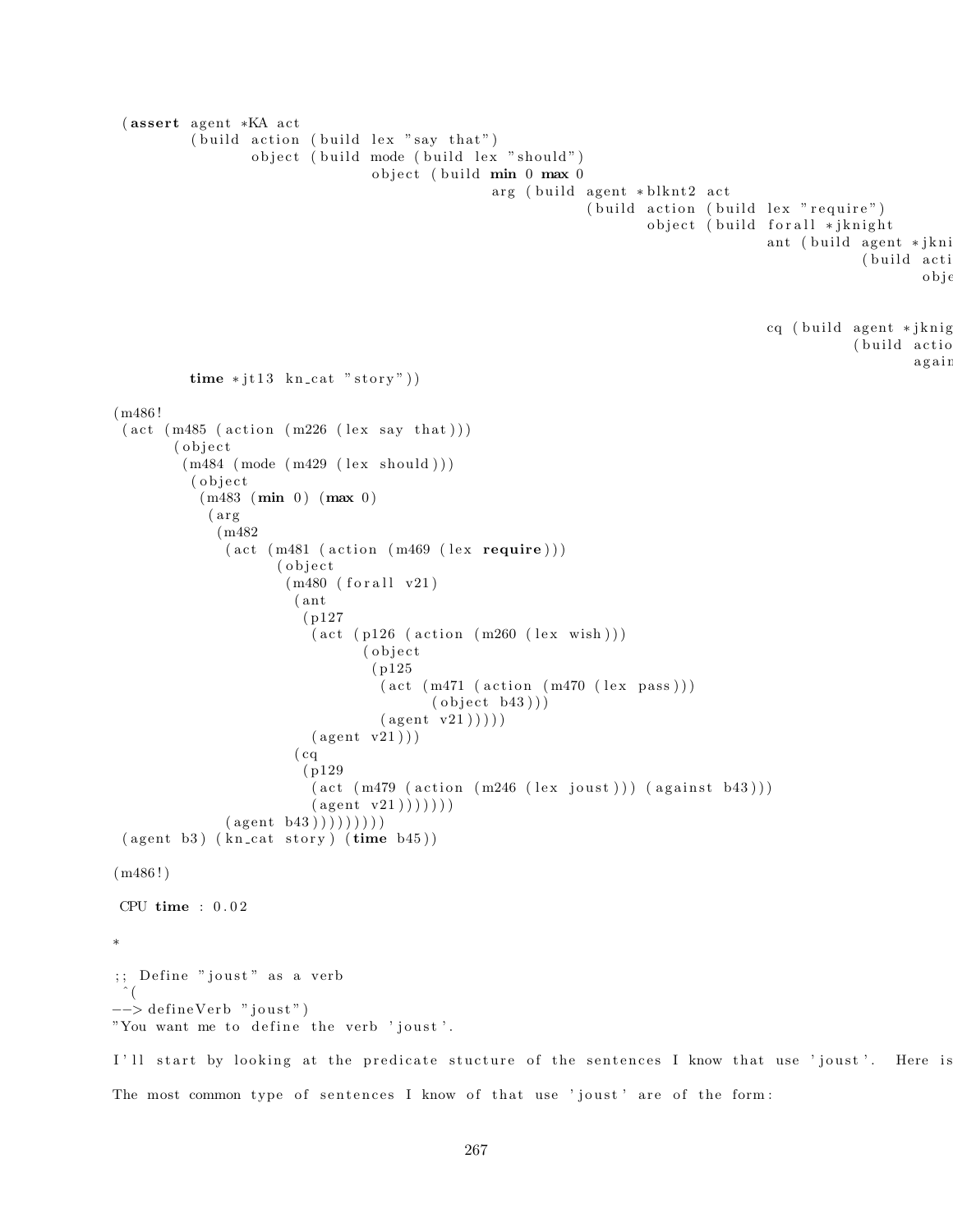```
'A something can joust.'
```
"

No superclasses were found for this verb.

Sorting from the most common predicate case to the least common here is what I know. I will first A basic ctgy can joust.

Now, looking from the bottom up I want to get a sense of the categories that most of the agents, A knight can joust.

```
CPU time : 0 . 4 2
∗
;; King Arthur jousts against the knight
( describe
 (assert agent *KA act
          ( build action ( build lex "joust") against * blknt2)
          time \# j t 17 \text{ kn\_cat "story–comp" } )(m487! (act (m479 (action (m246 (lex joust))) (against b43))) (agent b3)
 (kn\_cat~story–comp) (time b46))
(m487!)CPU time : 0.00∗
;; The knight jousts against King Arthur
( describe
 (assert agent * blknt2 act
          ( build action ( build lex " joust") against *KA)
          time * j t 17 kn_c at "story–comp")(m489! (\text{act } (m488 \text{ (action } (m246 \text{ (lex } joust))) (\text{against } b3))) (\text{agent } b43)(kn_{\text{cat story}-comp}) (time b46))
(m489!)CPU time : 0 . 0 1
∗
;; King-Arthur fought the knight with some instrument
( describe
 (assert agent *KA act
          ( build action ( build lex " fight") object * blknt2 instr #KAspear1)
          time * j t 17 kn_cat "story"))
(m492! (act (m491 (action (m490 (lex fight))) (instr b47) (object b43)))
 ( agent b3) ( kn\_cat story) ( time b46) )(m492 ! )
CPU time : 0.01
```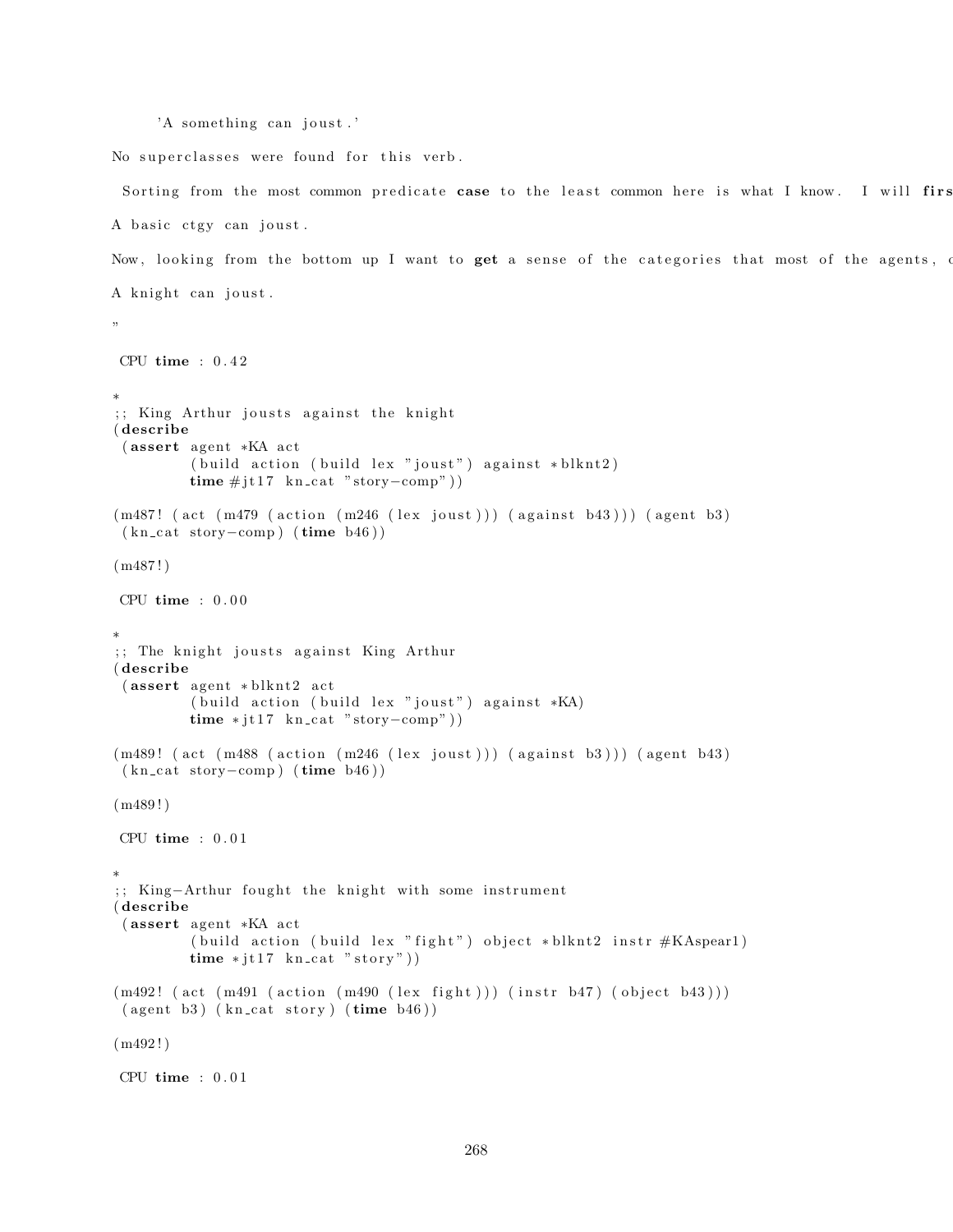```
∗
;; The knight fought King Arthur with some other instrument
( describe
 (assert agent * blknt2 act
         ( build action ( build lex " fight") object *KA instr \#\text{knt2spear1})
         time * jt17 kn_cat "story"))
(m494! (act (m493 (action (m490 (lex fight))) (instr b48) (object b3)))
 ( agent b43) ( kn\_cat story) ( time b46) )(m494!)CPU time : 0 . 0 0
∗
;; The fight took place after King Arthur and the knight met
( describe
(assert\ before * j t 13 after * j t 17 kn_c at "story-comp"))(m495! ( after b46) ( before b45) (kn_cat story-comp))
(m495!)CPU time : 0.00∗
;; King Arthur's instrument is a spear
( describe
(assert member *KAspear1 class (build lex "spear") kn_cat "story"))
(m496! (class (m105 (lex spear))) (kn_cat story) (member b47))
(m496!)CPU time : 0 . 0 1
∗
;; The knight's instrument is a spear
( describe
(assert member *knt2spear1 class (build lex "spear") kn\_cat "story"))
(m497! (class (m105 (lex spear))) (kn_cat story) (member b48))
(m497!)CPU time : 0 . 0 0
∗
;; Define joust as a verb
\hat{\ } (
−−> defineVerb 'joust)
"You want me to define the verb 'joust'.
I'll start by looking at the predicate stucture of the sentences I know that use 'joust'. Here is
The most common type of sentences I know of that use 'joust' are of the form:
     'A something can joust.'
```

```
269
```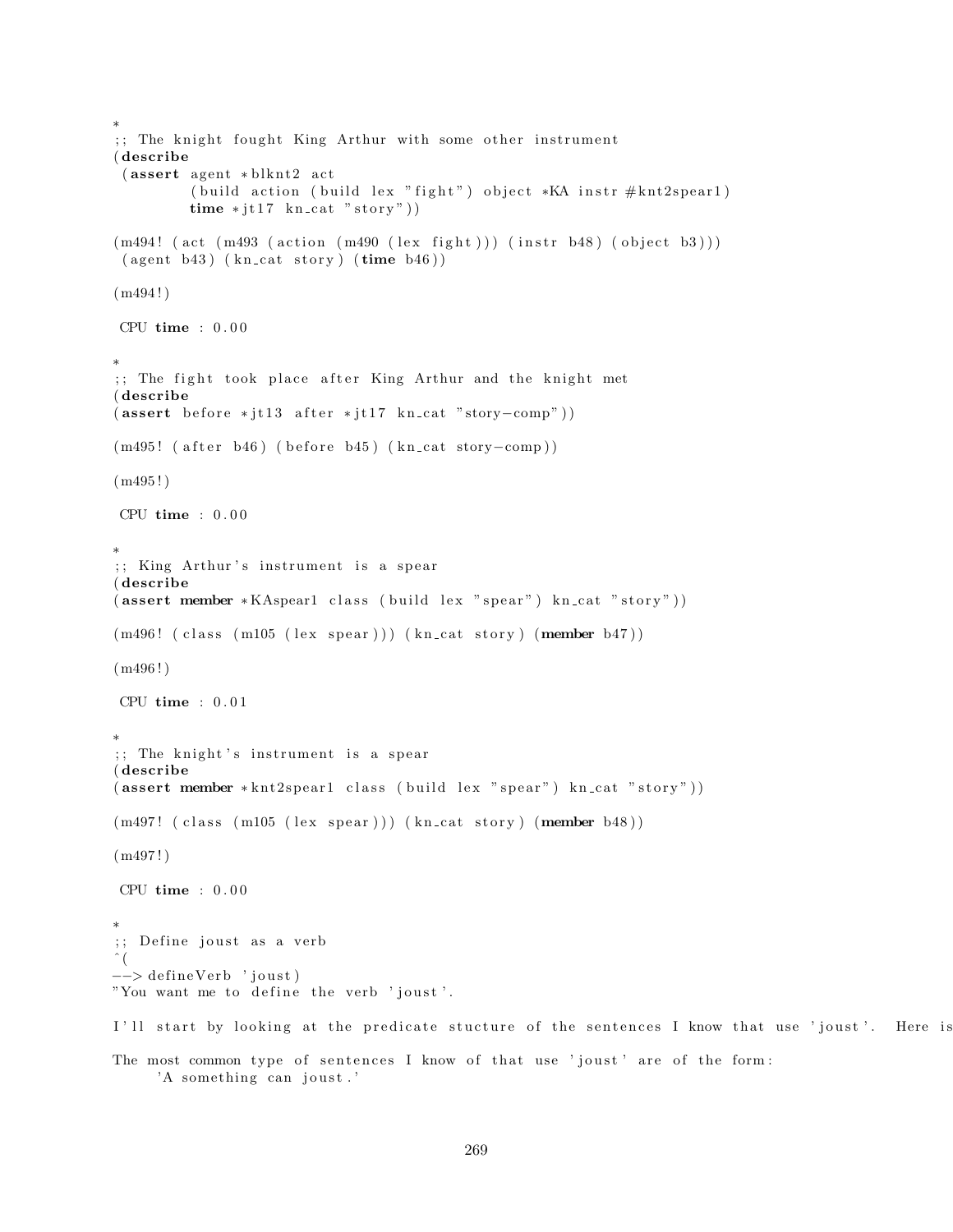No superclasses were found for this verb.

Sorting from the most common predicate case to the least common here is what I know. I will firs A basic ctgy can joust. Now, looking from the bottom up I want to get a sense of the categories that most of the agents, A king can joust. " CPU time :  $0.46$ 

```
∗
;; King Arthur grasped his something
( describe
 (assert agent *KA act
         ( build action ( build lex " grasp") object #KAsword time \#jt14)
         kn\_cat "stor y")
(m504! (act (m503 (action (m502 (lex grasp))) (object b49) (time b50)))
 ( agent b3) ( kn\_cat story ) )(m504!)CPU time : 0.01∗
;; The thing King Arthur grasps is a sword
( describe
( assert member *KAsword class ( build lex " sword") kn_cat " story"))
(m505! (class (m59 (lex sword))) (kn_cat story) (member b49))
(m505!)CPU time : 0 . 0 1
∗
;; The spear fight took place before King Arthur grasped his sword
( describe
(assert\ before * j t 17\ after * j t 14\ kn\_cat " story–comp")(m506! ( after b50) ( before b46) (kn_cat story-comp))
(m506!)CPU time : 0.00∗
;; The knight said that King Arthur should not draw his sword.
( describe
 (assert agent * blknt2 act
         (b uild action ( build lex "say that")
                 object ( build mode ( build lex " should")
                                object (build min 0 max 0
                                              arg ( build agent *KA act
```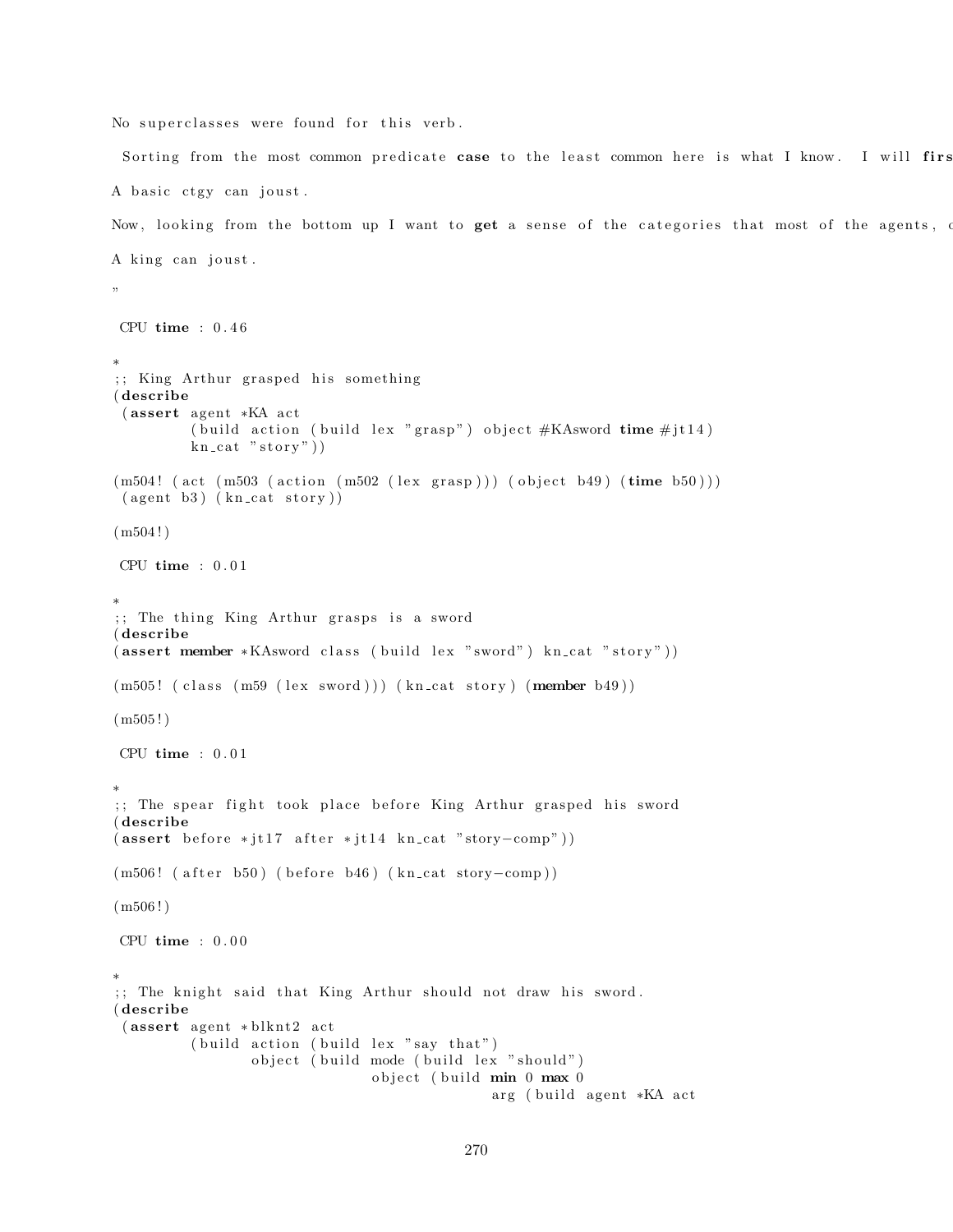```
(b uild action ( build lex "draw")
                                                                        object *KAsword time \#jt15))))
          time * j t 15 kn_cat "story"))
(m513 !
 (\text{act } (m512 \text{ (action } (m226 \text{ (lex say that })))( o b j e c t
         (m511 \ (mode \ (m429 \ (lex \ should)))( o b j e c t
           (m510 (min 0) (max 0)(arg)(m509
               (\text{act } (m508 \text{ (action } (m507 \text{ (lex } draw))) (\text{object } b49) (\text{time } b51)))(\text{agent } b3) )) ))( agent b43) ( kn\_cat story) ( time b51) )(m513!)CPU time : 0.01∗
;; The knight said that King Arthur should not draw his sword
;; after King Arthur grasped his sword.
( describe
(assert\ before * j t 14\ after * j t 15\ kn\_cat "story–comp"))(m514! ( after b51) ( before b50) (kn_cat story-comp))
(m514!)CPU time : 0 . 0 1
∗
;; The knight said that something was great.
( describe
 (assert agent * blknt2 act
          ( build action ( build lex "say that")
                  object ( build object #KAskill property ( build lex " great" ) ) )
          time * j t 15 kn cat "story"))
(m517 !
 (\text{act } (m516 \text{ (action } (m226 \text{ (lex say that })))( object (m515 (object b52) (property (m376 (lex great)))))))( agent b43) ( kn\_cat story) ( time b51) )(m517!)CPU time : 0 . 0 0
∗
;; The thing that the knight said was great is
;; King Arthur's skill
( describe
( assert object * KA skill rel ( build lex " skill") possessor * KA kn_cat " story"))
(m519! (kn_cat story) (object b52) (possessor b3) (rel (m518 (lex skill )))))
(m519!)
```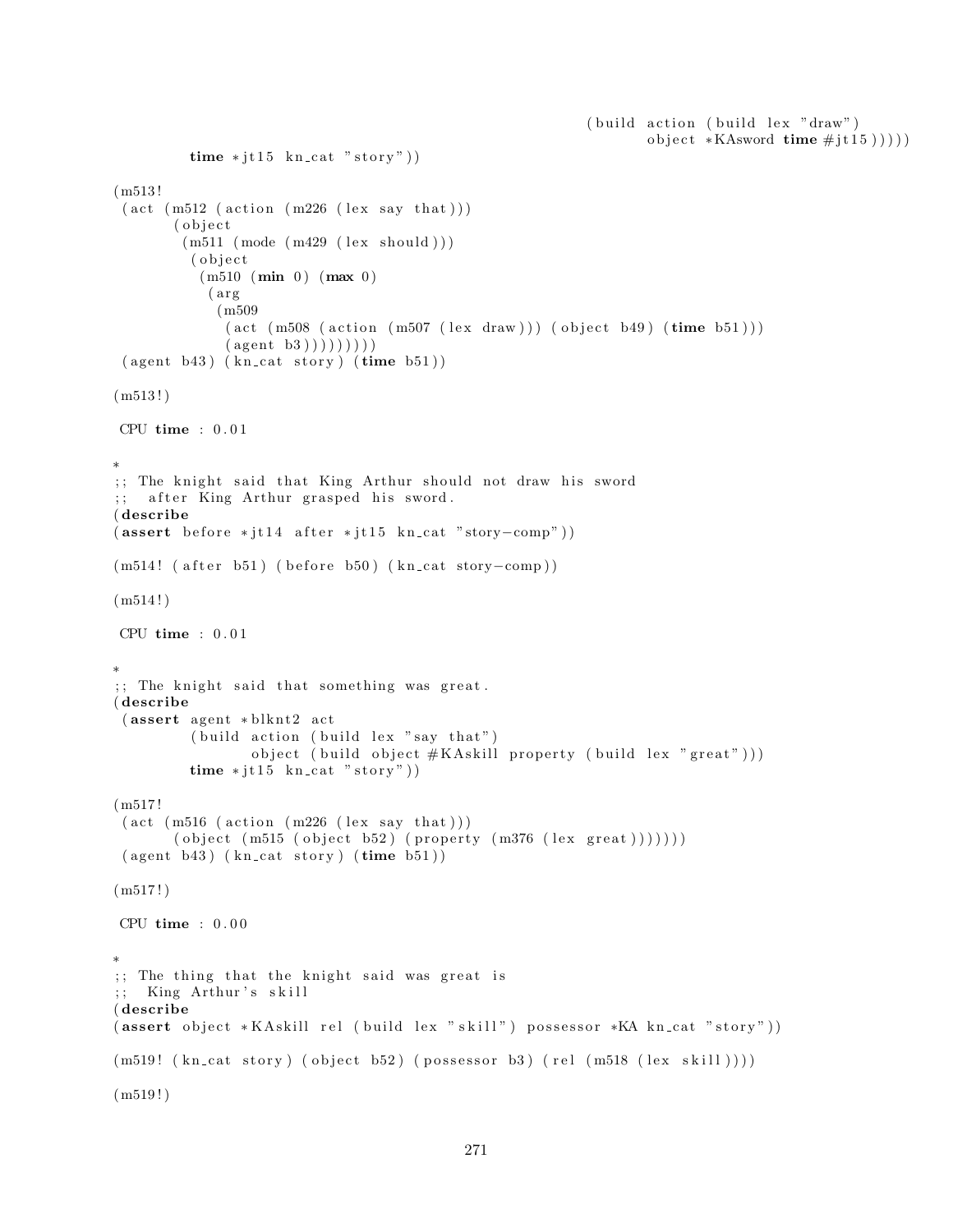```
CPU time : 0.00∗
;; King Arthur's skill is for jousting
( describe
( assert object 1 * KA skill rel ( build lex " purpose") object 2 ( build lex " joust")
         kn cat "story")
(m520! (kn_cat story) (object1 b52) (object2 (m246 (lex joust)))
(\text{rel} (\text{m285} (\text{lex} \text{purpose})))(m520!)CPU time : 0 . 0 1
∗
;; The knight said that he wished to joust with King-Arthur again.
; ;
( describe
 (assert agent * blknt2 act
          (b uild action ( build lex "say that")
                  object (build agent * blknt1 act
                                   (buid action (build lex "wish")object ( build agent * blknt1 act
                                                           (b uild action (b uild lex "joust")
                                                                   a g a in st *<b>KA</b>time \# j \text{t} 16)))
         time * jt15 kn_cat "story"))
(m525 !
 (\text{act } (m524 \text{ (action } (m226 \text{ (lex say that})))( o b j e c t
         (m523
          (\text{act } (m522 \text{ (action } (m260 \text{ (lex } wish))))( object(m521 (act (m488 (action (m246 (lex joust))) (against b3)))(\text{agent } b31) (\text{time } b53))))
          (\text{agent } b31)))
 ( agent b43) ( kn\_cat story) ( time b51) )(m525!)CPU time : 0.02∗
;; The black knight jousts with King Arthur after the
;; knight says that he wants to joust again.
( describe
(assert\ before * j t 15 after * j t 16 kn_c at "story-comp"))(m526! ( after b53) ( before b51) (kn_cat story-comp))
(m526!)CPU time : 0.01∗
```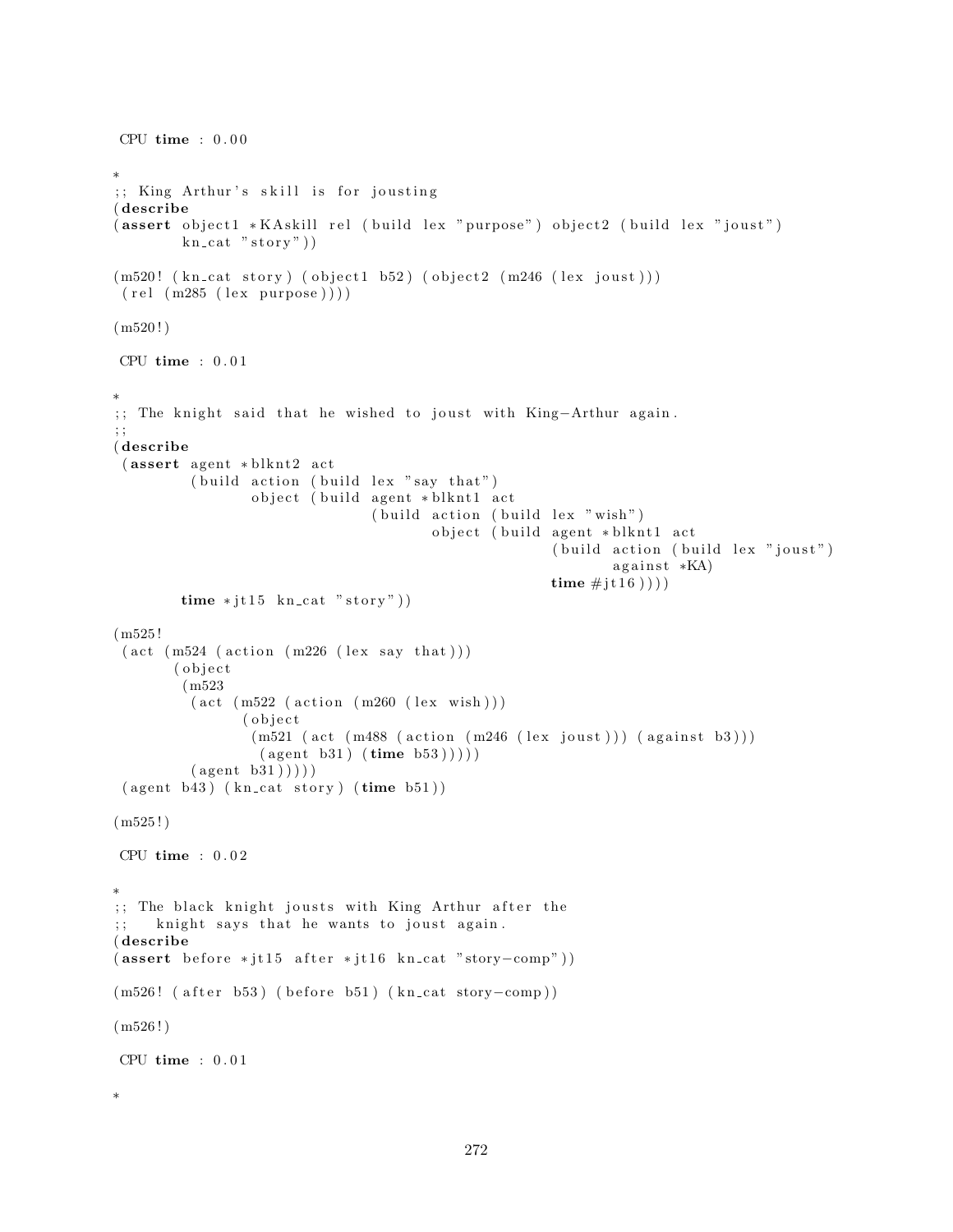```
;; Define "joust" as a verb
\hat{a}−−> defineVerb 'joust)
"You want me to define the verb 'joust'.
I'll start by looking at the predicate stucture of the sentences I know that use 'joust'. Here is
The most common type of sentences I know of that use 'joust' are of the form:
     'A something can joust.'
No superclasses were found for this verb.
```
Sorting from the most common predicate case to the least common here is what I know. I will firs

A basic ctgy can joust.

Now, looking from the bottom up I want to get a sense of the categories that most of the agents, of

A king can joust.

"

```
CPU time : 0 . 3 2
```
∗

```
;; Then the chief lady of the castle said, 'Knight with the Two Swords,
;; ye must have ado and joust with a knight nearby who guards an island,
;; for no man may pass this way but he must joust ere he passes.'
;; 'That is an unhappy custom,' said Balyn, 'that a knight may not pass
;; this way unless he jousts.'
;; 'Ye shall have ado with only one knight,' said the lady. [p. 58]; ;
;; A something said that something must joust with something else.
( describe
 (assert agent \#jlady1 act
          (b uild action (b uild lex "say that")
                  object ( build mode ( build lex "must")
                                  object (build agent #Balyn act
                                                  (buid action (build lex "joust")a gainst # blknt3)
                                                 time \# j \text{t} 18))
        time \# j \text{t} 19 \text{ kn} \text{-cat "story"))(m534 !
 (\text{act } (m533 \text{ (action } (m226 \text{ (lex say that })))( o b j e c t
         (m532 \ (mode \ (m529 \ (lex \ must)))( o b j e c t
           (m531 (act (m530 (action (m246 (lex joust))) (against b56)))(\text{agent } b55) (\text{time } b57)))))( agent b54) ( kn\_cat story) ( time b58) )(m534!)CPU time : 0 . 0 2
∗
;; The speaker is a lady
```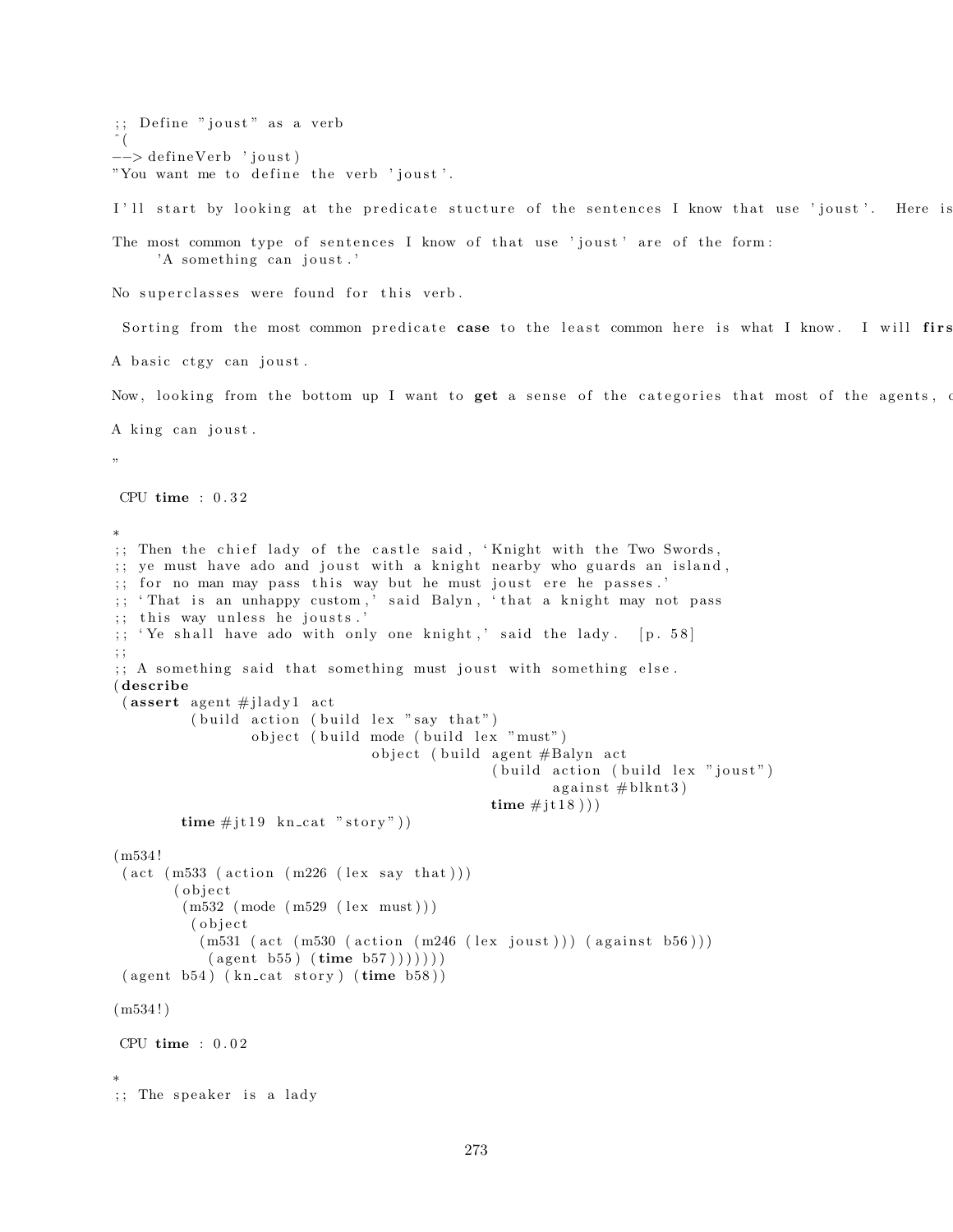```
( describe
(\text{assert member } * \text{jladyl class } (\text{build } \text{lex } " \text{lady" }) \text{ kncat } " \text{ story" }))(m536! (class (m535 (lex lady))) (kn_cat story) (member b54))
(m536!)CPU time : 0.00∗
;; The thing that must joust is named "Balyn"
( describe
( assert object *Balyn proper-name ( build lex "Balyn") kn_cat "story"))
(m538! (kn_cat story) (object b55) (proper-name (m537 (lex Balyn))))
(m538!)CPU time : 0.00∗
;; Balyn is a knight
( describe
(assert member * Balyn class (build lex "knight")
        kn_cat "story-comp"))
(m539! ( class (m47 (lex knight))) (kn_cat story-comp) (member b55))
(m539!)CPU time : 0.01∗
;; The thing that Balyn must joust is a knight
( describe
(assert member * blknt3 class (build lex "knight") kn_cat "story"))
(m540! (class (m47 (lex knight))) (kn_cat story) (member b56))
(m540!)CPU time : 0 . 0 1
∗
;; The ladys says that Balyn must joust before he actually jousts.
( describe
(assert\ before * j t 19 after * j t 18 kn_c at "story-comp"))(m541! ( after b57) ( before b58) (kn\_cat story-comp))
(m541!)CPU time : 0.00∗
;; The lady said that the knight guarded an island.
( describe
 (assert agent * jlady1 act
```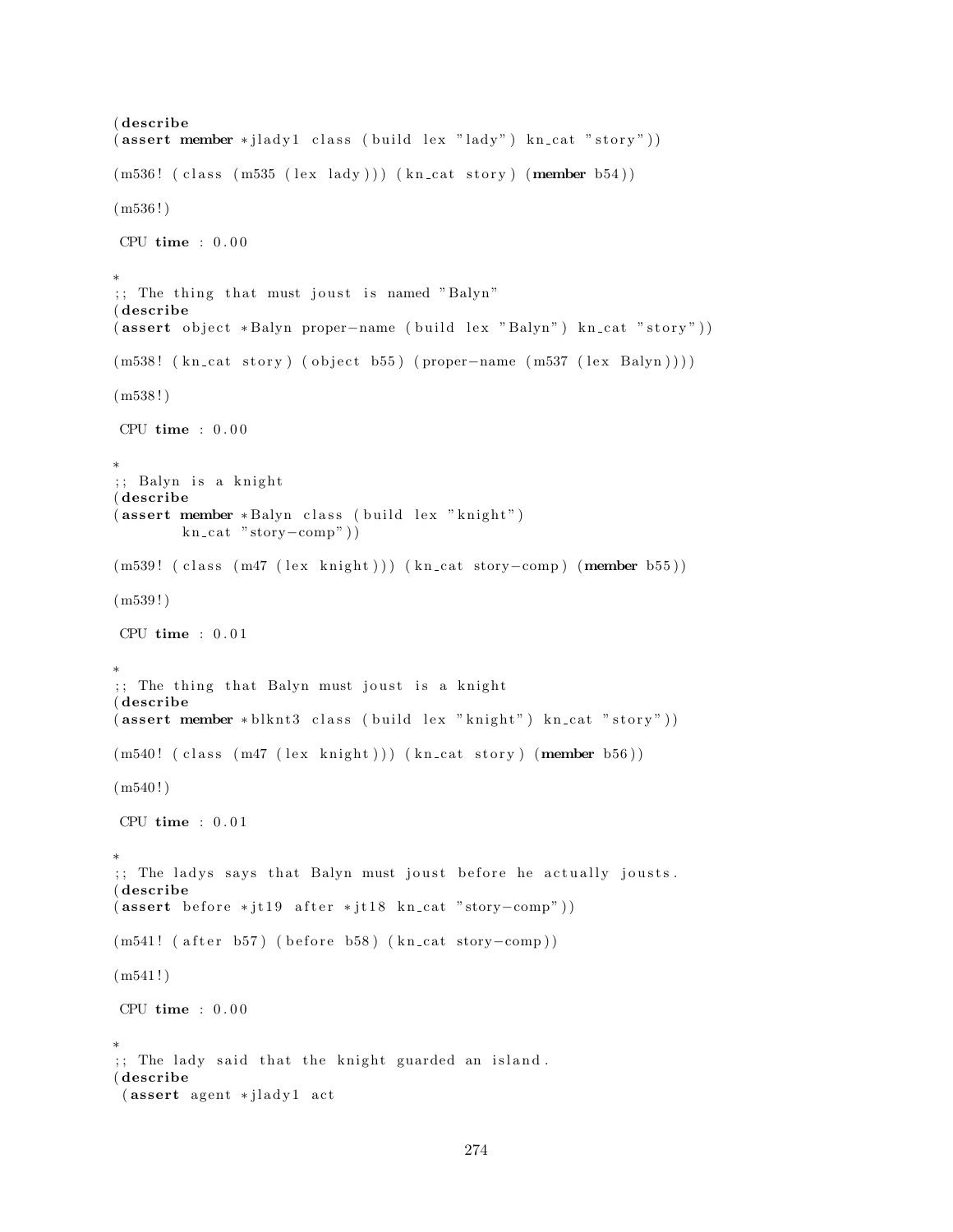```
(build action (build lex "say that")object ( build agent * blknt3 act
                                   ( build action ( build lex "guard")
                                            object \#isle1)time * jt19)time * jt19 kn cat "story"))
(m546 !
 (\text{act } (m545 \text{ (action } (m226 \text{ (lex say that })))( o b j e c t
         (m544 (act (m543 (action (m542 (lex guard))) (object b59)))(\text{agent } b56) (\text{time } b58))))
 ( agent b54) ( kn cat story) ( time b58) )(m546!)CPU time : 0 . 0 1
∗
;; The lady said that the knight required all men to joust with him,
;; if they wished to pass.
( describe
 (assert agent * jlady1 act
          (b uild action ( build lex "say that")
                   object ( build for all * jknight
                                   ant ( build agent * jknight act
                                                 (buid action (build lex " wish")object ( build agent * jknight act
                                                                          ( build action ( build lex " pass")
                                                                                  object * blknt3)))cq ( build agent * blknt3 act
                                               ( build action ( build lex " require" )
                                                        object ( build agent * jknight act
                                                                         (build action (build lex "joust")against * blknt3)))) = oddat3)time * j t 19 kn_cat "story"))
(m550 !
 (\text{act } (m549 \text{ (action } (m226 \text{ (lex say that })))( o b j e c t
         (m548 (for all v21)( ant
            ( p136
             (\text{act } (p135 \text{ (action } (m260 \text{ (lex } wish))))( o b j e c t
                     (p134 \text{ (act (m547 (action (m470 (lex pass))) (object b56)))}(\text{agent v21})))(\text{agent v21}))(cq)( p139
             (\text{act } (p138 \text{ (action } (m469 \text{ (lex } <b>require</b>)))( o b j e c t
                     (p137 (act (m530 (action (m246 (lex joust))) (against b56)))(\text{agent v21})))(\text{agent } b56) )) ))( agent b54) ( kn\_cat story) ( time b58) )
```

```
(m550 ! )
```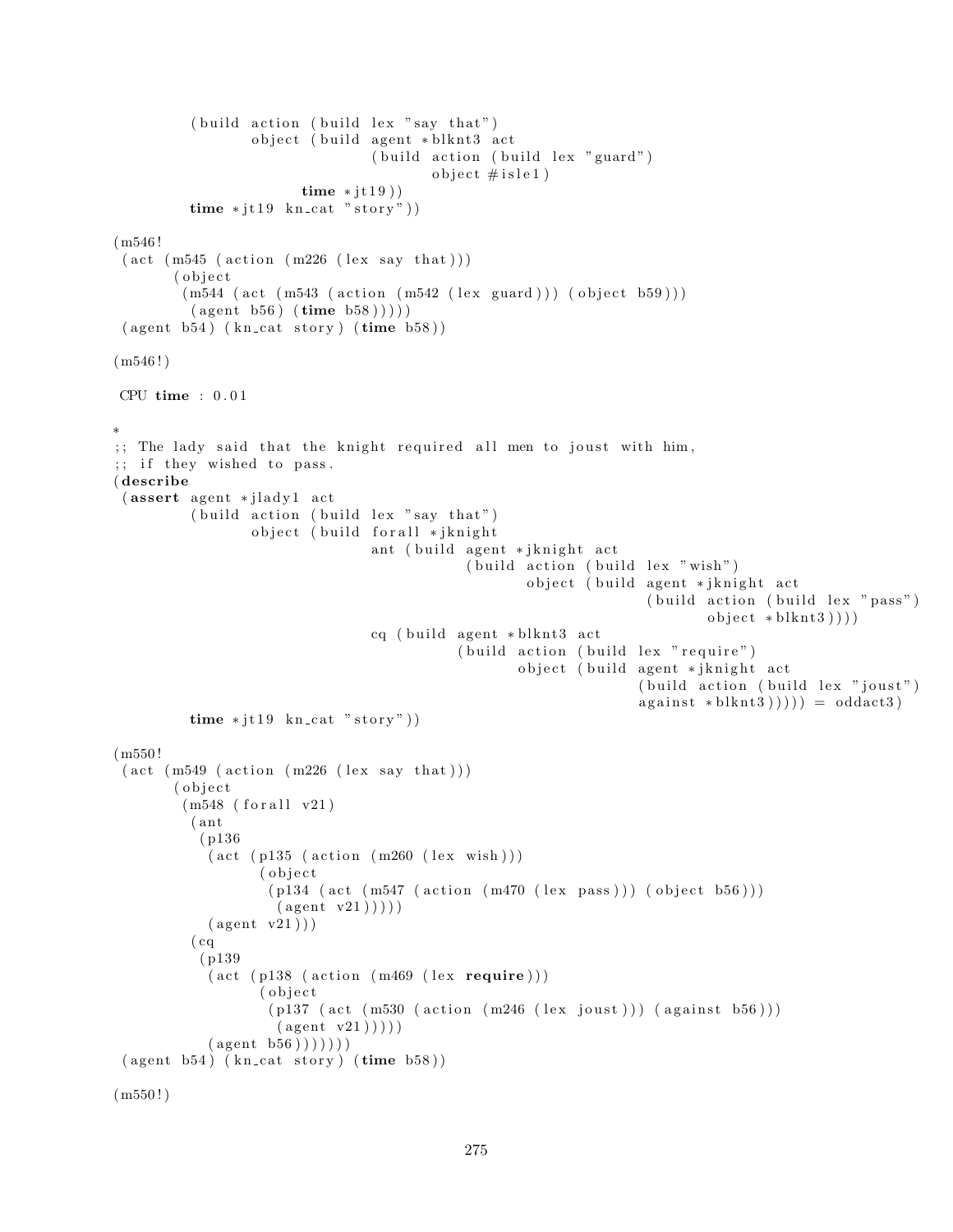```
CPU time : 0.01∗
;; Sir Balyn said that the knight requiring all men to joust with him,
;; if they wished to pass was something
( describe
 (assert agent *Balyn act
           (b uild action ( build lex "say that")
                    object ( build member * oddact3 class # badcust))
         time \# j \text{t} 20 \ \text{kn} \text{-cat} \text{ "story" })(m553 !
 (\text{act } (m552 \text{ (action } (m226 \text{ (lex say that })))( o b j e c t
          (m551 (class b60)(member
               (m548 (for all v21)( ant
                 ( p136
                  (\text{act } (p135 \text{ (action } (m260 \text{ (lex } wish)))( o b j e c t
                           ( p134
                            (\text{act } (m547 \text{ (action } (m470 \text{ (lex pass)}))) (\text{object } b56)))(\text{agent v21})))(\text{agent v21}))(cq)( p139
                   (\text{act } (p138 \text{ (action } (m469 \text{ (lex } <b>require</b>)))( object( p137
                            (\text{act } (m530 \text{ (action } (m246 \text{ (lex } joust))) (\text{ against } b56)))(\text{agent v21})))(\text{agent } b56) )) )) ))( agent b55) ( kn\_cat story) ( time b61) )(m553!)CPU time : 0.02∗
;; The previous "something" is a custom
( describe
( assert subclass *badcust superclass ( build lex " custom") kn_cat " story"))
(m555! (kn_cat story) (subclass b60) (superclass (m554 (lex custom))))
(m555!)CPU time : 0.00∗
;; The custom is unhappy
( describe
(assert \; object * badcut \; property \; (build \; lex "unhappy") \; kn\_cat " story"))(m557! (kn_cat story) (object b60) (property (m556 (lex unhappy))))
```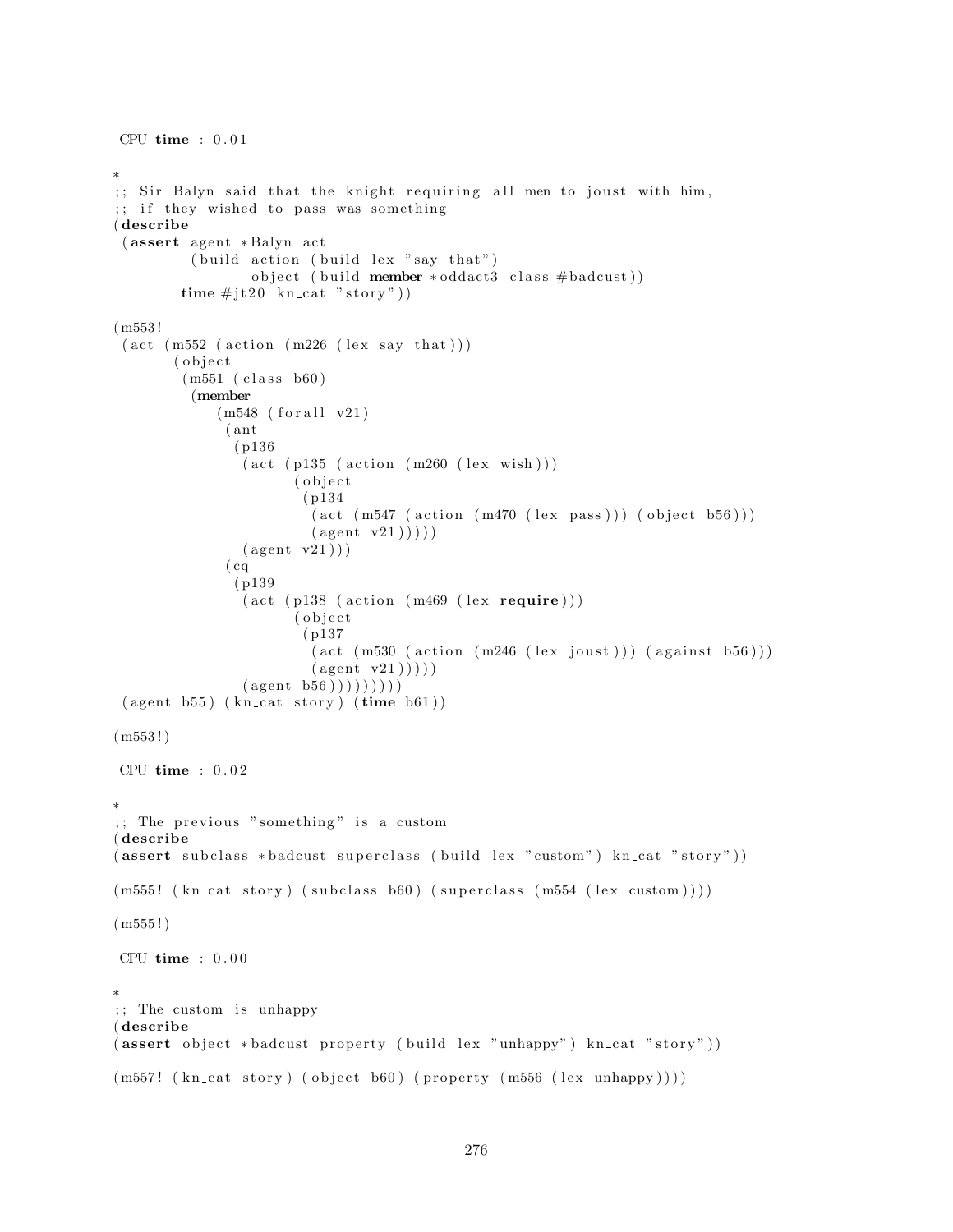```
(m557!)CPU time : 0.00∗
;; Balyn speaks after the lady has spoken
( describe
(assert\ before * j t 19 after * j t 20 kn_c at "story-comp"))(m558! ( after b61) ( before b58) (kn_cat story-comp))
(m558!)CPU time : 0 . 0 1
∗
;; Define "joust" as a verb
ˆ (
−−> defineVerb 'joust)
"You want me to define the verb 'joust'.
I'll start by looking at the predicate stucture of the sentences I know that use 'joust'. Here is
The most common type of sentences I know of that use 'joust' are of the form:
     'A something can joust.'
No superclasses were found for this verb.
 Sorting from the most common predicate case to the least common here is what I know. I will firs
A basic ctgy can joust.
Now, looking from the bottom up I want to get a sense of the categories that most of the agents, of
A king can joust.
"
CPU time : 0 . 5 6
∗
;; '... therefore I wish to see you all together in the meadow of Camelot,
;; to joust and to tourney, so that after your death men may speak of it that
;; such good knights were here on such a day all together.'
;; To that counsel at the king's request they all accorded and put on their
; armor suitable for jousting. [p. 527]; ;
;; King Arthur said that he wished to see something joust.
; ;
( describe
 (assert agent *KA act
         (b uild action (b uild lex "say that")
                 object ( build agent *KA act
                               ( build action ( build lex " wish")
                                       object (build agent *KA act
                                                     ( build action ( build lex " see")
                                                            object (build agent #Aknts act
                                                                           ( build action ( build lex "
```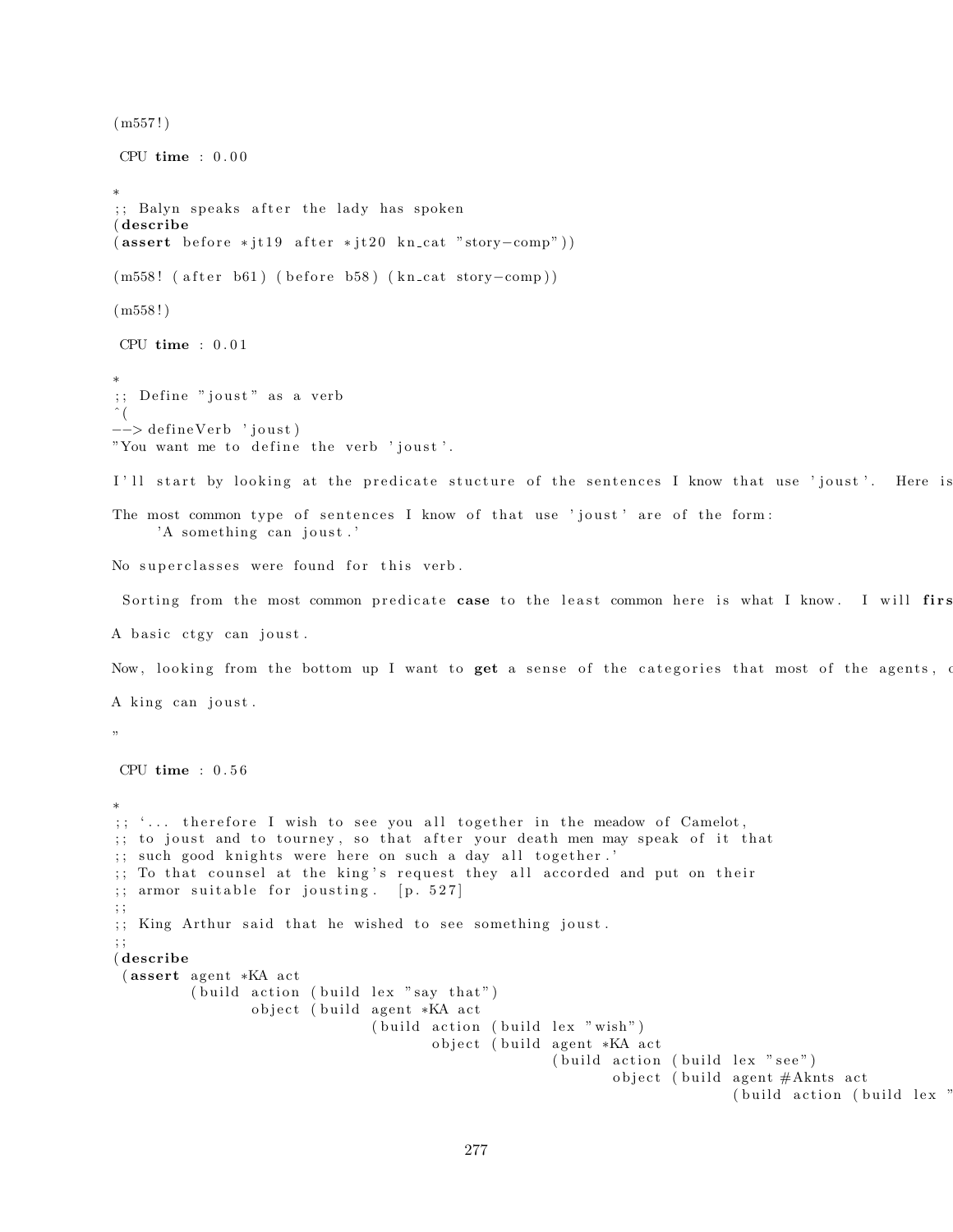```
time \# it 21)
```

```
time * jt 2 1)
                                  time \# j \t1 2 2)
          time * jt22 kn_cat "story"))
(m567 !
 (\text{act } (m566 \text{ (action } (m226 \text{ (lex say that })))( object
         (m565
          (\text{act } (m564 \text{ (action } (m260 \text{ (lex } wish))))( object
                  (m563
                    (\text{act } (m562 \text{ (action } (m351 \text{ (lex } see)))( object
                            (m561 (act (m261 (action (m246 (lex joust))))(\text{agent } b62) (\text{time } b63)))
                   (\text{agent } b3) (\text{time } b63)))
          (\text{agent } b3) (\text{time } b64)))))( agent b3 ) ( kncat story) ( time b64) )(m567!)CPU time : 0.02∗
;; The thing that King Arthur wants to see joust is a knight.
( describe
( assert member * Aknts class ( build lex "knight") kn_cat "story"))
(m568! (class (m47 (lex knight))) (kn_cat story) (member b62))
(m568!)CPU time : 0.01∗
;; The knights are King Arthur's knights
( describe
( assert object * Aknts rel ( build lex " knight") possessor * KA kn_cat " story"))
(m569! \ (kn\_cat story) (object b62) (possessor b3) (rel (m47 (lex knight))))(m569!)CPU time : 0.00∗
;; King Arthur says that he wants to see the joust before it
     actually takes place
( describe
(assert\ before *jt22\ after *jt21\ kn\_cat "story"))(m570! ( after b63) ( before b64) (kn_cat story))
(m570!)CPU time : 0.00
```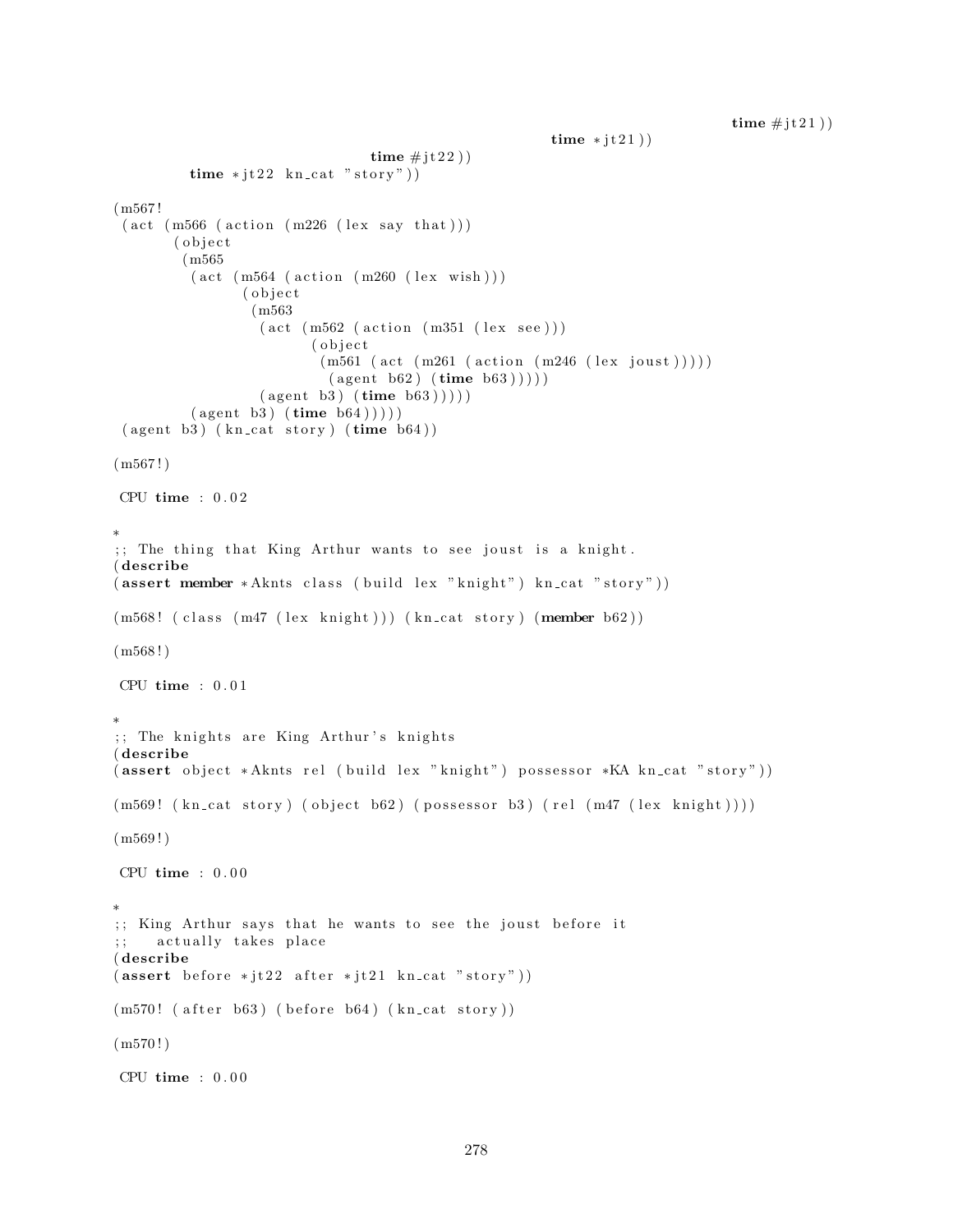```
∗
;; Define joust as a verb
\hat{\ } (
−−> defineVerb 'joust)
"You want me to define the verb 'joust'.
I'll start by looking at the predicate stucture of the sentences I know that use 'joust'. Here is
The most common type of sentences I know of that use 'joust' are of the form:
      'A something can joust.'
No superclasses were found for this verb.
 Sorting from the most common predicate case to the least common here is what I know. I will first
A basic ctgy can joust.
Now, looking from the bottom up I want to get a sense of the categories that most of the agents, o
A king can joust.
"
CPU time : 0 . 3 7
∗
;; King-Arthur said that he wished to see his knights tourney.
( describe
 (assert agent *KA act
          (b uild action ( build lex "say that")
                  object (build agent *KA act
                                   (b uild action (b uild lex "wish")
                                           object ( build agent *KA act
                                                           (b uild action ( build lex "see")
                                                                   object ( build agent * Aknts act
                                                                                   ( build action ( build lex "
                                                                                   time * jt 21)
                                                                   time * jt21))
                                  time * jt22))
          time * jt22 kn_cat "story"))
(m579 !
 (\text{act } (m578 \text{ (action } (m226 \text{ (lex say that })))(object)
         (m577
          (\text{act } (m576 \text{ (action } (m260 \text{ (lex } wish))))( o b j e c t
                  (m575
                   (\text{act } (m574 \text{ (action } (m351 \text{ (lex } see)))( o b j e c t
                            (m573 (act (m271 (action (m108 (lex tourney))))))(\text{agent } b62) (\text{time } b63)))))(\text{agent } b3) (\text{time } b63)))
          (\text{agent } b3) (\text{time } b64)))))( agent b3) ( kn\_cat story) ( time b64) )(m579!)
```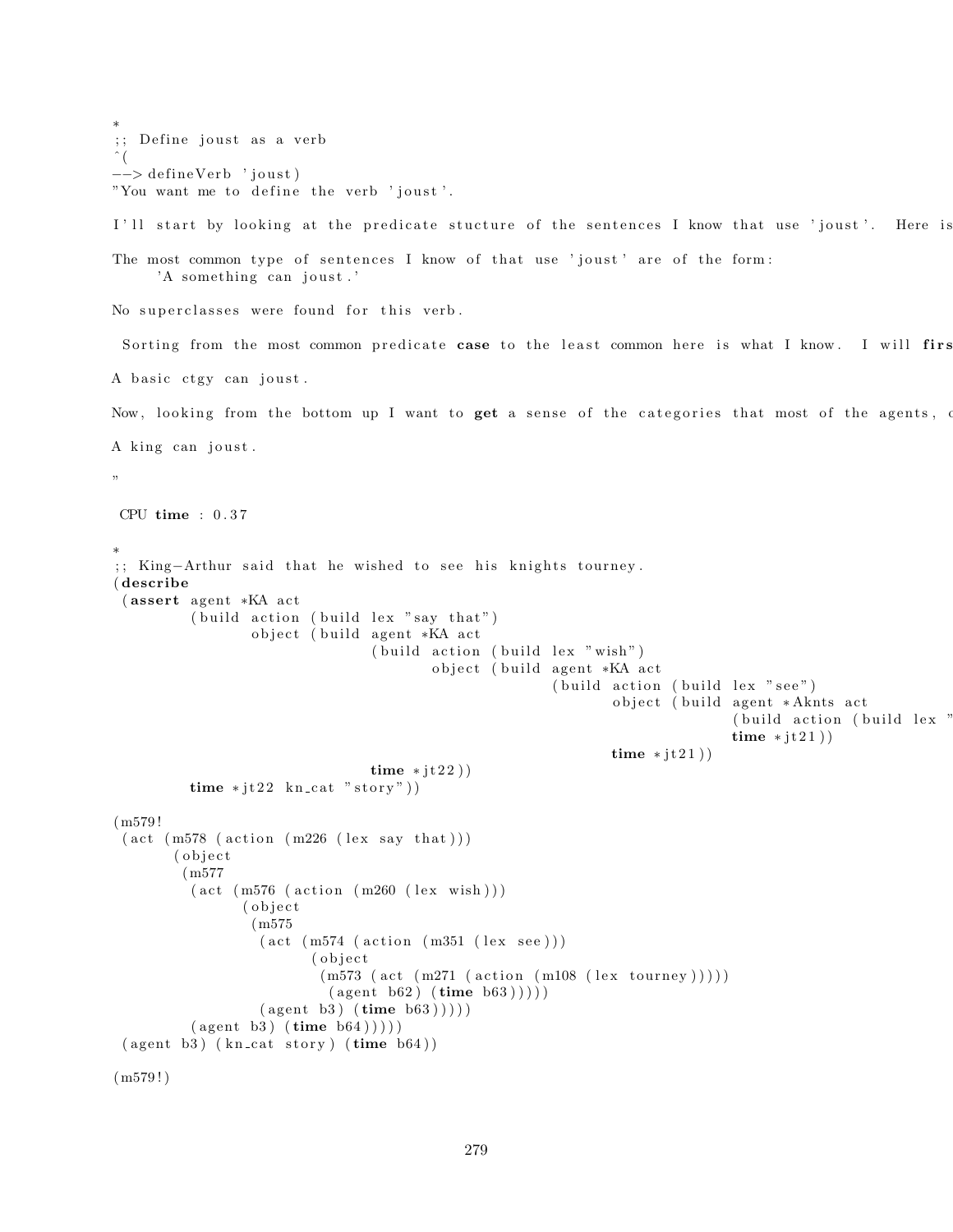```
CPU time : 0 . 0 2
∗
;; King-Arthur's knights said that they would joust
( describe
 (assert agent *Aknts act
         (b uild action ( build lex "say that")
                 object ( build agent * Aknts act
                                 (buid action (build lex "joust"))time * jt 2 1)
        time \# j \text{t} 23 kn_cat "story"))
(m581 !
 (\text{act } (m580 \text{ (action } (m226 \text{ (lex say that })))( o b j e c t
        (m561 (act (m261 (action (m246 (lex joust)))))(agent b62))(\text{time } b63)))))
 ( agent b62) ( kn\_cat story) ( time b65) )(m581!)CPU time : 0 . 0 1
∗
;; The joust takes place after King Arthur said that it
;; would take place.
( describe
(assert\ before *jt23\ after *jt21\ kn\_cat "story"))(m582! (after b63) (before b65) (kn_cat story))
(m582!)CPU time : 0.01∗
;; The tourney takes place after King Arthur said
;; that he wished to see it.
( describe
(assert\ before * j t 22\ after * j t 23 kn_c at "story-comp"))(m583! ( after b65) ( before b64) (kn_cat story-comp))
(m583 ! )
CPU time : 0 . 0 0
∗
;; The knights say that they will tourney
( describe
 (assert agent *Aknts act
         (b uild action (b uild lex "say that")
                 object (build agent *Aknts act
                                 (build action (build lex "tourney"))time * j t 2 1 )time * jt23 kn_cat "story")
```
(m585 !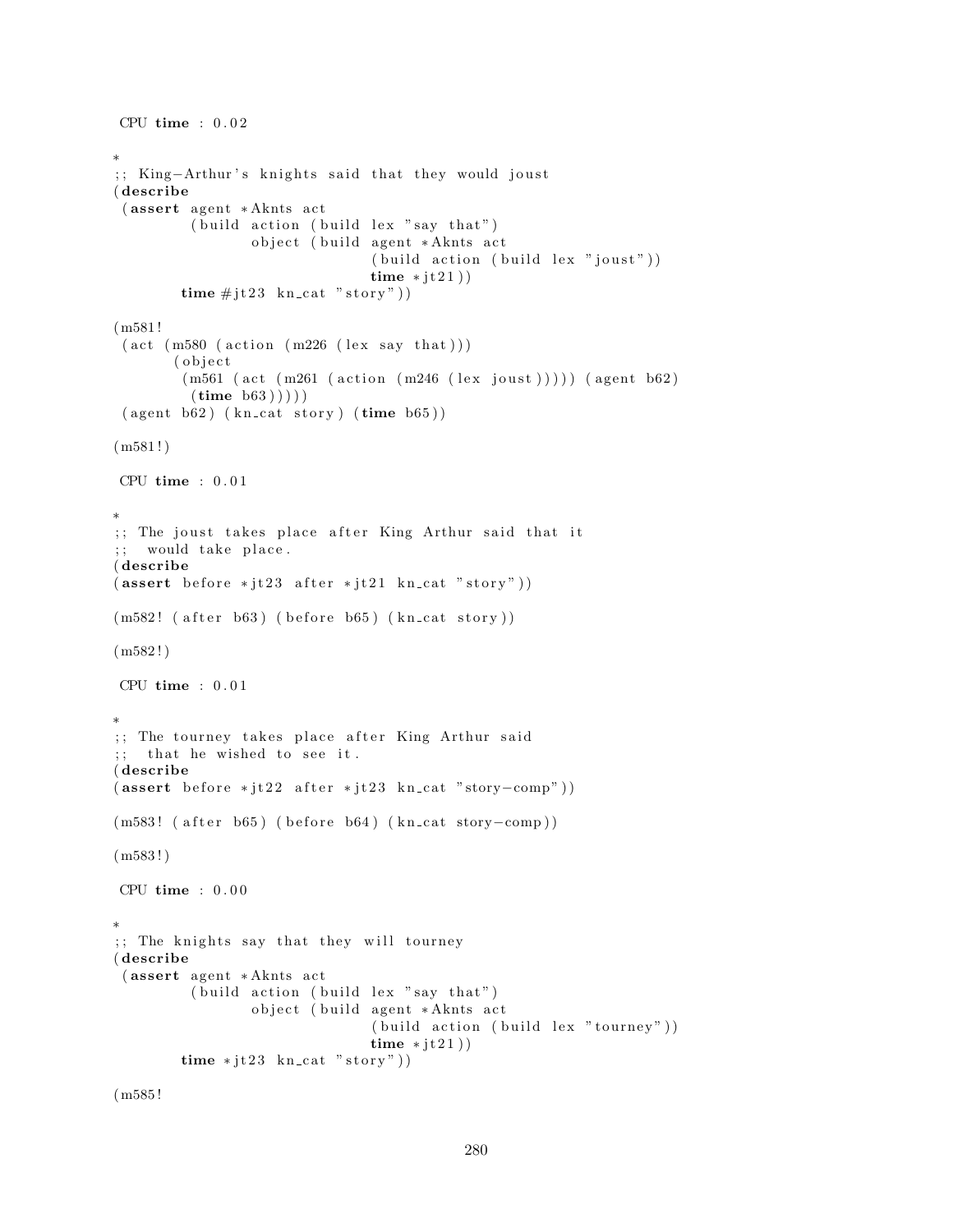```
(\text{act } (m584 \text{ (action } (m226 \text{ (lex say that })))(object)
         (m573 (act (m271 (action (m108 (lex tourney)))))) (agent b62)(\text{time } b63) )))
 ( agent b62) ( kn\_cat story) ( time b65) )(m585!)CPU time : 0 . 0 1
∗
;; King Arthur's knights don something.
( describe
 (assert agent *Aknts act
          ( build action ( build lex "don")
                  object \#jarmor)time \# j \text{t} 24 kn_cat "story"))
(m588! (act (m587 (action (m586 (lex don))) (object b66))) (agent b62)
 (kn_{\text{cat story}})(time_{\text{b67}})(m588 ! )
CPU time : 0.04∗
;; The thing they don is armor
( describe
(assert member *jarmor class (build lex "armor") kn_cat "story"))
(m590! (class (m589 (lex armor))) (kn_cat story) (member b66))
(m590!)CPU time : 0 . 0 0
∗
;; The armor is for jousting
( describe
( assert object 1 * jarmor rel ( build lex " function") object 2 ( build lex " joust")
         kn\_cat "story")
(m592! (kn_cat story) (object1 b66) (object2 (m246 (lex joust)))
 (\text{rel} (\text{m591} (\text{lex} \text{ function})))(m592 ! )
CPU time : 0 . 0 1
∗
;; The knights joust
( describe
 (assert agent * Aknts act
          (build action (build lex "joust"))time * j t 21 kn_cat "story-comp"))
(m593! (act (m261 (action (m246 (lex joust))))) (agent b62)
 (kn\_cat~ story-comp) (time b63))
```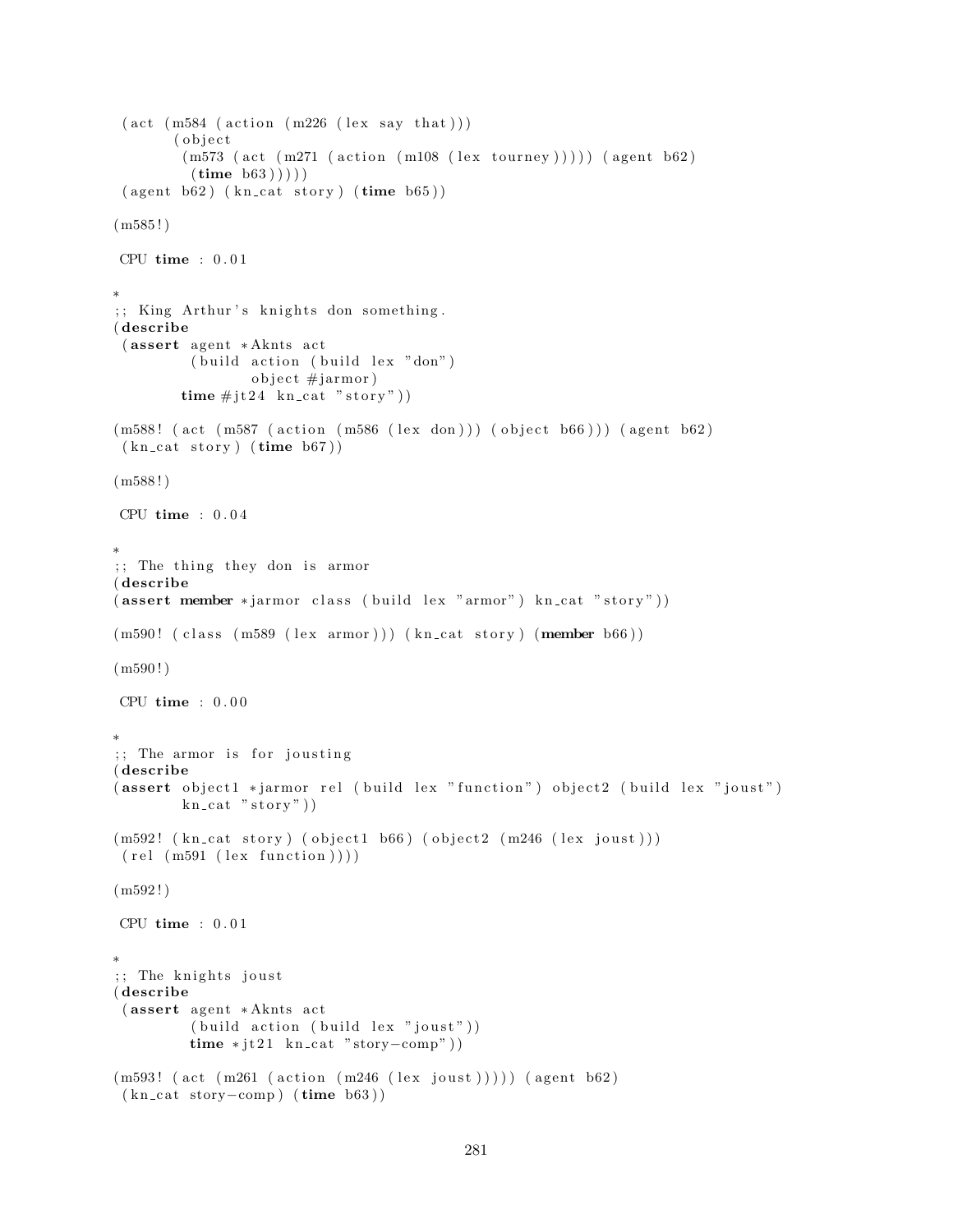```
(m593 ! )
CPU time : 0 . 0 1
∗
\gamma; The knights don their armor after they say they will tourney
( describe
(assert\ before *jt23\ after *jt24\ kn\_cat "story–comp"))(m594! ( after b67) ( before b65) (kn_cat story-comp))
(m594!)CPU time : 0 . 0 0
∗
;; The knights don their armor before they joust
( describe
(assert\ before * it24\ after * it21\ kn\_cat "story–comp"))(m595! ( after b63) ( before b67) (kn_cat story-comp))
(m595!)CPU time : 0 . 0 1
∗
;; Define "joust" as a verb
\hat{\ } (
−−> defineVerb 'joust)
"You want me to define the verb 'joust'.
I'll start by looking at the predicate stucture of the sentences I know that use 'joust'. Here is
The most common type of sentences I know of that use 'joust' are of the form:
     'A something can joust.'
No superclasses were found for this verb.
 Sorting from the most common predicate case to the least common here is what I know. I will first
A basic ctgy can joust.
Now, looking from the bottom up I want to get a sense of the categories that most of the agents, o
A king can joust.
"
CPU time : 0 . 4 8
∗
;; Define "joust" as a noun
\hat{\ } (
−−> de fineNoun ' j o u s t )
 Definition of joust:
 Actions performed on a joust: king announce, baron arrange,
```